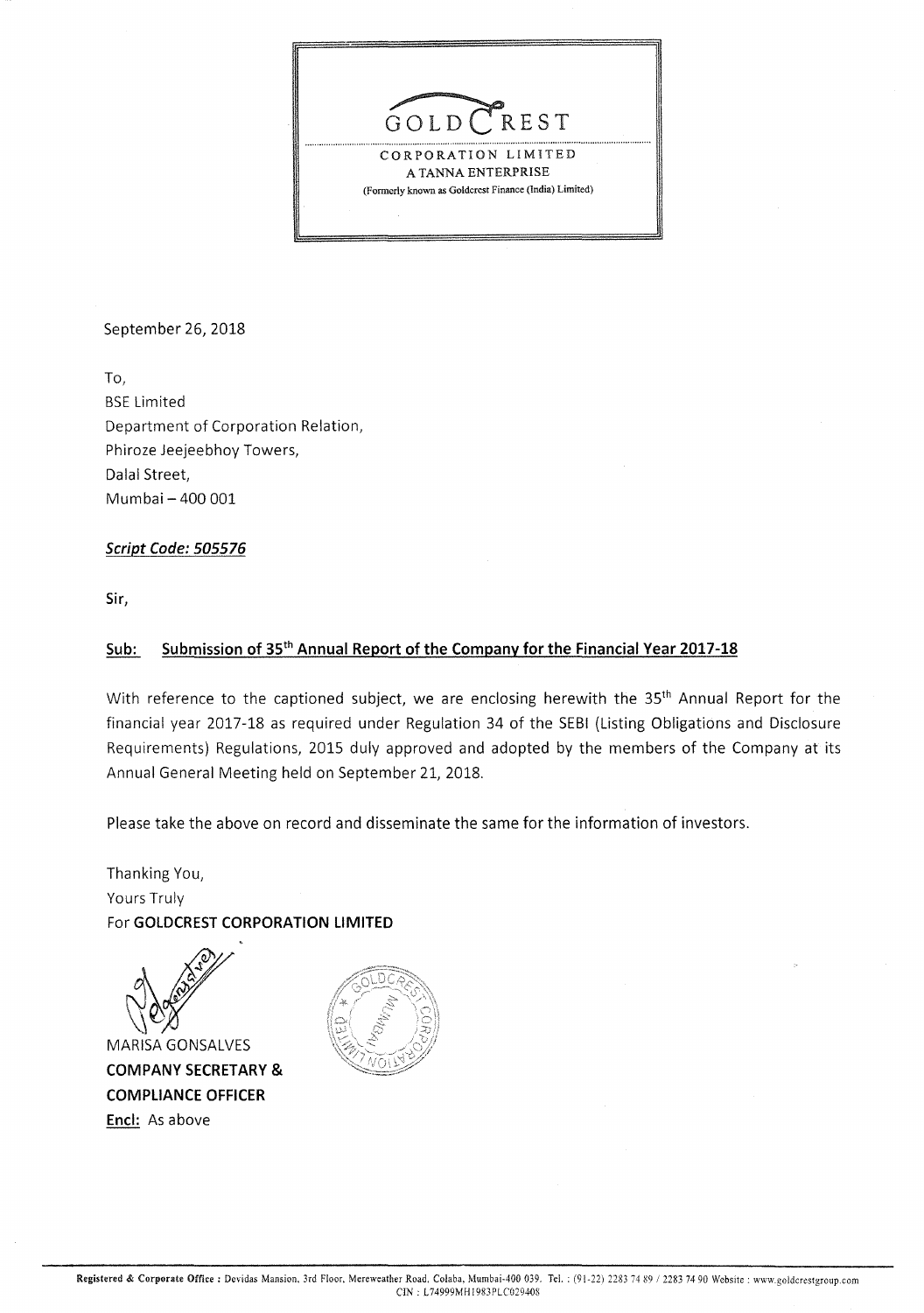

A TANNA ENTERPRISE

# **35TH ANNUAL REPORT 2017 - 2018**

**GOLDCREST CORPORATION LIMITED**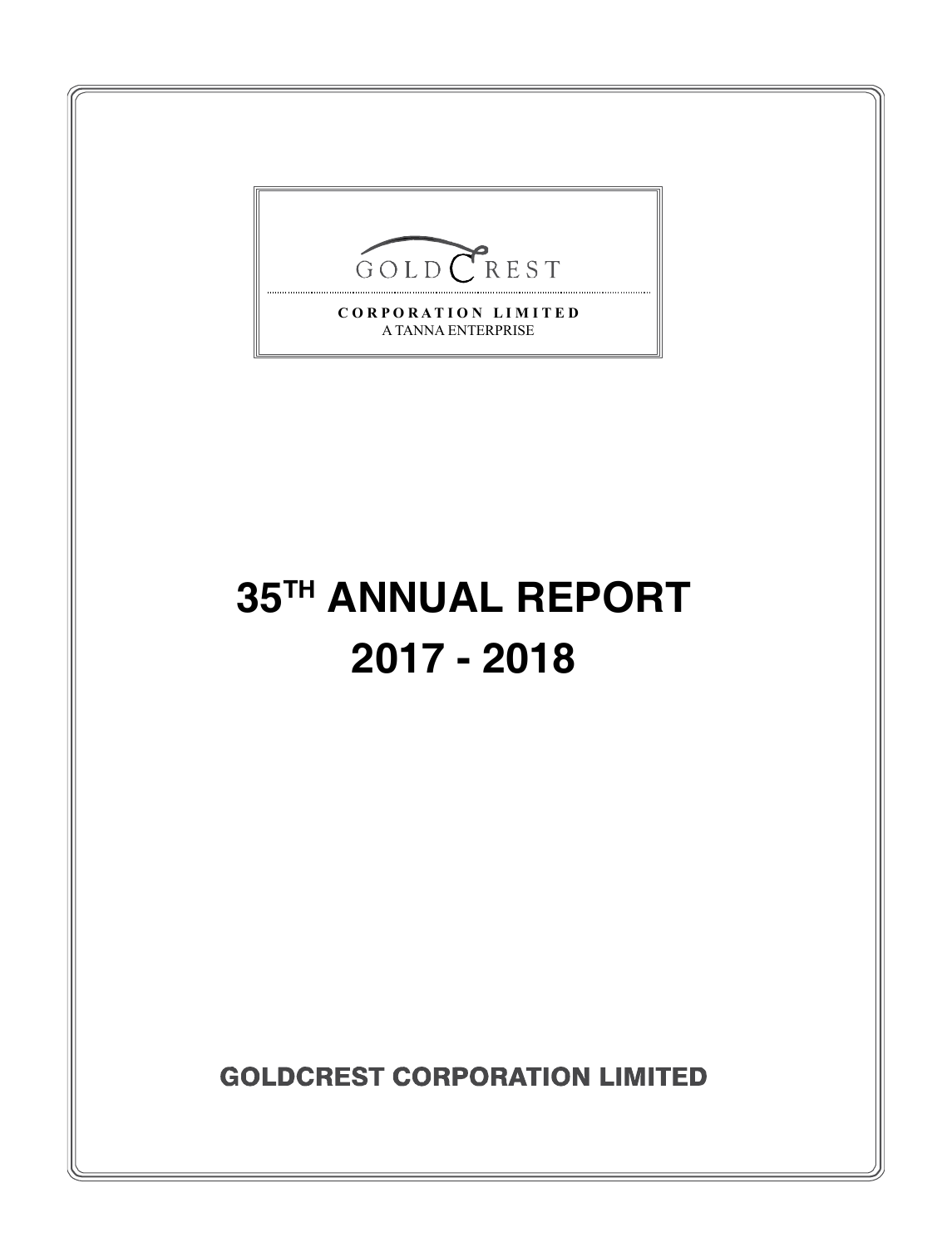#### $\bigcap$  R E S T CORPORATION LIMITED GOLD

#### **BOARD OF DIRECTORS:**

#### **CHIEF FINANCIAL OFFICER: COMPANY SECRETARY:**

Mr. Kishore M. Vussonji Chairman Mrs. Anupa Tanna Shah Member Mr. Shirish B. Kamdar Member

Mr. Tulsidas J. Tanna Chairman Emeritus (demised on January 27, 2018) Mrs. Nita Tushar Tanna **Music Additional Executive Director & Chairperson (w.e.f May 29, 2018)** Additional Executive Director & Chairperson (w.e.f May 29, 2018) Mrs. Anupa Tanna Shah Managing Director & Chief Executive Officer Mr. Shirish B. Kamdar Non-Executive & Independent Directorw Mr. Kishore M. Vussonji Non-Executive & Independent Director

Mr. Manish Chheda Ms. Marisa Gonsalves

#### **AUDIT COMMITTEE: NOMINATION & REMUNERATION COMMITTEE:**

| Mr. Kishore M. Vussonji | Chairman                    |
|-------------------------|-----------------------------|
| Mr. Shirish B. Kamdar   | Member                      |
| Mrs. Nita Tushar Tanna  | Member (w.e.f May 29, 2018) |

#### **STAKEHOLDERS RELATIONSHIP COMMITTEE: RISK MANAGEMENT COMMITTEE:**

| Mr. Shirish B. Kamdar   | Chairma |
|-------------------------|---------|
| Mr. Kishore M. Vussonji | Member  |
| Mr. Anupa Tanna Shah    | Member  |

| Mr. Shirish B. Kamdar   | Chairman | Mr. Anupa Tanna Shah    | Chairperson |
|-------------------------|----------|-------------------------|-------------|
| Mr. Kishore M. Vussonji | Member   | Mr. Kishore M. Vussonji | Member      |
| Mr. Anupa Tanna Shah    | Member   | Mr. Shirish B. Kamdar   | Member      |
|                         |          | Mr. Manish Chheda       | Member      |

#### **Corporate Social Responsibility INTERNAL AUDITORS: SECRETARIAL AUDITOR**

**COMMITTEE:** COMMITTEE: **M.V. Ghelani & Co, C. J. Goswami & Associates** C. J. Goswami & Associates

Mrs. Anupa Tanna Shah Chairperosn Chartered Accountants Mr. Kishore M. Vussonji Member Mr. Shirish B. Kamdar Member

**AUDITORS: LEGAL ADVISORS: BANKERS:** M/s. Pankaj P. Sanghavi & Co. M/s. Kanga & Co. HDFC Bank Ltd.

Chartered Accountants **Advocates & Solicitors** Kotak Mahindra Bank Ltd.

Colaba, Mumbai – 400 039 Lower Parel, Mumbai – 400 011 CIN: L74999MH1983PLC029408 Tel: 022-23018261, 23016761 E-mail: office@goldcrestgroup.com Email: support@purvashare.com Website: www.goldcrestgroup.com

### **REGISTERED OFFICE**<br> **REGISTERED OFFICE:**<br> **REGISTRAR & SHARE TRANSFER AGENTS:**<br> **REGISTRAR & SHARE TRANSFER AGENTS:**<br> **REGISTRAR & SHARE TRANSFER AGENTS:**

Indian Bank Ltd.

**& CORPORATE OFFICE: M/s. Purva Sharegistry (India) Pvt. Ltd.** 9, Shiv Shakti Industrial Estate, Mereweather Road, Sitaram Mills Compound, J.R. Boricha Marg, J.R. Boricha Marg,

**ANNUAL REPORT 2017-2018**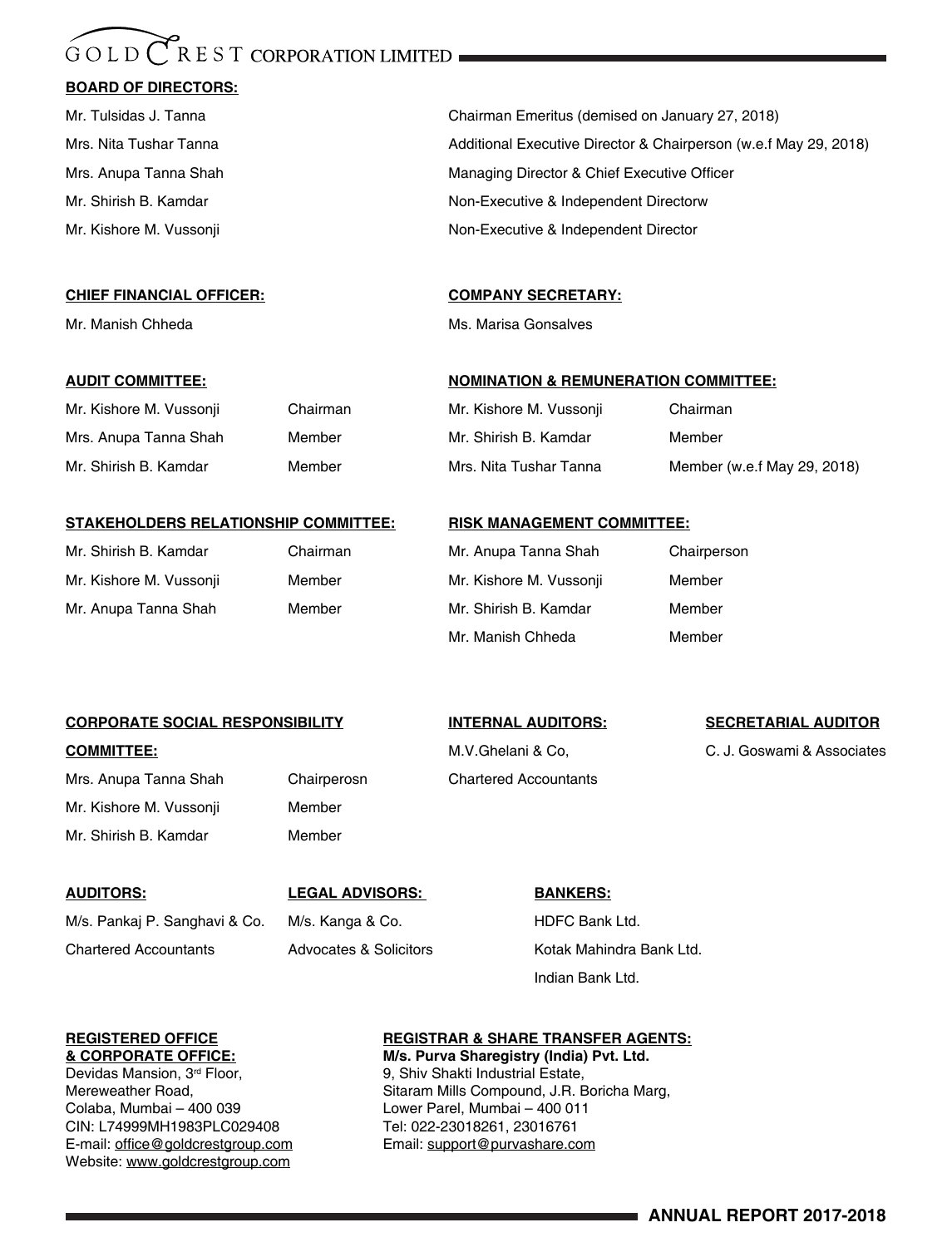| CONTENTS:                                                                                                                        | PAGE NO.  |
|----------------------------------------------------------------------------------------------------------------------------------|-----------|
| Notice                                                                                                                           | $1-9$     |
| Management Discussion and Analysis                                                                                               | $10 - 11$ |
| Board's Report                                                                                                                   | 12-19     |
| Extract of Annual Return - Form No MGT 9 (Annexure A to Board's Report)                                                          | 20-27     |
| Form AOC - 1 (Annexure B to Board's Report)                                                                                      | 28        |
| Secretarial Audit Report (Annexure C to Board's Report)                                                                          | 29-30     |
| Remuneration Policy (Annexure D to Board's Report)                                                                               | 31-32     |
| Annual Report on Corporate Social Responsibility (CSR) Activities (Annexure E to Board's Report)                                 | 33        |
| Corporate Governance                                                                                                             | 34-46     |
| Auditor's Certificate on Compliance of Conditions of Corporate Governance and Declaration on Compliance<br>with Codes of Conduct | 47        |
| <b>CEO/CFO Certificate</b>                                                                                                       |           |
| Standalone Independent Auditors' Report                                                                                          | 48        |
| Standalone Balance Sheet                                                                                                         | 49-54     |
| Standalone Statement of Profit and Loss                                                                                          | 55        |
| Standalone Statement of Changes in Equity                                                                                        | 56        |
| Standalone Cash Flow Statement                                                                                                   | 57        |
| Standalone Significant Account Policies                                                                                          | 58        |
| Standalone Notes to the Financial Statements                                                                                     | 59-68     |
| Consolidated Independent Auditors' Report                                                                                        | 69-92     |
| <b>Consolidated Balance Sheet</b>                                                                                                | 93-96     |
| Consolidated Statement of Profit and Loss                                                                                        | 97        |
| Consolidated Statement of Changes in Equity                                                                                      | 98        |
| <b>Consolidated Cash Flow Statement</b>                                                                                          | 99        |
| <b>Consolidated Significant Accounting Policies</b>                                                                              | 100       |
| Consolidated Notes to the Financial Statements                                                                                   | 101-111   |
| Proxy Form                                                                                                                       | 112-136   |
| Attendance Slip                                                                                                                  | 137-138   |
|                                                                                                                                  | 139       |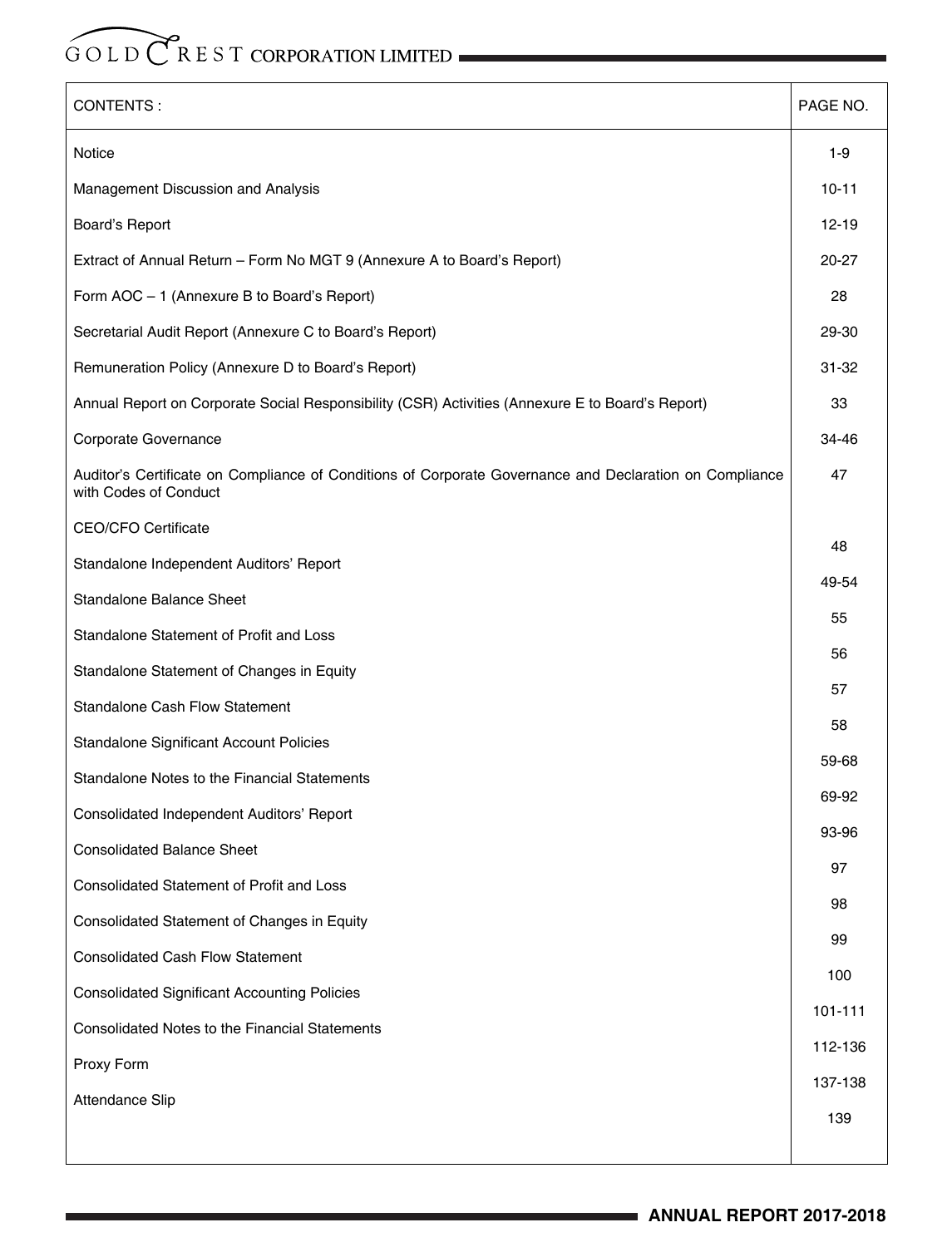### **Route Map**

Churchgate to Goldcrest Corporation Limited, Devidas Mansion, 3rd Floor, Mereweather Road, Colaba, Mumbai – 400 039



Chhatrapati Shivaji Terminus to Goldcrest Corporation Limited, Devidas Mansion, 3<sup>rd</sup> Floor, Mereweather Road, Colaba, Mumbai – 400 039

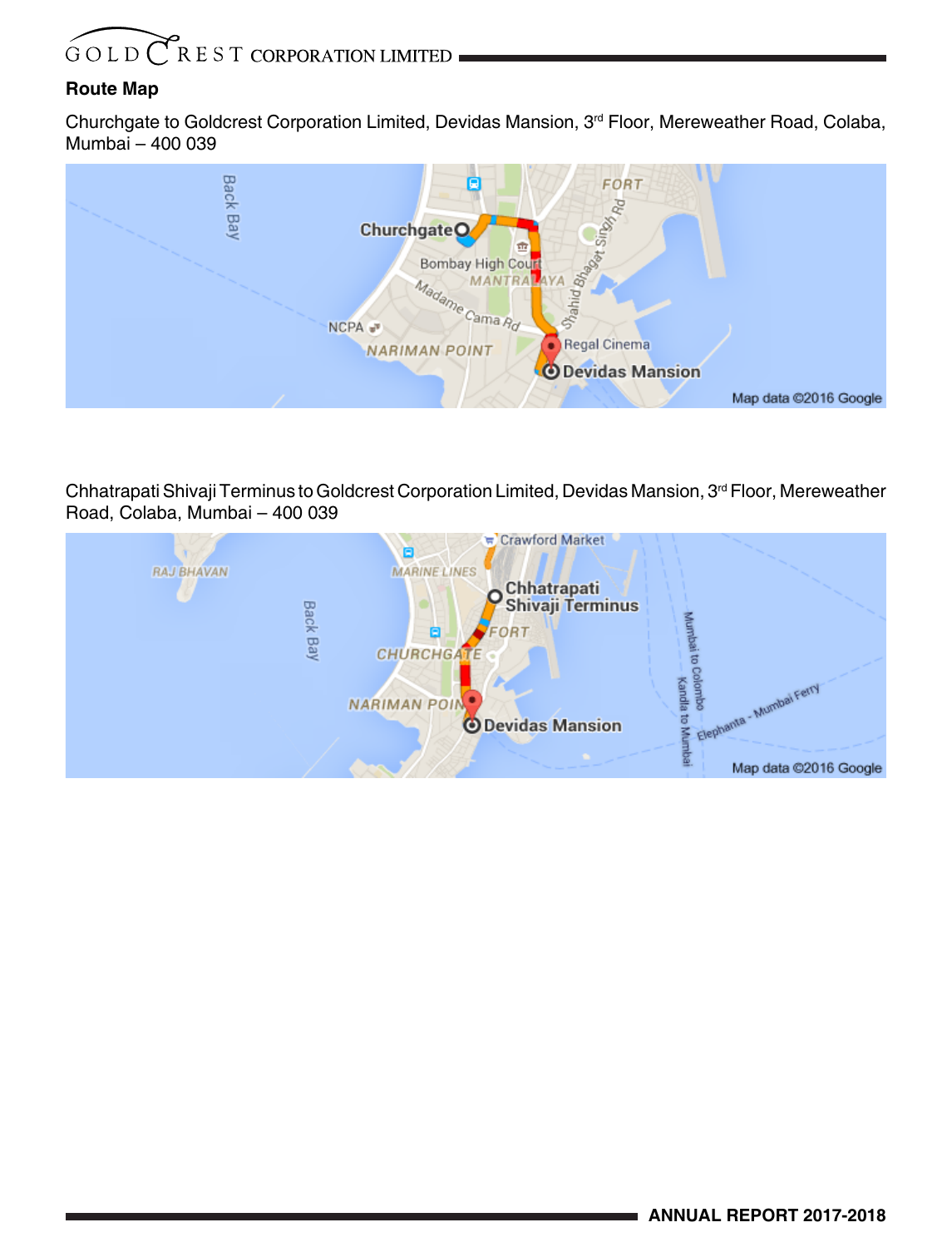#### **NOTICE OF ANNUAL GENERAL MEETING**

**NOTICE** is hereby given that the 35<sup>th</sup> Annual General Meeting of the Shareholders of Goldcrest Corporation Limited will be held on Friday, September 21, 2018 at 10:30 a.m. at the Registered Office of the Company at Devidas Mansion, 3<sup>rd</sup> Floor, Mereweather Road, Colaba, Mumbai – 400039, to transact the following business:

#### **ORDINARY BUSINESS:**

- 1. To receive, consider and adopt the Audited Standalone Financial Statements for the financial year ended 31<sup>st</sup> March 2018 together with the Report(s) of the Board of Directors and Auditors thereon.
- 2. To receive, consider and adopt the Audited Consolidated Financial Statements for the financial year ended 31<sup>st</sup> March 2018 together with the Report(s) of the Auditors thereon.
- 3. To declare dividend on Equity shares for the financial year ended March 31, 2018.
- 4. To appoint a Director in place of Mrs. Anupa Tanna Shah (DIN: 01587901), who retires by rotation and being eligible, offers herself for re-appointment.

#### **SPECIAL BUSINESS:**

#### 5. **Appointment of Mrs. Nita Tushar Tanna (DIN: 00170591) as Executive Director of the Company:**

To consider and if thought fit, to pass with or without modification(s), the following resolution as an Ordinary Resolution:

**"RESOLVED THAT** pursuant to the provisions of Sections 196, 197, 198 read with Schedule V and other applicable provisions of the Companies Act, 2013 ('the Act'), the Companies (Appointment and Remuneration of Managerial Personnel) Rules, 2014 [including any statutory modification(s) or re-enactment(s) thereof] and such other approvals, permissions and sanctions as may be required, consent of the Company be and is hereby accorded to the appointment and terms of remuneration of Mrs. Nita Tushar Tanna (DIN: 00170591) as an Executive Director of the Company for a period of 5 years commencing from 29<sup>th</sup> May 2018 up to 28<sup>th</sup> May 2023, upon the terms and conditions as set out in the Explanatory Statement annexed to this Notice (including the remuneration to be paid in the event of loss or inadequacy of profits in any financial year during the aforesaid period) with liberty to the Board of Directors (hereinafter referred to as 'the Board' which term shall be deemed to include the Committees of the Board) to alter and vary the terms and conditions of the said appointment and remuneration in such manner as may be agreed between the Board and Mrs. Nita Tushar Tanna.

**RESOLVED FURTHER THAT** the Board be and is hereby authorised to take all such steps as may be necessary, proper and expedient and to do any acts, deeds, matters and things to give effect to this resolution."

#### 6. **Appointment of Mrs. Nita Tushar Tanna (DIN: 00170591) as a Director-cum-Chairperson of the Company.**

To consider and if thought fit, to pass with or without modification(s), the following resolution as an Ordinary Resolution:

**"RESOLVED THAT** Mrs. Nita Tushar Tanna (DIN: 00170591), who was appointed as an Additional Director-cumchairperson of the Company with effect from 29<sup>th</sup> May 2018, pursuant to Section 161(1) of the Companies Act, 2013 and holds office up to the date of this Annual General Meeting, and in respect of whom the Company has received a notice under section 160 of the Companies Act, 2013 for appointment as an Executive Director-cum-Chairperson of the Company, be and is hereby appointed as an Executive Director-cum-Chairperson of the Company and that she shall be liable to retire by rotation."

#### 7. **Re-appointment of Mr. Shirish B. Kamdar (DIN: 00253511) as an Independent Director.**

To consider and if thought fit, to pass with or without modification(s), the following resolution as a Special Resolution:

**"RESOLVED THAT** pursuant to the provisions of Sections 149 and 152 read with Schedule IV and other applicable provisions, if any, of the Companies Act, 2013 ("the Act") and the Companies (Appointment and Qualification of Directors) Rules, 2014 and the applicable provisions of the Securities and Exchange Board of India ("SEBI") (Listing Obligations and Disclosure Requirements) Regulations, 2015 including SEBI (Listing Obligations and Disclosure Requirements) (Amendment) Regulations, 2018 (including any statutory modification(s) or re-enactment(s) thereof, for the time being in force), Mr. Shirish B. Kamdar (DIN: 00253511), who was appointed as Independent Director of the Company for a period of 5 years with effect from 1<sup>st</sup> April 2014 at the 31<sup>st</sup> Annual General Meeting of the Company and who holds office of Independent Director up to March 31, 2019 and who has attained the age of 75 (Seventy-five) years being eligible, and in respect of whom the Company has received a notice in writing under Section 160 of the Companies Act 2013 from a member proposing his candidature for the office of Director, be and is hereby re-appointed as an Independent Director of the Company, not liable to retire by rotation and to hold office for a second term of 5 (five) consecutive years w.e.f April 1, 2019 to March 31, 2024 on the Board of the Company."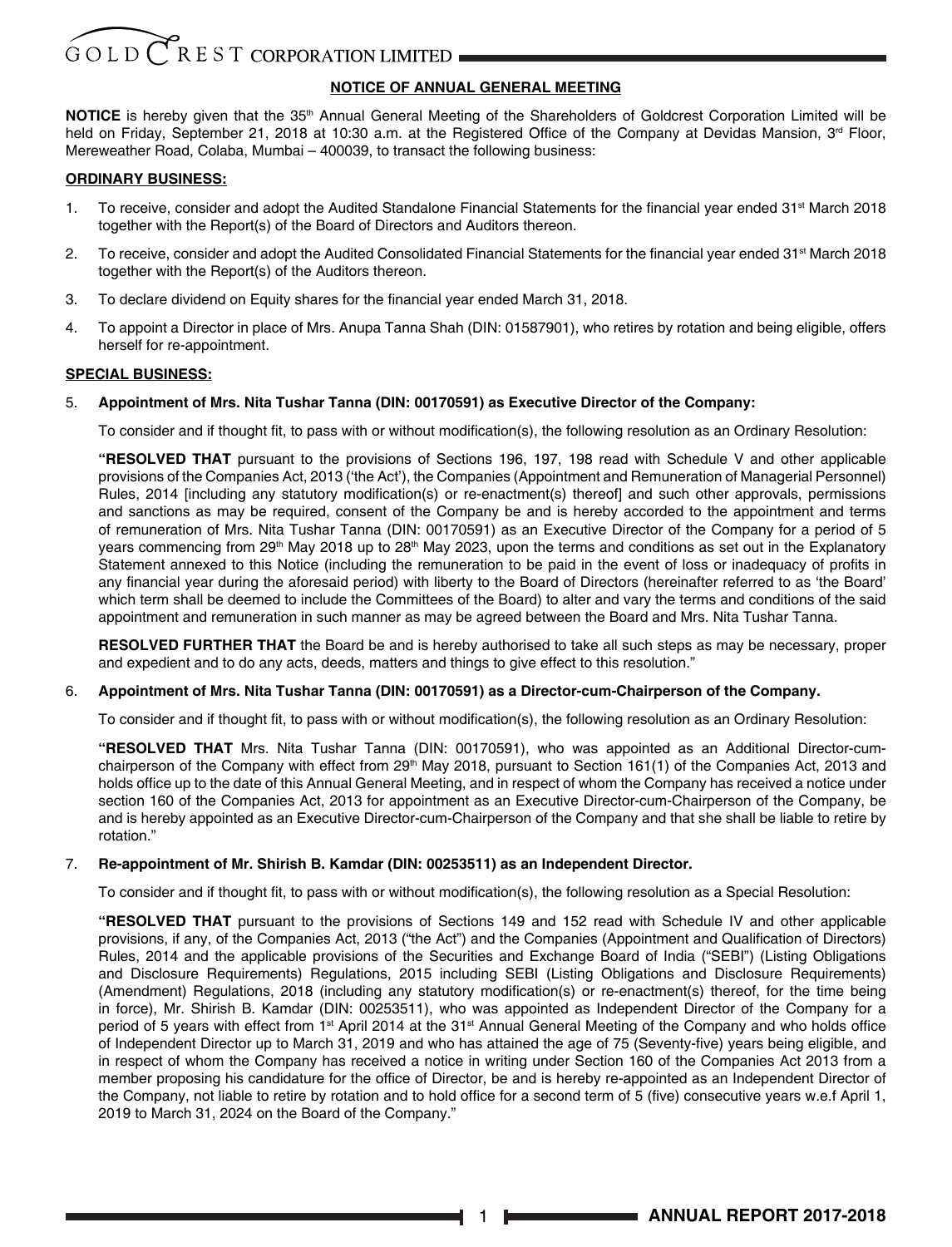### $G$  O L D  $C$  R E S T CORPORATION LIMITED

#### 8. **Re-appointment of Mr. Kishore M. Vussonji (DIN: 00444408) as an Independent Director.**

To consider and if thought fit, to pass with or without modification(s), the following resolution as a Special Resolution:

**"RESOLVED THAT** pursuant to the provisions of Sections 149 and 152 read with Schedule IV and other applicable provisions, if any, of the Companies Act, 2013 ("the Act") and the Companies (Appointment and Qualification of Directors) Rules, 2014 and the applicable provisions of the Securities and Exchange Board of India ("SEBI") (Listing Obligations and Disclosure Requirements) Regulations, 2015 including SEBI (Listing Obligations and Disclosure Requirements) (Amendment) Regulations, 2018 (including any statutory modification(s) or re-enactment(s) thereof, for the time being in force), Mr. Kishore M. Vussonji (DIN: 00444408), who was appointed as Independent Director of the Company for a period of 5 years with effect from 1<sup>st</sup> April 2014 at the 31<sup>st</sup> Annual General Meeting of the Company and who holds office of Independent Director up to March 31, 2019 and who has not attained the age of 75 (Seventy-five) years as on date, however he shall attain the age of 75 years within his second term of 5 consecutive years on the Board of the Company, and being eligible, and in respect of whom the Company has received a notice in writing under Section 160 of the Companies Act 2013 from a member proposing his candidature for the office of Director, be and is hereby re-appointed as an Independent Director of the Company, not liable to retire by rotation and to hold office for a second term of 5 (five) consecutive years w.e.f April 1, 2019 to March 31, 2024 on the Board of the Company."

By order of the Board of Directors

#### **For GOLDCREST CORPORATION LIMITED**

#### **ANUPA TANNA SHAH**

MANAGING DIRECTOR DIN: 01587901

Place: Mumbai Date: August 1, 2018

#### **Registered Office:**

Devidas Mansion, 3rd Floor, Mereweather Road, Colaba, Mumbai – 400 039 CIN: L74999MH1983PLC029408 Website: www.goldcrestgroup.com

#### **Notes:**

- 1. A MEMBER ENTITLED TO ATTEND AND VOTE AT THE MEETING IS ENTITLED TO APPOINT A PROXY TO ATTEND AND VOTE INSTEAD OF HIMSELF AND THE PROXY NEED NOT BE A MEMBER OF THE COMPANY.
- 2. The Proxy form duly completed must be received by the Company at its Registered Office not less than 48 hours prior to the commencement of the meeting.
- 3. Pursuant to the provisions of Section 105 of the Companies Act, 2013, a person can act as proxy on behalf of members not exceeding fifty (50) members and holding in the aggregate not more than ten percent of the total share capital of the Company. In case a Proxy is proposed to be appointed by a member holding more than 10% of the total share capital of the Company carrying voting rights, then such proxy shall not act as a proxy for any other person or shareholder. A Proxy form is enclosed herewith. Proxies submitted on behalf of the companies, societies etc., must be supported by an appropriate resolution/authority, as applicable.
- 4. Corporate members intending to send their authorised representatives to attend the meeting pursuant to Section 113 of the Companies Act, 2013 are requested to send to the Company, a certified copy of the relevant Board Resolution together with their respective specimen signatures authorizing their representative(s) to attend and vote on their behalf at the meeting.
- 5. The voting rights of shareholders shall be in proportion to their shares of the paid-up equity share capital of the Company as on the cut-off date of Friday, September 14, 2018. Shareholders shall have one vote for every one fully paid share of the Company held by them as on the cut-off date. The shareholders can vote for their entire voting rights as per their discretion.
- 6. The Register of Members and the Share Transfer books of the Company will remain closed from Saturday, September 15, 2018 to Friday, September 21, 2018 (both days inclusive) in terms of the provisions of Section 91 of the Companies Act, 2013 and as per the provisions of Regulation 42 of the SEBI (Listing Obligations and Disclosure Requirements) Regulations, 2015 for annual closing and determining the entitlement of the shareholders to the dividend for financial year (FY) 2017-18.
- 7. The dividend as recommended by the Board of Directors, if approved, will be paid on or after Friday, September 21, 2018 to all the beneficial owners in respect of shares held in dematerialized form as per the data as may be made available by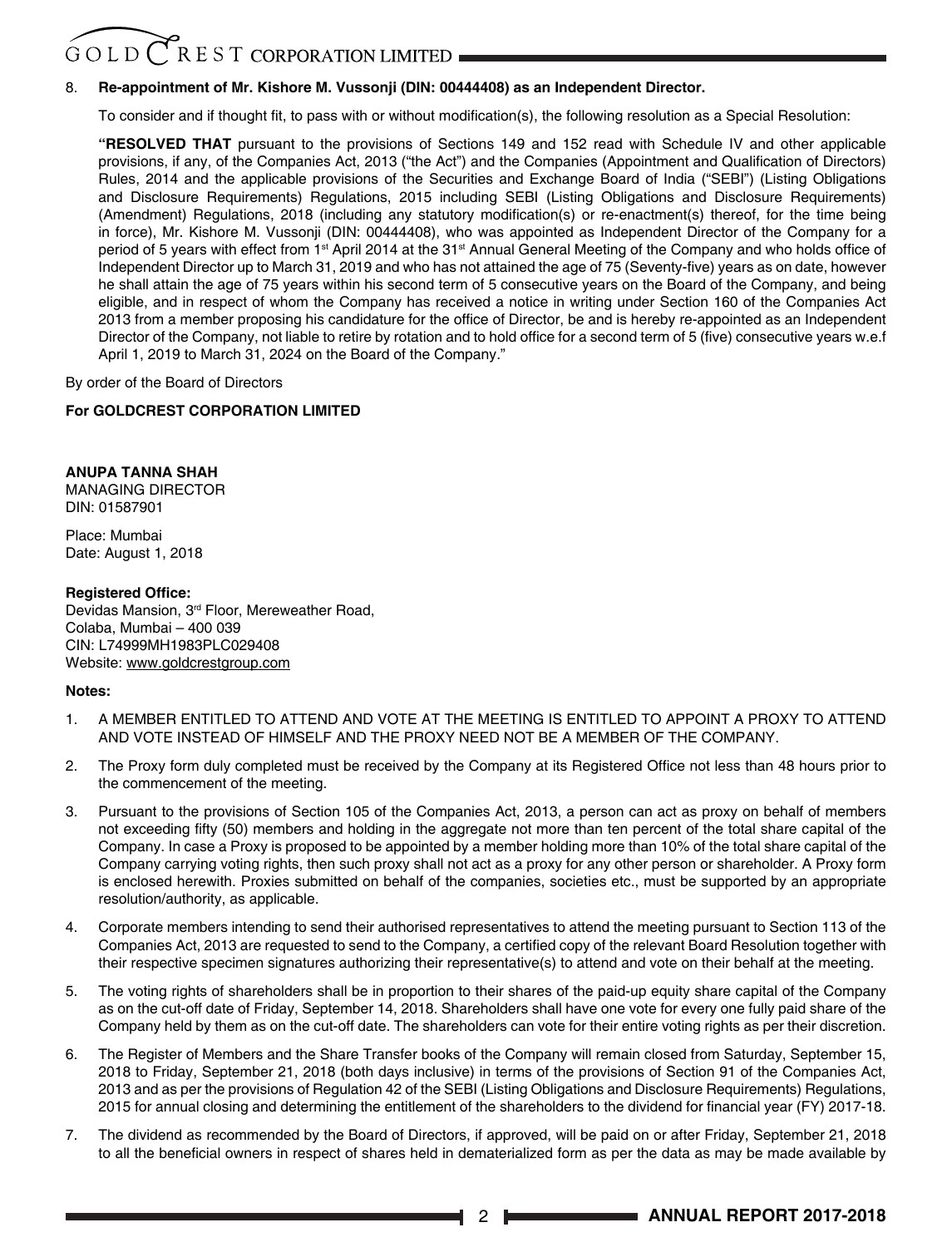### $G$  O L D  $\bigcirc$  R E S T CORPORATION LIMITED

National Securities Depository Limited (NSDL) and Central Depository Services (India) Limited (CDSL) as at the close of business hours and to the shareholders (holding shares in physical form) whose names stand on the Register of Members of the Company on Friday, September 14, 2018.

- 8. A Statement pursuant to Section 102(1) of the Companies Act, 2013, relating to special business to be transacted at the Meeting is annexed hereto.
- 9. Members are requested to bring their attendance slip duly completed and signed mentioning there in details of their DP ID and Client ID / folio no. and also requested to hand over the same for admission at the meeting hall where the Annual General Meeting is proposed to be held.
- 10. In case of joint holders attending the meeting, only such joint holder who is higher in the order of names will be entitled to vote.
- 11. Members who have not registered their email addresses so far, are requested to register their e-mail address for receiving all communication including the Annual Report, notices, circulars etc. from the Company electronically.
- 12. As a measure of austerity, copies of the Annual Report will not be distributed at the AGM. Members are therefore requested to bring their copies of the Annual Report to the Meeting.
- 13. Any member desirous of getting any information on the accounts or operations of the Company is requested to forward his / her query to the Company at least seven working days prior to the Meeting, so that the required information can be made available at the Meeting.
- 14. Members can avail of the facility of nomination in respect of shares held by them in physical form in accordance with the provisions of Section 72 of the Companies Act, 2013 (erstwhile section 109A of the Companies Act, 1956). Members desiring to avail of this facility may send their nomination in the prescribed Form SH - 13 duly filled in to the Company's Registrar & Share Transfer Agents, Purva Sharegistry (India) Pvt. Ltd. (hereinafter referred as "Purva Sharegistry").
- 15. Members are requested to: a) intimate to the Company's Registrar & Share Transfer Agents, Purva Sharegistry regarding changes, if any, at their registered addresses at an early date. b) quote their folio numbers / client ID / DP ID in all correspondence.
- 16. Members are requested to note that the Company's shares are under compulsory demat trading for all investors. Members are, therefore, requested to dematerialise their shareholding to avoid inconvenience, eliminate risks associated with physical shares and for ease of portfolio management.
- 17. Members holding shares under multiple folios in the identical order of names are requested to consolidate their holdings into one folio.
- 18. The Securities and Exchange Board of India (SEBI) has mandated the submission of Permanent Account Number (PAN) by every participant in the securities market. Members holding shares in electronic form are, therefore, requested to submit their PAN to their Depository Participants with whom they are maintaining their demat accounts. Members holding shares in physical form can submit their PAN to the Company / Registrar & Share Transfer Agents, Purva Sharegistry.
- 19. Non-Resident Indian members are requested to inform Registrar & Share Transfer Agents, Purva Sharegistry, immediately of:
	- a) Change in their residential status on return to India for permanent settlement.
	- b) Particulars of their bank account maintained in India with complete name, branch, account type, account number and address of the bank with pin code number, if not furnished earlier.
- 20. Pursuant to Section 101 and Section 136 of the Companies Act, 2013 read with relevant Rules made thereunder, Companies can serve Annual Reports and other communications through electronic mode to those members who have registered their e-mail address either with the Company or with the Depository. As per provisions of Section 20 of the Companies Act, 2013 read with rules thereunder, a document may be served on any member by sending it to him by post or by registered post or by speed post or by courier or by delivering at his office or address, or by such electronic or other mode as may be prescribed including by facsimile telecommunication or to an electronic mail address, which the member has provided to his/her Depository Participant / the Company's Registrar & Share Transfer Agents from time to time for sending communications, provided that a member may request for delivery of any document through a particular mode, for which he shall pay such fees as may be determined by the company in its Annual General Meeting. In cases where any member has not registered his/her e-mail address with the company, the service of documents etc. will be effected by other modes of service as provided in Section 20 of the Companies Act, 2013 read with the relevant rules thereunder. Those members, who desire to receive notice / documents through e-mail, are requested to communicate their e-mail ID and changes thereto from time to time to his/her Depository Participant / the Company's Registrar & Share Transfer Agents, Purva Sharegistry, as the case may be. Members may note that this notice and the Annual Report 2017-18 will also be available on the Company's website viz. www.goldcrestgroup.com.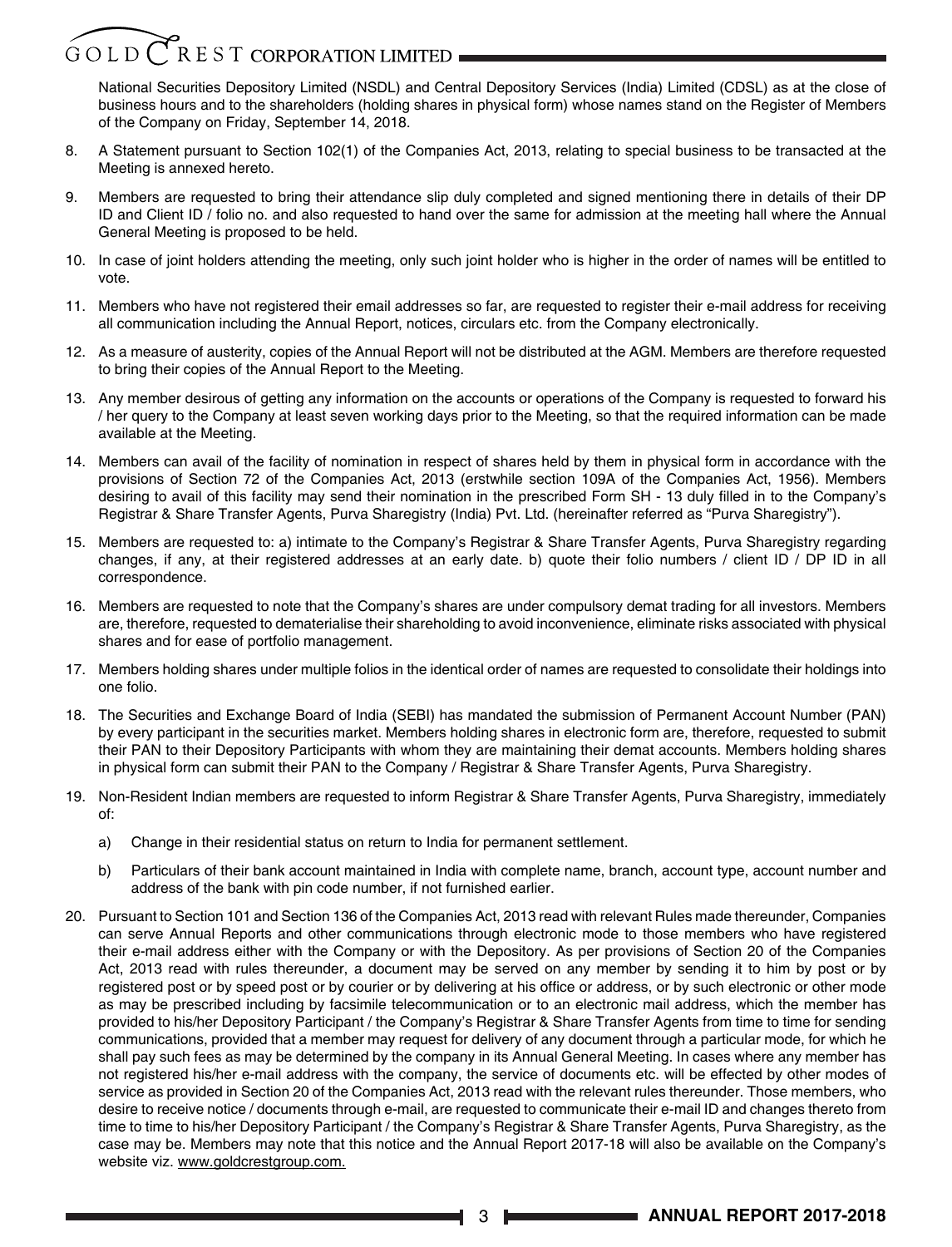### $G$  O L D  $\bigcirc$  R E S T CORPORATION LIMITED

21. Under Section 124 of the Companies Act, 2013 (corresponding section of 205C of the Companies Act, 1956) read with Investor Education and Protection Authority (Accounting, Audit, Transfer and Refund) Rules, 2016 ('Rules') it is mandated that the amount of dividend remaining unpaid or unclaimed for a period of seven years from due date is required to be transferred to the Investor Education and Protection Fund (IEPF), constituted by the Central Government. The Company had, accordingly, transferred ₹. 60,668/- (Rupees Sixty Thousand Six Hundred and Sixty Eight only) being the unpaid and unclaimed dividend amount pertaining to final dividend for the year 2009-10 on November 8, 2017, to the Investor Education and Protection Fund of the Central Government.

The Ministry of Corporate Affairs (MCA) on 5<sup>th</sup> September, 2016 notified the Rules, which are applicable to the Company. The objective of the Rules is to help the shareholders to ascertain the status of the unclaimed amounts and overcome the problems due to misplacement of intimation thereof by post etc. In terms of the said Rules, the Company has uploaded the information in respect of the Unclaimed Dividends as on the date of the  $34<sup>th</sup>$  Annual General Meeting (AGM) held on Friday, 29<sup>th</sup> September 2017 on the website of the IEPF viz. www.iepf.gov.in. The concerned members are requested to verify the details of their unclaimed amounts, if any, from the said websites and write to the Company's registrar and transfer agents before the same is due for transfer to the Investor Education and Protection Fund.

- 22. An electronic copy of the Annual Report for 2017-18 is being sent to all the members whose email IDs are registered with the Company/Depository Participants(s) for communication purposes unless any member has requested for a hard copy of the same. For members who have not registered their email address, physical copies of the Annual Report 2017-18 are being sent in the permitted mode.
- 23. With the aim of curbing fraud and manipulation risk in physical transfer of securities, SEBI has notified the SEBI (Listing Obligations and Disclosure Requirements) (Fourth Amendment) Regulations, 2018 on June 8, 2018 to permit transfer of listed securities only in the dematerialized form with a depository. In view of the above and the inherent benefits of holding shares in electronic form, we urge the shareholders holding shares in physical form to opt for dematerialization.
- 24. To prevent fraudulent transactions, members are advised to exercise due diligence and notify the Company of any change in address or demise of any member as soon as possible. Members are also advised not to leave their demat account(s) dormant long. Periodic statement of holdings should be obtained from the concerned Depository Participant and holdings should be verified.
- 25. Voting through electronic means (Remote E-voting):
	- I. Pursuant to Section 108 of the Companies Act, 2013 and Rule 20 of the Companies (Management and Administration) Rules, 2014, as substituted by the Companies (Management and Administration) Amendment Rules, 2015 ('Amended Rules 2015'), Regulation 44 SEBI (Listing Obligations and Disclosure Requirements) Regulations, 2015 and Secretarial Standard on General Meetings (SS2) issued by the Institute of Company Secretaries of India, the Company is pleased to provide its members the facility to exercise their right to vote at the  $35<sup>th</sup>$  Annual General Meeting (AGM) by electronic means. The business may be transacted through e-voting services provided by Central Depository Services (India) Limited (CDSL).

The instructions for e-voting are as under:

- i) The voting period begins on Tuesday, September 18, 2018 at 9.00 hours and ends on Thursday, September 20, 2018 at 17:00 hours. During this period, shareholders of the Company holding shares either in physical form or in dematerialized form, as on the cut-off date of Friday, September 14, 2018 may cast their vote electronically. The remote e-voting module shall be disabled by CDSL for voting thereafter.
- ii) The facility for voting, either through ballot/polling paper shall be made available at the meeting. Members of the Company as of cut-off date, attending the meeting who have not cast their vote by remote e-voting shall be able to exercise their right at the meeting. The members who have cast their vote by remote e-voting prior to the meeting may also attend the meeting but shall not be entitled to cast their vote again.
- iii) The shareholders should log on to the e-voting website www.evotingindia.com during the voting period.
- iv) Click on "Shareholders" tab.
- v) Select the Electronic Voting Sequence Number "EVSN" along with "COMPANY NAME" from the drop down menu and click on "SUBMIT".
- vi) Now Enter your User ID:
	- For CDSL: 16 digits beneficiary ID,
	- For NSDL: 8 Character DP ID followed by 8 Digits Client ID,
	- Members holding shares in Physical Form should enter Folio Number registered with the Company.
- vii) Next enter the Image Verification as displayed and Click on Login.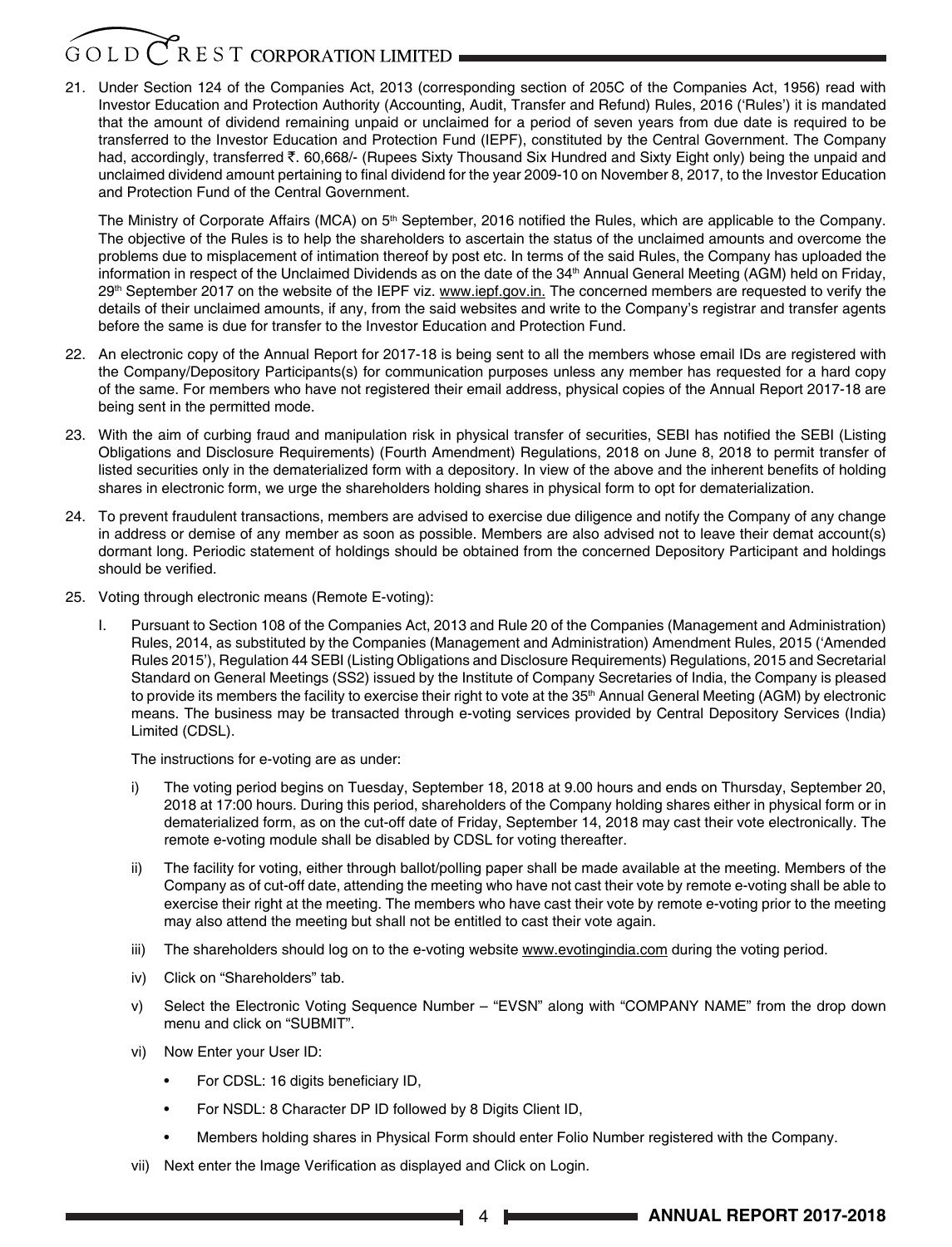### $G \bigcirc L D C$  R E S T CORPORATION LIMITED

- viii) If you are holding shares in demat form and had logged on to www.evotingindia.com and voted on an earlier vote of any company, then your existing password is to be used.
- ix) If you are a first time user follow the steps given below:

|                                 | For Members holding shares in Demat Form and Physical Form                                                                                                                                                                                                                       |  |  |  |  |  |
|---------------------------------|----------------------------------------------------------------------------------------------------------------------------------------------------------------------------------------------------------------------------------------------------------------------------------|--|--|--|--|--|
| <b>PAN</b>                      | Enter your 10 digit alpha-numeric *PAN issued by Income Tax Department                                                                                                                                                                                                           |  |  |  |  |  |
|                                 | (Applicable for both demat shareholders as well as physical shareholders)                                                                                                                                                                                                        |  |  |  |  |  |
|                                 | Members who have not updated their PAN with the Company/Depository Participant are<br>٠<br>requested to use the first two letters of their name and the 8 digits of the sequence number<br>in the PAN field.                                                                     |  |  |  |  |  |
|                                 | In case the sequence number is less than 8 digits enter the applicable number of 0's before<br>٠<br>the number after the first two characters of the name in CAPITAL letters. Eq. If your name<br>is Ramesh Kumar with sequence number 1 then enter RA00000001 in the PAN field. |  |  |  |  |  |
| <b>DOB</b>                      | Enter the Date of Birth as recorded in your demat account or in the company records for the said<br>demat account or folio in dd/mm/yyyy format.                                                                                                                                 |  |  |  |  |  |
| Dividend<br><b>Bank Details</b> | Enter the Dividend Bank Details as recorded in your demat account or in the company records<br>for the said demat account or folio.                                                                                                                                              |  |  |  |  |  |
|                                 | Please enter the DOB or Dividend Bank Details in order to login. If the details are not<br>٠<br>recorded with the depository or company please enter the member id / folio number in the<br>Dividend Bank Details field as mentioned in instruction (v).                         |  |  |  |  |  |

- x) After entering these details appropriately, click on "SUBMIT" tab.
- xi) Members holding shares in physical form will then directly reach the Company selection screen. However, members holding shares in demat form will now reach 'Password Creation' menu wherein they are required to mandatorily enter their login password in the new password field. Kindly note that this password is to be also used by the demat holders for voting for resolutions of any other company on which they are eligible to vote, provided that company opts for e-voting through the CDSL platform. It is strongly recommended that you do not share your password with any other person and take utmost care to keep your password confidential.
- xii) For Members holding shares in physical form, the details can be used only for e-voting on the resolutions contained in this Notice.
- xiii) Click on the EVSN for the relevant <Company Name> on which you choose to vote.
- xiv) On the voting page, you will see "RESOLUTION DESCRIPTION" and against the same the option "YES/NO" for voting. Select the option YES or NO as desired. The option YES implies that you assent to the Resolution and option NO implies that you dissent to the Resolution.
- xv) Click on the "RESOLUTIONS FILE LINK" if you wish to view the entire Resolution details.
- xvi) After selecting the resolution you have decided to vote on, click on "SUBMIT". A confirmation box will be displayed. If you wish to confirm your vote, click on "OK", else to change your vote, click on "CANCEL" and accordingly modify your vote.
- xvii) Once you "CONFIRM" your vote on the resolution, you will not be allowed to modify your vote.
- xviii) You can also print the vote casted by you by clicking on the "Click here to print" option on the Voting page.
- xix) If a Demat account holder has forgotten his/her password then he/she can Enter their User ID and the image verification code and click on 'Forgot Password' & enter the details as prompted by the system.
- xx) Note for Institutional Shareholders & Custodians:
	- Institutional members (i.e. other than individuals, HUF, NRI etc ) are required to send a scanned copy (PDF/ JPG Format) of the relevant Board Resolution / Authority Letter etc. together with an attested specimen signature of the duly authorised signatory(ies) who are authorised to vote, to the Scrutinizer through e-mail at csrakeshsanghani@gmail.com with a copy marked to helpdesk.evoting@cdslindia.com.
	- Institutional shareholders (i.e. other than Individuals, HUF, NRI etc.) are required to log on to https://www. evotingindia.co.in and register themselves as Corporates.
- xxi) In case you have any queries or issues regarding e-voting, you may refer to the Frequently Asked Questions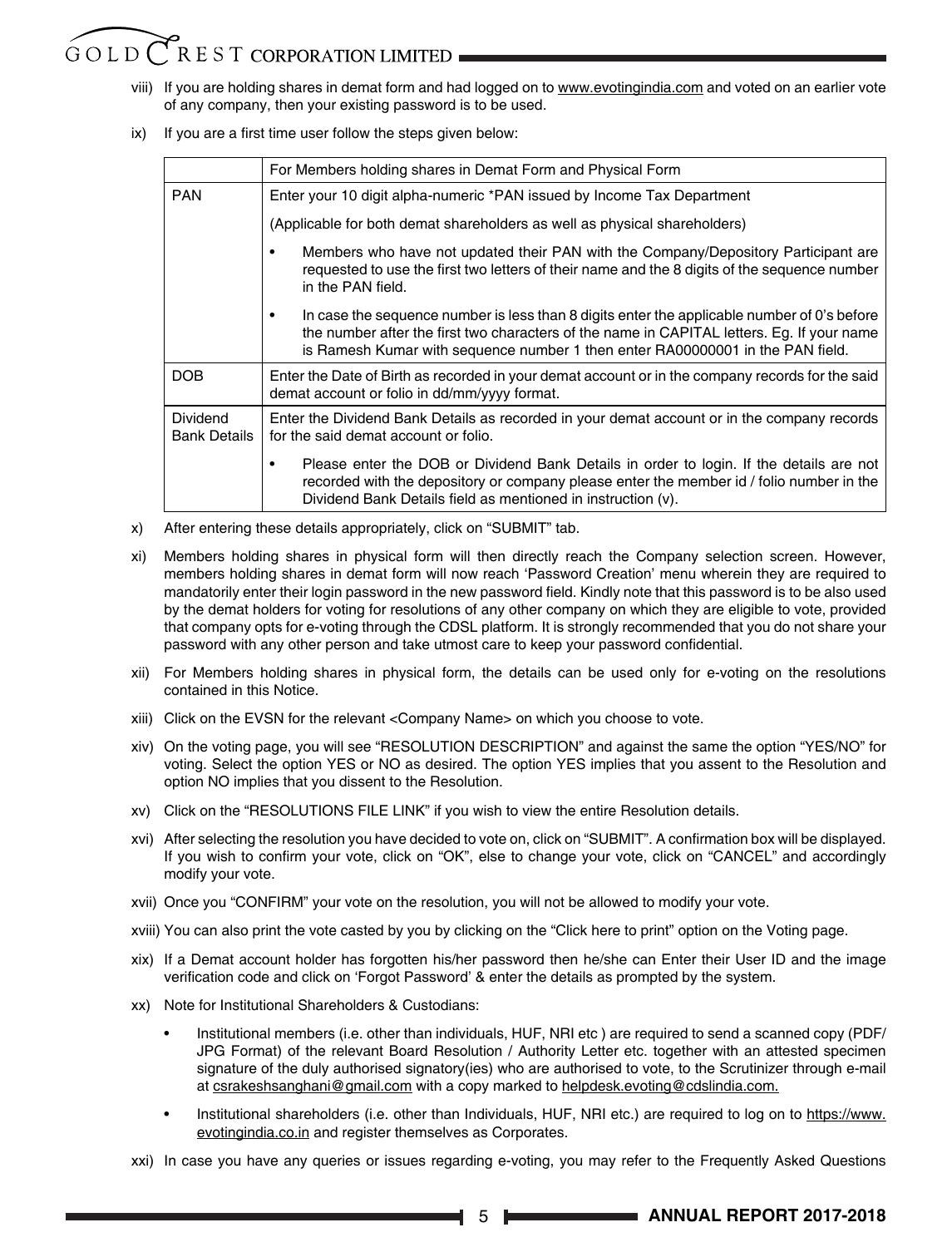("FAQs") and the e-voting manual available at www.evotingindia.co.in under the help section or write an email to helpdesk.evoting@cdslindia.com.

- II. The voting rights of shareholders shall be in proportion to their shares in the paid-up equity share capital of the Company as on the cut-off date of Friday, September 14, 2018.
- III. The Board of Directors have appointed M/s. RS & MP Associates, Practising Company Secretaries ("Scrutinizer") as the Scrutinizer to scrutinize the remote e-voting process in a fair and transparent manner.
- IV. The Scrutinizer shall, immediately after the conclusion of voting at the AGM count the votes cast through remote e-voting in the presence of at least two witnesses not in the employment of the company and prepare, within no later than three days of the conclusion of the Meeting, a Consolidated Scrutinizers' Report of the total votes cast in favour or against, if any, to the Chairman or a person authorized by him in writing who shall counter sign the same.
- V. The result declared along with the Scrutinizers' Report shall be placed on the Company's Website www.goldcrestgroup. com and on the website of CDSL www.evotingindia.com immediately. The Company shall simultaneously forward the results to BSE Ltd, where the shares of the company are listed.
- 26. All documents referred to in the accompanying notice and the explanatory statement shall be open for inspection at the Registered Office of the Company during normal business hours (10.00 a.m. to 5.30 p.m.) on all working days except Saturdays, up to and including the date of the Annual General Meeting of the Company.
- 27. The Register of Directors & KMP and their shareholdings maintained under Section 170 of Companies Act 2013, will be available for inspection by members at the Registered Office of the Company and at the AGM.
- 28. Register of Contract & Arrangement, in which directors are interested maintained under section 189 of Companies Act, 2013, will be available for inspection by members at the Registered Office and at the AGM.

#### **Explanatory Statement pursuant to section 102(1) of the Companies Act, 2013:**

#### **Item 5 & 6:**

At the Board Meeting of the Company held on 29<sup>th</sup> May 2018, the Board had appointed Mrs. Nita Tushar Tanna as Additional Executive Director-cum-Chairperson of the Company. In terms of Section 161(1) of the Act, Mrs. Nita Tushar Tanna holds office up to the date of this Annual General Meeting but is eligible for appointment as a Director. The Company has received a Notice from a Member in writing under Section 160(1) of the Act proposing her candidature for the office of Director.

Mrs. Nita Tushar Tanna, aged 62 years, has expertise in Commodity, Exports, Real Estate Development and Finance. Mrs. Nita Tushar Tanna as a Chairperson has been appointed as a member of the Nomination & Remuneration Committee. The Board considers that her association would be of immense benefit to the Company.

The principal terms and conditions of Mrs. Nita Tushar Tanna's appointment as the Executive Director-cum-Chairperson are as follows:

**Period of Appointment:** From 29<sup>th</sup> May 2018 up to 28<sup>th</sup> May 2023 (both days inclusive).

#### **Duties and Powers:**

- (i) The Executive Director shall devote her time and attention to the business of the Company and carry out such duties as may be entrusted to her by the Board from time to time and separately communicated to her and exercise such powers as may be assigned to her, subject to superintendence, control and directions of the Board in connection with and in the best interests of the business of the Company.
- (ii) The Executive Director undertakes to employ the best of her skills and abilities and endeavour to promote the interests and welfare of the Company and to conform to and comply with the directions and regulations of the Company and all such orders and directions as may be given to her from time to time by the Board.

#### **Remuneration:**

- **A. Salary:** `. 1,50,000 per month (Rupees One Lakh Fifty Thousand Only). The annual increments which will be effective 1 April each year (starting from April 2019) will be decided by the Board based on the recommendations of the Nomination and Remuneration Committee and will be merit-based and take into account the Company's performance as well.
- **B. Benefits, Perquisites, Allowances:** In addition to the basic salary referred to in (A) above, the Executive Director shall be entitled to:
	- (i) Rent-free residential accommodation (furnished or otherwise) with the Company bearing the cost of repairs, maintenance, society charges and utilities (e.g. gas, electricity and water charges) for the said accommodation.

OR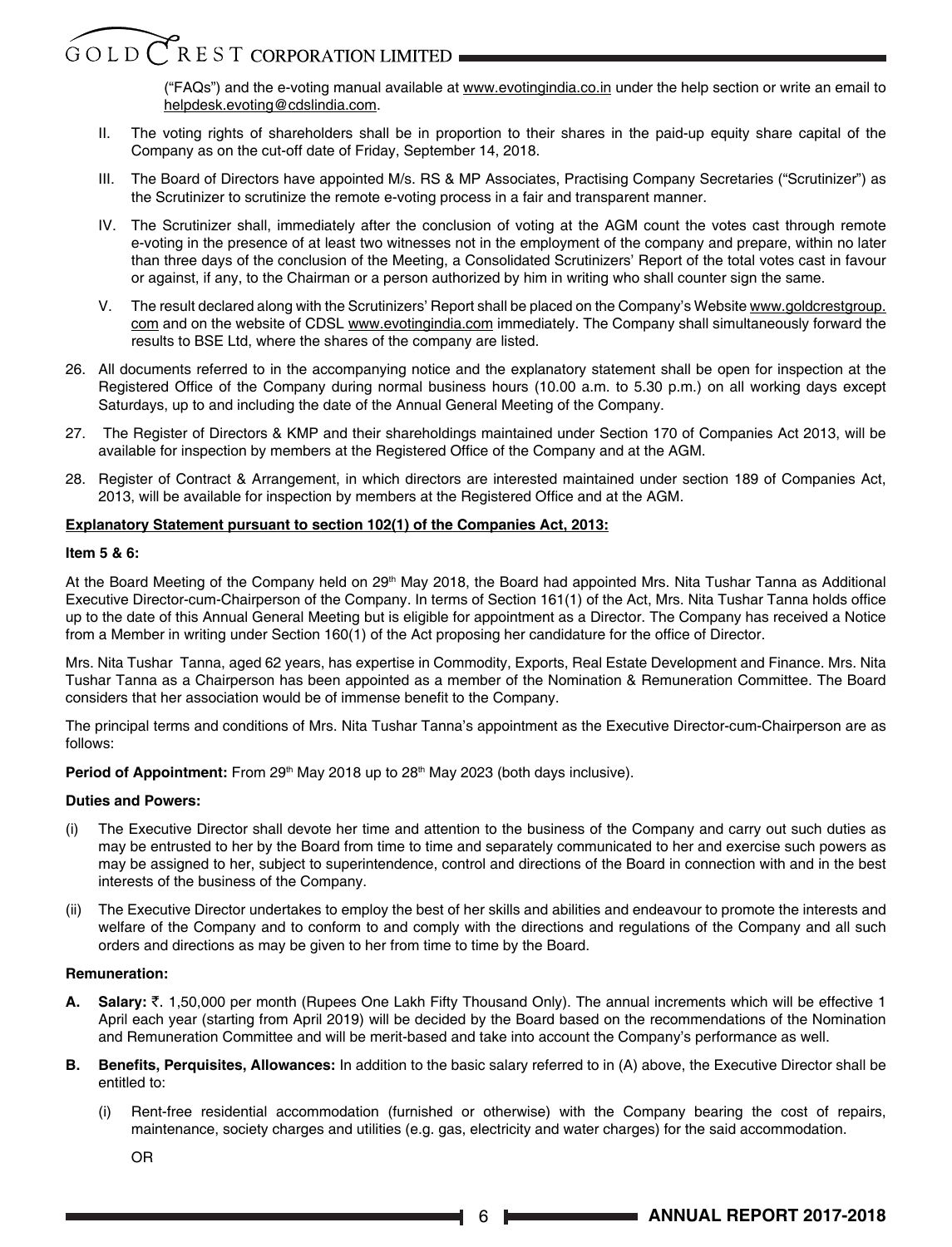### $G$ OLD $\overline{C}$ REST CORPORATION LIMITED

 House Rent, House Maintenance and Utility Allowances aggregating 85% of the annual basic salary in case residential accommodation is not provided by the Company.

- (ii) Following other facilities as per the Rules of the Company:
	- a. Hospitalization and major medical expenses;
	- b. Car facility;
	- c. Telecommunication facilities;
	- d. Housing Loan
- (iii) Other Perquisites and Allowances: Other Perquisites and Allowances including Medical Allowance, Leave Travel Concession/Allowance, Other Allowances (including any special allowance), Personal Accident Insurance Premium and Annual Club Membership Fees subject to a maximum of 55% of the annual basic salary.
- (iv) Contribution to Provident Fund, Superannuation Fund or Annuity Fund and Gratuity Fund as per the Rules of the Company.
- (v) The Executive Director shall be entitled to leave in accordance with the Rules of the Company. Privilege Leave earned but not availed by the Executive Director is encashable in accordance with the Rules of the Company.
- **C. Minimum Remuneration:** Notwithstanding anything to the contrary herein contained, where in any financial year during the currency of the tenure of the Executive Director, the Company has no profits or its profits are inadequate, the Company will pay to the Executive Director remuneration by way of Salary, Benefits, Perquisites and Allowances and Incentive Remuneration as specified above.

#### **D. Other Terms of Appointment:**

- i. The terms and conditions of the said appointment may be altered and varied from time to time by the Board as it may in its discretion deem fit, irrespective of the limits stipulated under Schedule V of the Act or any amendments made hereafter in this regard, in such manner as may be agreed to between the Board and the Executive Director, subject to such approvals as may be required.
- ii. This appointment may be terminated by either party by giving to the other party six months' notice of such termination or the Company paying six months' remuneration in lieu of the notice.

The above may be treated as a written memorandum setting out the terms of appointment of Mrs. Nita Tushar Tanna under Section 190 of the Act.

Mrs. Tanna satisfies all the conditions set out in Part-I of Schedule V of the Act as also conditions set out under Section 196(3) of the Act for being eligible for her appointment. She is not disqualified from being appointed as Director in terms of Section 164 of the Act.

Accordingly, the Board recommends the resolution set out at Item no. 5 & 6 of the accompanying notice in relation to appointment of Mrs. Nita Tushar Tanna as an Executive Director-cum-Chairperson of the Company whose period of office is liable to determination by retirement of directors by rotation, for the approval by the shareholders of the Company.

Except Mrs. Nita Tushar Tanna, being an appointee and Mrs. Anupa Tanna Shah, Managing Director & Chief Executive Officer who is the daughter of Mrs. Nita Tushar Tanna, none of the other Directors and Key Managerial Personnel of the Company, or their relatives, is interested in this Special Resolution.

#### **Item 7 & 8:**

Mr. Shirish B. Kamdar ("Mr. Kamdar") and Mr. Kishore M. Vussonji ("Mr. Vussonji") were appointed as Independent Directors of the Company at the 31<sup>st</sup> Annual General Meeting of the Company to hold office from 1<sup>st</sup> April 2014 to 31<sup>st</sup> March 2019.

Mr. Kamdar and Mr. Vussonji have joined the Board of Directors of the Company in February 14, 2011 and July 30, 2012 respectively.

Mr. Shirish B. Kamdar is a member of the Audit Committee, Nomination & Remuneration Committee, Corporate Social Responsibility Committee, Risk Management Committee and Chairperson of Stakeholder Relationship Committee.

Mr. Kishore M. Vussonji is a member of the Stakeholder Relationship Committee, Corporate Social Responsibility Committee, Risk Management Committee and Chairperson of Audit Committee and Nomination & Remuneration Committee.

The re-appointment for a second term of 5 years of Mr. Shirish B. Kamdar and Mr. Kishore M. Vussonji as Independent Directors of the Company with effect from April 1, 2019 till March 31, 2024, is proposed in terms of Section 149 read with Schedule IV of the Companies Act, 2013 ('the Act') and Regulation 17 of the Securities and Exchange Board of India (Listing Obligations and Disclosure Requirements) Regulations, 2015 ('Listing Regulations 2015'), or any amendment thereto or modification thereof.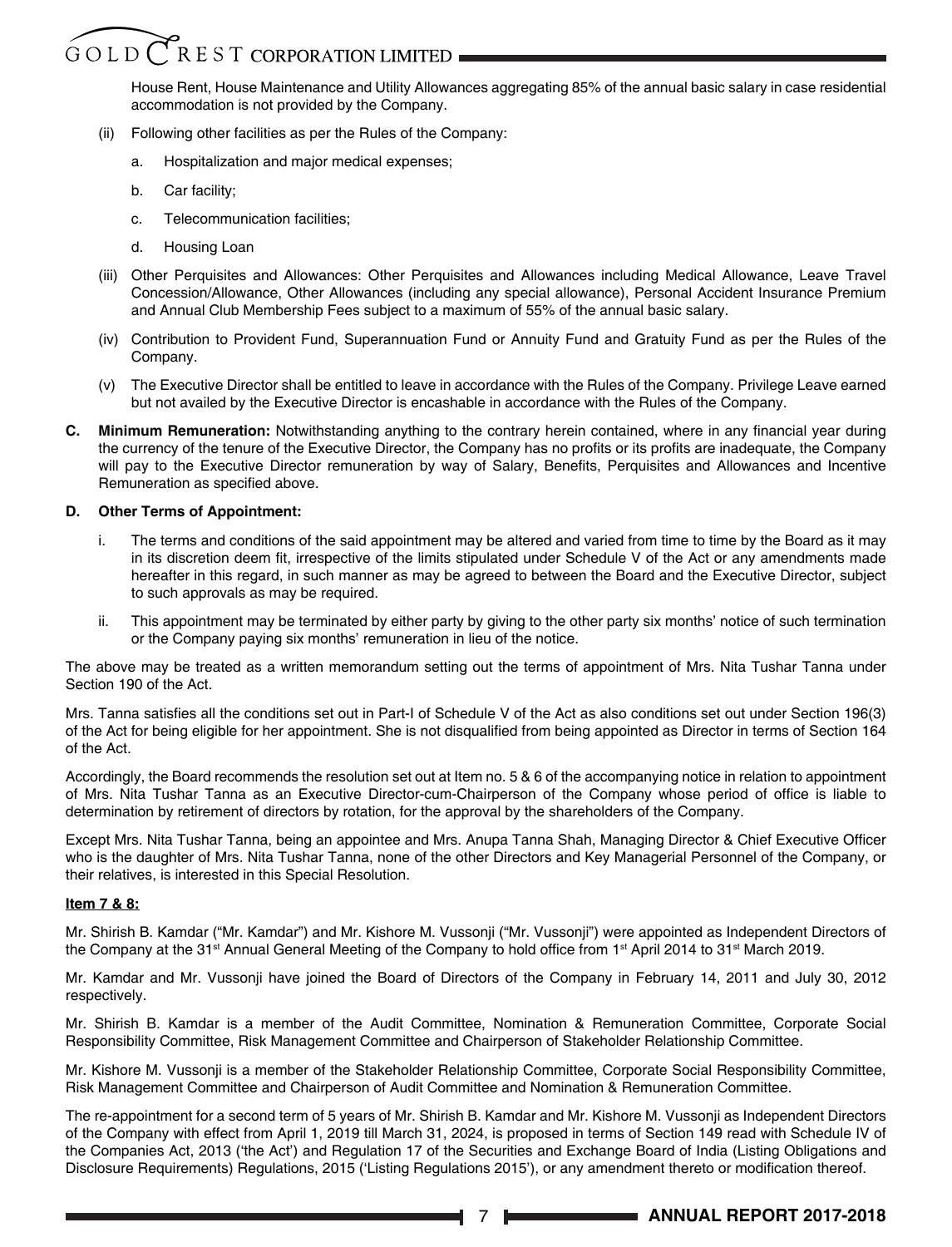### $G$  O L D  $C$  R E S T CORPORATION LIMITED

The Nomination & Remuneration Committee ('the Committee') and the Board of Directors of the Company ('the Board') are of the view that in order to take advantage of Mr. Shirish B. Kamdar's counsel and advice, especially in the financial & taxation sector, it would be appropriate that he continues to serve on the Board.

The Nomination & Remuneration Committee ('the Committee') and the Board of Directors of the Company ('the Board') are of the view that in order to take advantage of Mr. Kishore M. Vussonji's counsel and advice, especially in the Legal sector, it would be appropriate that he continues to serve on the Board.

The attendance of the Directors at the Board/Committee meetings during the previous financial year was as follows:

|                      | Name of the Director   Board meeting |   |   | Audit<br><b>Committee</b><br>meeting | <b>Nomination &amp;</b><br>Remuneration<br>Committee meeting |                 | <b>Stakeholders</b><br>Relationship<br><b>Committee meeting</b> | <b>CSR</b><br><b>Committee</b><br>meeting |  |                      |
|----------------------|--------------------------------------|---|---|--------------------------------------|--------------------------------------------------------------|-----------------|-----------------------------------------------------------------|-------------------------------------------|--|----------------------|
|                      | <b>Held</b>                          |   |   | ∣Attended ∣ Held ∣Attended ∣ Held∣   |                                                              | <b>Attended</b> | <b>Held</b>                                                     | <b>Attended</b>                           |  | <b>Held Attended</b> |
| Mr. Shirish Kamdar   | 4                                    | 4 | 4 | 4                                    |                                                              |                 | 4                                                               | 4                                         |  |                      |
| Mr. Kishore Vussonji | 4                                    | 3 | 4 | 4                                    |                                                              |                 | 4                                                               |                                           |  |                      |

Accordingly, the Board at the meeting held on August 1, 2018, on the recommendation of the Committee, recommended the appointment, for the approval of the Members, the continuation of Mr. Shirish B. Kamdar and Mr. Kishore M. Vussonji as Independent Directors of the Company for the period of five years i.e. till March 31, 2024 on the existing terms and conditions in compliance with Securities and Exchange Board of India (Listing Obligations and Disclosure Requirements) (Amendment) Regulations, 2018.

The necessary declaration has been received from Mr. Shirish B. Kamdar and Mr. Kishore Vussonji respectively that both meet the criteria of Independence prescribed under Section 149 of the Act read with the Companies (Appointment and Qualification of Directors) Rules, 2014 and Regulation 16 of the Listing Regulations 2015.

In the opinion of the Board, Mr. Shirish B. Kamdar and Mr. Kishore M. Vussonji fulfil the conditions specified in the Act, the Rules thereunder and the Listing Regulations 2015 for re-appointment as Independent Directors and that they are independent of the management of the Company. In accordance, sitting fees are paid for attending the meetings of the Board and its Committees.

The consent of members by way of special resolution is required for re-appointment of Mr. Shirish B. Kamdar and Mr. Kishore M. Vussonji, in terms of Section 149 of the Act.

Further, in terms of the recently notified Securities and Exchange Board of India (Listing Obligations and Disclosure Requirements) (Amendment) Regulations, 2018, consent of members by way of special resolution is also required for continuation of a Non-Executive Director beyond the age of 75 years. Mr. Shirish B. Kamdar has attended the age of 82 years and Mr. Kishore M. Vussonji will attain the age of 75 years on September 18, 2021. This Special Resolution, once passed, shall also be deemed as your approval under the aforesaid Regulations, for continuation of Mr. Shirish B. Kamdar and Mr. Kishore M. Vussonji as a Non-Executive Independent Directors of the Company, beyond the age of 75 years.

The requisite notice under section 160 of the Act proposing the re-appointment of Mr. Shirish B. Kamdar and Mr. Kishore M. Vussonji has been received by the Company.

Mr. Shirish B. Kamdar and Mr. Kishore M. Vussonji do not hold any shares in the Company, either in their individual capacity or on a beneficial basis for any other person.

Accordingly, the Board recommends the resolution set out at Item no. 7 & 8 of the accompanying notice in relation to the reappointment of Mr. Shirish Kamdar and Mr. Kishore Vussonji as Independent Directors of the Company for a second term of 5 years, for the approval by the shareholders of the Company.

Mr. Shirish B. Kamdar and Mr. Kishore M. Vussonji are interested in the respective special resolution pertaining to their reappointment. Except this, none of the other Directors and Key Managerial Personnel of the Company, or their relatives, are interested in this special resolution(s).

#### **BRIEF PROFILE OF THE DIRECTOR TO BE RE-APPOINTED**

Details of Directors seeking appointment/re-appointment at the forthcoming Annual General Meeting as required under Regulation 36 of the SEBI (Listing Obligations and Disclosure Requirements) Regulations, 2015.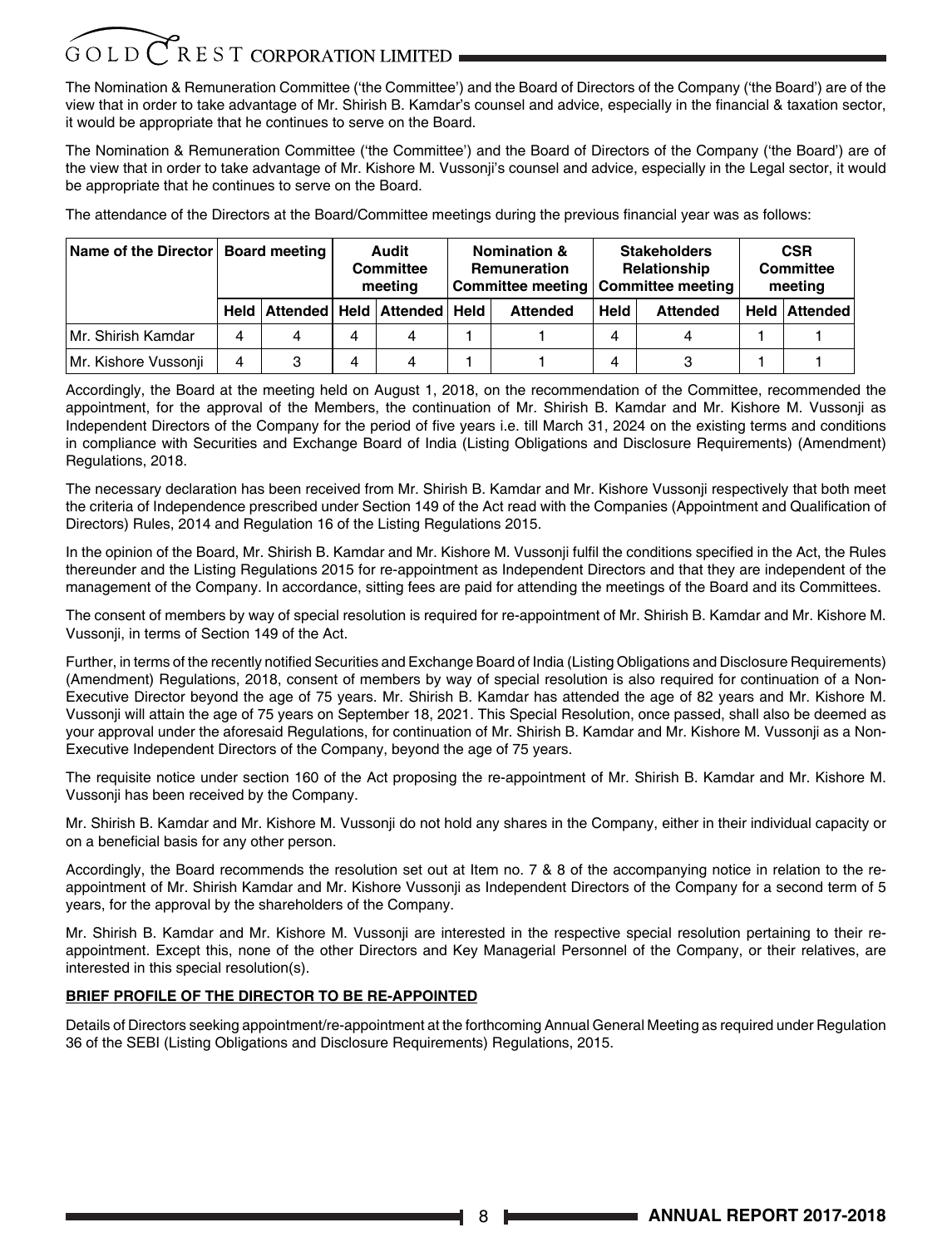| <b>Name</b>                                 | <b>Mrs. Nita Tushar Tanna</b>                                             | Mr. Shirish B. Kamdar | Mr. Kishore M. Vussonji                                 |  |
|---------------------------------------------|---------------------------------------------------------------------------|-----------------------|---------------------------------------------------------|--|
| Date of Birth                               | April 27, 1956                                                            | November 11, 1936     | September 18, 1946                                      |  |
| Date of Appointment                         | May 29, 2018                                                              | February 02, 2011     | July 30, 2012                                           |  |
| Expertise in functional<br>areas            | Commodity,<br>Real<br>Exports,<br>Estate<br>Development<br>and<br>Finance | Finance & Taxation    | Legal                                                   |  |
| Inter-se relationship                       | Mother of Mrs. Anupa Tanna<br>Shah                                        | <b>NA</b>             | <b>NA</b>                                               |  |
| Directorship<br>held<br>in                  | Nil                                                                       | Nil                   | Karma Energy Limited                                    |  |
| other listed companies<br>in India          |                                                                           |                       | <b>Sunteck Realty Limited</b>                           |  |
|                                             |                                                                           |                       | Krishna Ventures Limited                                |  |
|                                             |                                                                           |                       | <b>Weizmann Forex Limited</b>                           |  |
| Membership/                                 | Nil                                                                       | Nil                   | <b>Audit Committee:</b>                                 |  |
| Chairmanships of<br>Committees of other     |                                                                           |                       | Sunteck<br>Limited<br>Realty<br>(Member);               |  |
| listed companies in<br>India                |                                                                           |                       | Krishna<br>Ventures<br>Limited<br>(Member);             |  |
|                                             |                                                                           |                       | Weizmann<br>Forex<br>Limited<br>(Member).               |  |
|                                             |                                                                           |                       | Relationship<br><b>Stakeholder</b><br><b>Committee:</b> |  |
|                                             |                                                                           |                       | <b>Sunteck</b><br>Realty<br>Limited<br>(Member);        |  |
|                                             |                                                                           |                       | Krishna<br>Ventures<br>Limited<br>(Chairperson);        |  |
|                                             |                                                                           |                       | Weizmann<br>Forex<br>Limited<br>(Member).               |  |
| No. of Equity shares<br>held in the Company | Nil                                                                       | Nil                   | Nil                                                     |  |

By order of the Board of Directors

#### **For GOLDCREST CORPORATION LIMITED**

#### **ANUPA TANNA SHAH**

MANAGING DIRECTOR DIN: 01587901

Place: Mumbai Date: August 1, 2018

#### **Registered Office:**

Devidas Mansion, 3rd Floor, Mereweather Road, Colaba, Mumbai – 400 039 CIN: L74999MH1983PLC029408 Website: www.goldcrestgroup.com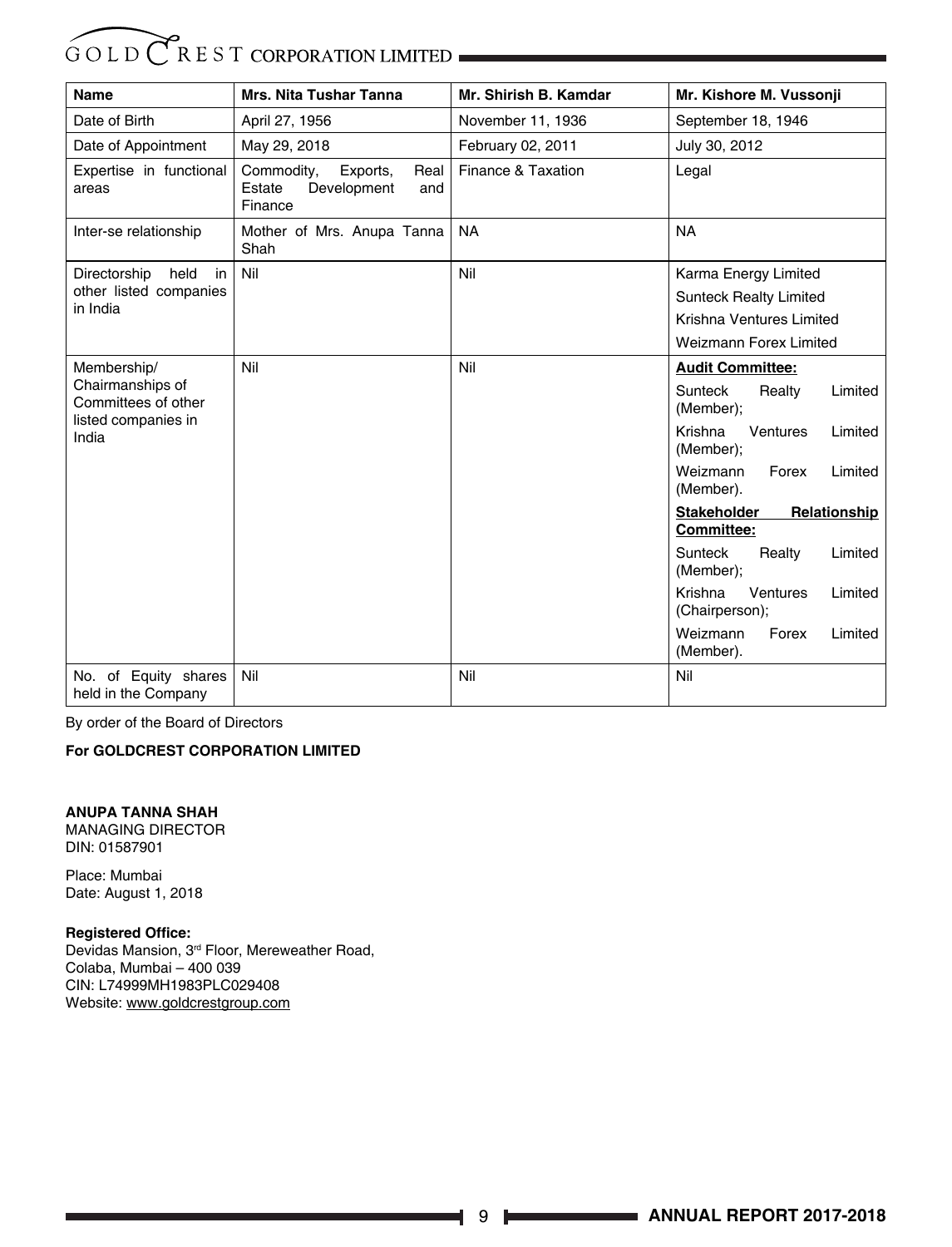#### **MANAGEMENT DISCUSSION AND ANALYSIS**

Management's Discussion and Analysis Report for the year under review, as stipulated under the Securities and Exchange Board of India (Listing Obligations and Disclosure Requirements) Regulations, 2015 ("Listing Regulations"), is presented in a separate section, forming part of the Annual Report. The developments in business operations / performance of the Company and its major subsidiaries consolidated with the Company are as below:

#### **CONDOLENCE MESSAGE ON SAD DEMISE OF CHAIRMAN EMERITUS, SHRI TULSIDAS JAMNADAS TANNA ON JANUARY 27, 2018.**

The management of the Company expresses profound grief on the sad demise of Shri Tulsidas Jamnadas Tanna, respected and beloved founder & Chairman Emeritus of Goldcrest Corporation Limited on January 27, 2018 and pray that his soul rests in peace and pay tribute to his vision and entrepreneurial spirit, acknowledging his immense contribution towards establishing and growing the Company.

The passing away of Shri Tulsidas Jamnadas Tanna is an irreparable loss to the Company and all the Directors and employees of the Company. The management convey deep sympathy, sorrow and condolences to his family.

Over the years, Tulsibhai has held senior positions as Chairman and President of many trade and industry associations, including the Central Organisation for Oil Industry and Trade; Indian Oil and Produce Exporters Association, Oils and Seeds Importers Association of India; Indian Vegetable Oil Export Association and Indian Salt Manufacturers Association.

He has enjoyed the trust and confidence of policy makers in the government and has been the recipient of several awards. He was an inspiring leader with sterling qualities and great entrepreneurial spirit. He remains an icon, a role model to be emulated.

He worked and contributed to the improvement of society, especially in the field of education and economic development, and his contribution has been recognised by numerous organisations. His unique set of skills and vision helped the Company prosper.

The management place on record the immeasurable debt the company owes to Shri Tulsidas Jamnadas Tanna for his visionary leadership, strategic direction and stewardship so liberally given to the Company.

The traditions and values that he has inculcated within the culture of the Company will remain the guiding principles in the years to come.

#### **OVERVIEW**

These financial statements are prepared in accordance with Indian Accounting Standards (Ind AS) under the historical cost convention on the accrual basis except for certain financial instruments which are measured at fair value, the provisions of the Companies Act, 2013 ("the Act") (to the extend notified) and guidelines issued by the Securities and Exchange Board of India (SEBI). The Ind AS are prescribed under Section 133 of the Act, read with Rule 3 of the Companies (Indian Accounting Standards) Rules, 2015, and relevant amendment rules issued thereafter.

Effective April 1, 2017, the Company has adopted all the Ind AS standards, and the adoption was carried out in accordance with Ind AS 101. The transition was carried out from the Indian Accounting Principles generally accepted in India as prescribed under Section 133 of the Act, read with Rule 7 of the Companies (Accounts) Rules, 2014 (IGAAP), which was the previous GAAP.

#### **INDUSTRIAL STRUCTURE AND DEVELOPMENTS**

FY 2017-18 marked significant economic measures implemented by the government. The Goods and Services Tax (GST) was implemented from July, 2017 as the nation moved to 'one nation-one tax'. This reform measure has helped India move into the Top 100 Club in World Bank's 'Global Ease of Doing Business' rankings.

The Indian economy continued to grow strongly, as the economy recovered in the 2<sup>nd</sup> half post stabilisation of the GST regime. Gross Domestic Product growth rate in FY 2017-18 was 6.7%, supported by consumption growth and government spending. With improving investments, there are signs that a recovery is underway.

#### **COMPANY'S PERFORMANCE**

Your Company is currently in the business of maintaining and operating a Tech Park and other ancillary businesses. In the Financial Year 2017-18 your Company has had an increase in turnover and profitability as compared to the Financial Year 2016- 17. In addition, your Company was successfully been able to achieve optimal occupancy in its Tech Park and the result of this is seen in the current financial year 2018-19.

#### **OUTLOOK**

In the coming year, your Company will continue to explore opportunities in real estate across the country, will further develop and grow its current real estate investments and deploy surplus funds through various avenues. It is a matter of pride that your Company had almost zero attrition amongst its business clients during this time.

#### **OPPORTUNITIES AND THREATS**

The management of your Company continues to actively seek viable opportunities that will boost the profitability and long-term financial health of the Company. The Company's management will work towards this goal in the years to come. Our success as an organisation depends on our ability to identify opportunities and leverage them while mitigating the risks that arise while conducting our business.

10 **ANNUAL REPORT 2017-2018**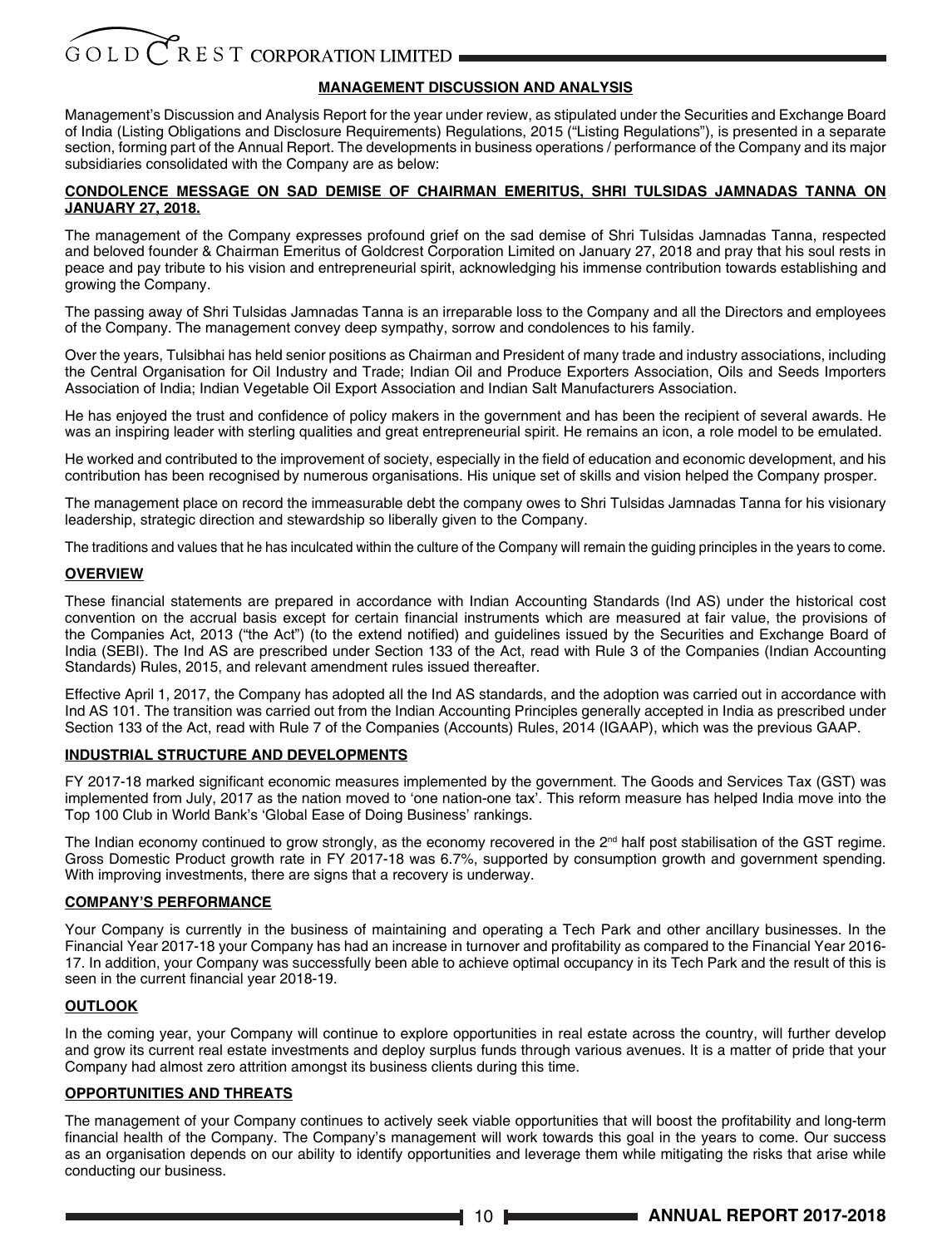In line with the new regulatory requirements, your Company has formally framed a Risk Management Policy to identify and assess the key risk areas, monitor and report compliance and effectiveness of the policy and procedure. Your Company has a proper system in place to oversee the risks and also has in place a risk mitigation plan.

#### **INVESTOR RELATIONSHIP**

Your Company believes in transparent communication and building a relationship of mutual understanding and trust. Your Company further ensures that critical information about the Company is available to all the investors by hosting all such information on the Company's website.

#### **INTERNAL CONTROL SYSTEMS AND THEIR ADEQUACY**

The Company has in place proper and adequate systems of internal control and the same is being reviewed commensurate with its size and nature of operations.

The Company has entrusted the internal & operational audit to M/s. M. V. Ghelani & Co., a reputed firm of Chartered Accountants. The main thrust of the internal audit process is to test and review controls, conduct an independent appraisal of risks, and benchmark internal controls with best practices.

The Audit Committee of the Board of Directors, Statutory Auditors and Business Heads are periodically apprised of the internal audit findings and corrective actions are taken. Audit plays a key role in providing assurance to the Board of Directors.

#### **FINANCIAL PERFORMANCE WITH OPERATIONAL PERFORMANCE**

The turnover of your Company for the year under review is  $\bar{\epsilon}$ . 1468.47 lacs, as against  $\bar{\epsilon}$ . 950.09 lacs in the previous year, which is higher than the turnover of the previous year. Your Directors are working to improve the growth rate in turnover and profitability in the current year. Net Profit After Tax stood at  $\bar{\tau}$ . 376.07 lacs as against  $\bar{\tau}$ . 255.54 lacs in the previous financial year.

#### **MATERIAL DEVELOPMENTS IN HUMAN RESOURCES / INDUSTRIAL RELATIONS FRONT, INCLUDING NUMBER OF PEOPLE EMPLOYED**

The core of our success is our people. We do not view our employees as resources, we consider them our most valuable assets. We believe that engaged and inspired employees are more satisfied with their work, tend to stay longer, and are more productive and committed. Your Company provides a workplace environment that is safe, hygienic, humane, and which upholds the dignity of its employees. Your Company creates systems and practices to ensure a harassment free workplace, where employees feel safe and secure in discharging their responsibilities.

There are 12 persons employed with your Company.

#### **RISKS AND CONCERNS**

#### **STAYING ONE STEP AHEAD OF RISK**

Changes in the policies of the Government of India or political instability may adversely affect economic conditions in India generally, which could impact our business and prospects.

In the event that the Government of India changes its tax policies in a manner that is adverse to us, our tax expense may materially increase, reducing our profitability.

If the Government of India modifies dividend distribution tax rates or introduces new forms of taxes on distribution of profits or changes the basis of application of these taxes, the same could materially affect the returns of our shareholders.

Risk Management has always been an integral part of the corporate strategy which complements organizational capabilities with business opportunities. A detailed exercise is being carried out to identify, evaluate, manage and monitor both business and non-business risks.

The Company has a vigil mechanism to report concerns about unethical behaviour, actual/suspected frauds and violation of the Company's Code of Conduct. Protected disclosures can be made by a whistle blower through several channels with the surety that no discrimination will be meted out to any person for a genuinely raised concern.

This is to bring to your notice that the freeze which had been setup on the Demat account of the Company as per communication received from Central Depository Services (India) Limited ("Depository") and informed to the Stock Exchange on May 29, 2018 is now unfreeze as per the instruction given by National Stock Exchange of India Limited (NSE) to the Depository.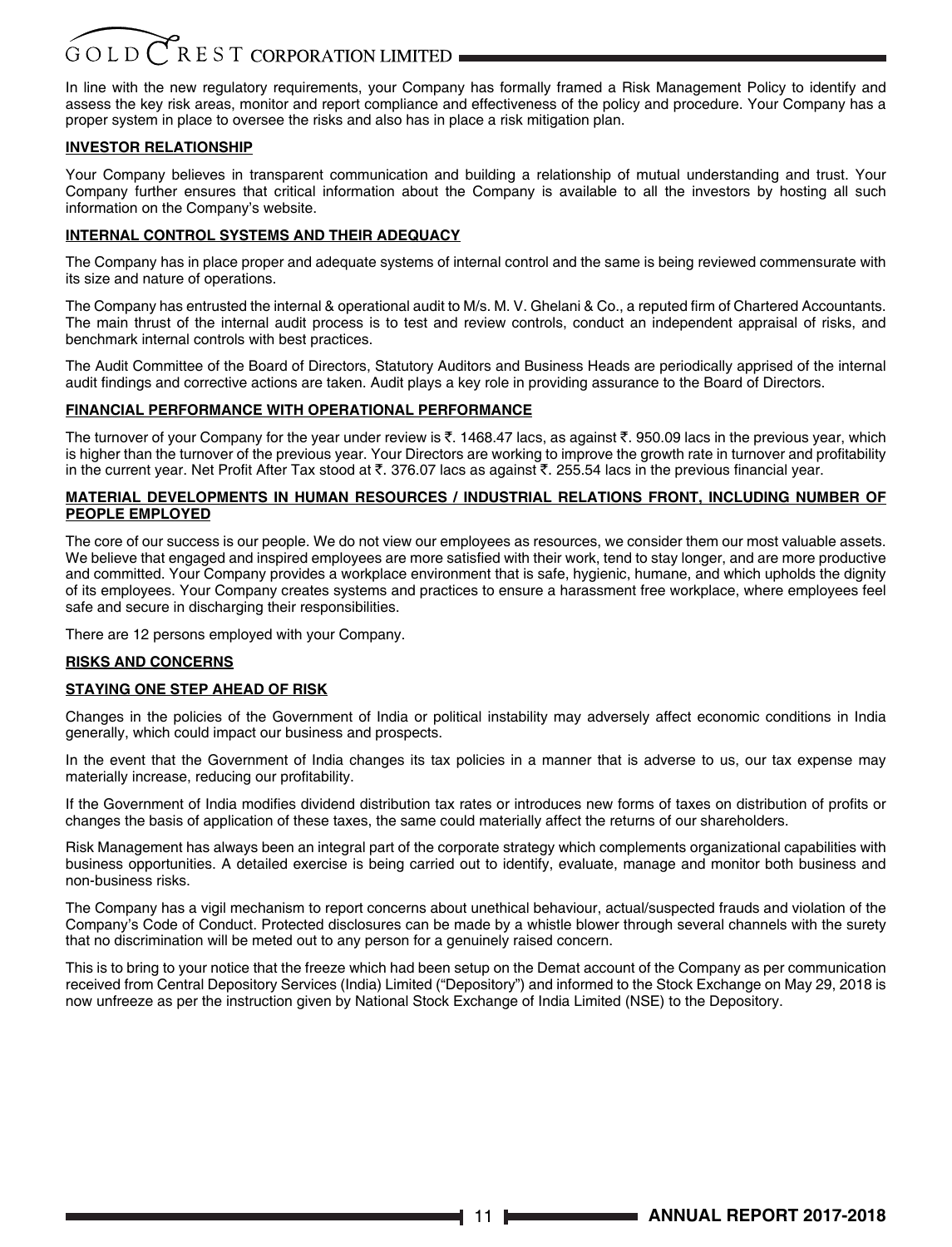#### **BOARD'S REPORT**

#### To Members,

#### **GOLDCREST CORPORATION LIMITED**

Your Directors are pleased to present the 35<sup>th</sup> Annual Report and Audited Financial Statements for the financial year ended 31<sup>st</sup> March 2018.

#### **FINANCIAL RESULTS**

The Results of the Company for the Financial Year under review are summarized below:

(₹. in Lacs)

|                                                                             | <b>STANDALONE</b> |                  | <b>CONSOLIDATED</b> |                  |  |
|-----------------------------------------------------------------------------|-------------------|------------------|---------------------|------------------|--|
|                                                                             | Year ended        | Year ended       | Year ended          | Year ended       |  |
|                                                                             | 31st March, 2018  | 31st March, 2017 | 31st March, 2018    | 31st March, 2017 |  |
| <b>INCOME</b>                                                               |                   |                  |                     |                  |  |
| Turnover / Gross Income                                                     | 1,468.47          | 950.09           | 1,503.77            | 963.17           |  |
|                                                                             | 1,468.47          | 950.09           | 1,503.77            | 963.17           |  |
| <b>EXPENDITURE</b>                                                          |                   |                  |                     |                  |  |
| Purchases                                                                   | Nil               | 427.64           | Nil                 | 427.64           |  |
| Changes in Inventories of Finished Goods                                    | 308               | (308)            | 308                 | (308)            |  |
| <b>Employee Costs</b>                                                       | 160.27            | 172.88           | 160.27              | 172.88           |  |
| <b>Finance Charges</b>                                                      | 3.39              | 2.12             | 3.39                | 2.12             |  |
| Depreciation                                                                | 46.37             | 41.67            | 46.37               | 41.67            |  |
| <b>Other Expenses</b>                                                       | 543.95            | 318.86           | 579.44              | 332.1            |  |
|                                                                             | 1,061.98          | 655.17           | 1,097.47            | 668.41           |  |
| <b>Profit Before Tax</b>                                                    | 406.49            | 294.92           | 406.30              | 294.76           |  |
| Less: Provision for Taxation                                                |                   |                  |                     |                  |  |
| <b>Current Year Tax</b>                                                     | 91                | 61.35            | 91                  | 61.35            |  |
| Deferred Tax Liability                                                      | (60.58)           | (21.97)          | (60.58)             | (21.97)          |  |
|                                                                             | 376.08            | 255.54           | 375.89              | 255.38           |  |
| Other Comprehensive Income                                                  |                   |                  |                     |                  |  |
| Remeasurement of the defined benefit plans                                  | 0.93              | (2.57)           | 0.93                | (2.57)           |  |
| Income tax effect relating to remeasurement of<br>the defined benefit plans | (0.26)            | 0.85             | (0.26)              | 0.85             |  |
| Net of Other Comprehensive Income                                           | 0.67              | (1.72)           | 0.67                | (1.72)           |  |
| <b>Profit After Tax</b>                                                     | 376.75            | 253.82           | 376.56              | 253.66           |  |
| Earning per Equity Shares (EPS)                                             |                   |                  |                     |                  |  |
| Basic<br>1.                                                                 | 4.98              | 3.38             | 4.97                | 3.38             |  |
| 2.<br><b>Diluted</b>                                                        | 4.98              | 3.38             | 4.97                | 3.38             |  |

The Company has adopted Indian Accounting Standard (Ind AS) with effect from 1<sup>st</sup> April 2017 and accordingly these financial results along with the comparatives have been prepared in accordance with the recognition and measurement principles stated therein.

#### **PERFORMANCE OF YOUR COMPANY**

#### **CONSOLIDATED FINANCIAL RESULTS**

Your Company recorded consolidated total revenue of  $\bar{\tau}$ . 1503.77 lacs as against 963.17 lacs in the previous year. The consolidated PBT stood at `. 406.30 lacs as against 294.76 lacs in the previous year. The consolidated PAT stood at ₹. 376.56 lacs as against ₹. 253.66 lacs in the previous year.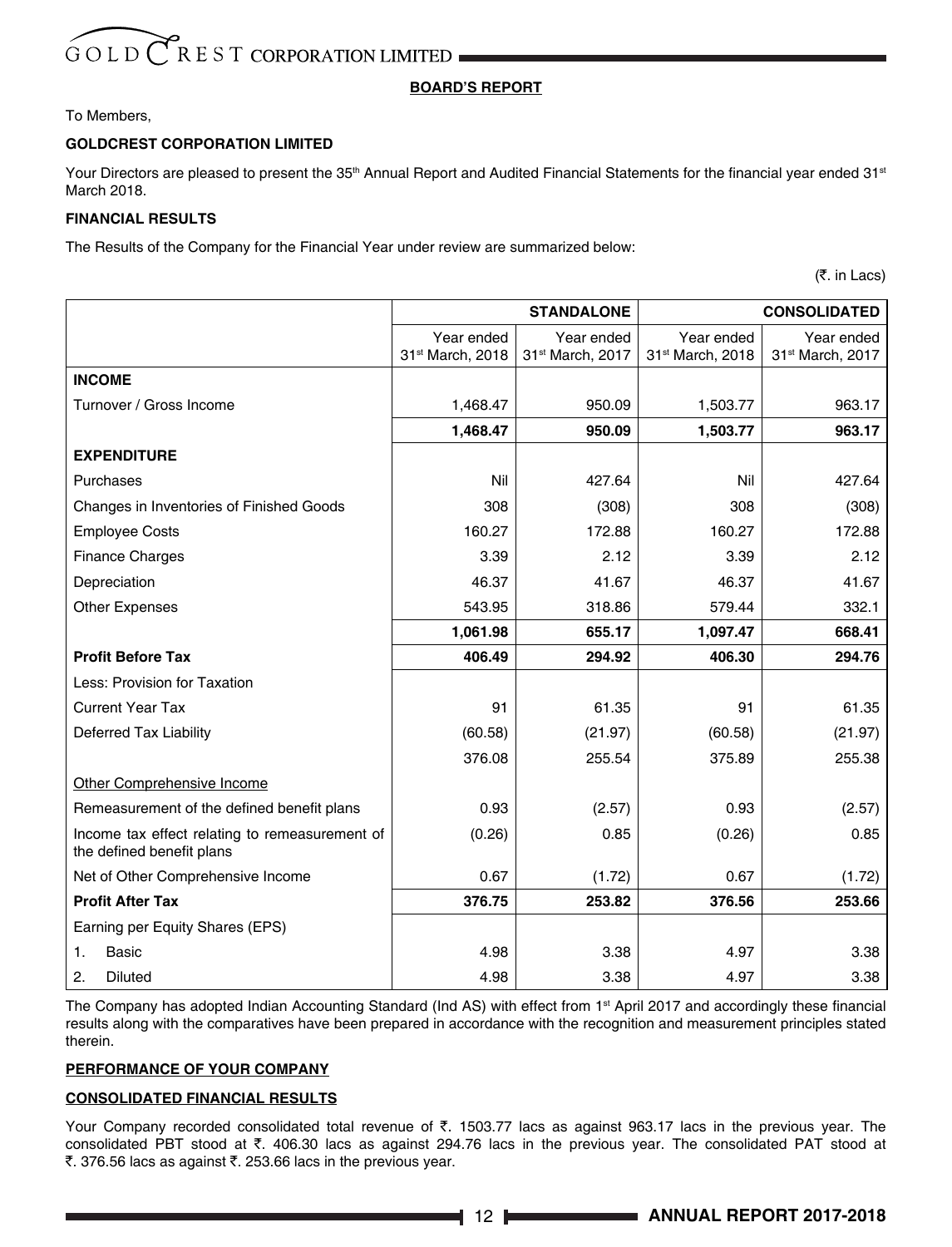### $G$ OLD $\bigcirc$ REST CORPORATION LIMITED

#### **STANDALONE FINANCIAL RESULTS**

On a standalone basis, your Company registered total revenue of  $\bar{\tau}$ . 1468.47 lacs as compared to  $\bar{\tau}$ . 950.09 lacs in the previous vear. The PBT is increased to  $\bar{\zeta}$ . 406.49 lacs as compared to  $\bar{\zeta}$ . 294.92 lacs in the previous year. The PAT is increased to  $\bar{\zeta}$ . 376.75 lacs as compared to  $\bar{\tau}$ . 252.82 lacs in the previous year.

#### **PERFORMANCE OF SUBSIDIARY COMPANY**

#### A. **GOLDCREST HABITATS PRIVATE LIMITED:**

In the year under review, the company had incurred loss of  $\bar{c}$ . 18,966/- for the year as compared to the previous year's loss of ₹. 16,138/-.

#### B. **GOLDCREST PUNE LLP:**

In the year under review, the LLP incurred profit of  $\bar{\tau}$ . 10,23,210/- for the year as compared to the previous year's loss of ₹. 13.03.426/-.

#### **DIVIDEND**

Your Directors are pleased to recommend a dividend of 5% (₹. 0.50 per equity share of ₹. 10/- each) on the equity shares out of the profits of the Company for the current financial year. The said dividend, if approved and declared in the forthcoming Annual General Meeting would result in a dividend outflow of  $\bar{\tau}$ . 37.78 lacs and dividend distribution tax of  $\bar{\tau}$ . 7.69 lacs aggregating to a total outflow of ₹. 45.47 lacs and for the previous year the dividend outflow was ₹. 37.78 lacs and dividend distribution tax was ₹. 7.69 lacs aggregating to a total outflow of  $\bar{\tau}$ . 45.47 lacs.

#### **BUY-BACK OF EQUITY SHARES:**

In accordance with Article 24 of the Articles of Association of the Company and provisions of Section 68, 69, 70, 110 and other applicable provisions of the Companies Act, 2013, as amended from time to time ("Act") and applicable rules made thereunder including the Companies (Share Capital and Debentures) Rules, 2014, if and to the extent applicable and in compliance with the Buy-back Regulations and the Securities and Exchange Board of India (Listing Obligations and Disclosure Requirements) Regulations, 2015, the Board of Directors of the Company at their meeting held on Tuesday, May 29, 2018, ("Board Meeting") has approved the buy-back of 18,67,000 (Eighteen Lakhs Sixty Seven Thousand) fully paid-up equity shares having face value of `. 10/- (Rupees Ten Only) each ("Equity Share(s)") (representing 24.71% of the total paid-up equity share capital of the Company) at a price of  $\bar{\tau}$ . 75/- (Rupees Seventy Five Only) per Equity Share ("Buy-back Price"), payable in cash for a total consideration not exceeding  $\bar{\tau}$ . 14,00,25,000/- (Rupees Fourteen Crores Twenty Five Thousand Only) excluding transaction costs viz. filing fees, advisors fees, public announcement expenses, printing and dispatch expenses, brokerage, applicable taxes such as securities transaction tax, goods and services tax, stamp duty, and other incidental and related expenses ("Transaction Costs") from the Equity Shareholders of the Company on a proportionate basis through the "Tender Offer" route as prescribed under the Buy-back Regulations (hereinafter referred to as the "Buy-back Offer"), which represents 24.93% of the total paid-up equity share capital and free reserves (including securities premium account) as per audited standalone financial statements of the Company for the year ended March 31, 2018.

The Board had sought approval for the Buy-back Offer from the members of the Company through the postal ballot notice dated May 29, 2018 ("Postal Ballot Notice"). The members of the Company approved the Buy-back Offer by way of a special resolution through the postal ballot.

#### **TRANSFER TO RESERVE**

The Company does not propose to transfer any amount to the General Reserve out of the amount available for appropriations.

#### **TRANSFER OF UNCLAIMED DIVIDEND TO INVESTOR EDUCATION AND PROTECTION FUND**

In terms of Section 125 of the Companies Act, 2013, the unclaimed or unpaid dividend relating to the financial year 2009-10 was due for remittance into the Investor Education and Protection Fund established by the Central Government.

During the year, the Company transferred an amount of ₹. 60,668/- to the Investor Education and Protection Fund of the Central Government being the unpaid and unclaimed dividend amount pertaining to final dividend for the year 2009-10, on November 8, 2017. The Company has uploaded the details of unpaid and unclaimed amounts lying with the Company as on November 8, 2017 on the Ministry of Corporate Affairs' website.

Pursuant to the provisions of the Companies Act, 2013 read along with the Investor Education and Protection Fund Authority (Accounting Audit, Transfer & Refund) Rules, 2016 (the "Rules") notified by the Ministry of Corporate Affairs effective September 7, 2016, the rules inter alia contain provisions for transfer of all shares in respect of which dividend has not been paid or claimed by the shareholder for seven consecutive years to Investor Education and Protection Fund (IEPF) set up by the Central Government. Accordingly, the Company has sent individual communication to those shareholders whose shares are liable to be transferred to IEPF under the said Rules at their latest available address. The Company has uploaded the relevant details as may be required of such shareholders and shares due for transfer to IEPF on its website www.goldcrestgroup.com. Shareholders are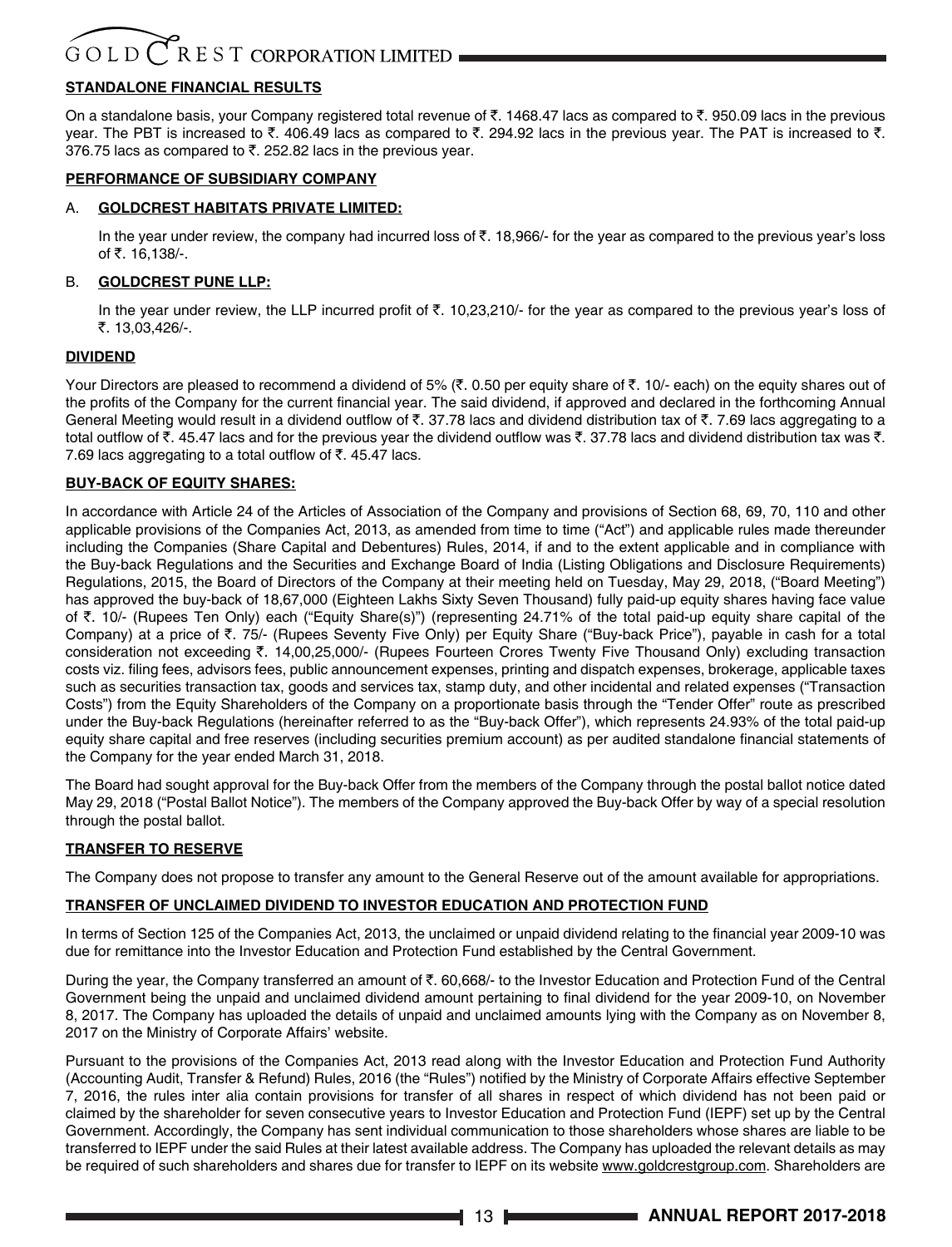requested to refer to the page http://www.goldcrestgroup.com/product-and-services/iepf/ on the website of the Company to verify the details of the shares liable to be transferred to IEPF suspense account. The Shareholders are requested to claim the same so that the shares are not transferred to IEPF account. The due date to transfer shares to IEPF suspense account will be notified soon by the Ministry of Corporate Affairs.

#### **ANNUAL RETURN**

The extracts of the Annual Return pursuant to the provisions of Section 92 read along with Rule 12 of the Companies (Management and administration) Rules, 2014 are furnished in "**Annexure A**" and is attached to this Report and the same has been disclosed on the company's website and is accessible on http://www.goldcrestgroup.com/wp-content/files/Annexure\_A\_of\_Annual\_Report. pdf

#### **DIRECTORS AND KEY MANAGERIAL PERSONNEL**

Mrs. Anupa Tanna Shah (DIN: 01587901) shall be liable to retire by rotation and being eligible offers herself for re-appointment.

The Board of Directors of the Company in their meeting held on 29<sup>th</sup> May, 2018 appointed Mrs. Nita Tushar Tanna as an Additional Executive Director-cum-Chairperson of the Company to hold office upto the date of the ensuing Annual General Meeting. The Board of Directors recommend the appointment of Mrs. Nita Tushar Tanna as an Executive Director-cum-Chairperson of the Company.

#### **PERFORMANCE EVALUATION OF THE BOARD**

The Companies Act, 2013 and the SEBI (Listing Obligations and Disclosure Requirements) Regulations, 2015 ("the Listing Regulations") stipulate the evaluation of the performance of the Board, its Committees, Individual Directors and the Chairperson.

The Company has formulated a Policy for performance evaluation of the Independent Directors, the Board, its Committees and other individual Directors which includes criteria for performance evaluation of the Non-Executive Directors and Executive **Directors** 

The evaluation involves self-evaluation by the Board Member and subsequent assessment by the Board of Directors. A member of the Board will not participate in the discussion of his/her evaluation. Pursuant to the provisions of the Companies Act, 2013 and Regulation 17 of the Listing Regulations, the Board has carried out an annual evaluation of its own performance and that of its Committees as well as performance of the Directors individually (including Independent Directors).

A separate exercise was carried out by the Nomination and Remuneration Committee of the Board to evaluate the performance of the individual Directors who were evaluated on several parameters. The performance evaluation of the Non-Independent Directors and the Board as a whole was carried out by the Independent Directors.

The performance evaluation of the Independent Directors was carried out by the entire Board excluding the Director being evaluated. Qualitative comments and suggestions of Directors were taken into consideration by the Chairperson of the Board and the Chairperson of the Nomination and Remuneration Committee. The Directors have expressed their satisfaction with the evaluation process.

#### **SUBSIDIARIES, JOINT VENTURES AND ASSOCIATE COMPANIES**

The Company has 1 (One) wholly owned subsidiary Company and 1 (One) wholly owned LLP as on March 31, 2018. There is no associate company within the meaning of Section 2(6) of the Companies Act, 2013. There has been no material change in the nature of the business of the subsidiary.

Pursuant to the provisions of Section 129(3) of the Act, a statement containing salient features of the financial statements of the Company's subsidiary in Form AOC-1 "**Annexure B**" is attached to the financial statements of the Company.

Pursuant to the provision of Section 136 of the Act, the financial statements of the Company, consolidated financial statements along with relevant documents and separate audited accounts in respect of subsidiaries are available on the website of the Company.

The policy for determining material subsidiaries are in place and the same has been disclosed on the company's website and is accessible on http://www.goldcrestgroup.com/wpcontent/files/POLICY\_FOR\_DETERMINING\_MATERIAL\_SUBSIDIARIES.pdf

#### **DIRECTOR'S RESPONSIBILITY STATEMENT**

To the best of their knowledge and belief and according to the information and explanations obtained by them, your Directors make the following statement in terms of Section 134 (5) of the Companies Act, 2013;

- i. In the preparation of the Annual Accounts of the Company, the applicable Accounting Standards have been followed;
- ii. The Directors have selected such accounting policies and applied them consistently and made judgments and estimates that are reasonable and prudent so as to give a true and fair view of the state of affairs of the Company at the end of the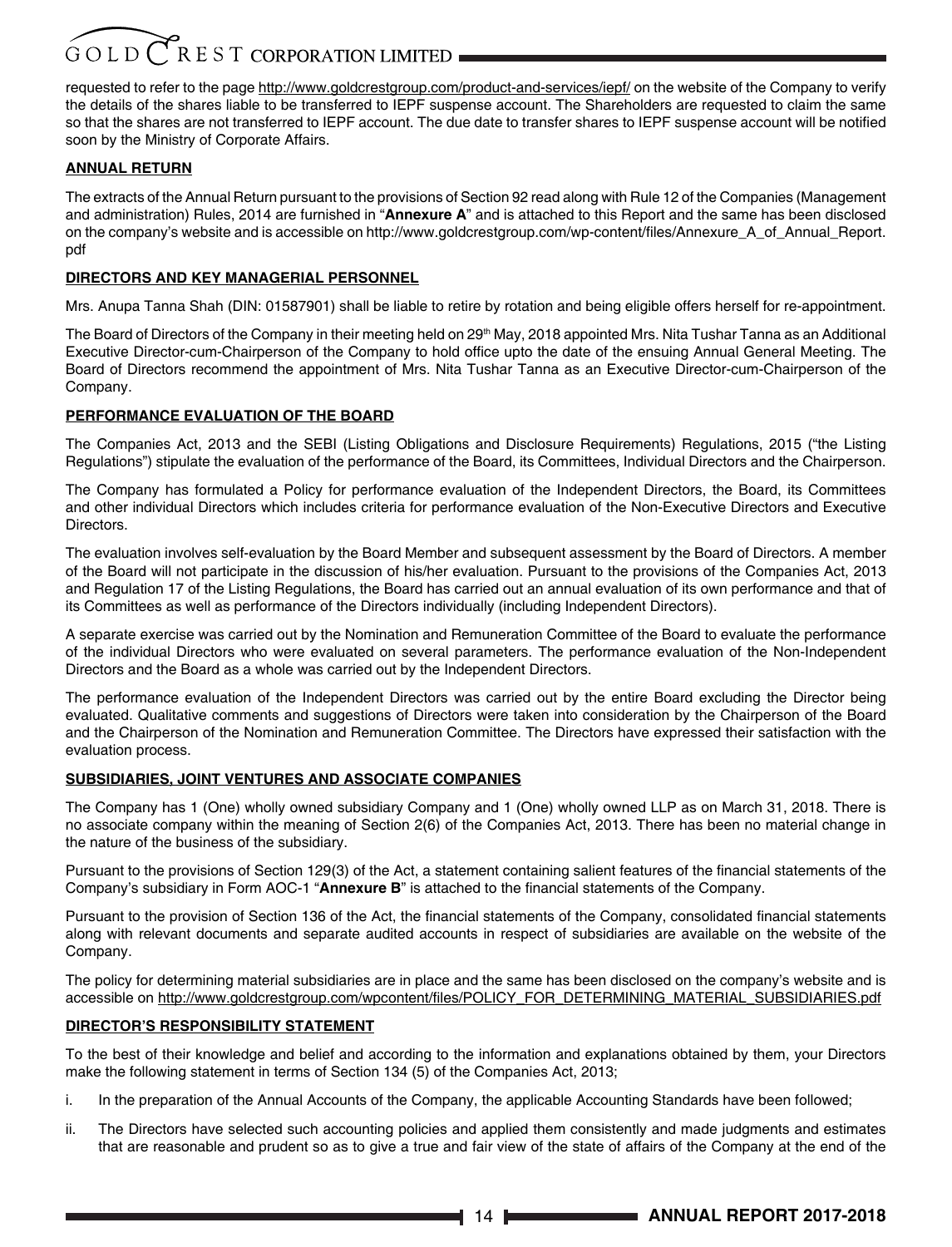### $G$  O L D  $C$  R E S T CORPORATION LIMITED

financial year ended on  $31<sup>st</sup>$  March 2018 and the profit for the year ended as on that date;

- iii. The Directors have taken proper and sufficient care for the maintenance of adequate accounting records in accordance with the provisions of this Act for safeguarding the assets of the Company and preventing and detecting fraud and other irregularities:
- iv. The Directors have prepared the annual accounts on a going concern basis;
- v. The Directors have laid down internal financial controls to be followed by the company and have ensured that such internal financial controls are adequate and are operating effectively;
- vi. The Directors have devised proper systems to ensure compliance with the provisions of all applicable laws and that such systems are adequate and operating effectively.

#### **MANAGEMENT DISCUSSION AND ANALYSIS**

A brief composite summary of the performance of the business and functions of the Company is provided in a separate section and forms a part of this report.

#### **CAUTIONARY STATEMENT**

Statements made in this report, describing the Company's objectives, projections, estimates, expectations or predictions may be forward-looking statements within the meaning of applicable securities laws and regulations. Forward-looking statements are based on certain assumptions and expectations of future events. The Company cannot guarantee that these assumptions and expectations are accurate or will be realized by the Company. Actual results could differ materially from those expressed in the statement or implied due to the influence of external and internal factors that are beyond the control of the Company. The Company assumes no responsibility to publicly amend, modify or revise any forward-looking statements on the basis of any subsequent developments, information or events.

#### **PUBLIC DEPOSIT**

During the year under review, your Company has not accepted any deposits within the meaning of provisions of Chapter V – Acceptance of Deposits by Companies of the Companies Act, 2013 read with the Companies (Acceptance of Deposits) Rules 2014, as amended from time to time.

#### **SECRETARIAL AUDIT**

Pursuant to the provisions of Section 204 of the Companies Act, 2013 and The Companies (Appointment and Remuneration of Managerial Personnel) Rules, 2014, the Company had appointed M/s. C. J. GOSWAMI & ASSOCIATES, Practicing Company Secretaries (CP No. 12721) to undertake the Secretarial Audit of the Company. The Report of the Secretarial Audit Report is annexed herewith as "**Annexure C**".

The Auditor's report did not contain qualifications or reservations.

The Secretarial Audit report contained observations for the financial year ended March 31, 2018. Below is the Managements' response to the same:

- 1. The composition of the Nomination and Remuneration Committee ("NRC") is comprised of 2 Independent Directors during the year under review due to non-availability of any Director. However, the Company has re-constituted the NRC by appointing Ms. Nita Tushar Tanna as Additional Executive Director-cum-Chairperson of the Company and as a member of NRC w.e.f. 29th May 2018 in accordance with Companies Act, 2013 and SEBI (Listing Obligations and Disclosure Requirements) Regulations, 2015.
- 2. The Company had intimated BSE, NSDL, CDSL and Purva Sharegistry about the closure of the Register of Members of the Company during September 23, 2017 to September 29, 2017 and had also disclosed the same in the Notice of the 34<sup>th</sup> Annual General Meeting. However, inadvertently the same was not published in the newspaper.
- 3. The Company had inadvertently not submitted the Reconciliation of its net profit / loss as required pursuant to SEBI Circular No. CIR/CFD/FAC/62/2016 dated July 5, 2016, along with the financial results for the quarter ended 30<sup>th</sup> June 2017 and 30<sup>th</sup> September 2017; however, the said disclosures for the quarter ended  $30<sup>th</sup>$  September 2017 was submitted with BSE Limited on 1st January 2018.
- 4. The Company had inadvertently not disclosed the details in respect of dividend paid or recommended for the FY 2016- 17 in the financial results as required under para (J) of Part A of Schedule IV of SEBI (Listing Obligations and Disclosure Requirements) Regulations, 2015. However, the said information was disclosed to BSE Limited pursuant to requirement of Regulation 30 of SEBI (Listing Obligations and Disclosure Requirements) Regulations, 2015 along with outcome of Board Meeting dated 29<sup>th</sup> May 2017.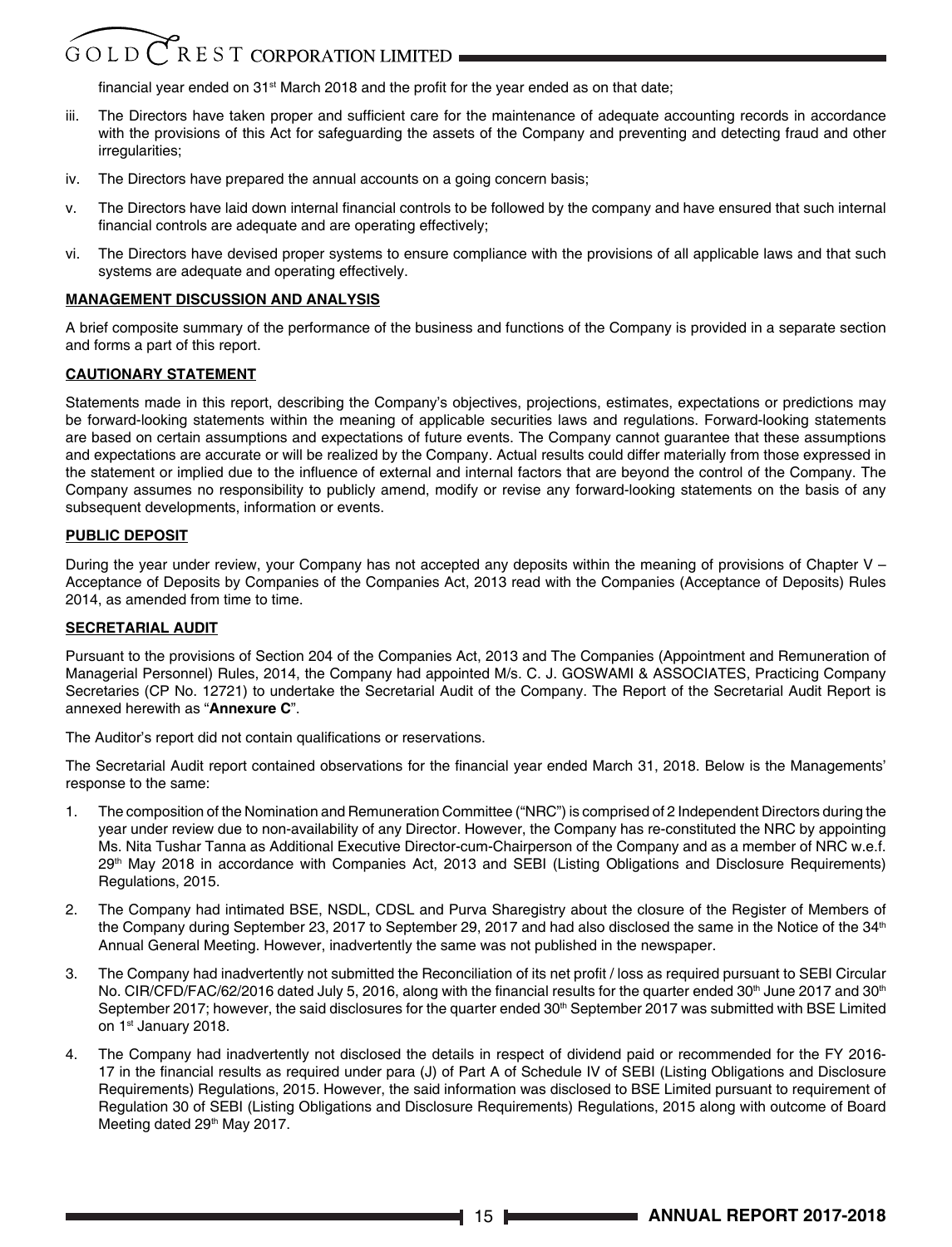#### **REPORTING OF FRAUDS BY AUDITORS**

During the year under review, the Statutory Auditors and the Secretarial Auditor have not reported any instances of frauds committed in the Company by its Officers or Employees to the Audit Committee under section 143(12) of the Companies Act, 2013, details of which need to be mentioned in this Report.

#### **CORPORATE GOVERNANCE**

Report on Corporate Governance and Certificate of the Auditors of the Company regarding compliance of the conditions of Corporate Governance as stipulated in Schedule V of the SEBI (Listing Obligations and Disclosure Requirements) Regulations, 2015 with the Stock Exchanges, are enclosed as a separate section and form a part of this report.

#### **CONSERVATION OF ENERGY, TECHNOLOGY ABSORPTION AND FOREIGN EXCHANGE EARNINGS AND OUTFLOW**

The information required under Section 134 of the Companies Act, 2013 read with the Companies (Accounts) Rules, 2014 with regard to Conservation of Energy & Technology absorption is not required to be given, as the same is not applicable to the Company.

Foreign Exchange Earning The Contract Contract Contract Contract Contract Contract Contract Contract Contract Contract Contract Contract Contract Contract Contract Contract Contract Contract Contract Contract Contract Cont

Foreign Exchange Outflow : ₹. 5,88,146

#### **MATERIAL CHANGES AND COMMITMENTS, IF ANY, AFFECTING THE FINANCIAL POSITION OF THE COMPANY THAT OCCURRED DURING THE FINANCIAL YEAR TO WHICH THESE FINANCIAL STATEMENTS RELATE AS ON THE DATE OF THIS REPORT.**

No material changes and commitments affecting the financial position of the Company occurred during the financial year to which these financial statements relate as on the date of this report.

#### **SIGNIFICANT AND MATERIAL ORDERS PASSED BY THE REGULATORS OR COURTS OR TRIBUNALS IMPACTING THE GOING CONCERN STATUS OF THE COMPANY**

There are no significant and material orders passed by the Regulators or Courts or Tribunals which would impact the going concern status and the Company's future operations.

#### **CORPORATE SOCIAL RESPONSIBILITY.**

The Company has developed and implemented Corporate Social Responsibility initiatives as the said provisions are applicable to the Company. The Company has formulated a policy on Corporate Social Responsibility which has been uploaded on the Company's website and can be accessed at http://www.goldcrestgroup.com/wp-content/files/Corporate\_Social\_Responsibility\_ Policy.pdf.

As per the Companies Act, 2013, all companies having a net worth of  $\bar{c}$ . 500 crore or more, or a turnover of  $\bar{c}$ . 1,000 crore or more or a net profit of  $\bar{\tau}$ . 5 crore or more during any financial year are required to constitute a CSR committee of the Board of Directors comprising three or more directors, at least one of whom should be an independent director. All such companies are required to spend at least 2% of the average net profits of their three immediately preceding financial years on CSR-related activities. Accordingly, the Company was required to spend  $\bar{\tau}$ . 11,54,274 towards CSR activities, however the company has spent an amount of  $\bar{\tau}$ . 13,20,000 which is more than the amount required to be spend by the company, which was utilized on activities specified in Schedule VII of the Companies Act, 2013. The Annual Report on CSR activities containing details of expenditure incurred by the Company and brief details on the CSR activities are given in "**Annexure E**".

#### **PARTICULARS OF LOANS, GUARANTEES OR INVESTMENTS MADE UNDER SECTION 186 OF THE COMPANIES ACT, 2013.**

Loans given and Investments made during the year are given under the respective heads.

| Sr. | Particulars                     | As at          | As at l        |
|-----|---------------------------------|----------------|----------------|
| No. |                                 | March 31, 2017 | March 31, 2018 |
|     | Goldcrest Pune LLP (Investment) | 99,990         | Nil            |

#### **PARTICULARS OF CONTRACTS OR ARRANGEMENTS MADE WITH RELATED PARTIES**

The related party transactions were entered into on an arm's length basis, in the ordinary course of business and are in compliance with the applicable provisions of section 188 of the Companies Act, 2013 during the year under review. Accordingly, the disclosure of related party transactions as required under Section 134(3) (h) of the Companies Act, 2013 in Form AOC 2 is not applicable.

The Company has formulated a policy on materiality of Related Party Transactions and dealing with Related Party Transactions which has been uploaded on the Company's website and can be accessed at http://www.goldcrestgroup.com/wp-content/files/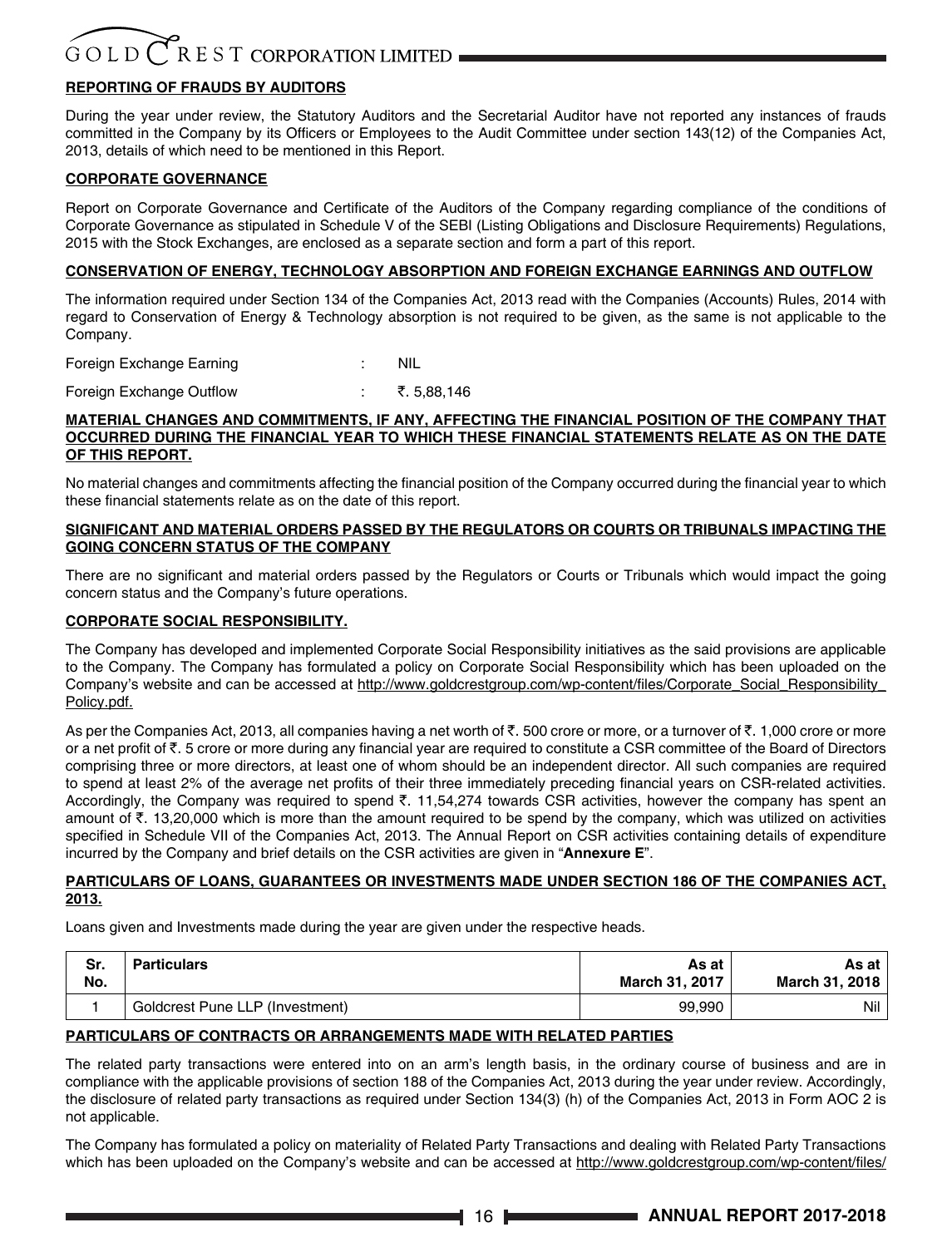#### RELATED\_PARTY\_TRANSACTIONS\_POLICY.pdf

#### **AUDITORS AND AUDITORS REPORT**

Under Section 139 of the Companies Act, 2013 and the Rules made thereunder, it is mandatory to rotate the statutory auditors on completion of the maximum term permitted under the said section. The Audit Committee of the Company has proposed, and on August 14, 2017, the Board of Directors of the Company has recommended the appointment of M/s. Pankaj P. Sanghavi & Co. as the statutory auditors of the Company. M/s. Pankaj P. Sanghavi & Co., have confirmed their eligibility to the effect that their appointment, if made, would be within the prescribed limits under the act and that they are not disqualified for the appointment as Statutory Auditors of the Company.

M/s. Pankaj P. Sanghavi & Co., will hold office for a period of five (5) consecutive years from the conclusion of the 34<sup>th</sup> Annual General Meeting to be held on September 29, 2017, till the conclusion of the 39<sup>th</sup> Annual General Meeting to be held in the year 2022, subject to ratification by members at every Annual General Meeting of the Company, if so required under the Law.

The Ministry of Corporate Affairs have, vide its Commencement Notification dated  $7<sup>th</sup>$  May 2018, inter alia, notified the commencement of section 40 of the Companies (Amendment) Act, 2017, which omitted the proviso to sub-section (1) of section 139 of the Companies Act, 2013, mandating the requirement of annual ratification for Auditors appointment by the Members at every Annual General Meeting.

In appreciation of the commendable performance by the Auditors during the year the Board has decided, to discontinue the practice of obtaining annual ratification of the shareholders for appointment of Statutory Auditors, in view of the exemption provision in the resolution passed by the members in the 34<sup>th</sup> Annual General Meeting and the removal of the provision of the law which mandated the requirement.

The notes to the Financial Statements referred to in the Auditors Report are self-explanatory and do not call for any further comments under Section 134 of the Companies Act, 2013.

#### **NUMBER OF BOARD MEETINGS CONDUCTED DURING THE YEAR UNDER REVIEW**

The Company had 4 Board meetings during the financial year under review. The details of the meetings of the board held during the financial year form a part of the Corporate Governance Report.

#### **COMPANY'S POLICY RELATING TO DIRECTORS' APPOINTMENT, PAYMENT OF REMUNERATION AND DISCHARGE OF THEIR DUTIES**

The Company's Policy relating to appointment of Directors, payment of managerial remuneration, Directors' qualifications, positive attributes, independence of Directors and other related matters as provided under Section 178(3) of the Companies Act, 2013 is furnished in "**Annexure D**" and is attached to this report.

#### **INDEPENDENT DIRECTORS MEETING**

The Independent Directors met on February 26, 2018, without the attendance of Non-Independent Directors and members of the Management. The Independent Directors reviewed the performance of Non-Independent Directors and the Board as a whole; the performance of the Chairman of the Company, taking into account the views of Executive Directors and Non-Executive Directors and assessed the quality, quantity and timeliness of flow of information between the Company's Management and the Board that is necessary for the Board to effectively and reasonably perform their duties.

#### **FAMILIARISATION PROGRAMME FOR INDEPENDENT DIRECTORS**

In compliance with the requirements of the SEBI (LODR) Regulations, the Company has put in place a Familiarisation Programme for the Independent Directors to familiarize them with the Company, their roles, rights, responsibilities in the Company, nature of the industry in which the Company operates, business model etc. The detail of this programme is available on the website of the company and may be accessed through the web link http://www.goldcrestgroup.com/wp-content/files/Familiarization Programme.pdf.

#### **DECLARATION BY INDEPENDENT DIRECTORS**

The Company has received declarations from all the Independent Directors of the Company confirming that they met with the criteria of independence as prescribed under sub-section (6) of Section 149 of the Companies Act, 2013 and as per SEBI (Listing Obligation and Disclosure Requirement) Regulation, 2015 ("Listing Regulation, 2015").

#### **COMMITTEES OF THE BOARD**

Details of the various committees constituted by the Board of Directors as per the provisions of Schedule II of SEBI (Listing Obligations and Disclosure Requirements) Regulations, 2015 and Companies Act, 2013 are given in the Corporate Governance Report which forms a part of this report.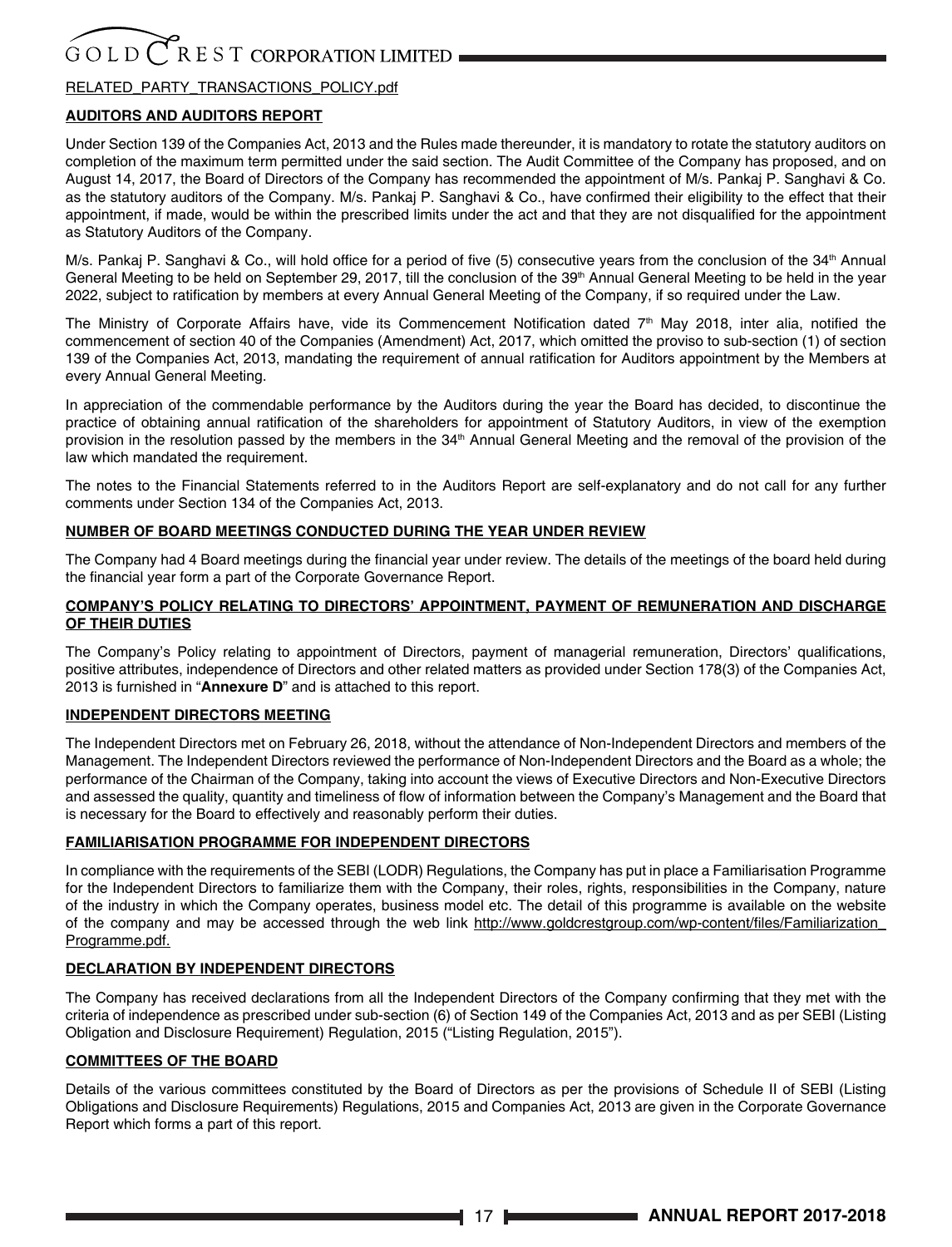#### **ESTABLISHMENT OF THE VIGIL MECHANISM**

Your Company has laid down a Whistle Blower Policy covering the Vigil Mechanism with protective Clauses for Whistle Blowers. The Whistle Blower Policy is made available on the website of the Company and can be accessed at http://www.goldcrestgroup. com/wp-content/files/Whistle\_Blower\_Policy.pdf.

#### **RISK MANAGEMENT**

The Board of the Company has voluntarily formed a Risk Management Committee to frame, implement and monitor the risk management plan for the company. The Committee is responsible for reviewing the risk management plan and ensuring its effectiveness. The Audit Committee has additional oversight in the area of financial risks and controls. Major risks identified by the businesses and functions are systematically addressed through mitigating actions on a continuing basis.

Your Company manages, monitors and reports on the principal risks and uncertainties that can impact its ability to achieve its strategic objectives. The Company's management regularly reviews systems, organizational structures, processes, standards, codes of conduct and behaviours that govern how the Company conducts its business and manages associated risks.

#### **PREVENTION OF SEXUAL HARASSMENT IN THE WORKPLACE**

The Company has constituted an Internal Complaint Committee pursuant to the provision of Sexual Harassment of Women at Workplace (Prevention, Prohibition and Redressal) Act, 2013 ("Act"). Your Company has zero tolerance towards sexual harassment in the workplace. During the year under review there were no cases filed pursuant to the Sexual Harassment of Women at the Workplace (Prevention, Prohibition and Redressal) Act, 2013.

#### **REMUNERATION RATIO OF THE DIRECTORS / KEY MANAGERIAL PERSONNEL (KMP) / EMPLOYEES:**

The information required pursuant to Section 197 read with Rule 5 of The Companies (Appointment and Remuneration of Managerial Personnel) Rules, 2014, in respect of employees of the Company and Directors is furnished hereunder:

- A. Information pursuant to Section 197 of the Companies Act, 2013 read with Rule 5(1) of The Companies (Appointment and Remuneration of Managerial Personnel) Rules, 2014:
- i. The ratio of the remuneration of each Director to the median remuneration of the employees of the Company for the financial year 2017-18 and the percentage increase in remuneration of each Director, Chief Financial Officer, Chief Executive Officer, Company Secretary in the financial year 2017-18:

| Name of Director & KMP             | <b>Ratio of Remuneration of</b><br>each Director to median<br>remuneration of Employees | % increase in remuneration in the<br>financial year |
|------------------------------------|-----------------------------------------------------------------------------------------|-----------------------------------------------------|
| <b>Executive Directors</b>         |                                                                                         |                                                     |
| Mrs. Anupa Tanna Shah              | 20.97                                                                                   | Nil                                                 |
| <b>Non-Executive Directors</b>     |                                                                                         |                                                     |
| Mr. Kishore Vussonji               | 0.42                                                                                    | Nil                                                 |
| Mr. Shirish Kamdar                 | 0.42                                                                                    | Nil                                                 |
| <b>Key Managerial Personnel</b>    |                                                                                         |                                                     |
| Mrs. Anupa Tanna Shah (M.D. & CEO) | 20.97                                                                                   | Nil                                                 |
| Mr. Manish Chheda (CFO)            | N.A.                                                                                    | 13                                                  |
| Ms. Marisa Gonsalves (CS)          | N.A.                                                                                    | 16.46                                               |

ii. The percentage increase in the median remuneration of employees in the financial year: 7.53%

iii. The number of permanent employees on the rolls of Company: 12 as on March 31, 2018.

iv. Average percentile increase made in the salaries of employees other than the managerial personnel in the last financial year i.e. 2017-18 was 7% whereas increase in the managerial remuneration for the same financial year was 2.47%.

v. Affirmation that the remuneration is as per the Remuneration Policy of the Company (**Annexure D**).

It is confirmed that the remuneration is as per the Remuneration Policy of the Company.

B. The information pursuant to Section 197 of the Companies Act, 2013 read with Rule 5(2) of The Companies (Appointment and Remuneration of Managerial Personnel) Rules, 2014 is not applicable, since during the year under review none of the employees of the Company was in receipt of remuneration in excess of the limits specified, whether employed for the whole year or part thereof.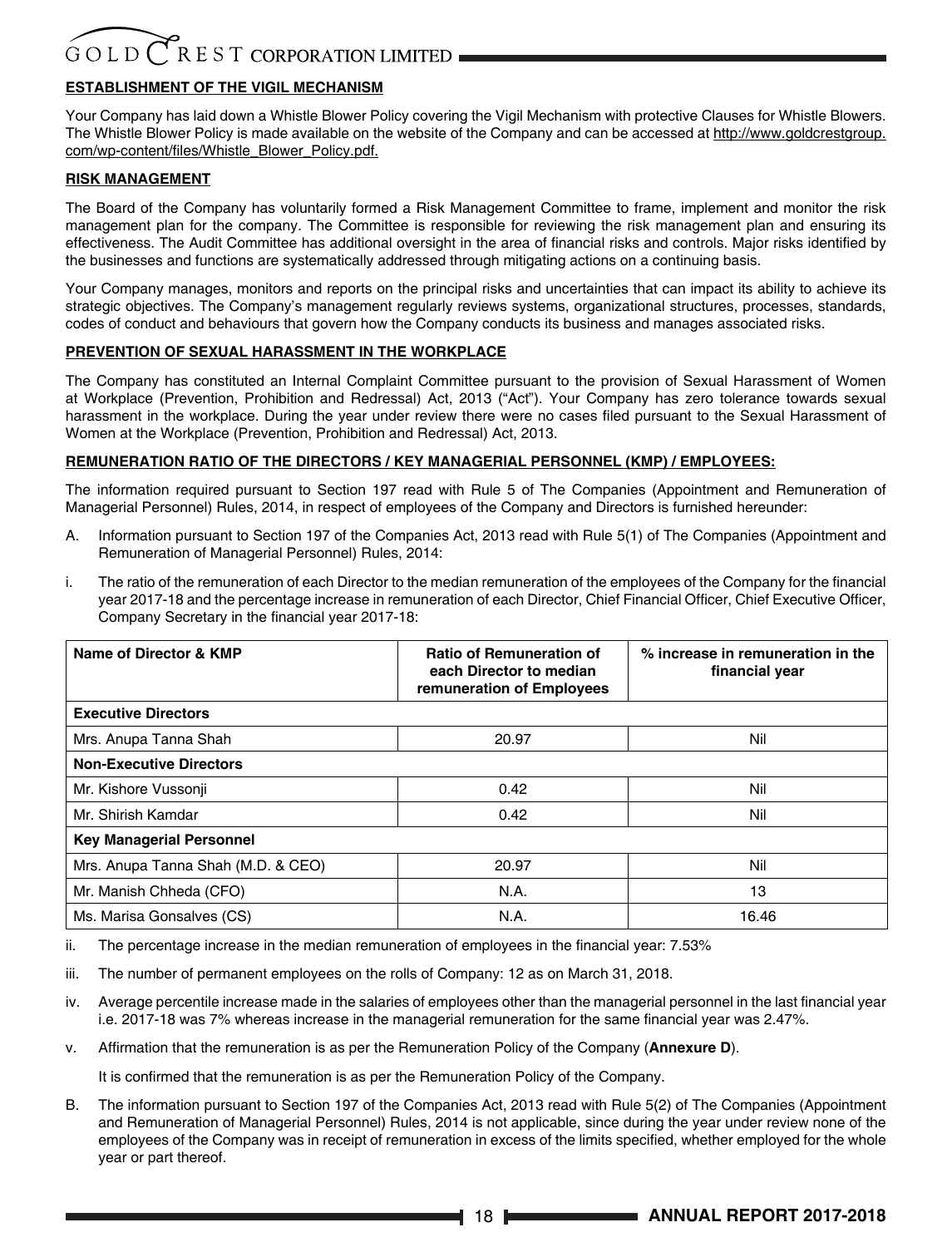### $R$  E S T CORPORATION LIMITED GOLD

### **INTERNAL FINANCIAL CONTROL**

The Directors had laid down internal financial controls to be followed by the company and such policies and procedures adopted by the company for ensuring the orderly and efficient conduct of its business, including adherence to Company's policies, the prevention and detection of frauds and errors, the accuracy and completeness of the accounting records, and the timely preparation of reliable financial information. The Audit Committee evaluates the internal financial control system periodically.

#### **APPRECIATION:**

Your Directors acknowledge with gratitude the co-operation and assistance given by the bankers, distributors, customers, investors, BSE Ltd., National Securities Depository Ltd., Central Depository Services (India) Ltd., and R & T Agent during the year under review and are confident that your Company will continue to receive such support in the years ahead. The Directors also wish to thank all the employees for their contribution, high degree of commitment, support and continued co-operation throughout the year.

For and on behalf of the Board of Directors

**NITA TUSHAR TANNA CHAIRPERSON** DIN: 00170591

Place: Mumbai Date: August 1, 2018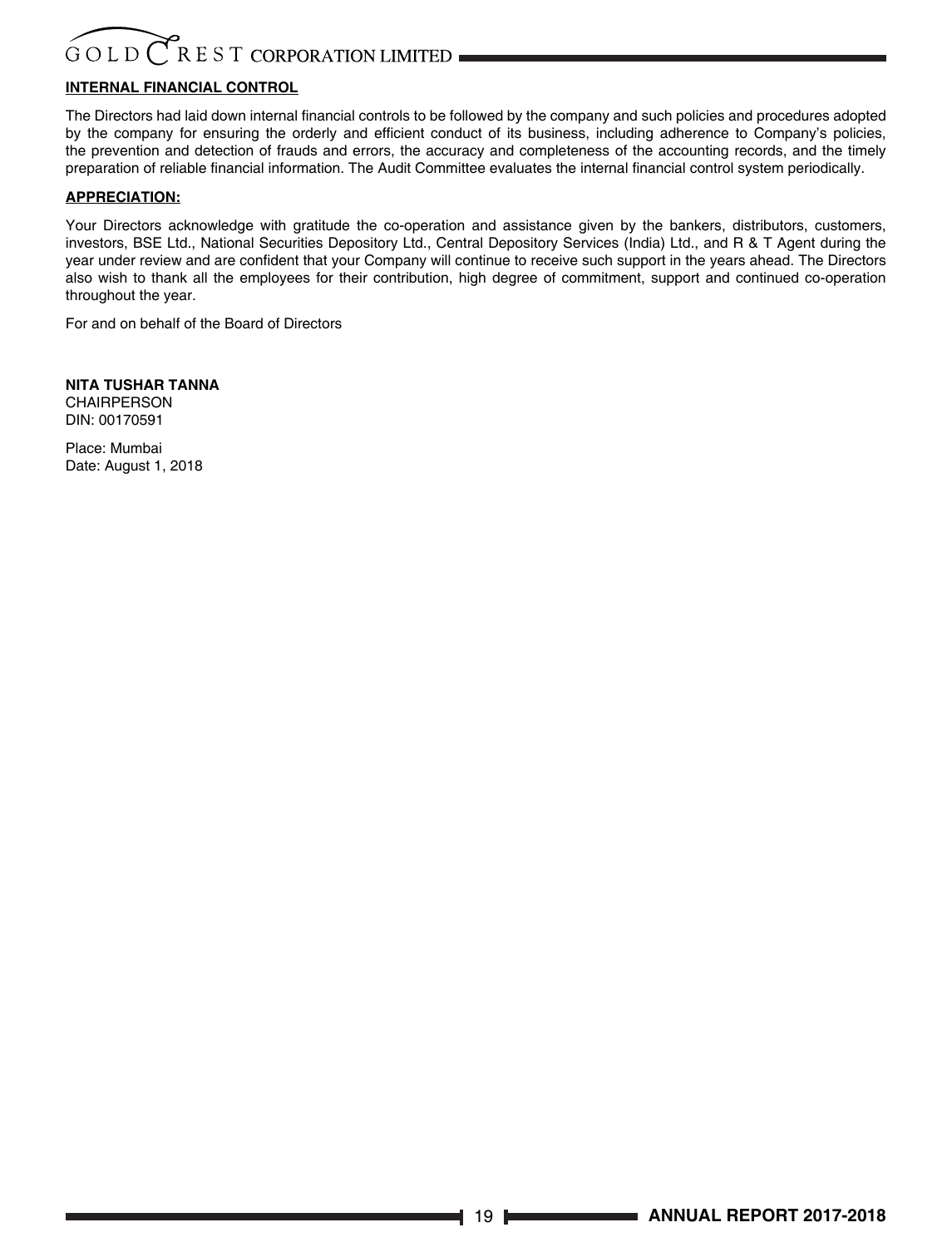#### **Annexure A**

#### **FORM NO. MGT - 9**

#### **EXTRACT OF ANNUAL RETURN**

as on the financial year ended 31.03.2018 [Pursuant to Section 92(3) of the Companies Act, 2013, and Rule 12(1) of the Companies (Management and Administration) Rules, 2014]

#### **I Registration and other Details**

| <b>CIN</b>                                                                   | L74999MH1983PLC029408                                                                                                                                                                    |
|------------------------------------------------------------------------------|------------------------------------------------------------------------------------------------------------------------------------------------------------------------------------------|
| <b>Registration Date</b>                                                     | 25 <sup>th</sup> February, 1983                                                                                                                                                          |
| Name of the Company                                                          | <b>Goldcrest Corporation Limited</b>                                                                                                                                                     |
| Category / Sub-Category of the Company                                       | Company Limited by Shares                                                                                                                                                                |
| Address of the Registered Office and contact<br>details                      | Devidas Mansion, 3 <sup>rd</sup> Floor, Mereweather Road, Colaba,<br>Mumbai - 400 039                                                                                                    |
| Whether listed company                                                       | Yes                                                                                                                                                                                      |
| Name, address and contact details of Registrar<br>and Transfer Agent, if any | M/s. Purva Sharegistry (India) Pvt Ltd.<br>9, Shiv Shakti Industrial Estate, Sitaram Mills Compound, J. R.<br>Boricha Marg, Lower Parel, Mumbai - 400 011<br>Tel: 022-23018231, 23016761 |

#### **II Principal Business Activity of the Company**

All the Business Activities contributing 10% or more of the total revenue of the Company shall be stated:

| <b>Name and Description</b>                           | NIC Code of the<br><b>Product / Service</b> | % of total turnover<br>of the Company |
|-------------------------------------------------------|---------------------------------------------|---------------------------------------|
| Operations & Maintenance of Software Development park | 6810                                        | 55.04                                 |
| <b>Share Operations</b>                               | 6611                                        | 16.63                                 |
| <b>Commodity Operation</b>                            | 661                                         | 26.55                                 |

#### **III Holding / Subsidiary and Associate Companies**

| Name and address of the Company                                                                                                   | <b>CIN/LLPIN</b>      | Holding /<br>Subsidiary /<br>Associate | $%$ of<br>shares<br>held | Applicable<br><b>Section</b> |
|-----------------------------------------------------------------------------------------------------------------------------------|-----------------------|----------------------------------------|--------------------------|------------------------------|
| <b>GOLDCREST HABITATS PRIVATE LIMITED</b><br>Devidas Mansion, 3 <sup>rd</sup> Floor, Mereweather<br>Road.Colaba, Mumbai - 400 039 | U45400MH2007PTC172257 | Subsidiary                             | 100                      | 2(87)                        |
| <b>GOLDCREST PUNE LLP</b><br>Devidas Mansion, 3 <sup>rd</sup> Floor, Mereweather<br>Road.Colaba, Mumbai - 400 039                 | AAG-5678              | Subsidiary                             | 99.99                    | 2(87)                        |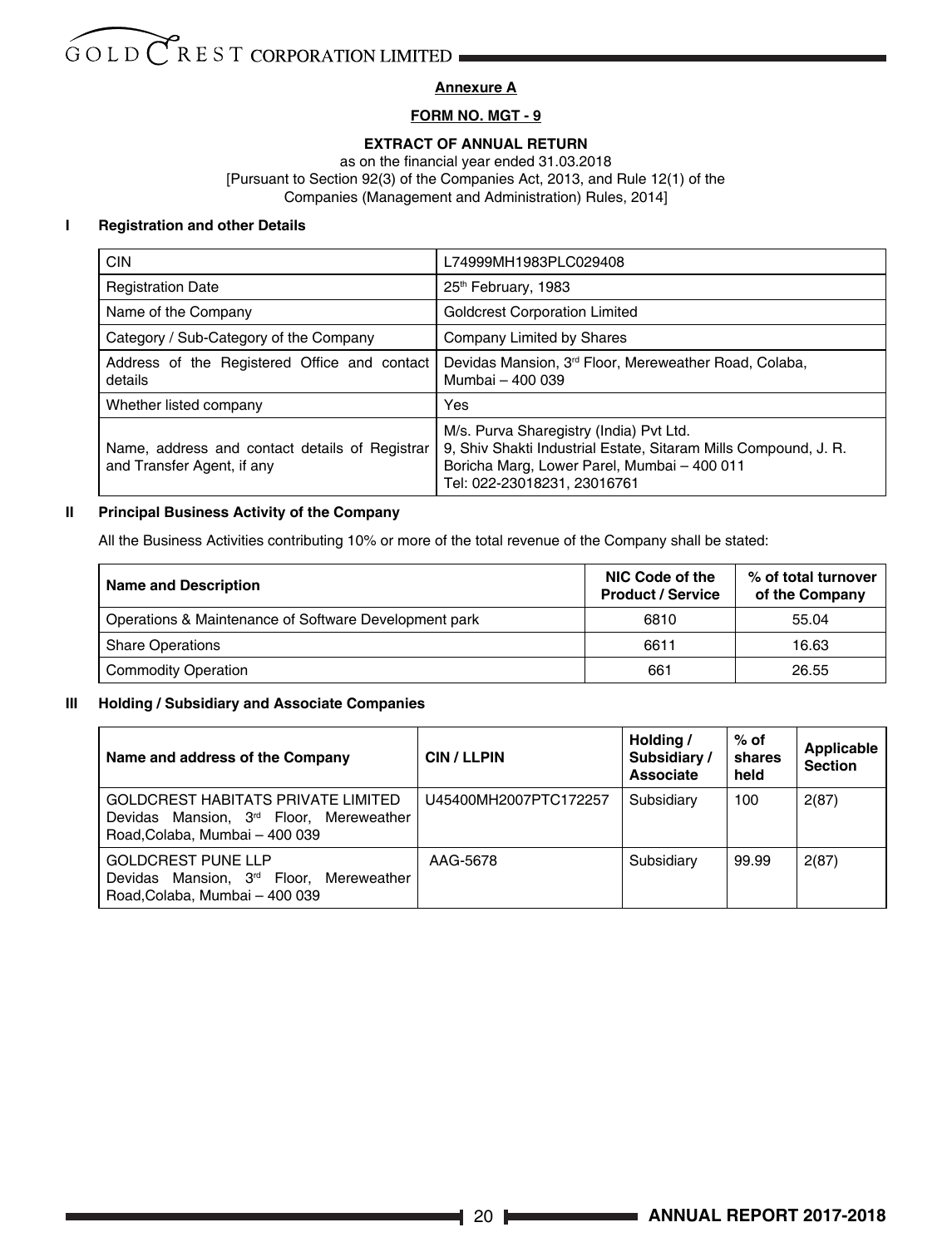#### **IV Shareholding Pattern (Equity Share Capital Break up as a percentage of Total Equity)**

#### **1) Category-wise Shareholding**

| <b>Category of Shareholders</b> |                                                              |           | No. of Shares held at the beginning of<br>the year |             |                                         | No. of Shares held at the end of the<br>vear |          |             |                                         | %<br>Change        |
|---------------------------------|--------------------------------------------------------------|-----------|----------------------------------------------------|-------------|-----------------------------------------|----------------------------------------------|----------|-------------|-----------------------------------------|--------------------|
|                                 |                                                              | Demat     | <b>Physical</b>                                    | Total       | $%$ of<br><b>Total</b><br><b>Shares</b> | <b>Demat</b>                                 | Physical | Total       | $%$ of<br><b>Total</b><br><b>Shares</b> | during<br>the year |
| А.                              | <b>Promoters</b>                                             |           |                                                    |             |                                         |                                              |          |             |                                         |                    |
| (1)                             | Indian                                                       |           |                                                    |             |                                         |                                              |          |             |                                         |                    |
| a)                              | Individual / HUF                                             | 0         | 0                                                  | 0           | 0                                       | 0                                            | 0        | 0           | 0                                       | 0                  |
| b)                              | <b>Central Govt</b>                                          | 0         | 0                                                  | 0           | 0                                       | 0                                            | 0        | 0           | 0                                       | 0                  |
| c)                              | State Govt.(s)                                               | 0         | 0                                                  | $\Omega$    | $\Omega$                                | $\Omega$                                     | 0        | 0           | $\mathbf{0}$                            | 0                  |
| d)                              | <b>Bodies Corporate</b>                                      | 2,216,113 | 0                                                  | 2,216,113   |                                         | 29.33 2,216,113                              | 0        | 2,216,113   | 29.33                                   | 0                  |
| e)                              | Banks / FI                                                   | 0         | 0                                                  | 0           | 0                                       | 0                                            | 0        | 0           | 0                                       | 0                  |
| f)                              | Any Other                                                    | 0         | 0                                                  | 0           | $\Omega$                                | 0                                            | 0        | 0           | $\mathbf{0}$                            | 0                  |
|                                 | <b>Directors</b>                                             | 1,220,868 | 0                                                  | 1,220,868   |                                         | 16.16 1,220,868                              |          | 0 1,220,868 | 16.16                                   | $\Omega$           |
|                                 | <b>Directors Relatives</b>                                   | 2,222,466 |                                                    | 0 2,222,466 |                                         | 29.41 2,222,466                              |          | 0 2,222,466 | 29.41                                   | 0.01               |
|                                 | Sub-Total (A)(1)                                             | 5,659,447 |                                                    | 0 5,659,447 |                                         | 74.89 5,659,447                              |          | 0 5,659,447 | 74.89                                   | 0                  |
| (2)                             | Foreign                                                      |           |                                                    |             |                                         |                                              |          |             |                                         |                    |
| a)                              | NRIs - Individuals                                           | 0         | 0                                                  | 0           | 0                                       | 0                                            | 0        | 0           | 0                                       | 0                  |
| b)                              | Other Individuals                                            | 0         | 0                                                  | $\mathbf 0$ | 0                                       | 0                                            | 0        | 0           | $\mathbf{0}$                            | 0                  |
| c)                              | <b>Bodies Corporate</b>                                      | 0         | 0                                                  | 0           | 0                                       | 0                                            | 0        | 0           | 0                                       | 0                  |
| d)                              | Banks / FI                                                   | 0         | 0                                                  | 0           | 0                                       | 0                                            | 0        | 0           | 0                                       | 0                  |
| e)                              | Any Other                                                    | 0         | 0                                                  | 0           | 0                                       | 0                                            | 0        | 0           | 0                                       | 0                  |
|                                 | Sub-Total (A)(2)                                             | 0         | $\bf{0}$                                           | $\bf{0}$    | 0                                       | $\bf{0}$                                     | 0        | 0           | $\bf{0}$                                | 0                  |
| (2)                             | <b>Total Shareholding of</b><br>Promoters $(A) = (A)(1)+(A)$ | 5,659,447 | 0                                                  | 5,659,447   |                                         | 74.89 5,659,447                              | 0        | 5,659,447   | 74.89                                   | 0                  |
| В.                              | <b>Public Shareholding</b>                                   |           |                                                    |             |                                         |                                              |          |             |                                         |                    |
| (1)                             | <b>Institutions</b>                                          |           |                                                    |             |                                         |                                              |          |             |                                         |                    |
| a)                              | Mutual Funds / UTI                                           | 0         | 0                                                  | 0           | 0                                       | 0                                            | 0        | 0           | 0                                       | 0                  |
| b)                              | Banks / FI                                                   | 0         | 0                                                  | 0           | 0                                       | 0                                            | 0        | 0           | 0                                       | 0                  |
| c)                              | <b>Central Govt</b>                                          | 0         | 0                                                  | 0           | 0                                       | 0                                            | 0        | 0           | 0                                       | 0                  |
| d)                              | State Govt.(s)                                               | 0         | 0                                                  | 0           | 0                                       | 0                                            | 0        | 0           | 0                                       | 0                  |
| e)                              | Venture Capital Funds                                        | 0         | 0                                                  | 0           | 0                                       | 0                                            | 0        | 0           | 0                                       | 0                  |
| f)                              | <b>Insurance Companies</b>                                   | 0         | 0                                                  | 0           | 0                                       | 0                                            | 0        | 0           | 0                                       | 0                  |
| g)                              | Flls                                                         | 0         | 0                                                  | 0           | 0                                       | $\pmb{0}$                                    | 0        | 0           | 0                                       | $\pmb{0}$          |
| h)                              | Foreign Venture<br><b>Capital Funds</b>                      | 0         | 0                                                  | 0           | 0                                       | 0                                            | 0        | 0           | 0                                       | 0                  |
| i)                              | Others (specify)                                             | 0         | 0                                                  | 0           | 0                                       | $\pmb{0}$                                    | 0        | 0           | 0                                       | 0                  |
|                                 | Sub-Total (B)(1):                                            | 0         | 0                                                  | 0           | 0                                       | $\pmb{0}$                                    | 0        | 0           | 0                                       | 0                  |
|                                 | (2) Non-Institutions                                         |           |                                                    |             |                                         |                                              |          |             |                                         |                    |
| a)                              | <b>Bodies Corporate</b>                                      | 47,190    | 103,550                                            | 150,740     | 1.99                                    | 47,554                                       | 58,400   | 105,954     | 0.86                                    | 1.13               |
| $\mathsf{b}$                    | Individuals                                                  |           |                                                    |             |                                         |                                              |          |             |                                         |                    |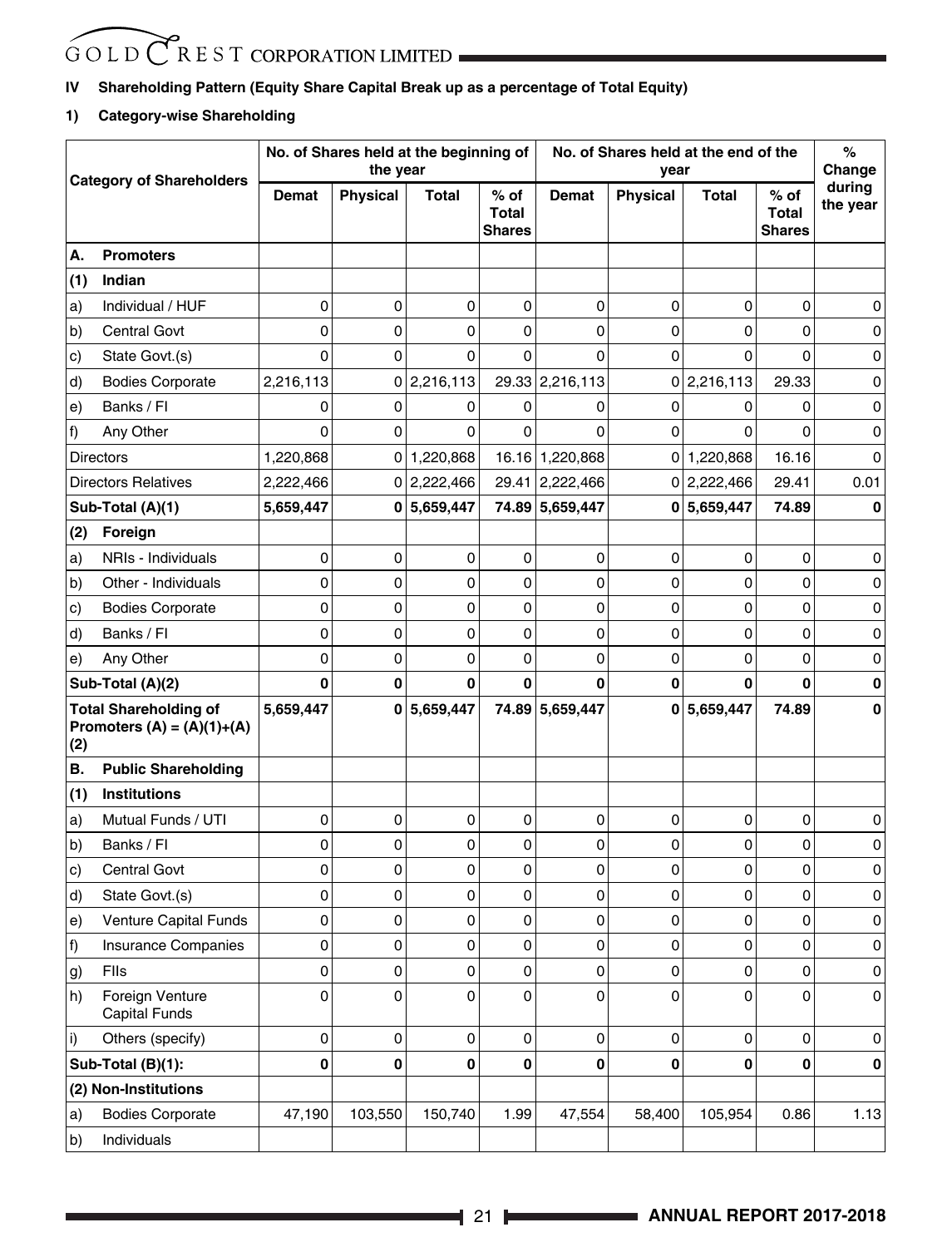| <b>Category of Shareholders</b> |                                                                                           |                | No. of Shares held at the beginning of<br>the year |                   |                                         | No. of Shares held at the end of the<br>vear |                 |                   |                                         | %<br>Change        |
|---------------------------------|-------------------------------------------------------------------------------------------|----------------|----------------------------------------------------|-------------------|-----------------------------------------|----------------------------------------------|-----------------|-------------------|-----------------------------------------|--------------------|
|                                 |                                                                                           | Demat          | <b>Physical</b>                                    | <b>Total</b>      | $%$ of<br><b>Total</b><br><b>Shares</b> | Demat                                        | <b>Physical</b> | <b>Total</b>      | $%$ of<br><b>Total</b><br><b>Shares</b> | during<br>the year |
| i)                              | Individual Shareholders<br>holding nominal share<br>capital upto ₹. 2 lakh                | 236,136        | 187,196                                            | 450,332           | 5.96                                    | 244,561                                      | 159,901         | 404,462           | 5.35                                    | 0.61               |
| ii)                             | Individual Shareholders<br>holding nominal share<br>capital in excess of ₹. 2<br>lakh     | 660,390        | 24,900                                             | 685,290           | 9.07                                    | 686,486                                      | 24,900          | 711,386           | 9.41                                    | $-0.34$            |
| C)                              | Others (specify)                                                                          |                |                                                    |                   |                                         |                                              |                 |                   |                                         |                    |
| i)                              | Shares held by<br>Pakistani citizens<br>vested with the<br>Custodian of Enemy<br>Property | $\mathbf 0$    | $\overline{0}$                                     | 0                 | 0                                       | 0                                            | $\mathbf 0$     | 0                 | $\Omega$                                | $\mathbf 0$        |
| ii)                             | Other Foreign<br><b>Nationals</b>                                                         | 0              | 0                                                  | $\mathbf 0$       | 0                                       | $\mathbf 0$                                  | $\mathbf 0$     | 0                 | $\Omega$                                | $\Omega$           |
| iii)                            | Foreign Bodies                                                                            | 0              | 0                                                  | $\mathbf 0$       | 0                                       | 0                                            | 0               | 0                 | 0                                       | 0                  |
| iv)                             | NRI (Non-Repat)                                                                           | $\Omega$       | $\Omega$                                           | $\Omega$          | 0                                       | $\Omega$                                     | $\Omega$        | $\Omega$          | $\Omega$                                | $\Omega$           |
|                                 | NRI (Repat)                                                                               | 602,185        | 6,800                                              | 608,985           | 8.06                                    | 600,805                                      | 6,500           | 607,305           | 8.04                                    | 0.02               |
| V)                              | Clearing Members /<br><b>Clearing House</b>                                               | 337            | 0                                                  | 337               | 0.00                                    | 1129                                         | $\mathbf 0$     | 1129              | 0.01                                    | $-0.01$            |
| vi)                             | <b>Trusts</b>                                                                             | $\Omega$       | 0                                                  | $\mathbf 0$       | $\Omega$                                | $\Omega$                                     | $\Omega$        | $\Omega$          | $\Omega$                                | 0                  |
| vii)                            | <b>Limited Liability</b>                                                                  | $\overline{0}$ | $\Omega$                                           | $\overline{0}$    | $\Omega$                                | $\Omega$                                     | $\Omega$        | 0                 | $\Omega$                                | 0                  |
|                                 | <b>Hindu Undivided</b><br>Family                                                          | 1,629          | 0                                                  | 1,629             | 0.02                                    | 1,732                                        | $\overline{0}$  | 1,732             | 0.02                                    | $\Omega$           |
|                                 | viii) Foreign Portfolio<br>Partnership Investor<br>(Corporate)                            | 0              | 0                                                  | 0                 | 0                                       | 0                                            | $\mathbf 0$     | 0                 | $\Omega$                                | 0                  |
| ix)                             | Qualified Foreign<br>Investor                                                             | $\mathbf 0$    | 0                                                  | 0                 | 0                                       | 0                                            | $\Omega$        | 0                 | $\Omega$                                | 0                  |
| X)                              | <b>IEPF</b>                                                                               | $\mathbf 0$    | 0                                                  | 0                 | 0                                       | 65,345                                       | $\Omega$        | 65,345            | 0.86                                    | $-0.86$            |
|                                 | Sub-Total (B)(2):                                                                         | 1,540,767      |                                                    | 356,546 1,897,313 |                                         | 25.11 1,647,612                              |                 | 249,701 1,897,313 | 25.11                                   | $\bf{0}$           |
|                                 | <b>Total Public</b><br>Shareholding(B)=(B)<br>$(1)+(B)(2)$                                | 1,540,767      |                                                    | 356,546 1,897,313 |                                         | 25.11 1,647,612                              |                 | 249,701 1,897,313 | 25.11                                   | 0                  |
| С.                              | Shares held by<br><b>Custodian for GDRs</b><br>& ADRs                                     | $\Omega$       | $\mathbf 0$                                        | $\mathbf 0$       | $\mathbf 0$                             | $\mathbf 0$                                  | $\mathbf 0$     | 0                 | $\mathbf 0$                             | 0                  |
|                                 | Grand Total (A+B+C)                                                                       | 7,200,214      |                                                    | 356,546 7,556,760 |                                         | 100 7,307,059                                |                 | 249,701 7,556,760 | 100                                     | 0                  |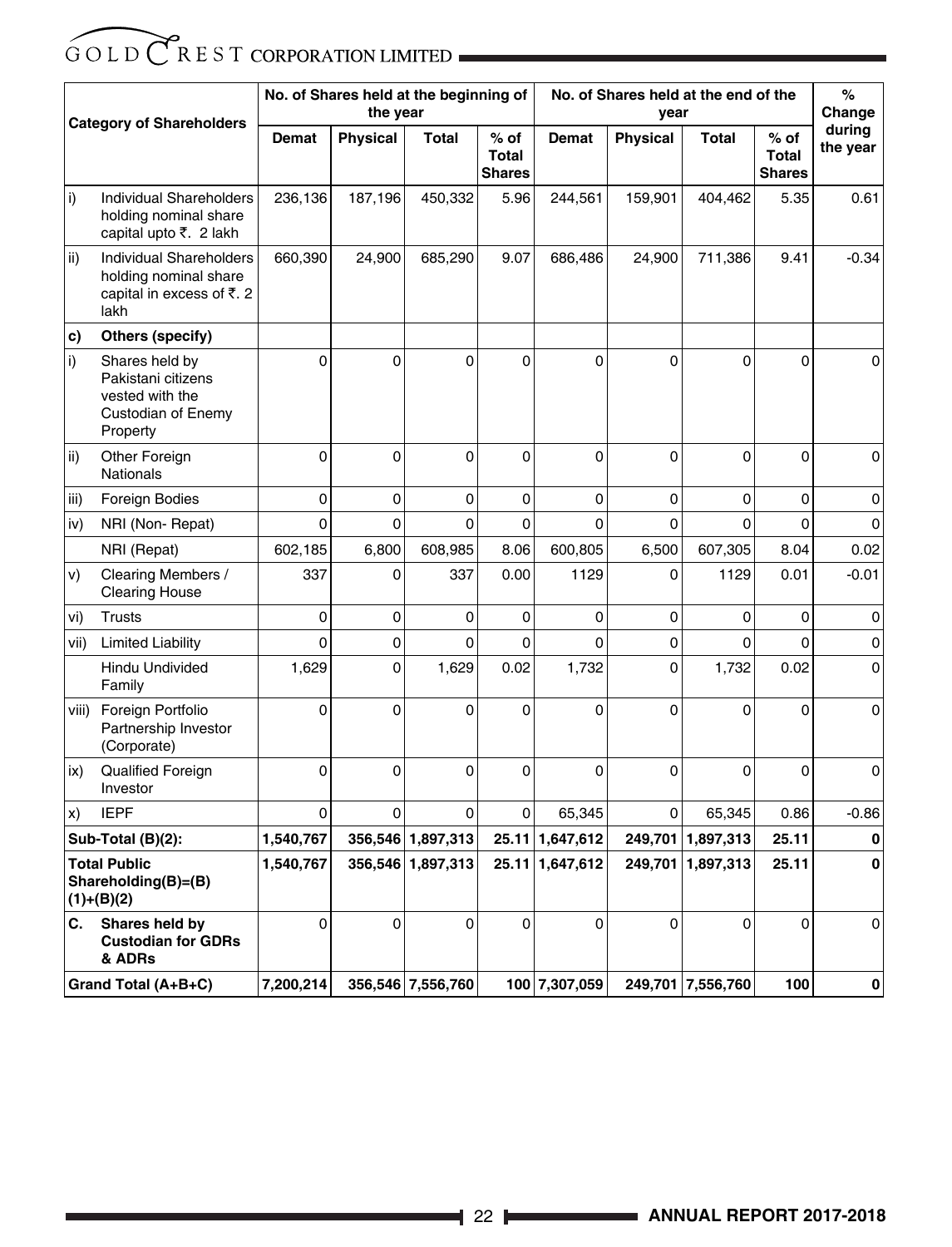#### **ii) Shareholding of Promoters**

| <b>Shareholders Name</b>                                                                                                         |                         | the year                                  | Shareholding at the beginning of                             | Shareholding at the end of the | % change in<br>shareholding               |                                                              |                    |
|----------------------------------------------------------------------------------------------------------------------------------|-------------------------|-------------------------------------------|--------------------------------------------------------------|--------------------------------|-------------------------------------------|--------------------------------------------------------------|--------------------|
|                                                                                                                                  | No. of<br><b>Shares</b> | % of total<br>shares<br>of the<br>Company | % of Shares<br>Pledged /<br>encumbered<br>to total<br>shares | No. of<br><b>Shares</b>        | % of total<br>shares<br>of the<br>Company | % of Shares<br>Pledged /<br>encumbered<br>to total<br>shares | during the<br>year |
| TULSIDAS J TANNA*                                                                                                                | 17,91,983               | 23.71                                     |                                                              | - 17,91,983                    | 23.71                                     |                                                              |                    |
| ANUPA TANNA SHAH                                                                                                                 | 12,20,868               | 16.16                                     |                                                              | 12,20,868                      | 16.16                                     |                                                              |                    |
| NAMRATA TANNA                                                                                                                    | 3,59,000                | 4.75                                      |                                                              | 3,59,000                       | 4.75                                      |                                                              |                    |
| <b>GOLDCREST</b><br><b>LIMITED</b><br>TRADING<br>PRIVATE<br>formerly known as Goldcrest<br>Securities and Commodities Pvt<br>Ltd | GLOBAL 22,16,113        | 29.33                                     |                                                              | $- 22,16,113 $                 | 29.33                                     |                                                              |                    |
| <b>HANSA T. TANNA</b>                                                                                                            | 71,065                  | 0.94                                      | $\blacksquare$                                               | 71.065                         | 0.94                                      |                                                              |                    |
| TUSHAR T. TANNA                                                                                                                  | 418                     | 0.00                                      | ۰.                                                           | 418                            | 0.00                                      |                                                              |                    |

\*Note: Mr. Tulsidas Jamnadas Tanna has demised on January 27, 2018.

#### **iii) Change in Promoters' Shareholding (Please specify, if there is no change)**

|                                                                                                                                                                                           |                         | Shareholding at the<br>beginning of the year |                         | <b>Cumulative Shareholding</b><br>during the year |  |
|-------------------------------------------------------------------------------------------------------------------------------------------------------------------------------------------|-------------------------|----------------------------------------------|-------------------------|---------------------------------------------------|--|
|                                                                                                                                                                                           | No. of<br><b>Shares</b> | % of total shares<br>of the Company          | No. of<br><b>Shares</b> | % of total shares<br>of the Company               |  |
| At the beginning of the year                                                                                                                                                              | 56,59,447               | 74.89                                        |                         |                                                   |  |
| Increase/Decrease<br>wise<br>in<br>Date<br>Promoters<br>Shareholding during the year specifying the reasons for<br>increase/decrease (e.g. allotment/transfer/bonus/sweat<br>equity etc): |                         |                                              | <b>NIL</b>              | <b>NIL</b>                                        |  |
| At the end of the year                                                                                                                                                                    |                         |                                              | 56,59,447               | 74.89                                             |  |

| Sr.<br>No | <b>Shareholder's Name</b>                   |                          | Shareholding at the beginning<br>of the year | <b>Cumulative Shareholding</b><br>during the year |                                     |
|-----------|---------------------------------------------|--------------------------|----------------------------------------------|---------------------------------------------------|-------------------------------------|
|           |                                             | No. of<br>shares         | % of total shares<br>of the company          | No. of<br>shares                                  | % of total shares<br>of the company |
| 1.        | Tulsidas Tanna*                             |                          |                                              |                                                   |                                     |
|           | At the beginning of the year                | 17,91,983                | 23.71                                        |                                                   |                                     |
|           | Transaction (Purchase/Sale) during the year | $\blacksquare$           | $\overline{\phantom{0}}$                     |                                                   |                                     |
|           | At the end of the year                      | $\overline{\phantom{0}}$ | $\blacksquare$                               | 17,91,983                                         | 23.71                               |
| 2.        | Anupa Tanna Shah                            |                          |                                              |                                                   |                                     |
|           | At the beginning of the year                | 12,20,868                | 16.15                                        |                                                   |                                     |
|           | Transaction (Purchase/Sale) during the year |                          |                                              |                                                   |                                     |
|           | At the end of the year                      |                          | $\blacksquare$                               | 12,20,868                                         | 16.15                               |
| 3.        | Namrata Tanna                               |                          |                                              |                                                   |                                     |
|           | At the beginning of the year                | 3,59,000                 | 4.75                                         | ۰                                                 |                                     |
|           | Transaction (Purchase/Sale) during the year | $\overline{\phantom{0}}$ |                                              |                                                   |                                     |
|           | At the end of the year                      |                          |                                              | 3,59,000                                          | 4.75                                |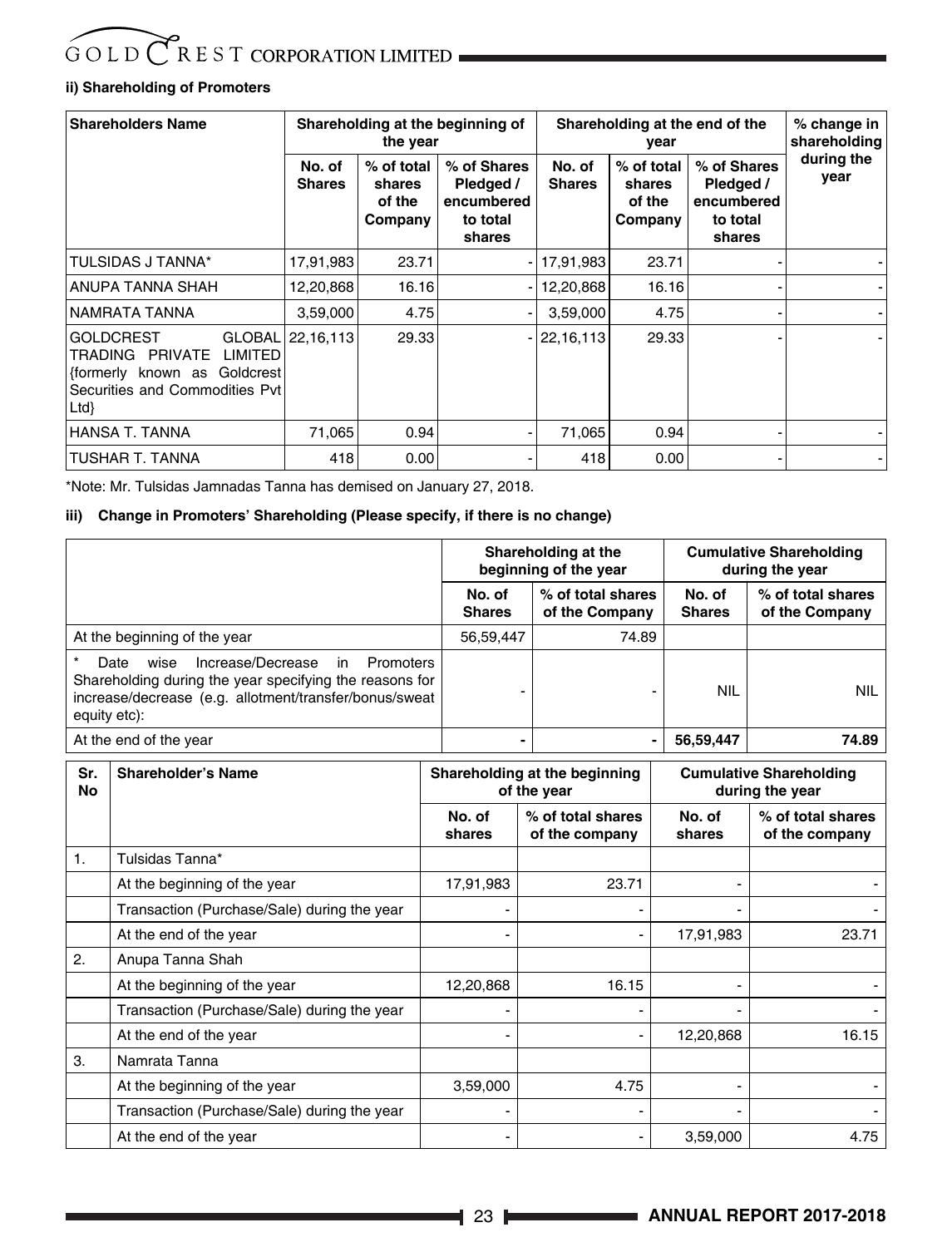| Sr.<br>No | Shareholder's Name                          | Shareholding at the beginning<br>of the year |                                     | <b>Cumulative Shareholding</b><br>during the year |                                     |
|-----------|---------------------------------------------|----------------------------------------------|-------------------------------------|---------------------------------------------------|-------------------------------------|
|           |                                             | No. of<br>shares                             | % of total shares<br>of the company | No. of<br>shares                                  | % of total shares<br>of the company |
| 4.        | Hansa Tanna                                 |                                              |                                     |                                                   |                                     |
|           | At the beginning of the year                | 71,065                                       | 0.94                                | ۰                                                 |                                     |
|           | Transaction (Purchase/Sale) during the year | $\blacksquare$                               | $\blacksquare$                      | ۰                                                 |                                     |
|           | At the end of the year                      | $\blacksquare$                               | ٠                                   | 71,065                                            | 0.94                                |
| 5.        | <b>Tushar Tanna</b>                         |                                              |                                     |                                                   |                                     |
|           | At the beginning of the year                | 418                                          | 0.01                                | ۰                                                 |                                     |
|           | Transaction (Purchase/Sale) during the year | $\blacksquare$                               | $\overline{\phantom{0}}$            |                                                   |                                     |
|           | At the end of the year                      | $\,$                                         | $\blacksquare$                      | 418                                               | 0.01                                |

\*Note: Mr. Tulsidas Jamnadas Tanna has demised on January 27, 2018.

#### **iv) Shareholding Pattern of Top Ten Shareholders (Other than Directors, Promoters and Holders of GDRs and ADRs)**

| For Each of the Top 10 Shareholders |                         | Shareholding at the<br>beginning of the year |                         | Shareholding at the<br>end of the year |
|-------------------------------------|-------------------------|----------------------------------------------|-------------------------|----------------------------------------|
|                                     | No. of<br><b>Shares</b> | % of total shares<br>of the Company          | No. of<br><b>Shares</b> | % of total shares<br>of the Company    |
| Asha Rainikant Madhvani             | 5,32,435                | 7.04                                         | 5,32,435                | 7.04                                   |
| Tarun Mehta                         | 3,00,000                | 3.97                                         | 3,00,000                | 3.97                                   |
| Smita Mehta                         | 3,00,000                | 3.97                                         | 3,00,000                | 3.97                                   |
| Subramanian P                       | 53,754                  | 0.71                                         | 79,860                  | 1.06                                   |
| Ratilal Isharani                    | 37,500                  | 0.50                                         | 37,490                  | 0.50                                   |
| Sonal Manoj Shah                    | 36,701                  | 0.49                                         | 36,701                  | 0.49                                   |
| Varsha Vikram Sheth                 | 24,900                  | 0.32                                         | 24,900                  | 0.33                                   |
| Kundalia Industries                 | 24,900                  | 0.32                                         | 24,900                  | 0.33                                   |
| G. Kantilal Jain                    | 16,805                  | 0.22                                         | 16,805                  | 0.22                                   |
| Atul Jayant Shah                    | 16,000                  | 0.21                                         | 16,000                  | 0.21                                   |

**v) Shareholding of Directors and Key Managerial Personnel**

| For Each of the Directors and KMP | Shareholding at the beginning<br>of the year |                                     |                         | Shareholding at the end of the<br>vear |
|-----------------------------------|----------------------------------------------|-------------------------------------|-------------------------|----------------------------------------|
|                                   | No. of<br><b>Shares</b>                      | % of total shares<br>of the Company | No. of<br><b>Shares</b> | % of total shares<br>of the Company    |
| NITA TUSHAR TANNA                 | 0                                            | 0                                   |                         |                                        |
| ANUPA TANNA SHAH                  | 12,20,868                                    | 16.16                               | 12,20,868               | 16.16                                  |
| SHIRISH KAMDAR                    | 0                                            | 0                                   | 0                       | 0                                      |
| KISHORE VUSSONJI                  | 0                                            | 0                                   | 0                       | $\Omega$                               |
| <b>MANISH CHHEDA</b>              | 0                                            | 0                                   | 0                       | 0                                      |
| <b>MARISA GONSALVES</b>           | 0                                            | 0                                   |                         | $\Omega$                               |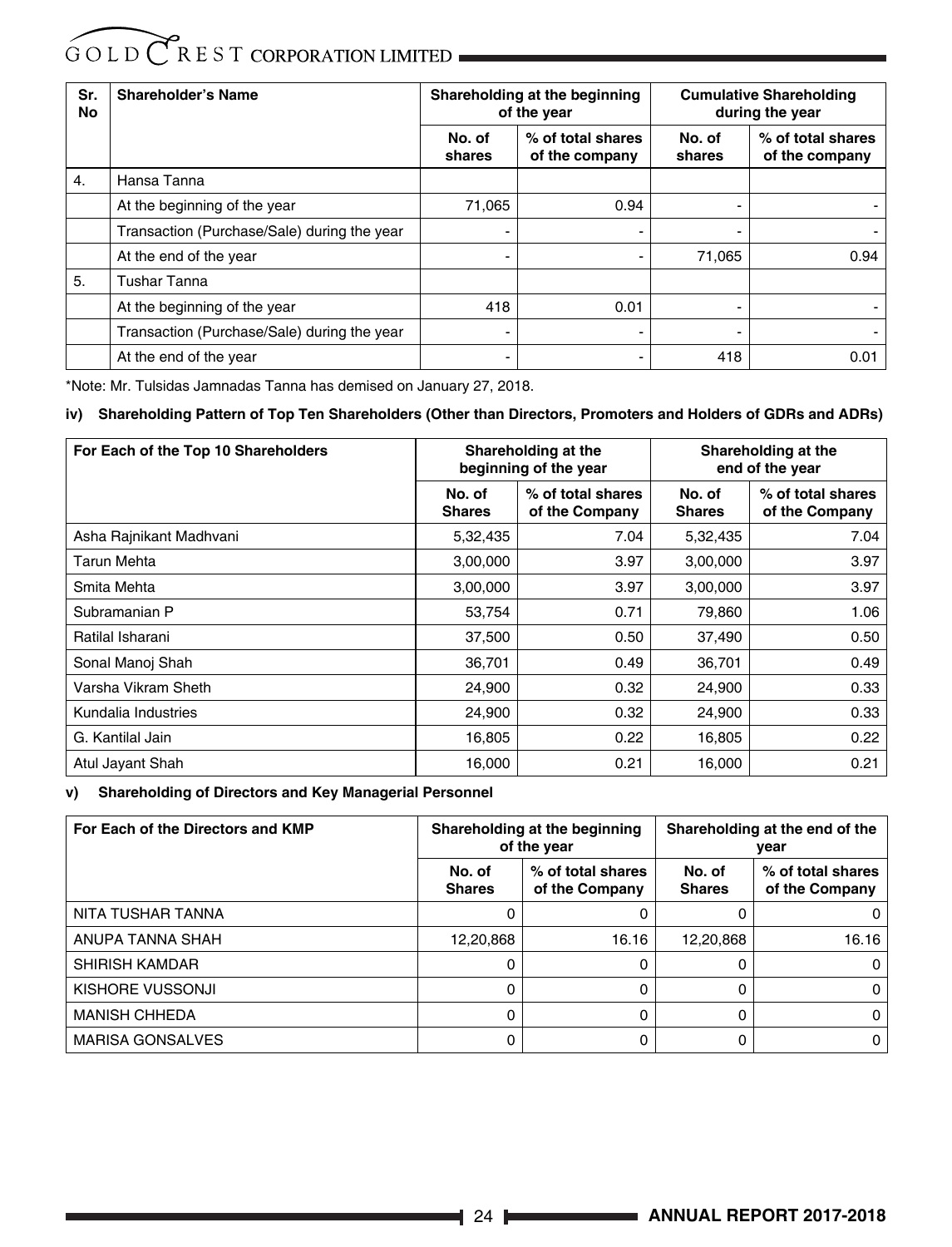#### **V Indebtedness**

Indebtedness of the Company including interest outstanding/accrued but not due for payment

|                                                     | <b>Secured Loans</b><br>excluding deposits | <b>Unsecured</b><br>loans | <b>Deposits</b> | Total<br><b>Indebtedness</b> |
|-----------------------------------------------------|--------------------------------------------|---------------------------|-----------------|------------------------------|
| Indebtedness at the beginning of the financial year |                                            |                           |                 |                              |
| i)<br><b>Principal Amount</b>                       | 25,16,803                                  |                           |                 | 25,16,803                    |
| ii)<br>Interest due but not paid                    |                                            |                           |                 |                              |
| iii)<br>Interest accrued but not due                |                                            |                           |                 |                              |
| Change in Indebtedness during the financial year    |                                            |                           |                 |                              |
| Addition                                            |                                            |                           |                 |                              |
| Reduction                                           | (25, 16, 803)                              |                           |                 | (25, 16, 803)                |
| Net Change                                          | (25, 16, 803)                              |                           |                 | (25, 16, 803)                |
| Indebtedness at the end of the financial year       |                                            |                           |                 |                              |
| i)<br><b>Principal Amount</b>                       | -                                          |                           |                 |                              |
| ii)<br>Interest due but not paid                    | -                                          |                           |                 |                              |
| iii)<br>Interest accrued but not due                | ۰                                          |                           |                 |                              |
| Total                                               | <b>Nil</b>                                 |                           |                 | <b>Nil</b>                   |

#### **VI Remuneration of Directors and Key Managerial Person**

#### **A Remuneration to Managing Director, Whole-time Directors and/or Manager:**

| Sr.<br>No | <b>Particulars of Remuneration</b>                                                     | Mr. Anupa Tanna Shah Managing Director & C.E.O                                                                                                                       |
|-----------|----------------------------------------------------------------------------------------|----------------------------------------------------------------------------------------------------------------------------------------------------------------------|
|           | Gross Salary                                                                           |                                                                                                                                                                      |
|           | (a) Salary as per provisions contained in Section 17(1) of<br>the Income Tax Act, 1961 | 60,00,000                                                                                                                                                            |
|           | (b) Value of perquisites under Section 17(2) Income Tax<br>Act, 1961                   | 10,80,000                                                                                                                                                            |
| 2         | Bonus/Commission                                                                       |                                                                                                                                                                      |
|           | Total (A)                                                                              | 70,80,000                                                                                                                                                            |
|           | Ceiling as per Act                                                                     | Net Profit stands at INR 1.68 Crores as computed as per<br>Part-A, Section II of Schedule V of the Companies Act,<br>2013, as amended in case of inadequate profits. |
|           |                                                                                        | Pursuant to Special resolution passed at the Annual<br>General Meeting held on 27 <sup>th</sup> September, 2016, in case of<br>no profit or inadequate profits.      |

Note: As per Schedule V of SEBI (Listing Obligations and Disclosure Requirements) Regulations, 2015 all elements of the remuneration package of the Managing Director are summarized above. Other benefits such as bonuses, stock options etc are not paid to the Director.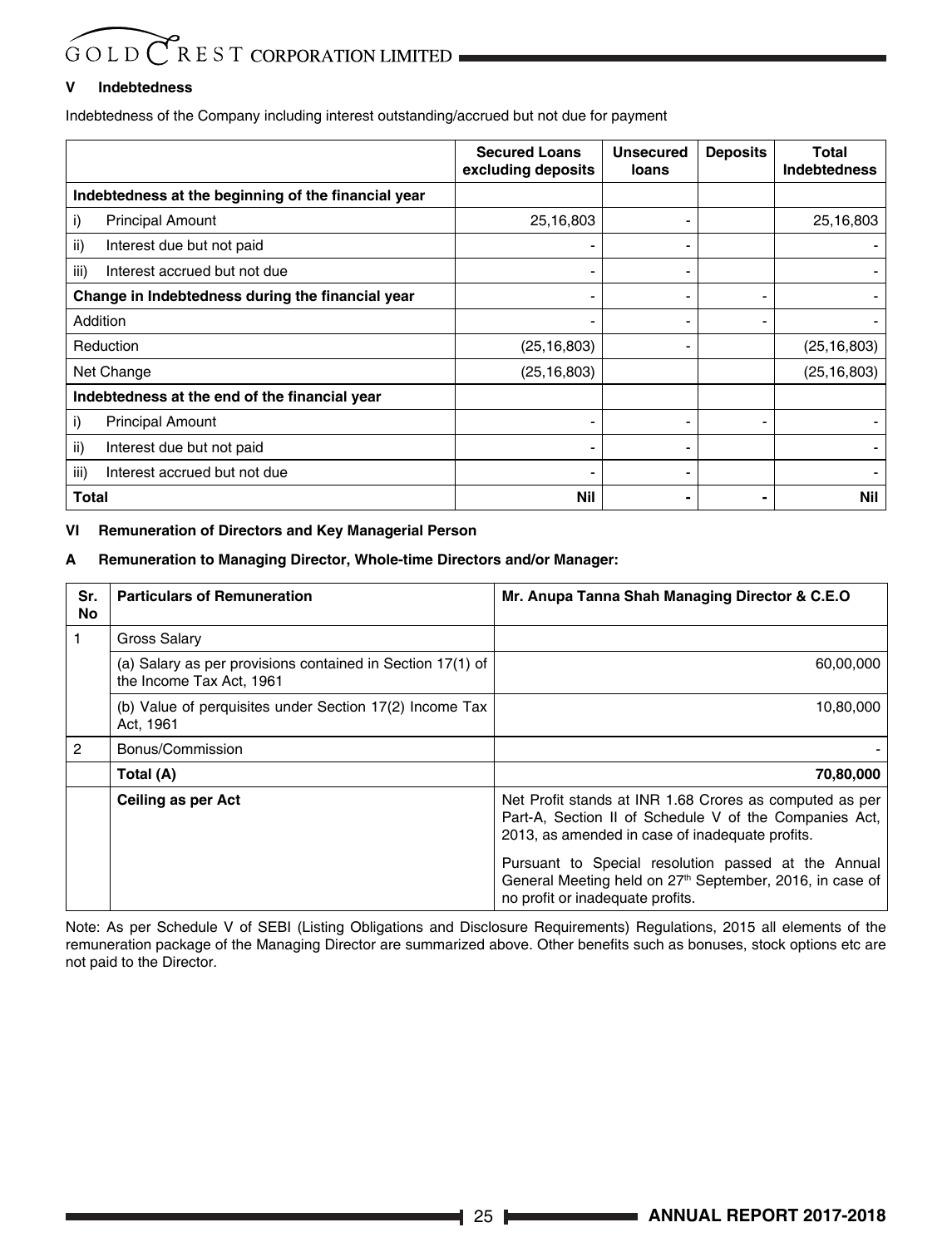#### **B. Remuneration to other Directors:**

| Sr. | <b>Particulars of Remuneration</b>            |                                                                | <b>Name of Directors</b> |           |  |  |
|-----|-----------------------------------------------|----------------------------------------------------------------|--------------------------|-----------|--|--|
| No  |                                               | Mr. Kishor<br>Vussonji                                         | Mr. Shirish<br>Kamdar    | amount    |  |  |
| 1.  | <b>Independent Directors</b>                  |                                                                |                          |           |  |  |
|     | Fee for attending Board/Committee<br>Meetings | 30,000                                                         | 40,000                   | 70,000    |  |  |
|     | Commission                                    |                                                                |                          |           |  |  |
|     | Others, please<br>Specify                     |                                                                |                          |           |  |  |
|     | Total (B1)                                    | 30,000                                                         | 40,000                   | 70,000    |  |  |
| 2.  | <b>Other Non-Executive Directors</b>          |                                                                |                          |           |  |  |
|     | Fee for attending Board/Committee Meetings    |                                                                |                          |           |  |  |
|     | Commission                                    |                                                                |                          |           |  |  |
|     | Others, please<br>Specify                     |                                                                |                          |           |  |  |
|     | Total (B2)                                    |                                                                |                          |           |  |  |
|     | Total $B = B1 + B2$                           | 30,000                                                         | 40,000                   | 70,000    |  |  |
|     | Overall Ceiling as per Act                    | Not applicable since no commission was paid during<br>the year |                          |           |  |  |
|     | Total Managerial Remuneration (A+B)           |                                                                |                          | 71,50,000 |  |  |

#### **C. REMUNERATION TO KEY MANAGERIAL PERSONNEL OTHER THAN MANAGING DIRECTOR/ MANAGER/ WHOLE TIME DIRECTOR**

| Sr. | <b>Particulars of Remuneration</b>                                                       | <b>Key Managerial Personnel</b>                         |                                                   |                     |
|-----|------------------------------------------------------------------------------------------|---------------------------------------------------------|---------------------------------------------------|---------------------|
| No  |                                                                                          | Mr. Manish S. Chheda<br>(Chief<br>Financial<br>Officer) | Marisa<br>Ms.<br>Gonsalves<br>(Company Secretary) | <b>Total Amount</b> |
|     | Gross Salary                                                                             |                                                         |                                                   |                     |
|     | Salary as per provisions contained in<br>a)<br>Section 17(1) of the Income Tax Act, 1961 | 10,69,056                                               | 4,01,784                                          | 14,70,840           |
|     | Value of perquisites under Section 17(2)<br>(b)<br>Income Tax Act, 1961                  |                                                         |                                                   |                     |
|     | Profit in lieu of salary under Section 17(3)<br>(c)<br>Income Tax Act, 1961              |                                                         |                                                   |                     |
| 2   | <b>Stock Options</b>                                                                     |                                                         |                                                   |                     |
| 3   | <b>Sweat Equity</b>                                                                      |                                                         |                                                   |                     |
| 4   | Commission as % of profit                                                                |                                                         |                                                   |                     |
| 5   | Others, please specify (Bonus)                                                           | 1,78,176                                                | 66,964                                            | 2,45,140            |
|     | Total (C)                                                                                | 12,47,232                                               | 4,68,748                                          | 17,15,980           |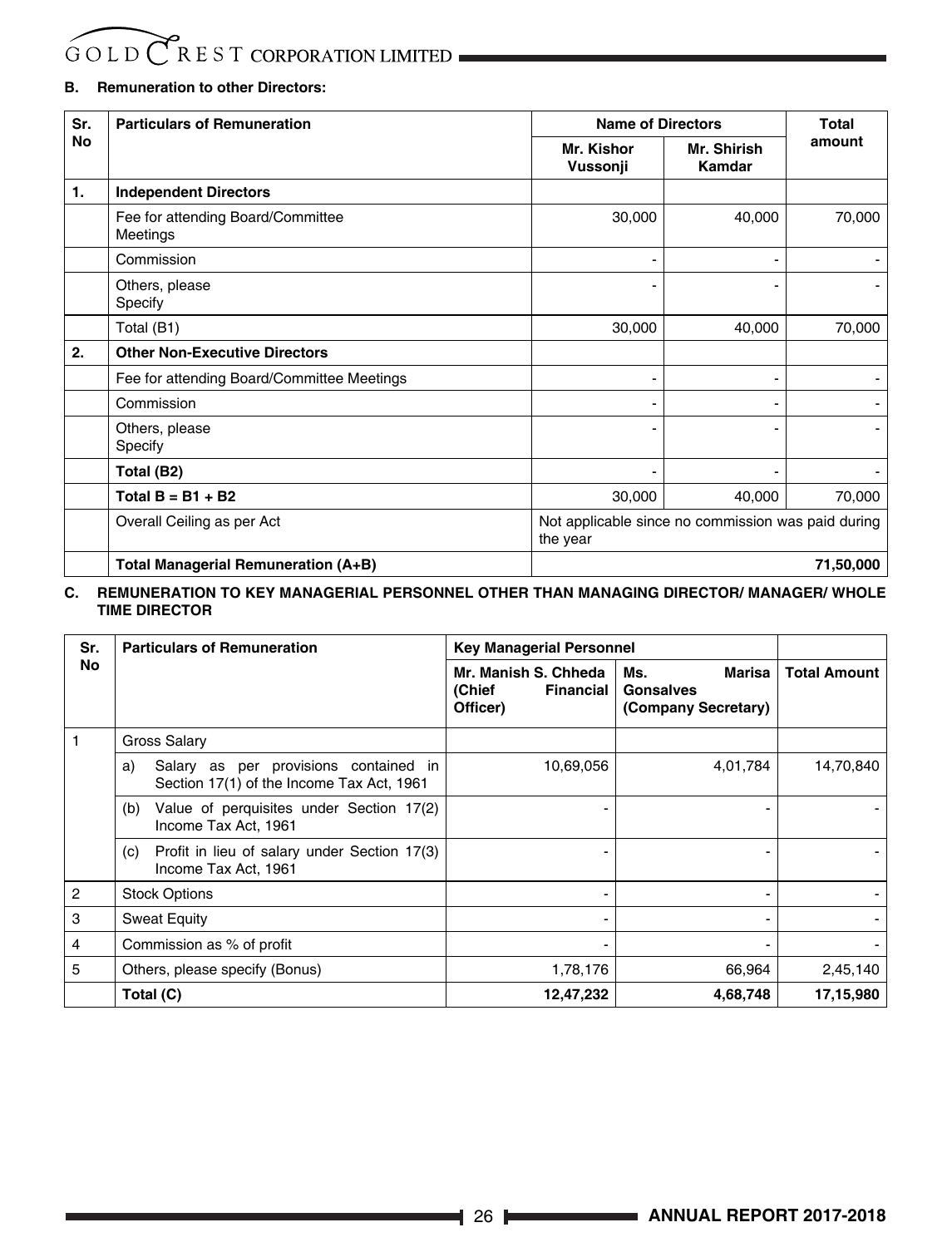### **VII PENALTIES / PUNISHMENT / COMPOUNDING OF OFFENCES**

| Type                                | Section of<br>the<br>Companies<br>Act | <b>Brief</b><br><b>Description</b> | Details of Penalty /<br>Punishment /<br><b>Compounding fees</b><br>imposed | <b>Authority</b><br>[RD/<br>NCLT/<br><b>COURTI</b> | Appeal<br>made, if any<br>(give<br>details) |
|-------------------------------------|---------------------------------------|------------------------------------|----------------------------------------------------------------------------|----------------------------------------------------|---------------------------------------------|
| <b>A. COMPANY</b>                   |                                       |                                    |                                                                            |                                                    |                                             |
| Penalty                             |                                       |                                    |                                                                            |                                                    |                                             |
| <b>Punishment None</b>              |                                       |                                    |                                                                            |                                                    |                                             |
| Compounding                         |                                       |                                    |                                                                            |                                                    |                                             |
| <b>B.DIRECTORS</b>                  |                                       |                                    |                                                                            |                                                    |                                             |
| Penalty                             |                                       |                                    |                                                                            |                                                    |                                             |
| <b>Punishment None</b>              |                                       |                                    |                                                                            |                                                    |                                             |
| Compounding                         |                                       |                                    |                                                                            |                                                    |                                             |
| <b>C. OTHER OFFICERS IN DEFAULT</b> |                                       |                                    |                                                                            |                                                    |                                             |
| Penalty                             |                                       |                                    |                                                                            |                                                    |                                             |
| <b>Punishment None</b>              |                                       |                                    |                                                                            |                                                    |                                             |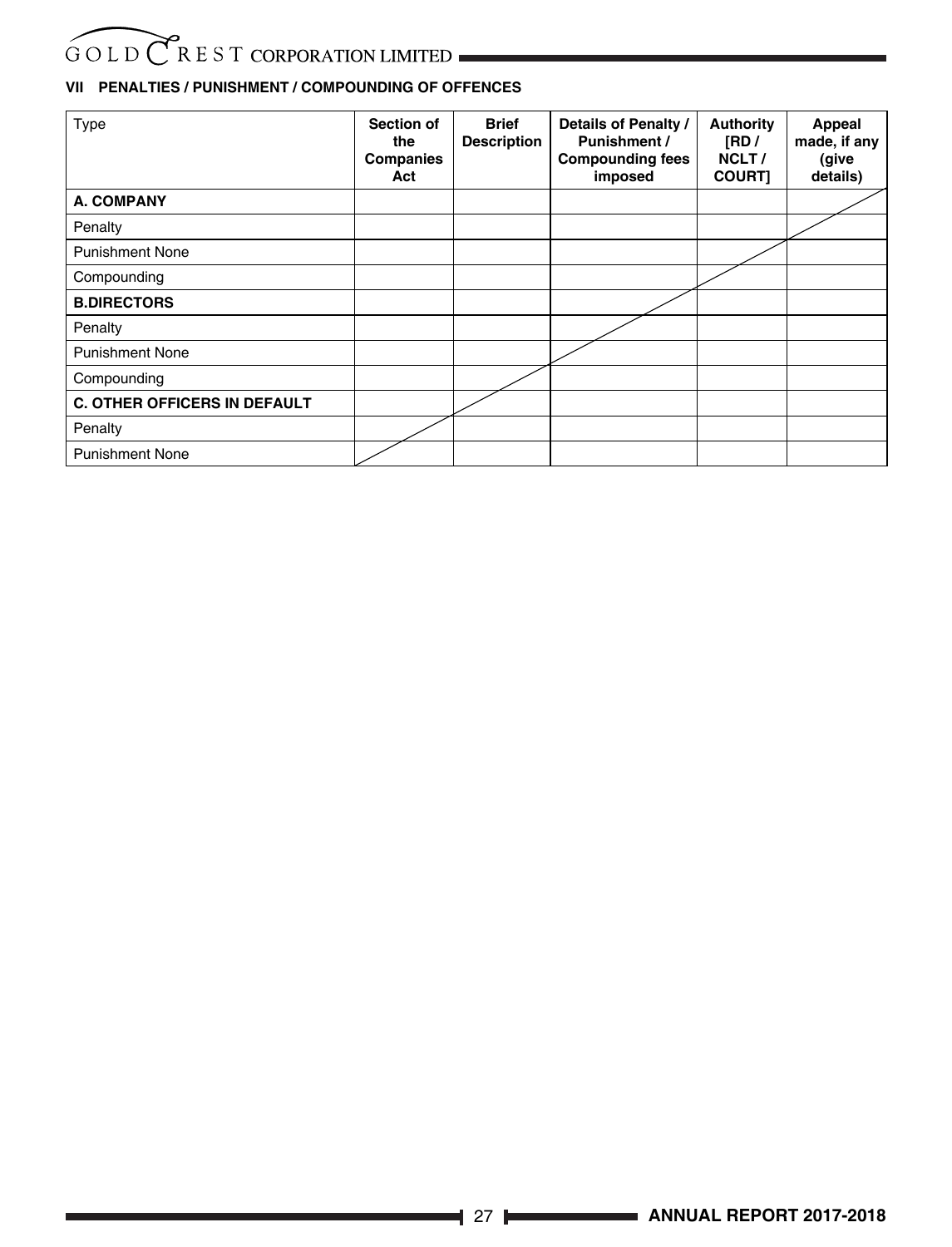#### **ANNEXURE B**

#### **Form AOC-1**

(Pursuant to first proviso to sub-section (3) of section 129 read with rule 5 of Companies (Accounts) Rules, 2014) Statement containing salient features of the financial statement of subsidiaries / associate companies / joint ventures

#### **Part "A": Subsidiaries**

(Information in respect of each subsidiary to be presented with amounts in  $\bar{z}$ .)

| Sr.<br>No. | <b>Particulars</b>                                                                                                                 | <b>Details</b>                               | <b>Details</b>     |
|------------|------------------------------------------------------------------------------------------------------------------------------------|----------------------------------------------|--------------------|
| 1.         | Name of the subsidiary                                                                                                             | <b>Goldcrest Habitats Private</b><br>Limited | Goldcrest Pune LLP |
| 2.         | Date since subsidiary was acquired                                                                                                 | May 2, 2013                                  | June 2, 2016       |
| 3.         | Reporting period for the subsidiary concerned, if different<br>from the holding Company's reporting period.                        | N.A.                                         | N.A.               |
| 4.         | Reporting currency and Exchange rate as on the last<br>date of the relevant Financial year in the case of foreign<br>subsidiaries. | N.A.                                         | N.A                |
| 5.         | Share capital / Partners Capital Accounts                                                                                          | 1,00,000                                     | 1,00,000           |
| 6.         | Reserves & surplus                                                                                                                 | (3,31,530)                                   | (2,80,216)         |
| 7.         | Total assets                                                                                                                       | 5,34,39,689                                  | 17,57,82,578       |
| 8.         | <b>Total Liabilities</b>                                                                                                           | 5,34,39,689                                  | 17,57,82,578       |
| 9.         | Investments                                                                                                                        |                                              |                    |
| 10.        | Turnover                                                                                                                           |                                              |                    |
| 11.        | Profit before taxation                                                                                                             | (18,966)                                     | 10,23,210          |
| 12.        | Provision for taxation                                                                                                             |                                              |                    |
| 13.        | Profit after taxation                                                                                                              | (18,966)                                     | 10,23,210          |
| 14.        | Proposed Dividend                                                                                                                  |                                              |                    |
| 15.        | % of shareholding                                                                                                                  | 100                                          | 100                |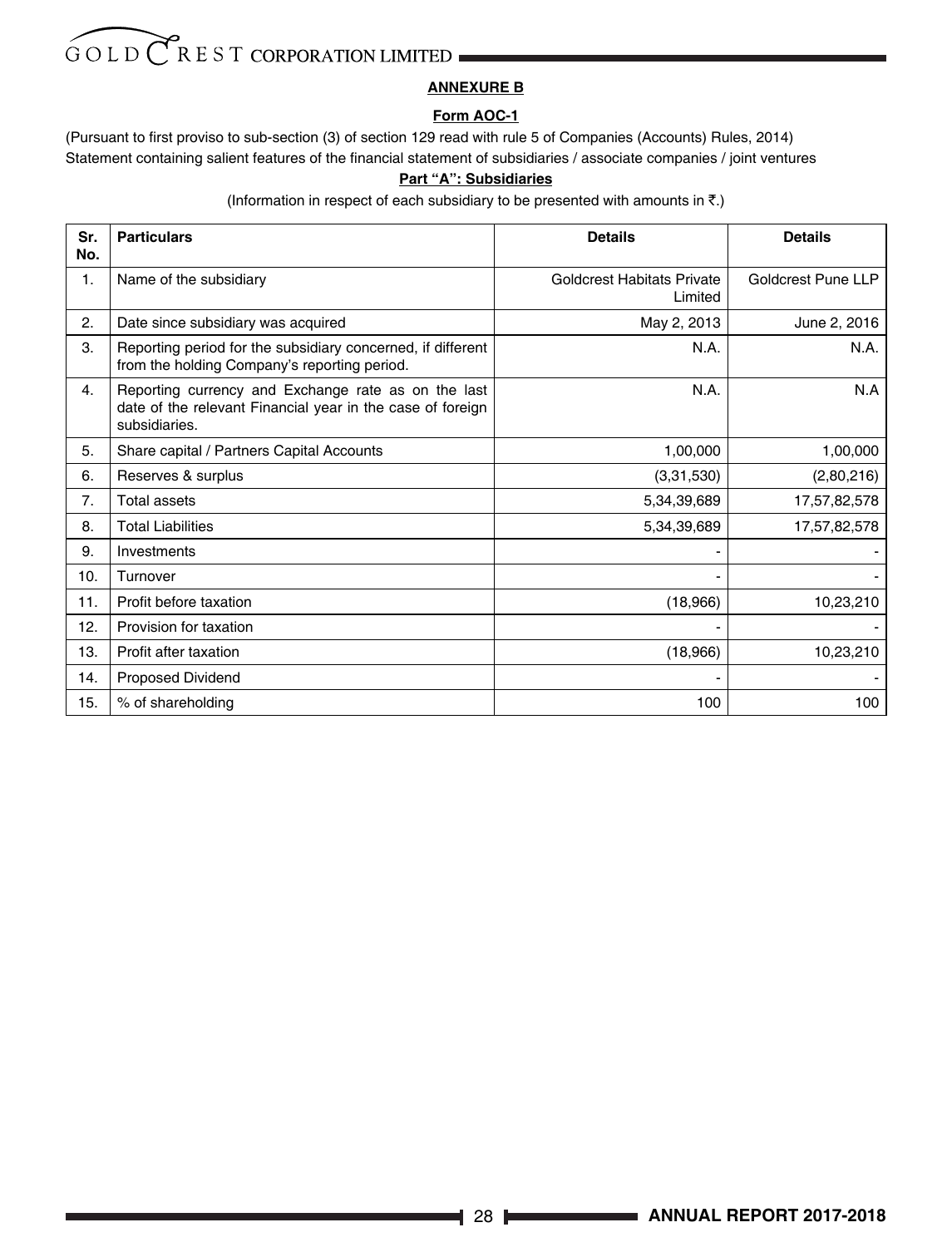#### **ANNEXURE C**

#### **Form No. MR-3**

#### **SECRETARIAL AUDIT REPORT**

FOR THE FINANCIAL YEAR ENDED 31ST MARCH 2018. [Pursuant to section 204(1) of the Companies Act, 2013 and rule No. 9 of the Companies (Appointment and Remuneration of Managerial Personnel) Rules, 2014]

To,

The Members, Goldcrest Corporation Limited, Mumbai.

We have conducted the Secretarial Audit of the compliances of applicable statutory provisions and the adherence to good corporate governance practice by **Goldcrest Corporation Limited ("the Company")**. Secretarial Audit was conducted in a manner that provided us a reasonable basis for evaluating the corporate conducts / statutory compliances and expressing our opinion thereon.

Based on our verification of the Company's books, papers, minute books, forms and returns filed and other records maintained by the company and also the information provided by the Company, its officers, agents and authorized representatives during the conduct of secretarial audit, we hereby report that in our opinion, the company has, during the audit period covering the financial year ended on **31st March 2018**, complied with the statutory provisions listed hereunder and also that the Company has proper Board-processes and compliance-mechanism in place to the extent, in the manner and subject to the reporting made hereinafter:

We have examined the books, papers, minute books, forms and returns filed and other records maintained by the Company for the financial year ended on 31<sup>st</sup> March, 2018, according to the provisions of:

- i. The Companies Act, 2013 ("the Act") and the rules made thereunder;
- ii. The Securities Contracts (Regulation) Act, 1956 ("SCRA") and the rules made thereunder;
- iii. The Depositories Act, 1996 and the Regulations and Bye-laws framed thereunder;
- iv. Foreign Exchange Management Act, 1999 and the rules and regulations made thereunder to the extent of Foreign Direct Investment, Overseas Direct Investment and External Commercial Borrowings;
- v. The following Regulations and Guidelines prescribed under the Securities and Exchange Board of India Act, 1992 ('SEBI Act'):
	- a. The Securities and Exchange Board of India (Listing Obligations and Disclosure Requirements) Regulations, 2015 ("LODR Regulations");
	- b. The Securities and Exchange Board of India (Substantial Acquisition of Shares and Takeovers) Regulations, 2011;
	- c. The Securities and Exchange Board of India (Prohibition of Insider Trading) Regulations, 2015;
	- d. The Securities and Exchange Board of India (Issue of Capital and Disclosure Requirements) Regulations, 2009  **Not applicable to the Company for the year under review;**
	- e. The Securities and Exchange Board of India (Delisting of Equity Shares) Regulations, 2009 **Not applicable to the Company for the year under review;**
	- f. The Securities and Exchange Board of India (Buyback of Securities) Regulations, 1998 **Not applicable to the Company for the year under review;**
	- g. The Securities and Exchange Board of India (Registrars to an Issue and Share Transfer Agents) Regulations, 1993, regarding the Companies Act and dealing with client – **Not applicable to the Company;**
	- h. The Securities and Exchange Board of India (Issue and Listing of Debt Securities) Regulations, 2008 **Not applicable to the Company for the year under review;**

We have also examined compliance with the applicable clauses of the following:

(i) Secretarial Standards with respect to meeting of Board of Directors (SS-1) and General Meetings (SS-2) issued by The Institute of Company Secretaries of India under the provisions of Companies Act, 2013.

During the period under review, the Company has complied with the provisions of the Act, Rules, Regulations, Guidelines etc. mentioned above except that:

i. The composition of Nomination and Remuneration Committee ("NRC") is comprised of 2 Independent Directors during the year under review since non-availability of any other Non-executive Directors on the Board of Directors of the Company. However, the Company had re-constituted the NRC by appointing Ms. Nita Tanna, Additional Executive Director-cum-Chairperson of the Company as a member of NRC w.e.f. 29<sup>th</sup> May 2018 in accordance with Companies Act, 2013 and SEBI (Listing Obligations and Disclosure Requirements) Regulations, 2015.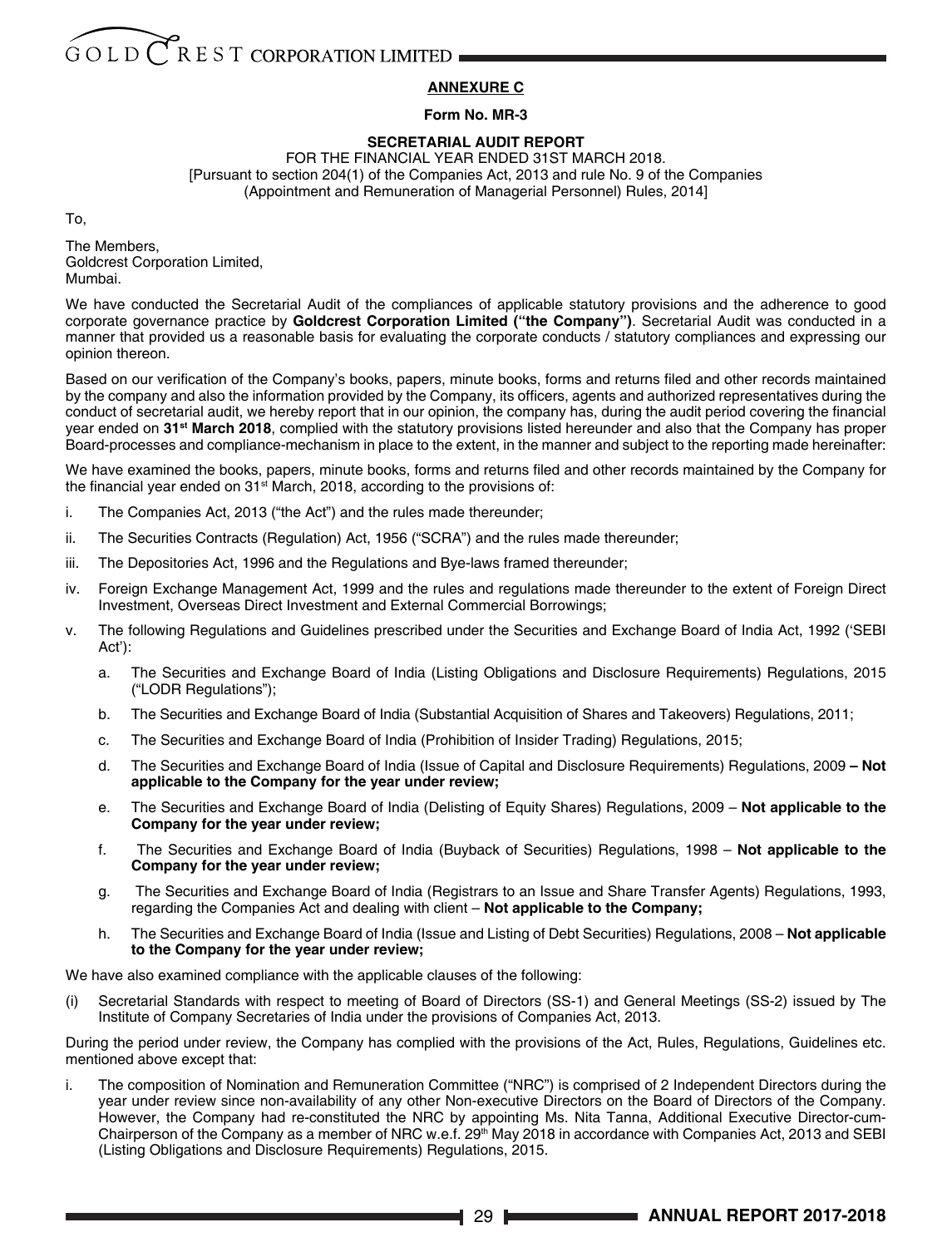### $R$  E S T CORPORATION LIMITED

- ii. The Company has not published the Newspaper advertisement as required under the Rule 10 of the Companies (Management and Administration) Rules, 2014 regarding closure of Register of Members of the Company during September 23, 2017 to September 29, 2017.
- iii. The Company had not submitted Reconciliation of its net profit / loss as required pursuant to SEBI Circular No. CIR/CFD/ FAC/62/2016 dated July 5, 2016, along with the financial results for the quarter ended  $30<sup>th</sup>$  June 2017 and  $30<sup>th</sup>$  September 2017; further, the said disclosures for the quarter ended  $30<sup>th</sup>$  September 2017 was submitted with BSE Limited on 1<sup>st</sup> January 2018;
- iv. The Company has not disclosed the details in respect of dividend paid or recommended for the FY 2016-17 in financial results as required under para (J) of Part A of Schedule IV of SEBI (Listing Obligations and Disclosure Requirements) Regulations, 2015.

We further report that:

- 1. The Board of Directors of the Company is duly constituted with proper balance of Executive Directors, Non-Executive Directors, Independent Directors and Woman Director except non-availability of Directors to constitute Nomination and Remuneration Committee as per requirement of the Act and LODR Regulations.
- 2. Adequate notice of at least seven days was given to all directors to schedule the Board Meetings and Meetings of Committees. Agenda and detailed notes on agenda were sent in advance in adequate time before the meetings. There is a system that exists for Directors to seek and obtain further information and clarifications on the agenda items before the meeting and for meaningful participation at the meeting.
- 3. On verification of minutes, we have not found any dissent/disagreement on any of the agenda items discussed in the Board and Committee meetings from any of the Directors and all the decisions are carried through.
- 4. There are adequate systems and processes in the Company commensurate with the size and operations of the Company to monitor and ensure compliance with applicable laws, rules, regulations and guidelines.

#### **For C. J. Goswami & Associates, Practicing Company Secretaries**

#### **Chintan J. Goswami**

Proprietor Mem No. - 33697 C. P. No. - 12721

Date: August 1, 2018 Place: Mumbai.

This report is to be read with our letter of even date which is annexed as **Annexure A** and forms an integral part of this report.

#### **ANNEXURE A**

To, The Members, Goldcrest Corporation Limited, Mumbai. Our report of even date is to be read along with this letter.

- 1. We have followed the audit practices and processes as were appropriate to obtain reasonable assurance about the correctness of the contents of the Secretarial records. The verification was done on test basis to ensure that correct facts are reflected in secretarial records. We believe that the processes and practices we followed provide a reasonable basis for our opinion.
- 2. We have not verified the correctness and appropriateness of financial records and Books of Accounts of the Company.
- 3. Where ever required, we have obtained the Management representation about the compliance of laws, rules and regulations and happening of events etc.
- 4. The Secretarial Audit report is neither an assurance as to the future viability of the Company nor of the efficacy or effectiveness with which the management has conducted the affairs of the Company.

#### **For C. J. Goswami & Associates, Practicing Company Secretaries**

**Chintan J. Goswami Proprietor** Mem No. - 33697 C. P. No. - 12721

Date: August 1, 2018 Place: Mumbai.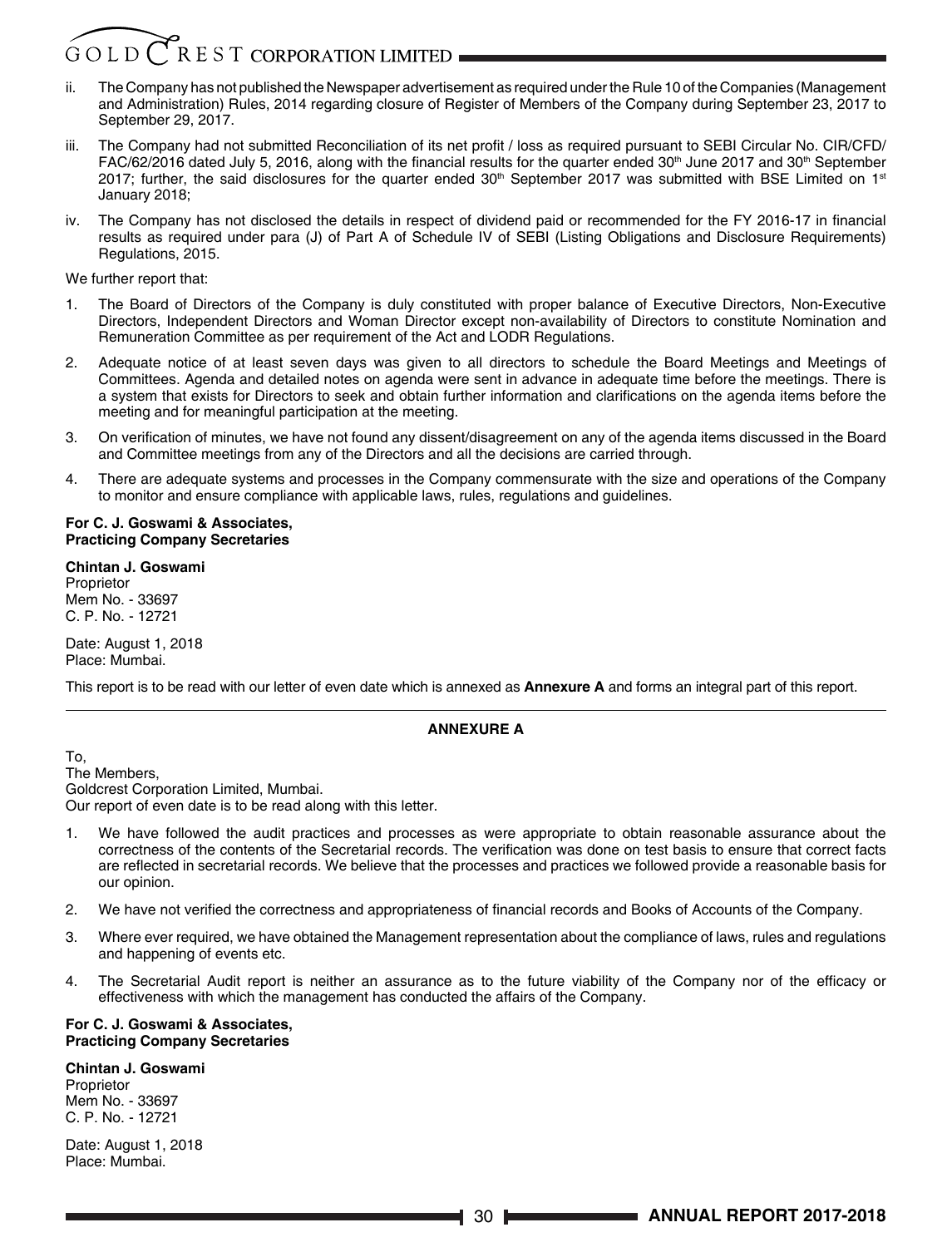#### **ANNEXURE D**

#### **Remuneration Policy for Directors, Key Managerial Personnel and other Employees**

#### **1. INTRODUCTION**

Goldcrest Corporation Limited recognizes the importance of aligning its business objectives with specific and measurable individual objectives and targets. The Company has therefore formulated the remuneration policy for its directors, key managerial personnel and other employees keeping in view the following objectives:

- 1. Ensuring that the level and composition of remuneration is reasonable and sufficient to attract, retain and motivate talent in order to run the company successfully.
- 2. Ensuring that the relationship of remuneration to performance is clear and meets performance benchmarks.
- 3. Ensuring that remuneration involves a balance between fixed and incentive pay reflecting short and long-term performance objectives that are appropriate to the working of the company and its goals.

#### **2. Scope and Exclusion:**

This Policy sets out the guiding principles for the Human Resources, Nomination and Remuneration Committee for recommending to the Board the remuneration of the Directors, key managerial personnel and other employees of the Company.

#### **3. Terms and References:**

In this Policy, the following terms shall have the following meanings:

- 1. "**Director**" means a director appointed to the Board of the Company.
- 2. "**Key Managerial Personne**l" means
	- (I) the Chief Executive Officer or the Managing Director or the Manager;
	- (ii) the Company Secretary;
	- (iii) the whole-time Director;
	- (iv) the Chief Financial Officer; and
	- (v) such other officer(s) as may be prescribed under the Companies Act, 2013
- 3. "**Human Resources, Nomination and Remuneration Committee**" means the committee constituted by the Goldcrest Corporation Limited Board in accordance with the provisions of Section 178 of the Companies Act, 2013 and Clause 49 of the Equity Listing Agreement [Regulation 19 of Corporate Governance of SEBI (Listing Obligations and Disclosure Requirements) Regulations, 2015].

#### **4. POLICY:**

#### **A Remuneration to Executive Directors and Key Managerial Personnel**

- 1. The Board, on the recommendation of the Nomination and Remuneration Committee, shall review and approve the remuneration payable to the Executive Directors of the Company within the overall limits approved by the shareholders.
- 2. The Board, on the recommendation of the Nomination and Remuneration Committee, shall also review and approve the remuneration payable to the Key Managerial Personnel of the Company.
- 3. The remuneration structure to the Executive Directors and Key Managerial Personnel shall include the following components:
	- (i) Basic Pay
	- (ii) Perquisites and Allowances
	- (iii) Stock Options
	- (iv) Commission (Applicable in case of Executive Directors)
	- (v) Retirement benefits
	- (vi) Annual Performance Bonus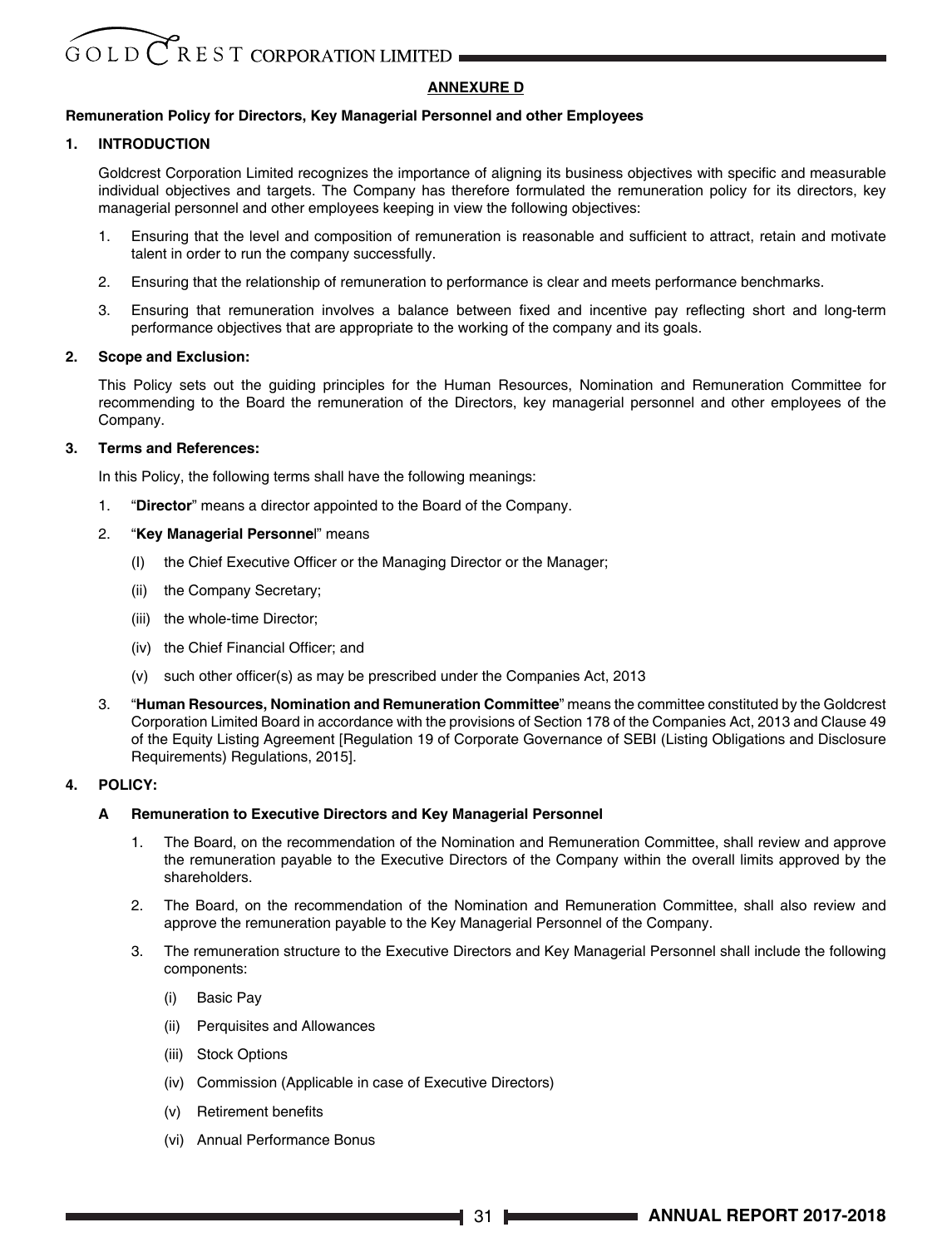4. The annual plan and objectives for Executive Directors and Senior Executives (Executive Committee) shall be reviewed by the Nomination and Remuneration Committee and annual performance bonus will be approved by the Committee based on their achievements against the annual plan and objectives.

# **B. Remuneration to Non-Executive Directors**

- 1. The Board, on the recommendation of the Nomination and Remuneration Committee, shall review and approve the remuneration payable to the Non-Executive Directors of the Company within the overall limits approved by the shareholders.
- 2. Non-Executive Directors shall be entitled to sitting fees for attending the meetings of the Board. The Non-Executive Directors shall also be entitled to profit related commission in addition to the sitting fees.

# **C. Remuneration to other employees**

Employees shall be assessed according to their qualifications and work experience, competencies as well as their roles and responsibilities in the organization. Individual remuneration shall be determined based on an annual assessment which shall be based on various factors such as job profile, skill set, seniority, experience and prevailing remuneration levels for equivalent jobs.

# **5. EVALUATION**

The committee shall carry out an evaluation of the performance of every Director, KMP and senior management personnel at regular intervals (yearly).

# **6. REMOVAL**

Based on the reasons for disqualification mentioned in the Act or under any other applicable Act, rules and regulations thereunder, the Committee may recommend to the Board with reasons recorded in writing, the removal of a Director, KMP or senior management personnel subject to the provisions of the said Act, rules and regulations.

# **7. RETIREMENT**

The Director, KMP and Senior Management Personnel shall retire as per the applicable provisions of the Act and the prevailing policy of the Company. The Board will have the discretion to retain the Director, KMP, Senior Management Personnel in the same position/ remuneration or otherwise even after attaining the retirement age if it is in the best interest of the Company.

# **8. CHANGE IN MANAGEMENT**

The Board may in consultation with the Nomination and Remuneration Committee amend or modify this Policy in whole or in part, at any time.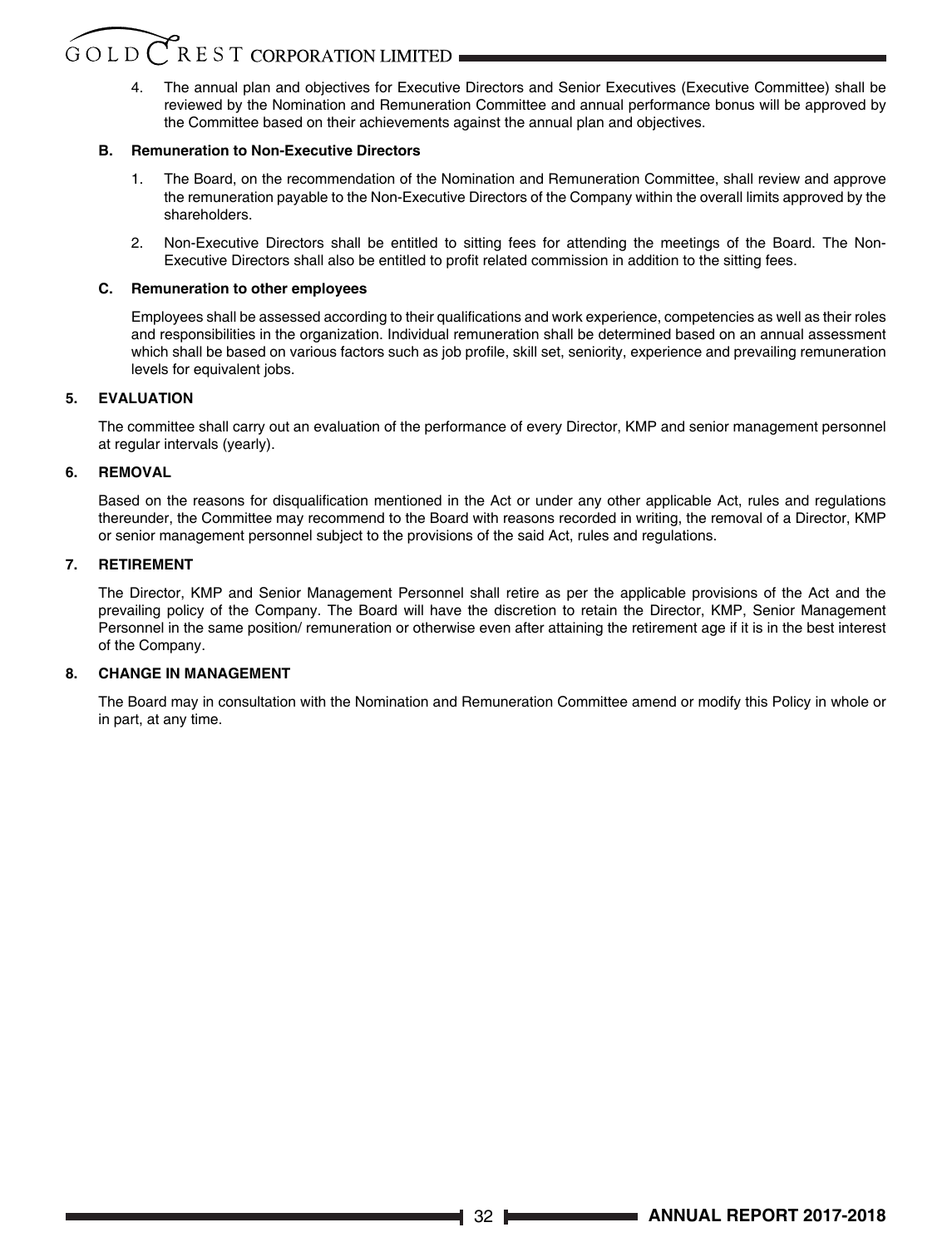# GOLD CREST CORPORATION LIMITED

# **ANNEXURE E**

# **ANNUAL REPORT ON CORPORATE SOCIAL RESPONSIBILITY (CSR) ACTIVITIES**

- 1. Average net profit of the company for the last three financial years: 5,77,13,712
- 2. Prescribed CSR Expenditure (two percent of the amount as in item 1 above) :- 11,54,274
- 3. Details of CSR amount spent for the financial year is as follows: -

| SR.<br>NO.     | <b>PARTICULARS</b>                             | <b>AMOUNT</b> |
|----------------|------------------------------------------------|---------------|
|                | <b>Community Outreach Program</b>              | 1,20,000      |
| 2              | Masoom Education                               | 3,00,000      |
| 3              | <b>Bombay International School Association</b> | 5,00,000      |
| $\overline{4}$ | Toybank                                        | 3,00,000      |
| 5              | Concern India Foundation                       | 1,00,000      |
|                | <b>TOTAL</b>                                   | 13,20,000     |

4. A responsibility statement of the CSR committee that the implementation and monitoring of CSR policy, is in compliance with CSR objectives and policy of the Company, is on record. The Company has formulated a policy on Corporate Social Responsibility which has been uploaded on the Company's website and can be accessed at http://www.goldcrestgroup. com/wp-content/files/Corporate\_Social\_Responsibility\_Policy.pdf.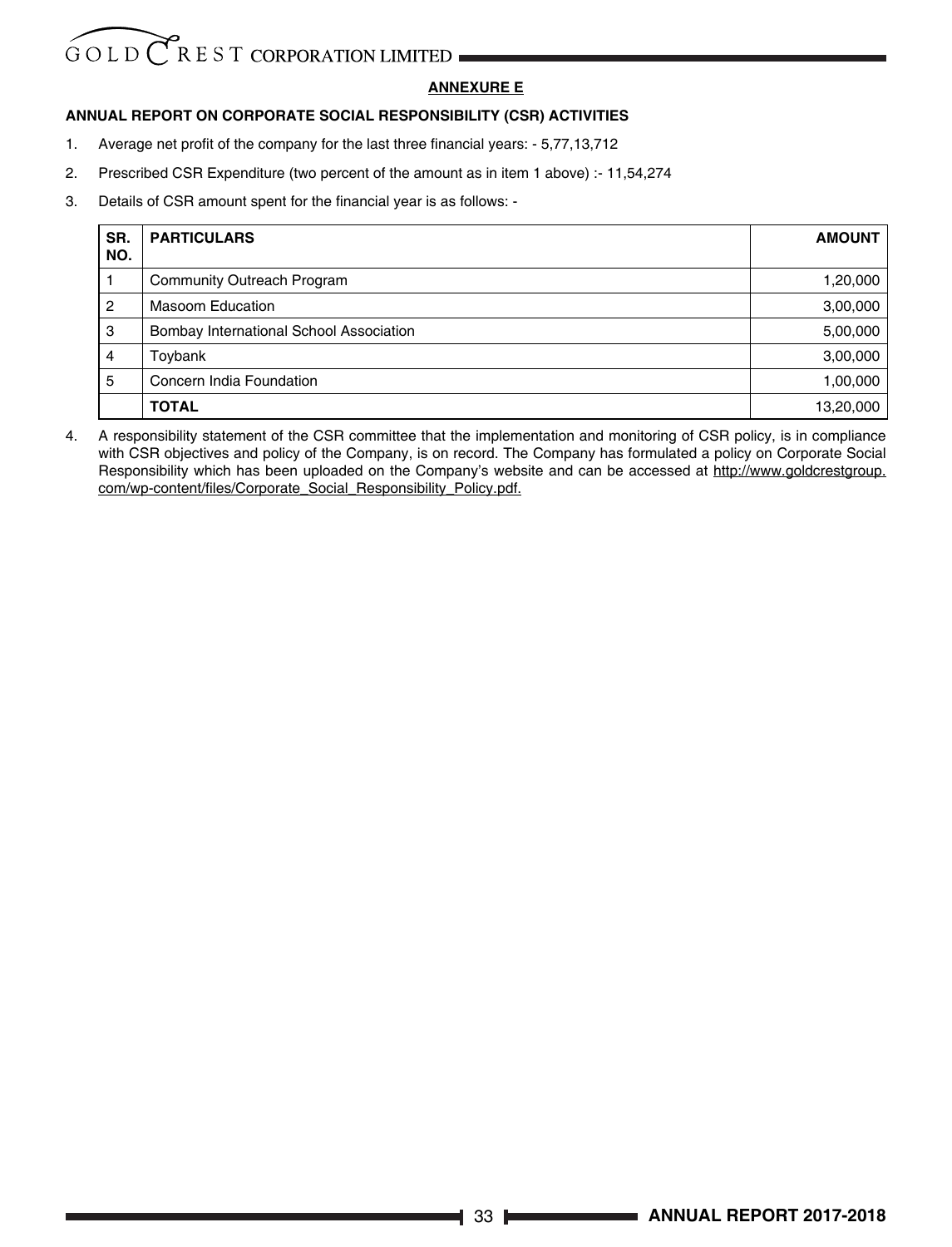# **CORPORATE GOVERNANCE FOR THE FINANCIAL YEAR 2017-18**

# **1. COMPANY'S PHILOSOPHY**

The Company aims at not only its own growth but also to maximize returns of its shareholders, employees, customers, and the general public. In order to achieve this endeavor, your Company continuously strives to improve its level of overall efficiency through good corporate governance, which entails transparency, professionalism and accountability in all its operations.

Corporate Governance is the mechanism by which the values, principles, policies and procedures of an organization are inculcated and manifested.

At Goldcrest Corporation Limited ("GCL"), Corporate Governance is an article of faith that is integral to your Company's core values. The Company's management is a trustee on behalf of the shareholders and is driven to maximize longterm shareholder value. The Management is committed to good Corporate Governance and endeavous to adhere to best practices in its true spirit, at all times. The Company comprises of a Board that is fully aware of its fiduciary responsibilities in the widest sense of the term.

# **2. ETHICS/GOVERNANCE POLICIES**

At Goldcrest Corporation Limited ("GCL"), we strive to conduct our business and strengthen our relationships in a manner that is dignified, distinctive and responsible. We adhere to ethical standards to ensure integrity, transparency, independence and accountability in dealing with all stakeholders. Therefore, we have adopted various codes and policies to carry out our duties in an ethical manner. Some of these codes and policies are:

- Code of Conduct
- Code of Conduct for prevention of Insider Trading
- Whistle Blower Policy
- Policy for determining Material Subsidiaries
- Related Party Transactions Policy
- Remuneration Policy
- Evaluation Criteria for Directors

# **3. BOARD OF DIRECTORS**

The Board of Directors of Goldcrest Corporation Limited as at 31<sup>st</sup> March, 2018 comprised of three Directors, which includes 1 (One) Executive Woman Director and 2 (Two) Independent Directors. The day to day management of the Company is conducted by the Managing Director subject to the supervision and overall control of the Board.

None of the Directors on the Board is a member of more than 10 Committees and Chairman of more than 5 committees (committees being Audit Committee & Stakeholders Relationship Committees, as per Regulation 26 of SEBI (Listing Obligations and Disclosure Requirements) Regulations, 2015, across all the companies in which he/she is Director. The necessary disclosures regarding committee positions have been made by all the Directors. None of the Directors holds office in more than 20 companies and in more than 10 public companies.

# (i) **The Composition of the Board of Directors as on 31.03.2018 is as under: -**

| Name of the Directors<br>Category |                                                                  | <b>Directorship</b><br>Held by the<br><b>Director</b><br>in Other | No of Board<br>Committee<br>Memberships held in<br>other Companies |                | Inter-se<br>Relationship<br>between<br><b>Directors</b> |
|-----------------------------------|------------------------------------------------------------------|-------------------------------------------------------------------|--------------------------------------------------------------------|----------------|---------------------------------------------------------|
|                                   |                                                                  | <b>Companies</b>                                                  | Chairman                                                           | <b>Members</b> |                                                         |
| Mrs. Anupa Tanna Shah             | (Non-<br>Executive<br><b>Director</b><br>Independent) / Promoter |                                                                   |                                                                    | --             |                                                         |
| Mr. Shirish B. Kamdar             | Non-Executive<br><b>Director</b><br>(Independent)                | --                                                                |                                                                    |                |                                                         |
| Mr. Kishore M. Vussonji           | Non-Executive<br><b>Director</b><br>(Independent)                | 4                                                                 |                                                                    | 5              |                                                         |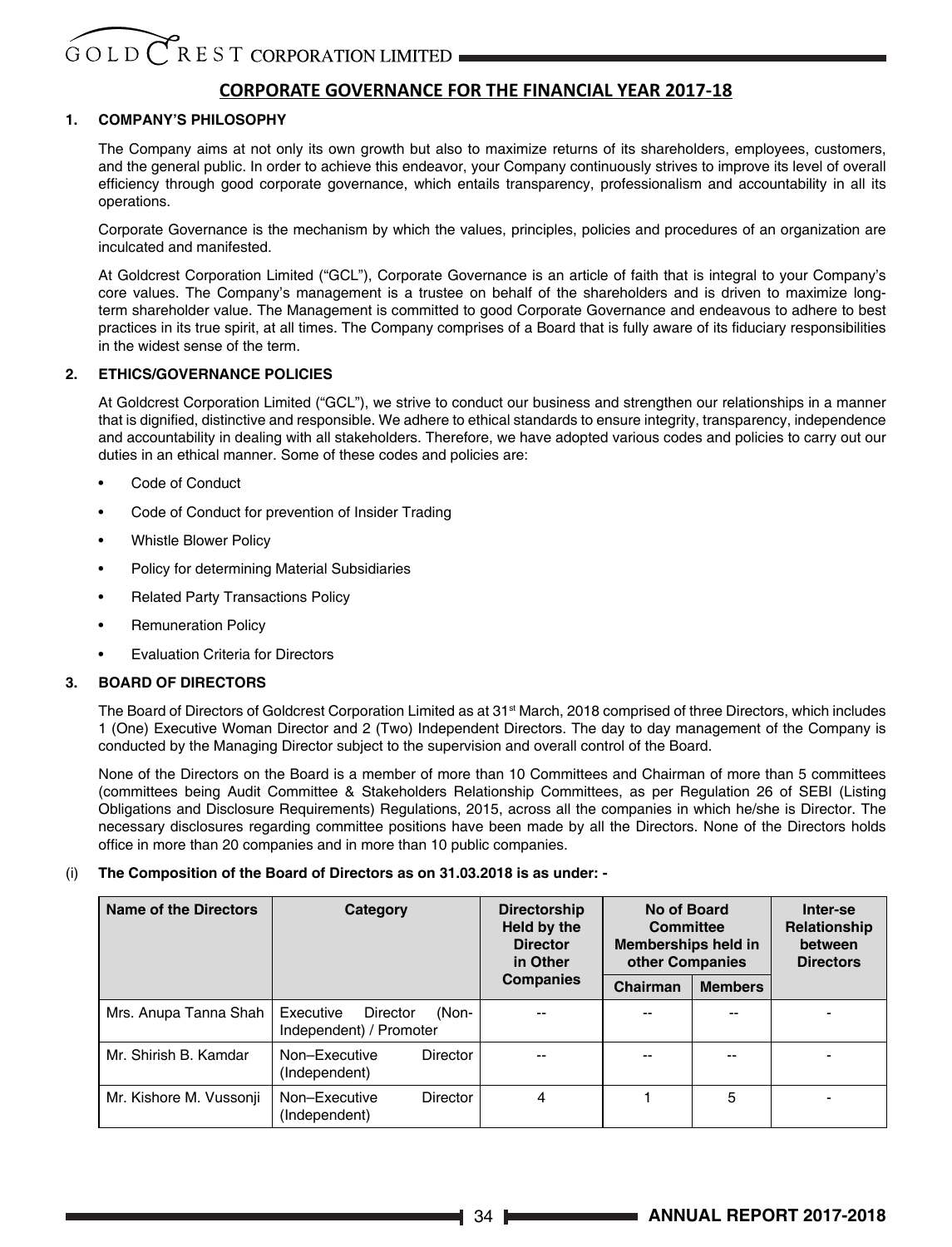# $G$  O L D  $\bigcirc$  R E S T CORPORATION LIMITED

# **Note:**

- 1) Private Limited Companies, Foreign Companies and Companies constituted under Section 8 of the Companies Act, 2013 are excluded for the above purpose.
- 2) Only Audit Committee and Stakeholders' Relationship Committee (excluding Committees formed with the Goldcrest Corporation Limited) are considered for the purpose of committee position as per the SEBI (Listing Obligations and Disclosure Requirements) Regulations, 2015.

# **(ii) No. of Board Meetings held in the Financial Year 2017 -2018 and dates on which held:**

During the year, the Board of Directors of Goldcrest Corporation Limited met 4 (Four) times on May 29, 2017, August 14, 2017, November 13, 2017 and February 2, 2018. The gap between two meetings did not exceed one hundred and twenty days.

Attendance of each Director at the Board Meetings and the Last Annual General Meeting:

| Name of the Directors   | <b>No. of Board Meetings</b><br><b>Attended</b> | Attendance at last AGM held<br>on September 29, 2017 |
|-------------------------|-------------------------------------------------|------------------------------------------------------|
| Mr. Shirish B. Kamdar   |                                                 | Yes                                                  |
| Mr. Kishore M. Vussonji |                                                 | Yes                                                  |
| Mrs. Anupa Tanna Shah   |                                                 | Yes                                                  |

## **Independent Directors:**

The shareholders in the Annual General Meeting held on Friday, September 19, 2014 appointed both Independent Directors to hold office for a term of five consecutive years for a term up to March 31, 2019. A formal letter of appointment was issued to each Independent Director pursuant to the provisions of the Companies Act, 2013. The Independent Directors of your Company have given a declaration confirming that they meet the criteria of independence as prescribed both under the Act and the Listing Regulations.

# **Meeting of Independent Directors**

The Company's Independent Directors meet at least once in a year without the presence of any Executive Directors or Management Personnel. Such meetings are conducted informally to enable Independent Directors to discuss matters pertaining to the Company's affairs and put forth their views.

The Separate Meeting of Independent Director pursuant to Regulation 25 of SEBI (Listing Obligations and Disclosure Requirements) Regulations, 2015 and Companies Act, 2013 was held on February 26, 2018.

# **CODE OF BUSINESS CONDUCT AND ETHICS**

As provided under SEBI (Listing Obligations and Disclosure Requirements) Regulations, 2015, the Board Members and the Senior Management Personnel have confirmed compliance with the Code of Conduct for the year ended March 31, 2018. A declaration to this effect signed by the Managing Director & CEO has been annexed to the Corporate Governance Report.

# **INFORMATION TO THE BOARD**

The Board of Directors has complete access to information within the Company, which inter alia includes-

- Quarterly Results of the Company and its operating divisions or business segments.
- Minutes of the meetings of the Board of Directors and Committees of the Board.
- Minutes of the Board Meetings of material subsidiaries.
- Company's Annual Financial Results, Financial Statements, Auditors Report and Board's Report
- Formation / reconstitution of Board Committees
- Appointment, remuneration and resignation of Directors
- Disclosure of Directors' interest and their shareholding
- Appointment of Internal Auditors
- Dividend declaration
- Significant changes in accounting policies and internal controls
- Declaration of Independent Directors at the time of appointment / annually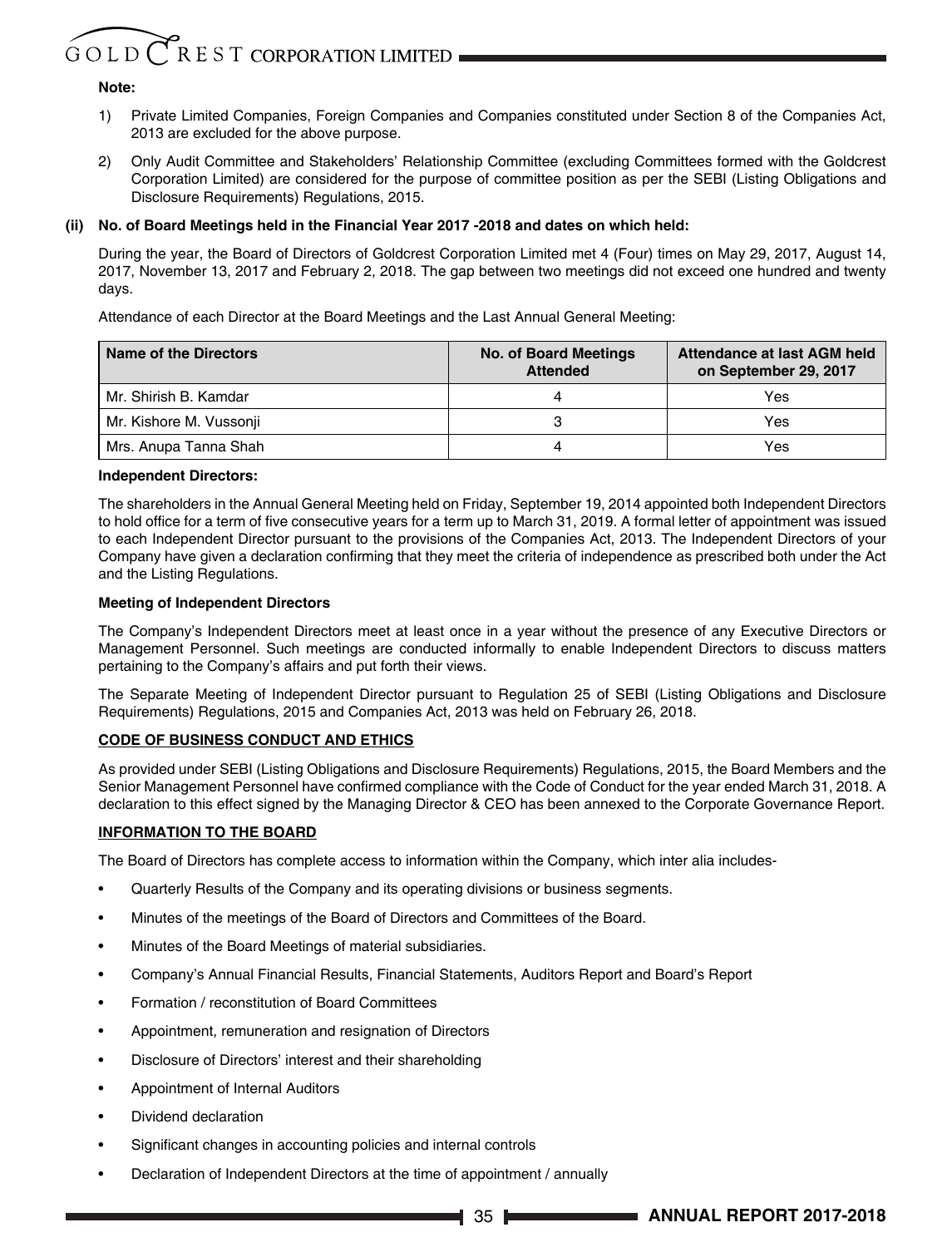# $G$ OLD $C$ REST CORPORATION LIMITED

- Appointment or removal of the KMP and Officers one level below KMP
- Appointment of and fixing of the remuneration of the Auditors as recommended by the Audit Committee
- Reconciliation of Share Capital Audit Report under SEBI (Depositories and Participants) Regulations, 1996
- Show Cause Notice, demand, prosecution notices and penalty notices, which are materially important.
- Proposals for major investments, mergers, amalgamations and reconstructions
- Entering into loans and investment of surplus funds
- Borrowing of monies, giving guarantees or providing security in respect of loans.

# **BOARD MATERIALS DISTRIBUTED IN ADVANCE**

The agenda and notes on agenda are circulated to Directors in advance, and in the defined agenda format. All material information is incorporated in the agenda for facilitating meaningful and focused discussions at the meeting. Where it is not practicable to attach any document to the agenda, it is tabled before the meeting with specific reference to this effect in the agenda.

# **POST MEETING FOLLOW UP MECHANISM**

The important decisions taken at the Board/ Committee Meetings are communicated to the concerned departments/ subsidiary company promptly.

# **CODE OF CONDUCT**

The Board has formulated a code of conduct for the Board Members and senior management of the Company. A copy of the Code has been put on the Company's website (www.goldcrestgroup.com). The Code has been circulated to the Directors and Management Personnel, and its compliance is affirmed by them annually.

A declaration signed by the Company's Managing Director & C.E.O is published in this report.

# **REMUNERATION POLICY**

The Company's Remuneration Policy for Directors, Key Managerial Personnel and other employees is annexed as Annexure D to the Directors' Report. Further, the Company has devised a Policy for performance evaluation of Independent Directors, Board, Committees and other Individual Directors.

The Company's remuneration policy is directed towards rewarding performance based on a review of achievements periodically. The remuneration policy is in consonance with existing industry practices. A copy of the Remuneration Policy has been put on the Company's website (www.goldcrestgroup.com).

# **REMUNERATION AND RECRUITMENT OF SENIOR OFFICERS JUST BELOW THE LEVEL OF BOARD OF DIRECTORS, INCLUDING APPOINTMENT OR REMOVAL OF CHIEF FINANCIAL OFFICER AND THE COMPANY SECRETARY**

The Company's philosophy is broadly guided by the fact that the Company gains a competitive advantage in attracting, retaining and motivating talent. This can be ensured by providing a remuneration structure which when benchmarked with comparable companies within the industry / sector compares favourably so as to attract talent. At the same time the reward proposition is linked to the company's overall performance, individual performance, employees' potential, criticality of the function and its importance for achieving a competitive advantage in business.

# **4. BOARD COMMITTEES**

The Board Committees play a crucial role in the governance structure of the Company and have been constituted to deal with specific areas/ activities that concern the Company. The Board Committees are set up under the formal approval of the Board to carry out clearly defined roles that are considered to be performed by members of the Board as a part of good Corporate Governance practice. The Board supervises the execution of its responsibilities by the Committees and is responsible for their action. All business transacted by the Board Committees are placed before the Board for noting.

The Board has currently established the following Committees:

- Audit Committee
- Nomination and Remuneration Committee
- Stakeholders Relationship Committee
- Risk Management Committee
- Corporate Social Responsibility Committee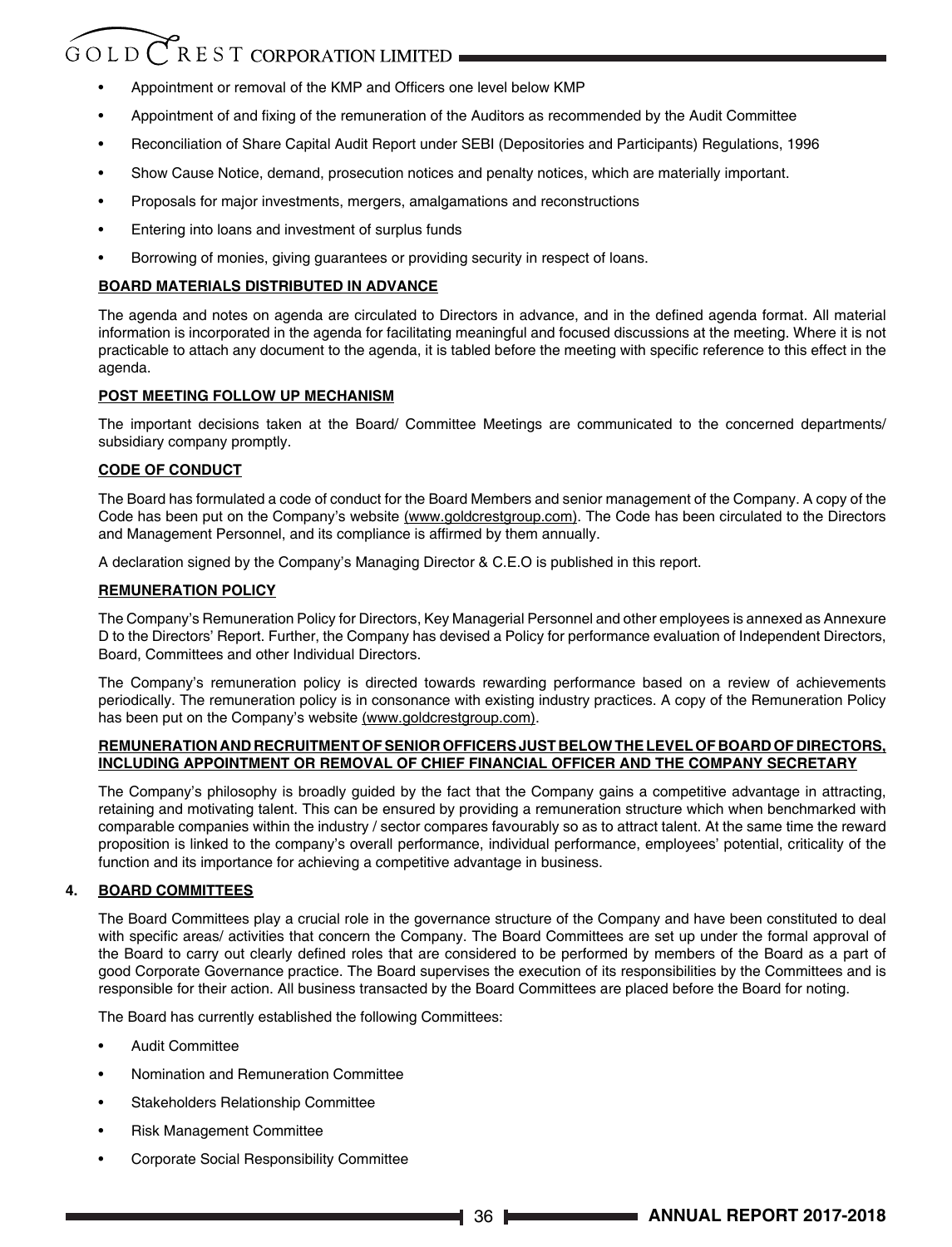# **AUDIT COMMITTEE**

The Audit Committee as constituted by the Board of Directors comprised of the following:

There were Four (4) meetings held during the Financial Year 2017-18 on May 15, 2017, August 14, 2017, November 13, 2017 and February 2, 2018.

| Name of the Directors   | Designation in | <b>Nature of Directorship</b>   | No. of Meeting |                 |
|-------------------------|----------------|---------------------------------|----------------|-----------------|
|                         | the Committee  |                                 | Held           | <b>Attended</b> |
| Mr. Kishore M. Vussonji | Chairman       | Independent & Non-<br>Executive |                |                 |
| Mr. Shirish B. Kamdar   | Member         | Independent & Non-<br>Executive |                |                 |
| Mrs. Anupa Tanna Shah   | Member         | Executive Director              |                |                 |

Mr. Kishore M. Vussonji, the Chairman of the Audit Committee, was present at the Annual General Meeting of the Company held on September 29, 2017.

The Committee's composition meets with the requirements of Section 177 of the Companies Act, 2013 and Regulation 18 of SEBI (Listing Obligations and Disclosure Requirements) Regulations, 2015. Members of the Audit Committee possess financial/ accounting expertise/exposure.

# **POWERS OF THE AUDIT COMMITTEE INTER ALIA, INCLUDE THE FOLLOWING**

- To investigate any activity within its terms of reference
- To seek information from any employees
- To obtain outside legal or other professional advice
- To secure attendance of outsiders with relevant expertise, if considered necessary.

# **THE TERMS OF REFERENCE OF THE AUDIT COMMITTEE INTERALIA, INCLUDE THE FOLLOWING:**

- Oversight of the Company's financial reporting process and the disclosure of its financial information to ensure that the financial statement is correct, sufficient and credible.
- Reviewing with the management, the quarterly financial statements before submission to the Board for approval.
- Recommendation for appointment, remuneration and terms of appointment of the auditors of the Company;
- Review and monitor the auditors' independence, performance and effectiveness of the audit process;
- Examination of the financial statements and the auditors' report thereon;
- Approval or any subsequent modification of transactions of the Company with related parties;
- Scrutiny of inter-corporate loans and investments;
- Valuation of undertakings or assets of the Company, wherever it is necessary;
- Evaluation of internal financial controls and risk management systems;
- Monitoring the end use of funds raised through public offers and related matters.

# **INTERNAL CONTROLS AND GOVERNANCE PROCESS**

The Company has appointed M/s. M. V. Ghelani & Co, Chartered Accountants as Internal Auditors to review and report on the internal control system. The report of the internal auditors is reviewed by the Audit Committee. The Internal Auditors submit their recommendations to the Audit Committee and provide their road map for future action.

# **NOMINATION AND REMUNERATION COMMITTEE**

The Nomination and Remuneration Committee as constituted by the Board of Directors comprised of the following during the year: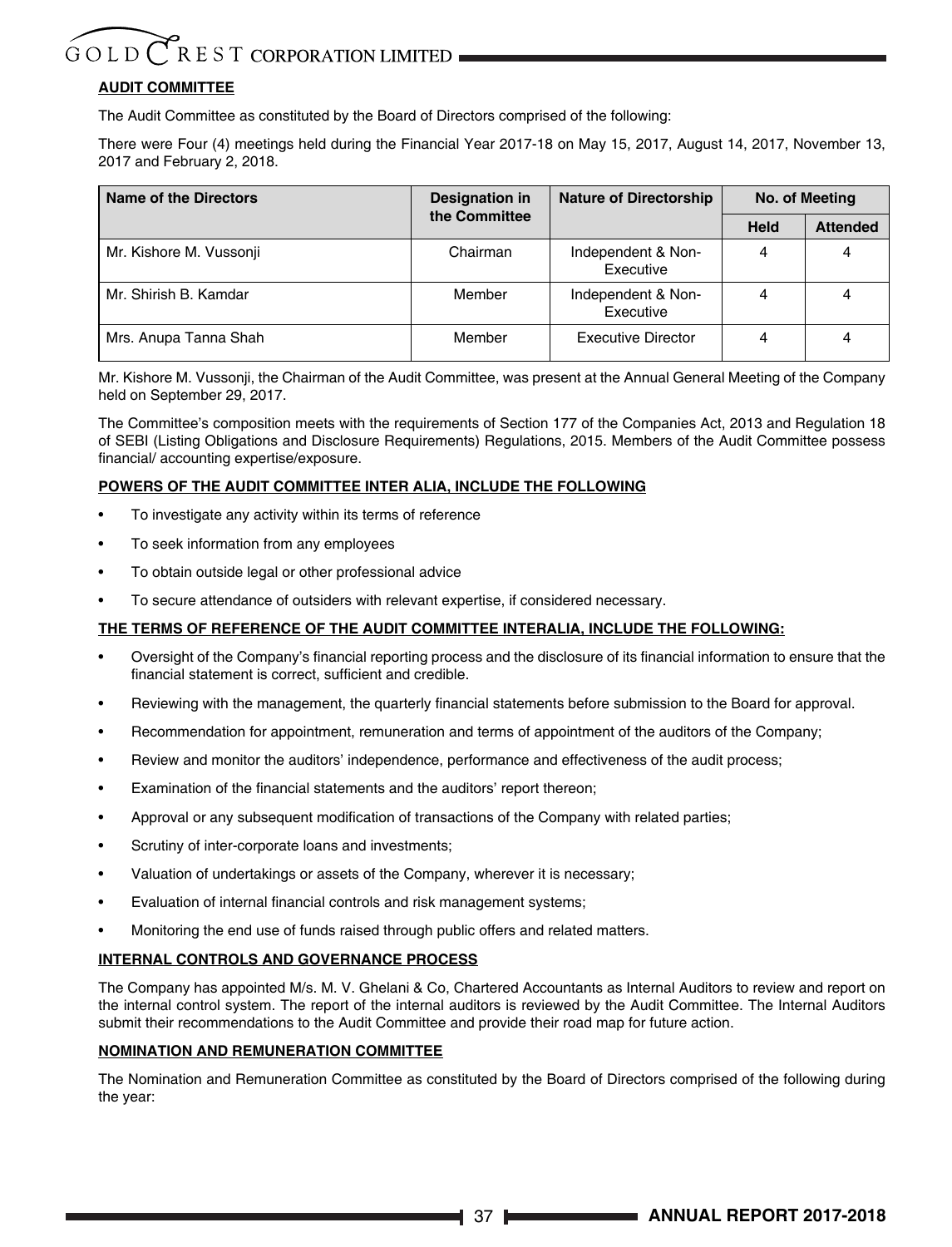There was One (1) meetings held during the Financial Year 2017-18 on February 2, 2018.

| Name of the Directors<br><b>Designation</b><br>in |               | <b>Nature of Directorship</b>           | No. of Meeting |                 |
|---------------------------------------------------|---------------|-----------------------------------------|----------------|-----------------|
|                                                   | the Committee |                                         | Held           | <b>Attended</b> |
| Mr. Kishore M. Vussonji                           | Chairman      | Independent &<br>Non-Executive Director |                |                 |
| Mr. Shirish B. Kamdar                             | Member        | Independent &<br>Non-Executive Director |                |                 |

The Committee's constitution and terms of reference are not in compliance with the provisions of the Companies Act, 2013 & Regulation 19 of SEBI (Listing Obligations and Disclosure Requirements) Regulations, 2015 during the year ended March 31, 2018. The Board was considering appointment of a person who can be eligible to be appointed as a member of the Nomination and Remuneration Committee as per the requirement of applicable laws. Mrs. Nita Tushar Tanna who was appointed as Additional Executive Director-cum-Chairperson w.e.f. 29<sup>th</sup> May 2018 has been appointed as a member by reconstitution of the Nomination and Remuneration Committee.

# **THE TERMS OF REFERENCE OF THE NOMINATION AND REMUNERATION COMMITTEE INTER-ALIA ARE AS UNDER:**

- Formulation of the criteria for determining qualifications, positive attributes and independence of a Director and to recommend to the Board a policy relating to the remuneration of the directors, key managerial personnel and other employees;
- Formulation of criteria for the evaluation of the performance of Independent Directors and the Board of Directors;
- Devising a policy on the diversity of the Board of Directors;
- Identification of persons who are qualified to become Directors / Senior Management in accordance with the criteria laid down.
- Make recommendations to the Board for the appointment and removal of Director(s).
- Determine whether to extend or continue the term of appointment of the Independent Director(s), on the basis of the report of performance evaluation of Independent Directors.
- The Committee shall consider and resolve the grievances of the security holders of the listed entity including complaints related to transfer of shares, non-receipt of annual report and non-receipt of declared dividends.

# **PERFORMANCE EVALUATION CRITERIA FOR INDEPENDENT DIRECTORS**

The performance evaluation criteria for Independent Directors will be subject to performance evaluation as per the policy of the Company, as may be approved and implemented by the Board of Directors from time to time in compliance with the requirements of the applicable laws. A copy of the evaluation criteria for Independent Directors has been put on the Company's website (www.goldcrestgroup.com).

# **REMUNERATION OF NON-EXECUTIVE / EXECUTIVE DIRECTORS**

All decisions relating to the remuneration of the Directors were taken by the Board of Directors of the Company as mentioned in Schedule V SEBI (Listing Obligations and Disclosure Requirements) Regulations, 2015 and Section 196, 197 and all other applicable provisions, if any, of the Companies Act, 2013, ("the Act") read with Schedule V to the said Act and Companies (Appointment and Remuneration of Managerial Personnel) Rules, 2014 (including any statutory modification(s) or re-enactment(s) thereof, for time being in force) of Companies Act, 2013 in accordance with shareholders' approval wherever necessary.

The Non-Executive Directors of the Company receive remuneration by way of sitting fees for attending the Board / Committee Meetings.

- i. Sitting fees for each meeting of the Board or Committee of the Board attended by the Director, is such sum as may be approved by the Board of Directors within the overall limits prescribed under the Act;
- ii. Subject to the approval of the Members in the Annual General Meeting, payment of commission on an annual basis, of such sum as may be approved by the Board on the recommendation of the Nomination & Remuneration Committee, subject to the ceiling prescribed under the Act.

Your company pays sitting fees of  $\bar{\tau}$ . 10,000/- for each Board Meeting attended by the Directors, except to the Executive Director.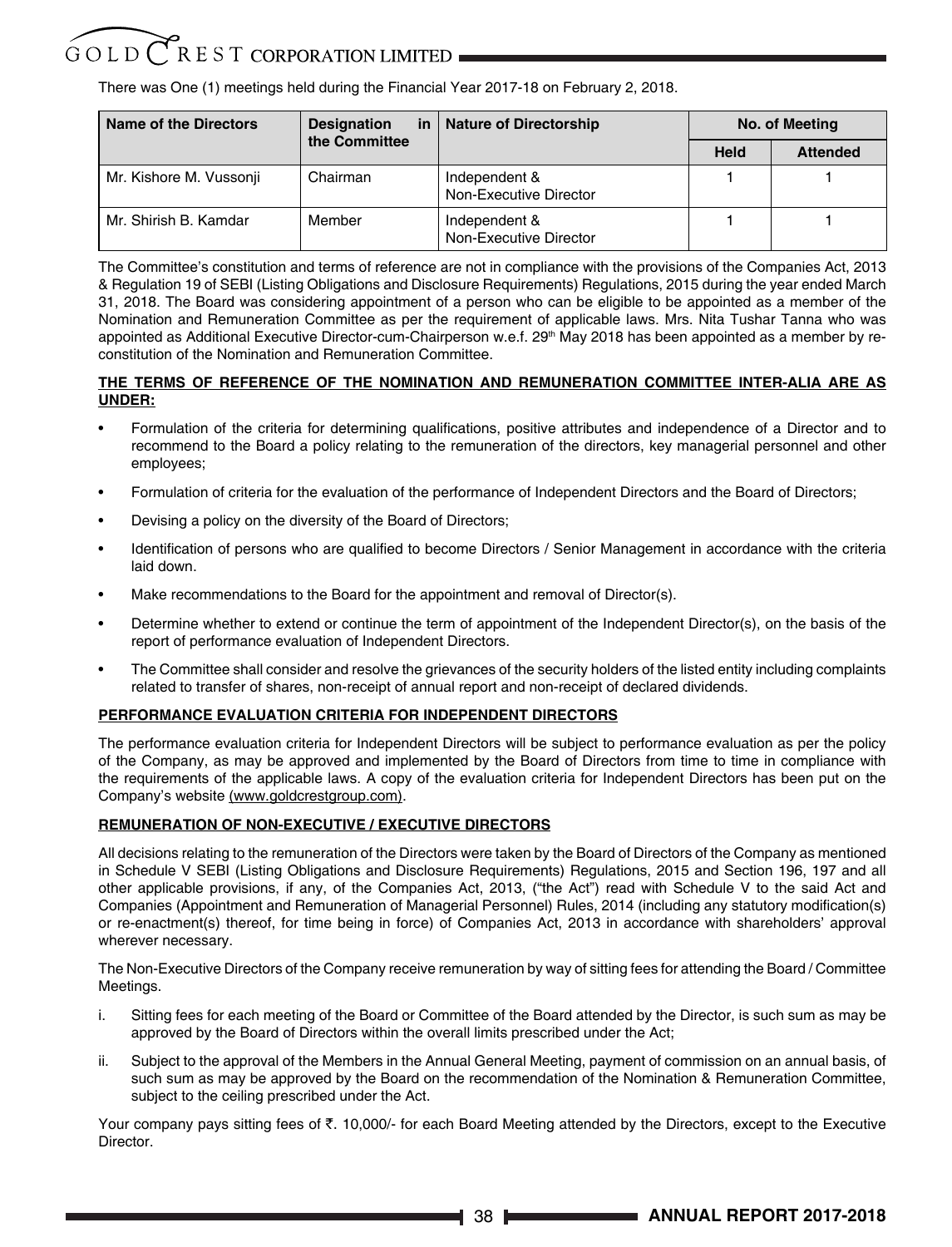# **STAKEHOLDERS RELATIONSHIP COMMITTEE**

The Stakeholders Relationship committee of the Board of your Company looks into various issues relating to shareholders/ investors including transfer and transmission of shares held by shareholders in physical format as well as non-receipt of dividend, annual report, shares after transfer and delays in transfer of shares. The committee also looks into issues including status of dematerialization / rematerialization of shares and issue of duplicate share certificates and tracks investor complaints and suggests measures for improvement from time to time.

# **TERMS OF REFERENCE**

The role of the Stakeholders Relationship Committee includes, inter-alia, the following:

- Consider and resolve grievances of the security holders of the Company.
- Oversee and review all matters connected with the transfer of the Company's securities.
- Oversee the performance of the Company's Registrar and Transfer Agents.
- Carry out any other function as is referred by the Board from time to time or enforced by any statutory notification / amendment or modification as may be applicable.

# **COMPOSITION**

The Stakeholders Relationship Committee of the Board comprises:

There were Four (4) meetings held during the Financial Year 2017-18 on May 29, 2017, August 14, 2017, November 13, 2017 and February 2, 2018.

| Name of the Directors   | <b>Designation in</b><br>the Committee | <b>Nature of Directorship</b>  | No. of Meeting |                 |
|-------------------------|----------------------------------------|--------------------------------|----------------|-----------------|
|                         |                                        |                                | <b>Held</b>    | <b>Attended</b> |
| Mr. Kishore M. Vussonji | Member                                 | Independent &<br>Non-Executive | 4              | 3               |
| Mr. Shirish B. Kamdar   | Member                                 | Independent &<br>Non-Executive |                |                 |
| Mrs. Anupa Tanna Shah   | Member                                 | Non-Independent &<br>Executive | 4              |                 |

Ms. Marisa M. Gonsalves, Company Secretary is designated as the "Compliance Officer" who oversees the redressal of the investors' grievances.

The number of complaints received and resolved to the satisfaction of investors during the year under review and their break-up are as under:

| Nature of Complaints / queries   | No. of Complaints /<br>queries received | No. of complaints not<br>solved to the satisfaction<br>of shareholders |
|----------------------------------|-----------------------------------------|------------------------------------------------------------------------|
| Transfer of shares               | 5                                       |                                                                        |
| Non-receipt of Annual Report     | -                                       |                                                                        |
| Non-receipt of dividend warrants | -                                       |                                                                        |
| Pending share transfers          |                                         |                                                                        |
| DP and Others                    |                                         |                                                                        |

As on 31<sup>st</sup> March 2018, there were no pending complaints.

# **RISK MANAGEMENT COMMITTEE**

Evaluation of business risk and managing the risk have always been an ongoing process in your Company. The Company has set up a robust risk management framework to identify, monitor and minimize risk and also to identify business opportunities. The Risk Management Committee was voluntarily formed w.e.f. 11<sup>th</sup> February 2015, though the same is not applicable to the Company as per requirement of SEBI (Listing Obligations and Disclosure Requirement) Regulations, 2015. The objectives and scope of the committee comprise of an oversight of risk management performed by the executive management, review of the BRM policy and framework in line with local legal frame work and SEBI guidelines and defining of the framework for identification, assessment, monitoring, mitigation and reporting risk.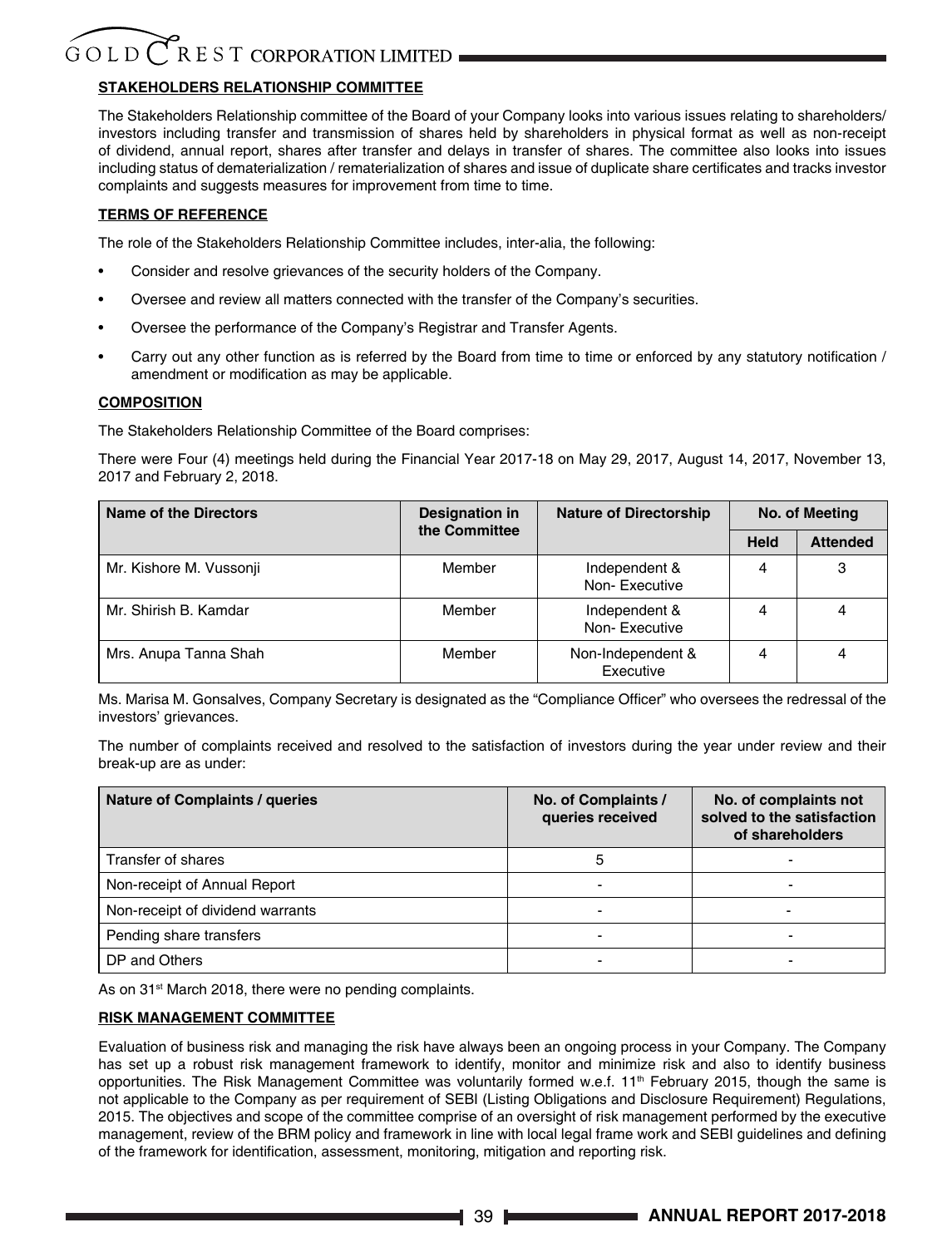# **TERMS OF REFERENCE**

The role of the Risk Management Committee includes the following:

- framing, implementing and monitoring the risk management plan
- putting in place procedures to inform Board members about the risk assessment and procedures

# **COMPOSITION**

The Risk Management Committee of the Board comprises:

There was One (1) meeting held during the Financial Year 2017-18 on February 2, 2018.

| Name of the Directors   | Designation in the | <b>Nature of Directorship</b>                  |             | No. of Meeting |  |
|-------------------------|--------------------|------------------------------------------------|-------------|----------------|--|
|                         | Committee          |                                                | <b>Held</b> | Attended       |  |
| Mr. Kishore M. Vussonji | Member             | Independent &<br>Non-Executive                 |             |                |  |
| Mr. Shirish B. Kamdar   | Member             | Independent &<br>Non-Executive                 |             |                |  |
| Mrs. Anupa Tanna Shah*  | Chairperson        | Managing Director & Chief<br>Executive Officer |             |                |  |
| Mr. Manish S. Chheda    | Member             | <b>Chief Financial Officer</b>                 |             |                |  |

\* Mrs. Anupa Tanna Shah has been appointed as Chairperson of the Risk Management Committee Meeting w.e.f. February 2, 2018 by a resolution passed in the Risk Management Committee Meeting held on February 2, 2018.

# **SHAREHOLDINGS OF NON-EXECUTIVE DIRECTORS**

| <b>NAME</b>             | <b>SHARE</b> |
|-------------------------|--------------|
| Mr. Kishore M. Vussonji | Nil          |
| l Mr. Shirish B. Kamdar | Nil          |

# **CORPORATE SOCIAL RESPONSIBILITY COMMITTEE**

The composition of the Corporate Social Responsibility Committee as on March 31, 2018 and the details of members' participation at the meetings of the committee are as under:

| Name of the Director    | Designation in the | <b>Nature of Directorship</b> | No. of meetings |                 |
|-------------------------|--------------------|-------------------------------|-----------------|-----------------|
|                         | Committee          |                               | Held            | <b>Attended</b> |
| Mr. Kishore M. Vussonji | Member             | Independent & Non-Executive   |                 |                 |
| Mr. Shirish B. Kamdar   | Member             | Independent & Non-Executive   |                 |                 |
| Mrs. Anupa Tanna Shah   | Chairman           | Executive                     |                 |                 |

# **The terms of reference of the Corporate Social Responsibility Committee (CSR) broadly comprises:**

To review the existing CSR Policy and to make it more comprehensive so as to indicate the activities to be undertaken by the Company as specified in Schedule VII of the Companies Act, 2013;

To provide guidance on various CSR activities to be undertaken by the Company and to monitor the progress of these activities.

# **SUBSIDIARY COMPANIES**

In accordance with Regulation 24 of SEBI (Listing Obligations and Disclosure Requirements) Regulations, 2015 with Stock Exchanges, the financial statements of subsidiary companies and all investments are reviewed by the Board, given the Board's rights and obligations to manage such companies in the best interest of their stakeholders.

The Company does not have any material unlisted subsidiary, and hence, is not required to nominate an Independent Director of the Company on the Board of any of the subsidiaries. The Company monitors the performance of its subsidiary entities, inter alia, by the following means: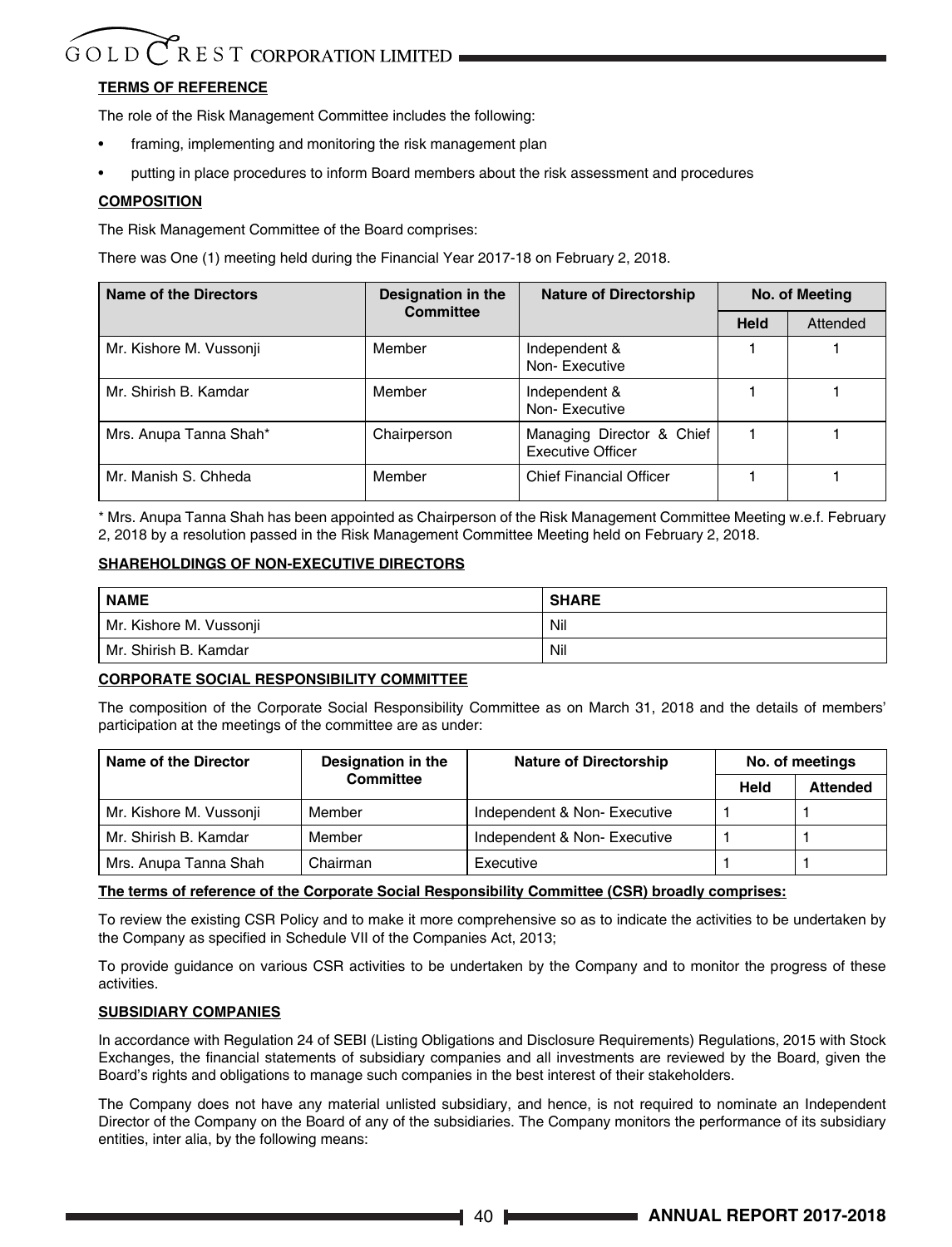# $G$ OLD $C$ REST CORPORATION LIMITED

- **•** The Minutes of the Board Meetings of the unlisted subsidiary company was placed before the Company's Board regularly.
- **•** A statement containing all significant transactions and arrangements entered into by the unlisted subsidiary company is placed before the Company's Board.

# **5. BOARD MEETINGS, COMMITTEE MEETINGS AND PROCEDURES**

# **Institutionalised decision-making process**

The Board of Directors is the apex body constituted by shareholders for overseeing the Company's overall functioning. The Board provides and evaluates the Company's strategic direction, management policies and their effectiveness, and ensures that shareholders' long-term interests are being served.

The Board has constituted five Committees, viz. Audit Committee, Nomination and Remuneration Committee, Stakeholders' Relationship Committee, Corporate Social Responsibility and Governance Committee and Risk Management Committee. The Board is authorised to constitute additional functional Committees, from time to time, depending on business needs.

# **Scheduling and Selection of Agenda items for Board and Committee Meetings**

A minimum of four Board meetings are held annually. Additional Board meetings are convened to address the Company's specific needs. In case of business exigencies or urgency, resolutions are passed by circulation. The Board notes compliance reports of all laws applicable to the Company, every quarter.

The meetings are held at the registered office of the Company at 3<sup>rd</sup> Floor, Devidas Mansion, Mereweather Road, Colaba, Mumbai – 400 039.

The Company's various business heads / service heads are advised to schedule their work plans well in advance, particularly with regard to matters requiring discussion / approval / decision at Board / Committee meetings. Such matters are communicated by them to the Company Secretary in advance so that they are included in the agenda for Board / Committee meetings.

The Board is given presentations covering finance, the Company's major business segments and their operations, overview of business operations of subsidiary entities, the Company's business areas, including business opportunities and strategy and risk management practices in addition to approving the Company's financial results.

The Chairperson of the Board and Company Secretary, in consultation with other concerned members of the senior management, finalise the agenda for Board / Committee meetings.

The agenda and notes on agenda are circulated to Directors in advance, and in the defined agenda format. All material information is incorporated in the agenda for facilitating meaningful and focused discussions at the meeting. Where it is not practicable to attach any document to the agenda, it is tabled before the meeting with specific reference to this effect in the agenda. In special and exceptional circumstances, additional or supplementary item(s) on the agenda are permitted.

# **Recording Minutes of Proceedings at Board and Committee Meetings**

The Company Secretary records minutes of proceedings of each Board and Committee meeting. Draft minutes are circulated to Board / Committee members for their comments as prescribed under Secretarial Standard-1. The minutes are entered in the Minutes Book within 30 days from the conclusion of the meeting.

# **Post Meeting follow-up Mechanism**

The guidelines for Board / Committee meetings facilitate an effective post meeting follow-up, review and reporting process for decisions taken by the Board and Committees thereof.

Important decisions taken at Board / Committee meetings are communicated promptly to the concerned departments / divisions. A report on the action taken on decisions / minutes of the previous meeting(s) is placed at the succeeding meeting of the Board / Committees for noting.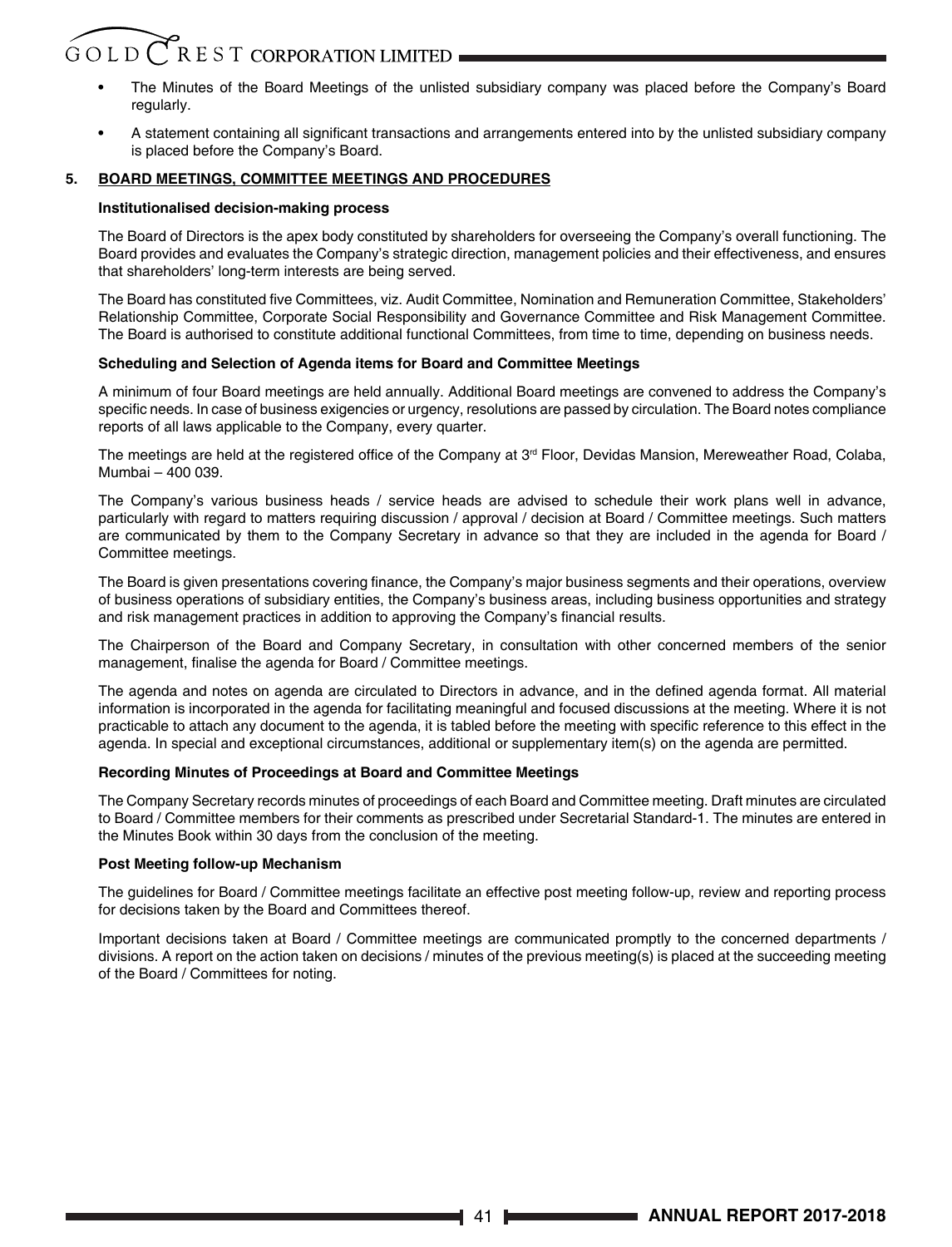# **6. GENERAL BODY MEETINGS**

The Annual General Meetings (AGMs) of the Company have been held at the following places in the last three years:

| <b>Financial</b><br>Year | Date       | <b>Time</b>   | Venue                                                                                                         | <b>Whether Special Resolution</b><br>Passed                                                                                                                       |
|--------------------------|------------|---------------|---------------------------------------------------------------------------------------------------------------|-------------------------------------------------------------------------------------------------------------------------------------------------------------------|
| 2014-15                  | 28/09/2015 | 10.30<br>A.M. | Office at Devidas Mansion, 3rd<br>Regd.<br>Mereweather<br>Road.<br>Floor.<br>Colaba,<br>Mumbai - 400039       | Yes :<br>Appointment of Mrs.<br>a)<br>Anupa Tanna Shah as<br>Managing Director &<br>C.E.O of the Company for<br>a period of five years w.e.f.<br>April 1, 2015.   |
| 2015-16                  | 27/09/2016 | 10:00<br>A.M. | Regd. Office at Devidas Mansion, 3rd<br>Floor. Mereweather<br>Road, Colaba,<br>Mumbai - 400039                | Yes :<br>Increase in The<br>a)<br>Remuneration of Mrs.<br>Anupa Tanna Shah, (Din:<br>01587901), Managing<br>Director & Chief Executive<br>Officer of The Company. |
| 2016-17                  | 29/09/2017 | 10:30<br>A.M. | Regd. Office at Devidas Mansion, 3 <sup>rd</sup><br>Road, Colaba,<br>Mereweather<br>Floor.<br>Mumbai - 400039 | Nil                                                                                                                                                               |

During the previous financial year, no special resolution was passed by the Company through postal ballot.

The Board had sought approval for Buy-back Offer from the members of the Company through the postal ballot notice dated May 29, 2018 ("Postal Ballot Notice"). The members of the Company approved the Buy-back Offer by way of a special resolution through the postal ballot.

# **7. DISCLOSURES**

- During the year, there were no transactions of material nature with Directors, Management, their relatives or subsidiaries that had potential conflict with the interests of the Company.
- Details of all related party transactions form a part of the accounts as required under Accounting Standards (AS) 18 and the same form a part of the Annual Report.
- There were no instances of non-compliance on any matter relating to Capital Markets during the last three years.
- Web link where policy for determining material subsidiary is detailed http://www.goldcrestgroup.com/wp-content/files/ POLICY\_FOR\_DETERMINING\_MATERIAL\_SUBSIDIARIES.pdf
- Web link where policy on dealing with related party transaction is detailed http://www.goldcrestgroup.com/wp-content/files/ RELATED\_PARTY\_TRANSACTIONS\_POLICY.pdf.
- The Company has complied with all the mandatory requirements specified in Regulations 17 to 27 and clauses (b) to (i) of sub – regulation (2) of Regulation 46 of the Listing Regulations. The Compliance with respect to composition of Nomination and Remuneration Committee under regulation 19 is not as per the requirement of regulations, however Mrs. Nita Tushar Tanna has been appointed as a member of the Nomination & Remuneration Committee w.e.f. May 29, 2018.
- This Corporate Governance Report of the Company for the year 2017-2018 is in compliance with the requirements of Corporate Governance under SEBI (Listing Obligations and Disclosure Requirements) Regulations, 2015, as applicable.
- The Company established a Whistle Blower mechanism in compliance with Regulation 4 (d) and no personnel have been denied access to the Audit Committee under the Whistle Blower Policy.
- The Company has received the Final Assessment Order Ref. No. SE/RPUC/Legal/00742 dated 31.01.2018 and is liable to pay an amount of ₹. 1,85,59,436/- (Rupees One Crore Eighty Five Lakhs Fifty Nine Thousand Four Hundred Thirty Six only) because of alleged unauthorized use of electricity. The Company has filed the Appeal before Appellant Authority under section 127 of the Electricity Act, 2003 vide Appeal no. 258/2018 on March 01, 2018 and Appellant Authority has admitted the same on March 03, 2018. The Company has deposited 50% of the assessed Amount i.e. ₹. 92,79,718/- (Rupees Ninety Two Lakhs Seventy Nine Thousand Seven Hundred Eighteen only). The Company has received the Interim stay order from the Appellant Authority on March 7, 2018 and no action will be taken till the appeal is heard.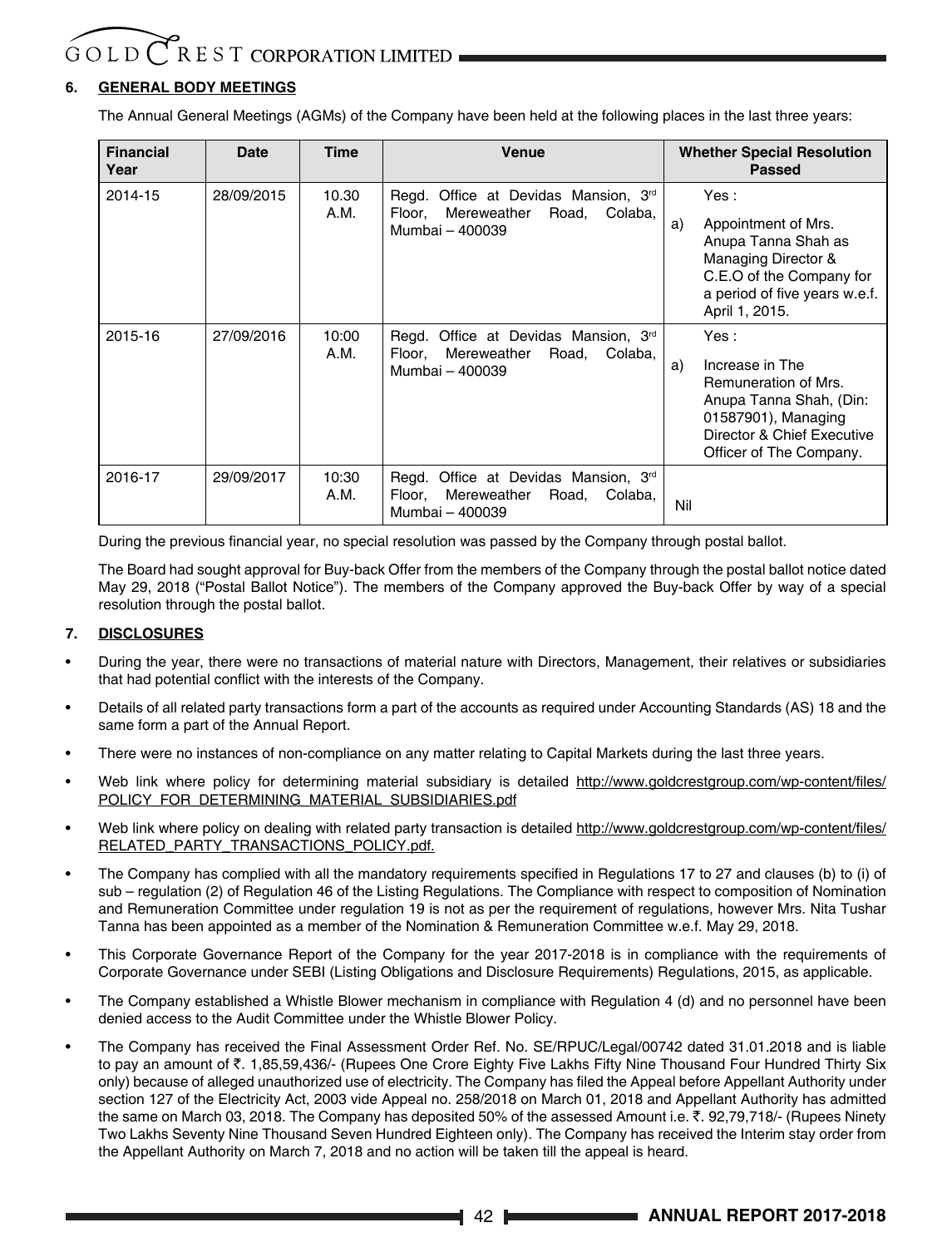# $\overline{C}$  R E S T CORPORATION LIMITED GOLD<sup>(</sup>

- However Company has already provided Electricity charges of  $\bar{\tau}$ . 1,85,59,436/- in the books of accounts.
- The 65345 Equity Shares in respect of which dividend had not been paid or claimed by the shareholder for seven consecutive years has been transferred to Investor Education and Protection Fund (IEPF) set up by the Central Government.
- There were no instances of non-compliance by the Company on any matters related to the capital markets or penalties/ strictures imposed on the Company by the Stock Exchange or SEBI or any statutory authority during the last three financial years.
- The freeze which had been setup on the Demat account of the Company as per communication received from Central Depository Services (India) Limited ("Depository") and informed to the Stock Exchange on May 29, 2018 is now unfreeze as per the instruction given by National Stock Exchange of India Limited (NSE) to the Depository.

# **8. MEANS OF COMMUNICATION**

| Whether quarterly/half yearly results have been sent<br>to Shareholders    | No; As the quarterly/half yearly results of the Company are<br>published in Newspapers.                                                                                                                                                 |
|----------------------------------------------------------------------------|-----------------------------------------------------------------------------------------------------------------------------------------------------------------------------------------------------------------------------------------|
| Annual Report                                                              | Annual Report containing inter alia Audited Standalone and<br>Consolidated Financial Statements, Directors' Report, Auditors'<br>Report, and other important information has been circulated to<br>Members and others entitled thereto. |
| Newspapers<br>in which<br>Quarterly<br>Results<br>are l<br>Published       | Business Standard (English) & Mahanayak<br>(Marathi)<br>Lakshadweep (Marathi) / Aapla Mahanagar (Marathi)                                                                                                                               |
| Website, if any, on which results are published                            | www.goldcrestgroup.com                                                                                                                                                                                                                  |
| The presentation made to institutional investors or<br>to analysts         | No presentation has been made to institutional investors or to<br>analysts, if made, the same is disclosed on the website.                                                                                                              |
| Whether it also displays official news releases                            | No official news release has been made, if made, the same is<br>disclosed on the website.                                                                                                                                               |
| Whether Management Discussion & Analysis is a<br>part of the Annual Report | Yes                                                                                                                                                                                                                                     |

# **9. GENERAL SHAREHOLDERS' INFORMATION**

| Date and Time of 35 <sup>th</sup> Annual General Meeting | Friday, September 21, 2018 at 10:30 A.M.                     |
|----------------------------------------------------------|--------------------------------------------------------------|
| Venue                                                    | Devidas Mansion, 3rd Floor, Mereweather Road, Colaba, Mumbai |
|                                                          | $-400039$                                                    |
| Financial Year                                           | 01/04/2017 to 31/03/2018                                     |
| Book Closer                                              | September 15, 2018 to September 21, 2018                     |
| Record date                                              | September 14, 2018                                           |
| Dividend Payment Dates                                   | On or after September 21, 2018                               |
| Stock Exchange where the Company's shares are            | <b>BSE Limited.</b>                                          |
| listed                                                   | Phiroze Jeejeebhoy Towers, Dalal Towers, Mumbai - 400001     |
| Payment of Listing Fees                                  | Paid up to financial year 2018-19                            |
| <b>Stock Code</b>                                        | 505576                                                       |
| <b>ISIN Number</b>                                       | INE505D01014                                                 |
| Corporate Identification Number (CIN)                    | L74999MH1983PLC029408                                        |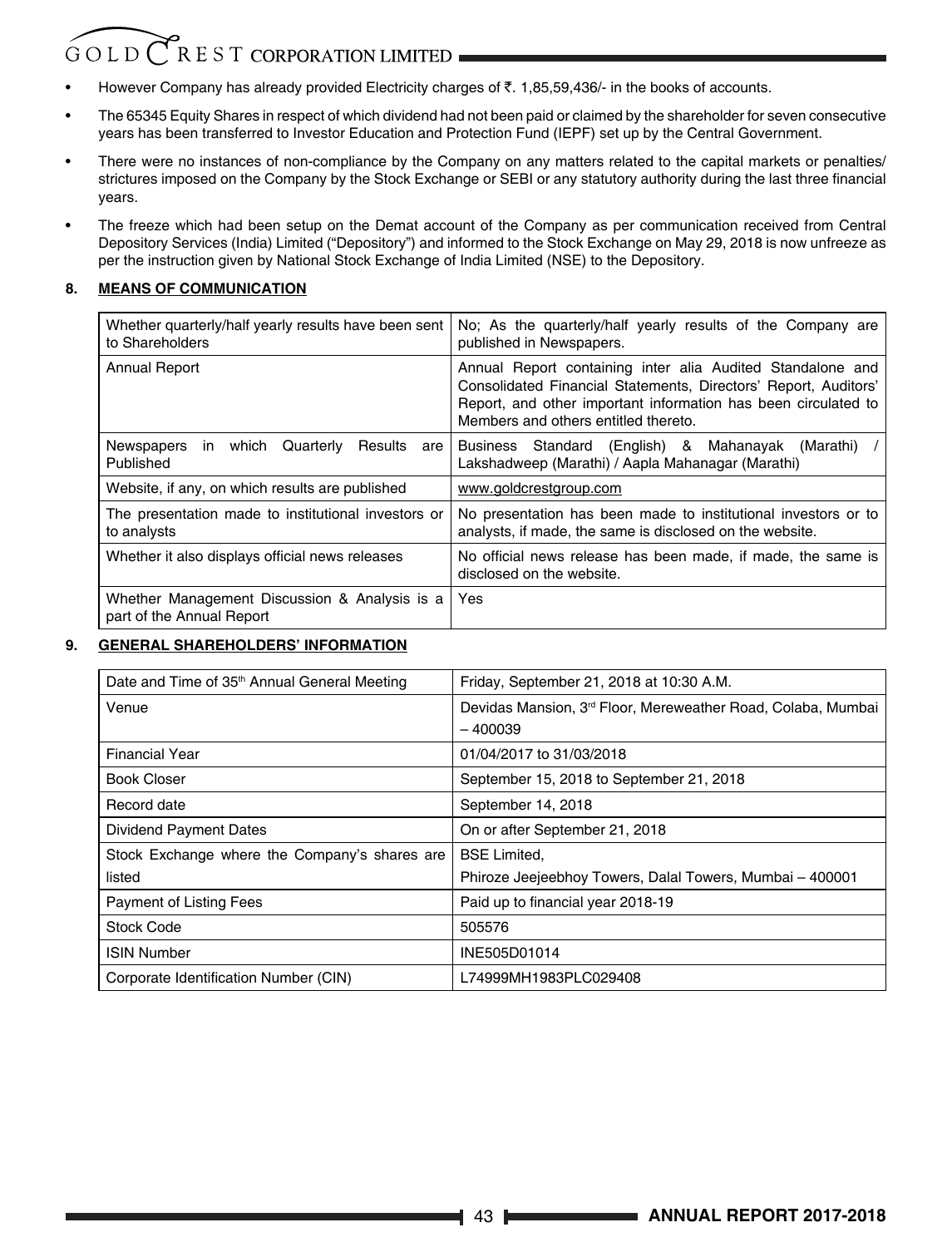# $\bigcap$  R E S T CORPORATION LIMITED GOLD

# **MARKET PRICE DATA**

Market price data: High and Low (based on the closing prices) of shares traded during each month in the last financial year.

All Prices in  $\bar{\tau}$ .

| <b>Month 2017-18</b> | High  | Low   |
|----------------------|-------|-------|
| April '17            | 42.75 | 32.80 |
| May '17              | 49.05 | 36.45 |
| June '17             | 40.90 | 31.65 |
| July '17             | 34.15 | 29.20 |
| August '17           | 34.80 | 27.15 |
| September '17        | 49.40 | 36.50 |
| October '17          | 84.45 | 48.95 |
| November '17         | 83.50 | 74.50 |
| December '17         | 72.20 | 60.20 |
| January '18          | 68.75 | 53.50 |
| February '18         | 74.40 | 52.15 |
| March '18            | 61.55 | 44.20 |

**SHARE PRICE PERFORMANCE IN COMPARISON TO BROAD-BASED INDICES – BSE SENSEX FOR THE YEAR 2017-18.**



# **REGISTRAR & SHARE TRANSFER AGENTS**

Purva Sharegistry (India) Pvt. Ltd.

# **Registered Office:**

9, Shiv Shakti Industrial Estate, Gr. Floor, Sitaram Mill Compound, J.R. Boricha Marg, Lower Parel, Mumbai 400 011 Tel. No.: 022 – 2301 6761 / 2301 8261 Fax No.: 022 – 2301 2517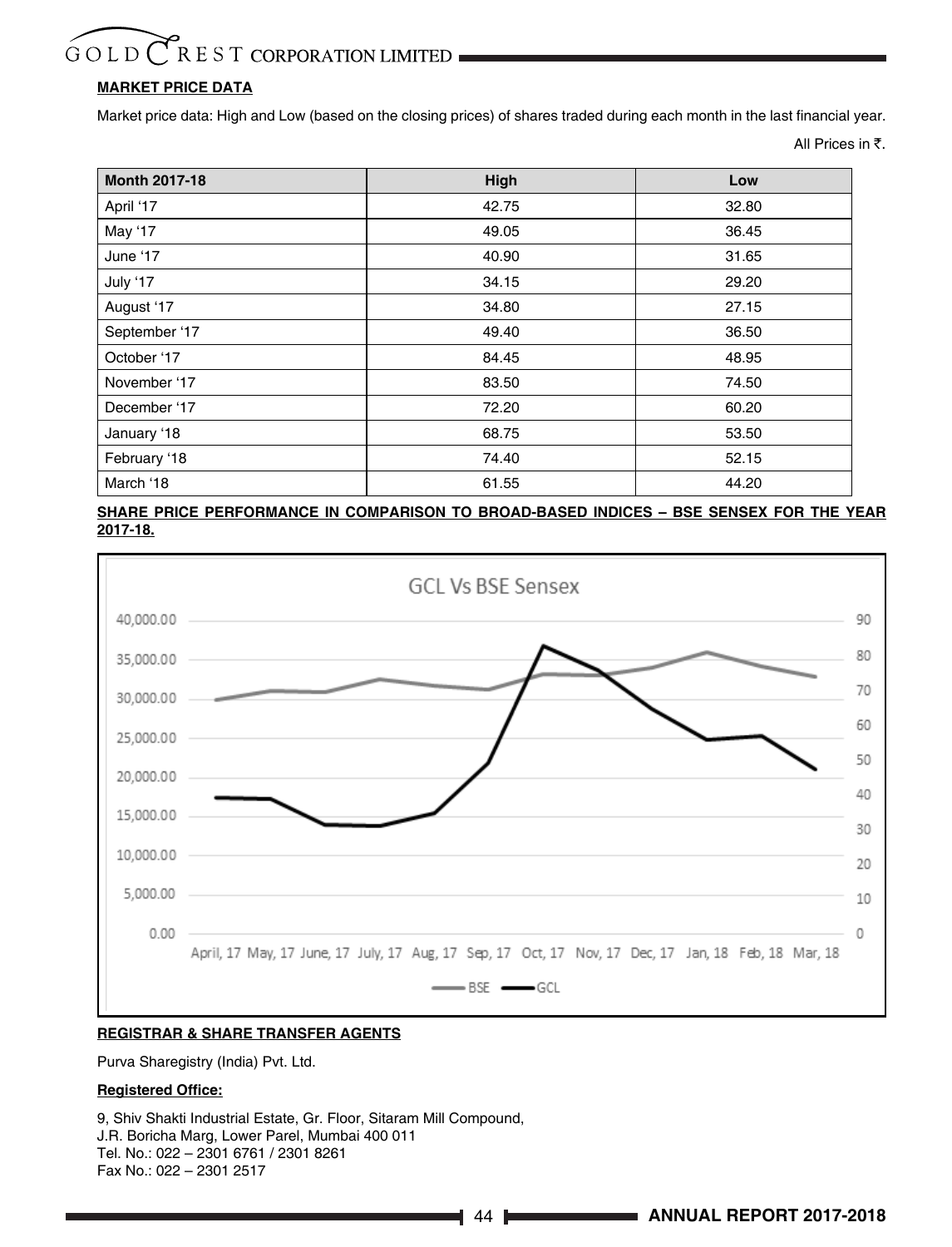Email: busicomp@vsnl.com / purvashr@gmail.com

# **SHARE TRANSFER SYSTEM**

Share transfer in physical form can be lodged with M/s. Purva Sharegistry (India) Pvt. Ltd., at the above mentioned address. The Transfers are normally processed within a stipulated time period from the date of receipt, if the documents are complete in all respects.

# **DISTRIBUTION OF SHAREHOLDING AS ON 31ST MARCH, 2018 IS AS FOLLOWS:**

| <b>Shareholding of Nominal Value</b> | Number of<br><b>Shareholders</b> | % of Share<br>holders | In Rupees   | % of shares held |
|--------------------------------------|----------------------------------|-----------------------|-------------|------------------|
| <b>Upto 5000</b>                     | 647                              | 79.78                 | 13.44.980   | 1.78             |
| 5001 to 10000                        | 85                               | 10.48                 | 7,38,550    | 0.98             |
| 10001 to 20000                       | 25                               | 3.08                  | 3,81,880    | 0.51             |
| 20001 to 30000                       | 13                               | 1.60                  | 3,27,250    | 0.43             |
| 30001 to 40000                       | 5                                | 0.62                  | 1,89,200    | 0.25             |
| 40001 to 50000                       | 7                                | 0.86                  | 3,43,000    | 0.45             |
| 50001 to 100000                      | 8                                | 0.99                  | 6,82,660    | 0.90             |
| 100001 and above                     | 21                               | 2.59                  | 7,15,60,080 | 94.70            |
| Total                                | 811                              | 100.00                | 7,55,67,600 | 100.00           |

# **SHAREHOLDING PATTERN AS ON 31ST MARCH, 2018 IS AS FOLLOWS**

| Category                                    | Number of                | Percentage of |
|---------------------------------------------|--------------------------|---------------|
|                                             | Shares held              | Shareholding  |
| Promoters & Associate Companies             | 56,59,447                | 74.9          |
| Indian Public                               | 11,15,848                | 14.77         |
| Companies (other than Associates Companies) | 1,05,954                 | 1.40          |
| <b>IEPF</b>                                 | 65,345                   | 0.86          |
| <b>FIIs</b>                                 |                          |               |
| <b>Clearing Members</b>                     | 1,129                    | 0.01          |
| OCBs and NRIs                               | 6,07,305                 | 8.04          |
| <b>Mutual Funds</b>                         | $\overline{\phantom{a}}$ | -             |
| Banks & Financial Institutions              |                          |               |
| Hindu Undivided Family                      | 1,732                    | 0.02          |
| <b>Total</b>                                | 75,56,760                | 100           |

# **DEMATERIALIZATION OF SHARES AND LIQUIDITY AS ON MARCH 31, 2018**

The Company's shares are required to be compulsorily traded on the Stock Exchanges in dematerialized form. The number of shares held in dematerialized and physical mode as on March 31, 2018 is as under:

|                 | <b>NUMBER OF SHARES</b> | <b>PERCENTAGE OF TOTAL</b><br><b>CAPITAL ISSUED</b> |
|-----------------|-------------------------|-----------------------------------------------------|
| <b>NSDL</b>     | 62,63,503               | 82.89                                               |
| <b>CDSL</b>     | 10,43,556               | 13.81                                               |
| <b>PHYSICAL</b> | 2,49,701                | 3.30                                                |
| <b>TOTAL</b>    | 75,56,760               | 100                                                 |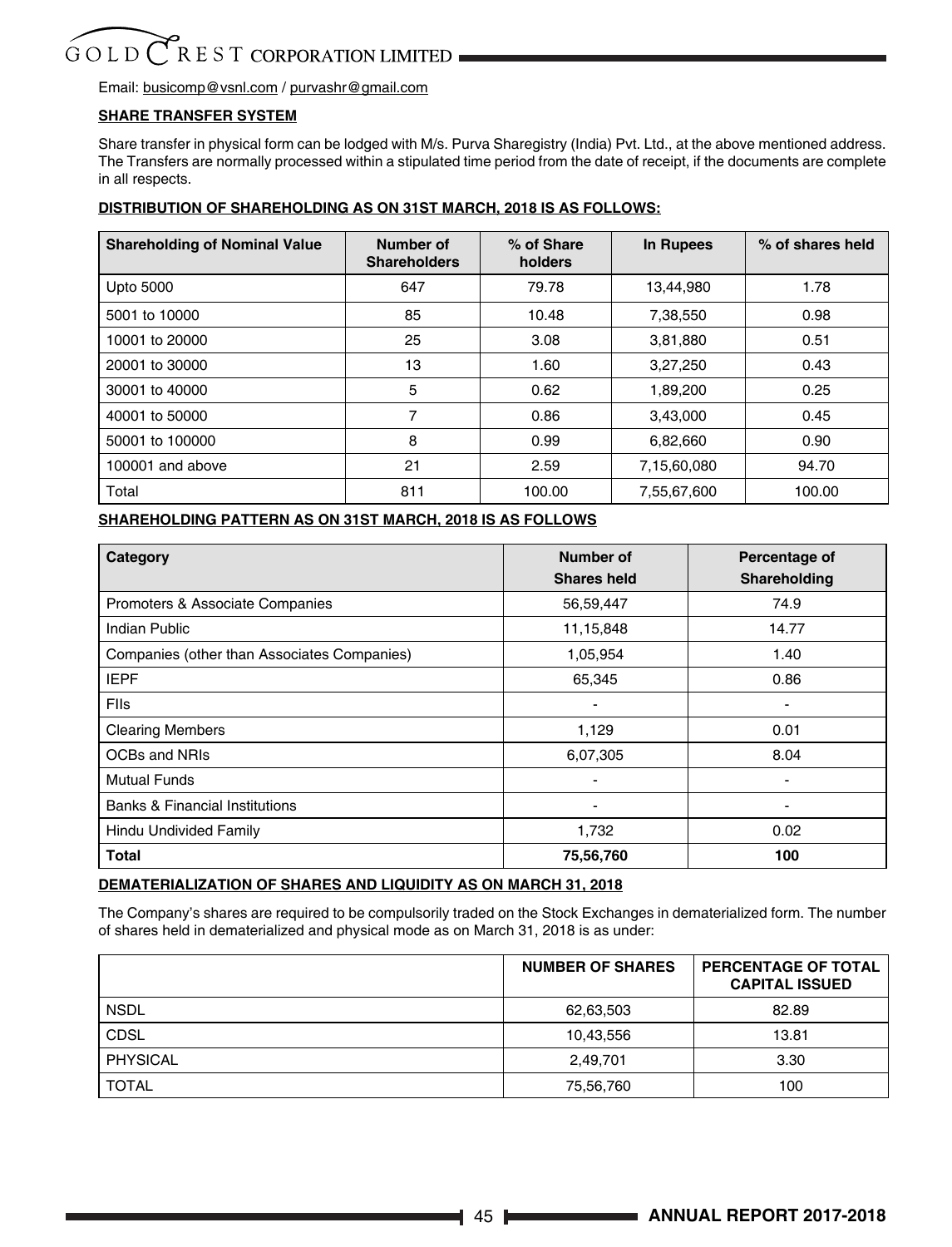# R E S T CORPORATION LIMITED GOLD

# **OUTSTANDING GDRS/ADRS/WARRANTS OF ANY CONVERTIBLE INSTRUMENTS, CONVERSION DATE AND LIKELY IMPACT ON EQUITY:**

As on March 31, 2018, the Company did not have any outstanding GDRs/ADRs/Warrants or any Convertible instruments.

# **PLANT LOCATION**

As on March 31, 2018, the Company did not have any plant location.

# **ADDRESS OF CORRESPONDENCE**

Devidas Mansion, 3rd Floor, Mereweather Road, Colaba, Mumbai 400 039 E-mail for investors: marisa@goldcrestgroup.com

# **BRANCH OFFICES**

701, Crossway Complex, Jamnagar – 361008, Gujarat. A-11, Basni Anaj Mandi, Jodhpur – 342009, Rajasthan.

# **UNCLAIMED SHARES LYING IN THE SUSPENSE ACCOUNT**

In terms of Schedule V(F) of SEBI (Listing Obligations and Disclosure Requirements) Regulations, 2015, the Company reports the following details in respect of equity shares lying in the suspense account which were issued in demat form:

| Sr.<br>No | <b>Particulars</b>                                                                                                                   | No. of<br><b>Shareholders</b> | No. of Equity<br><b>Shares</b><br>Outstanding |
|-----------|--------------------------------------------------------------------------------------------------------------------------------------|-------------------------------|-----------------------------------------------|
|           | Aggregate number of shareholders and outstanding shares in the<br>suspense account lying at the beginning of the year April 1, 2017. | Nil                           | Nil                                           |
| 2         | Number of shareholders who approached issuer for transfer of<br>shares from suspense account during the year 2017-18.                | N.A.                          | N.A.                                          |
| 3         | Number of Shareholders to whom shares were transferred from<br>suspense account during the year 2017-18.                             | Nil                           | Nil                                           |
| 4         | Aggregate number of shareholders and outstanding shares in the<br>suspense account lying at the end of the year March 31, 2018.      | Nil                           | Nil                                           |

# **UNCLAIMED DIVIDEND DETAILS & DATA FOR THE LAST 7 YEARS**

| Year    | Type of<br><b>Dividend</b> | Date of Declaration of<br><b>Dividend</b> | Date by which<br><b>Unclaimed Dividend can</b><br>be claimed | Proposed transfer of unclaimed<br><b>Equity Dividend to IE &amp; PF</b><br>between |
|---------|----------------------------|-------------------------------------------|--------------------------------------------------------------|------------------------------------------------------------------------------------|
| 2009-10 | Final                      | 18/09/2010                                | 17/10/2017                                                   | 18/10/2017 to 16/11/2017                                                           |
| 2010-11 | Final                      | 21/12/2011                                | 19/01/2018                                                   | 20/01/2018 to 18/02/2018                                                           |
| 2011-12 | Final                      | 21/09/2012                                | 20/10/2019                                                   | 21/10/2019 to 19/11/2019                                                           |
| 2012-13 | Final                      | 20/09/2013                                | 19/10/2020                                                   | 20/10/2020 to 18/11/2020                                                           |
| 2013-14 | Final                      | 19/09/2014                                | 18/10/2021                                                   | 19/10/2021 to 17/11/2021                                                           |
| 2014-15 | Final                      | 28/09/2015                                | 27/10/2022                                                   | 28/10/2022 to 26/11/2022                                                           |
| 2015-16 | Interim                    | 10/03/2016                                | 09/04/2023                                                   | 10/04/2023 to 08/05/2023                                                           |
| 2016-17 | Final                      | 14/08/2017                                | 13/09/2024                                                   | 14/09/2021 to 12/10/2024                                                           |

The Annual Report will be sent through e-mail to all those Shareholders who have registered their e-mail IDs with the company and the Depository Participants for those members who have not registered their e-mail IDs, the Annual Report will be sent in physical form and these members are requested to register their e-mail IDs with the Company's Registrar & Transfer Agent i.e. M/s. Purva Sharegistry (India) Private Limited or with their DPs.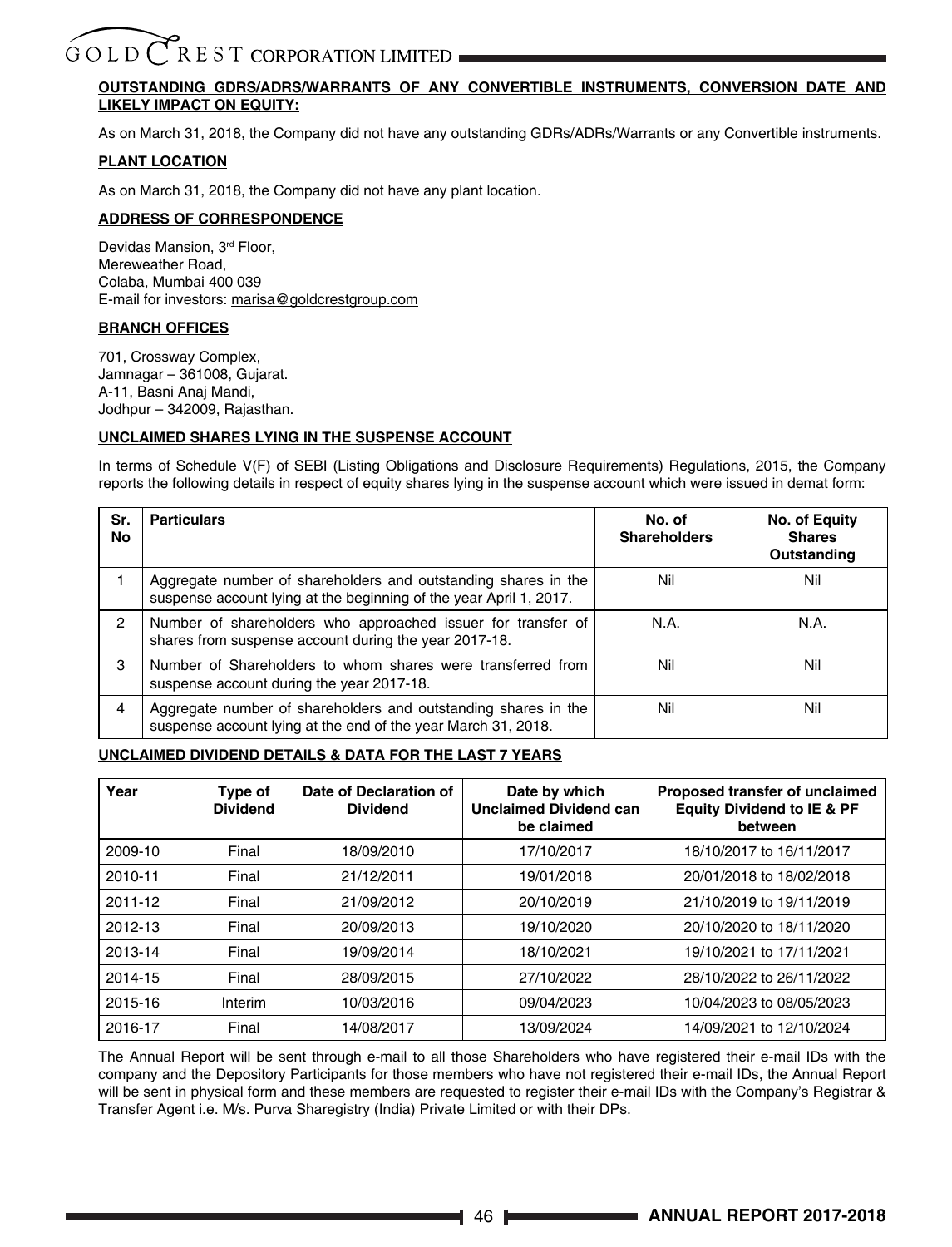# **AUDITORS' CERTIFICATE ON COMPLIANCE OF CONDITIONS OF CORPORATE GOVERNANCE:**

To The Members of Goldcrest Corporation Limited.

We have examined the compliance of conditions of Corporate Governance by Goldcrest Corporation Limited, for the year ended on 31<sup>st</sup> March 2018, as stipulated in Schedule V of the SEBI (Listing Obligations and Disclosure Requirements) Regulations, 2015 of the said Company with the BSE Limited.

The compliance of conditions of Corporate Governance is the responsibility of the management. Our examination was limited to review of procedures and implementations thereof adopted by the Company for ensuring the compliance with the conditions of the Corporate Governance. It is neither an audit nor an expression of an opinion of the financial statements of the Company.

In our opinion and to the best of our information and according to explanations given to us and the representation made by the Directors and the Management, we hereby certify that the Company has complied with the conditions of Corporate Governance as stipulated in Schedule V of the SEBI (Listing Obligations and Disclosure Requirements) Regulations, 2015 of the above mentioned Listing Agreement.

As required by the Guidance Note issued by the Institute of Chartered Accountants of India, we have to state that as per the records maintained by the Company, there were no Investors' Grievances remaining unattended /pending for more than 30 days.

We further state such compliance is neither an assurance as to the further viability of the Company nor the efficiency of effectiveness with which the management has conducted the affairs of the Company.

# **For PANKAJ P. SANGHAVI AND CO.**

Firm Registration No. : 107356W Chartered Accountants

# **Ankit P. Sanghavi**

(Partner) M.No.131353

Place: Mumbai Date: August 1, 2018

# **DECLARATION ON COMPLIANCE WITH CODES OF CONDUCT**

As required by Schedule V of the SEBI (Listing Obligations and Disclosure Requirements) Regulations, 2015 the Declaration for Codes of Conduct is given below:

To The Members of Goldcrest Corporation Limited

I, Anupa Tanna Shah, Managing Director & Chief Executive Officer of the Company declare that to the best of my information, all Board Members and Senior Management Employees of the Company have affirmed compliance with the Codes of Conduct.

# **For GOLDCREST CORPORATION LIMITED**

# **ANUPA TANNA SHAH**

MANAGING DIRECTOR & C.E.O DIN: 01587901

Place: Mumbai Date: August 1, 2018

47 **ANNUAL REPORT 2017-2018**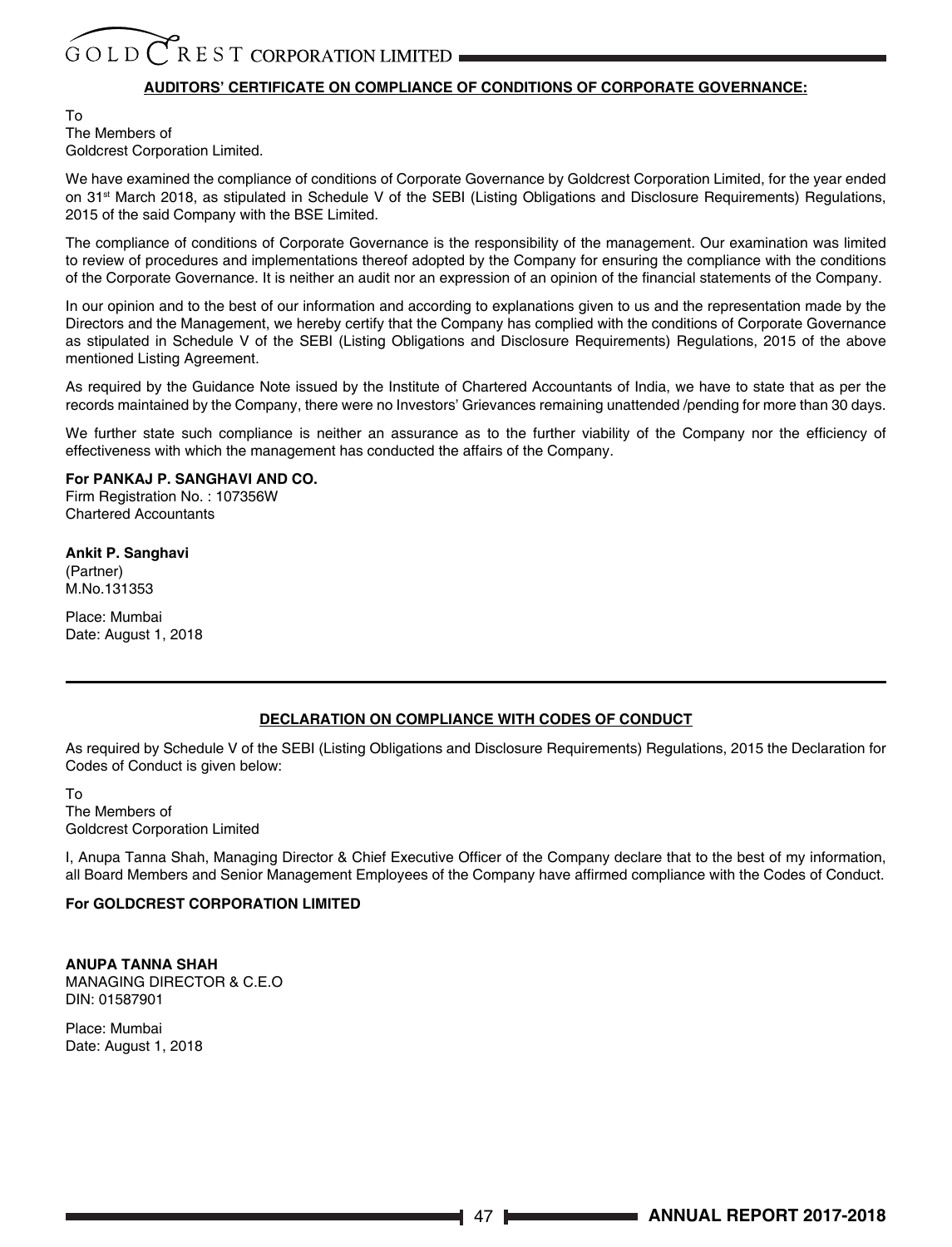# **CEO/CFO CERTIFICATE UNDER REGULATION 17(8) OF SEBI (LISTING OBLIGATIONS AND DISCLOSURE REQUIREMENTS) REGULATIONS, 2016**

#### **To The Board of Directors GOLDCREST CORPORATION LIMITED**

We, Anupa Tanna Shah, Managing Director & CEO, and Manish Surji Chheda, CFO of Goldcrest Corporation Limited, to the best of our knowledge and belief, certify that we have reviewed the financial statements, read with the cash flow statement of Goldcrest Corporation Limited for the year ended March 31, 2018 and that to the best of our knowledge and belief, we state that;

- (a) (i) These statements do not contain any materially untrue statement or omit any material fact or contain statements that may be misleading;
	- (ii) These statements together present a true and fair view of the Company's affairs and are in compliance with current accounting standards, applicable laws and regulations.
- (b) There are, to the best of our knowledge and belief, no transactions entered into by the Company during the year that are fraudulent, illegal or in violation of the Company's Code of Conduct.
- (c) We accept responsibility for establishing and maintaining internal controls for financial reporting. We have evaluated the effectiveness of internal control systems of the Company pertaining to financial reporting and we have disclosed to the Auditors and the Audit Committee, deficiencies in the design or operation of such internal controls, if any, of which we are aware and steps taken or proposed to be taken for rectifying these deficiencies.
- (d) We have indicated to the Auditors and the Audit Committee:
	- (i) That there are no significant changes in internal control over financial reporting during the year;
	- (ii) That there are no significant changes in accounting policies made during the year and that the same have been disclosed suitably in the notes to the financial statements; and
	- (iii) That there are no instances of significant frauds of which we have become aware and the involvement therein, if any, of the management or an employee having a significant role in the Company's internal control system over financial reporting.

# For **GOLDCREST CORPORATION LIMITED**

ANUPA TANNA SHAH MANISH SURJI CHHEDA MANISH SURJI CHHEDA MANISH SURJI CHHEDA **MANAGING DIRECTOR & CEO CFO** DIN: 01587901

**Place: Mumbai Date: May 29, 2018**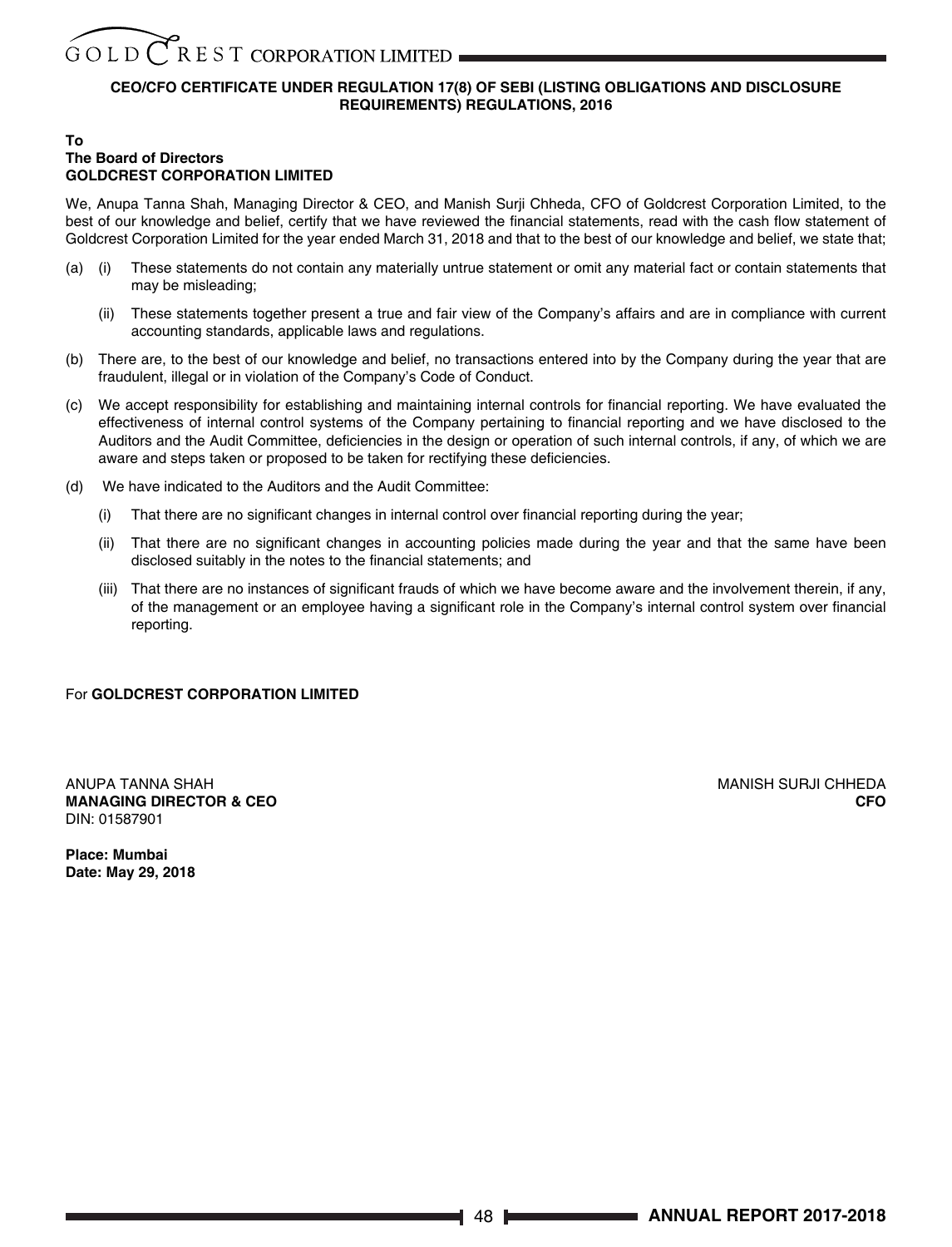# **INDEPENDENT AUDITOR'S REPORT**

# **TO THE MEMBERS OF Goldcrest Corporation Limited**

# **Report on the Standalone Indian Accounting Standards (Ind AS) Financial Statements**

We have audited the accompanying standalone Ind AS financial statements of Goldcrest Corporation Limited ("the Company"), which comprise the Balance Sheet as at March 31, 2018 the Statement of Profit and Loss (including Other Comprehensive Income), the Cash Flow Statement and the Statement of Changes in Equity for the year then ended, and a summary of the significant accounting policies and other explanatory information.

## **Management's Responsibility for the Standalone Ind AS Financial Statements**

The Company's Board of Directors is responsible for the matters stated in Section 134(5) of the Companies Act, 2013 ("the Act") with respect to the preparation of these standalone Ind AS financial statements to give a true and fair view of the financial position, financial performance (including other comprehensive income), cash flows and changes in equity of the Company in accordance with the accounting principles generally accepted in India, including the Indian Accounting Standards specified in the Companies (Indian Accounting Standards) Rules, 2015 (as amended) under Section 133 of the Act.

This responsibility also includes maintenance of adequate accounting records in accordance with the provisions of the Act for safeguarding of the assets of the Company and for preventing and detecting frauds and other irregularities; selection and application of appropriate accounting policies; making judgments and estimates that are reasonable and prudent; and design, implementation and maintenance of adequate internal financial controls, that were operating effectively for ensuring the accuracy and completeness of the accounting records, relevant to the preparation and presentation of the standalone Ind AS financial statements that give a true and fair view and are free from material misstatement, whether due to fraud or error.

# **Auditors Responsibility**

Our responsibility is to express an opinion on these standalone Ind AS financial statements based on our audit.

In conducting our audit, we have taken into account the provisions of the Act, the accounting and auditing standards and matters which are required to be included in the audit report under the provisions of the Act and the Rules made thereunder and the order issued under Section 143 (11) of the Act.

We conducted our audit of the standalone Ind AS financial statements in accordance with the Standards on Auditing specified under Section 143(10) of the Act and other applicable authoritative pronouncements issued by the Institute of Chartered Accountants of India. Those Standards and pronouncements require that we comply with ethical requirements and plan and perform the audit to obtain reasonable assurance about whether the standalone Ind AS financial statements are free from material misstatement.

An audit involves performing procedures to obtain audit evidence about the amounts and the disclosures in the standalone Ind AS financial statements. The procedures selected depend on the auditors' judgment, including the assessment of the risks of material misstatement of the standalone Ind AS financial statements, whether due to fraud or error. In making those risk assessments, the auditor considers internal financial control relevant to the Company's preparation of the standalone Ind AS financial statements that give a true and fair view, in order to design audit procedures that are appropriate in the circumstances. An audit also includes evaluating the appropriateness of the accounting policies used and the reasonableness of the accounting estimates made by the Company's Directors, as well as evaluating the overall presentation of the standalone Ind AS financial statements.

We believe that the audit evidence we have obtained is sufficient and appropriate to provide a basis for our audit opinion on the standalone Ind AS financial statements.

## **Opinion**

In our opinion and to the best of our information and according to the explanations given to us, the aforesaid standalone Ind AS financial statements give the information required by the Act in the manner so required and give a true and fair view in conformity with the accounting principles generally accepted in India, of the state of affairs of the Company as at March 31, 2018, and its profit, total comprehensive income, the changes in equity and its cash flows for the year ended on that date.

## **Other Matter**

The standalone financial statements of the Company for the year ended March 31, 2017, were audited by another firm of chartered accountants under the Companies Act, 2013 who, vide their report dated May  $29<sup>th</sup>$  2017, expressed an unmodified opinion on those financial statements. Our opinion is not qualified in respect of this matter.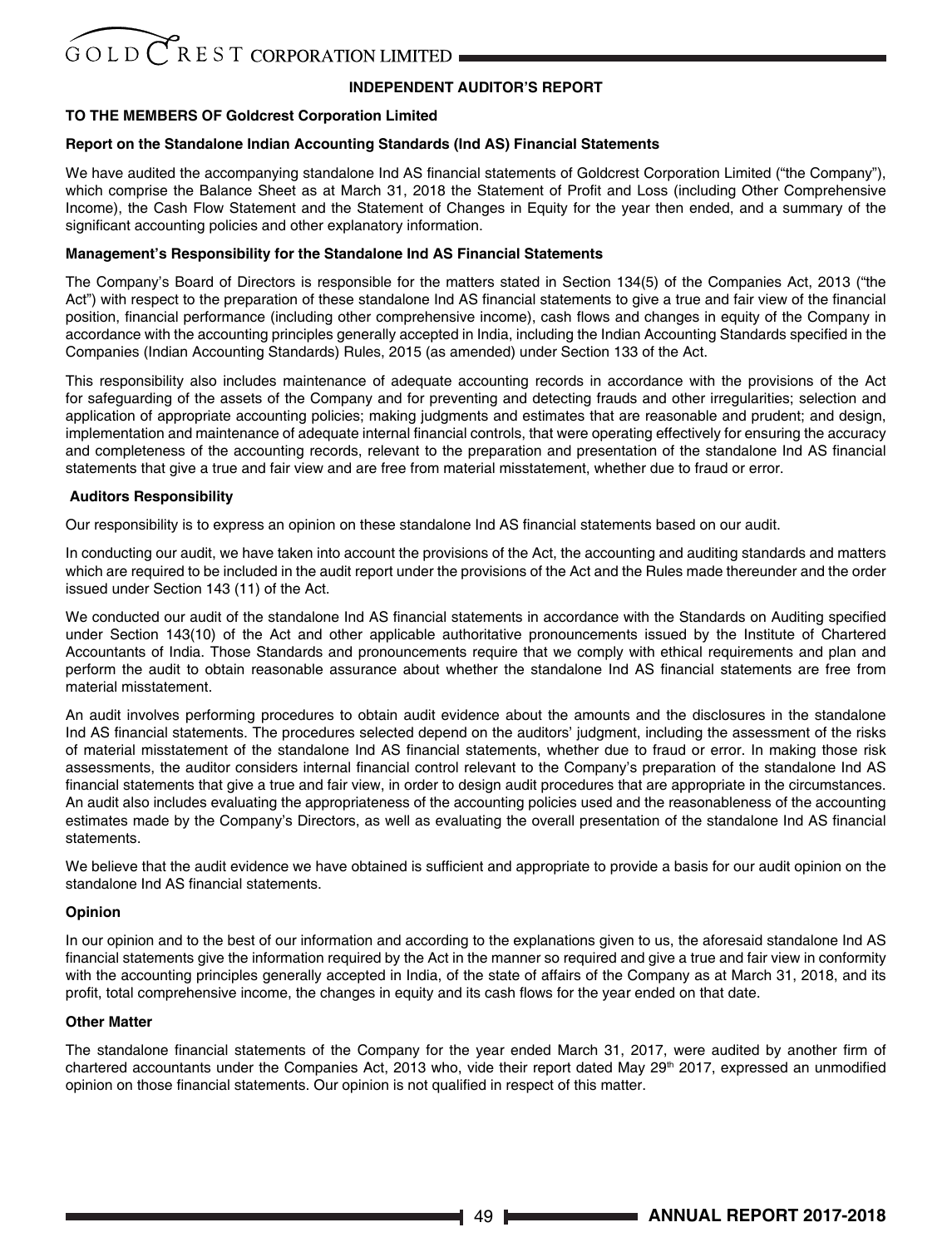# $\overline{C}$  R E S T CORPORATION LIMITED  $GOLD$

# **Report on Other Legal and Regulatory Requirements**

- **1.** As required by the Companies (Auditor's Report) Order, 2016, issued by the Central Government of India in terms of subsection (11) of section 143 of the Act ("the Order"), and on the basis of such checks of the books and records of the Company as we considered appropriate and according to the information and explanations given to us, we give in the Annexure A a statement on the matters specified in paragraphs 3 and 4 of the Order.
- 2. As required by Section 143 (3) of the Act, we report that:
	- a) We have sought and obtained all the information and explanations which to the best of our knowledge and belief were necessary for the purposes of our audit.
	- b) In our opinion, proper books of account as required by law have been kept by the Company so far as it appears from our examination of those books.
	- c) The Balance Sheet, the Statement of Profit and Loss (including other comprehensive income), the Cash Flow Statement and the Statement of Changes in Equity dealt with by this Report are in agreement with the books of account.
	- d) In our opinion, the aforesaid standalone Ind AS financial statements comply with the Indian Accounting Standards specified under Section 133 of the Act.
	- e) On the basis of the written representations received from the directors as on March 31, 2018 taken on record by the Board of Directors, none of the directors is disqualified as on March 31, 2018 from being appointed as a director in terms of Section 164 (2) of the Act.
	- f) With respect to the adequacy of the internal financial controls with reference to financial statements of the Company and the operating effectiveness of such controls, refer to our separate Report in Annexure B.
	- g) With respect to the other matters to be included in the Auditors' Report in accordance with Rule 11 of the Companies (Audit and Auditors) Rules, 2014, in our opinion and to the best of our knowledge and belief and according to the information and explanations given to us.
		- i. The Company has disclosed the impact, if any, of pending litigations as at March 31, 2018 on its financial position in its standalone Ind AS financial statements.
		- ii. The Company did not have any material foreseeable losses on long-term contracts including derivative contracts.
		- iii. There has been no delay in transferring amounts, required to be transferred, to the Investor Education and Protection Fund by the Company during the year ended March 31, 2018.

# **For PANKAJ P. SANGHAVI AND CO.**

Firm Registration No. : 107356W Chartered Accountants

**Ankit P. Sanghavi** (Partner) M.No.131353

Place: Mumbai Date: May 29, 2018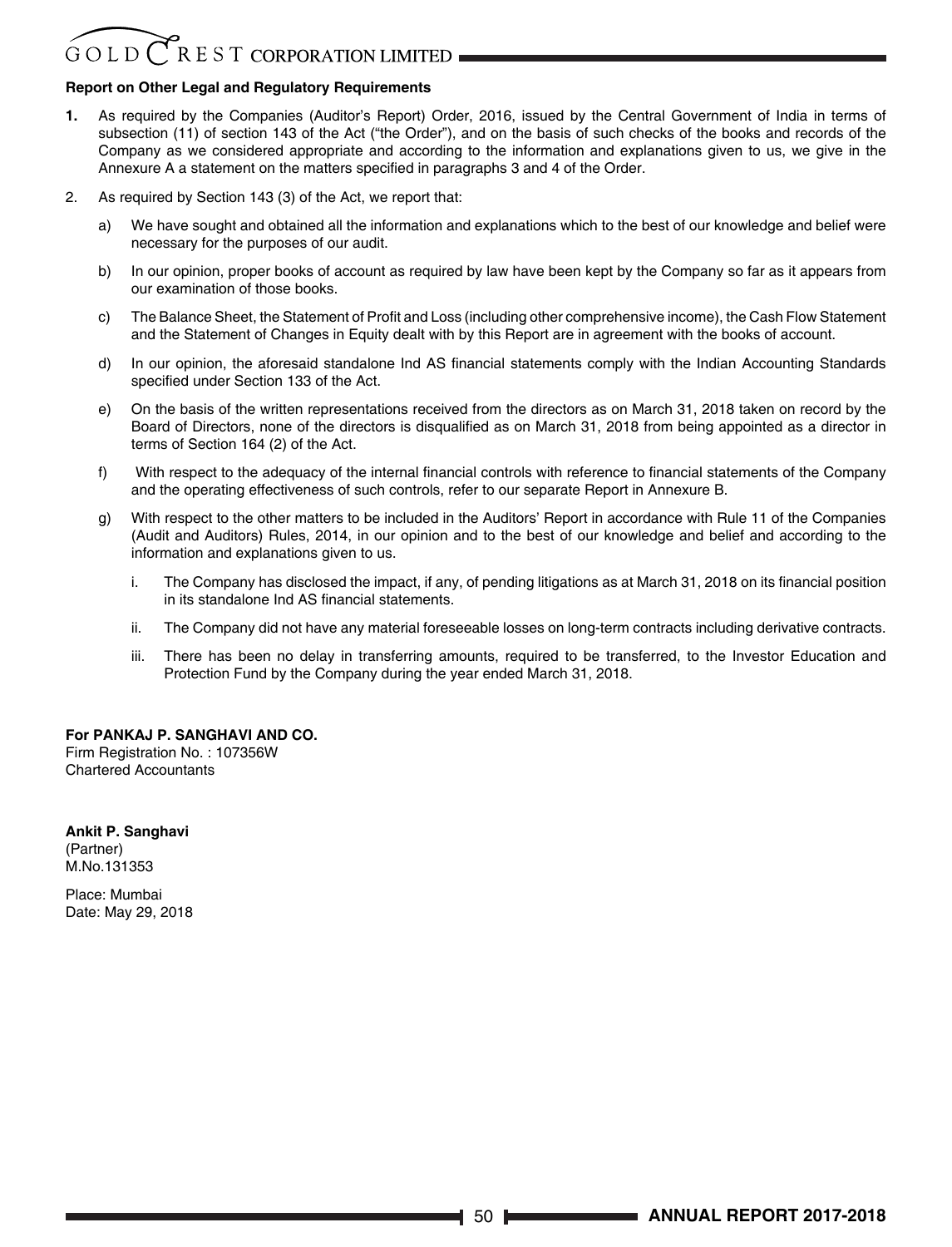# GOLD CREST CORPORATION LIMITED

# **Annexure – A to the Auditors' Report**

(Referred to in paragraph 1 under 'Report on other legal and regulatory requirements' section of our report to the members of Goldcrest Corporation Limited of even date.)

- (i) In respect to Fixed Assets:
	- a. The Company is maintaining proper records showing full particulars including quantitative details and the situation of fixed assets.
	- b. As explained to us, the Company has formulated a program of physical verification of all the fixed assets. The fixed assets have been physically verified by the management during the year, which in our opinion is reasonable, having regard to the size of the Company and nature of its assets. No material discrepancies were noticed on such physical verification.
	- c. According to the information and explanations given to us and on the basis of our examination of the records of the Company, the title deeds of immovable properties are held in the name of the Company.
- (ii) In respect of Inventories :
	- a. The Company has maintained proper records showing full particulars including quantitative details and the situation of Inventories.
	- b. As explained to us, the Company has formulated a program of physical verification of all the Inventories. The Inventories have been physically verified by the management during the year, which in our opinion is reasonable, having regard to the size of the Company. No material discrepancies were noticed on such physical verification.
- (iii) The Company has granted loans to a corporate covered in the register maintained under section 189 of the Companies Act, 2013 ('the Act').
	- (a) In the absence of terms and conditions, we are unable to comment whether the terms and conditions are prejudicial to the interest of the Company.
	- (b) In the absence of terms and conditions, we are unable to comment on whether loans granted to the bodies corporate listed in the register maintained under section 189 of the Act, are regular in the payment of the principal and interest as stipulated.
	- (c) In the absence of terms and conditions, we are unable to comment on whether there are any overdue amounts in respect of the loan granted to a body corporate listed in the register maintained under section 189 of the Act.
- (iv) In our opinion and according to the information and explanations given to us, the Company has complied with the provisions of the section 185 and 186 of the Act, with respect to the loans and investments made. The Company has not given any guarantees and securities to any parties.
- (v) As represented, the Company has not accepted any deposits from the public, within the meaning of Sections 73 to 76 of Companies Act 2013 and the rules framed there under.
- (vi) The maintenance of cost records have not been specified by the central government under section 148 (1) of the Companies Act, 2013 for the business activities carried out by the company. Thus reporting under clause 3 (vi) of the order is not applicable to the company.
- (vii) In respect to statutory dues :
	- a) According to the information and explanations given to us and records of the Company examined by us, in our opinion, the Company is generally regular in depositing undisputed statutory dues including provident fund, investor education and protection fund, employees state insurance, income tax, sales-tax, Goods and Service Tax, service tax, custom duty, excise duty, cess and any other material statutory dues as applicable with the appropriate authorities.
	- b) According to the information and explanations given to us and the records of the Company examined by us, there are no undisputed amounts payable in respect of dues of Provident Fund, Income Tax, Sales Tax, Goods and Service Tax, Value added Tax, Service Tax, Customs Duty, Excise Duty, Cess and other material statutory dues in arrears as at March 31, 2018 for a period of more than six months from the date they become payable.

Details of dues of Income Tax, which has not been deposited on as at March 31, 2018 on account of dispute are given below.

| Sr.<br>No. | Name of Dues | Forum where dispute is<br>pending | Period to which amount<br>relates | Amount involved in ₹. । |
|------------|--------------|-----------------------------------|-----------------------------------|-------------------------|
|            | Income Tax   | CIT Appeals 4                     | A.Y. 2014-15                      | 26.61.960/-             |
|            | Income Tax   | CIT Appeals 4                     | A.Y. 2013-14                      | $4.59.450/-$            |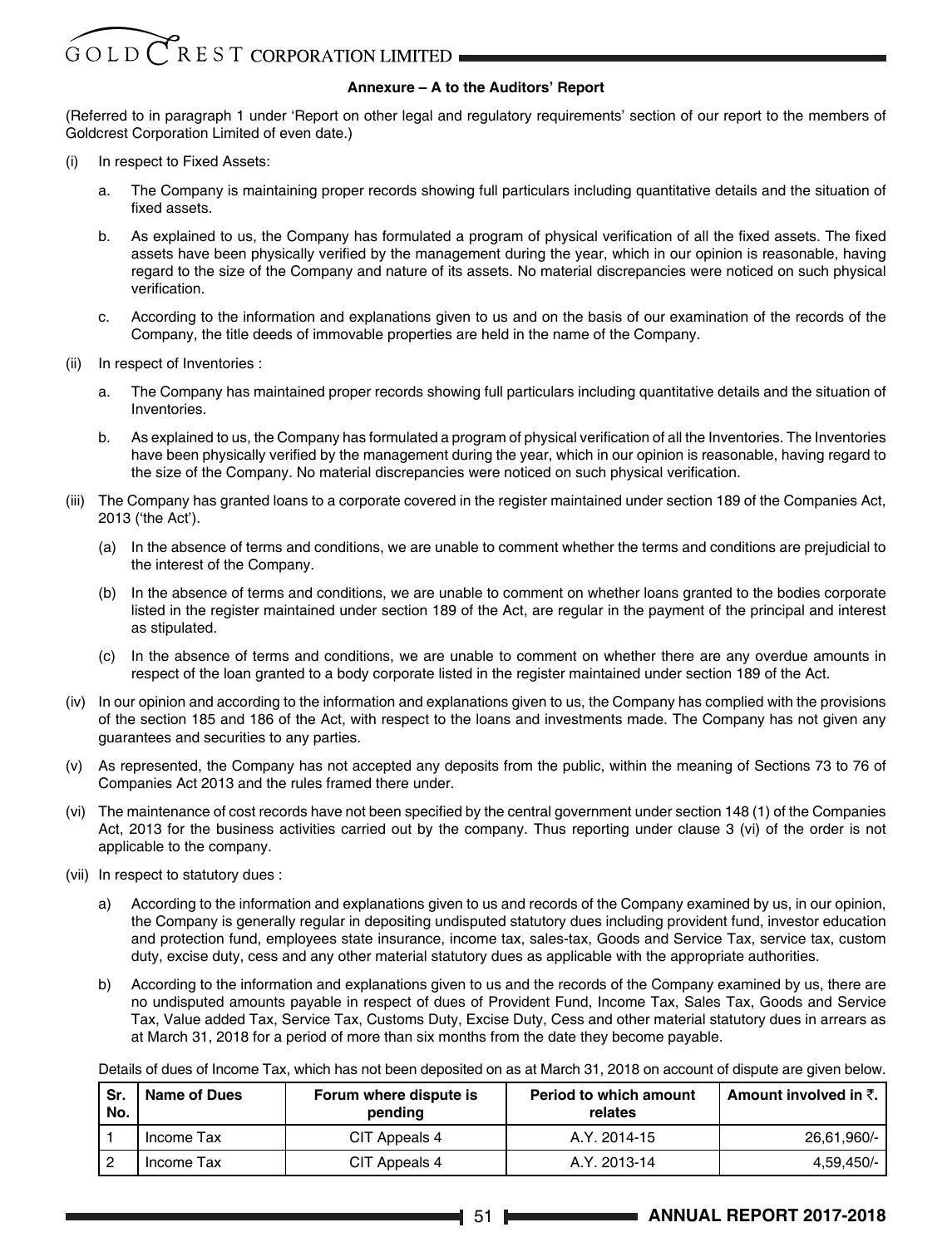# REST CORPORATION LIMITED GOLD

- (viii) According to the information and explanations given to us and based on our verification of accounts, the company has not taken any loans from Debenture Holders or Government.
- (ix) The Company did not raise any money by way of initial public offer or further public offer (including debt instruments) and term loans during the year. Accordingly, paragraph 3(ix) of the Order is not applicable.
- (x) Based upon the audit procedures performed and information and explanations given by the management, we report that we have not come across any instances of fraud by the Company, and no material fraud on the company by its officers / employees has been noticed or reported during the year, nor have we been informed of such case by the management.
- (xi) According to the information and explanations give to us and based on our examination of the records of the Company, the Company has paid/provided for managerial remuneration during the year, which is in accordance with the provisions of section 197 read with Schedule V to the Companies Act, 2013.
- (xii) The Company is not a Chit Fund Company/or Nidhi/ Mutual benefit fund/Society and hence reporting under clause XII of the order is not applicable.
- (xiii) According to information and explanation given to us and based on our verification of accounts, all transactions with related parties are in compliance with sections 177 and 188 of Companies Act, 2013 where applicable and the details have been disclosed in the Financial Statements, as required by applicable accounting standards.
- (xiv) The Company has not made any preferential allotment or private placement of shares or partly convertible debentures during the year and hence para (xiv) is not applicable.
- (xv) The Company has not entered into any non-cash transactions with any of its directors and hence Para (xv) of the Order is not applicable.
- (xvi) The Company is not required to be registered under section 45IA of the Reserve Bank of India Act, 1934.

# **For PANKAJ P. SANGHAVI AND CO.** Firm Registration No. : 107356W

Chartered Accountants

# **Ankit P. Sanghavi**

(Partner) M.No.131353

Place: Mumbai Date: May 29, 2018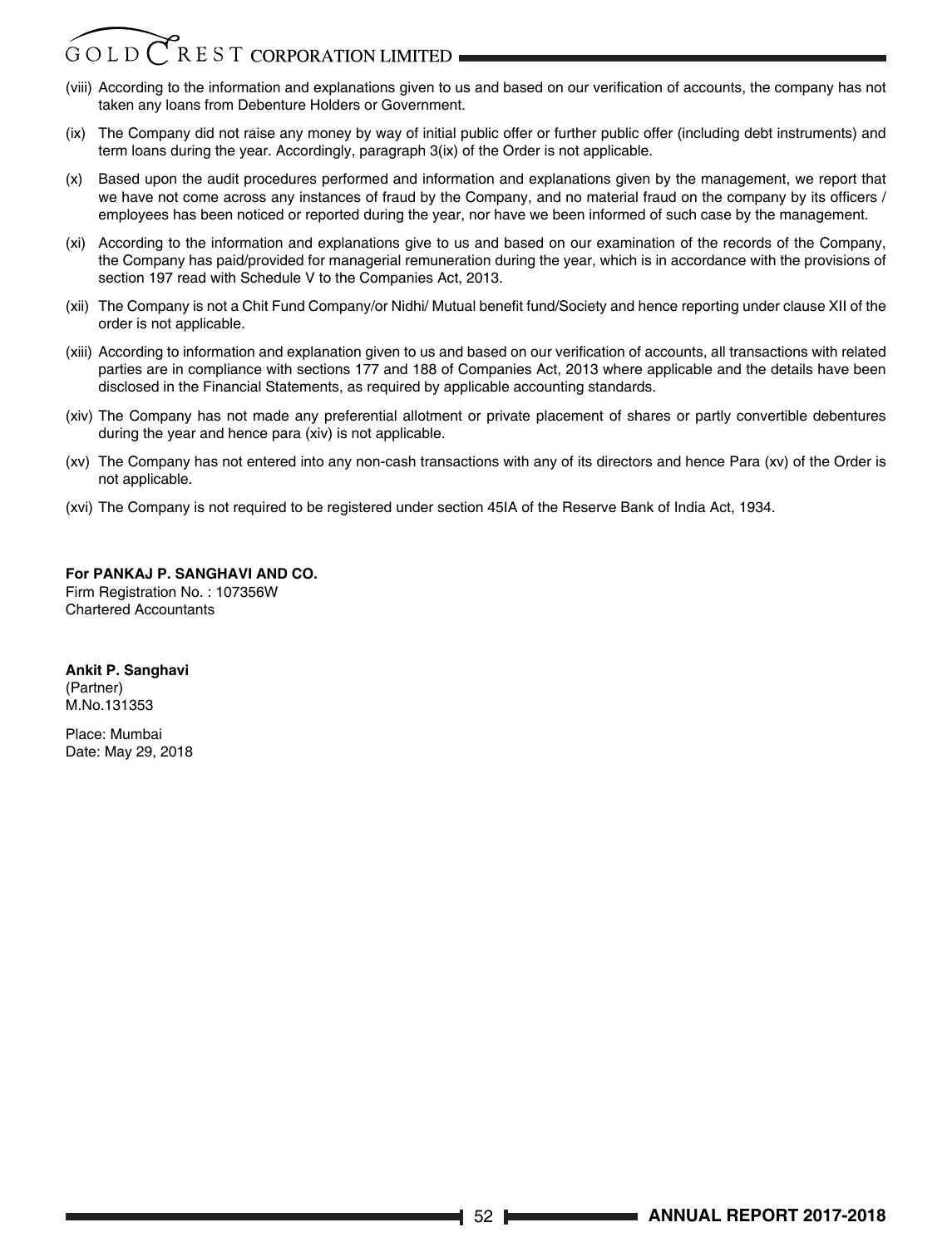# **Annexure – B to the Auditor's Report**

Referred to in paragraph (f) 'Report on Other Legal and Regulatory Requirements' in our Independent Auditor's Report to the members of the Goldcrest Corporation Limited on even date.

# **Report on the Internal Financial Controls of Standalone Financial Statements under Clause (i) of Sub-section 3 of the Section 143 of the Companies Act, 2013 ("the Act")**

We have audited the internal financial controls over financial reporting of Goldcrest Corporation Limited("the company") as of 31 March 2018 in conjunction with our audit of the standalone Ind AS financial statements of the Company for the year ended on that date.

# **Management's Responsibility for Internal Financial Controls**

The Company's management is responsible for establishment and maintaining internal financial controls based on the internal control over financial reporting criteria establishment by the Company considering the essential components of internal control stated in the Guidance Note on audit of Internal Financial Controls over Financial Reporting issued by the Institute of Chartered Accountants of India ('ICAI'). These responsibilities include the design, implementation and maintenance of adequate internal financial controls that were operating effectively for ensuring the orderly and efficient conduct of its business, including adherence to Company's policies, the safeguarding of its assets, the prevention and detection of frauds and errors, the accuracy and completeness of the accounting records, and the timely preparation of reliable financial information, as required under the Companies Act, 2013.

# **Auditors' Responsibility**

Our responsibility is to express an opinion on the Company's internal financial controls over financial reporting based on our audit. We conducted our audit in accordance with the Guidance Note on Audit of Internal Financial Controls over Financial Reporting (the "Guidance Note") and the Standards on Auditing, issued by ICAI and deemed to be prescribed under section 143(10) of the Companies Act, 2013, to the extent applicable to an audit of internal financial controls, both applicable to an audit of Internal Financial Controls and, both issued by the Institute of Chartered Accountants of India. Those Standards and the Guidance Note require that we comply with ethical requirements and plan and perform the audit to obtain reasonable assurance about whether adequate internal financial controls over financial reporting was establishment and maintained and if such controls operated effectively in all material respects.

Our audit involves performing procedures to obtain audit evidence about the adequacy of the internal financial controls system over financial reporting and their operating effectiveness. Our audit of internal financial controls over financial reporting included obtaining an understanding of internal financial controls over financial reporting, assessing the risk that a material weakness exists and testing and evaluating the design and operating effectiveness of internal control based on the assessed risk. The procedure selected depends on the auditor's judgment, including the assessment of the risks of material misstatement of the financial statements, whether due to fraud or error.

We believe that the audit evidence we have obtained is sufficient and appropriate to provide a basis for our audit opinionon the company's internal financial controls systems over financial reporting.

# **Meaning of Internal Financial Controls over Financial Reporting**

A company's internal financial control over financial reporting is a process designed to provide reasonable assurance regarding the reliability of financial reporting and the preparation of financial statements for external purposes in accordance with generally accepted accounting principles. A company's internal financial control over financial reporting includes those policies and procedures that (1) pertain to the maintenance of records that, in reasonable detail, accurately and fairly reflect the transactions and dispositions of the assets of the company; (2) provide reasonable assurance that transactions are recorded as necessary to permit preparation of financial statements in accordance with generally accepted accounting principles, and that receipts and expenditures of the company are being made only in accordance with authorizations of management and directors of the company; and (3) provide reasonable assurance regarding prevention or timely detection of unauthorized acquisition, use, or disposition of the company's assets that could have a material effect on the financial statements.

# **Inherent Limitations of Internal Financial Controls over Financial Reporting**

Because of the inherent limitations of internal controls over financial reporting, including the possibility of collusion or improper management override of controls, material misstatement due to error or fraud may occur and not be detected. Also, projections of any evaluation of the internal financial controls over financial reporting to future periods are subject to the risk that the internal control over financial reporting may become inadequate because of changes in conditions, or that the degree of compliance with the policies or procedures may deteriorate.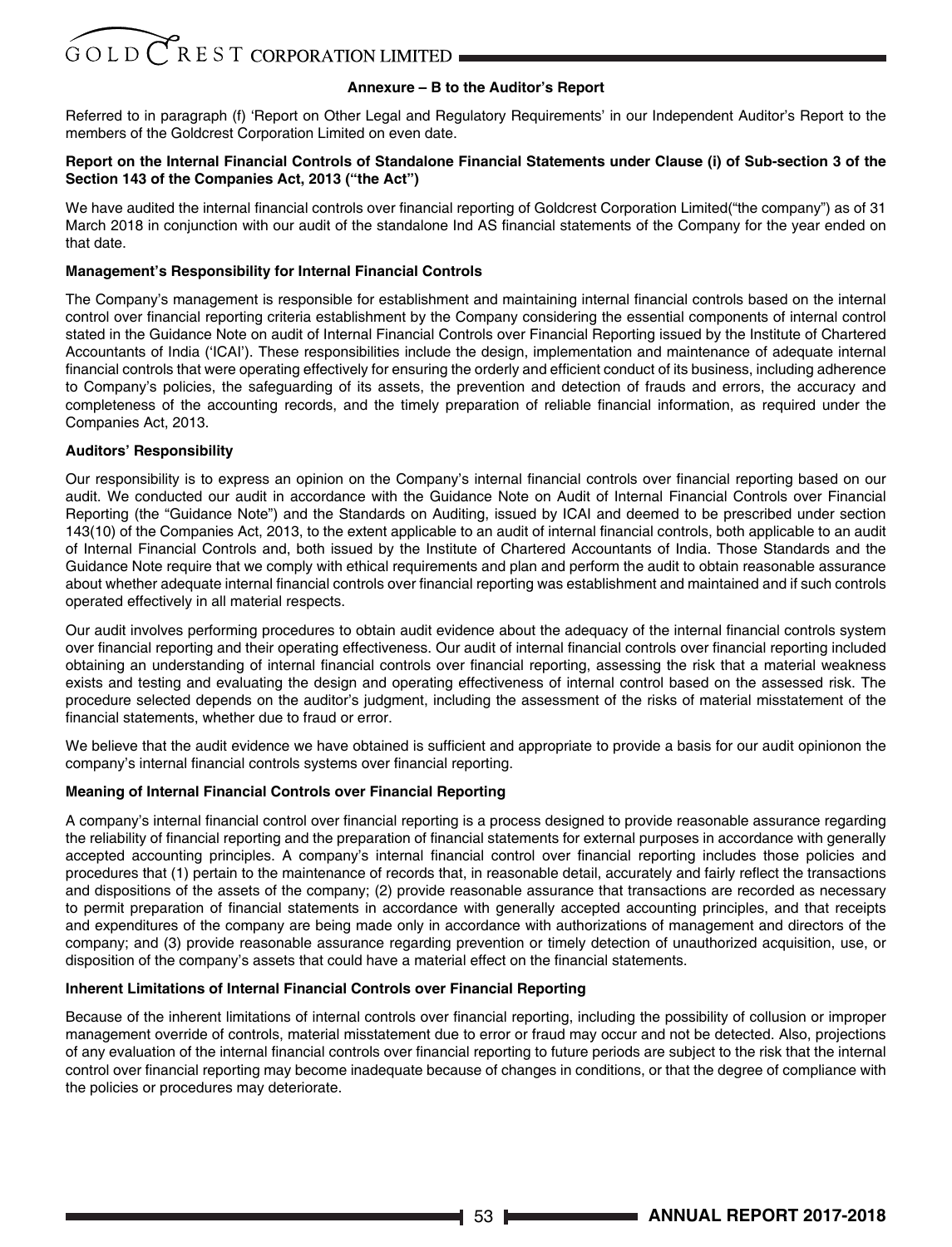# GOLD CREST CORPORATION LIMITED

# **Opinion**

In our opinion, the Company has, in all material respects, an adequate internal financial controls system over financial reporting and such internal financial controls over financial reporting were operating effectively as at 31 March, 2018, based on the internal control over reporting criteria established by the Company considering the essential components of internal control stated in the Guidance Note on Audit of Internal Financial Controls Over Financial Reporting issued by the Institute of Chartered Accountants of India.

**For PANKAJ P. SANGHAVI AND CO.** Firm Registration No. : 107356W Chartered Accountants

**Ankit P. Sanghavi** (Partner) M.No.131353

Place: Mumbai Date: May 29, 2018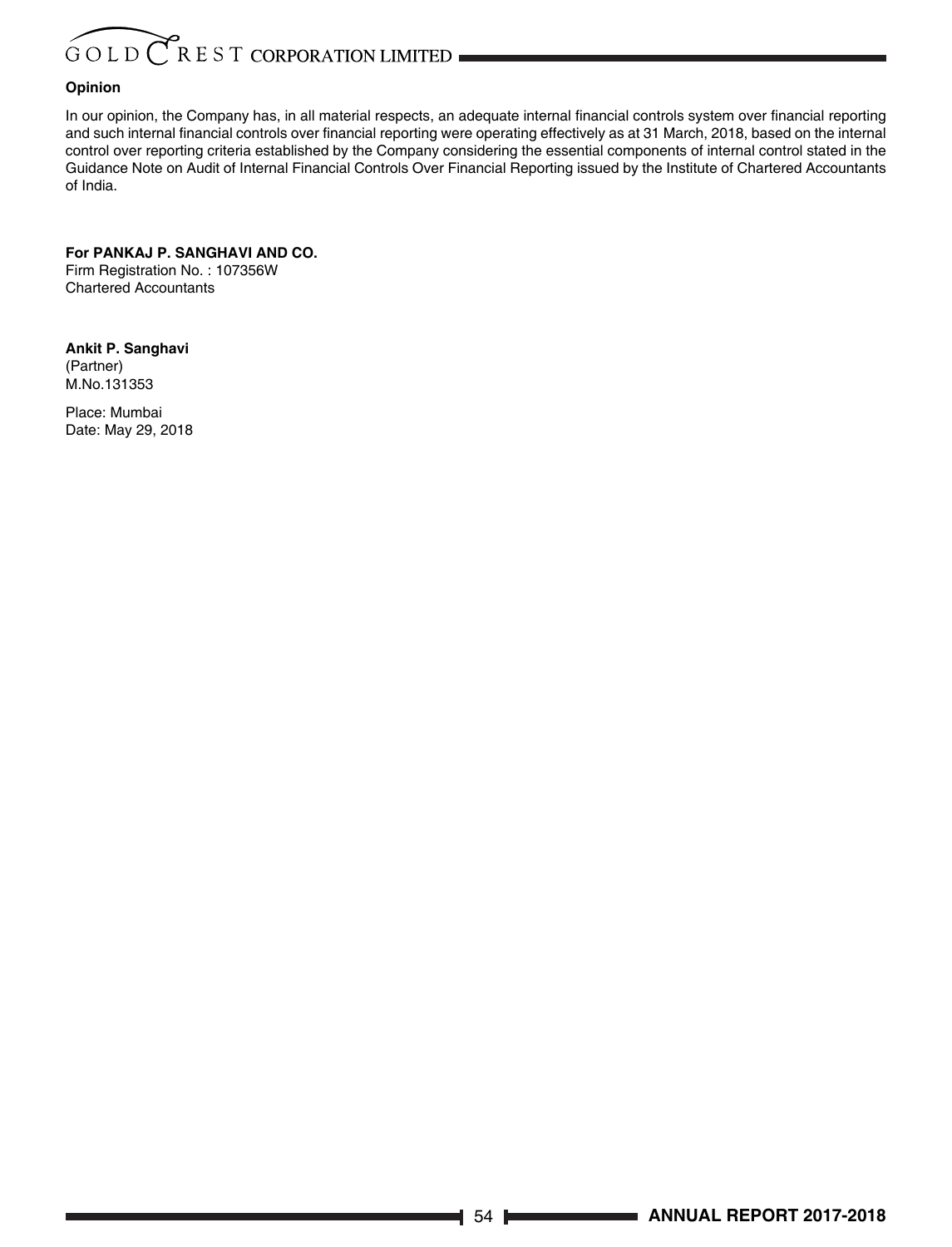# $R$  E S T CORPORATION LIMITED GOLD

# **Balance Sheet as at 31st March, 2018**

| <b>Particulars</b>                               | Note     | As at                | As at                        | As at               |
|--------------------------------------------------|----------|----------------------|------------------------------|---------------------|
|                                                  | No       | 31st March, 2018     | 31 <sup>st</sup> March, 2017 | 1st April, 2016     |
|                                                  |          | ₹.                   | ₹.                           | ₹.                  |
| <b>ASSETS</b>                                    |          |                      |                              |                     |
| <b>Non-Current Assets</b><br>(1)                 |          |                      |                              |                     |
| Property, Plant & Equipment<br>(a)               | 5        | 8,036,775            | 7,869,342                    | 7,046,129           |
| <b>Investment Property</b><br>(b)                | 6        | 163,203,060          | 165,902,284                  | 168,601,509         |
| Investment in Subsidiaries, Associates &<br>(c)  | 7        | 170,094,802          | (1, 103, 309)                | 100,000             |
| <b>Joint Ventures</b><br><b>Financial Assets</b> |          |                      |                              |                     |
| (d)<br>Investments                               | 8        | 36,373,533           | 35,536,460                   | 36,090,073          |
| (i)<br>(ii)<br>Loans                             | 9        | 72,038,940           | 255,377,651                  | 76,408,367          |
| (iii) Other Financial Assets                     | 10       | 43,808,403           | 41,871,345                   | 41,021,731          |
| <b>Total Non-Current Assets</b>                  |          | 493,555,513          | 505,453,774                  | 329,267,809         |
| <b>Current Assets</b><br>(2)                     |          |                      |                              |                     |
| (a)<br>Inventories                               | 11       | 118,966,322          | 102,614,932                  | 228,102,395         |
| <b>Financial Assets</b><br>(b)                   |          |                      |                              |                     |
| <b>Trade Receivables</b><br>(i)                  | 12       | 3,259,369            | 7,866,892                    | 4,854,941           |
| Cash and Cash Equivalents<br>(ii)                | 13       | 10,549,273           | 4,473,465                    | 4,412,828           |
| Bank Balance Other than Cash and<br>(iii)        | 14       | 37,941,791           | 1,098,744                    | 12,287,514          |
| <b>Cash Equivalents</b>                          |          |                      |                              |                     |
| (iv) Loans                                       | 15       | 480,230              | 1,950,751                    | 1,825,613           |
| (c) Other Current Assets                         | 16       | 867,883              | 2,328,826                    | 806,660             |
| <b>Total Current Assets</b>                      |          | 172,064,869          | 120,333,610                  | 252,289,951         |
| <b>TOTAL ASSETS</b>                              |          | 665,620,382          | 625,787,384                  | 581,557,760         |
| <b>EQUITY AND LIABILITIES</b><br>Equity          |          |                      |                              |                     |
| <b>Equity Share Capital</b><br>(a)               | 17       | 75,567,600           | 75,567,600                   | 75,567,600          |
| <b>Other Equity</b><br>(b)                       | 18       | 495,622,304          | 468,114,832                  | 433,240,823         |
| <b>Total Equity</b>                              |          | 571,189,904          | 543,682,432                  | 508,808,423         |
| <b>Liabilities</b>                               |          |                      |                              |                     |
| <b>Non-Current Liabilities</b><br>(1)            |          |                      |                              |                     |
| (a) Financial Liabilities                        |          |                      |                              |                     |
| <b>Other Financial Liabilities</b><br>(i)        | 19       | 52,855,292           | 52,881,375                   | 45,627,393          |
| (b) Provisions                                   | 20       | 3,717,880            | 3,299,850                    | 1,847,620           |
| (c) Deferred Tax Liabilities (Net)               | 21       | 14,422,507           | 14,848,440                   | 17,045,543          |
| <b>Total Non-Current Liabilities</b>             |          | 70,995,679           | 71,029,665                   | 64,520,556          |
| <b>Current Liabilities</b><br>(2)                |          |                      |                              |                     |
| <b>Financial Liabilities</b><br>(a)              |          |                      |                              |                     |
| Borrowings<br>(i)                                | 22       |                      | 2,516,803                    |                     |
| <b>Trade Payables</b><br>(ii)                    | 23       | 6,340,567            | 2,986,771                    | 940,077             |
| (iii) Other financial Liabilities<br>Provisions  | 24<br>25 | 13,716,856           | 3,296,730                    | 4,304,617           |
| (b)<br>Current Tax Liabilities (Net)<br>(c)      | 26       | 526,833<br>2,850,550 | 93,611<br>2,181,378          | 52,710<br>2,931,378 |
| <b>Total Current Liabilities</b>                 |          | 23,434,805           | 11,075,292                   | 8,228,782           |
| <b>TOTAL EQUITY AND LIABILITIES</b>              |          | 665,620,382          | 625.787.384                  | 581,557,760         |
|                                                  |          |                      |                              |                     |

See Accompanying Notes To The Financial Statements 1 to 4

# **For Pankaj P. Sanghavi & Co.**

Firm Registration No. : 107356W Chartered Accountants

# **Ankit P. Sanghavi**

(Partner) M.No.131353 Mumbai 29th May, 2018

# **For and behalf of the Board**

**Anupa Tanna Shah - Managing Director**  DIN : 1587901

**Shirish B. Kamdar - Director** DIN : 00253511

**Manish S. Chheda - CFO**

**Marisa M. Gonsalves - Company Secretary**  M.No.38087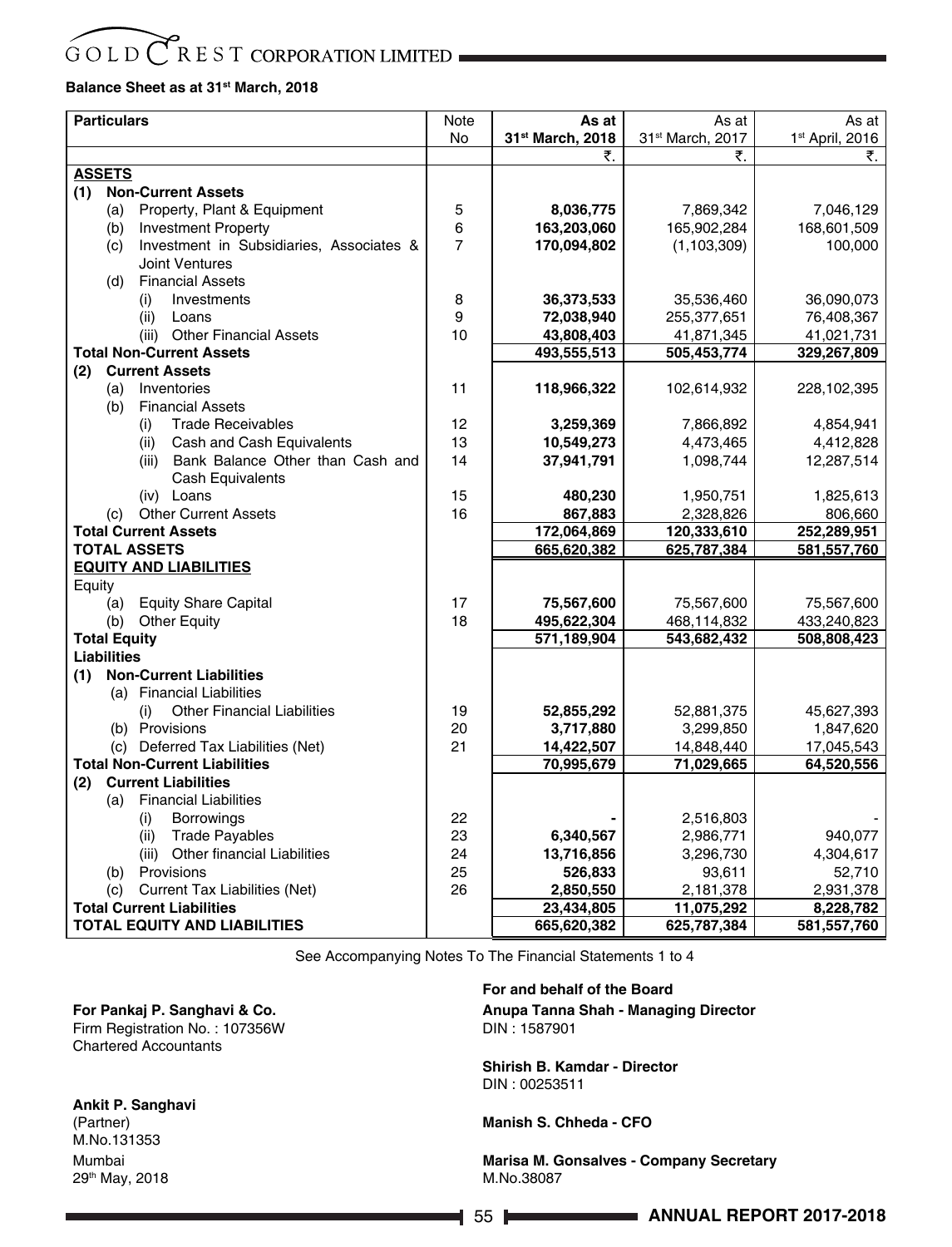# $G$ OLD $CR$ EST CORPORATION LIMITED

# **Statement of Profit & Loss for the Year Ended 31st March, 2018**

|      | <b>Particulars</b>                                                                       | Note No      | For the           | For the          |
|------|------------------------------------------------------------------------------------------|--------------|-------------------|------------------|
|      |                                                                                          |              | <b>Year Ended</b> | Year Ended       |
|      |                                                                                          |              | 31st March, 2018  | 31st March, 2017 |
|      |                                                                                          |              | ₹.                | ₹.               |
| L.   | <b>Income</b>                                                                            |              |                   |                  |
|      | <b>Revenue From Operations</b>                                                           | 27           | 145,119,069       | 93,060,976       |
|      | <b>Revenue from Operations</b>                                                           |              | 145,119,069       | 93,060,976       |
| II.  | Other Income                                                                             | 28           | 1,727,747         | 1,948,483        |
| III. | Total Revenue (I + II)                                                                   |              | 146,846,816       | 95,009,460       |
| IV.  | Expenses:                                                                                |              |                   |                  |
|      | Purchases of Stock - in - Trade                                                          | 29           |                   | 42,764,467       |
|      | Changes in Inventories of Finished Goods, Work - in - Progress and<br>Stock - in - Trade | 30           | 30,799,902        | (30,799,902)     |
|      | <b>Employee Benefit Expense</b>                                                          | 31           | 16,026,913        | 17,287,666       |
|      | <b>Finance Costs</b>                                                                     | 32           | 338,589           | 211,609          |
|      | Depreciation and Amortisation Expense                                                    | 5 & 6        | 4,636,579         | 4,167,201        |
|      | <b>Other Expenses</b>                                                                    | 33           | 54,395,704        | 31,885,947       |
|      | <b>Total Expenses (IV)</b>                                                               |              | 106,197,688       | 65,516,988       |
| V.   | Profit / (loss) Before Exceptional Items and Tax                                         | $(III - IV)$ | 40,649,129        | 29,492,472       |
| VI.  | <b>Exceptional Items</b>                                                                 |              |                   |                  |
| VII. | Profit / (loss) Before Tax                                                               | $(V - VI)$   | 40,649,129        | 29,492,472       |
|      | VIII. Tax Expense:                                                                       |              |                   |                  |
|      | <b>Current Tax</b><br>1)                                                                 |              | 9,100,000         | 6,135,055        |
|      | Deferred Tax<br>$\mathbf{2}$                                                             |              | (6,058,394)       | (2, 197, 103)    |
|      | <b>Total Tax Expense (VIII)</b>                                                          |              | 3,041,606         | 3,937,952        |
| IX.  | Profit / (Loss) for the Period                                                           | (VII-VIII)   | 37,607,523        | 25,554,520       |
| Х.   | <b>Other Comprehensive Income</b>                                                        |              | 67,370            | (172, 197)       |
|      | Items that will not be reclassified to profit or loss                                    |              |                   |                  |
|      | Remeasurement of the defined benefit plans<br>(i)                                        |              | 92,990            | (257, 252)       |
|      | Income Tax Effect relating to remeasurement of the defined<br>(ii)<br>benefit plans      |              | (25, 620)         | 85,055           |
| XI.  | Total Comprehensive Income for the period                                                | $(IX+X)$     | 37,674,893        | 25,382,323       |
| XII. | Earnings per Equity Share:                                                               |              |                   |                  |
|      | 1)<br><b>Basic</b>                                                                       |              | 4.98              | 3.38             |
|      | 2)<br><b>Diluted</b>                                                                     |              | 4.98              | 3.38             |

See Accompanying Notes To The Financial Statements 1 to 4

**For Pankaj P. Sanghavi & Co.** Firm Registration No. : 107356W Chartered Accountants

**Ankit P. Sanghavi** (Partner) M.No.131353 Mumbai 29th May, 2018

# **For and behalf of the Board Anupa Tanna Shah - Managing Director**  DIN : 1587901

**Shirish B. Kamdar - Director** DIN : 00253511

**Manish S. Chheda - CFO**

**Marisa M. Gonsalves - Company Secretary**  M.No.38087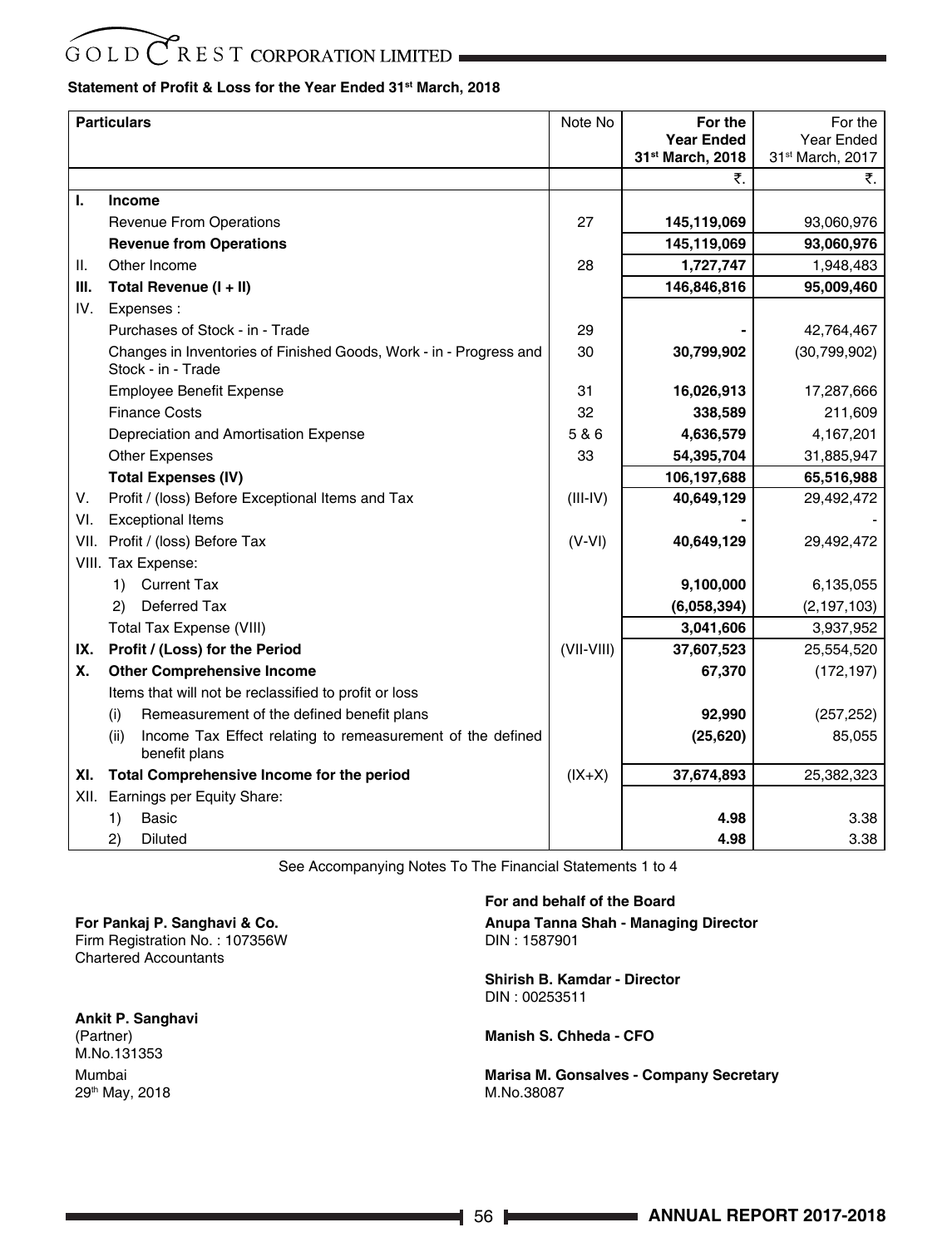# **Statement Of Changes In Equity Statement Of Changes In Equity**

Statement of Changes in Equity for the period ended 31st March, 2018. Statement of Changes in Equity for the period ended 31st March, 2018.

# A. Equity Share Capital **A. Equity Share Capital**

|                                                                                           |                            | As at March 31, 2018 | As at March 31, 2017                                                     | As at April 2016                  |                      |
|-------------------------------------------------------------------------------------------|----------------------------|----------------------|--------------------------------------------------------------------------|-----------------------------------|----------------------|
| <b>Particulars</b>                                                                        | lumber of<br><b>Shares</b> |                      | Number of<br><b>Shares</b>                                               | <b>Jumber of</b><br><b>Shares</b> |                      |
| Equity shares of INR 10 each issued, subscribed and fully paid                            |                            |                      |                                                                          |                                   |                      |
| period<br>Balance at the beginning of the reporting                                       |                            |                      | 7,556,760 75,567,600 7,556,760 75,567,600                                |                                   | 7,556,760 75,567,600 |
| e year - issued during the reporting period<br>Changes in equity share capital during the |                            |                      |                                                                          |                                   |                      |
| Total                                                                                     |                            |                      | 7,556,760   75,567,600   7,556,760   75,567,600   7,556,760   75,567,600 |                                   |                      |
|                                                                                           |                            |                      |                                                                          |                                   |                      |

# **B. Other Equity B. Other Equity**

(Amount in  $\overline{\mathfrak{r}}$ .) (Amount in  $\bar{\mathfrak{c}}$  .)

|                                                                                        |                     | Reserves and Surplus             |                    |                      | Other items of                                      | Total       |
|----------------------------------------------------------------------------------------|---------------------|----------------------------------|--------------------|----------------------|-----------------------------------------------------|-------------|
| <b>Particulars</b>                                                                     | reserves<br>Capital | Securities<br>premium<br>reserve | Reserve<br>General | Earnings<br>Retained | Comprehensive<br>Income(specify<br>nature)<br>Other |             |
| period 01.04.2016<br>Balance at the beginning of the reporting                         | 9,578,375           | 173,777,193                      | 27,900,000         | 221,985,255          |                                                     | 433,240,823 |
| Profit for the Year 2016-17                                                            |                     |                                  |                    | 25,554,520           |                                                     | 25,554,520  |
| OCI on the re-measurement of employee benefit obligations for the<br>Year 2016-17      |                     |                                  |                    | (172, 197)           |                                                     | (172, 197)  |
| Total comprehensive income for the year                                                |                     |                                  |                    | 25,382,323           |                                                     | 25,382,323  |
| Refund of Income Tax 2012-13                                                           |                     |                                  |                    | 1,058,567            |                                                     | 1,058,567   |
| Income Tax of A.Y.2014-15                                                              |                     |                                  |                    | (400,000)            |                                                     | (400,000)   |
| Previous Years MAT Credit Entitlement                                                  |                     |                                  |                    | 8,836,402            |                                                     | 8,836,402   |
| Prior Year Excess Profit / Loss for Avanti Electronic City Project-LLP<br><b>Whack</b> |                     |                                  |                    | (3,283)              |                                                     | (3,283)     |
| Balance at the end of the reporting period 31.03.2017                                  | 9,578,375           | 173,777,193                      | 27,900,000         | 256,859,264          |                                                     | 468,114,832 |
| Profit for the Year 2017-18                                                            |                     |                                  |                    | 37,607,523           |                                                     | 37,607,523  |
| OCI on the re-measurement of employee benefit obligations for the<br>Year 2017-18      |                     |                                  |                    | 67,370               |                                                     | 67,370      |
| Total comprehensive income for the year                                                |                     |                                  |                    | 37,674,893           |                                                     | 37,674,893  |
| Deferred tax adjustments                                                               |                     |                                  |                    | (5,606,841)          |                                                     | (5,606,841) |
| <b>Dividends</b>                                                                       |                     |                                  |                    | (4,547,658)          |                                                     | (4,547,658) |
| Short / Excess Tax w.back/w.Off.                                                       |                     |                                  |                    | 8,000                |                                                     | 8,000       |
| <b>MAT Credit Availed</b>                                                              |                     |                                  |                    | (20, 922)            |                                                     | (20, 922)   |
| Balance at the end of the reporting period 31.03.2018                                  | 9,578,375           | 173,777,193                      | 27,900,000         | 284,366,736          |                                                     | 495,622,304 |

# GOLD CREST CORPORATION LIMITED  $\overline{a}$

T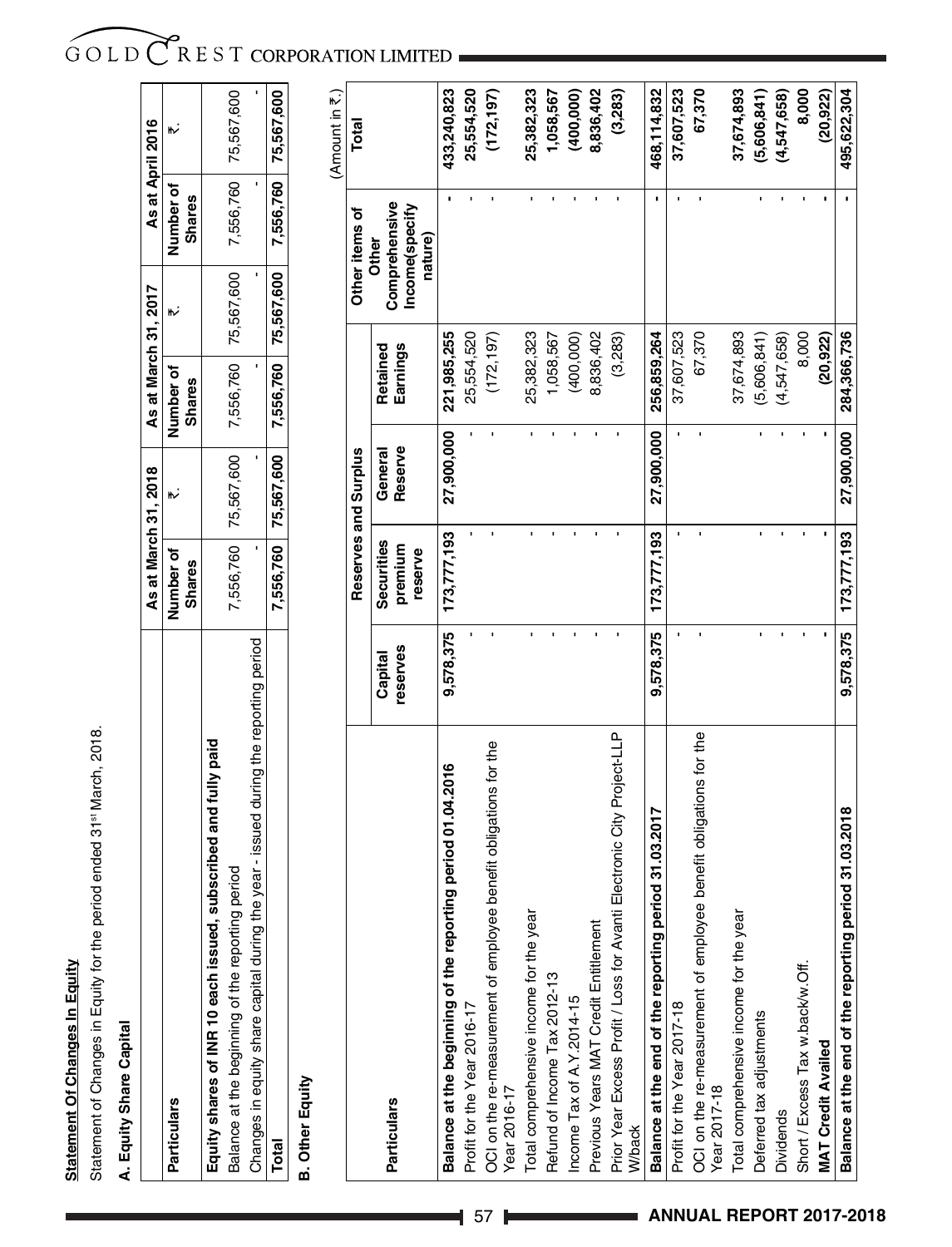# $G$ OLD $CR$ EST CORPORATION LIMITED

# **Cash Flow Statement for the Year Ended 31st March 2018**

| Sr. | <b>Particulars</b>                                          | As at                        | As at            |
|-----|-------------------------------------------------------------|------------------------------|------------------|
| No  |                                                             | 31 <sup>st</sup> March, 2018 | 31st March, 2017 |
|     |                                                             | ₹.                           | ₹.               |
| A)  | <b>CASH FLOW FROM OPERATING ACTIVITIES</b>                  |                              |                  |
|     | Net Profit before tax                                       | 40,649,129                   | 29,492,472       |
|     | Add:                                                        |                              |                  |
|     | <b>Financial expenses</b>                                   | 338,589                      | 211,609          |
|     | Depreciation                                                | 4,636,579                    | 4,167,201        |
|     | Interest Received                                           | (3,060,079)                  | (2,474,423)      |
|     | Dividend Received                                           | (2, 272, 130)                | (5, 168, 342)    |
|     | Sundry Balance w/off - w/back                               | 78,784                       | (1,093)          |
|     | Loss on Fair Valuation                                      | 1,311,648                    | 550,782          |
|     | Diminishing Value of Stocks                                 | 3,463,463                    | 659,155          |
|     | Share of Loss from Subsidiary - Goldcrest Pune LLP          | (1,023,108)                  |                  |
|     | Provision for Gratuity                                      | 944,242                      | 1,235,879        |
|     | <b>Operating Profit before Working Capital changes</b>      | 45,067,117                   | 28,673,240       |
|     | Add:                                                        |                              |                  |
|     | (Increase)/ decrease in inventories                         | (19, 814, 854)               | 124,828,308      |
|     | (Increase)/ decrease in trade receivables                   | 4,607,522                    | (3,011,951)      |
|     | (Increase)/ decrease in other assets                        | (489, 036)                   | (2,371,781)      |
|     | Increase/ (decrease) in Trade Payables                      | 3,353,796                    | 2,046,694        |
|     | Increase/ (decrease) in other liabilities                   | 10,394,043                   | 6,246,095        |
|     |                                                             | (1,948,696)                  | 127,736,910      |
|     | Cash generated from operations                              | 43,118,421                   | 156,410,150      |
|     | Less: Taxes paid                                            | (8,430,828)                  | (7,841,898)      |
|     | Net cash flow from operating activities (A)                 | 34,687,592                   | 148,568,252      |
| B)  | <b>CASH FLOW FROM INVESTING ACTIVITIES</b>                  |                              |                  |
|     | Purchase of fixed assets                                    | (2, 104, 787)                | (2, 291, 189)    |
|     | Sale of Non current Investments                             | 25,000                       |                  |
|     | Sundry Balance w/off - w/back                               | (78, 784)                    | 1,093            |
|     | Interest received                                           | 3,060,079                    | 2,474,423        |
|     | Investmets In Subsidiary                                    | (170, 175, 000)              | 1,203,309        |
|     | Investmets In Fixed deposit                                 | (36, 843, 047)               | 11,188,770       |
|     | <b>Investmets In Silver</b>                                 | (2, 173, 558)                |                  |
|     | Dividend received                                           | 2,272,130                    | 5,168,342        |
|     | Net cash flow from investing activities (B)                 | (206, 017, 967)              | 17,744,747       |
| C)  | <b>CASH FLOW FROM FINANCING ACTIVITIES</b>                  |                              |                  |
|     | <b>Financial expenses</b>                                   | (338, 589)                   | (211, 609)       |
|     | (Increase)/Decrease in long term Loans and Advances         | 183,338,711                  | (168, 432, 417)  |
|     | Increase/(Decrease) in short term borrowings                | (2,516,803)                  | 2,516,803        |
|     | (Increase)/Decrease in short term Loans & Advances          | 1,470,521                    | (125, 138)       |
|     | Dividend paid (Including Dividend Tax)                      | (4,547,658)                  |                  |
|     | Net cash from financing activities<br>(C)                   | 177,406,183                  | (166, 252, 362)  |
|     | Net increase /(decrease) in cash & cash equivalents (A+B+C) | 6,075,808                    | 60,638           |
|     | Cash & Cash equivalents as at the begining of the year      | 4,473,465                    | 4,412,827        |
|     | Cash & Cash equivalents as at the closing of the year       | 10,549,273                   | 4,473,465        |
|     | Net increase/(decrease) as disclosed above                  | 6,075,808                    | 60,638           |

# **For Pankaj P. Sanghavi & Co.**

Firm Registration No. : 107356W Chartered Accountants

# **Ankit P. Sanghavi**

(Partner) M.No.131353 Mumbai 29th May, 2018 **For and behalf of the Board Anupa Tanna Shah - Managing Director**  DIN : 1587901

**Shirish B. Kamdar - Director** DIN : 00253511

**Manish S. Chheda - CFO**

**Marisa M. Gonsalves - Company Secretary**  M.No.38087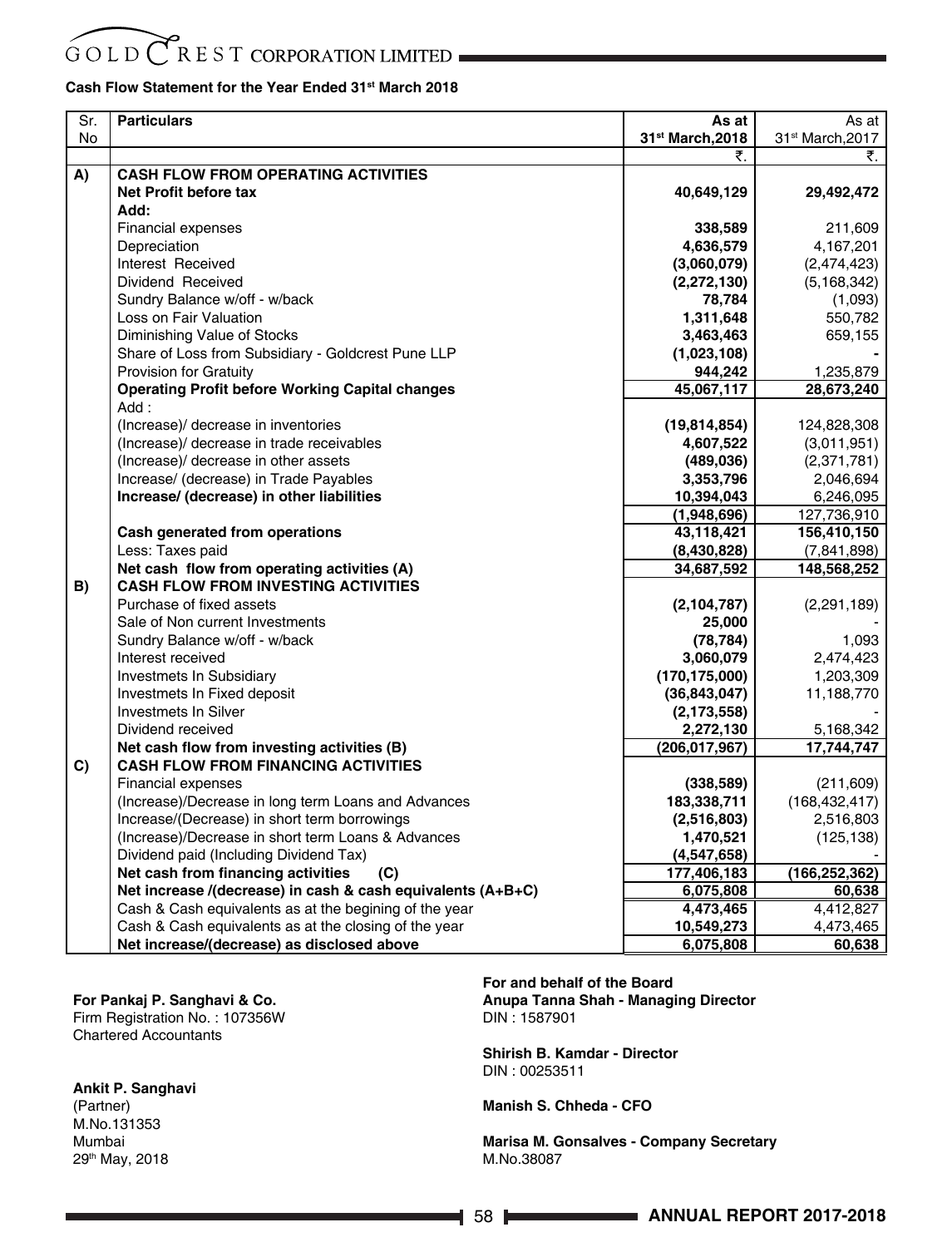# **Note - 1. Corporate Information & Significant Accounting Policies**

# **General Information**

Goldcrest Corporation Limited was incorporated on February 25<sup>th</sup>, 1983 under the Companies Act, 1956. The activities of the Company include Income from Operation and Maintenance of a Software Development Park. The Company has two wholly owned subsidiaries viz. Goldcrest Habitat Pvt. Ltd. and Goldcrest Pune LLP.

# **Note - 2. Significant accounting policies**

# **2.1. Statement of compliance**

The Company has prepared financial statements for the year ended March 31, 2018 in accordance with Indian Accounting Standards (Ind AS) notified under the Companies (Indian Accounting Standards) Rules, 2015 (as amended) together with the comparative period data as at and for the year ended March 31, 2017. Further, the Company has prepared the opening balance sheet as at April 01, 2016 (the transition date) in accordance with Ind AS.

For all the periods up to the year ended March 31, 2017, the Company had prepared its financial statements in accordance with the requirements of previous GAAP, which included Standards notified under the Companies (Accounting Standards) Rules, 2006 (as amended).

These are the Company's first Ind AS financial statements. Refer Note 43 for the details of first-time adoption exemptions availed by the Company.

# **2.2. Basis of preparation and presentation**

These financial statements for the year ended March 31, 2018 are the first financial statements the Company has prepared in accordance with Ind AS.

The financial statements have been prepared on the historical cost basis, except for the following assets and liabilities which have been measured at fair value or revalued amount:

- Certain financial instruments that are measured at fair value at the end of each reporting period;
- Defined benefit plans plan assets that are measured at fair value at the end of each reporting period, as explained in the accounting policies below.

Historical cost is generally based on the fair value of the consideration given in exchange for goods and services.

## **2.3. Operating Cycle**

 Based on the nature of activities of the Company and the normal time between acquisition of assets and their realisation in cash or cash equivalents, the Company has determined its operating cycle as twelve months for the purpose of classification of its assets and liabilities as current and non-current.

## **2.4. Foreign currency**

 On initial recognition, transactions in currencies other than the Company's functional currency (foreign currencies) are translated at exchange rates at the dates of the transactions. Monetary assets and liabilities denominated in foreign currencies at the reporting date are translated into the functional currency at the exchange rate at that date Exchange differences arising on the settlement of monetary items or on translating monetary items at rates different from those at which they were translated on initial recognition during the period or in previous period are recognised in profit or loss in the period in which they arise.

Non-monetary items that are measured in terms of historical cost in a foreign currency are not retranslated.

# **2.5. Fair Value Measurement**

 Fair value is the price that would be received upon sale of an asset or paid to transfer a liability through an orderly transaction between market participants on the measurement date, regardless of whether that price is directly observable or estimated using another valuation technique. In estimating the fair value of an asset or a liability, the Company takes into account the characteristics of the asset or liability if market participants would take those characteristics into account when pricing the asset or liability at the measurement date. Fair value for measurement and/or disclosure purposes in these financial statements is determined on such basis, except for leasing transactions that are within the scope of Ind AS 17, and measurements that have some similarities to fair value but are not fair value, such as net realisable value in Ind AS 2 or value in use in Ind AS 36.

In addition, for financial reporting purposes, fair value measurements are categorised into Level 1, 2, or 3 based on the degree to which the inputs to the fair value measurements are observable and the significance of the inputs to the fair value measurement in its entirety, which are described as follows: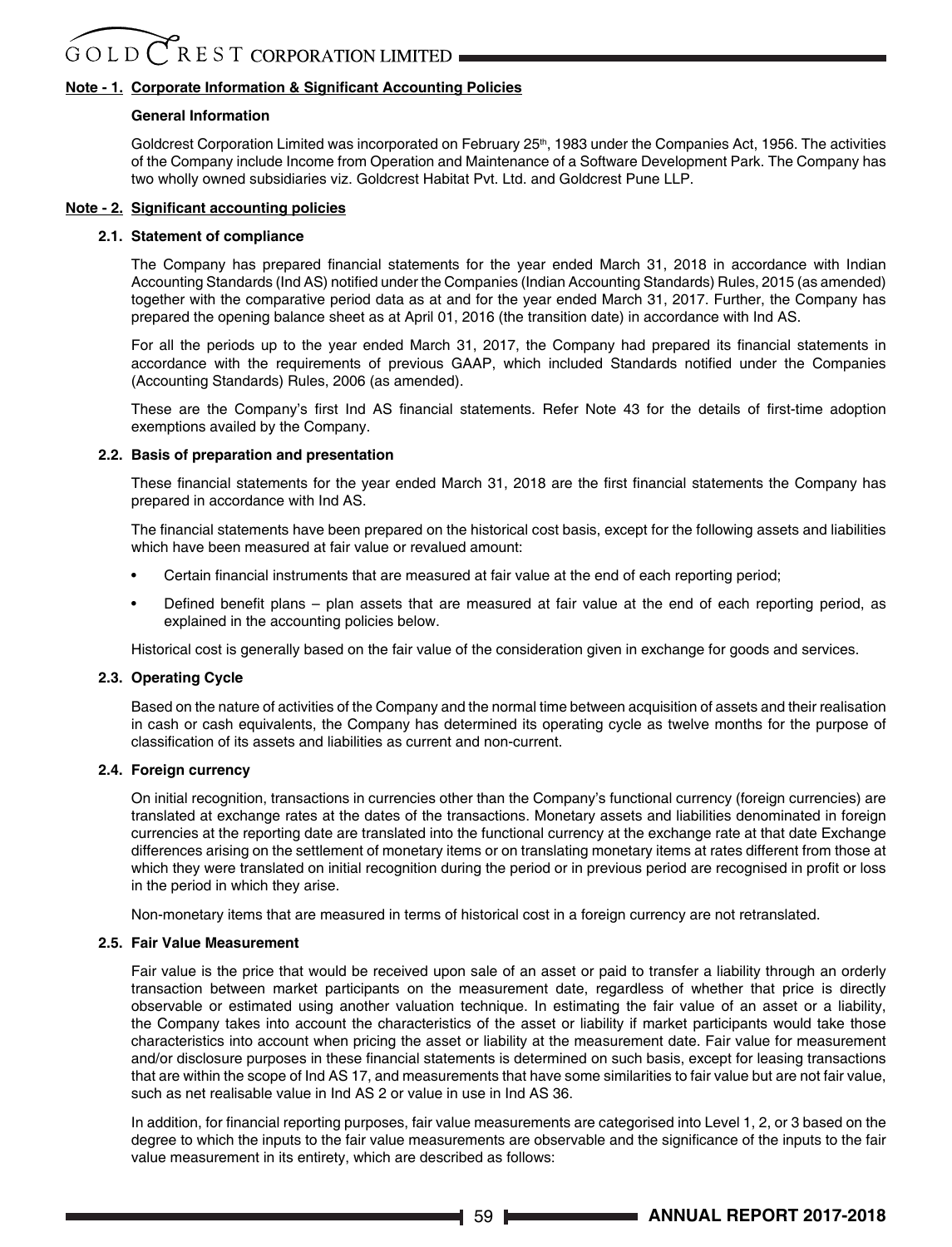# $\hat{G}$  O L D  $\bigcap$  R E S T CORPORATION LIMITED

- Level 1 inputs are quoted prices (unadjusted) in active markets for identical assets or liabilities that the entity can access on the measurement date;
- Level 2 inputs are inputs, other than quoted prices included within Level 1, that are observable for the asset or liability, either directly or indirectly; and
- Level 3 inputs are unobservable inputs for the asset or liability.

The Company has consistently applied the following accounting policies to all periods presented in these financial statements.

# **2.6. Financial instruments**

A financial instrument is any contract that gives rise to a financial asset of one entity and a financial liability or equity instrument of another entity.

# **Financial assets**

Initial recognition and measurement-

All financial assets are recognised initially at fair value plus, in the case of financial assets not recorded at fair value through profit or loss, transaction costs that are attributable to the acquisition of the financial asset.

Financial assets are classified, at initial recognition, as financial assets measured at fair value or as financial assets measured at amortized cost.

## Subsequent measurement-

For purposes of subsequent measurement, financial assets are classified into three categories:

- i. Financial assets measured at amortised cost
- ii. Financial assets measured at fair value through other comprehensive income (FVTOCI)
- iii. Financial assets measured at fair value through profit or loss (FVTPL)
	- i. A financial asset that meets the following two conditions is measured at amortized cost.
	- Business Model test: The asset is held within a business model whose objective is to hold assets for collecting contractual cash flows, and
	- Cash flow characteristics test: Contractual terms of the asset give rise on specified dates to cash flows that are solely payments of principal and interest (SPPI) on the principal amount outstanding.
	- ii. A financial asset that meets the following two conditions is measured at fair value through OCI.
	- Business Model test: The objective of the business model is achieved both by collecting contractual cash flows and selling the financial assets, and
	- Cash flow characteristics test: The contractual terms of the instrument give rise on specified dates to cash flows that are SPPI on the principal amount outstanding.
	- iii. All other financial assets are measured at fair value through profit and loss.

# **Equity Instruments**

 All equity instruments in the scope of Ind AS 109 are measured at fair value. Equity instruments which are held for trading are classified as at FVTPL. For all other equity instruments, the Company may make an irrevocable election to present subsequent changes in the fair value in OCI. The Company makes such election on an instrument-byinstrument basis. The classification is made on initial recognition and is irrevocable.

 If the Company decides to classify an equity instrument as at FVTOCI, then all fair value changes on the instrument, including foreign exchange gain or loss and excluding dividends, are recognised in the OCI. There is no recycling of the amounts from OCI to profit or loss, even on sale of investment. However, the Company may transfer the cumulative gain or loss within equity.

 Equity instruments included within the FVTPL category are measured at fair value with all changes recognised in the profit or loss.

## Derecognition-

A financial asset is primarily derecognised (i.e. removed from the Company's balance sheet) when: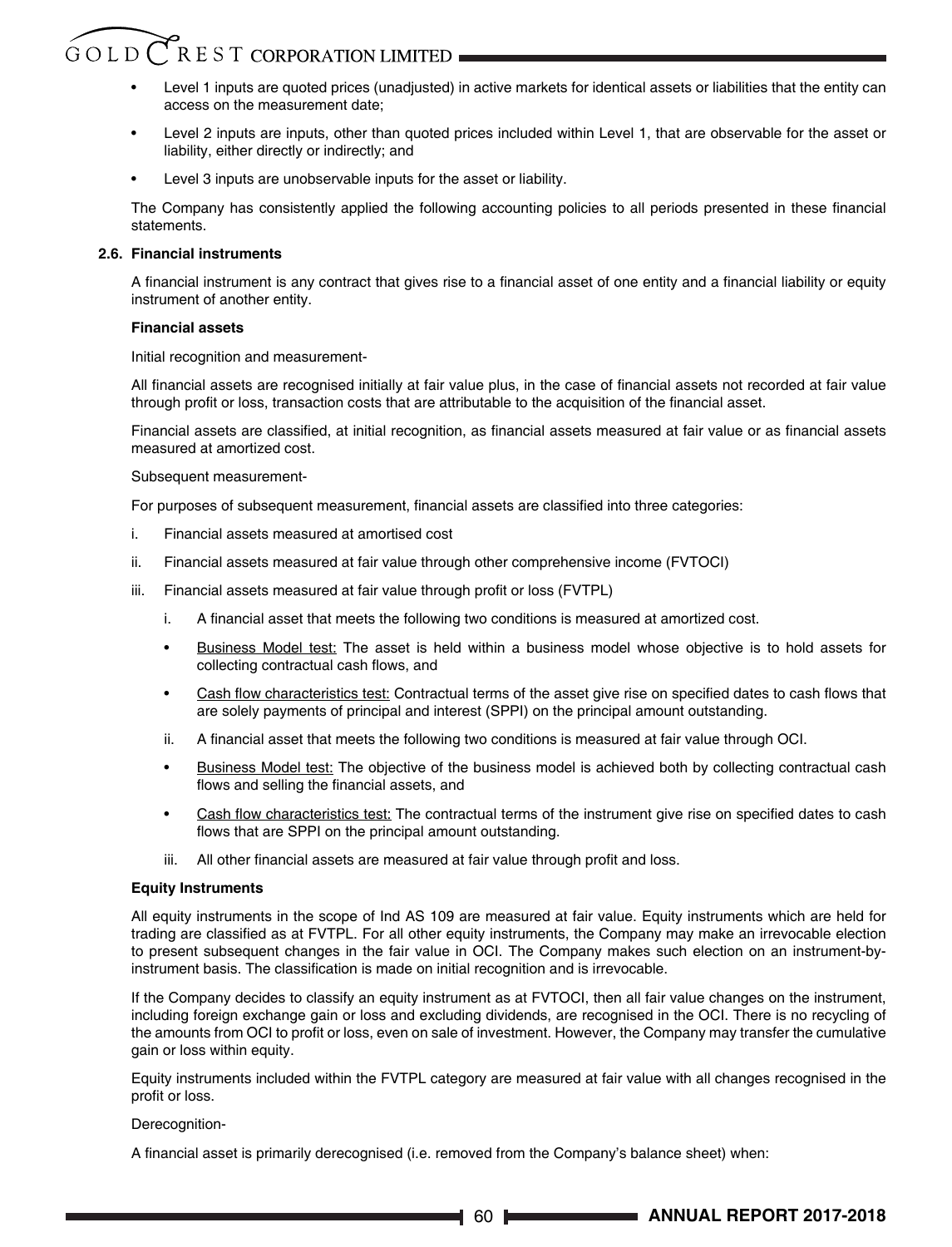# GOLD CREST CORPORATION LIMITED

- The contractual rights to receive cash flows from the asset have expired, or
- (a) the Company has transferred substantially all the risks and rewards of the asset, or (b) the Company has neither transferred nor retained substantially all the risks and rewards of the asset, but has transferred control of the asset.

On derecognition of a financial asset in its entirety, the difference between the asset's carrying amount and the sum of the consideration received and receivable and the cumulative gain or loss that had been recognised in OCI and accumulated in equity is recognised in profit or loss if such gain or loss would have otherwise been recognised in profit or loss on disposal of that financial asset.

## Impairment of financial assets-

 In accordance with Ind AS 109, The company assesses impairment based on expected credit losses (ECL) model at an amount equal to: -

- 12 months expected credit losses, or
- Lifetime expected credit losses

depending upon whether there has been a significant increase in credit risk since initial recognition.

The Company follows 'simplified approach' for recognition of impairment loss allowance on trade receivables or any contractual right to receive cash or another financial asset.

The application of the simplified approach does not require the Company to track changes in credit risk. Rather, it recognises impairment loss allowance based on lifetime ECLs at each reporting date, right from its initial recognition.

# **Financial liabilities**

Initial recognition and measurement-

All financial liabilities are recognised initially at fair value, and in the case of loans and borrowings and payables, net of directly attributable transaction costs.

Subsequent measurement-

All financial liabilities are subsequently measured at amortised cost using the effective interest method or at FVTPL.

Financial liabilities at fair value through profit or loss-

Financial liabilities are classified as at FVTPL when the financial liability is held for trading or is designated upon initial recognition as at fair value through profit or loss. Financial liabilities are classified as held for trading if they are incurred principally for the purpose of repurchasing in the near term or on initial recognition it is part of a portfolio of identified financial instruments that the Company manages together and has a recent actual pattern of short-term profit-taking. This category also includes derivatives entered into by the Company that are not designated and effective as hedging instruments in hedge relationships as defined by Ind AS 109. Gains or losses on liabilities held for trading are recognised in the profit or loss.

# Derecognition-

A financial liability is derecognised when the obligation under the liability is discharged or cancelled or expires. When an existing financial liability is replaced by another from the same lender on substantially different terms, or the terms of an existing liability are substantially modified, such an exchange or modification is treated as the derecognition of the original liability and the recognition of a new liability. The difference between the carrying amount of the financial liability derecognised and the consideration paid and payable is recognised in profit or loss.

## Derivative financial instruments-

## Initial recognition and subsequent measurement

The Company uses derivative financial instruments, such as forward currency contracts, full currency swap, options and interest rate swaps to hedge its foreign currency risks and interest rate risks respectively. Such derivative financial instruments are initially recognised at fair value on the date on which a derivative contract is entered into and are subsequently re-measured at fair value at the end of each reporting period. Derivatives are carried as financial assets when the fair value is positive and as financial liabilities when the fair value is negative. Any gains or losses arising from changes in the fair value of derivatives are taken directly to profit or loss.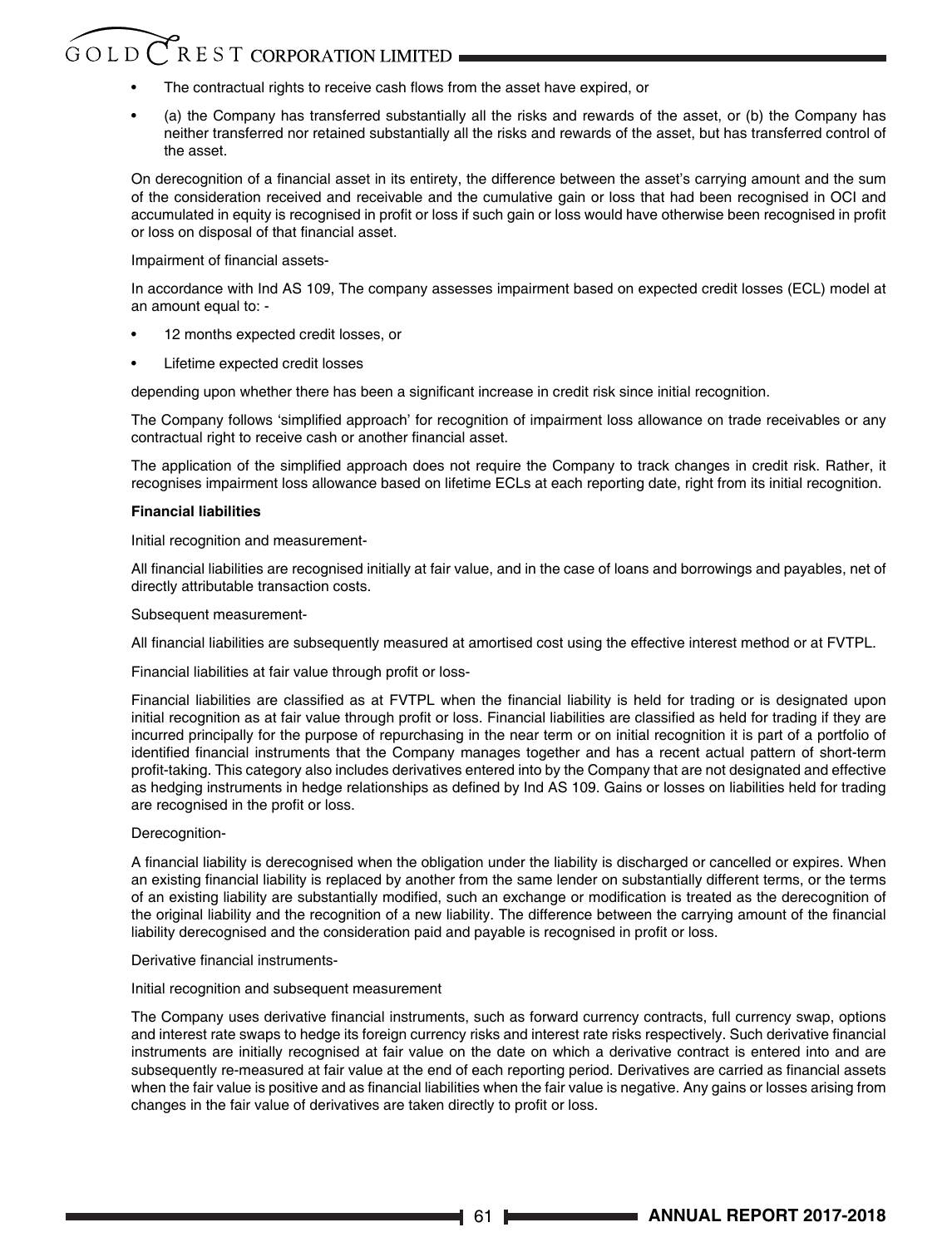# **2.7. Operating Segment**

 Operating segments are reported in a manner consistent with the internal reporting provided to the Chief Operating Decision Maker. The chief operating decision maker of the Company is responsible for allocating resources and assessing performance of the operating segments and accordingly is identified as the Chief Operating Decision Maker.

 The Chief Operating Decision Maker monitors the operating results of its business segments separately for the purpose of making decisions about resource allocation and performance assessment. Segment performance is evaluated based on profit and loss and is measured consistently with the profit and loss in the financial statements. The Operating segments have been identified on the basis of the nature of products/services.

- a) Segment revenue includes sales and other income directly identifiable with the segment including intersegment revenue.
- b) Expenses that are directly identifiable with the segments are considered for determining the segment results. Expenses which relate to the Group as a whole and not allocable to segments are included under unallocable expenditure.
- c) Income which relates to the Group as a whole and not allocable to segments is included in unallocable income.
- d) Segment result includes margins on inter-segment and sales which are reduced in arriving at the profit before tax of the Group.
- e) Segment assets and liabilities include those directly identifiable with the respective segments. Unallocable assets and liabilities represent the assets and liabilities that relate to the Group as a whole and not allocable to any seament.

## **2.8. Property, plant and equipment**

 Items of property, plant and equipment are stated in balance sheet at cost less accumulated depreciation and accumulated impairment losses, if any.

 When parts of an item of property, plant and equipment have different useful lives, they are accounted for as separate items (major components) of property, plant and equipment.

 Items of property, plant and equipment acquired through exchange of non-monetary assets are measured at fair value, unless the exchange transaction lacks commercial substance or the fair value of either the asset received or asset given up is not reliably measurable, in which case the acquired asset is measured at the carrying amount of the asset given up.

## De-recognition

An item of property, plant and equipment is derecognised upon disposal or when no future economic benefits are expected to arise from the continued use of the asset. Any gain or loss arising on the disposal or retirement of an item of property, plant and equipment is determined as the difference between the sales proceeds and the carrying amount of property, plant and equipment and is recognised in profit or loss.

 Depreciation is recognised so as to write off the cost of assets (other than freehold land and Capital work-in-progress) less their residual values on straight-line method over their useful lives as indicated in Part C of Schedule II of the Companies Act, 2013. Depreciation methods, useful lives and residual values are reviewed at the end of each reporting period, with the effect of any changes in estimate accounted for on a prospective basis.

The estimated useful lives are as follows:

| <b>Particulars of Assets</b>   | Useful life of Assets (In Years) |  |
|--------------------------------|----------------------------------|--|
| <b>Building</b>                | 60                               |  |
| Plant & Equipment              | 15                               |  |
| Furniture & Fixtures           | 10                               |  |
| Vehicles                       | 08                               |  |
| Office Equipment               | 05                               |  |
| <b>Electrical Installation</b> | 10                               |  |
| Computers                      | 03                               |  |

 For transition to Ind AS, the Company has elected to continue with the carrying value of all of its PPE recognised as of April 01, 2016 i.e. transition date, measured as per the previous GAAP and use that carrying value as its deemed cost as of the transition date.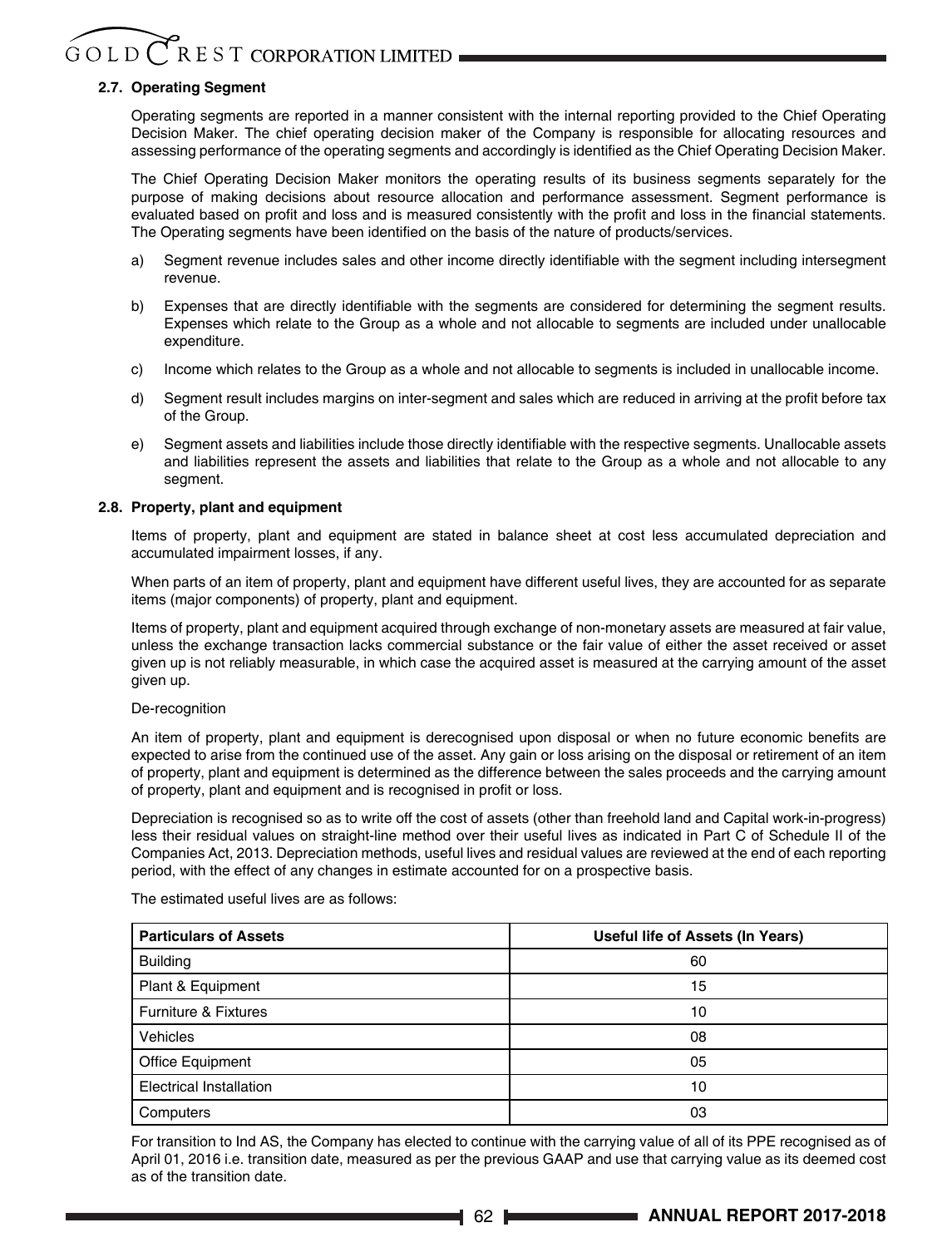# GOLD CREST CORPORATION LIMITED

# **2.9. Cash Flow Statement**

Cash flows are reported using the indirect method, whereby profit / (loss) before tax is adjusted for the effects of transactions of non-cash nature and any deferrals or accruals of past or future cash receipts or payments. The cash flows from operating, investing and financing activities of the Company are segregated based on the available information.

## **2.10.Intangible assets**

Intangible assets that are acquired by the Company and that have finite useful lives are measured at cost less accumulated amortisation and accumulated impairment losses, if any. Subsequent expenditures are capitalised only when they increase the future economic benefits embodied in the specific asset to which they relate.

 Amortisation is recognised on a straight-line basis over the estimated useful lives of intangible assets. Intangible assets that are not available for use are amortised from the date they are available for use.

#### De-recognition of intangible assets

Intangible assets are de-recognised either on their disposal or where no future economic benefits are expected from their use. Gain or loss arising on such de-recognition is recognised in profit or loss and are measured as the difference between the net disposal proceeds, if any, and the carrying amount of respective intangible assets as on the date of de-recognition.

#### **2.11.Investment Property**

 Investment properties are properties held to earn rentals and/ or for capital appreciation (including property under construction for such purposes). Investment properties are measured initially at cost, including transaction costs. Subsequent to initial recognition, investment properties are measured in accordance with Ind AS 16's requirements for a cost model.

 An investment property is derecognised upon disposal or when the investment property is permanently withdrawn from use and no future economic benefits are expected from the disposal. Any gain or loss arising on derecognition of the property (calculated as the difference between the net disposal proceeds and the carrying amount of the asset) is included in the profit or loss in the period in which the property is derecognised.

 For transition to Ind AS, the company has elected to continue with the carrying value of its investment property recognised as of April 1, 2016, (transition date) measured as per the previous GAAP and to use that carrying value as its deemed cost as of the transition date.

## **2.12.Impairment of non-financial assets**

 The carrying amounts of the Company's PPE and intangible assets are reviewed at each reporting date to determine whether there is any indication of impairment. If any such indication exists, then the asset's recoverable amount is estimated in order to determine the extent of the impairment loss, if any.

 The recoverable amount of an asset or cash-generating unit is the greater of its value in use and its fair value less costs to sell.

An impairment loss is recognised in the profit or loss if the estimated recoverable amount of an asset or its cash generating unit is lower than its carrying amount. Impairment losses recognised in respect of cash-generating units are allocated to reduce the carrying amount of the other assets in the unit on a pro-rata basis.

 In respect of other asset, impairment losses recognised in prior periods are assessed at each reporting date for any indications that the loss has decreased or no longer exists. An impairment loss is reversed if there has been a change in the estimates used to determine the recoverable amount. An impairment loss is reversed only to the extent that the asset's carrying amount does not exceed the carrying amount that would have been determined, net of depreciation or amortisation, if no impairment loss had been recognised.

## **2.13.Leases**

A lease that transfers substantially all the risks and rewards incidental to ownership to the lessee is classified as a finance lease. All other leases are classified as operating leases.

# Company as a lessee-

 Finance leases are capitalised at the commencement of the lease at the inception date fair value of the leased property or, if lower, at the present value of the minimum lease payments. The corresponding liability to the lessor is included in the balance sheet as a finance lease obligation. Lease payments are apportioned between finance charges and reduction of the lease liability so as to achieve a constant rate of interest on the remaining balance of the liability. Finance charges are recognised in profit or loss as finance costs, unless they are directly attributable to qualifying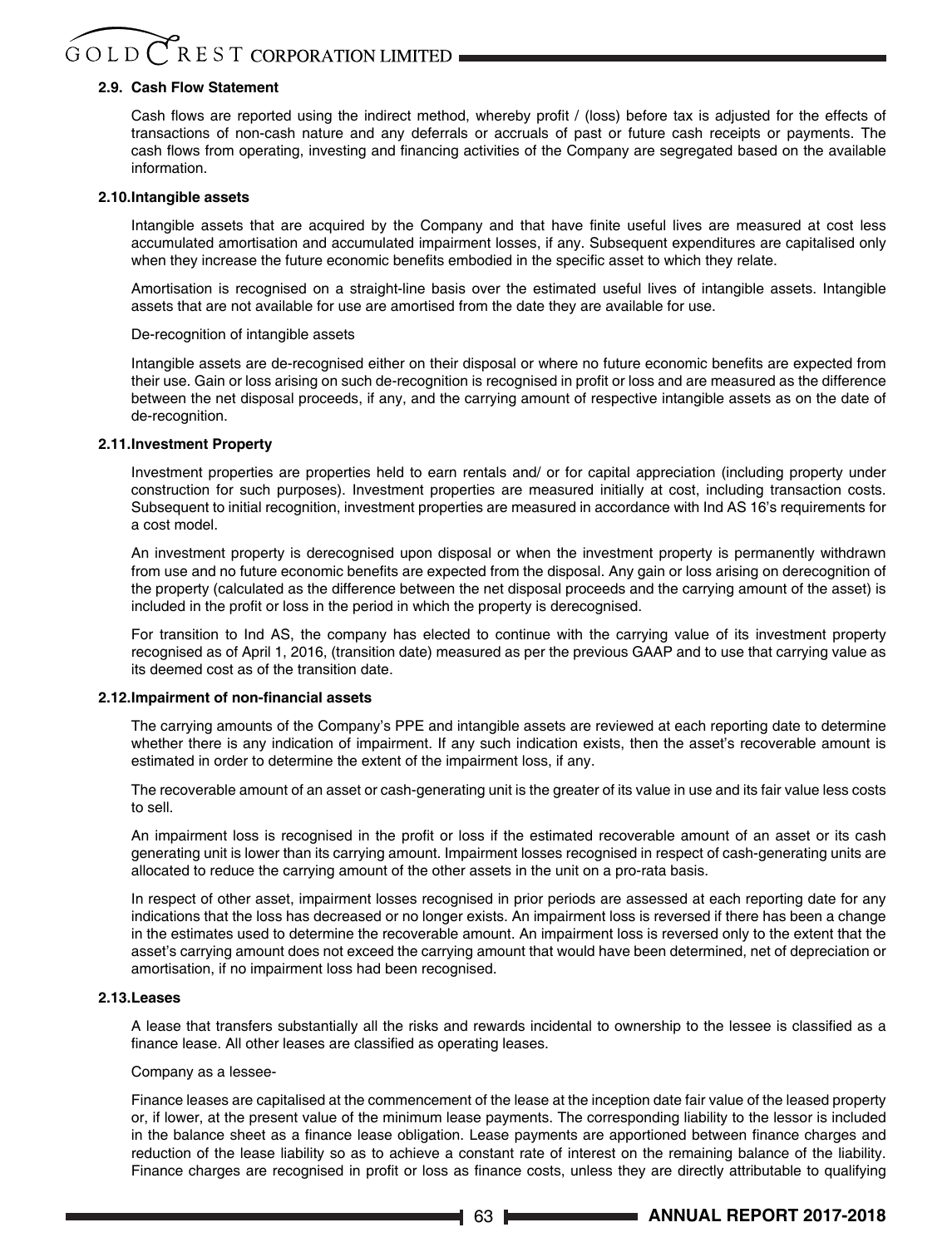# $G$  O L D  $\bigcap$  R E S T CORPORATION LIMITED

assets, in which case they are capitalised in accordance with the Company's general policy on the borrowing costs. Contingent rentals are recognised as expenses in the periods in which they are incurred.

Operating lease payments are generally recognised as an expense in the profit or loss on a straight-line basis over the lease term. Where the rentals are structured solely to increase in line with expected general inflation to compensate for the lessor's expected inflationary cost increases, such increases are recognised in the year in which such benefits accrue. Contingent rentals arising under operating leases are also recognised as expenses in the periods in which they are incurred.

Company as a lessor-

 Rental income from operating lease is generally recognised on a straight-line basis over the term of the relevant lease. Where the rentals are structured solely to increase in line with expected general inflation to compensate for the Company's expected inflationary cost increases, such increases are recognised in the year in which such benefits accrue. Initial direct costs incurred in negotiating and arranging an operating lease are added to the carrying amount of the leased asset and recognised over the lease term on the same basis as rental income. Contingent rents are recognised as revenue in the period in which they are earned.

Amounts due from lessees under finance leases are recorded as receivables at the Company's net investment in the leases. Finance lease income is allocated to accounting periods so as to reflect a constant periodic rate of return on the Company's net investment outstanding in respect of the leases.

#### **2.14.Cash and cash equivalents**

Cash and cash equivalents in the balance sheet comprise cash at bank and on hand and fixed deposits.

For the purpose of the statement of cash flows, cash and cash equivalents consist of cash as defined above, net of outstanding bank overdrafts as they are considered an integral part of the Company's cash management.

#### **2.15.Stock in Trade**

 Shares, securities and commodities held as inventory are valued at cost or market price whichever is lower, whereby the cost of each script/security is compared vis-à-vis its market value and the resultant shortfall, if any, is charged to revenue.

## **2.16.Provisions, contingent liabilities and contingent assets**

 Provisions are recognised when the company has a present obligation (legal or constructive) as a result of past event, it is probable that an outflow of resources embodying economic benefits will be required to settle the obligation and a reliable estimate can be made of the amount of obligation. If the effect of the time value of money is material, provisions are determined by discounting the expected future cash flows at a pre-tax rate that reflects current market assessments of the time value of money and the risks specific to the liability. Where discounting is used, the increase in the provision due to the passage of time is recognised as a finance cost.

Contingent Assets are not recognised in the financial statements.

## **2.17.Borrowing Cost**

 Borrowing costs that are directly attributable to the acquisition, construction, or production of a qualifying asset are capitalized as a part of the cost of such asset till such time the asset is ready for its intended use or sale.

 Borrowing costs consist of interest and other costs that an entity incurs in connection with the borrowing of funds. Borrowing costs also include exchange differences to the extent regarded as an adjustment to the borrowing costs. A qualifying asset is an asset that necessarily requires a substantial period of time to get ready for its intended use or sale. All other borrowing costs are recognized as expense in the period in which they are incurred.

## **2.18.Dividend distribution to equity holders of the Company**

 The Company recognised a liability to make dividend distributions to equity holders of the Company when the distribution is authorised and the distribution is no longer at the discretion of the Company. As per the corporate laws in India, a distribution is authorised when it is approved by the shareholders. A corresponding amount is recognised directly in equity.

## **2.19.Revenue**

Revenue is net of returns, GST, sales tax, service tax, rebates and other similar allowances.

Profit/loss on sale of securities is determined based on the FIFO cost of the securities sold.

Profit/loss on commodity transactions is accounted for as explained below: -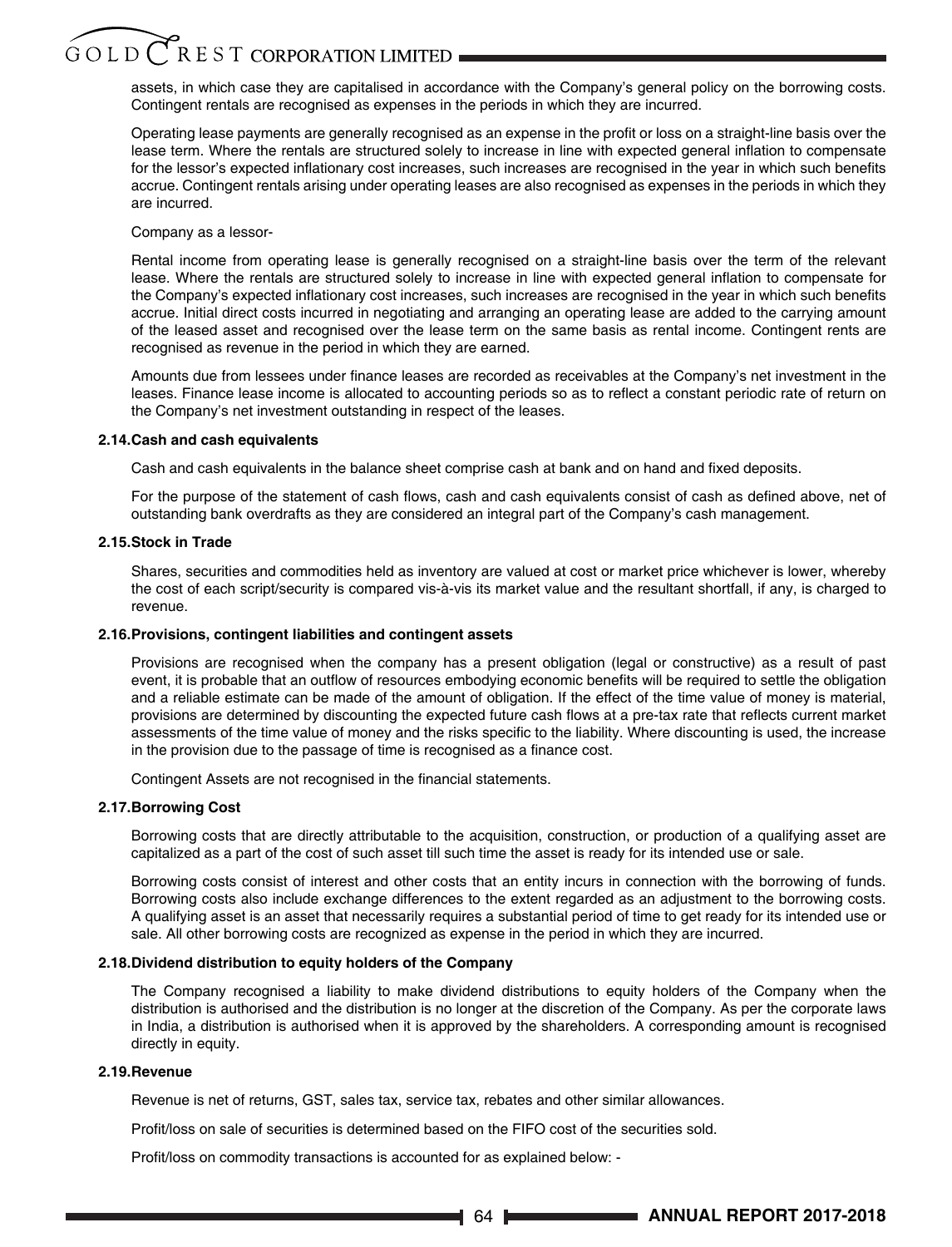Initial and additional margin paid over and above initial margin for entering into contracts for stock futures/commodity trading and stock options, which are realized on final settlement/ squaring – up of underlying margin are disclosed under "Trade Receivable".

Mark-to-market on commodity futures is shown under the head hedge account in the Profit and Loss account under other revenue operation.

 Equity stock option premium account represents premium received on sale of call and such premium is shown as income.

Income from Operation & Maintenance of Software Development Park is recognized on time proportion basis.

#### Dividend

 Dividend income is recognised when the Company's right to receive the payment is established, which is generally when shareholders approve the dividend.

#### Interest income

Interest income from a financial asset is recognised when it is probable that the economic benefits will flow to the Company and the amount of income can be measured reliably. Interest income is accrued on a time basis, by reference to the principal outstanding and at the effective interest rate applicable, which is the rate that exactly discounts estimated future cash receipts through the expected life of the financial asset to that asset's net carrying amount on initial recognition.

#### **2.20.Employee benefits**

## Defined benefit plans

The liability in respect of defined benefit plans is calculated using the projected unit credit method with actuarial valuations being carried out at the end of each annual reporting period. The present value of the defined benefit obligation is determined by discounting the estimated future cash outflows by reference to market yields at the end of the reporting period on government bonds. The currency and term of the government bonds shall be consistent with the currency and estimated term of the post-employment benefit obligations. The current service cost of the defined benefit plan, recognised in the profit or loss as employee benefits expense, reflects the increase in the defined benefit obligation resulting from employee service in the current year, benefit changes, curtailments and settlements. Past service costs are recognised in profit or loss in the period of a plan amendment. The net interest cost is calculated by applying the discount rate to the net balance of the defined benefit obligation and the fair value of plan assets. This cost is included in employee benefit expense in profit or loss. Actuarial gains and losses arising from experience adjustments and changes in actuarial assumptions are charged or credited to OCI in the period in which they arise and is reflected immediately in retained earnings and is not reclassified to profit or loss.

#### Termination benefits

Termination benefits are recognised as an expense at the earlier of the date when the Company can no longer withdraw the offer of those benefits and when the entity recognises costs for a restructuring that is within the scope of Ind AS 37 and involves the payment of termination benefits.

#### Short-term and Other long-term employee benefits

A liability is recognised for benefits accruing to employees in respect of wages and salaries, and casual leave in the period the related service is rendered at the undiscounted amount of the benefits expected to be paid in exchange for that service.

The Company's net obligation in respect of other long term employee benefits is the amount of future benefit that employees have earned in return for their service in the current and previous periods. That benefit is discounted to determine its present value.

#### Defined contribution plans

The Company's contributions to defined contribution plans are recognised as an expense as and when the services are received from the employees entitling them to the contributions.

# **2.21.Income tax**

## Current Income Tax

Income tax expense consists of current and deferred tax. Income tax expense is recognised in profit or loss except to the extent that it relates to items recognised in OCI or directly in equity, in which case it is recognised in OCI or directly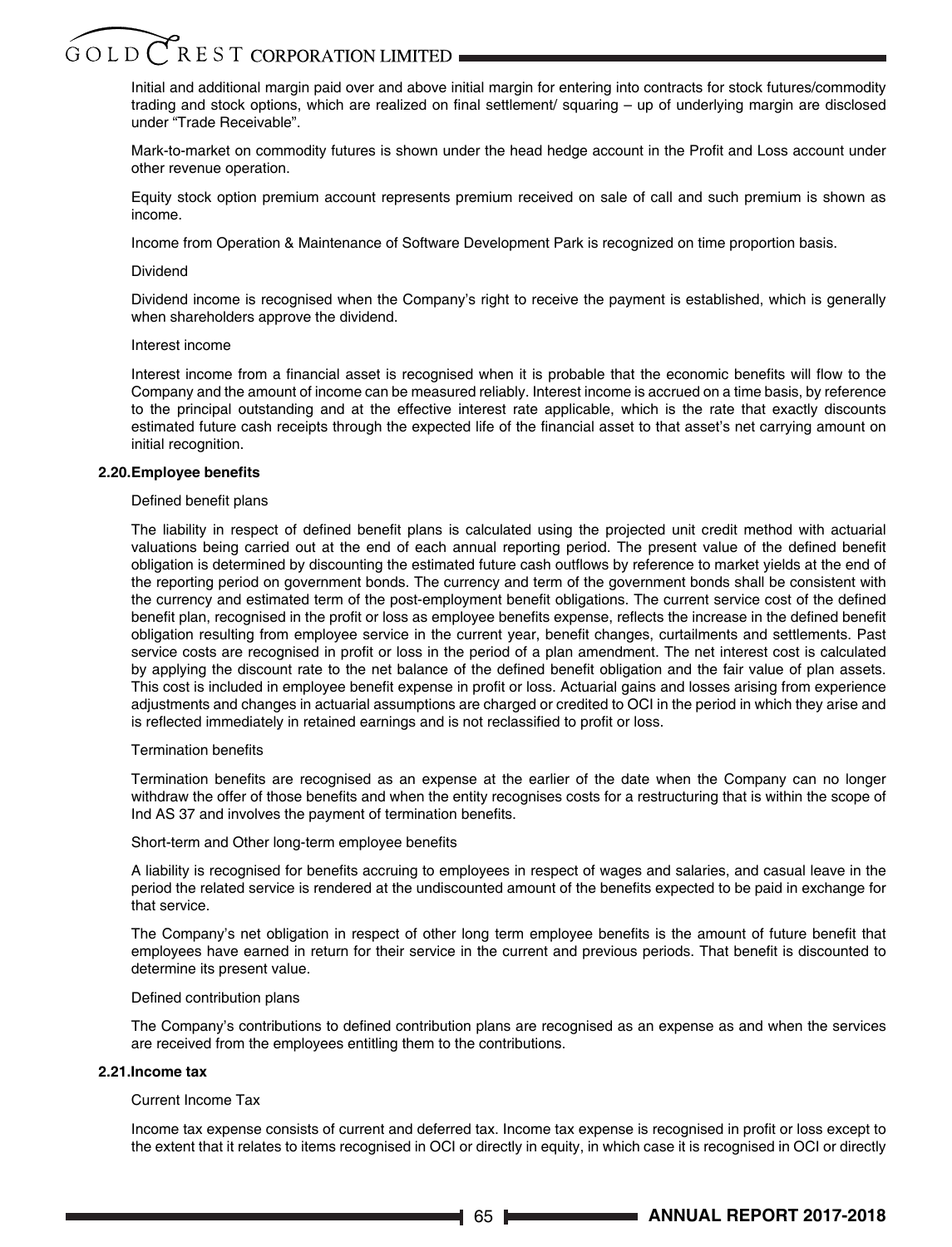# $G$ OLD $CR$ EST CORPORATION LIMITED

in equity respectively. Current tax is the expected tax payable on the taxable profit for the year, using tax rates enacted or substantively enacted by the end of the reporting period, and any adjustment to tax payable in respect of previous years. Current tax assets and tax liabilities are offset where the Company has a legally enforceable right to offset and intends either to settle on a net basis, or to realise the asset and settle the liability simultaneously.

## Deferred Tax

 Deferred tax is recognised on temporary differences between the carrying amounts of assets and liabilities in the financial statements and the corresponding tax bases used in the computation of taxable profit.

 Deferred tax is measured at the tax rates that are expected to be applied to the temporary differences when they reverse, based on the laws that have been enacted or substantively enacted by the end of the reporting period. Deferred tax assets and liabilities are offset if there is a legally enforceable right to set off corresponding current tax assets against current tax liabilities and the deferred tax assets and deferred tax liabilities relate to income taxes levied by the same tax authority on the Company.

A deferred tax asset is recognised to the extent that it is probable that future taxable profits will be available against which the temporary difference can be utilised. Deferred tax assets are reviewed at each reporting date and are reduced to the extent that it is no longer probable that the related tax benefit will be realised. Withholding tax arising out of payment of dividends to shareholders under the Indian Income tax regulations is not considered as tax expense for the Company and all such taxes are recognised in the statement of changes in equity as part of the associated dividend payment.

 Minimum Alternate Tax ('MAT') credit is recognised as deferred tax asset only when and to the extent there is convincing evidence that the Company will pay normal income tax during the period for which the MAT credit can be carried forward for set-off against the normal tax liability. MAT credit recognised as an asset is reviewed at each Balance Sheet date and written down to the extent the aforesaid convincing evidence no longer exists.

# **2.22.Earnings per share**

 The Company presents basic and diluted earnings per share ("EPS") data for its equity shares. Basic EPS is calculated by dividing the profit or loss attributable to equity shareholders of the Company by the weighted average number of equity shares outstanding during the period. Diluted EPS is determined by adjusting the profit or loss attributable to equity shareholders and the weighted average number of equity shares outstanding for the effects of all dilutive potential ordinary shares, which includes all stock options granted to employees.

## **Note - 3. Recent Accounting pronouncements**

Standards issued but not yet effective

The amendments to standards that are issued, but not yet effective, up to the date of issuance of the Company's consolidated financial statements are disclosed below. The Company intends to adopt these standards, if applicable, when they become effective.

The Ministry of Corporate Affairs (MCA) has issued the Companies (Indian Accounting Standards) Amendment Rules, 2017 and Companies (Indian Accounting Standards) Amendment Rules, 2018 amending the following standard:

**i)** Ind AS 115 Revenue from Contracts with Customers

On March 28, 2018, Ministry of Corporate Affairs has notified the Ind AS115, 'Revenue from Contract with Customers.' The core principle of the new standard is that an entity should recognize revenue to depict the transfer of promised goods or services to customers in an amount that reflects the consideration to which the entity expects to be entitled in exchange for those goods or services.

Specifically, the standard introduces a 5-step approach to revenue recognition:

- Step 1: Identify the contract(s) with a customer
- Step 2: Identify the performance obligation in contract
- Step 3: Determine the transaction price
- Step 4: Allocate the transaction price to the performance obligations in the contract
- Step 5: Recognise revenue when (or as) the entity satisfies a performance obligation

Under Ind AS 115, an entity recognises revenue when (or as) a performance obligation is satisfied, i.e. when 'control' of the goods or services underlying the particular performance obligation is transferred to the customer.

 Further the new standard requires enhanced disclosures about the nature, amount, timing and uncertainty of revenue and cash flows arising from the entity's contracts with customers.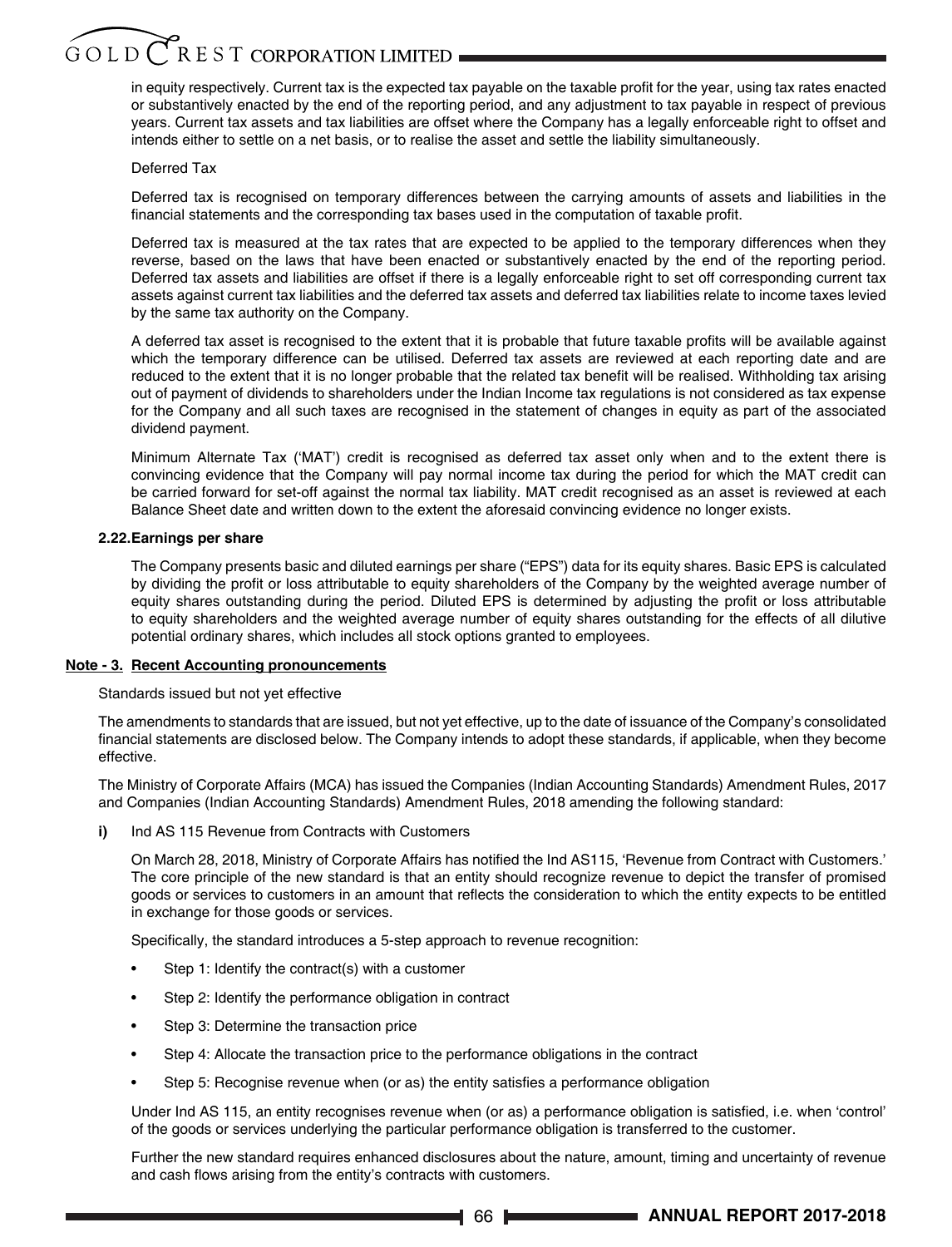# $\overset{\sim}{\mathcal{G}} \mathcal{O} L \mathcal{D}$   $\overset{\sim}{\mathcal{C}}$  R E S T CORPORATION LIMITED .

The standard permits two possible methods of transition:

• Retrospective approach

 Under this approach the standard will be applied retrospectively to each prior reporting period presented in accordance with Ind AS 8-Accounting Policies, Changes in Accounting Estimates and Errors

• Retrospectively with cumulative effect of initially applying the standard recognized at the date of initial application (Cumulative catch - up approach). The effective date for adoption of Ind AS 115 is financial periods beginning on or after April 1, 2018.

 The Company will adopt the standard on April 1, 2018 by using the cumulative catch-up transition method and accordingly comparatives for the year ending or ended March 31, 2018 will not be retrospectively adjusted. The effect on adoption of Ind AS 115 is expected to be insignificant.

ii) Appendix B to Ind AS 21, Foreign currency transactions and advance consideration:

On March 28, 2018, MCA has notified the Companies (Indian Accounting Standards) Amendment Rules, 2018 containing Appendix B to Ind AS 21, Foreign currency transactions and advance consideration which clarifies the date of the transaction for the purpose of determining the exchange rate to use on initial recognition of the related asset, expense or income, when an entity has received or paid advance consideration in a foreign currency. This amendment will come into force from April 1, 2018. The Company expects the impact of this on the consolidated financial statements to be insignificant.

Amendments to Ind AS 12 Recognition of Deferred Tax Assets for Unrealised Losses

iii) The amendments clarify that an entity needs to consider whether tax law restricts the sources of taxable profits against which it may make deductions on the reversal of that deductible temporary difference. Furthermore, the amendments provide guidance on how an entity should determine future taxable profits and explain the circumstances in which taxable profit may include the recovery of some assets for more than their carrying amount.

 These amendments are effective for annual periods beginning on or after 1 April 2018. These amendments are expected to have insignificant impact on the Company.

iv) Transfers of Investment Property — Amendments to Ind AS 40

 The amendments clarify when an entity should transfer property, including property under construction or development into, or out of investment property. The amendments state that a change in use occurs when the property meets, or ceases to meet, the definition of investment property and there is evidence of the change in use. A mere change in management's intentions for the use of a property does not provide evidence of a change in use.

 The amendments are effective for annual periods beginning on or after 1 April 2018. The Company will apply amendments when they become effective. However, since Company's current practice is in line with the clarifications issued, the Company does not expect any effect on its consolidated financial statements.

# **Note - 4. Use of Estimates and Judgements**

The preparation of the Company's financial statements requires the management to make judgements, estimates and assumptions that affect the reported amounts of revenues, expenses, assets and liabilities, and the accompanying disclosures, and the disclosure of contingent liabilities. Actual results may differ from these estimates.

Estimates and underlying assumptions are reviewed on an ongoing basis. Revisions to accounting estimates are recognised in the period in which the estimates are revised and in any future periods affected. In particular, information about significant areas of estimation uncertainty and critical judgments in applying accounting policies that have the most significant effect on the amounts recognised in the financial statements is included in the following notes:

a. Useful lives of property, plant and equipment and intangible assets

Property, plant and equipment and intangible assets represent a significant proportion of the asset base of the Company. The charge in respect of periodic depreciation and amortisation is derived after determining an estimate of an asset's expected useful life and the expected residual value at the end of its life. The useful lives and residual values of Company's assets are determined by the management at the time the asset is acquired and reviewed periodically, including at each financial year end. The lives are based on historical experience with similar assets as well as anticipation of future events, which may impact their life, such as changes in technical or commercial obsolescence arising from changes or improvements in production or from a change in market demand of the product or service output of the asset.

b. Assets and obligations relating to employee benefits

The employment benefit obligations depends on a number of factors that are determined on an actuarial basis using a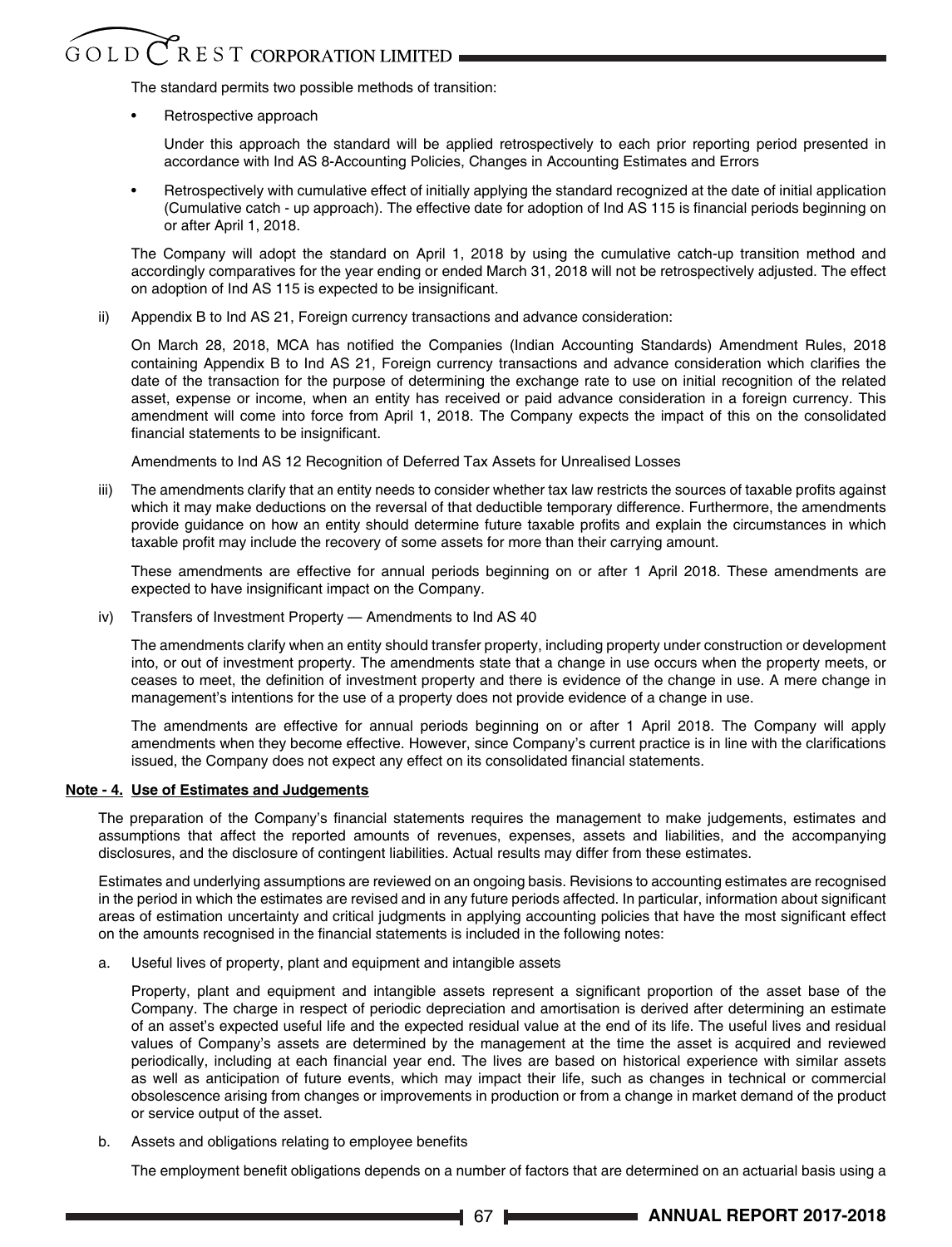### $G$  O L D  $C$  R E S T CORPORATION LIMITED

number of assumptions. The assumptions used in determining the net cost/ (income) include the discount rate, inflation and mortality assumptions. Any changes in these assumptions will impact upon the carrying amount of employment benefit obligations.

c. Fair vale measurement and valuation process

When the fair values of financials assets and financial liabilities recorded in the financial statements cannot be measured based on quoted prices in active markets, their fair value is measured using valuation techniques which involve various judgements and assumptions.

d. Tax expense

The Company's tax jurisdiction is India. Significant judgements are involved in determining the provision for income taxes, if any, including amount expected to be paid/recovered for uncertain tax positions. Further, significant judgement is exercised to ascertain amount of deferred tax asset (DTA) that could be recognised based on the probability that future taxable profits will be available against which DTA can be utilized and amount of temporary difference in which DTA cannot be recognised on want of probable taxable profits.

The following explains the material adjustments made while transition from previous accounting standards to IND AS:

**A.** Investments

Investment in equity instruments are carried at fair value through Profit and loss in Ind AS compared to being carried at cost under IGAAP.

**B.** Employee Benefits Expenses (Gratuity)

Both under Indian GAAP and Ind AS, the company recognized costs related to its post-employment defined benefit plan on an actuarial basis. Under Indian GAAP, the entire cost, including actuarial gains and losses, are charged to profit or loss. Under Ind AS, re-measurements are recognized in other comprehensive income.

**C.** Other comprehensive income

 Under IGAAP, the company has not presented other comprehensive income (OCI) separately. Hence, it has reconciled profit or loss as per Indian GAAP to profit or loss as per Ind AS. Further, Indian GAAP profit or loss is reconciled to total comprehensive income as per Ind AS.

**D.** Deferred tax

 Indian GAAP requires deferred tax accounting using the income statement approach, which focuses on differences between taxable profits and accounting profits for the period. 'Ind AS 12 Income Taxes' requires entities to account for deferred taxes using the balance sheet approach, which focuses on temporary differences between the carrying amount of an asset or liability in the balance sheet and its tax base. The application of Ind 'AS 12 Income Taxes' approach has resulted in recognition of deferred tax on new temporary differences which was not required under Indian GAAP. In addition, the various transitional adjustments lead to temporary differences. According to the accounting policies, the company has to account for such differences. Deferred tax adjustments are recognized in correlation to the underlying transaction either in retained earnings or a separate component of equity.

**E.** Statement of cash flows

The transition from Indian GAAP to Ind AS has not had a material impact on the statement of cash flows.

**F.** Financial assets and financial liabilities have been regrouped/ reclassified wherever required to comply with Ind AS.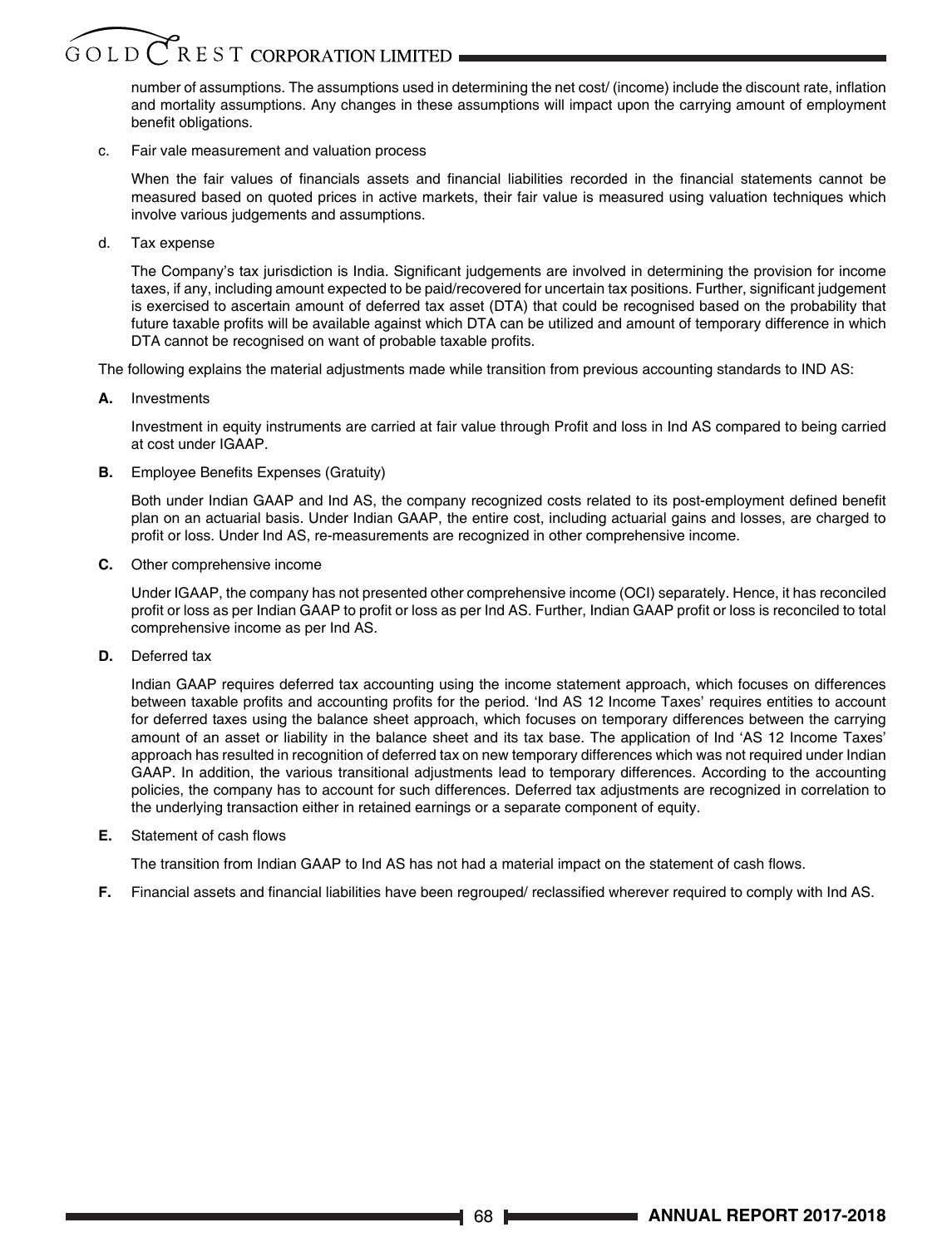Notes to the financial statements **Notes to the financial statements**

Note: 5. **Note : 5.**

# **Property, Plant and Equipment Property, Plant and Equipment**

Following are the changes in the carrying value of Property, Plant and Equipment **Following are the changes in the carrying value of Property, Plant and Equipment**

|                                                  |                        |                           |           |                     |                             |           | (Amount in 7.) |
|--------------------------------------------------|------------------------|---------------------------|-----------|---------------------|-----------------------------|-----------|----------------|
| Particulars                                      | Plant and<br>Equipment | Furniture and<br>fixtures | Vehicles  | equipment<br>Office | Installations<br>Electrical | Computers | Total          |
| At cost / deemed cost                            |                        |                           |           |                     |                             |           |                |
| As at April 01, 2016                             | 1,134,608              | 103,849                   | 5,197,790 | 252,497             |                             | 357,385   | 7,046,129      |
| Additions                                        |                        | 113,500                   |           | 1,685,417           | 492,272                     |           | 2,291,189      |
| Disposals                                        |                        |                           |           |                     |                             |           |                |
| As at March 31, 2017                             | 1,134,608              | 217,349                   | 5,197,790 | 1,937,914           | 492,272                     | 357,385   | 9,337,318      |
| Additions                                        | 515,000                | 115,864                   |           | 1,028,218           | 322,400                     | 123,305   | 2,104,787      |
| Disposals                                        |                        |                           |           |                     |                             |           |                |
| As at March 31, 2018                             | 1,649,608              | 333,213                   | 5,197,790 | 2,966,132           | 814,672                     | 480,690   | 11,442,105     |
| and<br>depreciation<br>Accumulated<br>impairment |                        |                           |           |                     |                             |           |                |
| As at April 01, 2016                             |                        |                           |           |                     |                             |           |                |
| Depreciation expense                             | 137,553                | 30,739                    | 957,031   | 208,600             | 16,400                      | 117,653   | 1,467,976      |
| As at March 31, 2017                             | 137,553                | 30,739                    | 957,031   | 208,600             | 16,400                      | 117,653   | 1,467,976      |
| Depreciation expense                             | 225,925                | 52,317                    | 929,773   | 537,236             | 50,979                      | 141,126   | 1,937,354      |
| As at March 31, 2018                             | 363,478                | 83,056                    | 1,886,804 | 745,836             | 67,379                      | 258,779   | 3,405,330      |
| Carrying amount                                  |                        |                           |           |                     |                             |           |                |
| As at 1st April, 2016                            | 1,134,608              | 103,849                   | 5,197,790 | 252,497             |                             | 357,385   | 7,046,129      |
| As at 31 <sup>st</sup> March, 2017               | 997,055                | 186,610                   | 4,240,759 | 1,729,314           | 475,872                     | 239,732   | 7,869,342      |
| As at 31 <sup>st</sup> March, 2018               | 1,286,130              | 250,157                   | 3,310,986 | 2,220,296           | 747,293                     | 221,911   | 8,036,775      |

## GOLD CREST CORPORATION LIMITED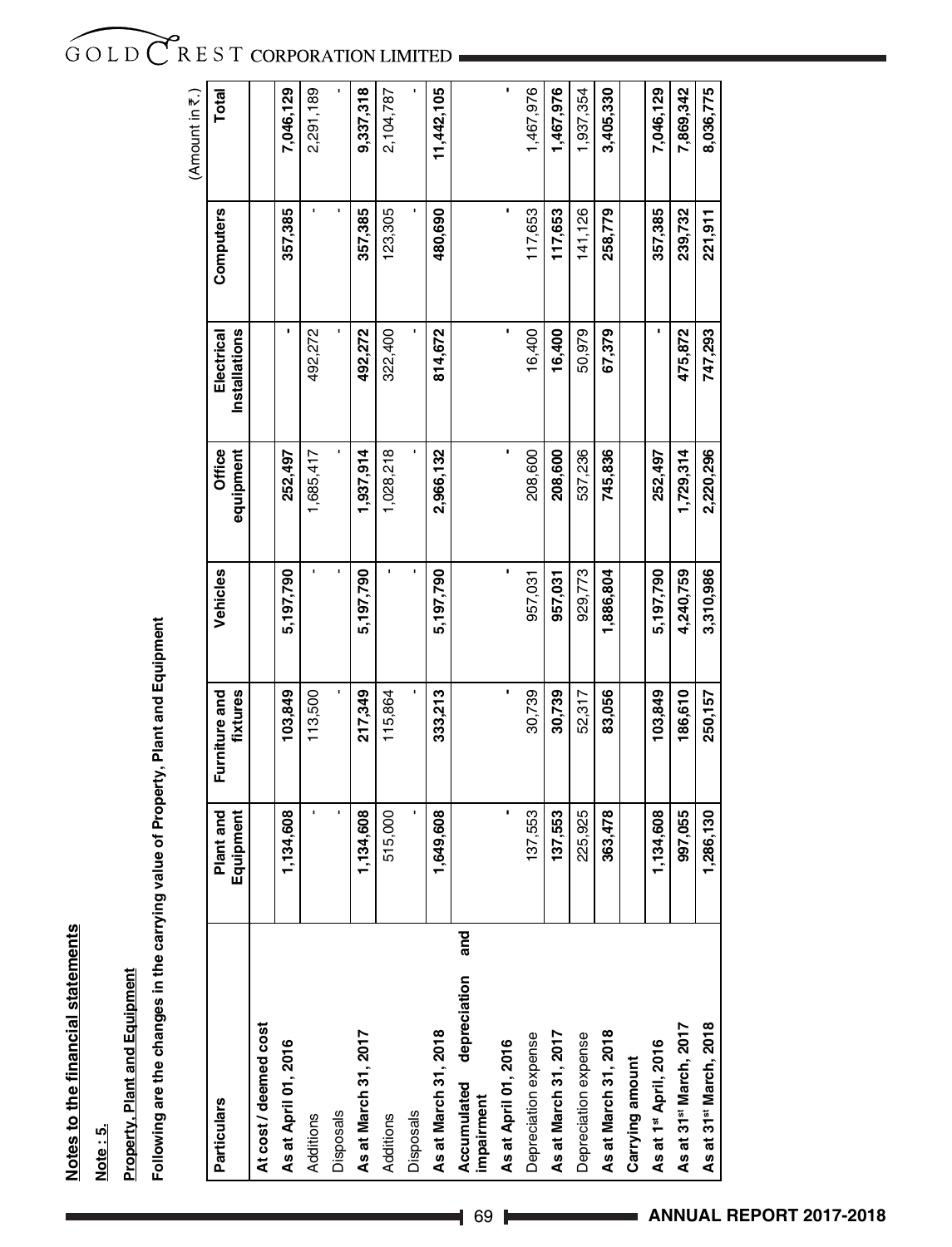#### **Note - 6**

#### **Investment Property**

|                                                |            |                 | (Amount in ₹.) |
|------------------------------------------------|------------|-----------------|----------------|
| Particulars                                    | Land       | <b>Building</b> | Total          |
| At cost / deemed cost                          |            |                 |                |
|                                                |            |                 |                |
| As at April 01, 2016                           | 10,178,815 | 158,422,694     | 168,601,509    |
| Additions                                      |            |                 |                |
| Disposals                                      |            |                 |                |
| As at March 31, 2017                           | 10,178,815 | 158,422,694     | 168,601,509    |
| Additions                                      |            |                 |                |
| Disposals                                      |            |                 |                |
| As at March 31, 2018                           | 10,178,815 | 158,422,694     | 168,601,509    |
| <b>Accumulated depreciation and impairment</b> |            |                 |                |
| As at April 01, 2016                           |            |                 |                |
| Depreciation expense                           |            | 2,699,225       | 2,699,225      |
| As at March 31, 2017                           |            | 2,699,225       | 2,699,225      |
| Depreciation expense                           |            | 2,699,225       | 2,699,225      |
| As at March 31, 2018                           |            | 5,398,450       | 5,398,450      |
| Carrying amount                                |            |                 |                |
| As at 1 <sup>st</sup> April, 2016              | 10,178,815 | 158,422,694     | 168,601,509    |
| As at 31 <sup>st</sup> March, 2017             | 10,178,815 | 155,723,469     | 165,902,284    |
| As at 31 <sup>st</sup> March, 2018             | 10,178,816 | 153,024,245     | 163,203,060    |

**(a) Information regarding income and expenditure of Investment property :**

|                                                                  |                              | (Amount in ₹.)               |
|------------------------------------------------------------------|------------------------------|------------------------------|
| <b>Particulars</b>                                               | Year Ended                   | Year Ended                   |
|                                                                  | 31 <sup>st</sup> March, 2018 | 31 <sup>st</sup> March, 2017 |
| Income from Operation & Maintenance of Software Development Park | 80,828,614                   | 75,220,432                   |
| Less: Expenditure                                                |                              |                              |
| <b>Employee Benefit Expense</b>                                  | 14,865,704                   | 6,072,978                    |
| <b>Finance Costs</b>                                             | 3,828                        |                              |
| <b>Other Expenses</b>                                            | 37,523,203                   | 14,620,858                   |
| Profit arising from Investment properties before depreciation    | 28,435,879                   | 54.526.596                   |
| Less:                                                            |                              |                              |
| Depreciation and Amortisation Expense                            | 2,699,225                    | 2,699,225                    |
| Profit arising from Investment properties                        | 25,736,654                   | 51,827,371                   |

#### **(b) Fair Value of Investment Property :**

|                            |                | TATIQUITE III N.J. |
|----------------------------|----------------|--------------------|
| <b>Particulars</b>         | 31 March, 2018 | 31 March, 2017     |
| <b>Investment Property</b> | 1.218.502.500  | 1.218.502.500      |

#### **Estimation of Fair value:**

The fair value of investment property has been determined by external, independent property valuers, having appropriate recognised professional qualifications and recent experience in the location and category of the property being valued. The best evidence of fair value is current price in an active market for similar properties.

Investment in Property includes leasehold land at Aamby Valley City Lonawala. The court has appointed a receiver for this property. The court has debarred anyone from entering into the Premises. In such circumtances, the management is unable to obtain a Valuation Report from a registered valuer. The fair market value of the property is estimated by the management at its equivalent cost.

 $(Amount in  $\overline{5}$ )$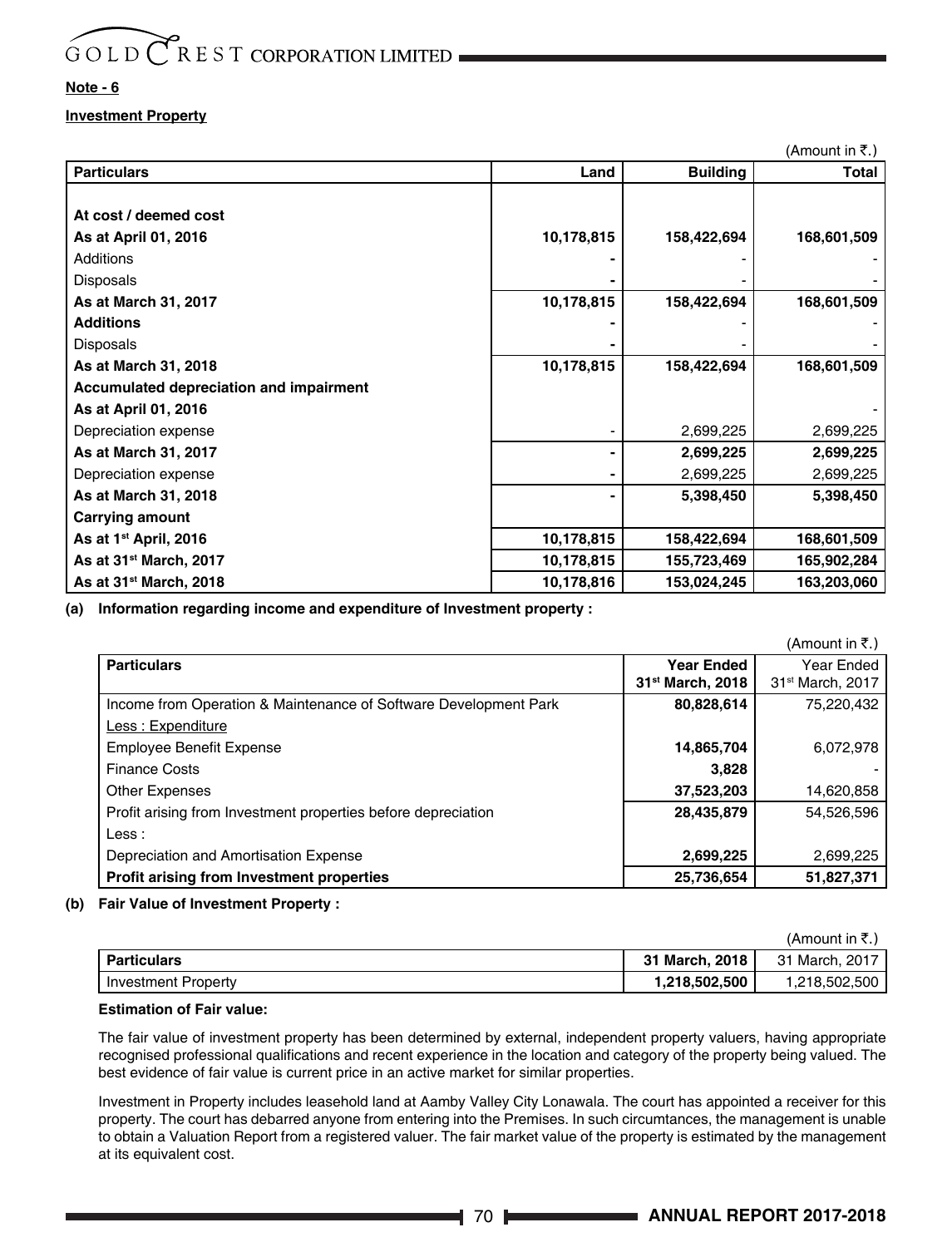| <b>Particulars</b>                                                                      | No.of                           | As at                   | No. of                          | As at                   | No.of                          | As at           |
|-----------------------------------------------------------------------------------------|---------------------------------|-------------------------|---------------------------------|-------------------------|--------------------------------|-----------------|
|                                                                                         | <b>Shares</b>                   | 31 <sup>st</sup> March, | <b>Shares</b>                   | 31 <sup>st</sup> March, | <b>Shares</b>                  | 1st April, 2016 |
|                                                                                         | As at                           | 2018                    | As at                           | 2017                    | As at                          |                 |
|                                                                                         | 2018<br>31 <sup>st</sup> March, |                         | 31 <sup>st</sup> March,<br>2017 |                         | 2016<br>1 <sup>st</sup> April, |                 |
|                                                                                         |                                 | ゕ                       |                                 | ゕ                       |                                | ゕ               |
| Note - 7                                                                                |                                 |                         |                                 |                         |                                |                 |
| Investment in Subsidiaries, Associates & Joint Ventures                                 |                                 |                         |                                 |                         |                                |                 |
| - Unquoted fully paidup<br>(a) Investments in Subsidiary Associates                     |                                 |                         |                                 |                         |                                |                 |
| Equity Shares face value ₹.10/-each of Goldcrest Habitats Pvt Ltd.                      | 10,000                          | 100,000                 | 10,000                          | 100,000                 | 10,000                         | 100,000         |
| Total                                                                                   |                                 | 100,000                 |                                 | 100,000                 |                                | 100,000         |
| Unquoted<br>(b) Investment in Joint Controlled entity                                   |                                 |                         |                                 |                         |                                |                 |
| Goldcrest Pune LLP - Fixed Capital                                                      |                                 | 99,990                  |                                 | 99,990                  |                                | r.              |
| Goldcrest Pune LLP - Current Capital                                                    |                                 | (280, 188)              |                                 | (1,303,299)             |                                | $\blacksquare$  |
| Investment in Goldcrest Pune LLP                                                        |                                 | 170, 175,000            |                                 |                         |                                | $\blacksquare$  |
| Total                                                                                   |                                 | 169,994,802             |                                 | (1,203,309)             |                                |                 |
| Total                                                                                   |                                 | 170,094,802             |                                 | (1, 103, 309)           |                                | 100,000         |
| Note - 8                                                                                |                                 |                         |                                 |                         |                                |                 |
| Investments (Non-Current)                                                               |                                 |                         |                                 |                         |                                |                 |
| Quoted<br>$\widehat{a}$                                                                 |                                 |                         |                                 |                         |                                |                 |
| ₹.2/-) each of Bombay Stock<br>Equity Shares of ₹.127/- (face value of<br>Exchange Ltd. | 5,923                           | 4,478,973               | 5,923                           | 5,790,621               |                                |                 |
|                                                                                         |                                 |                         |                                 |                         |                                |                 |
| Total                                                                                   |                                 | 4,478,973               |                                 | 5,790,621               |                                |                 |
| Unquoted<br>$\widehat{e}$                                                               |                                 |                         |                                 |                         |                                |                 |
| Bonus shares of Quest Academy Ltd.                                                      | 480,000                         | 12,672,000              | 480,000                         | 12,672,000              | 480,000                        | 12,672,000      |
| Equity Shares face value of ₹.10/- each of Goldcrest Global Trading<br>Pvt. Ltd.        | 138                             | 54,000                  | 138                             | 54,000                  | 138                            | 54,000          |
| ₹.1/-) each of Bombay Stock<br>Equity Shares of ₹.127/- (face value of<br>Exchange Ltd. | ٠                               |                         |                                 |                         | 11,847                         | 6,341,403       |
| Total                                                                                   |                                 | 12,726,000              |                                 | 12,726,000              |                                | 19,067,403      |
| (c) Investment in Govt. Securities - Unquoted                                           |                                 |                         |                                 |                         |                                |                 |
| National Saving Certificate                                                             |                                 |                         |                                 | 25,000                  |                                | 25,000          |
| 500 Bonds of National Highways Authority of India                                       |                                 | 5.000.000               |                                 | 5,000,000               |                                | 5,000,000       |
| Total                                                                                   |                                 | 5,000,000               |                                 | 5,025,000               |                                | 5,025,000       |
| Other Investments<br>$\widehat{\sigma}$                                                 |                                 |                         |                                 |                         |                                |                 |
| Investment in LLP-Unquoted                                                              |                                 |                         |                                 |                         |                                |                 |
| Avanti Electronic City Project LLP                                                      |                                 | 11,995,002              |                                 | 11,994,839              |                                | 11,997,670      |
| Silver                                                                                  |                                 | 2,173,558               |                                 |                         |                                |                 |
|                                                                                         |                                 | 14,168,560              |                                 | 11,994,839              |                                | 11,997,670      |
| Total                                                                                   |                                 | 36,373,533              |                                 | 35,536,460              |                                | 36,090,073      |
|                                                                                         |                                 |                         |                                 |                         |                                |                 |

**4 71 <b>ANNUAL REPORT 2017-2018**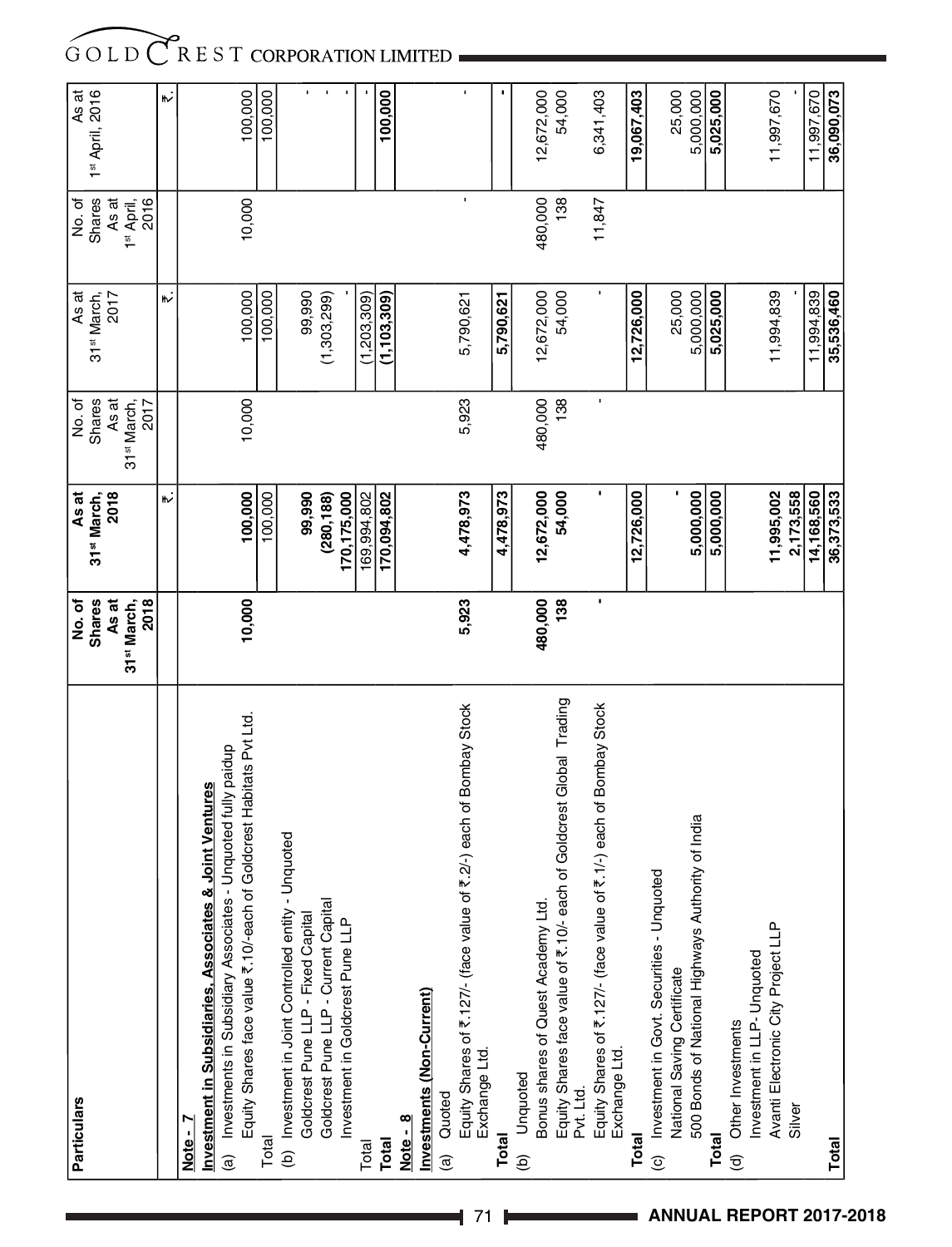| <b>Particulars</b>                                                            | As at<br>31st March, 2018 | As at<br>31st March, 2017 | As at<br>1 <sup>st</sup> April, 2016 |
|-------------------------------------------------------------------------------|---------------------------|---------------------------|--------------------------------------|
|                                                                               | ₹.                        | ₹.                        | ₹.                                   |
| <u>Note - 9</u>                                                               |                           |                           |                                      |
| <b>Loans (Non-Current)</b>                                                    |                           |                           |                                      |
| Secured, considered good<br>(a)                                               | 7,500,000                 | 15,000,000                | 15,000,000                           |
| Sub - Total                                                                   | 7,500,000                 | 15,000,000                | 15,000,000                           |
| Other Loans and Advances (specify nature)<br>(b)                              |                           |                           |                                      |
| Unsecured, considered good                                                    |                           |                           |                                      |
| <b>Related Parties</b>                                                        | 53,662,000                | 229,352,000               | 53,642,000                           |
| Others                                                                        | 10,876,940                | 11,025,651                | 7,766,367                            |
| Sub - Total                                                                   | 64,538,940                | 240,377,651               | 61,408,367                           |
| <b>Total</b>                                                                  | 72,038,940                | 255,377,651               | 76,408,367                           |
|                                                                               |                           |                           |                                      |
| Note - 10                                                                     |                           |                           |                                      |
| <b>Other Financial Assets (Non-Current)</b>                                   |                           |                           |                                      |
| <b>Security Deposits</b><br>(a)                                               |                           |                           |                                      |
| Unsecured, considered good                                                    |                           |                           |                                      |
| <b>Related Parties</b>                                                        | 40,000,000                | 40,000,000                | 40,000,000                           |
| <b>Others</b>                                                                 | 1,743,312                 | 1,541,112                 | 882,012                              |
| Sub - Total                                                                   | 41,743,312                | 41,541,112                | 40,882,012                           |
| Accruals<br>(b)                                                               |                           |                           |                                      |
| Interest accrued on Deposits<br>(i)                                           |                           | 15,208                    | 15,208                               |
| Interest accrued on Investments<br>(ii)                                       | 2,065,091                 | 315,025                   | 124,511                              |
|                                                                               | 2,065,091                 | 330,233                   | 139,719                              |
| Total                                                                         | 43,808,403                | 41,871,345                | 41,021,731                           |
|                                                                               |                           |                           |                                      |
| <u>Note - 11</u>                                                              |                           |                           |                                      |
| <b>Inventories</b>                                                            |                           |                           |                                      |
| (Valued at lower of cost or net realisable value, unless otherwise<br>stated) |                           |                           |                                      |
| <b>Stock in Trade</b>                                                         | 118,966,322               | 102,614,932               | 228,102,395                          |
| Total                                                                         | 118,966,322               | 102,614,932               | 228,102,395                          |
|                                                                               |                           |                           |                                      |
| <b>Note - 12</b>                                                              |                           |                           |                                      |
| <b>Trade Receivables</b>                                                      |                           |                           |                                      |
| (Unsecured unless otherwise stated)                                           |                           |                           |                                      |
| <b>Other Trade Receivables</b>                                                |                           |                           |                                      |
| Unsecured, considered good                                                    | 3,259,369                 | 7,866,892                 | 4,854,941                            |
| Total                                                                         | 3,259,369                 | 7,866,892                 | 4,854,941                            |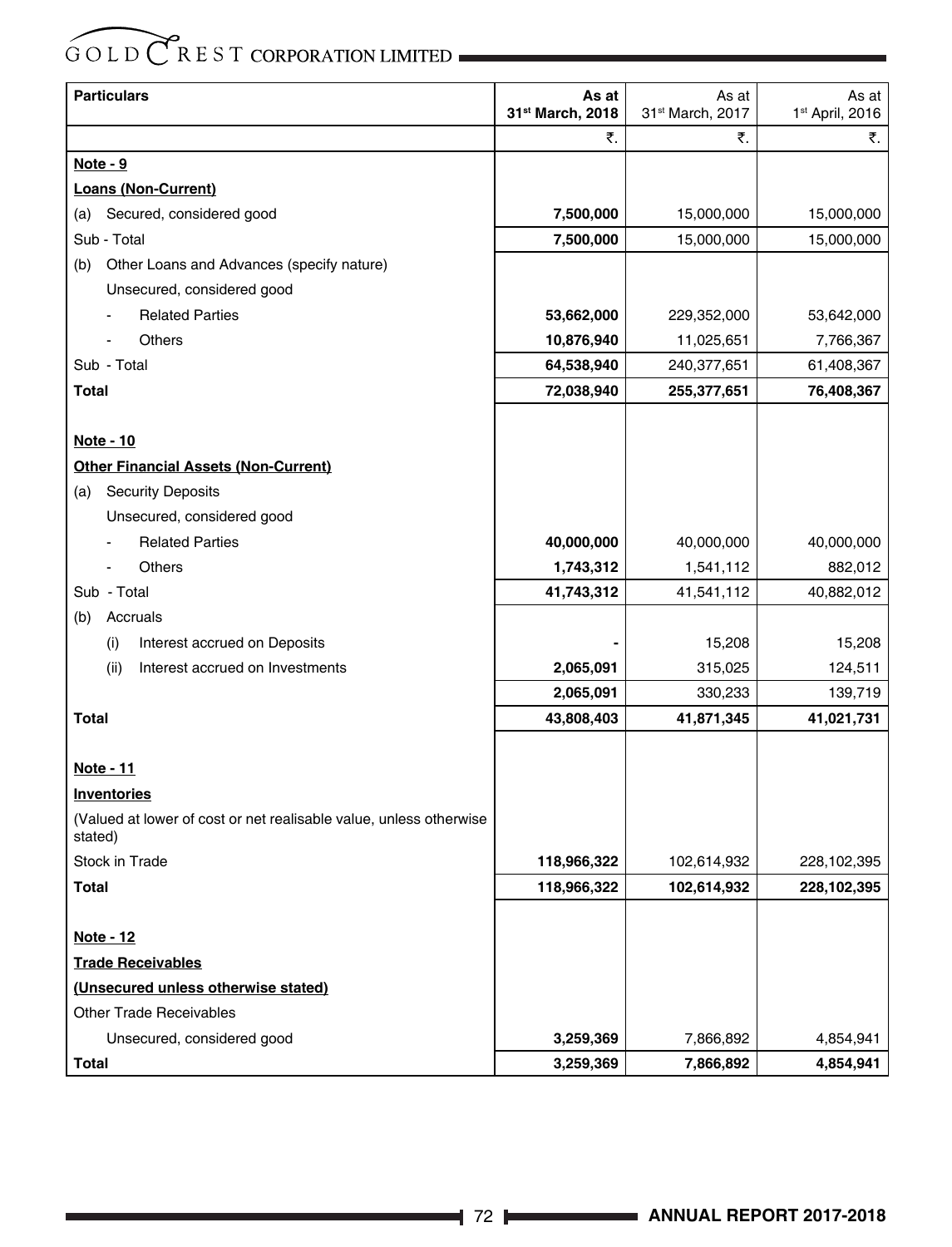|              | <b>Particulars</b>                                                                                                                                                  | As at            | As at                        | As at                       |
|--------------|---------------------------------------------------------------------------------------------------------------------------------------------------------------------|------------------|------------------------------|-----------------------------|
|              |                                                                                                                                                                     | 31st March, 2018 | 31 <sup>st</sup> March, 2017 | 1 <sup>st</sup> April, 2016 |
|              |                                                                                                                                                                     | ₹.               | ₹.                           | ₹.                          |
|              | Note - 13                                                                                                                                                           |                  |                              |                             |
|              | <b>Cash &amp; Cash Equivalents</b>                                                                                                                                  |                  |                              |                             |
| (a)          | <b>Balances with Scheduled Banks</b>                                                                                                                                | 9,274,265        | 3,883,229                    | 4,340,427                   |
| (b)          | Cash in Hand                                                                                                                                                        | 1,275,008        | 590,236                      | 72,401                      |
| Total        |                                                                                                                                                                     | 10,549,273       | 4,473,465                    | 4,412,828                   |
|              |                                                                                                                                                                     |                  |                              |                             |
|              | Note - 14                                                                                                                                                           |                  |                              |                             |
|              | Bank Balance other than Cash and Cash Equivalents                                                                                                                   |                  |                              |                             |
|              | <b>Unclaimed Dividends</b>                                                                                                                                          | 941,791          | 973,744                      | 2,162,514                   |
|              | <b>Fixed Deposits</b>                                                                                                                                               | 37,000,000       | 125,000                      | 10,125,000                  |
| <b>Total</b> |                                                                                                                                                                     | 37,941,791       | 1,098,744                    | 12,287,514                  |
|              |                                                                                                                                                                     |                  |                              |                             |
|              | Note - 15                                                                                                                                                           |                  |                              |                             |
|              | Loans (Current)                                                                                                                                                     |                  |                              |                             |
| (a)          | Loans and Advances to Related Parties                                                                                                                               |                  |                              |                             |
|              | Unsecured, considered good                                                                                                                                          |                  |                              |                             |
| (b)          | Loans and Advances to Employees                                                                                                                                     |                  |                              |                             |
|              | Unsecured, considered good                                                                                                                                          | 480,230          | 370,195                      | 325,613                     |
| (c)          | Loans and Advances to Other Parties                                                                                                                                 |                  |                              |                             |
|              | Secured, considered good                                                                                                                                            |                  | 1,580,556                    | 1,500,000                   |
|              | (The Company has given a secured loan to an Unrelated<br>Body Corporate during the Year. The Company has<br>completed the formalities before disbursing the loan at |                  |                              |                             |
|              | a prevailing rate of interest. The maturity proceeds of<br>securities are assigned in favour of the Company).                                                       |                  |                              |                             |
| Total        |                                                                                                                                                                     | 480,230          | 1,950,751                    | 1,825,613                   |
|              |                                                                                                                                                                     |                  |                              |                             |
|              | Note - 16                                                                                                                                                           |                  |                              |                             |
|              | <b>Other Assets (Current)</b>                                                                                                                                       |                  |                              |                             |
| (a)          | Prepaid expenses - Unsecured, considered good (for e.g.<br>insurance premium, annual maintenance contracts, etc.)                                                   | 289,883          | 214,364                      | 162,307                     |
| (b)          | <b>Balances with Government Authorities</b>                                                                                                                         |                  |                              |                             |
|              | Unsecured, considered good                                                                                                                                          |                  |                              |                             |
|              | VAT credit receivable                                                                                                                                               |                  | 1,952,462                    | 644,352                     |
| (c)          | Receivable                                                                                                                                                          | 578,000          | 162,000                      |                             |
| <b>Total</b> |                                                                                                                                                                     | 867,883          | 2,328,826                    | 806,660                     |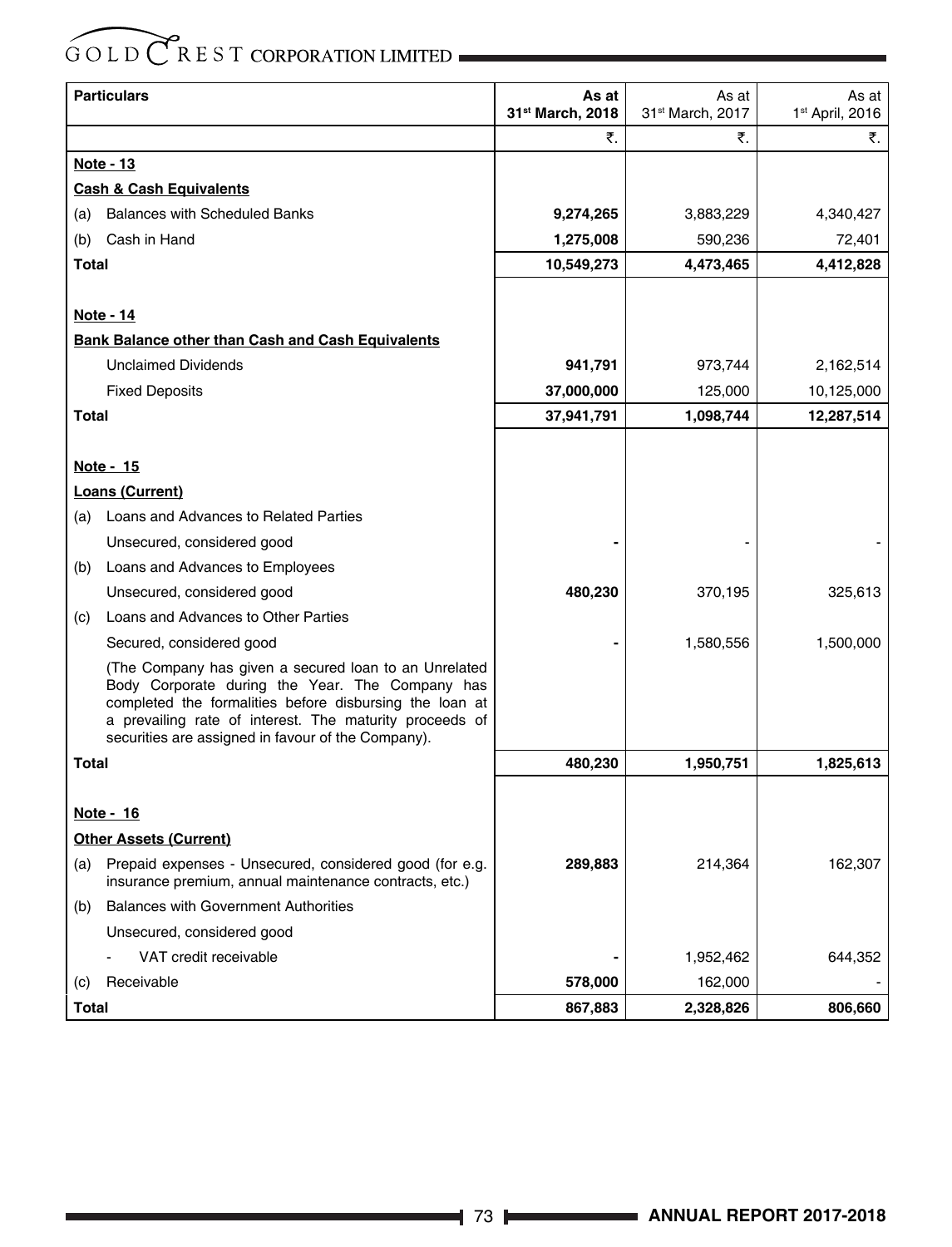| <b>Particulars</b>                        | No.of<br><b>Shares</b><br>As at<br>31 <sup>st</sup> March,<br>2018 | As at<br>31 <sup>st</sup> March,<br>2018 | No. of<br>As at<br>31 <sup>st</sup> March,<br>2017 | As at<br>31 <sup>st</sup> March,<br>2017 | No. of<br>As at<br>1 <sup>st</sup> April,<br>2016 | As at<br>1st April, 2016 |
|-------------------------------------------|--------------------------------------------------------------------|------------------------------------------|----------------------------------------------------|------------------------------------------|---------------------------------------------------|--------------------------|
|                                           |                                                                    | ۳ż                                       |                                                    | ۳ż                                       |                                                   | w                        |
| Note - 17                                 |                                                                    |                                          |                                                    |                                          |                                                   |                          |
| Equity Share Capital                      |                                                                    |                                          |                                                    |                                          |                                                   |                          |
| <b>Authorised Share Capital</b>           |                                                                    |                                          |                                                    |                                          |                                                   |                          |
| Equity Shares of ₹.10/- each              | 10,100,000                                                         | 101,000,000                              | 10,100,000                                         | 101,000,000                              | 10,100,000                                        | 101,000,000              |
| Preference Shares of ₹.100/- each         | 1,000,000                                                          | 100,000,000                              | 1,000,000                                          | 100,000,000                              | 1,000,000                                         | 100,000,000              |
| Total                                     |                                                                    | 201,000,000                              |                                                    | 201,000,000                              |                                                   | 201,000,000              |
| Issued, Subscribed & Fully Paid-up Shares |                                                                    |                                          |                                                    |                                          |                                                   |                          |
| Equity Shares of ₹.10/-each               | 7,556,760                                                          | 75,567,600                               | 7,556,760                                          | 75,567,600                               | 7,556,760                                         | 75,567,600               |
| Total                                     |                                                                    | 75,567,600                               |                                                    | 75,567,600                               |                                                   | 75,567,600               |
|                                           |                                                                    |                                          |                                                    |                                          |                                                   |                          |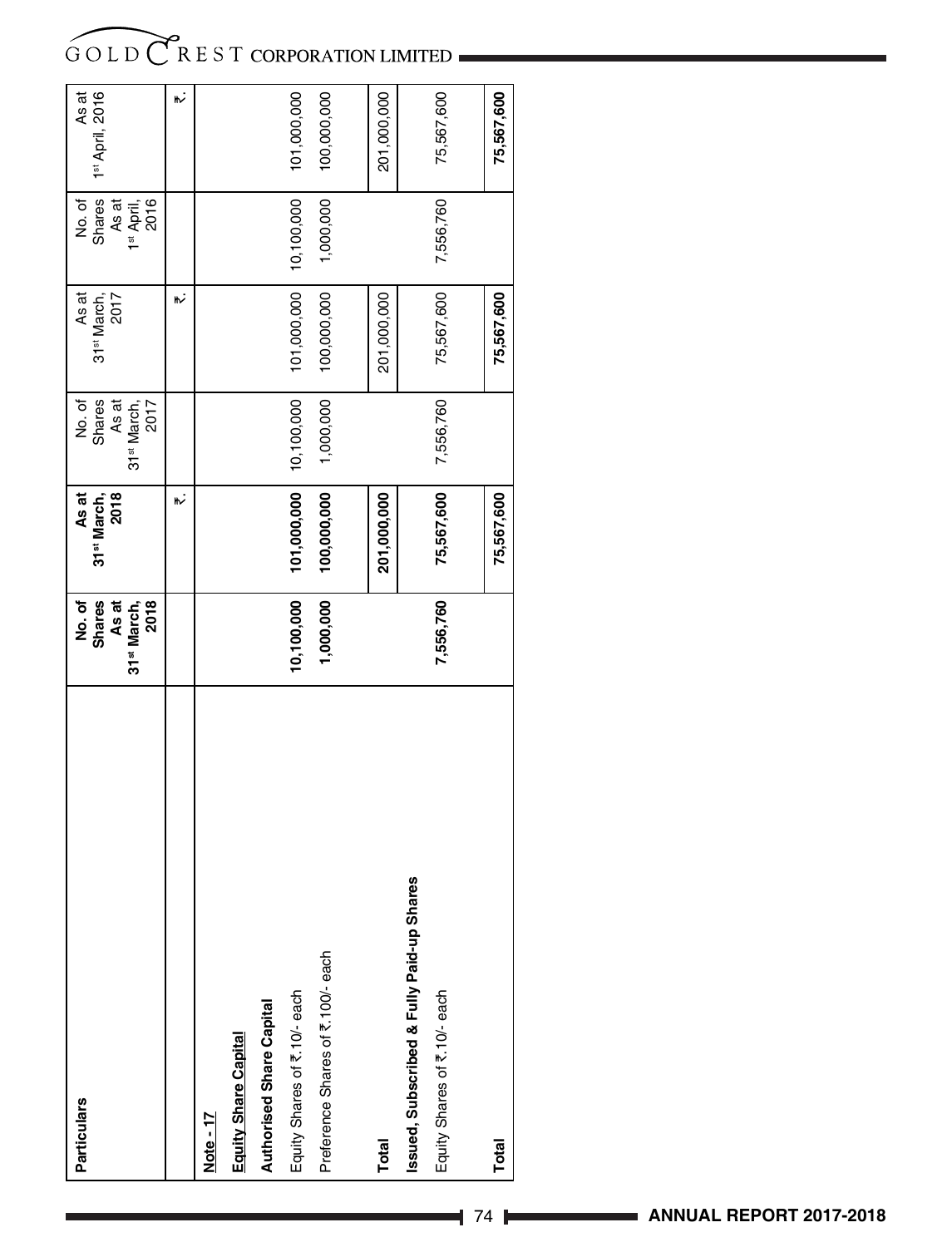17.1 Reconciliation of number of Equity Shares outstanding at the beginning and at the end of the reporting period **17.1 Reconciliation of number of Equity Shares outstanding at the beginning and at the end of the reporting period**

| <b>Particulars</b>                                                            |                |                         | As at 31 <sup>st</sup> March, 2018 |                      | As at 31 <sup>st</sup> March, 2017 |               | As at 1 <sup>st</sup> April, 2016 |
|-------------------------------------------------------------------------------|----------------|-------------------------|------------------------------------|----------------------|------------------------------------|---------------|-----------------------------------|
|                                                                               |                | No. of<br><b>Shares</b> | $\sum_{i=1}^{n}$<br>Amount         | <b>Shares</b>        | No. of   Amount in ₹.              | <b>Shares</b> | No. of   Amount in ₹.             |
| At the beginning of the period                                                |                | 7,556,760               | 75,567,600                         | 7,556,760            | 75,567,600                         | 7,556,760     | 75,567,600                        |
| ssued During the Period                                                       |                | $\equiv$                | $\equiv$                           | $\equiv$             | $\equiv$                           | $\equiv$      | $\equiv$                          |
| Redeemed or bought back during the period                                     |                | $\equiv$                | $\equiv$                           | $\equiv$             | $\equiv$                           | $\equiv$      | $\equiv$                          |
| Outstanding at end of the period                                              |                | 7,556,760               |                                    | 75,567,600 7,556,760 | 75,567,600                         | 7,556,760     | 75,567,600                        |
| 7.2 Details of shareholders holding more than 5% of the shares in the company |                |                         |                                    |                      |                                    |               |                                   |
| Name of Chareholders                                                          | Tung of Charge |                         | Ac at 21st Mayo An 2018            |                      | Ac at 21st March 20017             |               | Ac at 1st April 2016              |

| Name of Shareholders               | Type of Shares                                             |               | As at 31st March, 2018 |                     | As at 31 <sup>st</sup> March, 2017 |               | As at 1st April, 2016 |
|------------------------------------|------------------------------------------------------------|---------------|------------------------|---------------------|------------------------------------|---------------|-----------------------|
|                                    |                                                            | <b>Shares</b> | No. of   % of Holding  | <b>Shares</b>       | No. of   % of Holding              | <b>Shares</b> | No. of   % of Holding |
| Tulsidas J. Tanna                  | Equity [PAR VALUE AT $\bar{\tau}$ .10.00 each)   1,791,983 |               |                        | 23.71 1,791,983     | 23.71                              | 1,791,983     | 23.71                 |
| Anupa Tanna Shah                   | Equity [PAR VALUE AT $\bar{\tau}$ .10.00 each)   1,220,868 |               |                        | $16.16$   1,220,868 | 16.16                              | 1,220,868     | 16.16                 |
| Goldcrest Global Trading Pvt. Ltd. | Equity [PAR VALUE AT ₹.10.00 each)                         | 2,216,113     | 29.33                  | 2,216,113           | 29.33                              | 2,216,113     | 29.33                 |
| Asha Rajnikant Madhvani            | Equity [PAR VALUE AT ₹.10.00 each)                         | 532,435       | 7.04                   | 532,435             | 7.04                               |               |                       |
| Viresh Kothari                     | Equity [PAR VALUE AT ₹.10.00 each)                         |               |                        |                     |                                    | 532,435       | 7.04                  |

# 17.3. Rights, preferences and restrictions **17.3. Rights, preferences and restrictions**

The Company has two classes of shares referred to as Equity Shares and preference shares having par value of `.10/- each and `.100/- each respectively. The The Company has two classes of shares referred to as Equity Shares and preference shares having par value of ₹.10/- each and ₹.100/- each respectively. The Company has only issued Equity Shares. Each holder of Equity Shares is entitled to one vote per share. Company has only issued Equity Shares. Each holder of Equity Shares is entitled to one vote per share.

Dividend, if any, is declared and paid in Indian rupees. The dividend, if any, proposed by the Board of Directors is subject to the approval of the shareholders in Dividend, if any, is declared and paid in Indian rupees. The dividend, if any, proposed by the Board of Directors is subject to the approval of the shareholders in the ensuing Annual General Meeting. the ensuing Annual General Meeting.

In the event of liquidation of the Company, the holders of equity shares will be entitled to receive any of the remaining assets of the Company, after distribution of In the event of liquidation of the Company, the holders of equity shares will be entitled to receive any of the remaining assets of the Company, after distribution of all preferential amounts. The distribution will be in proportion to the number of equity shares held by the shareholders. all preferential amounts. The distribution will be in proportion to the number of equity shares held by the shareholders.

# 17.4 There are no unpaid calls as at Balance Sheet date. **17.4 There are no unpaid calls as at Balance Sheet date.**

17.5 There are no forfeited shares as at Balance Sheet date. **17.5 There are no forfeited shares as at Balance Sheet date.**

17.6 There are no shares reserved for issue under options and contracts/commitments for sale of shares/disinvestment. **17.6 There are no shares reserved for issue under options and contracts/commitments for sale of shares/disinvestment.**

### $G$  O L D  $\bigcirc$  R E S T CORPORATION LIMITED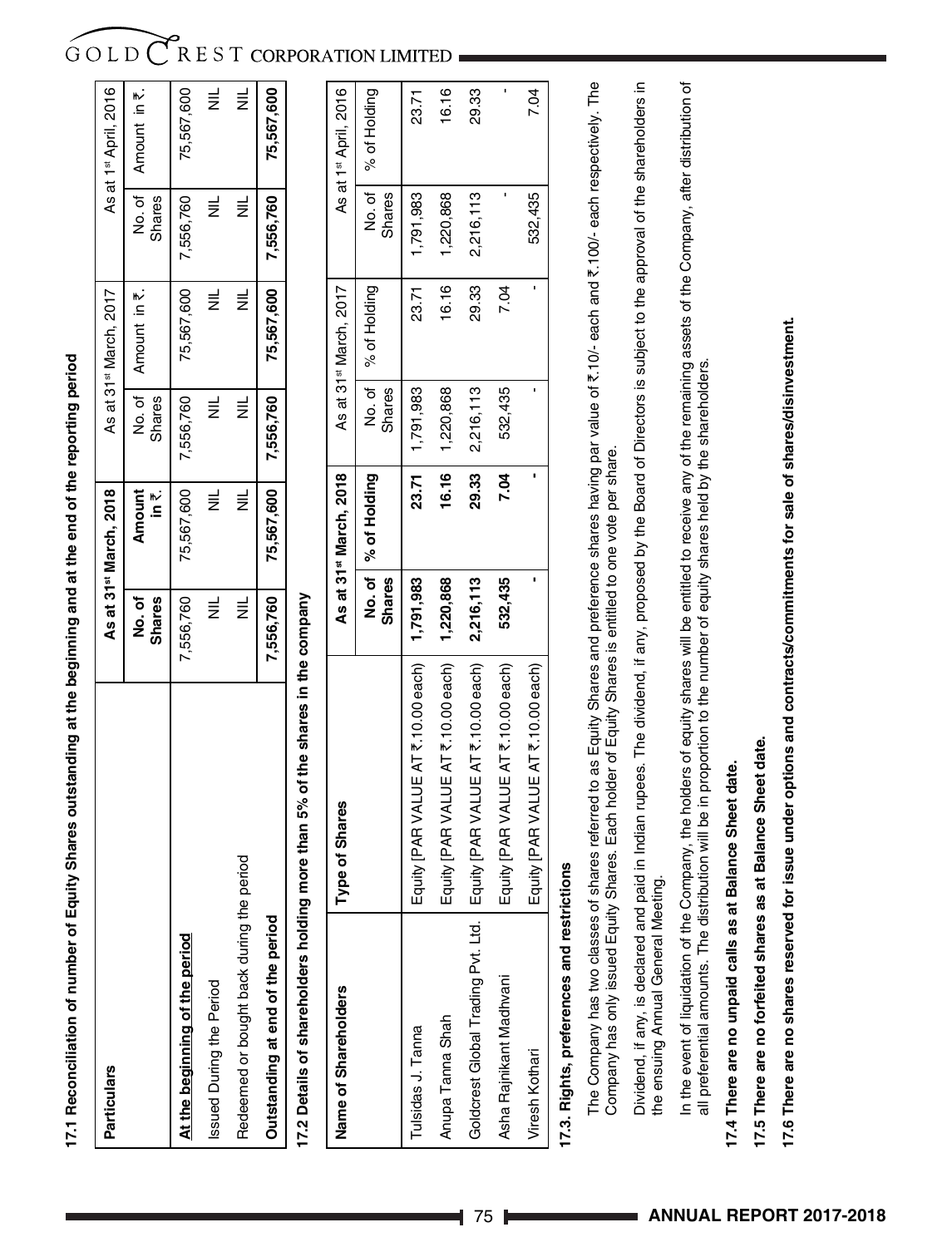|     | <b>Particulars</b>                                                               | As at<br>31 <sup>st</sup> March, 2018 | As at<br>31 <sup>st</sup> March, 2017 | As at<br>1 <sup>st</sup> April, 2016 |
|-----|----------------------------------------------------------------------------------|---------------------------------------|---------------------------------------|--------------------------------------|
|     |                                                                                  | ₹.                                    | ₹.                                    | ₹.                                   |
|     | <u> Note - 18</u>                                                                |                                       |                                       |                                      |
|     | <b>Other Equity</b>                                                              |                                       |                                       |                                      |
|     | (A) Capital Reserves                                                             |                                       |                                       |                                      |
|     | As per last balance sheet                                                        | 9,578,375                             | 9,578,375                             | 9,578,375                            |
|     | Add / less: Adjustments                                                          |                                       |                                       |                                      |
|     | Sub Total of (A) at the end of the year                                          | 9,578,375                             | 9,578,375                             | 9,578,375                            |
| (B) | <b>Share Premium Account</b>                                                     |                                       |                                       |                                      |
|     | As per last balance sheet                                                        | 173,777,193                           | 173,777,193                           | 173,777,193                          |
|     | Add: On issue of shares                                                          |                                       |                                       |                                      |
|     | Sub Total of (B) at the end of the year                                          | 173,777,193                           | 173,777,193                           | 173,777,193                          |
| (C) | <b>General Reserves</b>                                                          |                                       |                                       |                                      |
|     | As per last balance sheet                                                        | 27,900,000                            | 27,900,000                            | 27,900,000                           |
|     | Add: Transfer from General Reserve                                               |                                       |                                       |                                      |
|     | Sub Total of (C) at the end of the year                                          | 27,900,000                            | 27,900,000                            | 27,900,000                           |
|     | (D) Surplus in Statement of Profit and Loss                                      |                                       |                                       |                                      |
|     | As per last Balance Sheet                                                        | 256,859,264                           | 221,985,255                           | 150,269,228                          |
|     | Add :- As per Ind AS adjustments on Quest & BSE Shares                           |                                       |                                       | 17,508,834                           |
|     | Add :- Deferred tax adjustments                                                  | (5,606,841)                           |                                       | (17, 762, 465)                       |
|     | Add: Profit for the year                                                         | 37,674,893                            | 25,382,323                            | 84,704,946                           |
|     | Sub Total of (D) at the end of the year                                          | 288,927,316                           | 247,367,578                           | 234,720,543                          |
|     | Add/(Less): Short / Excess Tax W.back/ W.Off.                                    | 8,000                                 | 1,058,567                             | (26, 386)                            |
|     | Income Tax of A.Y.2014-15                                                        |                                       | (400,000)                             |                                      |
|     | <b>MAT Credit Availed</b>                                                        | (20, 922)                             | 8,836,402                             |                                      |
|     | Income Tax of A.Y.2011-12                                                        |                                       |                                       | (1,459,219)                          |
|     | Wealth Tax of Previous Years from A.Y.2011-12 to A.Y.2015-16                     |                                       |                                       | (45, 869)                            |
|     | Income Tax Refund of GRT for A.Y.2013-14                                         |                                       |                                       | 165,430                              |
|     | Dividend                                                                         | (4,547,658)                           |                                       | (9,445,950)                          |
|     | Tax on Dividend of F.Y.2015-16                                                   |                                       |                                       | (1,923,294)                          |
|     | Prior Year Excess Profit / Loss for Avanti Electronic City<br>Project LLP W/back |                                       | (3,283)                               |                                      |
|     | Surplus in Statement of Profit and Loss                                          | 284,366,736                           | 256,859,264                           | 221,985,255                          |
|     | Total of $(A)+(B)+(C)+(D)$                                                       | 495,622,304                           | 468,114,832                           | 433,240,823                          |

#### **Nature and purpose of each reserve**

Capital reserve - On forfeiture of partly paid Equity Shares

Securities premium reserve - The amount received in excess of face value of the equity shares is recognised in Securities Premium Reserve.

General reserve - The reserve arises on transfer portion of the net profit pursuant to the earlier provisions of Companies Act 1956. Mandatory transfer to general reserve is not required under the Companies Act 2013.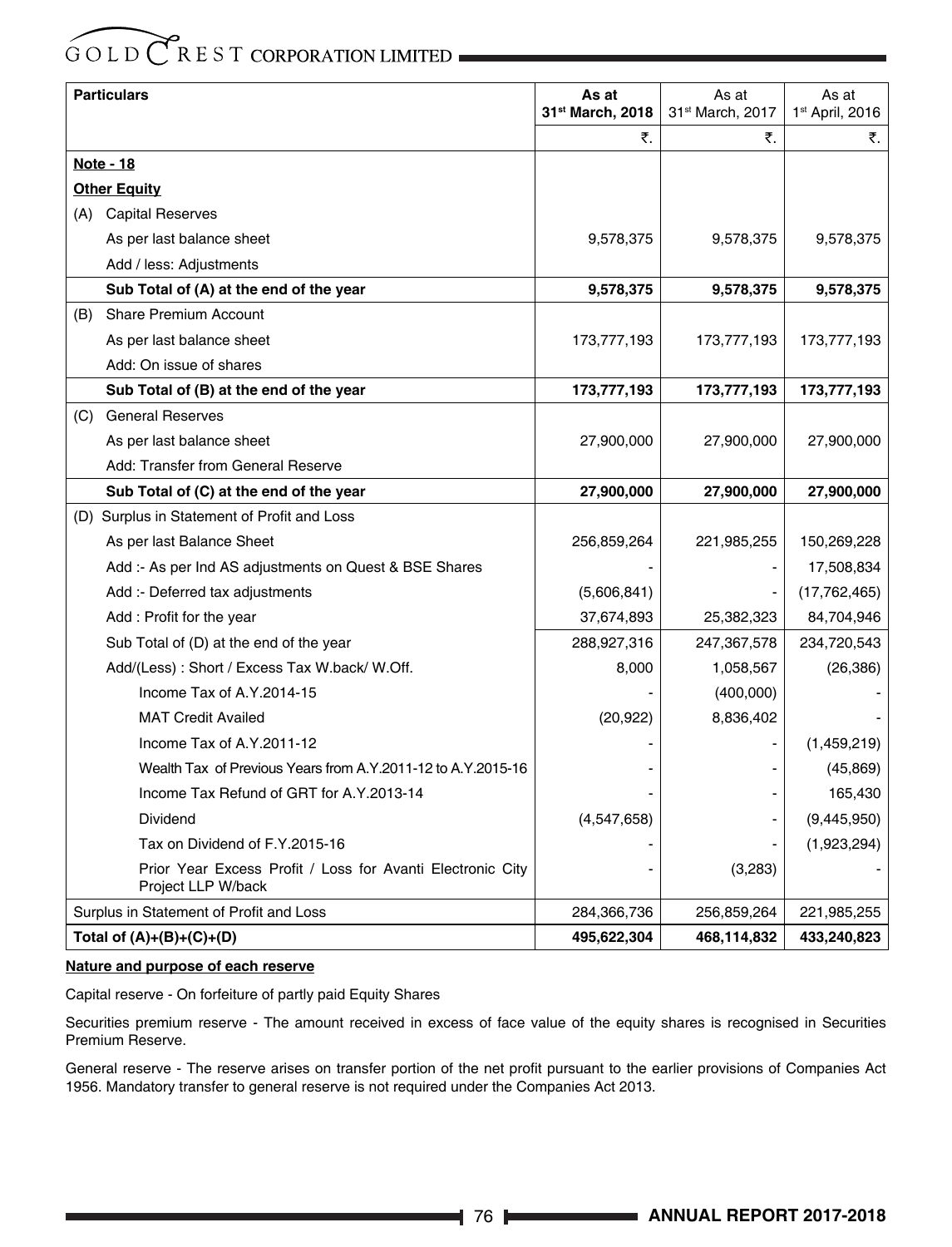| <b>Particulars</b>                                                                                                                                                                                                                                                                                                                                                                                                                                                                                           | As at            | As at            | As at                       |
|--------------------------------------------------------------------------------------------------------------------------------------------------------------------------------------------------------------------------------------------------------------------------------------------------------------------------------------------------------------------------------------------------------------------------------------------------------------------------------------------------------------|------------------|------------------|-----------------------------|
|                                                                                                                                                                                                                                                                                                                                                                                                                                                                                                              | 31st March, 2018 | 31st March, 2017 | 1 <sup>st</sup> April, 2016 |
|                                                                                                                                                                                                                                                                                                                                                                                                                                                                                                              | ₹.               | ₹.               | ₹.                          |
| <b>Non-Current Financial Liabilities</b>                                                                                                                                                                                                                                                                                                                                                                                                                                                                     |                  |                  |                             |
| Note - 19                                                                                                                                                                                                                                                                                                                                                                                                                                                                                                    |                  |                  |                             |
| <b>Other Financial Liabilities (Non-Current)</b>                                                                                                                                                                                                                                                                                                                                                                                                                                                             |                  |                  |                             |
| (Unsecured Considered Good)                                                                                                                                                                                                                                                                                                                                                                                                                                                                                  |                  |                  |                             |
| <b>Security Deposits</b><br>(a)                                                                                                                                                                                                                                                                                                                                                                                                                                                                              | 52,855,292       | 52,855,292       | 45,601,310                  |
| (Refundable deposit received from licensees of Tech<br>Park, Pune)                                                                                                                                                                                                                                                                                                                                                                                                                                           |                  |                  |                             |
| <b>Other Liabilities</b><br>(b)                                                                                                                                                                                                                                                                                                                                                                                                                                                                              |                  | 26,083           | 26,083                      |
| Total                                                                                                                                                                                                                                                                                                                                                                                                                                                                                                        | 52,855,292       | 52,881,375       | 45,627,393                  |
|                                                                                                                                                                                                                                                                                                                                                                                                                                                                                                              |                  |                  |                             |
| Note - 20                                                                                                                                                                                                                                                                                                                                                                                                                                                                                                    |                  |                  |                             |
| <b>Provisions (Non-Current)</b>                                                                                                                                                                                                                                                                                                                                                                                                                                                                              |                  |                  |                             |
| Provision for Employee Benefit                                                                                                                                                                                                                                                                                                                                                                                                                                                                               | 3,717,880        | 3,299,850        | 1,847,620                   |
| Total                                                                                                                                                                                                                                                                                                                                                                                                                                                                                                        | 3,717,880        | 3,299,850        | 1,847,620                   |
|                                                                                                                                                                                                                                                                                                                                                                                                                                                                                                              |                  |                  |                             |
| <u>Note - 21</u>                                                                                                                                                                                                                                                                                                                                                                                                                                                                                             |                  |                  |                             |
| Deferred Tax Liabilities (Net)                                                                                                                                                                                                                                                                                                                                                                                                                                                                               |                  |                  |                             |
| Opening deferred tax assets / (liabilities)                                                                                                                                                                                                                                                                                                                                                                                                                                                                  | 1,942,236        | (3,664,605)      | 3,208,082                   |
| Add: On account of depreciation and gratuity                                                                                                                                                                                                                                                                                                                                                                                                                                                                 | 1,791,977        | 6,539,527        | (3,925,003)                 |
| DTL on IND AS adjustment                                                                                                                                                                                                                                                                                                                                                                                                                                                                                     | 10,688,294       | 11,973,518       | 17,762,464                  |
| Total                                                                                                                                                                                                                                                                                                                                                                                                                                                                                                        | 14,422,507       | 14,848,440       | 17,045,543                  |
|                                                                                                                                                                                                                                                                                                                                                                                                                                                                                                              |                  |                  |                             |
| <b>Current Liabilities</b>                                                                                                                                                                                                                                                                                                                                                                                                                                                                                   |                  |                  |                             |
| <b>Note - 22</b>                                                                                                                                                                                                                                                                                                                                                                                                                                                                                             |                  |                  |                             |
| <b>Borrowings (Current)</b>                                                                                                                                                                                                                                                                                                                                                                                                                                                                                  |                  |                  |                             |
| <b>From Banks</b>                                                                                                                                                                                                                                                                                                                                                                                                                                                                                            |                  | 2,516,803        |                             |
| (Secured against primary security of hypothecation of<br>present and future current assets and collateral security of<br>Mortgage against Unit No. Gr 03 on Gr. Flr., Gr 1. & Gr 2 and<br>part of Office No. 001 - 006, Unit No.001 - 006 on Gr.Flr.,<br>Unit No.601 to 606 on 6 <sup>th</sup> Floor, 4 <sup>th</sup> and 5 <sup>th</sup> Floor of Property<br>situated at Panchshil Tech Park at Vimannagar Pune).<br>Rate of interest is 9.60% and tenure of dropline overdraft<br>facility is 96 months.) |                  |                  |                             |
| <b>Total</b>                                                                                                                                                                                                                                                                                                                                                                                                                                                                                                 |                  | 2,516,803        |                             |
|                                                                                                                                                                                                                                                                                                                                                                                                                                                                                                              |                  |                  |                             |
| <b>Note - 23</b>                                                                                                                                                                                                                                                                                                                                                                                                                                                                                             |                  |                  |                             |
| <b>Trade Payables</b>                                                                                                                                                                                                                                                                                                                                                                                                                                                                                        |                  |                  |                             |
| Dues to Micro, Small and Medium Enterprises (Refer Note.41)                                                                                                                                                                                                                                                                                                                                                                                                                                                  |                  |                  |                             |
| Dues to Others                                                                                                                                                                                                                                                                                                                                                                                                                                                                                               | 6,340,567        | 2,986,771        | 940,077                     |
| <b>Total</b>                                                                                                                                                                                                                                                                                                                                                                                                                                                                                                 | 6,340,567        | 2,986,771        | 940,077                     |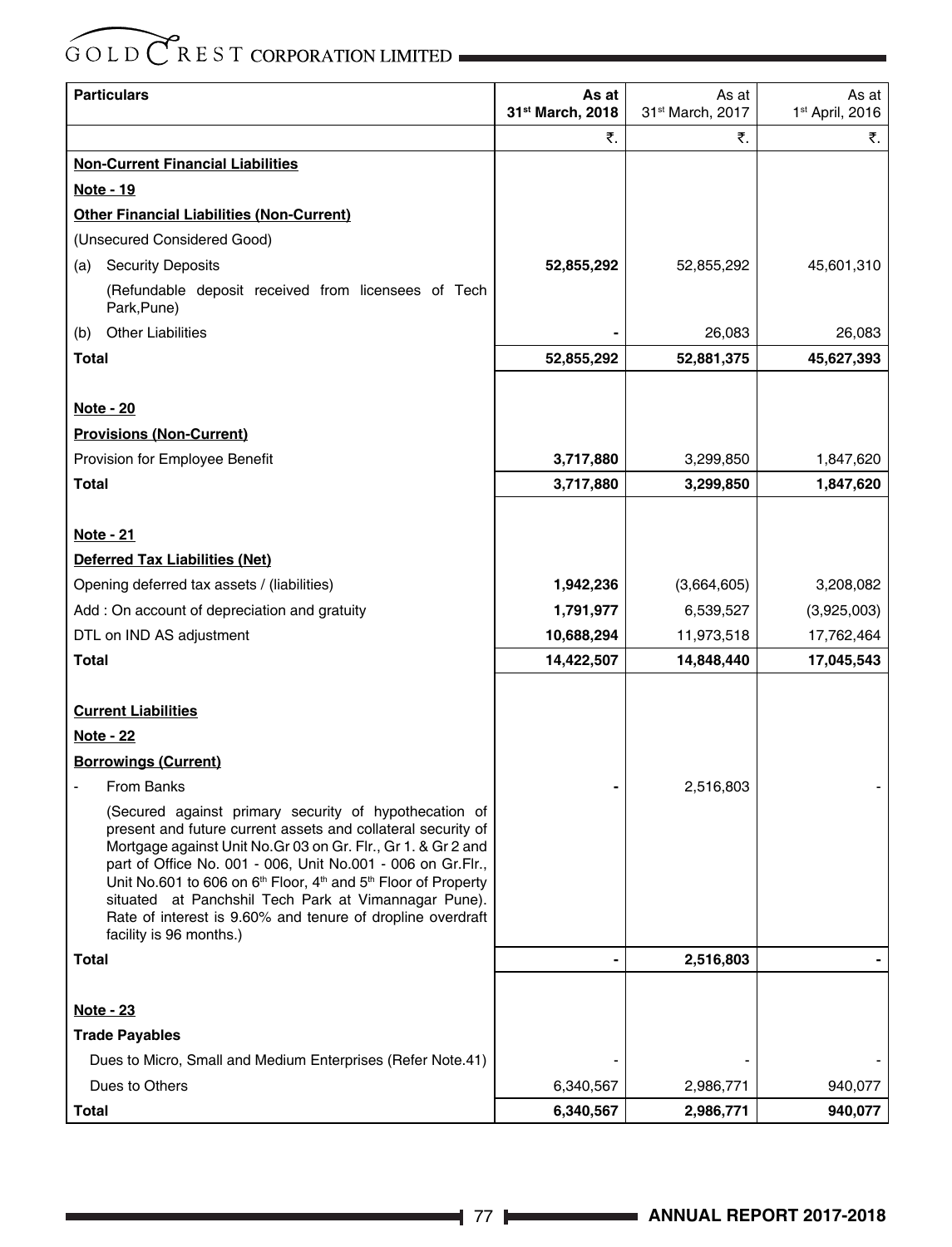| <b>Particulars</b>                                                                                                                                                                                                             | As at            | As at                        | As at                       |
|--------------------------------------------------------------------------------------------------------------------------------------------------------------------------------------------------------------------------------|------------------|------------------------------|-----------------------------|
|                                                                                                                                                                                                                                | 31st March, 2018 | 31 <sup>st</sup> March, 2017 | 1 <sup>st</sup> April, 2016 |
|                                                                                                                                                                                                                                | ₹.               | ₹.                           | ₹.                          |
| <b>Note - 24</b>                                                                                                                                                                                                               |                  |                              |                             |
| <b>Other Financial Liabilities (Current)</b>                                                                                                                                                                                   |                  |                              |                             |
| Duties & Taxes                                                                                                                                                                                                                 | 531,243          | 338,904                      | 18,307                      |
| Others:                                                                                                                                                                                                                        |                  |                              |                             |
| <b>Related Parties</b>                                                                                                                                                                                                         | 10               |                              | 100,000                     |
| Others                                                                                                                                                                                                                         | 12,243,812       | 1,984,081                    | 2,023,796                   |
| (The company has made full provision of disputed electricity<br>dues with Maharashtra State Electricity Distribution Co. Ltd. For<br>₹. 1,85,59,436/-. The matter is disputed by the company before<br>appropriate authority.) |                  |                              |                             |
|                                                                                                                                                                                                                                | 12,243,822       | 1,984,081                    | 2,123,796                   |
| <b>Unclaimed Dividend</b>                                                                                                                                                                                                      | 941,791          | 973,744                      | 2,162,514                   |
| <b>Total</b>                                                                                                                                                                                                                   | 13,716,856       | 3,296,730                    | 4,304,617                   |
|                                                                                                                                                                                                                                |                  |                              |                             |
| <b>Note - 25</b>                                                                                                                                                                                                               |                  |                              |                             |
| <b>Provisions (Current)</b>                                                                                                                                                                                                    |                  |                              |                             |
| Provision for Employee Benefit                                                                                                                                                                                                 | 526,833          | 93,611                       | 52,710                      |
| <b>Total</b>                                                                                                                                                                                                                   | 526,833          | 93,611                       | 52,710                      |
|                                                                                                                                                                                                                                |                  |                              |                             |
| <b>Note - 26</b>                                                                                                                                                                                                               |                  |                              |                             |
| <b>Current Tax Liabilities (Net)</b>                                                                                                                                                                                           |                  |                              |                             |
| Provision for Income Tax                                                                                                                                                                                                       | 11,281,378       | 2,181,378                    | 2,931,378                   |
| Less: TDS Receivables                                                                                                                                                                                                          | 8,430,828        |                              |                             |
| <b>Total</b>                                                                                                                                                                                                                   | 2,850,550        | 2,181,378                    | 2,931,378                   |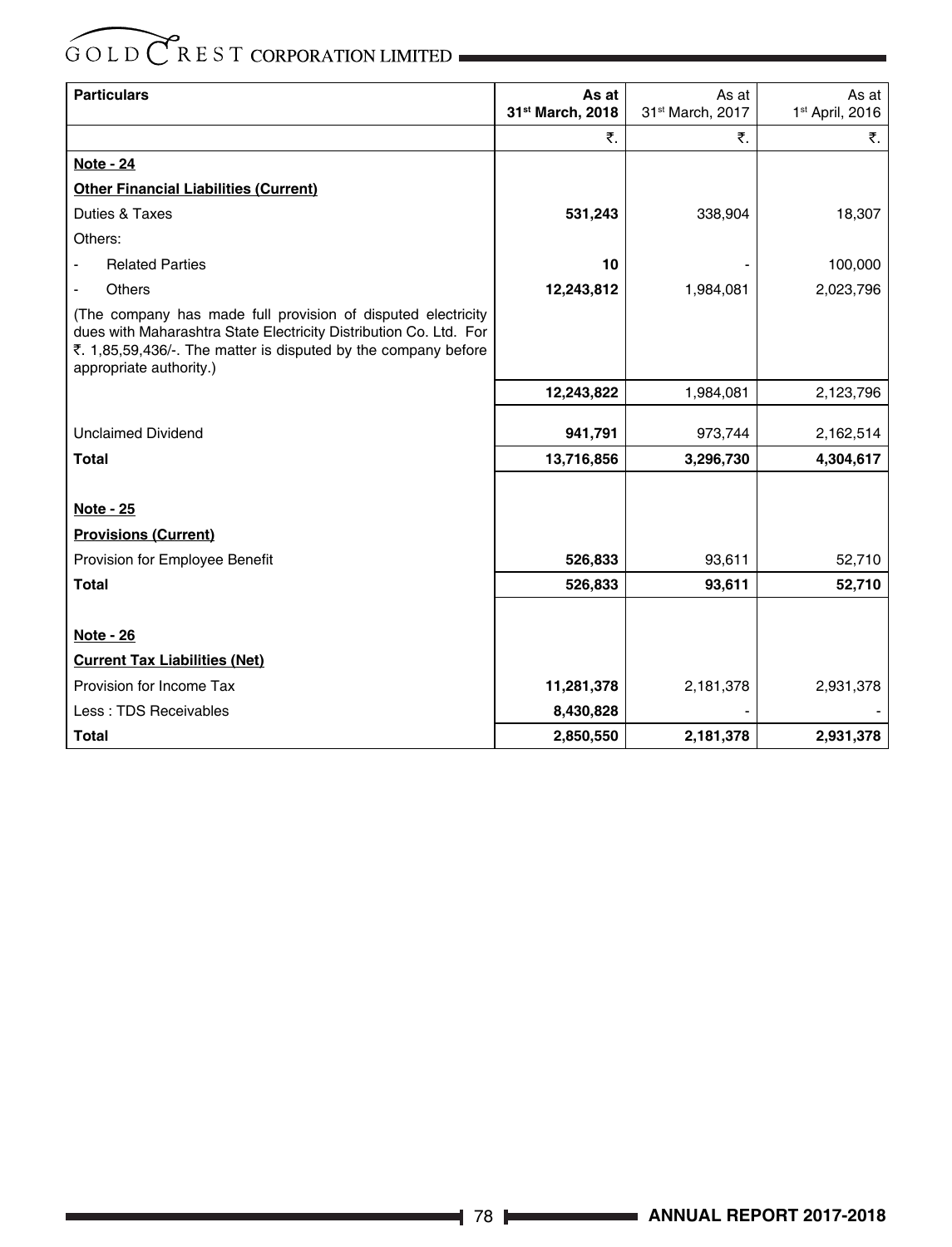| <b>Particulars</b>                                               | For the           | For the          |
|------------------------------------------------------------------|-------------------|------------------|
|                                                                  | <b>Year Ended</b> | Year Ended       |
|                                                                  | 31st March, 2018  | 31st March, 2017 |
|                                                                  | ₹.                | ₹.               |
| Note - 27                                                        |                   |                  |
| <b>Revenue from Operations</b>                                   |                   |                  |
| Sales                                                            | 35,858,203        | 14,260,155       |
| Income from Operation & Maintenance of Software Development Park | 80,700,783        | 75,200,432       |
| Profit on Share Trading                                          | 22,103,631        | 7,221,296        |
| Profit on Sale/Trdg. of Shares - F & O                           | (19, 454)         | (1,719,975)      |
| Profit from Mutual Fund                                          |                   | 811,362          |
| Profit / (Loss) from Trading of Commodities                      | 3,180,505         | (6, 577, 793)    |
| Dividend Received                                                | 2,272,130         | 5,168,342        |
| Share of Profit from Avanti Electronic-LLP                       | 163               | 452              |
| Share of Profit / (Loss) from Goldcrest Pune LLP                 | 1,023,108         | (1,303,296)      |
| <b>Total</b>                                                     | 145,119,069       | 93,060,976       |
|                                                                  |                   |                  |
| <u>Note - 28</u>                                                 |                   |                  |
| <b>Other Income</b>                                              |                   |                  |
| Miscellaneous Income                                             | 58,100            | 23,749           |
| Sundry Balance w/off - W/back                                    | (78, 784)         | 1,093            |
| Gain / (Loss) on Fair Valuation                                  | (1,311,648)       | (550, 782)       |
| Interest Income                                                  | 3,060,079         | 2,474,423        |
| Total                                                            | 1,727,747         | 1,948,483        |
|                                                                  |                   |                  |
| Note - 29                                                        |                   |                  |
| Purchases of Stock - in Trade                                    |                   | 42,764,467       |
| Total                                                            |                   | 42,764,467       |
| Note - 30                                                        |                   |                  |
| Changes in Inventories of Finished Goods,                        |                   |                  |
| Work - in - Progress and Stock - in - Trade                      |                   |                  |
| <b>Opening Stock</b>                                             | 32,973,460        | 2,173,558        |
| Less: Closing Stock                                              | 2,173,558         | 32,973,460       |
| Total                                                            | 30,799,902        | (30, 799, 902)   |
| <u>Note - 31</u>                                                 |                   |                  |
| <b>Employee Benefit Expense</b>                                  |                   |                  |
| Salaries, Bonuses and Allowances                                 | 5,993,791         | 6,262,987        |
| Contribution to Provident Fund and Other Charges                 | 672,589           | 722,472          |
| Gratuity, Exgratia & Retrenchment Compensation                   | 944,242           | 3,400,151        |
| <b>Staff Welfare Expenditure</b>                                 | 92,326            | 88,728           |
| Directors' Remuneration                                          | 6,000,000         | 6,000,000        |
| Accommodation Provided to Director                               | 1,080,000         | 630,000          |
| Travelling Perquisites - Director                                | 1,067,983         |                  |
| Medical exp. / Mediclaim Policy Premium - Directors              | 175,982           | 183,328          |
| Total                                                            | 16,026,913        | 17,287,666       |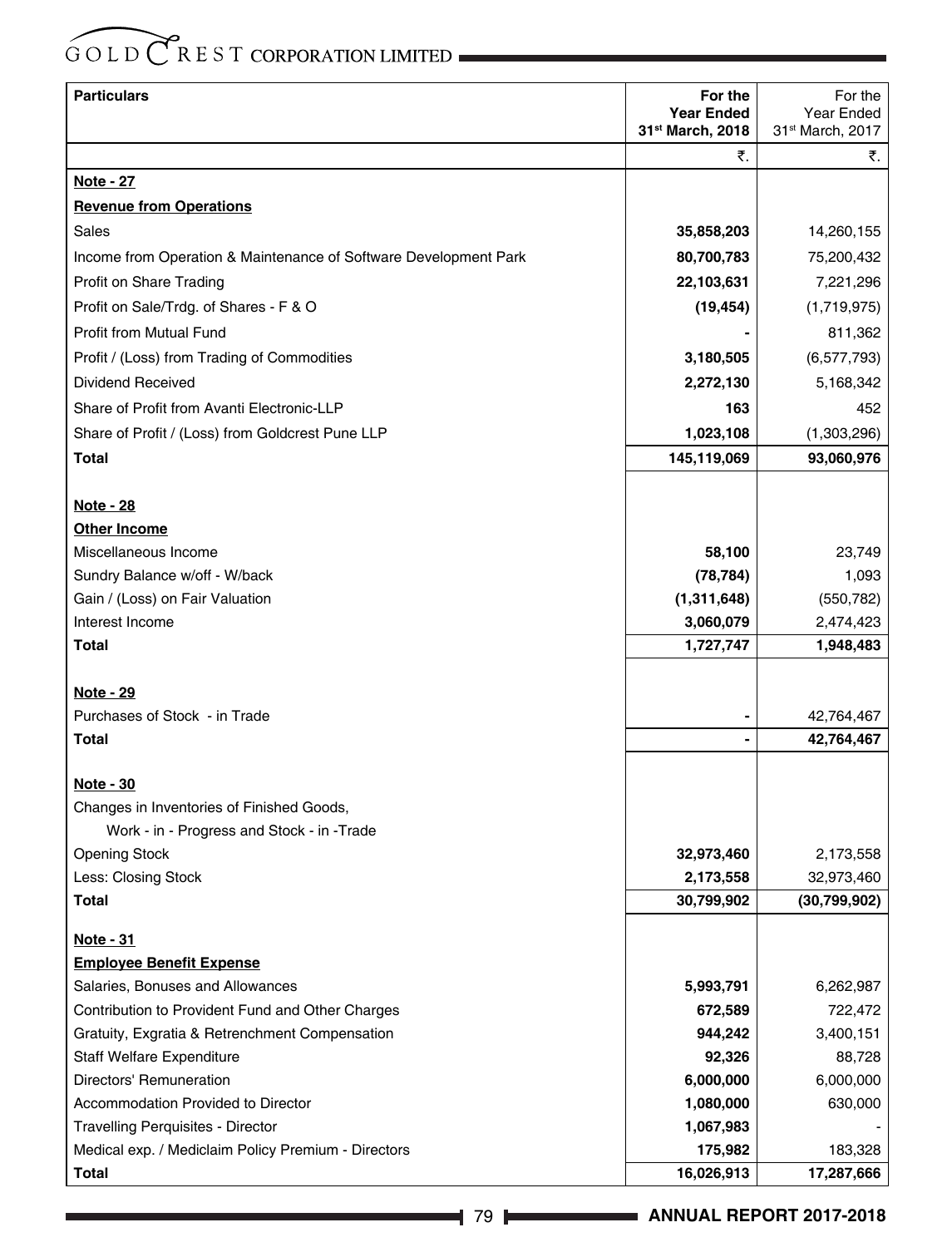| <b>Particulars</b>                                       | For the<br><b>Year Ended</b> | For the<br>Year Ended |
|----------------------------------------------------------|------------------------------|-----------------------|
|                                                          | 31st March, 2018             | 31st March, 2017      |
|                                                          | ₹.                           | ₹.                    |
| <b>Note - 32</b>                                         |                              |                       |
| <b>Finance Charges</b>                                   |                              |                       |
| Interest Paid to Bank                                    | 338,589                      | 211,609               |
| <b>Total</b>                                             | 338,589                      | 211,609               |
|                                                          |                              |                       |
| Note - 33                                                |                              |                       |
| <b>Other Expenses</b>                                    |                              |                       |
| Selling & Distribution Expenses                          | 1,258,041                    | 590,214               |
| <b>Share Trading Expenses</b>                            | 6,566,474                    | 4,431,597             |
| Travelling, Conveyance and Petrol Expenses               | 1,321,487                    | 2,516,344             |
| Legal, Professional Fees, Commission & Brokerage         | 6,229,599                    | 7,059,214             |
| <b>Directors Sitting Fees</b>                            | 70,000                       | 120,000               |
| Repairs and Maintenance - Others                         | 9,949,698                    | 7,113,176             |
| Swatch Bharat Tax                                        | 5,982                        | 22,500                |
| Property / Municipal Tax / Land Tax                      | 2,820,315                    | 2,817,143             |
| Stamp Duty / Registration / Transfer / Agreement Charges |                              | 424,890               |
| Postage, Courier, Telephone & Office Expenses            | 1,836,735                    | 1,160,186             |
| Housekeeping Expenditure                                 | 657,040                      | 1,148,962             |
| <b>Advertising Expenses</b>                              | 516,968                      | 154,073               |
| <b>Electricity Expenses</b>                              | 18,556,186                   | 508,096               |
| <b>Audit Fees</b>                                        | 161,660                      | 165,050               |
| <b>Business Promotion Expenses</b>                       | 979,381                      | 254,700               |
| <b>Annual Listing Fees</b>                               | 287,500                      | 229,000               |
| <b>Printing &amp; Stationery</b>                         | 286,092                      | 202,034               |
| <b>Office Rent</b>                                       | 600,000                      | 600,000               |
| Donation                                                 | 1,689,467                    | 1,393,000             |
| <b>Other Expenses</b>                                    | 603,080                      | 975,768               |
| <b>Total</b>                                             | 54,395,704                   | 31,885,947            |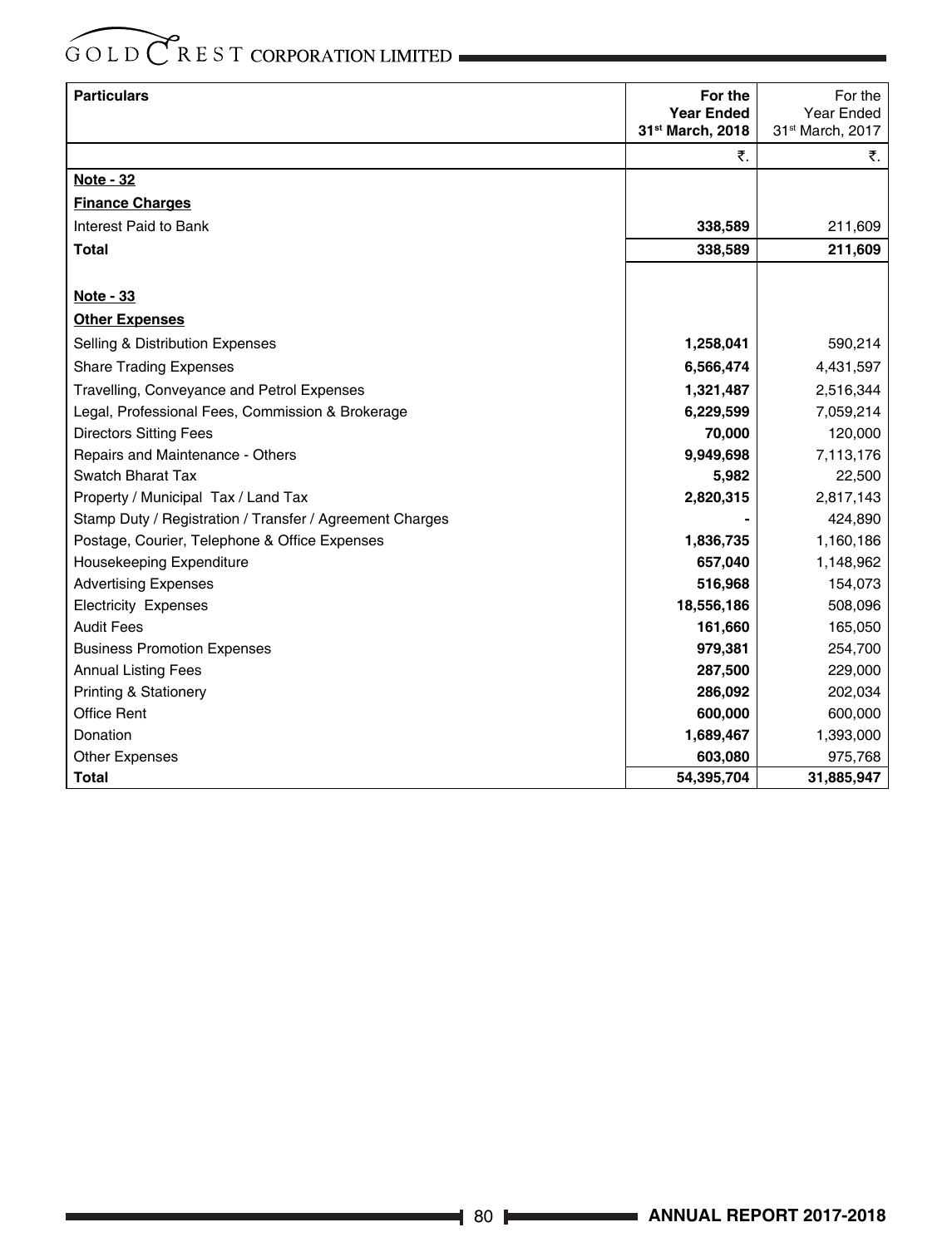#### **Note : 34**

#### **Tax Reconciliation**

| (Amount in ₹.)                                          |                |                    |  |  |
|---------------------------------------------------------|----------------|--------------------|--|--|
| <b>Statement of profit or loss</b>                      |                | For the year ended |  |  |
|                                                         | March 31, 2018 | March 31, 2017     |  |  |
| Current income tax                                      | 9,100,000      | 6,135,055          |  |  |
| Deferred Tax                                            | (6,058,394)    | (2, 197, 103)      |  |  |
| <b>Total Income Tax Expense</b>                         | 3,041,606      | 3,937,952          |  |  |
| Reconciliation of current tax expense                   |                |                    |  |  |
| Profit/(loss) before tax                                | 40,649,129     | 29,492,472         |  |  |
| Enacted income tax rate (%) applicable to the Company # | 27.55%         | 33.06%             |  |  |
| Income tax credit calculated at enacted income tax rate | 11,199,851     | 9,751,096          |  |  |
| Add: -                                                  |                |                    |  |  |
| Effect of expenses that are not deductible              | 2,237,959      | 2,781,164          |  |  |
| Others                                                  | 257,326        | 147,389            |  |  |
| Less: -                                                 |                |                    |  |  |
| Effect of income that is exempt from tax                | 907,965        | 1,708,958          |  |  |
| Effect of depriciation allowed                          | 3,687,171      | 4,835,637          |  |  |
| Current tax expense recognised in profit or loss        | 9,100,000      | 6,135,055          |  |  |
| <b>Reconciliation of Deferred tax expense</b>           |                |                    |  |  |
| Effect of timing diffference of depreciation            | 2,409,677      | 3,436,943          |  |  |
| Fair valuation of financial                             |                | 182,105            |  |  |
| instruments                                             |                |                    |  |  |
| Others                                                  |                | 4,415              |  |  |
| Less: -                                                 |                |                    |  |  |
| Gratuity expenses allowed on payment basis              | 281,929        | 493,674            |  |  |
| Effect of Remeasurement of the defined benefit plans    | 361,392        |                    |  |  |
| <b>Prior Years Tax Adjustments</b>                      | 7,824,751      | 932,686            |  |  |
| Deferred tax recognised in profit or loss               | (6,058,394)    | 2,197,103          |  |  |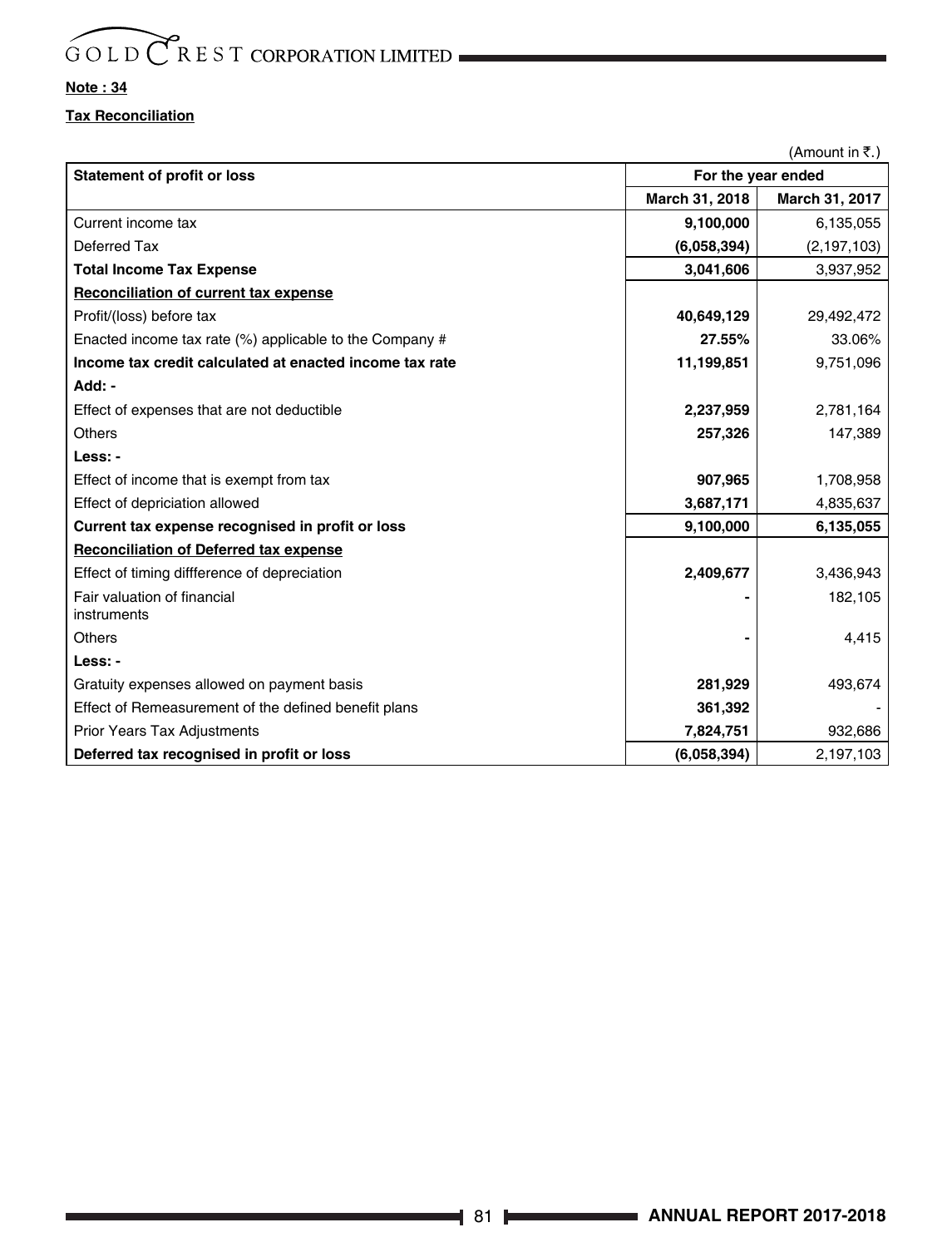Note: 35 **Note : 35**

# **Categories of Financial Instruments Categories of Financial Instruments**

|                                           |                                            |                                                      |                   |                                            |                                                      |                   |                                            |                                                      | (Amount in 7.)    |  |
|-------------------------------------------|--------------------------------------------|------------------------------------------------------|-------------------|--------------------------------------------|------------------------------------------------------|-------------------|--------------------------------------------|------------------------------------------------------|-------------------|--|
|                                           |                                            | As at 31 <sup>st</sup> March 2018                    |                   |                                            | As at 31 <sup>st</sup> March 2017                    |                   |                                            | As at 1st April, 2016                                |                   |  |
| Particulars                               | Fair value<br>loss<br>through<br>profit or | hensive<br>Fair value<br>through<br>other<br>compre- | Amortised<br>cost | Fair value<br>through<br>profit or<br>loss | hensive<br>Fair value<br>through<br>compre-<br>other | Amortised<br>cost | Fair value<br>loss<br>through<br>profit or | hensive<br>Fair value<br>through<br>compre-<br>other | cost<br>Amortised |  |
| <b>Financial assets</b>                   |                                            | income                                               |                   |                                            | income                                               |                   |                                            | income                                               |                   |  |
| Investments in Equity Instruments         | 17,204,973                                 |                                                      |                   | 18,516,621                                 | f.                                                   |                   | 19,067,403                                 |                                                      |                   |  |
| Investments in Debt Instruments           |                                            |                                                      | 5,000,000         |                                            |                                                      | 5,025,000         |                                            |                                                      | 5,025,000         |  |
| Investmet in LLP                          | 11,995,002                                 |                                                      |                   | 11,994,839                                 |                                                      |                   | 11,997,670                                 |                                                      |                   |  |
| Investment in Silver                      | 2,173,558                                  |                                                      |                   |                                            |                                                      |                   |                                            |                                                      |                   |  |
| Loans                                     |                                            |                                                      | 72,038,940        |                                            |                                                      | 256,958,207       |                                            |                                                      | 77,908,367        |  |
| Loans & Advances to Employees             |                                            |                                                      | 480,230           |                                            |                                                      | 370,195           |                                            |                                                      | 325,613           |  |
| Trade receivables                         |                                            |                                                      | 3,259,369         |                                            |                                                      | 7,866,892         |                                            |                                                      | 4,854,941         |  |
| Cash and cash equivalents                 |                                            |                                                      | 10,549,273        |                                            |                                                      | 4,473,465         |                                            |                                                      | 4,412,828         |  |
| Bank balances other than above            |                                            |                                                      | 37,941,791        |                                            |                                                      | 1,098,744         |                                            |                                                      | 12,287,514        |  |
| Interest accrued on Investments & Deposit |                                            |                                                      | 2,065,091         |                                            |                                                      | 330,233           |                                            |                                                      | 139,719           |  |
| Security Deposits                         |                                            |                                                      | 41,743,312        |                                            |                                                      | 41,541,112        |                                            |                                                      | 40,882,012        |  |
|                                           | 31,373,533                                 |                                                      | 173,078,007       | 30,511,460                                 |                                                      | 317,663,849       | 31,065,073                                 |                                                      | 145,835,994       |  |
| Financial liabilities                     |                                            |                                                      |                   |                                            |                                                      |                   |                                            |                                                      |                   |  |
| <b>Borrowings</b>                         |                                            |                                                      |                   |                                            |                                                      | 2,516,803         |                                            |                                                      |                   |  |
| Trade payables                            |                                            |                                                      | 6,340,567         |                                            |                                                      | 2,986,771         |                                            |                                                      | 940,077           |  |
| Unpaid dividends                          |                                            |                                                      | 941,791           |                                            |                                                      | 973,744           |                                            |                                                      | 2,162,514         |  |
| Security deposits                         |                                            |                                                      | 52,855,292        |                                            |                                                      | 52,881,375        |                                            |                                                      | 45,627,393        |  |
| Other Financial Liabilities               |                                            |                                                      | 12,775,065        |                                            |                                                      | 2,322,985         |                                            |                                                      | 2,142,103         |  |
|                                           |                                            |                                                      | 72,912,715        |                                            |                                                      | 61,681,678        |                                            |                                                      | 50,872,087        |  |

GOLD CREST CORPORATION LIMITED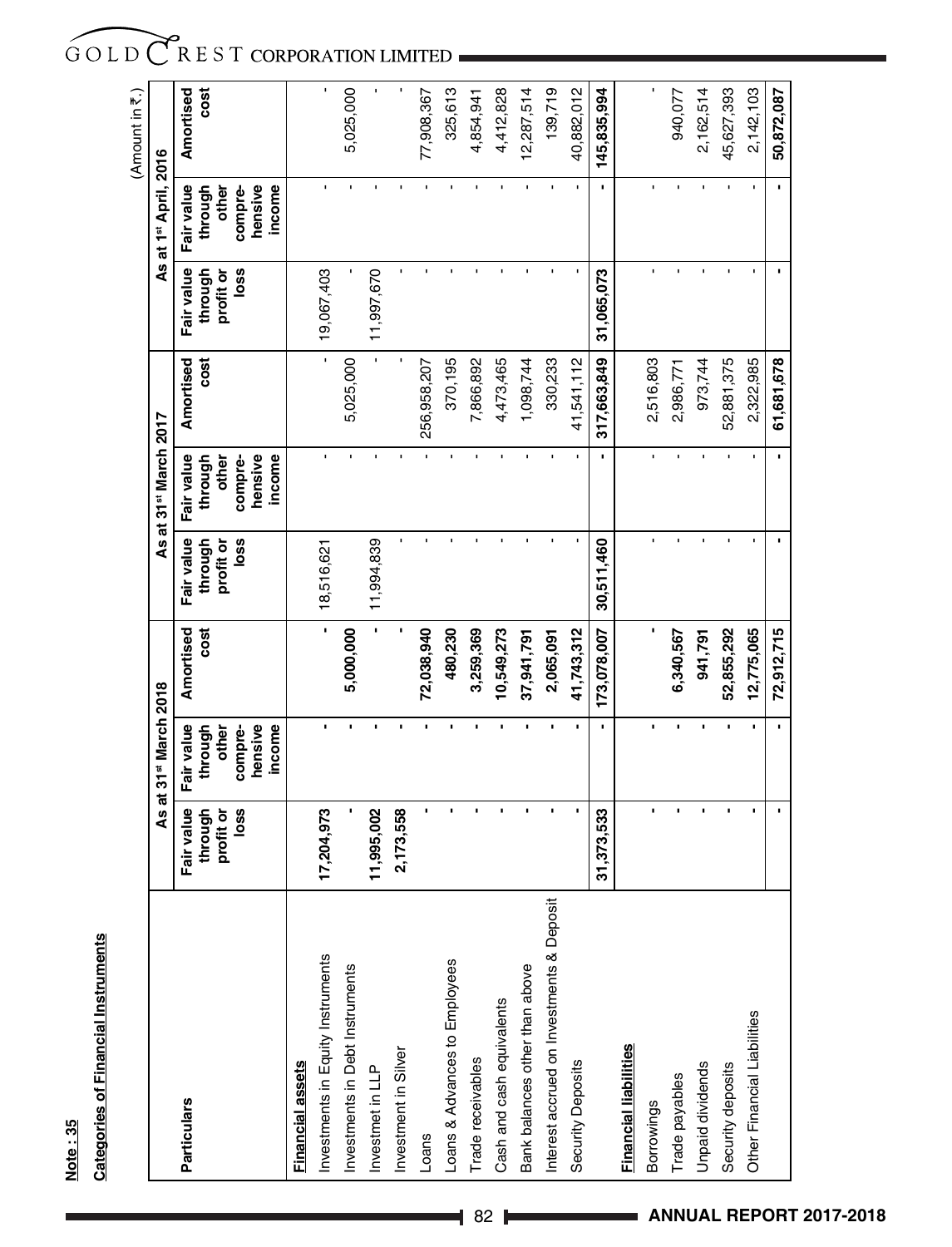|                                                                                                                        |                                                                                                               |                                   |            |           |                                   |            |       |                                   | (Amount in ₹.) |
|------------------------------------------------------------------------------------------------------------------------|---------------------------------------------------------------------------------------------------------------|-----------------------------------|------------|-----------|-----------------------------------|------------|-------|-----------------------------------|----------------|
| <b>Particulars</b>                                                                                                     |                                                                                                               | As at 31 <sup>st</sup> March 2018 |            |           | As at 31 <sup>st</sup> March 2017 |            |       | As at 1 <sup>st</sup> April, 2016 |                |
|                                                                                                                        | Level                                                                                                         | Level 2                           | Level 3    | Level     | Level 2                           | Level 3    | Level | Level 2                           | Level 3        |
| Financial assets and liabilities measured<br>at fair value on a recurring basis at the<br>end of each reporting period |                                                                                                               |                                   |            |           |                                   |            |       |                                   |                |
| Financial assets                                                                                                       |                                                                                                               |                                   |            |           |                                   |            |       |                                   |                |
| Investments in Equity Instrument-Quoted                                                                                | 4,478,973                                                                                                     | ı                                 | ı          | 5,790,621 | 1                                 |            |       | 1                                 |                |
| Investments in Equity Instrument-Unquoted                                                                              |                                                                                                               | 7                                 | 12,726,000 |           |                                   | 12,726,000 |       |                                   | 19,067,403     |
| Investments in LLP                                                                                                     |                                                                                                               | 7                                 | 11,995,002 |           | 7                                 | 11,994,839 |       |                                   | 11,997,670     |
| Investment in Silver                                                                                                   | 2,173,558                                                                                                     |                                   |            |           |                                   |            |       |                                   |                |
|                                                                                                                        | 6,652,531                                                                                                     |                                   | 24,721,002 | 5,790,621 |                                   | 24,720,839 |       |                                   | 31,065,073     |
| evel 1 inputs are quoted prices (unadjusted).                                                                          | in active markets for identical assets or liabilities that the entity can access at the measurement date.     |                                   |            |           |                                   |            |       |                                   |                |
| evel 2 inputs are inputs, other than quoted p                                                                          | prices included within Level 1, that are observable for the asset or liability, either directly or indirectly |                                   |            |           |                                   |            |       |                                   |                |

**Note : 36**

Note: 36

**Fair Value Hierarchy**

Fair Value Hierarchy

Level 3 inputs are unobservable inputs for the asset or liability. Level 3 inputs are unobservable inputs for the asset or liability.

The investments included in Level 3 of fair value hierarchy have been valued using the cost approach to arrive at their fair value. The cost of unquoted investments<br>approximates the fair value because there is wide range o The investments included in Level 3 of fair value hierarchy have been valued using the cost approach to arrive at their fair value. The cost of unquoted investments approximates the fair value because there is wide range of possible fair value measurements and the costs represents estimate of fair value within that range.

The management considers that the carrying amount of financial assets and financial liabilities carried as amortised cost approximates their fair value. The management considers that the carrying amount of financial assets and financial liabilities carried as amortised cost approximates their fair value.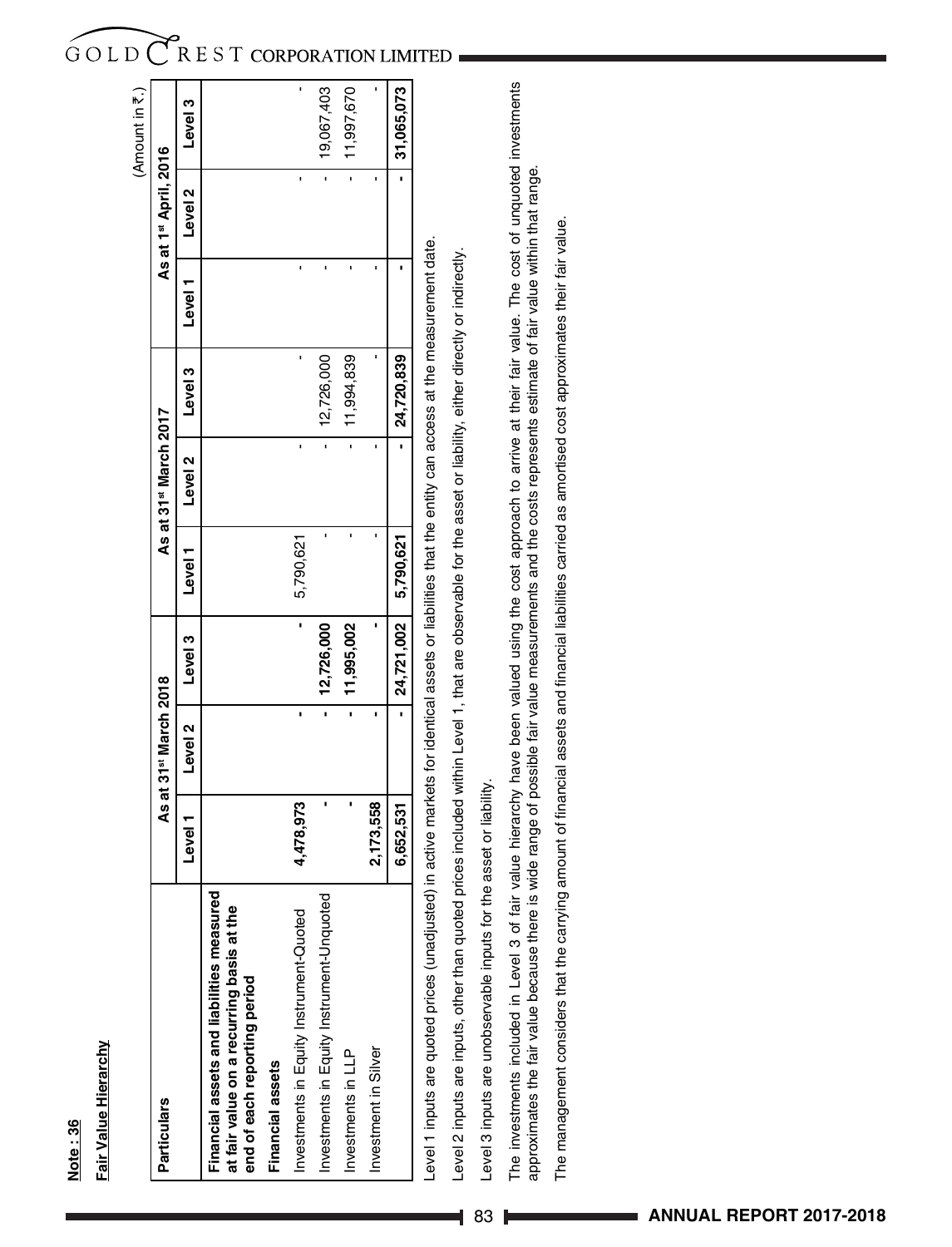#### **Note : 37**

#### **Capital Management**

The Company's capital management objectives are:

- to ensure the Company's ability to continue as a going concern; and

to provide an adequate return to shareholders through optimisation of debts and equity balance.

The Company monitors capital on the basis of the carrying amount of debt less cash and cash equivalents as presented on the face of the financial statements. The Company's objective for capital management is to maintain an optimum overall financial structure.

#### **(i) Debt equity ratio**

|                                                                                             |                                      |                                      | $($ Allivulit III \.,                |
|---------------------------------------------------------------------------------------------|--------------------------------------|--------------------------------------|--------------------------------------|
| <b>Particulars</b>                                                                          | As at<br>31 <sup>st</sup> March 2018 | As at<br>31 <sup>st</sup> March 2017 | As at<br>1 <sup>st</sup> April, 2016 |
| Debt (includes non-current, current borrowings and current<br>maturities of long term debt) |                                      | 2,516,803                            |                                      |
| Less: cash and cash equivalents                                                             | 10,549,273                           | 4,473,465                            | 4,412,828                            |
| Net debt                                                                                    | (10, 549, 273)                       | (1,956,663)                          | (4, 412, 828)                        |
| Total equity                                                                                | 571,189,904                          | 543,682,432                          | 508,808,423                          |
| Net debt to total equity ratio                                                              | $-1.8%$                              | $-0.4%$                              | $-0.9\%$                             |

 $(Amount in F)$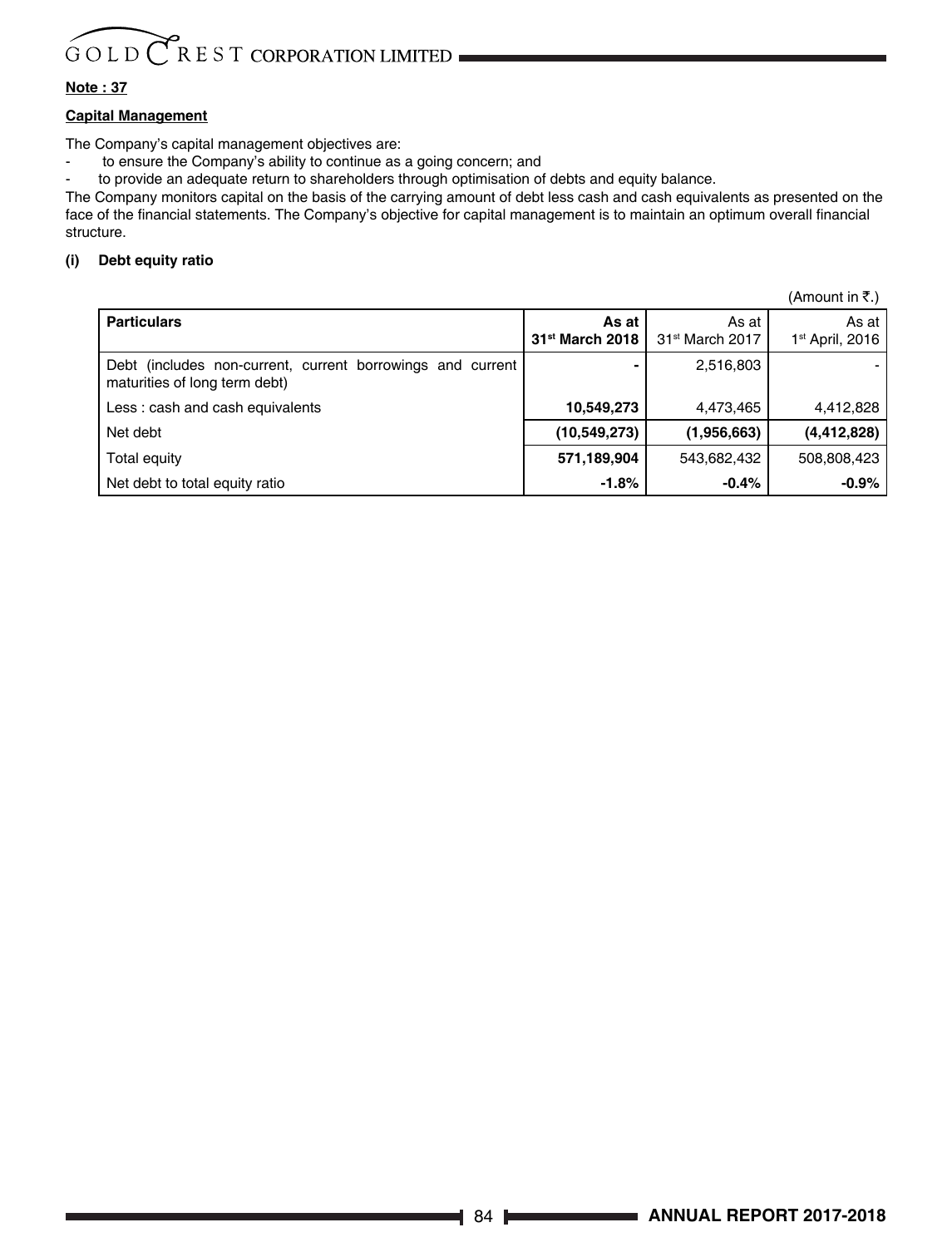# Financial Risk Management **Financial Risk Management**

The Company's activities expose it to a variety of financial risks, including market risk, credit risk and liquidity risk. The Company's risk management assessment and policies and processes are established to identify and analyze the risks faced by the Company, to set appropriate risk limits and controls, and to monitor such risks and compliance The Company's activities expose it to a variety of financial risks, including market risk, credit risk and liquidity risk. The Company's risk management assessment and policies and processes are established to identify and analyze the risks faced by the Company, to set appropriate risk limits and controls, and to monitor such risks and compliance with the same. Risk assessment and management policies and processes are reviewed regularly to reflect changes in market conditions and the Company's activities. with the same. Risk assessment and management policies and processes are reviewed regularly to reflect changes in market conditions and the Company's activities.

## Credit risk **Credit risk**

Credit risk is the risk of financial loss to the Company if a customer or counterparty to a financial instrument fails to meet its contractual obligations, and arises principally from the Company's receivables from customers, loans and investments. Credit risk is managed through credit approvals, establishing credit limits and continuously monitoring Credit risk is the risk of financial loss to the Company if a customer or counterparty to a financial instrument fails to meet its contractual obligations, and arises principally from the Company's receivables from customers, loans and investments. Credit risk is managed through credit approvals, establishing credit limits and continuously monitoring the creditworthiness of a counterparty to which the Company grants credit terms in the normal course of business. the creditworthiness of a counterparty to which the Company grants credit terms in the normal course of business.

# nvestments **Investments**

The Company limits its exposure to credit risk by generally investing in liquid securities and only with counterparties that have a good credit rating. The Company does not expect any losses from non-performance by these counter-parties, and does not have any significant concentration of exposures to specific industry sectors or specific The Company limits its exposure to credit risk by generally investing in liquid securities and only with counterparties that have a good credit rating. The Company does not expect any losses from non-performance by these counter-parties, and does not have any significant concentration of exposures to specific industry sectors or specific country risks. country risks.

# Liquidity risk **Liquidity risk**

Liquidity risk is the risk that the Company will not be able to meet its financial obligations as they become due. The Company manages its liquidity risk by ensuring, as far as possible, that it will always have sufficient liquidity to meet its liabilities when due, under both normal and stressed conditions, without incurring unacceptable losses or Liquidity risk is the risk that the Company will not be able to meet its financial obligations as they become due. The Company manages its liquidity risk by ensuring, as far as possible, that it will always have sufficient liquidity to meet its liabilities when due, under both normal and stressed conditions, without incurring unacceptable losses or risk to the Company's reputation. risk to the Company's reputation.

| As at                                              | 1 <sup>st</sup> April,<br>2016 |      |                |                   | 940,077             | 940,077             |
|----------------------------------------------------|--------------------------------|------|----------------|-------------------|---------------------|---------------------|
| 1 - 3   More than                                  | 3 years                        |      |                |                   |                     |                     |
|                                                    | years                          |      |                |                   |                     |                     |
| $1 - 3$ More than As at 31 $\mathrm{st}$ Less than | <sup>1</sup> year              |      |                |                   | 940,077             |                     |
|                                                    | March,                         | 2017 |                | 2,516,803         | 2,986,771           | $5,503,574$ 940,077 |
|                                                    | 3 years                        |      |                |                   |                     |                     |
|                                                    | years                          |      |                |                   |                     |                     |
| More than   As at 31 <sup>st</sup>   Less than     | year                           |      |                | $-12,516,803$     |                     |                     |
|                                                    | March,                         | 2018 |                |                   | 6,340,567 2,986,771 | 6,340,567 5,503,574 |
|                                                    | 3 years 1                      |      |                |                   |                     |                     |
| .<br>.                                             | ears                           |      |                |                   |                     |                     |
| ess than                                           | year                           |      |                |                   | 6,340,567           | 6,340,567           |
| Particulars                                        |                                |      | lon derivative | <b>Borrowings</b> | rade payables       |                     |

The table below provides details regarding the contractual maturities of significant financial liabilities : The table below provides details regarding the contractual maturities of significant financial liabilities :

# Market risk **Market risk**

Market risk is the risk of loss of future earnings, fair values or future cash flows that may result from adverse changes in market rates and prices (such as interest rates, foreign currency exchange rates and commodity prices) or in the price of market risk-sensitive instruments as a result of such adverse changes in market rates and prices. Market risk is attributable to all market risk-sensitive financial instruments, all foreign currency receivables and payables and all short term and long-term debt. The Company Market risk is the risk of loss of future earnings, fair values or future cash flows that may result from adverse changes in market rates and prices (such as interest rates, foreign currency exchange rates and commodity prices) or in the price of market risk-sensitive instruments as a result of such adverse changes in market rates and prices. Vlarket risk is attributable to all market risk-sensitive financial instruments, all foreign currency receivables and payables and all short term and long-term debt. The Company s exposed to market risk primarily related to commodity prices and the market value of its investments. is exposed to market risk primarily related to commodity prices and the market value of its investments.

# Interest rate risk **Interest rate risk**

The Company has loan facilities on floating interest rate, which exposes the Company to risk of changes in interest rates. The Company's Treasury Department monitors the The Company has loan facilities on floating interest rate, which exposes the Company to risk of changes in interest rates. The Company's Treasury Department monitors the nterest rate movement and manages the interest rate risk by evaluating interest rate swaps etc. based on the market / risk perception. interest rate movement and manages the interest rate risk by evaluating interest rate swaps etc. based on the market / risk perception.

# Commodity rate risk **Commodity rate risk**

Exposure to market risk with respect to commodity prices primarily arises from the Company's purchases and sales of raw material. Commodity products, whose prices may fluctuate significantly over short periods of time. The prices of the Company's raw materials generally fluctuate in line with commodity cycles, although the prices of raw materials used in the Company's active pharmaceutical ingredients business are generally more volatile. Cost of raw materials forms the largest portion of the Company's cost of revenues. Commodity price risk exposure is evaluated and managed through operating procedures and sourcing policies. As of March 31, 2018, the Company had Exposure to market risk with respect to commodity prices primarily arises from the Company's purchases and sales of raw material. Commodity products, whose prices may fluctuate significantly over short periods of time. The prices of the Company's raw materials generally fluctuate in line with commodity cycles, although the prices of raw materials used in the Company's active pharmaceutical ingredients business are generally more volatile. Cost of raw materials forms the largest portion of the Company's cost of revenues. Commodty price risk exposure is evaluated and managed through operating procedures and sourcing policies. As of March 31, 2018, the Company had not entered into any material derivative contracts to hedge exposure to fluctuations in commodity prices. not entered into any material derivative contracts to hedge exposure to fluctuations in commodity prices.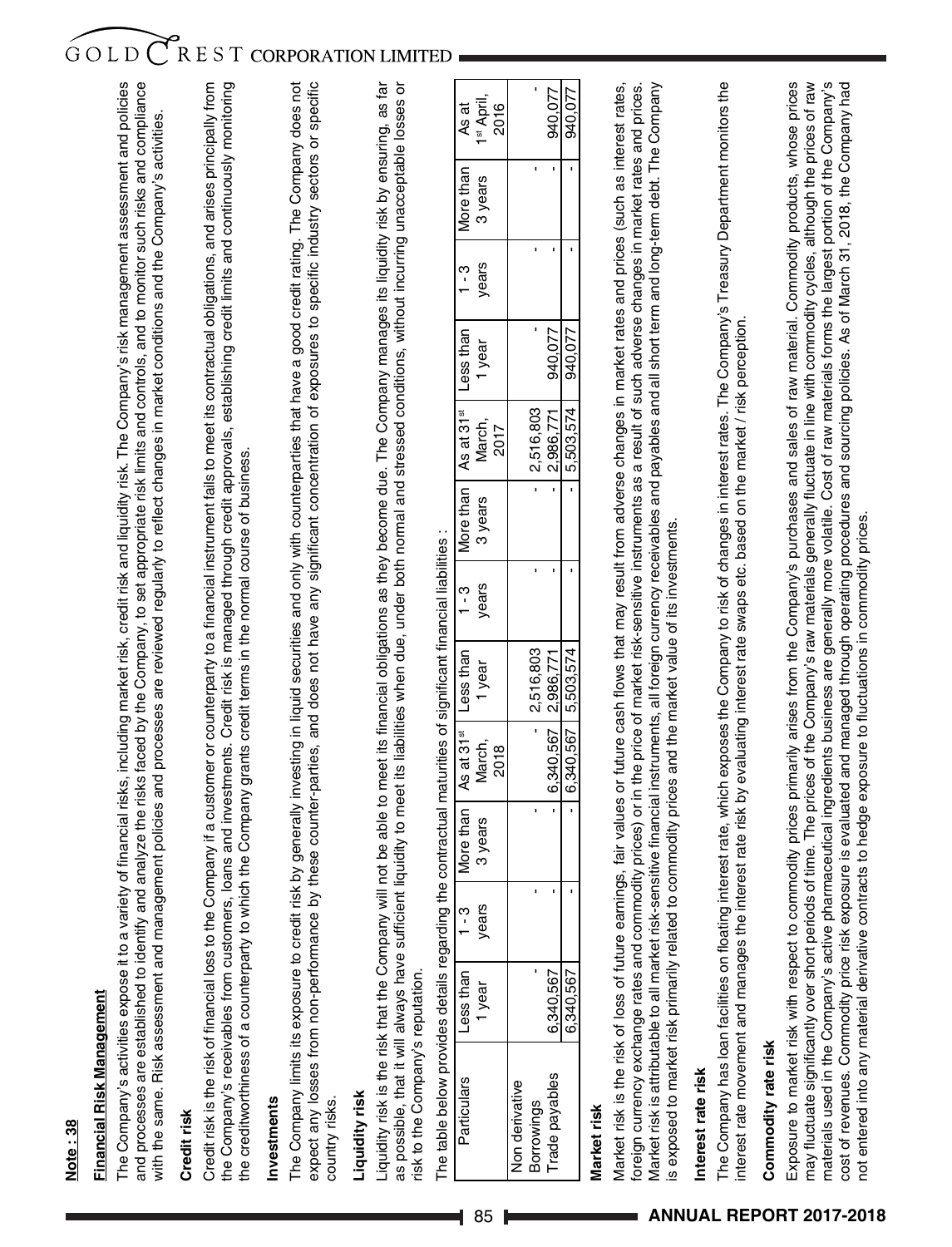#### **Note : 39**

#### **Basic Earning Per Share**

|                                                                                     |             | (Amount in ₹.) |
|-------------------------------------------------------------------------------------|-------------|----------------|
| <b>Particular</b>                                                                   | 2017-18     | 2016-17        |
| Weighted Average number of equity shares of ₹.10/- each outstanding during the year | 75,56,760   | 75,56,760      |
| Net Profit/(Loss) after tax available for equity shareholders $(\bar{\zeta})$ .     | 3,76,07,523 | 25.554.520     |
| Basic & diluted earnings (in Rupees) per share                                      | 4.98        | 3.38           |

#### **Note : 40**

#### **Corporate Social Responsibilities**

As per Section 135 of the Companies Act, 2013, a company, meeting the applicability threshold, needs to spend at least 2% of its average net profit for the immediately preceding three financial years on corporate social responsibility (CSR) activities. A CSR committee has been formed by the Company as per the Act. The funds were utilized throughout the year on the activities which are specified in Schedule VII of the Companies Act, 2013.

| <b>Particulars</b>                                        | Year<br>ended 31 <sup>st</sup><br>March.2018 | <b>CSR</b><br>Expenditure<br>as % of Profit | Year<br>ended 31 <sup>st</sup><br><b>March.2017</b> | <b>CSR</b><br>Expenditure<br>as % of Profit |
|-----------------------------------------------------------|----------------------------------------------|---------------------------------------------|-----------------------------------------------------|---------------------------------------------|
| Amount required to be spent as per Section 135 of the Act | 1.154.274                                    | $2.00\%$                                    | 1.158.235                                           | $2.00\%$                                    |
| Amount spent during the year                              | 1.320.000                                    | 2.28%                                       | 1.220.000                                           | 2.10%                                       |

#### **Note : 41**

#### **Trade Payables**

Diclosure under the Micro, Small and Medium Enterprises Development Act, 2006 are provided as under for the year 2017-18, to the extent the Company has received intimation from the "Suppliers" regarding their status under the Act.

|     |                                                                                                                                                                                                                                               |                     | (Amount in ₹.)      |
|-----|-----------------------------------------------------------------------------------------------------------------------------------------------------------------------------------------------------------------------------------------------|---------------------|---------------------|
|     | <b>Particulars</b>                                                                                                                                                                                                                            | As at<br>31.03.2018 | As at<br>31.03.2017 |
|     | Dues to Micro, Small and Medium Enterprises (as per the intimation received from vendors)                                                                                                                                                     |                     |                     |
| (a) | Principal and interest amount remaining unpaid                                                                                                                                                                                                |                     |                     |
| (b) | Interest due thereon remaining unpaid                                                                                                                                                                                                         |                     |                     |
| (c) | Interest paid by the Company in terms of Section 16 of the Micro, Small and Medium<br>Enterprises Development Act, 2006, along with the amount of the payment made to the<br>supplier beyond the appointed day.                               |                     |                     |
| (d) | Interest due and payable for the period of delay in making payment (which have been paid<br>but beyond the appointed day during the period) but without adding interest specified under<br>the Micro, Small and Medium Enterprises Act, 20016 |                     |                     |
| (e) | Interest accrued and remaining unpaid                                                                                                                                                                                                         |                     |                     |
| (f) | Interest remaining due and payable even in the sccceeding years, until such date when the<br>interest dues as above are actually paid to the small enterprises                                                                                |                     |                     |
|     | Dues to Others                                                                                                                                                                                                                                | 6.340.567           | 2.986.771           |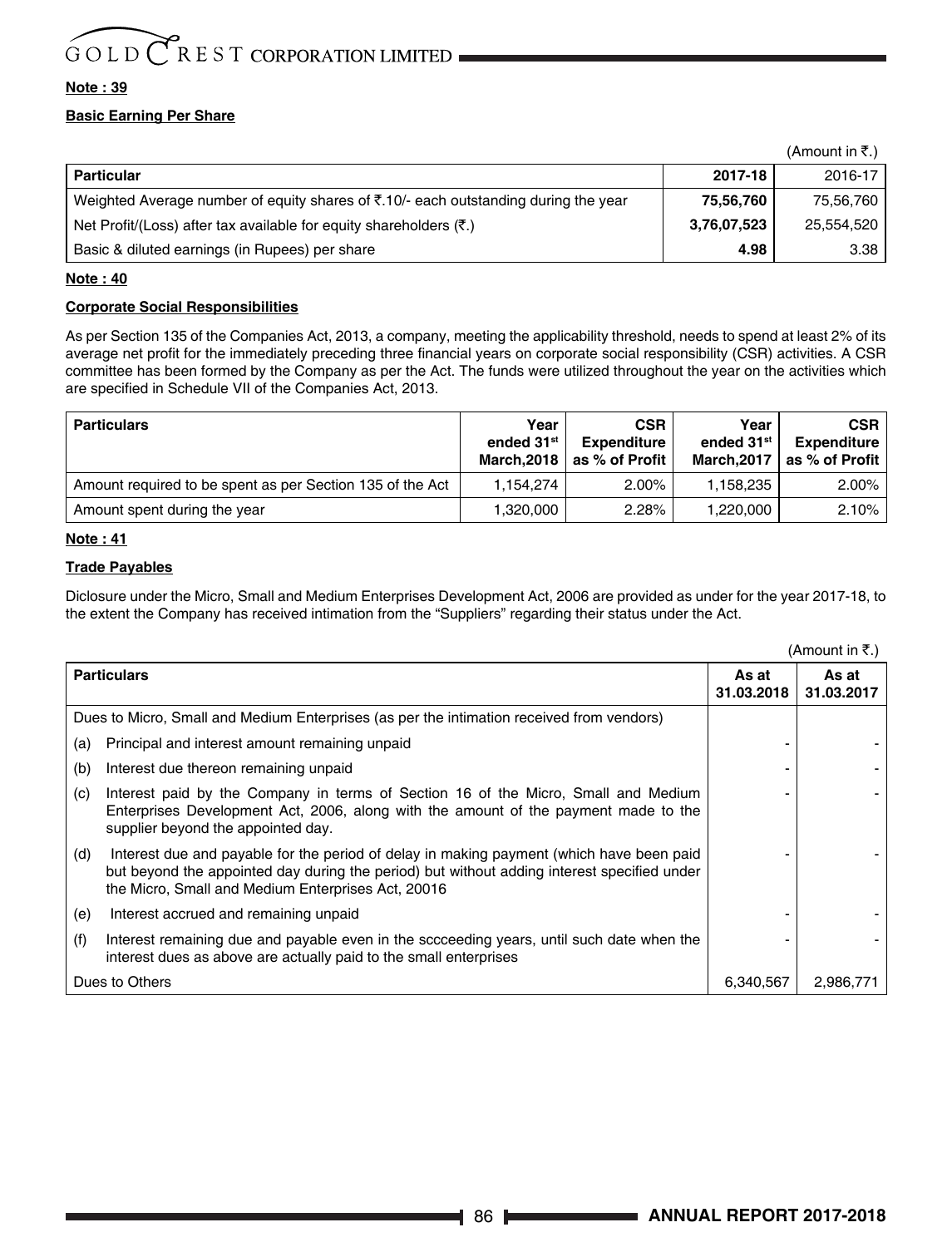#### **Note : 42**

#### **Employee Benefit Plans**

#### **(a) Defined benefit plans: Gratuity**

|     |                                                                              |                  | (Amount in ₹.)  |
|-----|------------------------------------------------------------------------------|------------------|-----------------|
| Sr. | <b>Particulars</b>                                                           | Gratuity         |                 |
| No. |                                                                              | 2017-18          | 2016-17         |
|     |                                                                              | <b>Unfunded</b>  | <b>Unfunded</b> |
| т   | Change in present value of defined benefit Obligation during the year        |                  |                 |
|     | Present Value of Obligation as at the beginning of the period                | 3,393,461.00     | 1,900,330.00    |
|     | <b>Interest Cost</b>                                                         | 241,614.00       | 148,416.00      |
|     | <b>Current Service Cost</b>                                                  | 154,033.00       | 125,727.00      |
|     | Past Service Cost                                                            | 548,595.00       |                 |
|     | Liability Transferred In/ Acquisitions                                       |                  | 961,736.00      |
|     | <b>Benefits Paid</b>                                                         |                  |                 |
|     | Total Actuarial (Gain)/ Loss on Obligation                                   | (92,990.00)      | 257,252.00      |
|     | Present Value of Obligation as at the end of the period                      | 4,244,713.00     | 3,393,461.00    |
|     |                                                                              |                  |                 |
| Ш   | Change in fair value of plan assets during the year                          |                  |                 |
|     | Fair Value of plan assets at the beginning of the period                     |                  |                 |
|     | <b>Expected Interest Income</b>                                              |                  |                 |
|     | <b>Employer Contribution</b>                                                 |                  |                 |
|     | <b>Benefits Paid</b>                                                         |                  |                 |
|     | Actuarial gain/(loss) for the year on asset                                  |                  |                 |
|     | Fair Value of plan assets at the end of the period                           |                  |                 |
|     |                                                                              |                  |                 |
| Ш   | Asset/ (liability) recognised in the balance sheet                           |                  |                 |
|     | Present value of Obligation at the end of the Period                         | (4,244,713.00)   | (3,393,461.00)  |
|     | Fair Value of plan assets at the end of the Period                           |                  |                 |
|     | Funded Status (Surplus/ (Deficit))                                           | (4,244,713.00)   | (3,393,461.00)  |
|     | Net (Liability)/Asset Recognized in the Balance Sheet                        | (4, 244, 713.00) | (3,393,461.00)  |
|     |                                                                              |                  |                 |
| IV  | <b>Expense recognised in the statement of profit or loss during the year</b> |                  |                 |
|     | <b>Current Service cost</b>                                                  | 154,033.00       | 125,727.00      |
|     | Net interest cost                                                            | 241,614.00       | 148,416.00      |
|     | <b>Past Service Cost</b>                                                     | 548,595.00       |                 |
|     | Total expense recognised in the employee benefit expense                     | 944,242.00       | 274,143.00      |
| v   | Recognised in other comprehensive income for the year                        |                  |                 |
|     | Actuarial (Gains)/Losses on Obligation for the Period                        | (92,990.00)      | 257,252.00      |
|     | Return on Plan Assets, excluding Interest Income                             |                  |                 |
|     | Change in Asset Ceiling                                                      |                  |                 |
|     | Net (Income)/Expense for the period recognized in OCI                        | (92,990.00)      | 257,252.00      |
|     |                                                                              |                  |                 |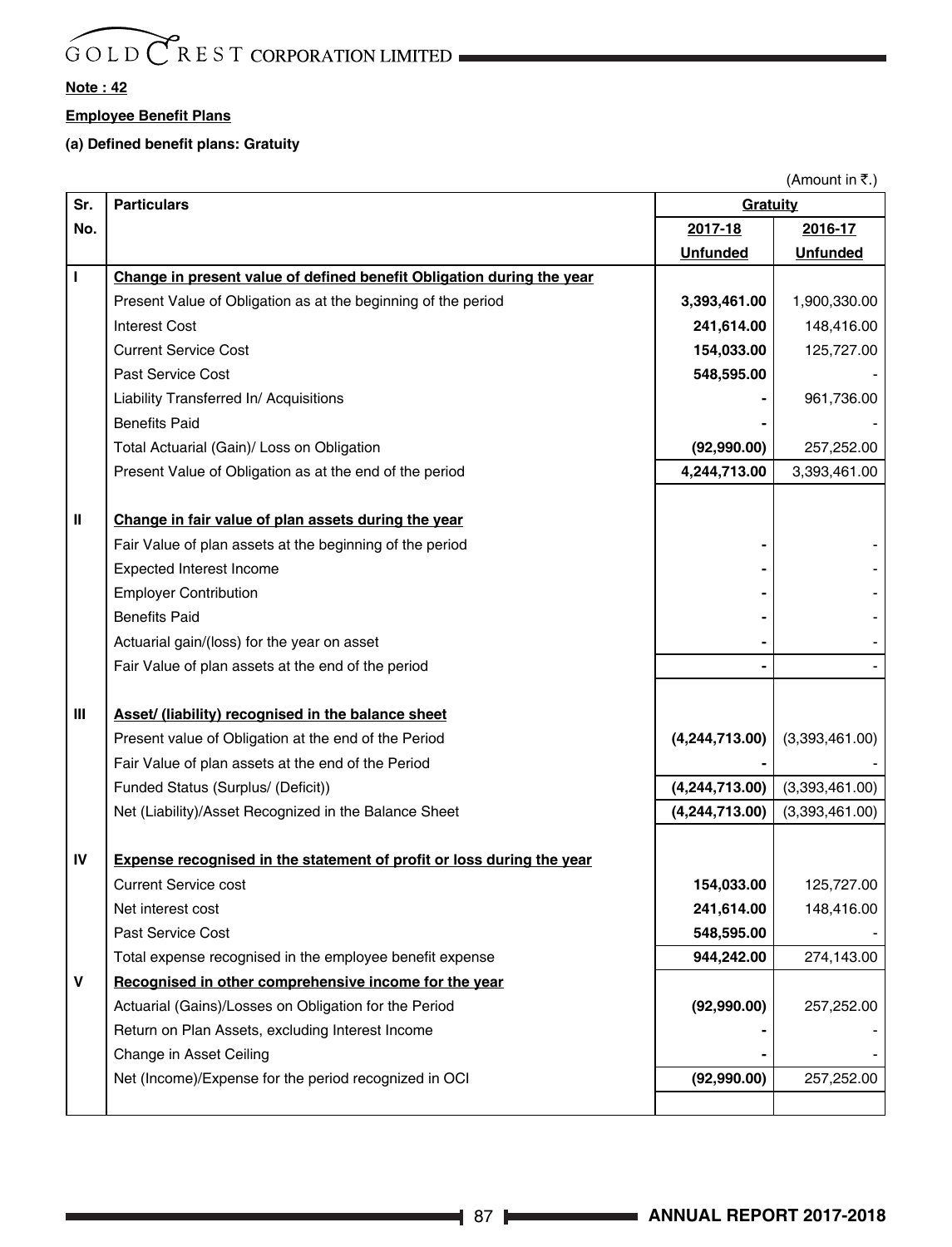(Amount in  $\overline{\tau}$ .)

| Sr.  | <b>Particulars</b>                                                        | Gratuity                                               |                                                        |
|------|---------------------------------------------------------------------------|--------------------------------------------------------|--------------------------------------------------------|
| No.  |                                                                           | 2017-18                                                | 2016-17                                                |
|      |                                                                           | <b>Unfunded</b>                                        | <b>Unfunded</b>                                        |
| VI   | <b>Maturity Analysis of the Benefit Payments: From the Employer</b>       |                                                        |                                                        |
|      | Projected Benefits Payable in Future Years From the Date of Reporting :-  |                                                        |                                                        |
|      | 1 <sup>st</sup> Following Year                                            | 526,833.00                                             | 93,611.00                                              |
|      | 2 <sup>nd</sup> Following Year                                            | 116,071.00                                             | 248,525.00                                             |
|      | 3rd Following Year                                                        | 123,919.00                                             | 313,310.00                                             |
|      | 4 <sup>th</sup> Following Year                                            | 1,762,242.00                                           | 97,600.00                                              |
|      | 5 <sup>th</sup> Following Year                                            | 81,862.00                                              | 1,187,134.00                                           |
|      | Sum of Years 6 To 10                                                      | 732,622.00                                             | 634,348.00                                             |
|      | Sum of Years 11 and above                                                 | 4,312,355.00                                           | 3,776,209.00                                           |
| VII  | Quantitative senstivity analysis for significant assumptions is as below: |                                                        |                                                        |
|      | Present Value of obligation at the end of the period                      | 4,244,713.00                                           | 3,393,461.00                                           |
|      | a) Impact of change in discount rate                                      |                                                        |                                                        |
|      | Impact due to increase of 1%                                              | (251, 414.00)                                          | (239, 783.00)                                          |
|      | Impact due to decrease of 1%                                              | 281,326.00                                             | 270,118.00                                             |
|      | b) Impact of change in salary increase                                    |                                                        |                                                        |
|      | Impact due to increase of 1%                                              | 283,302.00                                             | 270,441.00                                             |
|      | Impact due to decrease of 1%                                              | (257, 546.00)                                          | (244, 342.00)                                          |
|      | c) Impact of change in rate of employee turnover                          |                                                        |                                                        |
|      | Impact due to increase of 1%                                              | 27,952.00                                              | 17,718.00                                              |
|      | Impact due to decrease of 1%                                              | (30, 493.00)                                           | (19,399.00)                                            |
| VIII | <b>Actuarial assumptions</b>                                              |                                                        |                                                        |
|      | <b>Return on Plan Assets</b>                                              | <b>N.A.</b>                                            | N.A.                                                   |
|      | <b>Discount Rate</b>                                                      | 7.71%                                                  | 7.12%                                                  |
|      | Future salary increase                                                    | $6.00\%$ p.a                                           | 6.00% p.a                                              |
|      | Rate of employee turnover                                                 | For service                                            | For service                                            |
|      |                                                                           | 4 years and                                            | 4 years and                                            |
|      |                                                                           |                                                        |                                                        |
|      |                                                                           | 5 years and                                            | 5 years and                                            |
|      |                                                                           |                                                        |                                                        |
|      |                                                                           | below 10.00%<br>p.a.For service<br>above 2.00%<br>р.а. | below 10.00%<br>p.a.For service<br>above 2.00%<br>p.a. |

#### **Note : 43**

#### **First Time Ind As Adoption Reconciliation**

#### **Explanation to transition to Ind AS**

Ind AS 101 -"First-time Adoption of Indian Accounting Standards" requires that all Ind AS and interpretations that are issued and effective for the first Ind AS financial statements which is for the year ended March 31, 2018 for the Company, be applied retrospectively and consistently for all financial years presented, except the Company has availed certain exemptions and complied with the mandatory exceptions provided in Ind AS 101, as described below. The Company has recognised all assets and liabilities whose recognition is required by Ind AS and has not recognised items of assets or liabilities which are not permitted by Ind AS, reclassified items from previous GAAP to Ind AS as required under Ind AS and applied Ind AS in measurement of recognised assets and liabilities. Set out below are the Ind AS 101 optional exemptions availed as applicable and mandatory exceptions applied in the transition from previous GAAP to Ind AS.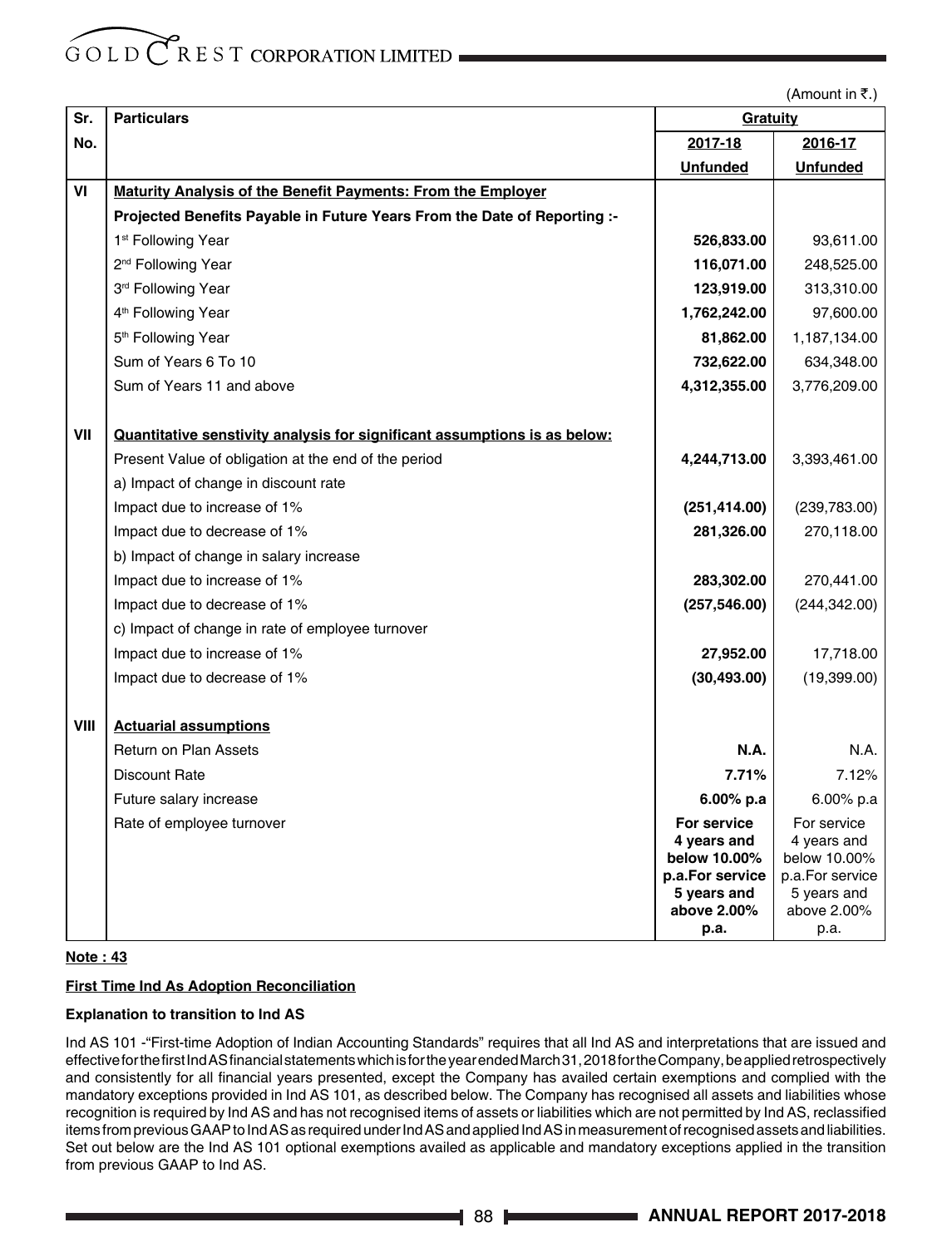## $G$  O L D  $C$  R E S T CORPORATION LIMITED

#### **Derecognition of financial assets and financial liabilities**

The Company has applied the derecognition requirements of financial assets and financial liabilities prospectively for transactions occurring on or after the transition date.

#### **Classification and measurement of financial assets**

The Company has assessed conditions for classification of the financial assets on the basis of the facts and circumstances that were existed on the date of transition to Ind AS.

#### **Determining whether an arrangement contains a lease**

The Company has applied Appendix C of Ind AS 17 "Determining whether an Arrangement contains a Lease" to determine whether an arrangement existing at the transition date contains a lease on the basis of facts and circumstances existing at that date.

#### **Deemed cost of property, plant and equipment and intangible assets**

On transition to Ind AS, the Company has elected to continue with the carrying value of all of its property, plant and equipment and intangible assets recognised as at April 01, 2016 measured as per the previous GAAP and use that carrying value as the deemed cost of the property, plant and equipment and intangible assets.

#### **Designation of previously recognised financial instruments**

Ind AS 101 allows an entity to designate investments in equity instruments at FVOCI on the basis of the facts and circumstances as at the date of transition to Ind AS. The Company has elected to apply this exemption for its investments in certain equity instruments.

#### **Fair value measurement of financial assets and financial liabilities at initial recognition**

The Company has applied the requirements in paragraph B5.1.2A (b) of Ind AS 109 prospectively to transactions entered into on or after the date of transition to Ind AS. This exemption has been availed by the Company.

#### **Business Combinations**

Ind AS 101 provides the option to apply Ind AS 103 prospectively from the transition date or from a specific date prior to the transition date. This provides relief from full retrospective application that would require restatement of all business combinations prior to the transition date.

The Company elected to apply Ind AS 103 prospectively to business combinations occurring after its transition date. Business combinations occurring prior to the transition date have not been restated.

|                                                     |              |                         | (Amount in ₹.)          |
|-----------------------------------------------------|--------------|-------------------------|-------------------------|
| <b>Particulars</b>                                  | Footnote No. | As at<br>March 31, 2017 | As at<br>April 01, 2016 |
| Reconciliation of total equity                      |              |                         |                         |
| Total equity as per previous GAAP *                 |              | 545.237.424             | 509,062,052             |
| Add / (less): Adjustments for GAAP differences      |              |                         |                         |
| Fair value of Investments                           | (a)          | 16,958,052              | 17,508,834              |
| Impact of taxes in respect of the above adjustments |              | (5,606,841)             | (5,788,946)             |
| Prior years tax adjustments                         |              | (12,906,204)            | (11, 973, 518)          |
| Total equity as per Ind AS                          |              | 543,682,431             | 508,808,422             |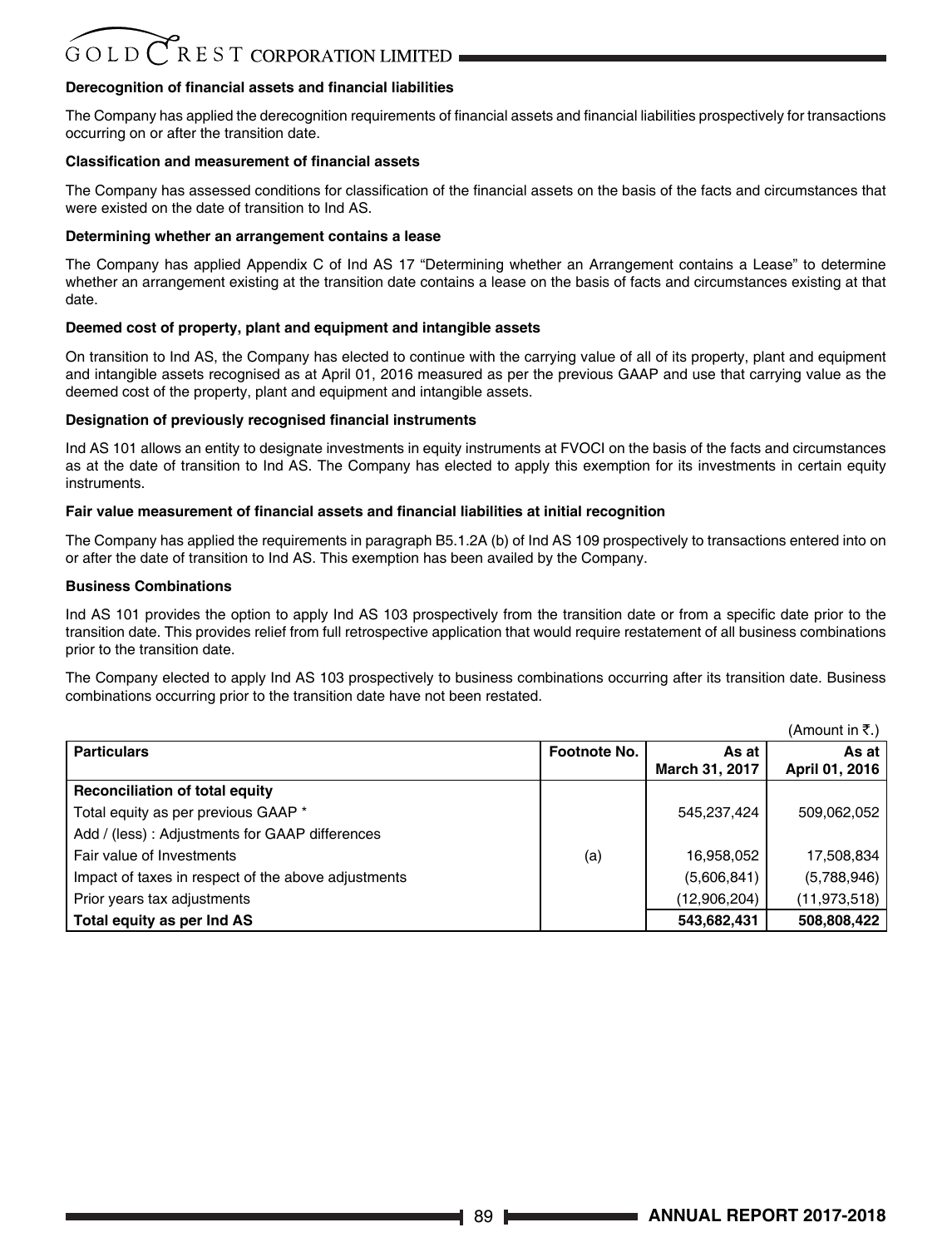## $G$  O L D  $\bigcap$  R E S T CORPORATION LIMITED

 $(Am$ ount in  $\overline{z}$ .)

 $(\Lambda_{\text{mean}})$  in  $\overline{\mathbf{r}}$ 

| <b>Particulars</b>                                                                    | Footnote No. | As at I<br>March 31, 2017 |
|---------------------------------------------------------------------------------------|--------------|---------------------------|
| Reconciliation of total comprehensive income                                          |              |                           |
|                                                                                       |              |                           |
| Net profit as per previous GAAP                                                       |              | 26,683,686                |
| Share Issue expenses transferred to other entity                                      |              |                           |
| Fair value of Investments                                                             | (a)          | (550, 781)                |
| Reclassification of Net Actuarial loss on employee defined benefit obligations to OCI | (b)          | 257,252                   |
| Impact of taxes in respect of the above adjustments                                   |              | 97.049                    |
| Prior years tax adjustments                                                           |              | 26,487,206                |
| Net profit as per Ind AS                                                              |              | 52,974,413                |
| Other comprehensive income                                                            |              | (172, 197)                |
| Total comprehensive income as per Ind AS                                              |              | 52,802,216                |

|                                                        |                      |                             | (Allioulit III K.) |
|--------------------------------------------------------|----------------------|-----------------------------|--------------------|
| <b>Particulars</b>                                     | <b>Previous GAAP</b> | <b>Effect of transition</b> | Ind AS             |
|                                                        |                      | to Ind AS                   |                    |
|                                                        |                      | (Refer footnote q)          |                    |
| Year ended March 31, 2017                              |                      |                             |                    |
| <b>Reconciliation of cash flow</b>                     |                      |                             |                    |
| Net cash flows from operating activities               | 144,875,277          | 3,692,975                   | 148,568,252        |
| Net cash flows from investing activities               | 6,365,009            | 11,379,738                  | 17.744.747         |
| Net cash flows from financing activities               | (162, 368, 416)      | (3,883,946)                 | (166,252,362)      |
| Net increase / (decrease) in cash and cash equivalents | (11, 128, 130)       | 11,188,768                  | 60,638             |

#### **Notes on reconciliations between previous GAAP and Ind AS**

#### **a) Investments at fair value through profit or loss**

Under previous GAAP, Investments were accounted for on the principles of prudence. Pursuant to this, losses, if any, on mark to market basis, were recognised and gains were not recognised. Under Ind AS, investments have been measured at fair value through profit or loss and gains or losses are recognised in the statement of profit and loss.

#### **b) Employee benefits**

Under previous GAAP, actuarial gains and losses were recognised in statement of profit and loss. Under Ind AS, the actuarial gains and losses form part of remeasurement of net defined benefit liability / asset which is recognised in other comprehensive income in the respective periods.

#### **c) Deferred tax**

Indian GAAP requires deferred tax accounting using the income statement approach, which focuses on differences between taxable profits and accounting profits for the period. 'Ind AS 12 Income Taxes' requires entities to account for deferred taxes using the balance sheet approach, which focuses on temporary differences between the carrying amount of an asset or liability in the balance sheet and its tax base. The application of Ind 'AS 12 Income Taxes' approach has resulted in recognition of deferred tax on new temporary differences which was not required under Indian GAAP. In addition, the various transitional adjustments lead to temporary differences. According to the accounting policies, the company has to account for such differences. Deferred tax adjustments are recognised in correlation to the underlying transaction either in retained earnings or a separate component of equity.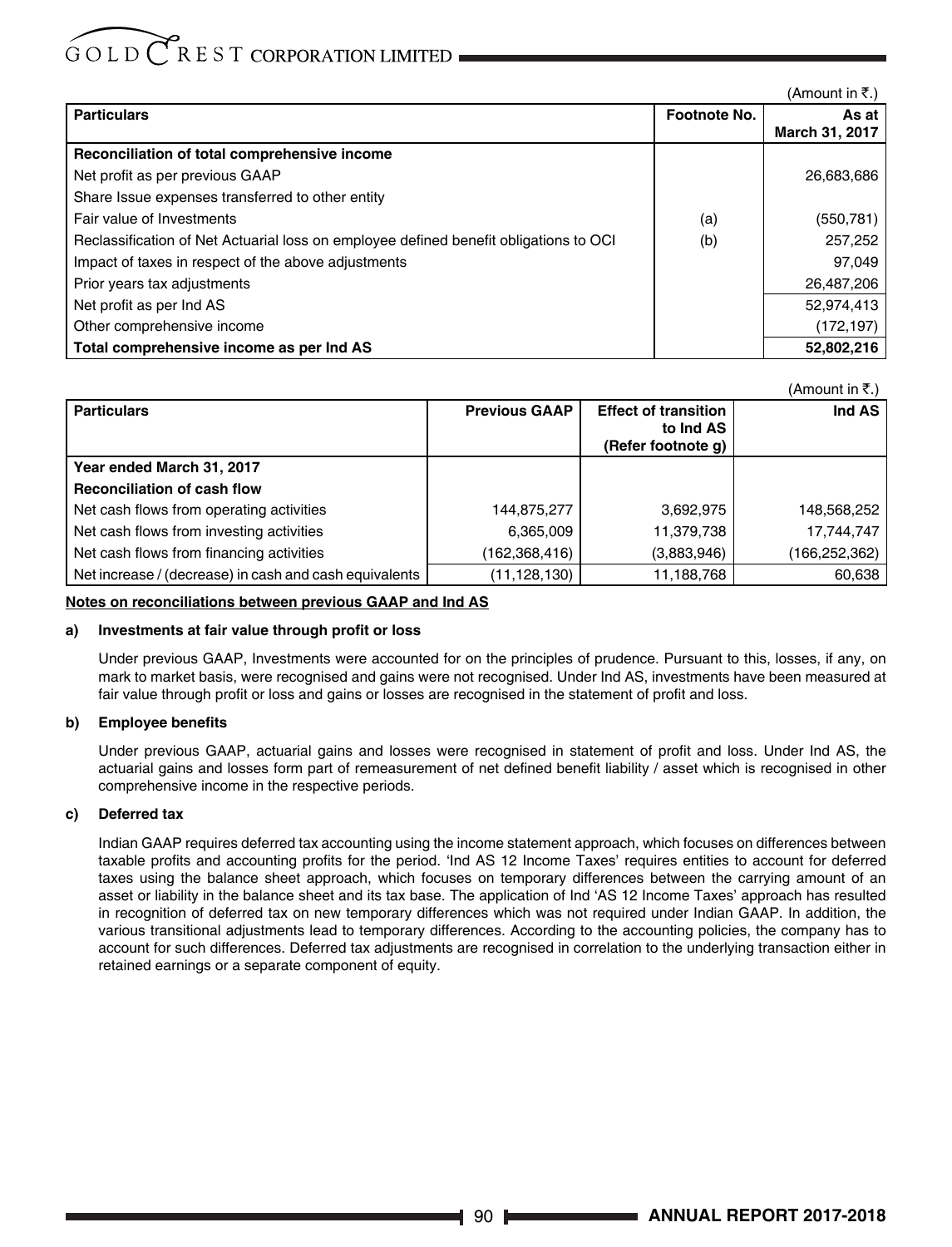#### **Note : 44**

#### **Names of Related parties and Nature of relationship**

| Sr. No.        | Relation                                                | <b>Related Party</b>                          |
|----------------|---------------------------------------------------------|-----------------------------------------------|
| 1              | Enterprise Controlling the Company                      | <b>NIL</b>                                    |
| $\overline{2}$ | Key Management Personnel                                | 1. Anupa Tanna Shah                           |
|                |                                                         | 2. Shirish B Kamdar                           |
|                |                                                         | 3.Kishore M Vussonji                          |
| 3              | Enterprise controlled by the company                    | <b>Subsidary Company</b>                      |
|                |                                                         | 1. Goldcrest Habitat Pvt. Ltd. (100% Holding) |
|                |                                                         | 2. Goldcrest Pune LLP (99.99% Holding)        |
| 4              | Relative of Key Management Personnel                    | 1. Late Tulsidas J. Tanna                     |
|                |                                                         | 2.Hansa T. Tanna                              |
|                |                                                         | 3. Tushar Tanna                               |
|                |                                                         | 4. Nita Tanna                                 |
|                |                                                         | 5.Namrata Tanna                               |
|                |                                                         | 6.Chirag Shah                                 |
| 5              | Enterprise over which Key Management personnel exercise | 1.Goldcrest Exports                           |
|                | significant influence                                   | 2. Goldcrest Global Trading Pvt. Ltd.         |
|                |                                                         | 3. Perique Finance and Leasing Pvt. Ltd.      |
|                |                                                         | 4. Fliessen Real Estates Pvt. Ltd.            |
|                |                                                         | 5. Quest Academy Pvt.Ltd.                     |
|                |                                                         | 6. Bhagwati Associates Pvt. Ltd.              |
|                |                                                         | 7. Varities Builders and Trustees Pvt. Ltd.   |
|                |                                                         | 8. Goldcrest Solutions Pvt. Ltd.              |
|                |                                                         | 9. Sunteck Reality Ltd.                       |
|                |                                                         | 10. Krishna Ventures Ltd.                     |
|                |                                                         | 11. Weizmann Forex Ltd.                       |
|                |                                                         | 12. Karma Energy Ltd.                         |
|                |                                                         | 13.Kanga& Co.                                 |
|                |                                                         | 14. Batot Hydro Power Limited                 |
|                |                                                         | 15. Revive Labs Pvt. Ltd.                     |

#### **Details of Transactions with Related Parties**

| <b>Particulars</b>                              | <b>Nature of Relationship</b> | 31/03/2018  | 31/03/2017  |
|-------------------------------------------------|-------------------------------|-------------|-------------|
| <b>Remuneration (including Perquisites)</b>     |                               |             |             |
| Anupa Tanna Shah                                | Managing Director & CEO       | 8,147,983   | 6,630,000   |
|                                                 |                               |             |             |
| Total                                           |                               | 8,147,983   | 6,630,000   |
|                                                 |                               |             |             |
| Payables                                        |                               |             |             |
| Goldcrest Habitats Pvt. Ltd.                    | <b>Subsidiaries</b>           |             |             |
| Advances Recoverable in cash or kind            |                               |             |             |
| Balance Recoverable as at 1 <sup>st</sup> April |                               | 5,36,62,000 | 5,36,42,000 |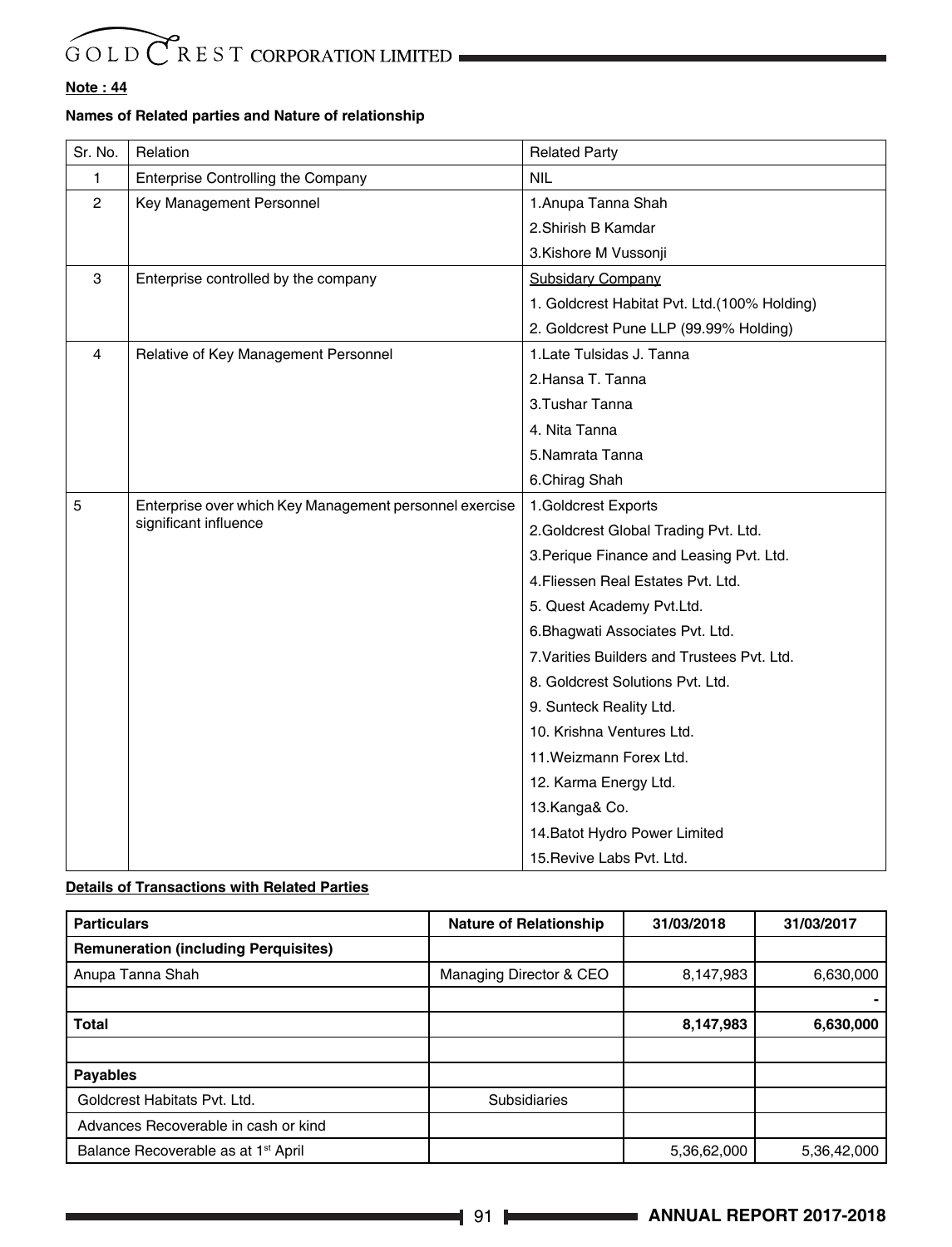| <b>Particulars</b>                               | <b>Nature of Relationship</b>                   | 31/03/2018   | 31/03/2017   |
|--------------------------------------------------|-------------------------------------------------|--------------|--------------|
| Advances given during the year                   |                                                 |              | 3,20,000     |
| Recovered during the year                        |                                                 |              | 3,00,000     |
| Balance recoverable as at 31 <sup>st</sup> March |                                                 | 5,36,62,000  | 5,36,62,000  |
|                                                  |                                                 |              |              |
| <b>Goldcerst Pune LLP</b>                        | <b>Subsidiaries</b>                             |              |              |
| Advances Recoverable in cash or kind             |                                                 |              |              |
| Balance Recoverable as at 1 <sup>st</sup> April  |                                                 | 17,56,90,000 |              |
| Advances given during the year                   |                                                 | 24,85,000    | 17,56,90,000 |
| Recovered during the year                        |                                                 | 80,00,000    |              |
| Balance Recoverable as at 31 <sup>st</sup> March |                                                 | 17,01,75,000 | 17,56,90,000 |
|                                                  |                                                 |              |              |
| <b>Sitting Fees</b>                              |                                                 |              |              |
| Tushar T. Tannna<br>i)                           | Non-Executive Director &<br>Chairman            |              | 40,000       |
| Shirish B. Kamdar<br>ii)                         | Independent & Non-<br><b>Executive Director</b> | 40,000       | 40,000       |
| Kishore M. Vussonji<br>iii)                      | Independent & Non-<br><b>Executive Director</b> | 30,000       | 40,000       |
| Total                                            |                                                 | 70,000       | 120,000      |
|                                                  |                                                 |              |              |
| <b>Profession Fees</b>                           |                                                 |              |              |
| Nita T. Tannna                                   | Relative of Key<br><b>Management Personnel</b>  | 900,000      | 750,000      |
|                                                  |                                                 |              |              |
| <b>Office Rent</b>                               |                                                 |              |              |
| Perique Finance and Leasing Pvt. Ltd.            | Associate                                       | 600,000      | 600,000      |
| <b>Medical / Mediclaim Expenditure</b>           |                                                 |              |              |
| Tulsidas J. Tanna                                | <b>Chairman Emeritus</b>                        |              | 110,350      |
| Anupa Tanna Shah                                 | Managing Director & CEO                         | 175,982      | 90,650       |

#### **Note: 45**

#### **Contingent Liabilities**

| Contingent Liabilities not provided in the books: |     |
|---------------------------------------------------|-----|
| As on 31 <sup>st</sup> March, 2018 :              | NIL |
| As on 31 <sup>st</sup> March, 2017 :              | NIL |
| As on $1st$ April, 2016 :                         | NIL |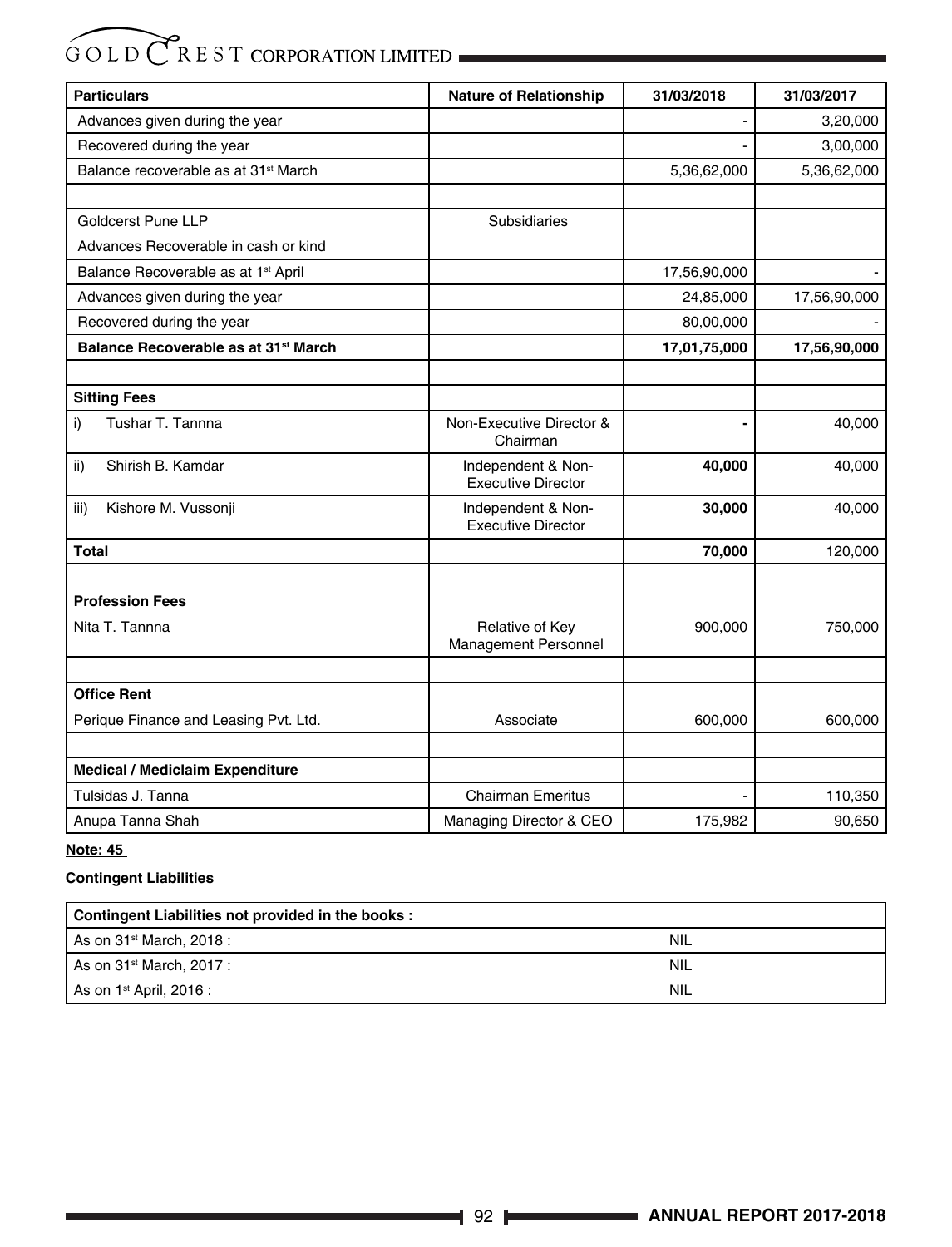#### **INDEPENDENT AUDITOR'S REPORT**

#### **To the members of Goldcrest Corporation Limited**

#### **Report on the Consolidated Indian Accounting Standards (Ind AS) Financial Statements**

We have audited the accompanying consolidated Ind AS financial statements of Goldcrest Corporation Limited ("hereinafterreferred to as the Holding Company") and its subsidiaries (theHolding Company and its subsidiaries together referred to as "the Group"), comprising of the consolidated Balance Sheet as at March 31, 2018, the consolidated Statement of Profit and Loss (including Other Comprehensive Income), the consolidated Cash Flow Statement for the year then ended and the Statement of Changes in Equity for the year then ended,and a summary of significant accounting policies and other explanatory information prepared based on the relevant records (hereinafter referred to as "the Consolidated Ind AS Financial Statements").

#### **Management's Responsibility for the Consolidated Ind AS Financial Statements**

The Holding Company's Board of Directors is responsible for the preparation of these consolidated Ind AS financial statements in terms of the requirements of the Companies Act, 2013 (hereinafter referred to as "the Act") that give a true and fair view of the consolidated financial position, consolidated financial performance, consolidated cash flows and changes in equity of the Group in accordance with accounting principles generally accepted in India including the Indian Accounting Standards specified in the Companies (Indian Accounting Standards) Rules, 2015 (as amended) under Section 133 of the Act. The Holding Company's Board of Directors is also responsible for ensuring accuracy of records including financial information considered necessary for the preparation of consolidated Ind AS financial statements. The respective Board of Directors of the Companies included in the Group are responsible for maintenance of adequate accounting records in accordance with the provisions of the Act for safe guarding the assets of the Group respectively and for preventing and detecting frauds and other irregularities; the selection and application of appropriate accounting policies; making judgements and estimates that are reasonable and prudent; and the design, implementation and maintenance of adequate internal financial controls, that were operating effectively for ensuring the accuracy and completeness of the accounting records, relevant to the preparation and presentation of the financial statements that give a true and fair view and are free from material misstatement, whether due to fraud or error, which has been used for the purpose of preparation of the consolidated Ind AS financial statements by the Directors of the Holding Company, as aforesaid.

#### **Auditors Responsibility**

Our responsibility is to express an opinion on these consolidated Ind AS financial statements based on our audit. While conducting the audit, we have taken into account the provisions of the Act and the Rules made thereunder including the accounting standards and matters which are required to be included in the audit report.

We conducted our audit of the consolidated Ind AS financial statements in accordance with the Standards on Auditing specified under Section 143(10) of the Act and other applicable authoritative pronouncements issued by the Institute of Chartered Accountants of India. Those Standards and pronouncements require that we comply with ethical requirements and plan and perform the audit to obtain reasonable assurance about whether the consolidated Ind AS financial statements are free from material misstatement.

An audit involves performing procedures to obtain audit evidence about the amounts and disclosures in the consolidated Ind AS financial statements. The procedures selected depend on the auditors' judgement, including the assessment of the risks of material misstatement of the consolidated Ind AS financial statements, whether due to fraud or error. In making those risk assessments, the auditor considers internal financial control relevant to the Holding Company's preparation of the consolidated Ind AS financial statements that give a true and fair view, in order to design audit procedures that are appropriate in the circumstances. An audit also includes evaluating the appropriateness of the accounting policies used and the reasonableness of the accounting estimates made by the Holding Company's Board of Directors, as well as evaluating the overall presentation of the consolidated Ind AS financial statements.

We believe that the audit evidence obtained by us and the audit evidence obtained by the other auditors in terms of their reports referred to in Other Matters paragraph below, is sufficient and appropriate to provide a basis for our audit opinion on the consolidated Ind AS financial statements.

#### **Opinion**

In our opinion and to the best of our information and according to the explanations given to us, the aforesaid consolidated Ind AS financial statements give the information required by the Act in the manner so required and give a true and fair view in conformity with the accounting principles generally accepted in India of the consolidated state of affairs of the Group as at March 31, 2018, and their consolidated total comprehensive income (comprising of consolidated profit and consolidated other comprehensive income), their consolidated cash flows and consolidated changes in equity for the year ended on that date.

#### **Other Matter**

The consolidated financial statements of the Company for the year ended March 31, 2017, were audited by another firm of chartered accountants under the Companies Act, 2013 who, vide their report dated May  $29<sup>th</sup>$  2017, expressed an unmodified opinion on those financial statements. Our opinion is not qualified in respect of this matter.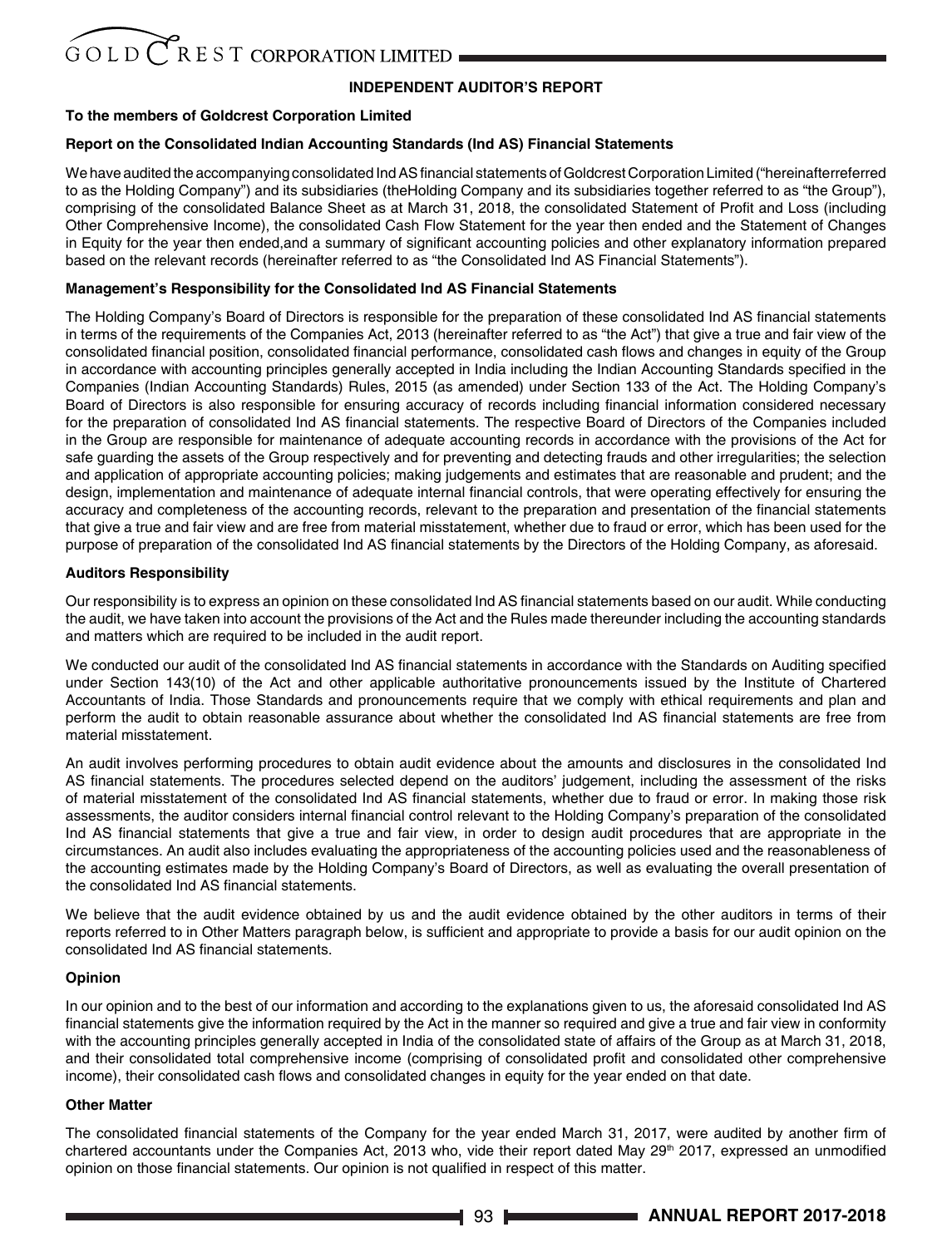## $G$  O L D  $C$  R E S T CORPORATION LIMITED

We did not audit the financial statements/information of two subsidiaries whose financial statements/information reflect total assets of 22.92 crore, net assets of (0.04) crores as at March 31, 2018, total revenue of 0.46 crores, total comprehensive income (comprising of profit/ (loss) and other comprehensive income) of 0.10 crores and net cash flows amounting to 0.02 crores for the year ended on that date, as considered in the consolidated Ind AS financial statements. The consolidated Ind AS financial statements also include the Group's share of total comprehensive income (comprising of profit/ (loss) of 0.10 crores for the year ended March 31, 2018 as considered in the consolidated Ind AS financial statements, in respect of two subsidiaries, whose financial statements/information have not been audited by us. These financial statements/information have been audited by other auditors whose reports have been furnished to us by the Management, and our opinion on the consolidated Ind AS financial statements in so far as it relates to the amounts and disclosures included in respect of these subsidiaries and our report in terms of sub-section (3) of Section 143 of the Act in so far as it relates to the aforesaid subsidiaries is based solely on the reports of the other auditors.

Our opinion on the consolidated Ind AS financial statements and our report on Other Legal and Regulatory Requirements below, is not modified in respect of the above matters with respect to our reliance on the work done and the reports of the other auditors.

#### **Report on Other Legal and Regulatory Requirements**

As required by Section143(3) of the Act, we report, to the extent applicable, that:

- We have sought and obtained all the information and explanations which to the best of our knowledge and belief were necessary for the purposes of our audit of the aforesaid consolidated Ind AS financial statements.
- b) In our opinion, proper books of account as required by law maintained by the Holding Company and its subsidiaries included in the Group, including relevant records relating to preparation of the aforesaid consolidated Ind AS financial statements have been kept so far as it appears from our examination of those books and records of the Holding Company and the reports of the other auditors.
- c) The Consolidated Balance Sheet, the Consolidated Statement of Profit and Loss (including other comprehensive income), Consolidated Cash Flow Statement and the Consolidated Statement of Changes in Equity dealt with by this Report are in agreement with the relevant books of account maintained by the Holding Company and its subsidiaries included in the Group, including relevant records relating to the preparation of the consolidated Ind AS financial statements.
- d) In our opinion, the aforesaid consolidated Ind AS financial statements comply with the Indian Accounting Standards specified under Section 133 of the Act.
- e) On the basis of the written representations received from the directors of the Holding Company as on March 31, 2018 taken on record by the Board of Directors of the Holding Company and the reports of the statutory auditors of its subsidiary companies incorporated in India, none of the directors of the Group companies, are disqualified as on March 31, 2018 from being appointed as a director in terms of Section 164 (2) of the Act.
- f) With respect to the adequacy of the internal financial controls with reference to financial statements of the Holding Company and its subsidiary companies, and the operating effectiveness of such controls, refer to our separate Report in Annexure A.
- g) With respect to the other matters to be included in the Auditors' Report in accordance with Rule 11 of the Companies (Audit and Auditors) Rules, 2014, in our opinion and to the best of ourinformation and according to the explanations given to us:
	- i. The consolidated Ind AS financial statements disclose the impact, if any, of pending litigations as at March 31, 2018 on the consolidated financial position of the Group.
	- ii. The Group, did not have any material foreseeable losses on long-term contracts including derivative contracts as at March 31,2018.
	- iii. There has been no delay in transferring amounts, required to be transferred, to the Investor Education and Protection Fund by the Holding Company and its subsidiary companies during the year ended March 31, 2018.

#### **For PANKAJ P. SANGHAVI AND CO.**

Firm Registration No. : 107356W Chartered Accountants

#### **Ankit P. Sanghavi**

(Partner) M.No.131353

Place: Mumbai Date: May 29, 2018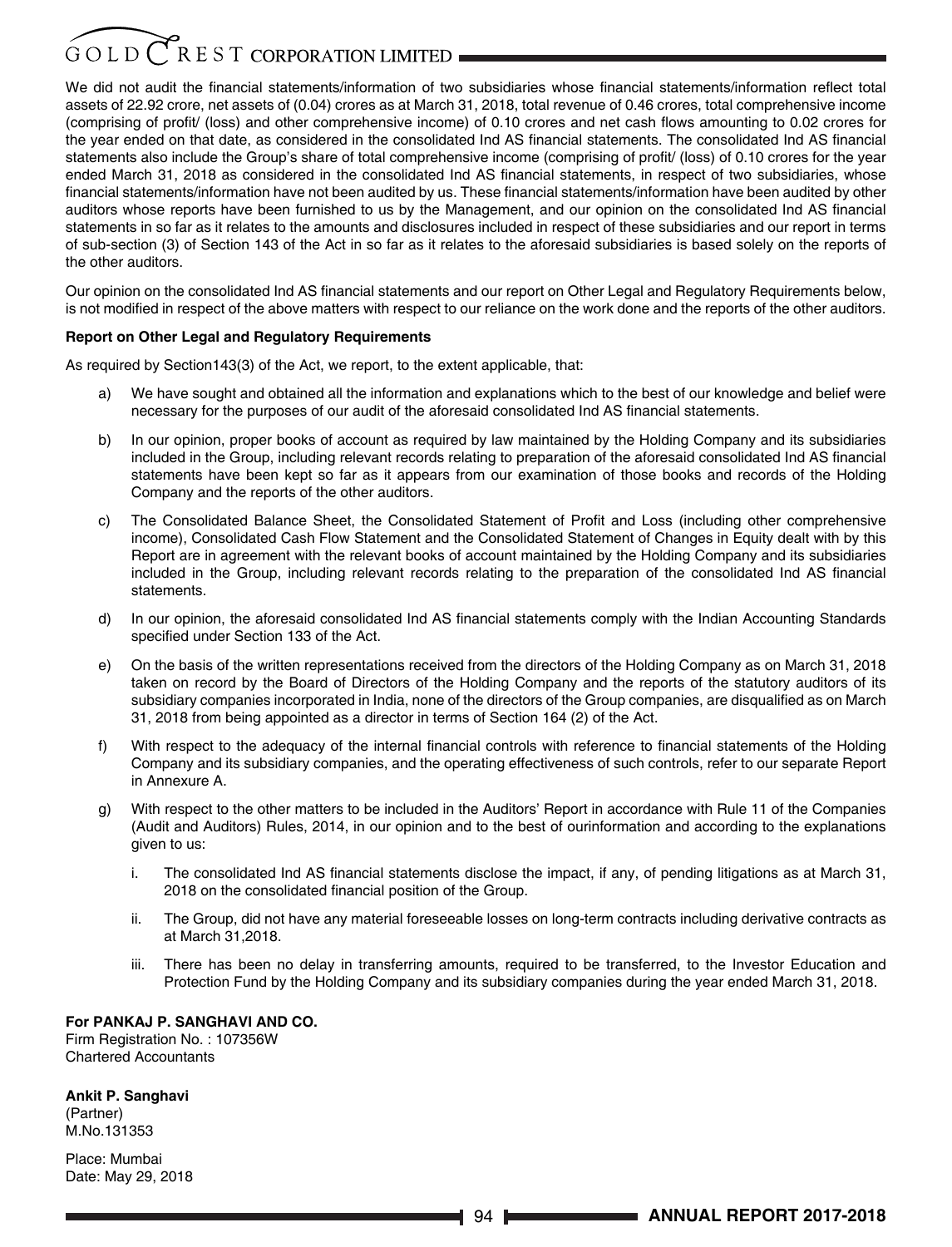#### **Annexure – A to the Independent Auditor's Report**

Referred to in paragraph (f) 'Report on Other Legal and Regulatory Requirements' in our Independent Auditor's Report to the members of the Goldcrest Corporation Limited on the consolidated Ind AS financial statements for the year ended March 31, 2018.

#### **Report on the Internal Financial Controls of Standalone Financial Statements under Clause (i) of Sub-section 3 of the Section 143 of the Companies Act, 2013 ("the Act")**

In conjunction with our audit of the consolidated Ind AS financial statements of the Company as of and for the year ended March 31, 2018, we have audited the internal financial controls over financial reporting of Goldcrest Corporation Limited (hereinafter referred to as "the Holding Company") and its subsidiary companies, as of that date.

#### **Management's Responsibility for Internal Financial Controls**

The respective Board of Directors of the Holding company and its subsidiary companies, to whom reporting under clause (i) of sub section 3 of Section 143 of the Act in respect of the adequacy of the internal financial controls over financial reporting is applicable, which are companies incorporated in India, are responsible for establishing and maintaining internal financial controls based on the internal control over financial reporting criteria established by the Company considering the essential components of internal control stated in the Guidance Note on Audit of Internal Financial Controls Over Financial Reporting issued by the Institute of Chartered Accountants of India (ICAI). These responsibilities include the design, implementation and maintenance of adequate internal financial controls that were operating effectively for ensuring the orderly and efficient conduct of its business, including adherence to the respective company's policies, the safeguarding of its assets, the prevention and detection of frauds and errors, the accuracy and completeness of the accounting records, and the timely preparation of reliable financial information, as required under the Act.

#### **Auditors' Responsibility**

Our responsibility is to express an opinion on the Company's internal financial controls over financial reporting based on ouraudit. We conducted our audit in accordance with the Guidance Note on Audit of Internal Financial Controls Over Financial Reporting (the "Guidance Note") issued by the ICAI and the Standards on Auditing deemed to be prescribed under section143(10) of the Companies Act, 2013, to the extent applicable to an audit of internal financial controls, both applicable to anaudit of internal financial controls and both issued by the ICAI. Those Standards and the Guidance Note require that we comply with ethical requirements and plan and perform the audit to obtain reasonable assurance about whether adequate internal financial controls over financial reporting was established and maintained and if such controls operated effectively in all material respects.

Our audit involves performing procedures to obtain audit evidence about the adequacy of the internal financial controls system over financial reporting and their operating effectiveness. Our audit of internal financial controls over financial reporting included obtaining an understanding of internal financial controls over financial reporting, assessing the risk that a material weakness exists, and testing and evaluating the design and operating effectiveness of internal control based on the assessed risk. The procedures selected depend on the auditor's judgment, including the assessment of the risks of material misstatement of the financial statements, whether due to fraud or error.

We believe that the audit evidence we have obtained is sufficient and appropriate to provide a basis for our audit opinion on the Company's internal financial controls system over financial reporting.

#### **Meaning of Internal Financial Controls over Financial Reporting**

A company's internal financial control over financial reporting is a process designed to provide reasonable assurance regarding the reliability of financial reporting and the preparation of financial statements for external purposes in accordance with generally accepted accounting principles. A company's internal financial control over financial reporting includes those policies and procedures that (1) pertain to the maintenance of records that, in reasonable detail, accurately and fairly reflect the transactions and dispositions of the assets of the company; (2) provide reasonable assurance that transactions are recorded as necessary to permit preparation of financial statements in accordance with generally accepted accounting principles, and that receipts and expenditures of the company are being made only in accordance with authorizations of management and directors of the company; and (3) provide reasonable assurance regarding prevention or timely detection of unauthorized acquisition, use, or disposition of the company's assets that could have a material effect on the Consolidated Ind AS financial statements.

#### **Inherent Limitations of Internal Financial Controls over Financial Reporting**

Because of the inherent limitations of internal controls over financial reporting, including the possibility of collusion or improper management override of controls, material misstatement due to error or fraud may occur and not be detected. Also, projections of any evaluation of the internal financial controls over financial reporting to future periods are subject to the risk that the internal control over financial reporting may become inadequate because of changes in conditions, or that the degree of compliance with the policies or procedures may deteriorate.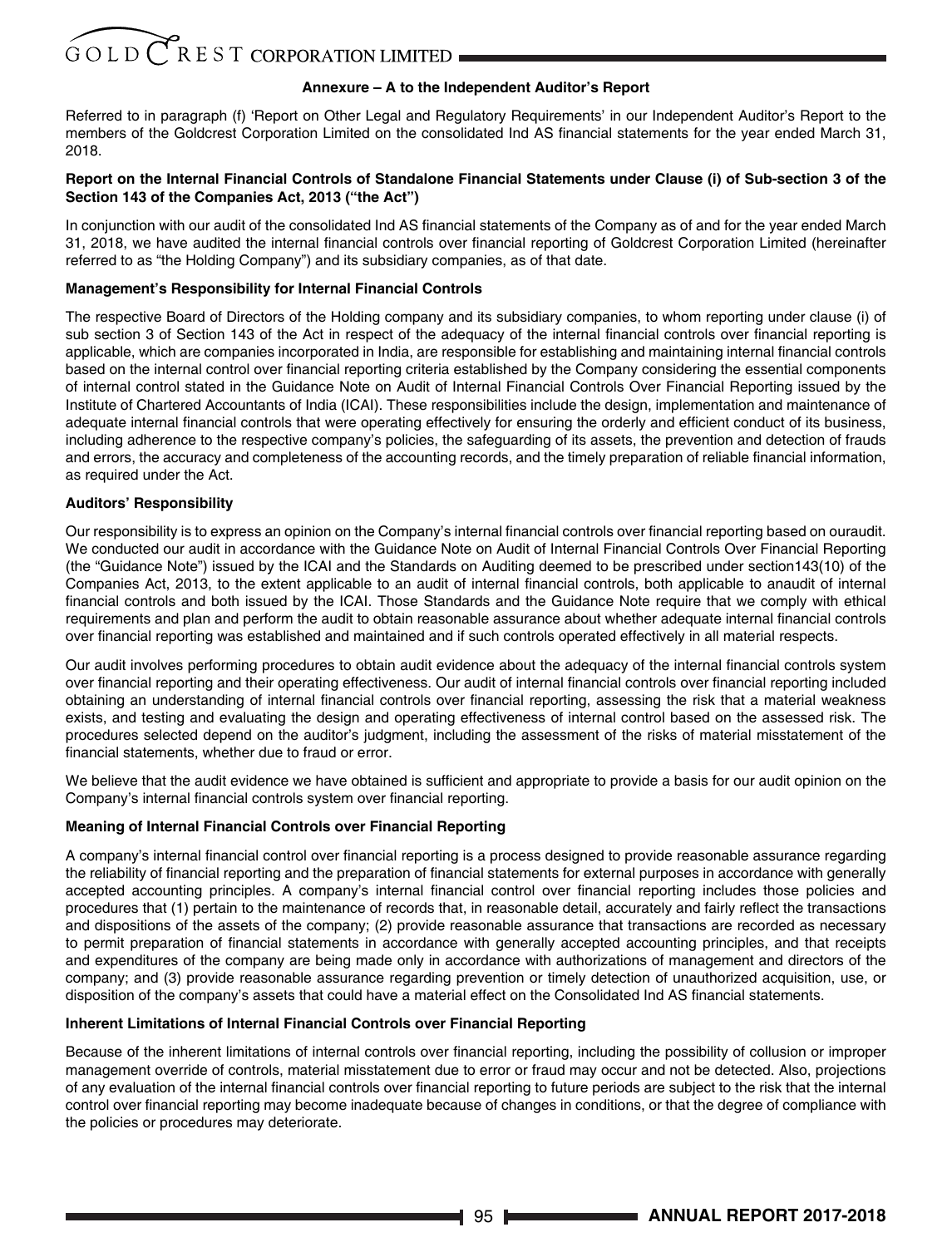#### **Opinion**

In our opinion, the Holding Company and its subsidiaries, have, in all material respects, an adequate internal financial controls system overfinancial reporting and such internal financial controls over financial reporting were operating effectively as at March 31,2018, based on the internal control over financial reporting criteria established by the Company considering the essential components of internal control stated in the Guidance Note on Audit of Internal Financial Controls Over Financial Reporting issued by the Institute of Chartered Accountants of India.

**For PANKAJ P. SANGHAVI AND CO.** Firm Registration No. : 107356W Chartered Accountants

**Ankit P. Sanghavi** (Partner) M.No.131353

Place: Mumbai Date: May 29, 2018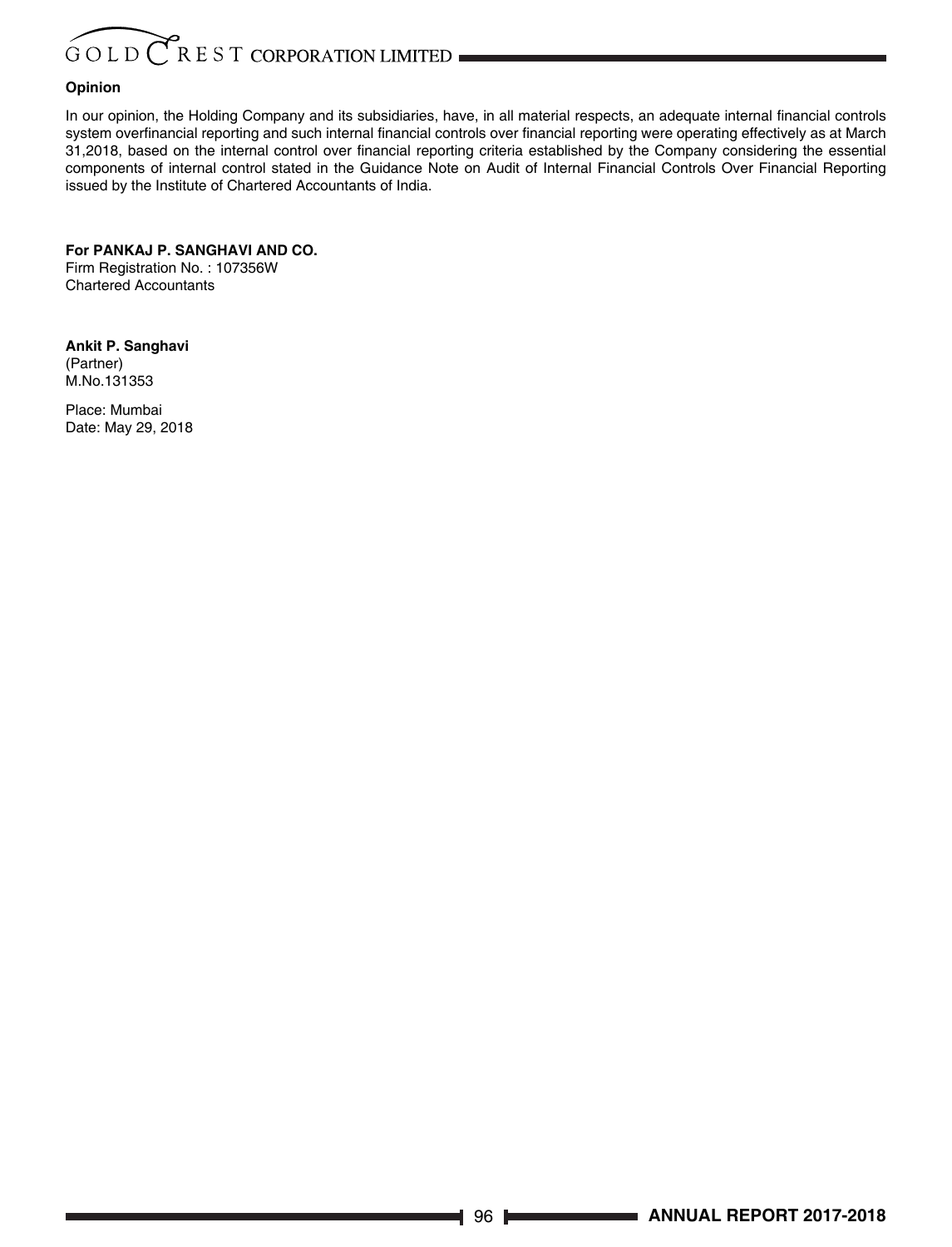#### **Balance Sheet as at 31st March, 2018 - Consolidated**

| <b>Particulars</b>                                                       | Note           | As at                 | As at                        | As at                       |
|--------------------------------------------------------------------------|----------------|-----------------------|------------------------------|-----------------------------|
|                                                                          | No             | 31st March, 2018      | 31 <sup>st</sup> March, 2017 | 1 <sup>st</sup> April, 2016 |
|                                                                          |                |                       | ₹.                           | ₹.                          |
| <b>ASSETS</b>                                                            |                |                       |                              |                             |
| (1)<br><b>Non-Current Assets</b>                                         |                |                       |                              |                             |
| Property, Plant & Equipment<br>(a)                                       | 5              | 8,036,775             | 7,869,342                    | 7,046,129                   |
| <b>Investment Property</b><br>(b)                                        | 6              | 216,555,380           | 219,254,604                  | 221,953,830                 |
| Investment in Joint Ventures<br>(c)                                      | $\overline{7}$ | 175, 158, 158         | 175,057,028                  |                             |
| <b>Financial Assets</b><br>(d)                                           |                |                       |                              |                             |
| Investments<br>(i)                                                       | 8              | 36,373,533            | 35,551,460                   | 36,105,073                  |
| (ii)<br>Loans                                                            | 9              | 18,832,072            | 26,025,651                   | 22,766,367                  |
| (iii) Other Financial Assets                                             | 10             | 43,808,403            | 41,906,409                   | 41,052,288                  |
| <b>Total Non-Current Assets</b>                                          |                | 498,764,321           | 505,664,495                  | 328,923,687                 |
| (2) Current Assets                                                       |                |                       |                              |                             |
| Inventories<br>(a)                                                       | 11             | 118,966,322           | 102,614,932                  | 228,102,395                 |
| (b)<br><b>Financial Assets</b>                                           |                |                       |                              |                             |
| <b>Trade Receivables</b><br>(i)                                          | 12             | 3,259,369             | 7,866,892                    | 4,854,941                   |
| Cash and Cash Equivalents<br>(ii)                                        | 13             | 10,804,931            | 4,568,955                    | 4,466,344                   |
| (iii) Bank Balance Other than Cash and                                   | 14             | 37,941,791            | 1,098,744                    | 12,287,514                  |
| <b>Cash Equivalents</b>                                                  |                |                       |                              |                             |
| (iv) Loans                                                               | 15             | 480,230               | 1,950,751                    | 1,825,613                   |
| (c) Other Current Assets                                                 | 16             | 868,883               | 2,328,826                    | 806,660                     |
| <b>Total Current Assets</b>                                              |                | 172,321,527           | 120,429,100                  | 252,343,467                 |
| <b>TOTAL ASSETS</b>                                                      |                | 671,085,847           | 626,093,595                  | 581,267,154                 |
| <b>EQUITY AND LIABILITIES</b>                                            |                |                       |                              |                             |
| Equity                                                                   |                |                       |                              |                             |
| <b>Equity Share Capital</b><br>(a)                                       | 17             | 75,567,600            | 75,567,600                   | 75,567,600                  |
| <b>Other Equity</b><br>(b)                                               | 18             | 495,290,743           | 467,802,135                  | 432,944,395                 |
| <b>Total Equity</b>                                                      |                | 570,858,343           | 543,369,735                  | 508,511,995                 |
| <b>Liabilities</b>                                                       |                |                       |                              |                             |
| <b>Non-Current Liabilities</b><br>(1)                                    |                |                       |                              |                             |
| <b>Financial Liabilities</b><br>(a)                                      |                |                       |                              |                             |
| <b>Other Financial Liabilities</b><br>(i)                                | 19             | 58,388,204            | 52,881,375                   | 45,627,393                  |
| Provisions<br>(b)                                                        | 20<br>21       | 3,717,880             | 3,299,850                    | 1,847,620                   |
| Deferred Tax Liabilities (Net)<br>(c)                                    |                | 14,422,507            | 14,848,440                   | 17,045,543                  |
| <b>Total Non-Current Liabilities</b><br><b>Current Liabilities</b>       |                | 76,528,591            | 71,029,665                   | 64,520,556                  |
| (2)<br><b>Financial Liabilities</b>                                      |                |                       |                              |                             |
| (a)                                                                      |                |                       |                              |                             |
| <b>Borrowings</b><br>(i)<br><b>Trade Payables</b>                        | 22<br>23       | 6,355,687             | 2,516,803<br>3,592,701       | 943,397                     |
| (ii)<br>(iii) Other financial Liabilities                                |                |                       |                              |                             |
| Provisions                                                               | 24<br>25       | 13,965,838<br>526,833 | 3,309,693<br>93,611          | 4,307,117<br>52,710         |
| (b)                                                                      | 26             | 2,850,550             | 2,181,378                    | 2,931,378                   |
| Current Tax Liabilities (Net)<br>(c)<br><b>Total Current Liabilities</b> |                |                       |                              |                             |
|                                                                          |                | 23,698,908            | 11,694,185                   | 8,234,601                   |
| TOTAL EQUITY AND LIABILITIES                                             |                | 671,085,847           | 626,093,595                  | 581,267,154                 |

See Accompanying Notes To The Financial Statements 1 to 4

#### **For Pankaj P. Sanghavi & Co.** Firm Registration No. : 107356W Chartered Accountants

**Ankit P. Sanghavi**

(Partner) M.No.131353 Mumbai 29th May, 2018

#### **For and behalf of the Board**

**Anupa Tanna Shah - Managing Director**  DIN : 1587901

**Shirish B. Kamdar - Director** DIN : 00253511

**Manish S. Chheda - CFO**

**Marisa M. Gonsalves - Company Secretary**  M.No.38087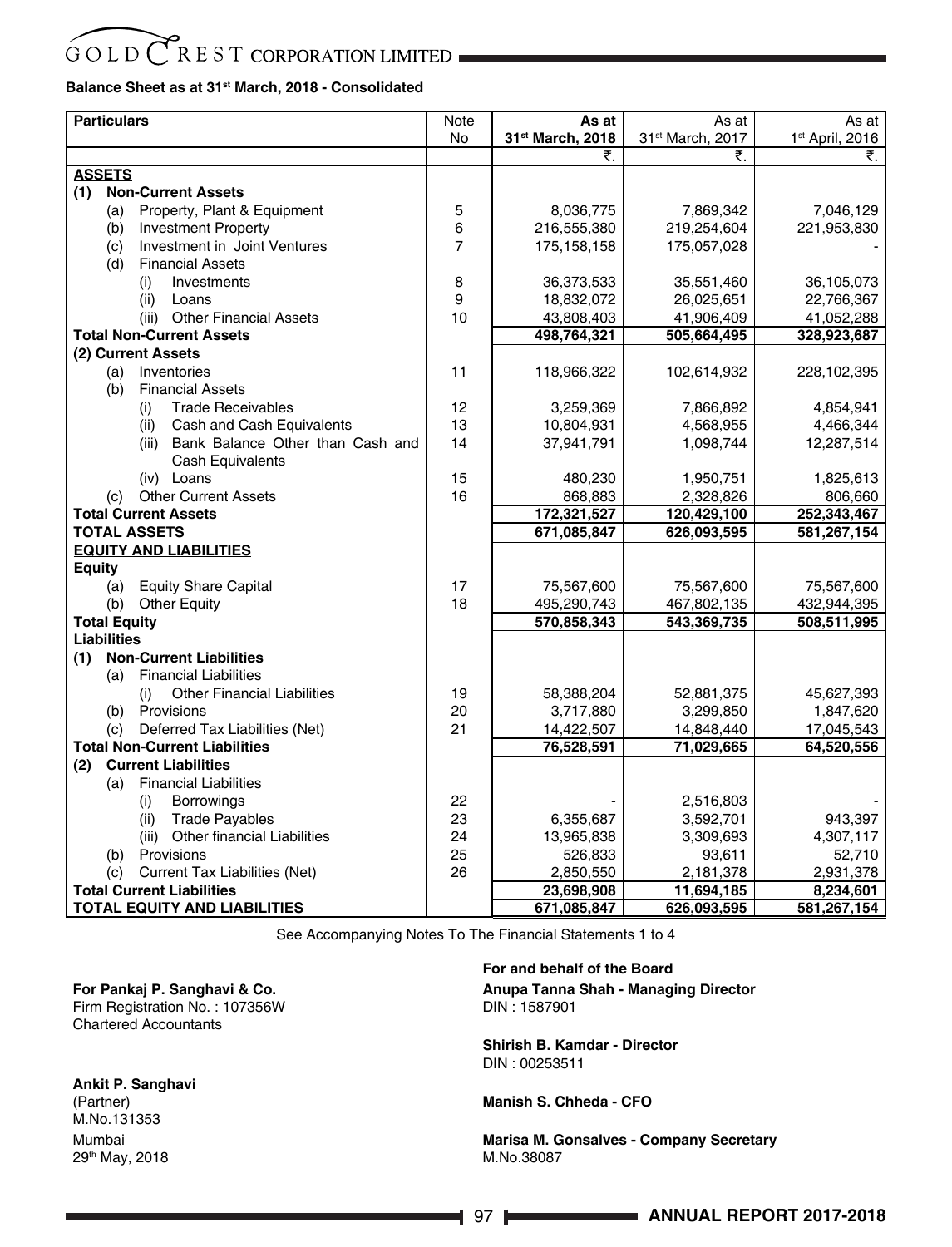# $\overbrace{O}$   $\overline{O}$  L D  $\overline{C}$  R E S T CORPORATION LIMITED

#### **Statement of Profit & Loss for the Year Ended 31st March, 2018 - Consolidated**

|      | <b>Particulars</b>                                                                       | Note No    | For the           | For the          |
|------|------------------------------------------------------------------------------------------|------------|-------------------|------------------|
|      |                                                                                          |            | <b>Year Ended</b> | Year Ended       |
|      |                                                                                          |            | 31st March, 2018  | 31st March, 2017 |
|      |                                                                                          |            | ₹.                | ₹.               |
| L.   | <b>Income</b>                                                                            |            |                   |                  |
|      | <b>Revenue From Operations</b>                                                           | 27         | 148,647,227       | 94,364,272       |
|      | <b>Revenue from Operations</b>                                                           |            | 148,647,227       | 94,364,272       |
| ΙΙ.  | Other Income                                                                             | 28         | 1,729,681         | 1,952,990        |
| Ш.   | Total Revenue (I + II)                                                                   |            | 150,376,908       | 96,317,263       |
| IV.  | Expenses:                                                                                |            |                   |                  |
|      | Purchases of Stock - in - Trade                                                          | 29         |                   | 42,764,467       |
|      | Changes in Inventories of Finished Goods, Work - in - Progress and<br>Stock - in - Trade | 30         | 30,799,902        | (30,799,902)     |
|      | <b>Employee Benefit Expense</b>                                                          | 31         | 16,026,913        | 17,287,666       |
|      | <b>Finance Costs</b>                                                                     | 32         | 338,589           | 211,609          |
|      | Depreciation and Amortisation Expense                                                    | 5 & 6      | 4,636,579         | 4,167,201        |
|      | <b>Other Expenses</b>                                                                    | 33         | 57,944,660        | 33,210,019       |
|      | <b>Total Expenses (IV)</b>                                                               |            | 109,746,644       | 66,841,059       |
| V.   | Profit / (loss) Before Exceptional Items and Tax                                         | $(III-IV)$ | 40,630,265        | 29,476,204       |
| VI.  | <b>Exceptional Items</b>                                                                 |            |                   |                  |
| VII. | Profit / (loss) Before Tax                                                               | $(V-VI)$   | 40,630,265        | 29,476,204       |
|      | VIII. Tax Expense:                                                                       |            |                   |                  |
|      | <b>Current Tax</b><br>1)                                                                 |            | 9,100,000         | 6,135,055        |
|      | <b>Deferred Tax</b><br>2)                                                                |            | (6,058,394)       | (2, 197, 103)    |
|      | <b>Total Tax Expense (VIII)</b>                                                          |            | 3,041,606         | 3,937,952        |
| IX.  | Profit / (Loss) for the Period                                                           | (VII-VIII) | 37,588,659        | 25,538,251       |
| Х.   | <b>Other Comprehensive Income</b>                                                        |            | 67,370            | (172, 197)       |
|      | Items that will not be reclassified to profit or loss                                    |            |                   |                  |
|      | Remeasurement of the defined benefit plans<br>(i)                                        |            | 92,990            | (257, 252)       |
|      | (ii)<br>Income Tax Effect relating to remeasurement of the defined<br>benefit plans      |            | (25, 620)         | 85,055           |
| XI.  | Total Comprehensive Income for the period                                                |            | 37,656,029        | 25,366,054       |
| XII. | Earnings per Equity Share:                                                               |            |                   |                  |
|      | 1)<br>Basic                                                                              |            | 4.97              | 3.38             |
|      | 2)<br><b>Diluted</b>                                                                     |            | 4.97              | 3.38             |

See Accompanying Notes To The Financial Statements 1 to 4

**For Pankaj P. Sanghavi & Co.** Firm Registration No. : 107356W Chartered Accountants

**Ankit P. Sanghavi** (Partner) M.No.131353 Mumbai 29th May, 2018

**For and behalf of the Board Anupa Tanna Shah - Managing Director**  DIN : 1587901

**Shirish B. Kamdar - Director** DIN : 00253511

**Manish S. Chheda - CFO**

**Marisa M. Gonsalves - Company Secretary**  M.No.38087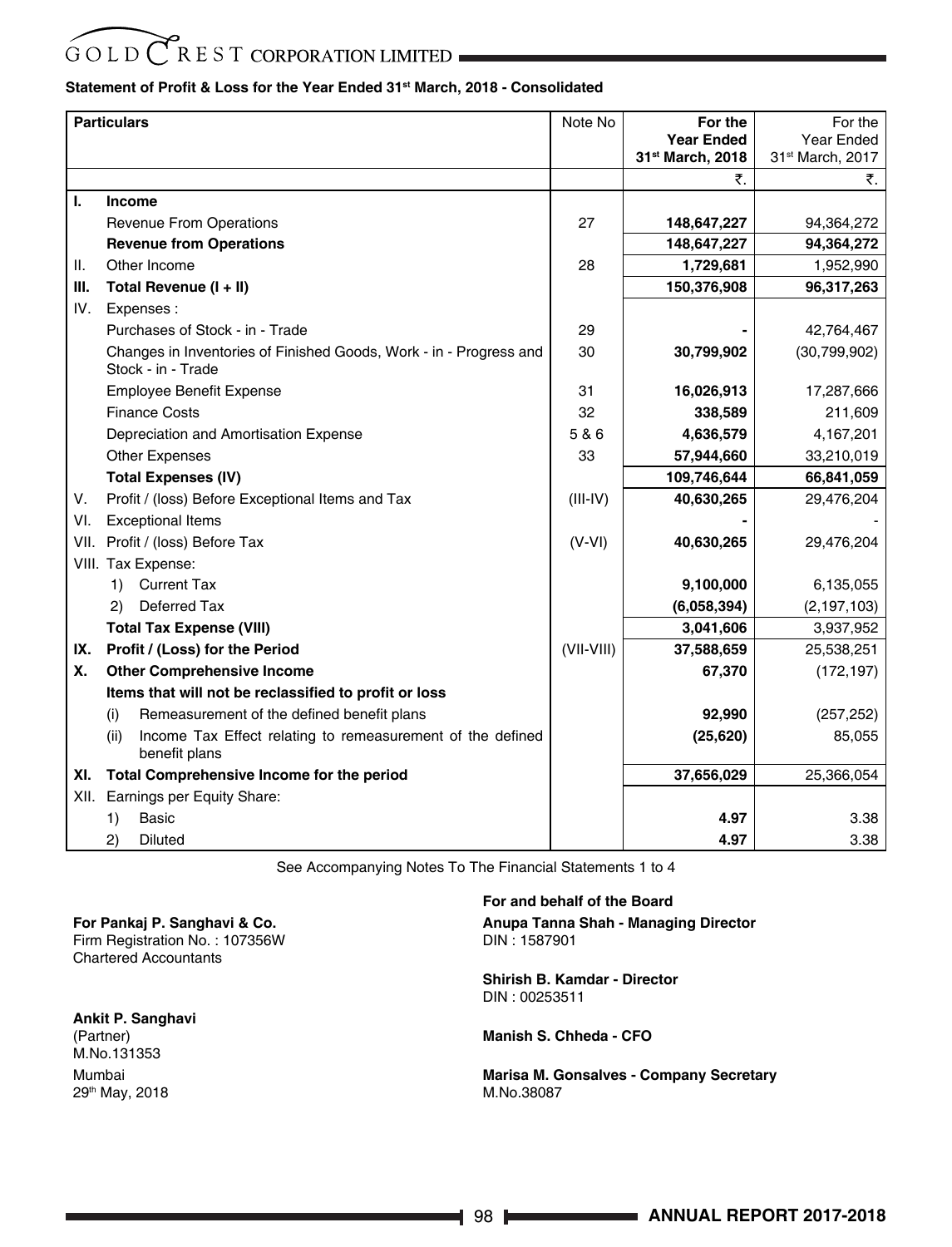# Statement Of Changes In Equity - Consolidated **Statement Of Changes In Equity - Consolidated**

Statement of Changes in Equity for the period ended 31st March, 2018. Statement of Changes in Equity for the period ended 31st March, 2018.

# A. Equity Share Capital **A. Equity Share Capital**

|                                                                                      |               | As at March 31, 2018 | As at March 31, 2017                                           | As at April 2016 |                      |
|--------------------------------------------------------------------------------------|---------------|----------------------|----------------------------------------------------------------|------------------|----------------------|
| <b>Particulars</b>                                                                   | lumber of     |                      | Number of                                                      | <b>Jumber of</b> |                      |
|                                                                                      | <b>Shares</b> |                      | <b>Shares</b>                                                  | <b>Shares</b>    |                      |
| Equity shares of INR 10 each issued, subscribed and fully paid                       |               |                      |                                                                |                  |                      |
| period<br>salance at the beginning of the reporting                                  |               |                      | 7,556,760   75,567,600   7,556,760   75,567,600                |                  | 7,556,760 75,567,600 |
| Changes in equity share capital during the year - issued during the reporting period |               |                      |                                                                |                  |                      |
| Total                                                                                |               |                      | 7,556,760 75,567,600 7,556,760 75,567,600 7,556,760 75,567,600 |                  |                      |
|                                                                                      |               |                      |                                                                |                  |                      |

**B. Other Equity B. Other Equity** (Amount in  $\overline{\tau}$ .) (Amount in  $\bar{\mathfrak{c}}$  .)

|                                                                                   |                     | Reserves and Surplus             |                    |                      | Other items of                                             | Total       |
|-----------------------------------------------------------------------------------|---------------------|----------------------------------|--------------------|----------------------|------------------------------------------------------------|-------------|
| <b>Particulars</b>                                                                | reserves<br>Capital | Securities<br>premium<br>reserve | Reserve<br>General | Retained<br>Earnings | Comprehensive<br>Income(specify<br>nature)<br><b>Other</b> |             |
| period 01.04.2016<br>Balance at the beginning of the reporting                    | 9,578,375           | 173,777,193                      | 27,900,000         | 221,688,827          |                                                            | 432,944,395 |
| Profit for the Year 2016-17                                                       |                     |                                  |                    | 25,538,251           |                                                            | 25,538,251  |
| OCI on the re-measurement of employee benefit obligations for the<br>Year 2016-17 |                     |                                  |                    | (172, 197)           |                                                            | (172,197)   |
| Total comprehensive income for the year                                           |                     |                                  |                    | 25,366,054           |                                                            | 25,366,054  |
| Refund of Income Tax 2012-13                                                      |                     |                                  |                    | 1,058,567            |                                                            | 1,058,567   |
| Income Tax of A.Y.2014-15                                                         |                     |                                  |                    | (400,000)            |                                                            | (400,000)   |
| Previous Years MAT Credit Entitlement                                             |                     |                                  |                    | 8,836,402            |                                                            | 8,836,402   |
| Prior Year Excess Profit / Loss for Avanti Electronic City Project-LLP<br>W/back  |                     |                                  |                    | (3,283)              |                                                            | (3,283)     |
| 31.03.2017<br>Balance at the end of the reporting period                          | 9,578,375           | 173,777,193                      | 27,900,000         | 281,912,622          |                                                            | 467,802,135 |
| Profit for the Year 2017-18                                                       |                     |                                  |                    | 37,588,659           |                                                            | 37,588,659  |
| OCI on the re-measurement of employee benefit obligations for the<br>Year 2017-18 |                     |                                  |                    | 67,370               |                                                            | 67,370      |
| Total comprehensive income for the year                                           |                     |                                  |                    | 37,656,029           |                                                            | 37,656,029  |
| Deferred tax adjustments                                                          |                     |                                  |                    | (5,606,841)          |                                                            | (5,606,841) |
| <b>Dividends</b>                                                                  |                     |                                  |                    | (4,547,658)          |                                                            | (4,547,658) |
| Short / Excess Tax w.back/w.Off.                                                  |                     |                                  |                    | 8,000                |                                                            | 8,000       |
| MAT Credit Availed                                                                |                     |                                  |                    | (20, 922)            |                                                            | (20, 922)   |
| 31.03.2018<br>Balance at the end of the reporting period                          | 9,578,375           | 173,777,193                      | 27,900,000         | 347,057,259          |                                                            | 495,290,742 |

## GOLD CREST CORPORATION LIMITED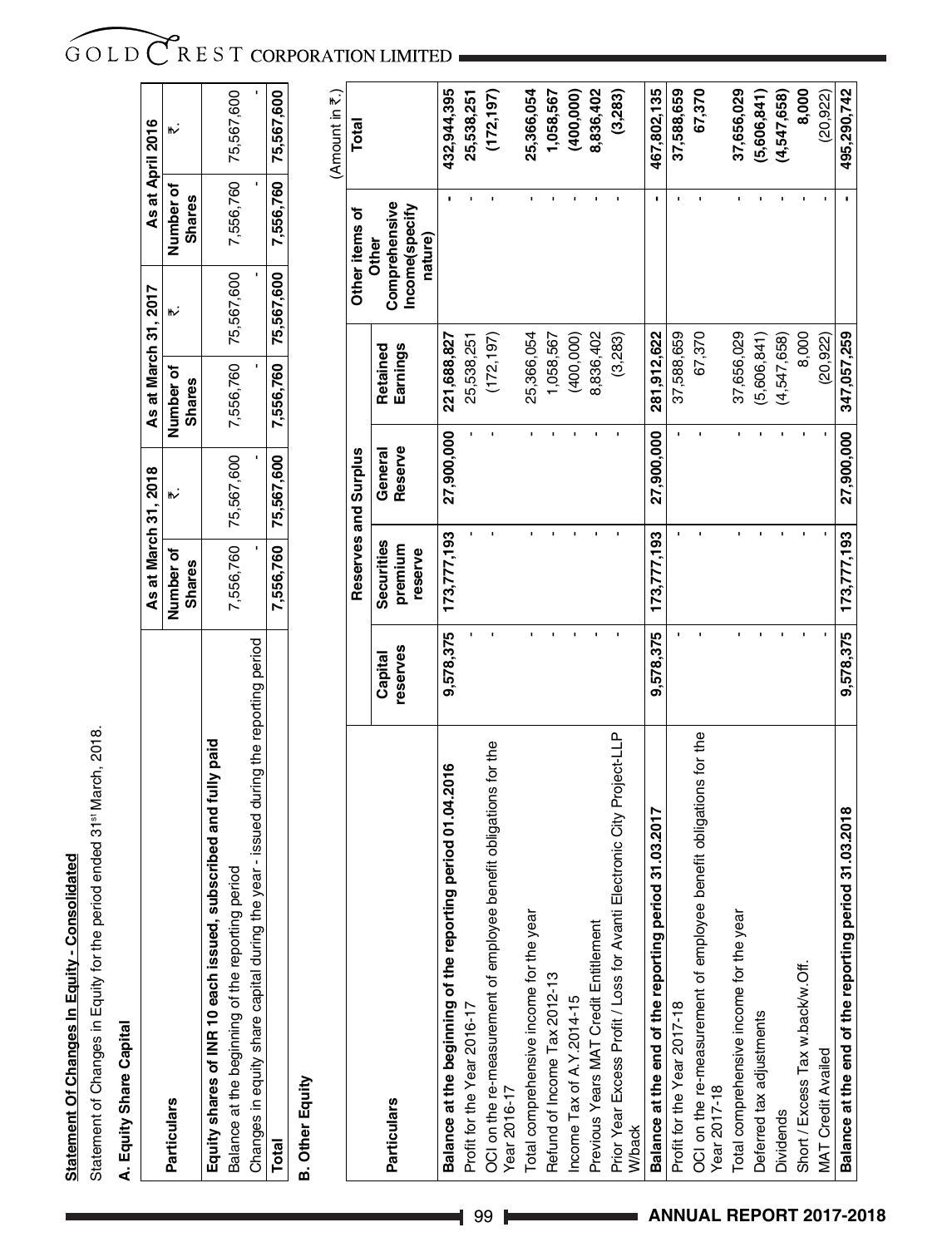#### $R$  E S T CORPORATION LIMITED GOLD<sup>(</sup>

#### **Cash Flow Statement for the Year Ended 31St March 2018 - Consolidated**

| Sr. | Particulars                                                    | As at            | As at            |
|-----|----------------------------------------------------------------|------------------|------------------|
| No  |                                                                | 31st March, 2018 | 31st March, 2017 |
|     |                                                                | ₹.               | ₹.               |
| A)  | <b>CASH FLOW FROM OPERATING ACTIVITIES</b>                     |                  |                  |
|     | Net Profit before tax                                          | 40,630,265       | 29,476,204       |
|     | Add:                                                           |                  |                  |
|     | <b>Financial expenses</b>                                      | 338,589          | 211,609          |
|     | Depreciation                                                   | 4,636,579        | 4,167,201        |
|     | Interest Received                                              | (3,061,015)      | (2,478,930)      |
|     | Dividend Received                                              | (2, 272, 130)    | (5, 168, 342)    |
|     | Sundry Balance w/off - w/back                                  | 77,786           | (1,093)          |
|     | Loss on Fair Valuation                                         | 1,311,648        | 550,782          |
|     | Diminishing Value of Stocks                                    | 3,463,463        | 659,155          |
|     | Provision for Gratuity                                         | 944,242          | 1,235,879        |
|     | <b>Operating Profit before Working Capital changes</b><br>Add: | 46,069,427       | 28,652,467       |
|     | (Increase)/ decrease in inventories                            | (19, 814, 854)   | 124,828,308      |
|     | (Increase)/ decrease in trade receivables                      | 4,607,522        | (3,011,951)      |
|     | (Increase)/ decrease in other assets                           | (454, 972)       | (2,376,288)      |
|     | Increase/ (decrease) in Trade Payables                         | 2,762,986        | 2,649,304        |
|     | Increase/ (decrease) in other liabilities                      | 16,162,974       | 6,256,558        |
|     |                                                                | 3,263,490        | 128,345,486      |
|     | Cash generated from operations                                 | 49,332,916       | 156,997,953      |
|     | Less: Taxes paid                                               | (8,430,828)      | (7,841,898)      |
|     | Net cash flow from operating activities (A)                    | 40,902,088       | 149,156,055      |
| B)  | <b>CASH FLOW FROM INVESTING ACTIVITIES</b>                     |                  |                  |
|     | Purchase of fixed assets                                       | (2, 104, 787)    | (2, 291, 189)    |
|     | Sale of Non current Investments                                | 40,000           |                  |
|     | Sundry Balance w/off - w/back                                  | (77, 786)        | 1,093            |
|     | Interest received                                              | 3,061,015        | 2,478,930        |
|     | Investmets In Subsidiary                                       | (101, 130)       | (175,057,028)    |
|     | Investmets In Fixed deposit                                    | (36, 843, 047)   | 11,188,770       |
|     | <b>Investmets In Silver</b>                                    | (2, 173, 558)    |                  |
|     | Dividend received                                              | 2,272,130        | 5,168,342        |
|     | Net cash flow from investing activities (B)                    | (35, 927, 163)   | (158,511,082)    |
| C)  | <b>CASH FLOW FROM FINANCING ACTIVITIES</b>                     |                  |                  |
|     | <b>Financial expenses</b>                                      | (338, 589)       | (211, 609)       |
|     | (Increase)/Decrease in long term Loans and Advances            | 7,193,579        | 7,277,583        |
|     | Increase/(Decrease) in short term borrowings                   | (2,516,803)      | 2,516,803        |
|     | (Increase)/Decrease in short term Loans & Advances             | 1,470,521        | (125, 138)       |
|     | Dividend paid (Including Dividend Tax)                         | (4,547,658)      |                  |
|     | Net cash from financing activities<br>(C)                      | 1,261,051        | 9,457,638        |
|     | Net increase /(decrease) in cash & cash equivalents (A+B+C)    | 6,235,976        | 102,611          |
|     | Cash & Cash equivalents as at the begining of the year         | 4,568,955        | 4,466,344        |
|     | Cash & Cash equivalents as at the closing of the year          | 10,804,931       | 4,568,955        |
|     | Net increase/(decrease) as disclosed above                     | 6,235,976        | 102,611          |

Figures in brackets indicate outflow

#### **For Pankaj P. Sanghavi & Co.**

Firm Registration No. : 107356W Chartered Accountants

**Ankit P. Sanghavi** (Partner) M.No.131353

Mumbai 29th May, 2018 **For and behalf of the Board Anupa Tanna Shah - Managing Director**  DIN : 1587901

**Shirish B. Kamdar - Director** DIN : 00253511

**Manish S. Chheda - CFO**

**Marisa M. Gonsalves - Company Secretary**  M.No.38087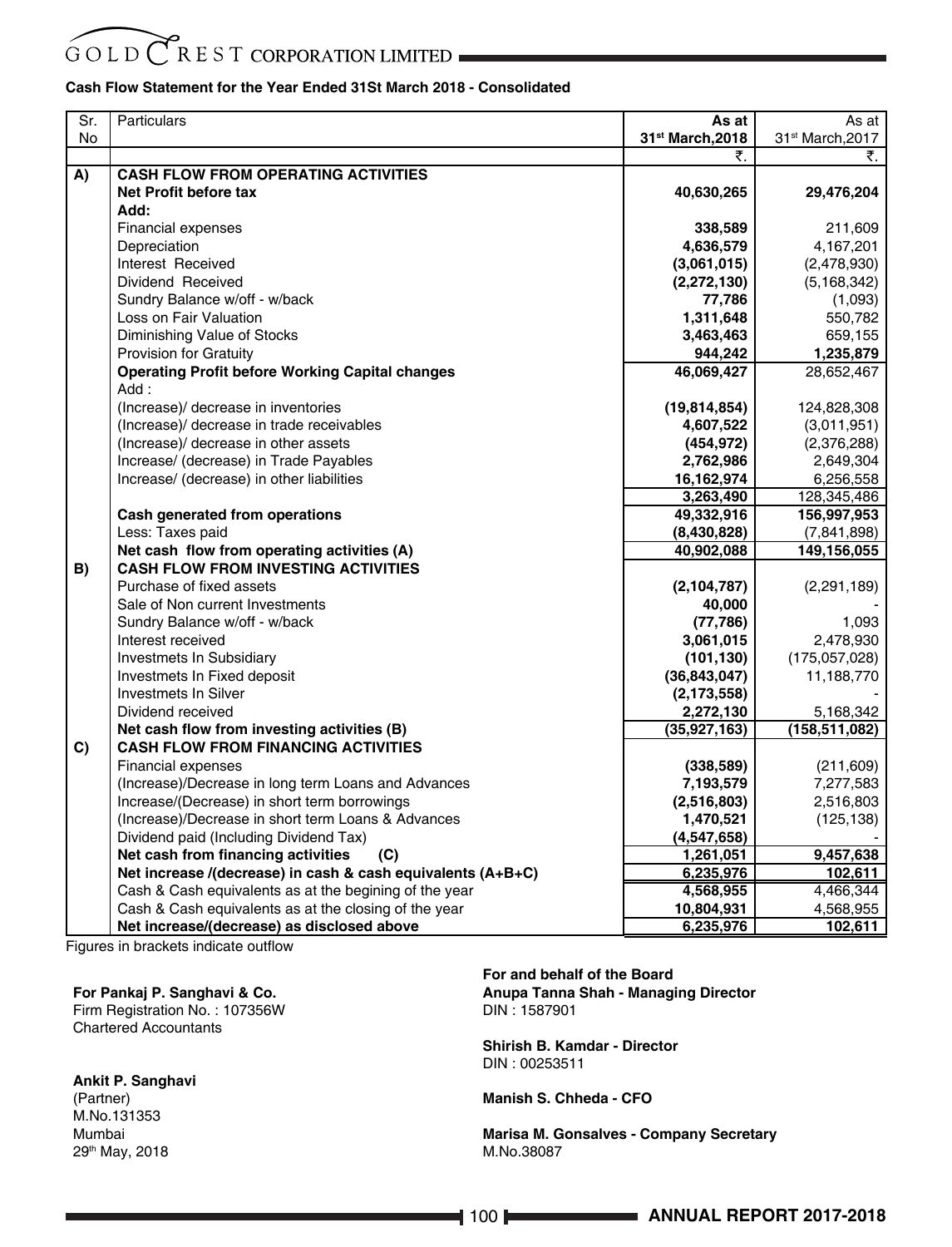#### **Note - 1. Corporate Information & Significant Accounting Policies - Consolidated**

#### **General Information**

Goldcrest Corporation Limited was incorporated on February 25<sup>th</sup>, 1983 under the Companies Act, 1956. The activities of the Company include Income from Operation and Maintenance of a Software Development Park. The Company has two wholly owned subsidiaries viz. Goldcrest Habitat Pvt. Ltd. and Goldcrest Pune LLP.

Goldcrest Corporation Limited together with its subsidiaries is hereinafter referred to as "the Group".

#### **Note - 2. Significant accounting policies**

#### **2.1. Statement of compliance**

The Company has prepared consolidated financial statements for the year ended March 31, 2018 in accordance with Indian Accounting Standards (Ind AS) notified under the Companies (Indian Accounting Standards) Rules, 2015 (as amended) together with the comparative period data as at and for the year ended March 31, 2017. Further, the Company has prepared the opening balance sheet as at April 01, 2016 (the transition date) in accordance with Ind AS.

For all the periods up to the year ended March 31, 2017, the Company had prepared its consolidated financial statements in accordance with the requirements of previous GAAP, which included Standards notified under the Companies (Accounting Standards) Rules, 2006 (as amended).

These are the Company's first Ind AS consolidated financial statements. Refer Note 43 for the details of first-time adoption exemptions availed by the Company.

#### **2.2. Basis of preparation and presentation**

These consolidated financial statements for the year ended March 31, 2018 are the first consolidated financial statements the Company has prepared in accordance with Ind AS.

The consolidated financial statements have been prepared on the historical cost basis, except for the following assets and liabilities which have been measured at fair value or revalued amount:

- Certain financial instruments that are measured at fair value at the end of each reporting period;
- Defined benefit plans plan assets that are measured at fair value at the end of each reporting period, as explained in the accounting policies below.

Historical cost is generally based on the fair value of the consideration given in exchange for goods and services.

#### **2.3. Basis of Consolidation**

#### **Investment in Subsidiaries**

The consolidated financial statements comprise the financial statements of the Company and its subsidiaries.

Control is achieved when the company has majority of voting rights.

 The Company re-assesses whether or not it controls an investee, if facts and circumstances indicate that there are changes to one or more of the three elements of control. Consolidation of a subsidiary begins when the Company obtains control over the subsidiary and ceases when the Company loses control of the subsidiary.

 Assets, liabilities, income and expenses of a subsidiary acquired or disposed of during the year are included in the consolidated financial statements from the date the Company gains control until the date the Company ceases to control the subsidiary.

Consolidated financial statements are prepared using uniform accounting policies for like transactions and other events in similar circumstances. If a member of the Group uses accounting policies other than those adopted in the consolidated financial statements for like transactions and events in similar circumstances, appropriate adjustments are made to that Group member's financial statements in preparing the consolidated financial statements to ensure conformity with the Group's accounting policies.

The financial statements of all entities used for the purpose of consolidation are drawn up to same reporting date as that of the Company, i.e., year ended on March 31.

#### **Consolidation procedure:**

(a) Combine like items of assets, liabilities, equity, income, expenses and cash flows of the Company with those of its subsidiaries. For this purpose, income and expenses of the subsidiary are based on the amounts of the assets and liabilities recognised in the consolidated financial statements at the acquisition date.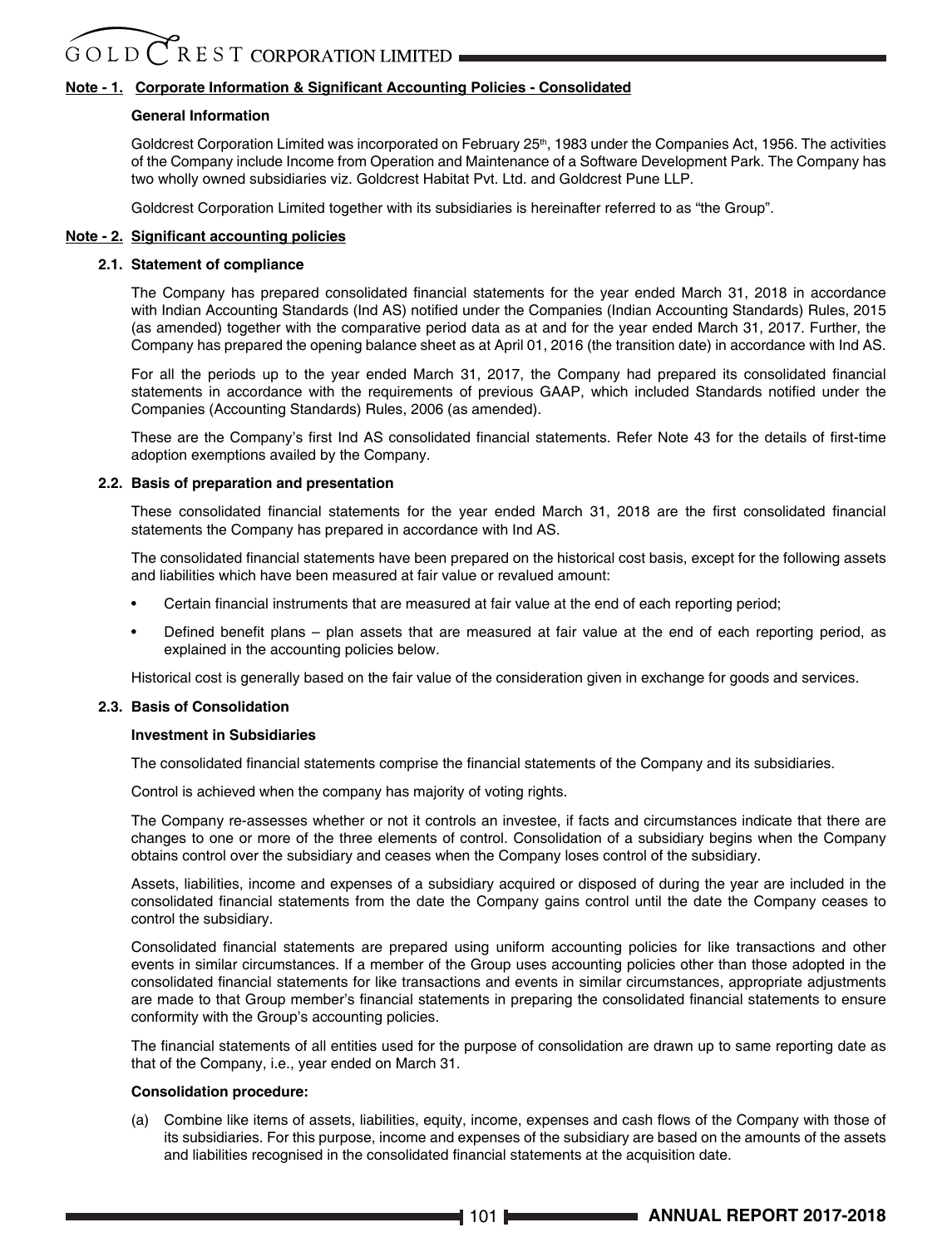### $G$  O L D  $C$  R E S T CORPORATION LIMITED

- (b) Offset (eliminate) the carrying amount of the Company's investment in each subsidiary and the Company's portion of equity of each subsidiary.
- (c) Eliminate in full intragroup assets and liabilities, equity, income, expenses and cash flows relating to transactions between entities of the group. Intragroup losses may indicate an impairment that requires recognition in the consolidated financial statements. Ind AS 12 "Income Taxes" applies to temporary differences that arise from the elimination of profits and losses resulting from intergroup transactions.

Profit or loss and each component of other comprehensive income (OCI) are attributed to the equity holders of the Company and to the non-controlling interests, even if this results in the non-controlling interests having a deficit balance. When necessary, adjustments are made to the financial statements of subsidiaries to bring their accounting policies into line with the Group's accounting policies. All intra-group assets and liabilities, equity, income, expenses and cash flows relating to transactions between members of the Group are eliminated in full on consolidation.

The List of subsidiary entities, which are included in consolidation, are as under:-

| <b>Name of Subsidiary</b>   | Ownership in % |              | Country of    |
|-----------------------------|----------------|--------------|---------------|
|                             | F.Y. 2017-2018 | F.Y. 2016-17 | Incorporation |
| Goldcrest Habitat Pvt. Ltd. | $100\%$        | 100%         | India         |
| Goldcrest Pune LLP          | 99.99%         | 99.99%       | India         |

#### **2.4. Operating Cycle**

 Based on the nature of activities of the Company and the normal time between acquisition of assets and their realisation in cash or cash equivalents, the Company has determined its operating cycle as twelve months for the purpose of classification of its assets and liabilities as current and non-current.

#### **2.5. Foreign currency**

 On initial recognition, transactions in currencies other than the Company's functional currency (foreign currencies) are translated at exchange rates at the dates of the transactions. Monetary assets and liabilities denominated in foreign currencies at the reporting date are translated into the functional currency at the exchange rate at that date Exchange differences arising on the settlement of monetary items or on translating monetary items at rates different from those at which they were translated on initial recognition during the period or in previous period are recognised in profit or loss in the period in which they arise.

Non-monetary items that are measured in terms of historical cost in a foreign currency are not retranslated.

#### **2.6. Fair Value Measurement**

 Fair value is the price that would be received upon sale of an asset or paid to transfer a liability through an orderly transaction between market participants at the measurement date, regardless of whether that price is directly observable or estimated using another valuation technique. In estimating the fair value of an asset or a liability, the Company takes into account the characteristics of the asset or liability if market participants would take those characteristics into account when pricing the asset or liability at the measurement date. Fair value for measurement and/or disclosure purposes in these consolidated financial statements is determined on such basis, except for leasing transactions that are within the scope of Ind AS 17, and measurements that have some similarities to fair value but are not fair value, such as net realisable value in Ind AS 2 or value in use in Ind AS 36.

In addition, for financial reporting purposes, fair value measurements are categorised into Level 1, 2, or 3 based on the degree to which the inputs to the fair value measurements are observable and the significance of the inputs to the fair value measurement in its entirety, which are described as follows:

- Level 1 inputs are quoted prices (unadjusted) in active markets for identical assets or liabilities that the entity can access on the measurement date;
- Level 2 inputs are inputs, other than quoted prices included within Level 1, that are observable for the asset or liability, either directly or indirectly; and
- Level 3 inputs are unobservable inputs for the asset or liability.

 The Company has consistently applied the following accounting policies to all periods presented in these consolidated financial statements.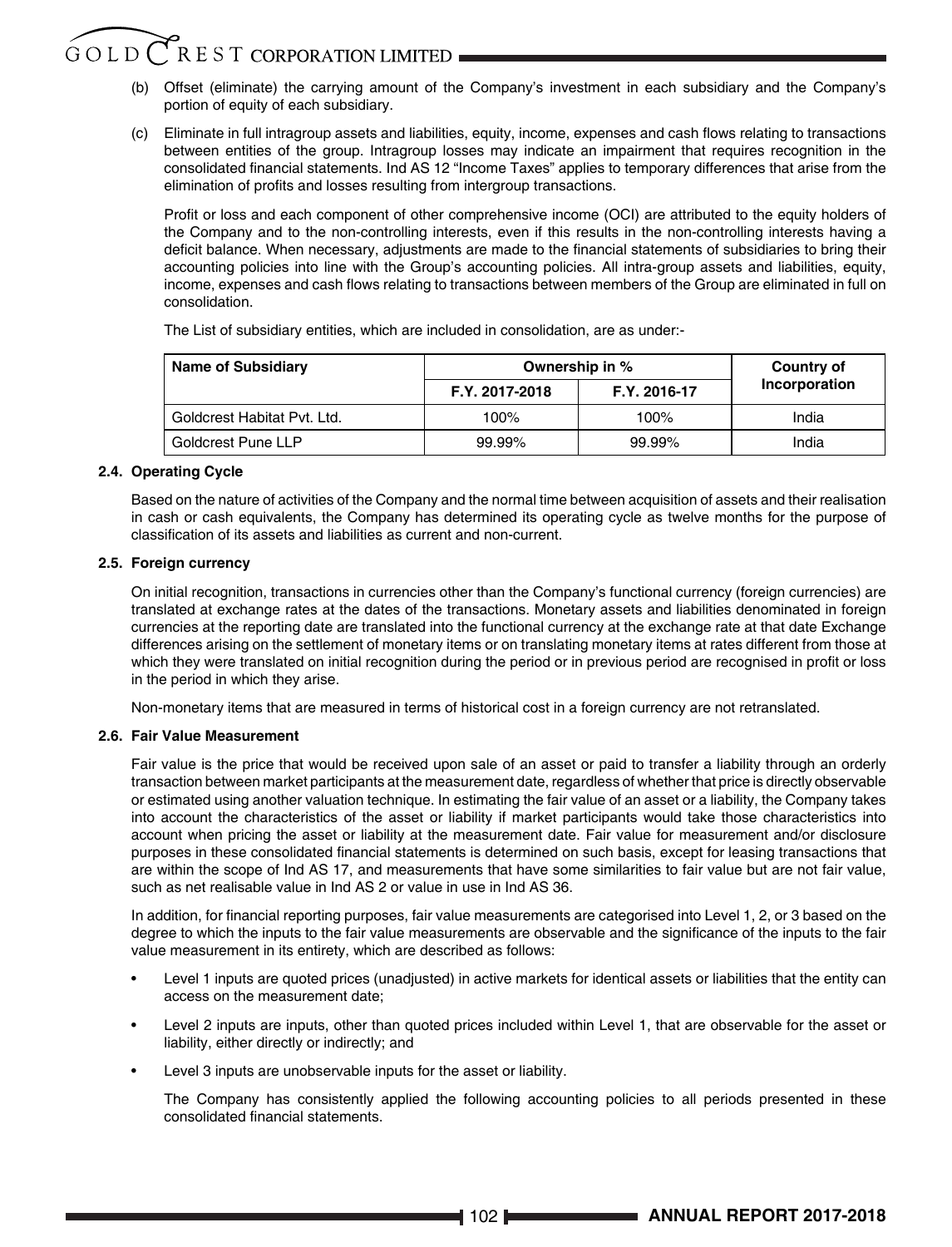### $G$  O L D  $C$  R E S T CORPORATION LIMITED

#### **2.7. Financial instruments**

A financial instrument is any contract that gives rise to a financial asset of one entity and a financial liability or equity instrument of another entity.

#### **Financial assets**

Initial recognition and measurement-

All financial assets are recognised initially at fair value plus, in the case of financial assets not recorded at fair value through profit or loss, transaction costs that are attributable to the acquisition of the financial asset.

Financial assets are classified, at initial recognition, as financial assets measured at fair value or as financial assets measured at amortized cost.

#### Subsequent measurement-

For purposes of subsequent measurement, financial assets are classified into Three categories:

- i. Financial assets measured at amortised cost
- ii. Financial assets measured at fair value through other comprehensive income (FVTOCI)
- iii. Financial assets measured at fair value through profit or loss (FVTPL)
	- i. A financial asset that meets the following two conditions is measured at amortized cost.
- Business Model test: The asset is held within a business model whose objective is to hold assets for collecting contractual cash flows, and
- Cash flow characteristics test: Contractual terms of the asset give rise on specified dates to cash flows that are solely payments of principal and interest (SPPI) on the principal amount outstanding.
	- ii. A financial asset that meets the following two conditions is measured at fair value through OCI
- Business Model test: The objective of the business model is achieved both by collecting contractual cash flows and selling the financial assets, and
- Cash flow characteristics test: The contractual terms of the instrument give rise on specified dates to cash flows that are SPPI on the principal amount outstanding.
	- All other financial assets are measured at fair value through profit and loss.

#### **Equity Instruments**

 All equity instruments in the scope of Ind AS 109 are measured at fair value. Equity instruments which are held for trading are classified as at FVTPL. For all other equity instruments, the Company may make an irrevocable election to present subsequent changes in the fair value in OCI. The Company makes such election on an instrument-byinstrument basis. The classification is made on initial recognition and is irrevocable.

 If the Company decides to classify an equity instrument as at FVTOCI, then all fair value changes on the instrument, including foreign exchange gain or loss and excluding dividends, are recognised in the OCI. There is no recycling of the amounts from OCI to profit or loss, even on sale of investment. However, the Company may transfer the cumulative gain or loss within equity.

 Equity instruments included within the FVTPL category are measured at fair value with all changes recognised in the profit or loss.

#### Derecognition-

A financial asset is primarily derecognised (i.e. removed from the Company's balance sheet) when:

- The contractual rights to receive cash flows from the asset have expired, or
- (a) the Company has transferred substantially all the risks and rewards of the asset, or (b) the Company has neither transferred nor retained substantially all the risks and rewards of the asset, but has transferred control of the asset.

On derecognition of a financial asset in its entirety, the difference between the asset's carrying amount and the sum of the consideration received and receivable and the cumulative gain or loss that had been recognised in OCI and accumulated in equity is recognised in profit or loss if such gain or loss would have otherwise been recognised in profit or loss on disposal of that financial asset.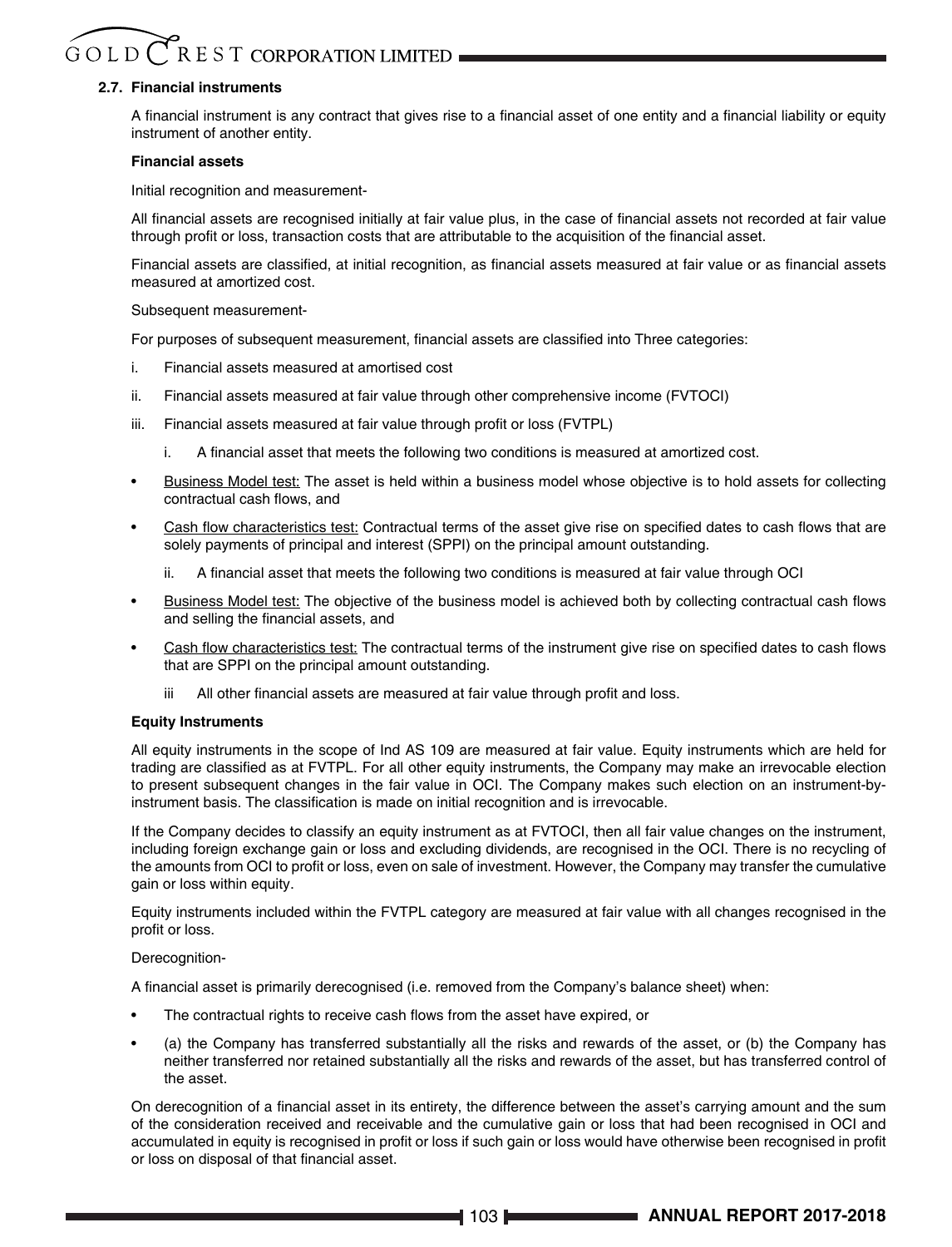# Impairment of financial assets-

 In accordance with Ind AS 109, The company assesses impairment based on expected credit losses (ECL) model at an amount equal to: -

- 12 months expected credit losses, or
- Lifetime expected credit losses

depending upon whether there has been a significant increase in credit risk since initial recognition.

The Company follows 'simplified approach' for recognition of impairment loss allowance on trade receivables or any contractual right to receive cash or another financial asset.

The application of the simplified approach does not require the Company to track changes in credit risk. Rather, it recognises impairment loss allowance based on lifetime ECLs at each reporting date, right from its initial recognition.

### **Financial liabilities**

Initial recognition and measurement-

All financial liabilities are recognised initially at fair value and, in the case of loans and borrowings and payables, net of directly attributable transaction costs.

Subsequent measurement-

All financial liabilities are subsequently measured at amortised cost using the effective interest method or at FVTPL.

Financial liabilities at fair value through profit or loss-

Financial liabilities are classified as at FVTPL when the financial liability is held for trading or is designated upon initial recognition as at fair value through profit or loss. Financial liabilities are classified as held for trading if they are incurred principally for the purpose of repurchasing in the near term or on initial recognition it is part of a portfolio of identified financial instruments that the Company manages together and has a recent actual pattern of short-term profit-taking. This category also includes derivatives entered into by the Company that are not designated and effective as hedging instruments in hedge relationships as defined by Ind AS 109. Gains or losses on liabilities held for trading are recognised in the profit or loss.

Derecognition-

A financial liability is derecognised when the obligation under the liability is discharged or cancelled or expires. When an existing financial liability is replaced by another from the same lender on substantially different terms, or the terms of an existing liability are substantially modified, such an exchange or modification is treated as the derecognition of the original liability and the recognition of a new liability. The difference between the carrying amount of the financial liability derecognised and the consideration paid and payable is recognised in profit or loss.

Derivative financial instruments-

Initial recognition and subsequent measurement

The Company uses derivative financial instruments, such as forward currency contracts, full currency swap, options and interest rate swaps to hedge its foreign currency risks and interest rate risks respectively. Such derivative financial instruments are initially recognised at fair value on the date on which a derivative contract is entered into and are subsequently re-measured at fair value at the end of each reporting period. Derivatives are carried as financial assets when the fair value is positive and as financial liabilities when the fair value is negative. Any gains or losses arising from changes in the fair value of derivatives are taken directly to profit or loss.

# **2.8. Operating Segment**

 Operating segments are reported in a manner consistent with the internal reporting provided to the Chief Operating Decision Maker. The Chief Operating Decision Maker of the Company is responsible for allocating resources and assessing performance of the operating segments and accordingly is identified as the chief operating decision maker.

 The Chief Operating Decision Maker monitors the operating results of its business segments separately for the purpose of making decisions about resource allocation and performance assessment. Segment performance is evaluated based on profit and loss and is measured consistently with the profit and loss in the consolidated financial statements. The Operating segments have been identified on the basis of the nature of products/services.

a) Segment revenue includes sales and other income directly identifiable with the segment including intersegment revenue.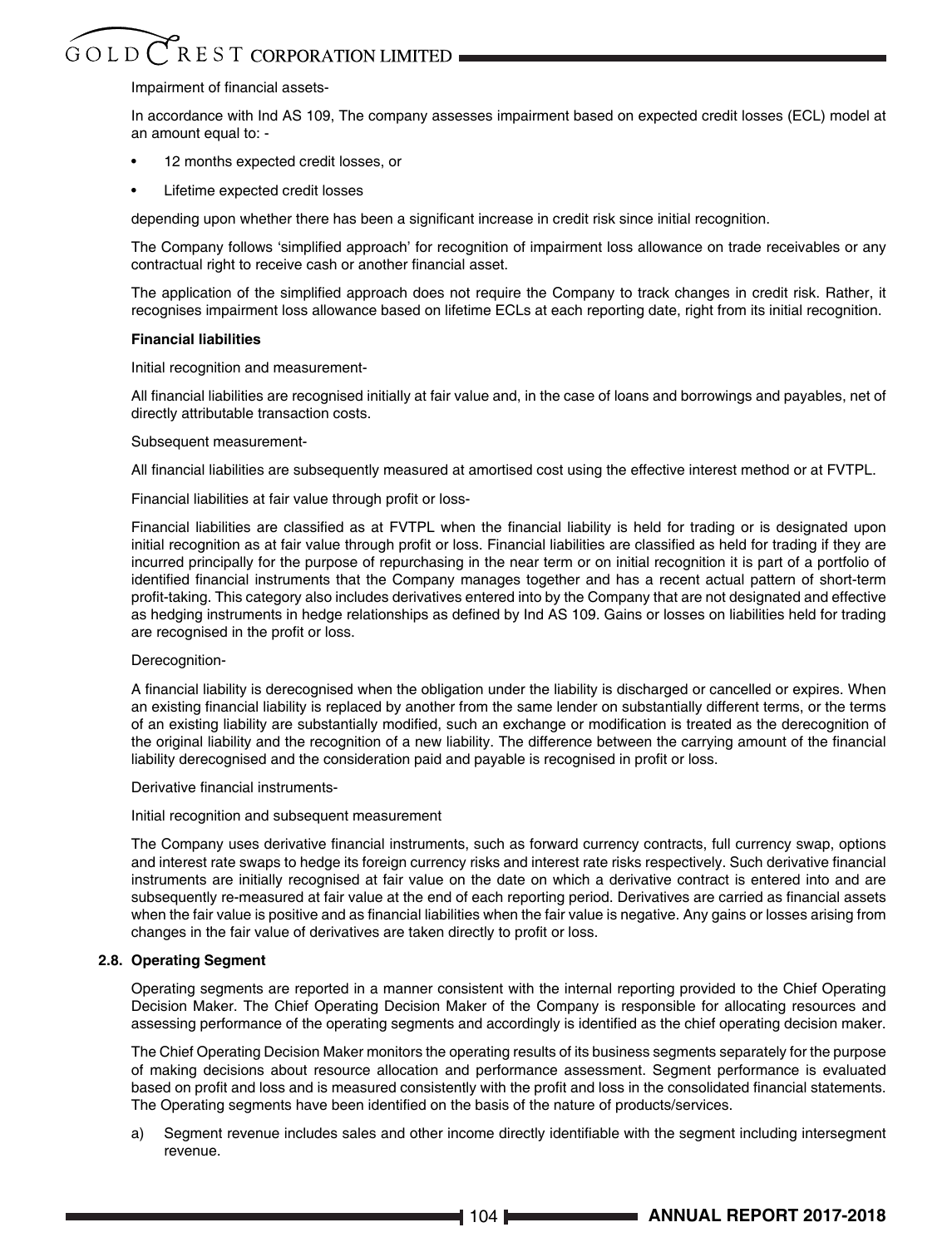# $G$  O L D  $C$ . R E S T CORPORATION LIMITED

- Expenses that are directly identifiable with the segments are considered for determining the segment results. Expenses which relate to the Group as a whole and not allocable to segments are included under unallocable expenditure.
- c) Income which relates to the Group as a whole and not allocable to segments is included in unallocable income.
- d) Segment result includes margins on inter-segment and sales which are reduced in arriving at the profit before tax of the Group.
- e) Segment assets and liabilities include those directly identifiable with the respective segments. Unallocable assets and liabilities represent the assets and liabilities that relate to the Group as a whole and not allocable to any segment.

# **2.9. Property, plant and equipment**

 Items of property, plant and equipment are stated in balance sheet at cost less accumulated depreciation and accumulated impairment losses, if any.

 When parts of an item of property, plant and equipment have different useful lives, they are accounted for as separate items (major components) of property, plant and equipment.

 Items of property, plant and equipment acquired through exchange of non-monetary assets are measured at fair value, unless the exchange transaction lacks commercial substance or the fair value of either the asset received or asset given up is not reliably measurable, in which case the acquired asset is measured at the carrying amount of the asset given up.

### De-recognition

An item of property, plant and equipment is derecognised upon disposal or when no future economic benefits are expected to arise from the continued use of the asset. Any gain or loss arising on the disposal or retirement of an item of property, plant and equipment is determined as the difference between the sales proceeds and the carrying amount of property, plant and equipment and is recognised in profit or loss.

 Depreciation is recognised so as to write off the cost of assets (other than freehold land and Capital work-in-progress) less their residual values on straight-line method over their useful lives as indicated in Part C of Schedule II of the Companies Act, 2013. Depreciation methods, useful lives and residual values are reviewed at the end of each reporting period, with the effect of any changes in estimate accounted for on a prospective basis.

Particulars of Assets Useful life of Assets (In Years) Building 60 Plant & Equipment 15 Furniture & Fixtures 10 Vehicles 08 Office Equipment 05 Electrical Installation 10 Computers and the computers of the computers of the computers of the computers of the computers of the computers of the computers of the computers of the computers of the computers of the computers of the computers of the

The estimated useful lives are as follows:

 For transition to Ind AS, the Company has elected to continue with the carrying value of all of its PPE recognised as of April 01, 2016 i.e. transition date, measured as per the previous GAAP and use that carrying value as its deemed cost as of the transition date.

## **2.10.Cash Flow Statement**

Cash flows are reported using the indirect method, whereby profit / (loss) before tax is adjusted for the effects of transactions of non-cash nature and any deferrals or accruals of past or future cash receipts or payments. The cash flows from operating, investing and financing activities of the Company are segregated based on the available information.

# **2.11.Intangible assets**

Intangible assets that are acquired by the Company and that have finite useful lives are measured at cost less accumulated amortisation and accumulated impairment losses, if any. Subsequent expenditures are capitalised only when they increase the future economic benefits embodied in the specific asset to which they relate.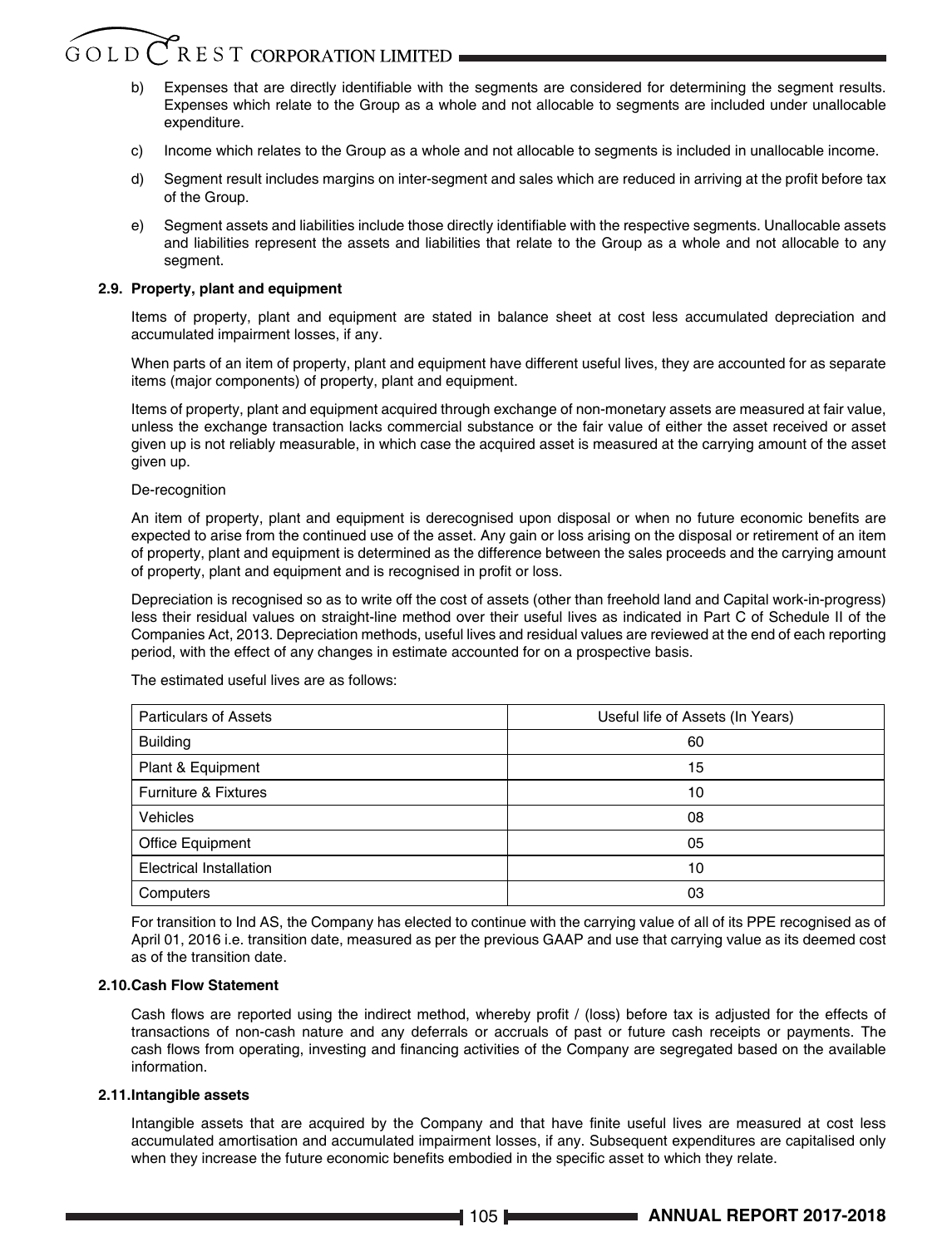# $G$  O L D  $\bigcirc$  R E S T CORPORATION LIMITED

 Amortisation is recognised on a straight-line basis over the estimated useful lives of intangible assets. Intangible assets that are not available for use are amortised from the date they are available for use.

# De-recognition of intangible assets

Intangible assets are de-recognised either on their disposal or where no future economic benefits are expected from their use. Gain or loss arising on such de-recognition is recognised in profit or loss and are measured as the difference between the net disposal proceeds, if any, and the carrying amount of respective intangible assets as on the date of de-recognition.

# **2.12.Investment Property**

 Investment properties are properties held to earn rentals and/ or for capital appreciation (including property under construction for such purposes). Investment properties are measured initially at cost, including transaction costs. Subsequent to initial recognition, investment properties are measured in accordance with Ind AS 16's requirements for a cost model.

 An investment property is derecognised upon disposal or when the investment property is permanently withdrawn from use and no future economic benefits are expected from the disposal. Any gain or loss arising on derecognition of the property (calculated as the difference between the net disposal proceeds and the carrying amount of the asset) is included in the profit or loss in the period in which the property is derecognised.

 For transition to Ind AS, the company has elected to continue with the carrying value of its investment property recognised as of April 1, 2016, (transition date) measured as per the previous GAAP and to use that carrying value as its deemed cost as of the transition date.

Investment in Property includes recently acquired offices at Magarpatta Township (Pune). Since the office is recently acquired, the carrying amount is considered a reasonable approximation of fair value.

### **2.13.Impairment of non-financial assets**

 The carrying amounts of the Company's PPE and intangible assets are reviewed at each reporting date to determine whether there is any indication of impairment. If any such indication exists, then the asset's recoverable amount is estimated in order to determine the extent of the impairment loss, if any.

 The recoverable amount of an asset or cash-generating unit is the greater of its value in use and its fair value less costs to sell.

An impairment loss is recognised in the profit or loss if the estimated recoverable amount of an asset or its cash generating unit is lower than its carrying amount. Impairment losses recognised in respect of cash-generating units are allocated to reduce the carrying amount of the other assets in the unit on a pro-rata basis.

 In respect of other asset, impairment losses recognised in prior periods are assessed at each reporting date for any indications that the loss has decreased or no longer exists. An impairment loss is reversed if there has been a change in the estimates used to determine the recoverable amount. An impairment loss is reversed only to the extent that the asset's carrying amount does not exceed the carrying amount that would have been determined, net of depreciation or amortisation, if no impairment loss had been recognised.

### **2.14.Leases**

A lease that transfers substantially all the risks and rewards incidental to ownership to the lessee is classified as a finance lease. All other leases are classified as operating leases.

### Company as a lessee-

 Finance leases are capitalised at the commencement of the lease at the inception date fair value of the leased property or, if lower, at the present value of the minimum lease payments. The corresponding liability to the lessor is included in the balance sheet as a finance lease obligation. Lease payments are apportioned between finance charges and reduction of the lease liability so as to achieve a constant rate of interest on the remaining balance of the liability. Finance charges are recognised in profit or loss as finance costs, unless they are directly attributable to qualifying assets, in which case they are capitalised in accordance with the Company's general policy on the borrowing costs. Contingent rentals are recognised as expenses in the periods in which they are incurred.

Operating lease payments are generally recognised as an expense in the profit or loss on a straight-line basis over the lease term. Where the rentals are structured solely to increase in line with expected general inflation to compensate for the lessor's expected inflationary cost increases, such increases are recognised in the year in which such benefits accrue. Contingent rentals arising under operating leases are also recognised as expenses in the periods in which they are incurred.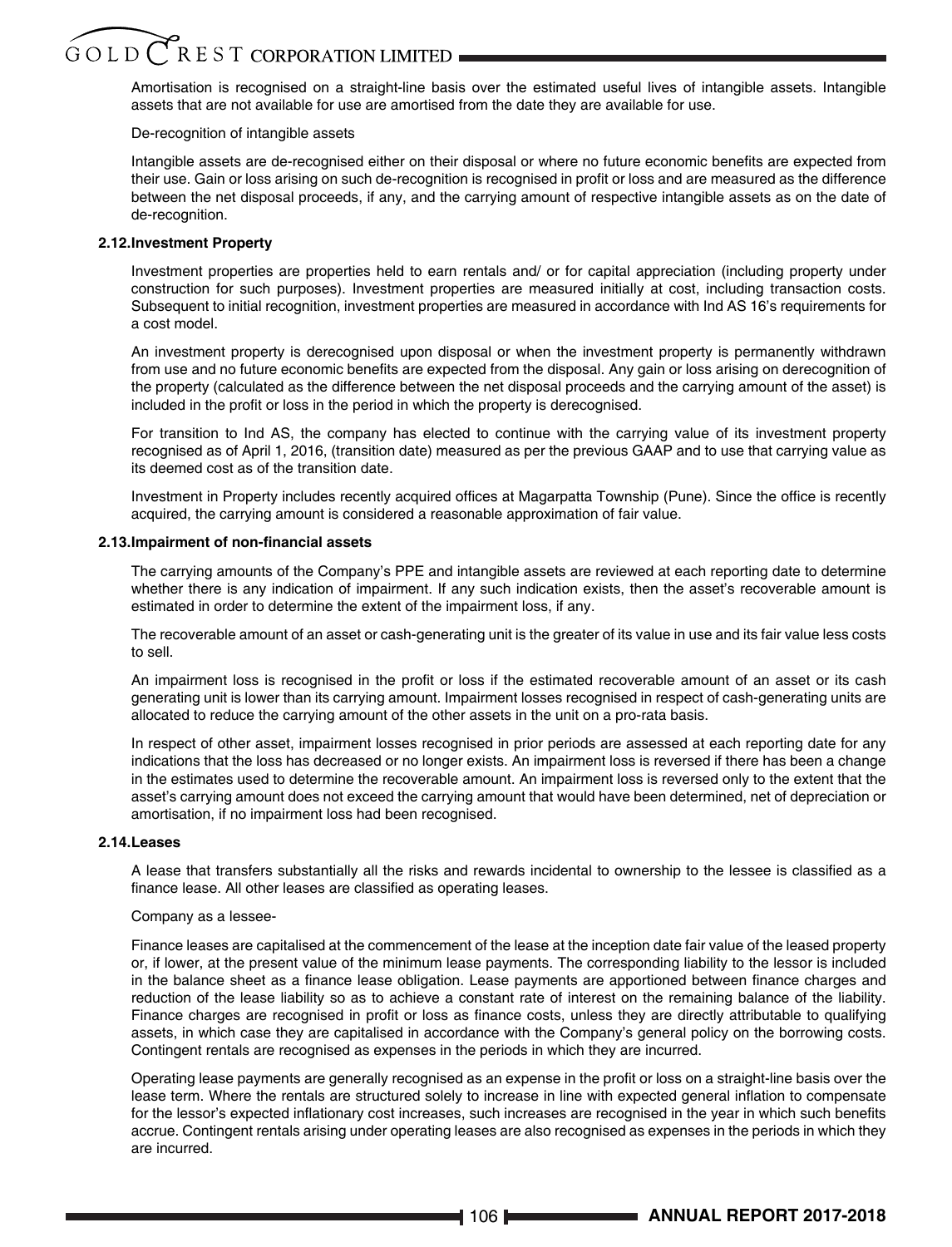### Company as a lessor-

 Rental income from operating lease is generally recognised on a straight-line basis over the term of the relevant lease. Where the rentals are structured solely to increase in line with expected general inflation to compensate for the Company's expected inflationary cost increases, such increases are recognised in the year in which such benefits accrue. Initial direct costs incurred in negotiating and arranging an operating lease are added to the carrying amount of the leased asset and recognised over the lease term on the same basis as rental income. Contingent rents are recognised as revenue in the period in which they are earned.

Amounts due from lessees under finance leases are recorded as receivables at the Company's net investment in the leases. Finance lease income is allocated to accounting periods so as to reflect a constant periodic rate of return on the Company's net investment outstanding in respect of the leases.

### **2.15.Cash and cash equivalents**

Cash and cash equivalents in the balance sheet comprise cash at bank and on hand and fixed deposits.

For the purpose of the statement of cash flows, cash and cash equivalents consist of cash as defined above, net of outstanding bank overdrafts as they are considered an integral part of the Company's cash management.

# **2.16.Stock in Trade**

 Shares, securities and commodities held as inventory are valued at cost or market price whichever is lower, whereby the cost of each script/security is compared vis-à-vis its market value and the resultant shortfall, if any, is charged to revenue.

### **2.17.Provisions, contingent liabilities and contingent assets**

 Provisions are recognised when the company has a present obligation (legal or constructive) as a result of past event, it is probable that an outflow of resources embodying economic benefits will be required to settle the obligation and a reliable estimate can be made of the amount of obligation. If the effect of the time value of money is material, provisions are determined by discounting the expected future cash flows at a pre-tax rate that reflects current market assessments of the time value of money and the risks specific to the liability. Where discounting is used, the increase in the provision due to the passage of time is recognised as a finance cost.

Contingent Assets are not recognised in the consolidated financial statements.

### **2.18.Borrowing Cost**

 Borrowing costs that are directly attributable to the acquisition, construction, or production of a qualifying asset are capitalized as a part of the costs of such asset till such time the asset is ready for its intended use or sale.

 Borrowing costs consist of interest and other costs that an entity incurs in connection with the borrowing of funds. Borrowing costs also include exchange differences to the extent regarded as an adjustment to the borrowing costs. A qualifying asset is an asset that necessarily requires a substantial period of time to get ready for its intended use or sale. All other borrowing costs are recognized as expense in the period in which they are incurred.

### **2.19.Dividend distribution to equity holders of the Company**

 The Company recognised a liability to make dividend distributions to equity holders of the Company when the distribution is authorised and the distribution is no longer at the discretion of the Company. As per the corporate laws in India, a distribution is authorised when it is approved by the shareholders. A corresponding amount is recognised directly in equity.

### **2.20.Revenue**

Revenue is net of returns, GST, sales tax, service tax, rebates and other similar allowances.

Profit/loss on sale of securities is determined based on the FIFO cost of the securities sold.

Profit/loss on commodity transactions is accounted for as explained below: -

 Initial and additional margin paid over and above initial margin for entering into contracts for stock futures/commodity trading and stock options, which are realized on final settlement/ squaring – up of underlying margin are disclosed under "Trade Receivable".

Mark-to-market on commodity futures is shown under the head Hedge account in the Profit and Loss account under other revenue operation.

 Equity stock option premium account represents premium received on sale of call and such premium is shown as income.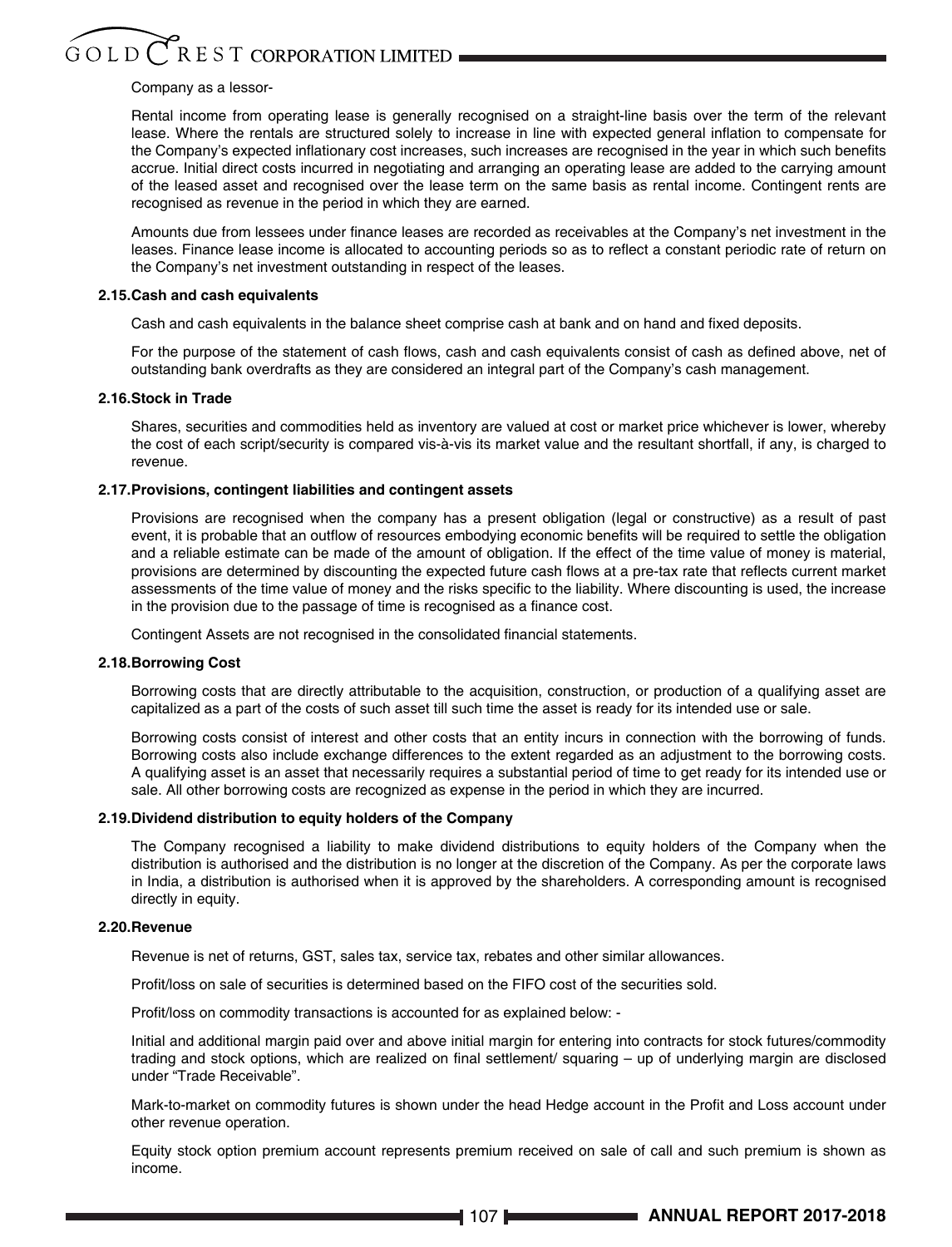# $G$  O L D  $\bigcirc$  R E S T CORPORATION LIMITED

Income from Operation & Maintenance of Software Development Park is recognized on time proportion basis.

### Dividend

 Dividend income is recognised when the Company's right to receive the payment is established, which is generally when shareholders approve the dividend.

### Interest income

Interest income from a financial asset is recognised when it is probable that the economic benefits will flow to the Company and the amount of income can be measured reliably. Interest income is accrued on a time basis, by reference to the principal outstanding and at the effective interest rate applicable, which is the rate that exactly discounts estimated future cash receipts through the expected life of the financial asset to that asset's net carrying amount on initial recognition.

### **2.21.Employee benefits**

### Defined benefit plans

The liability in respect of defined benefit plans is calculated using the projected unit credit method with actuarial valuations being carried out at the end of each annual reporting period. The present value of the defined benefit obligation is determined by discounting the estimated future cash outflows by reference to market yields at the end of the reporting period on government bonds. The currency and term of the government bonds shall be consistent with the currency and estimated term of the post-employment benefit obligations. The current service cost of the defined benefit plan, recognised in the profit or loss as employee benefits expense, reflects the increase in the defined benefit obligation resulting from employee service in the current year, benefit changes, curtailments and settlements. Past service costs are recognised in profit or loss in the period of a plan amendment. The net interest cost is calculated by applying the discount rate to the net balance of the defined benefit obligation and the fair value of plan assets. This cost is included in employee benefit expense in profit or loss. Actuarial gains and losses arising from experience adjustments and changes in actuarial assumptions are charged or credited to OCI in the period in which they arise and is reflected immediately in retained earnings and is not reclassified to profit or loss.

### Termination benefits

Termination benefits are recognised as an expense at the earlier of the date when the Company can no longer withdraw the offer of those benefits and when the entity recognises costs for a restructuring that is within the scope of Ind AS 37 and involves the payment of termination benefits.

Short-term and Other long-term employee benefits

A liability is recognised for benefits accruing to employees in respect of wages and salaries, and casual leave in the period the related service is rendered at the undiscounted amount of the benefits expected to be paid in exchange for that service.

The Company's net obligation in respect of other long term employee benefits is the amount of future benefit that employees have earned in return for their service in the current and previous periods. That benefit is discounted to determine its present value.

### Defined contribution plans

The Company's contributions to defined contribution plans are recognised as an expense as and when the services are received from the employees entitling them to the contributions.

# **2.22.Income tax**

# Current Income Tax

Income tax expense consists of current and deferred tax. Income tax expense is recognised in profit or loss except to the extent that it relates to items recognised in OCI or directly in equity, in which case it is recognised in OCI or directly in equity respectively. Current tax is the expected tax payable on the taxable profit for the year, using tax rates enacted or substantively enacted by the end of the reporting period, and any adjustment to tax payable in respect of previous years. Current tax assets and tax liabilities are offset where the Company has a legally enforceable right to offset and intends either to settle on a net basis, or to realise the asset and settle the liability simultaneously.

### Deferred Tax

 Deferred tax is recognised on temporary differences between the carrying amounts of assets and liabilities in the consolidated financial statements and the corresponding tax bases used in the computation of taxable profit.

Deferred tax is measured at the tax rates that are expected to be applied to the temporary differences when they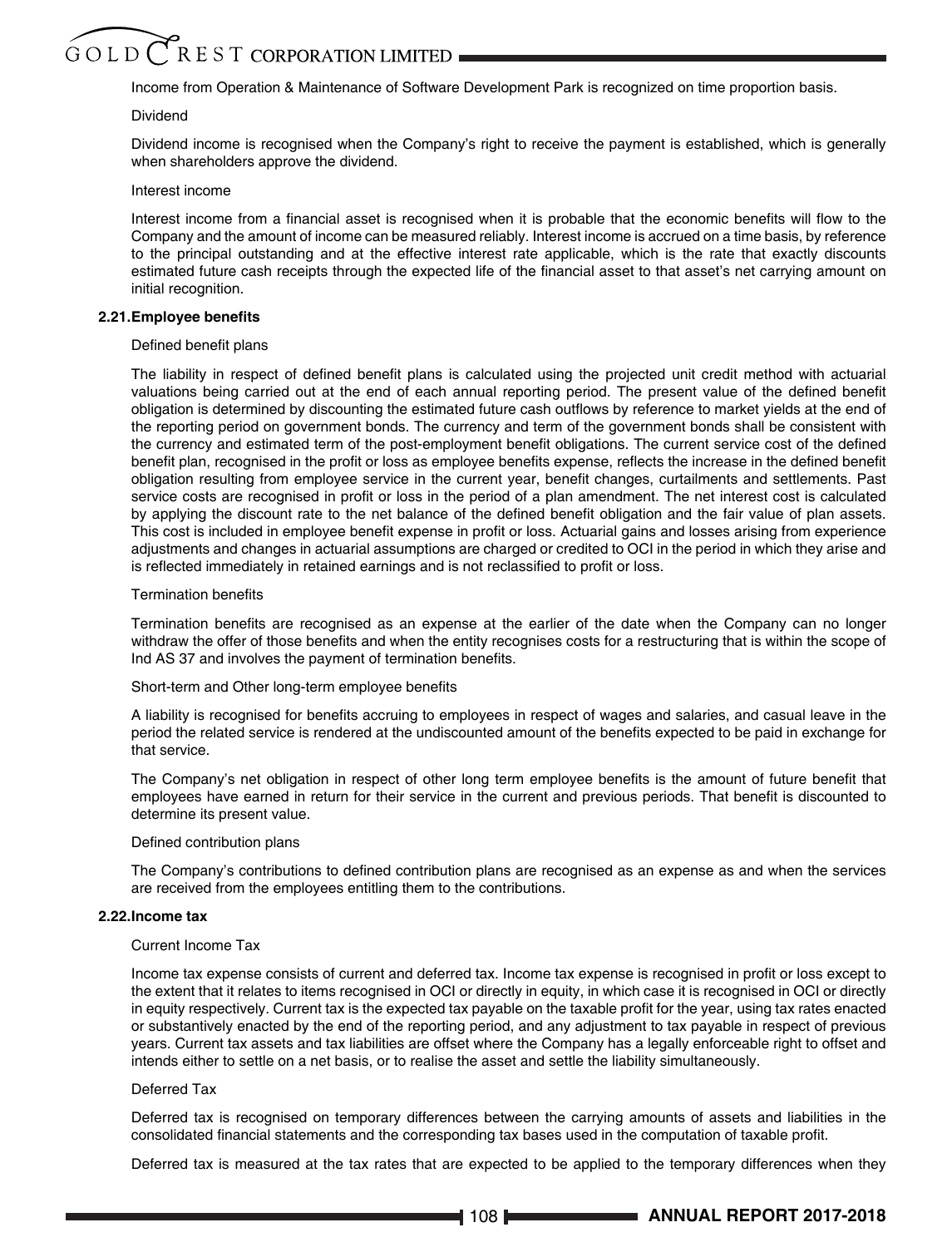# $\widetilde{G}$  O L D  $\overline{C}$  R E S T CORPORATION LIMITED

reverse, based on the laws that have been enacted or substantively enacted by the end of the reporting period. Deferred tax assets and liabilities are offset if there is a legally enforceable right to set off corresponding current tax assets against current tax liabilities and the deferred tax assets and deferred tax liabilities relate to income taxes levied by the same tax authority on the Company.

A deferred tax asset is recognised to the extent that it is probable that future taxable profits will be available against which the temporary difference can be utilised. Deferred tax assets are reviewed at each reporting date and are reduced to the extent that it is no longer probable that the related tax benefit will be realised. Withholding tax arising out of payment of dividends to shareholders under the Indian Income tax regulations is not considered as tax expense for the Company and all such taxes are recognised in the statement of changes in equity as part of the associated dividend payment.

 Minimum Alternate Tax ('MAT') credit is recognised as deferred tax asset only when and to the extent there is convincing evidence that the Company will pay normal income tax during the period for which the MAT credit can be carried forward for set-off against the normal tax liability. MAT credit recognised as an asset is reviewed at each Balance Sheet date and written down to the extent the aforesaid convincing evidence no longer exists.

# **2.23.Earnings per share**

 The Company presents basic and diluted earnings per share ("EPS") data for its equity shares. Basic EPS is calculated by dividing the profit or loss attributable to equity shareholders of the Company by the weighted average number of equity shares outstanding during the period. Diluted EPS is determined by adjusting the profit or loss attributable to equity shareholders and the weighted average number of equity shares outstanding for the effects of all dilutive potential ordinary shares, which includes all stock options granted to employees.

### **Note - 3. Recent Accounting pronouncements**

# **Standards issued but not yet effective**

The amendments to standards that are issued, but not yet effective, up to the date of issuance of the Company's consolidated financial statements are disclosed below. The Company intends to adopt these standards, if applicable, when they become effective.

The Ministry of Corporate Affairs (MCA) has issued the Companies (Indian Accounting Standards) Amendment Rules, 2017 and Companies (Indian Accounting Standards) Amendment Rules, 2018 amending the following standard:

# **i) Ind AS 115 Revenue from Contracts with Customers**

On March 28, 2018, Ministry of Corporate Affairs has notified the Ind AS115, Revenue from Contract with Customers. The core principle of the new standard is that an entity should recognize revenue to depict the transfer of promised goods or services to customers in an amount that reflects the consideration to which the entity expects to be entitled in exchange for those goods or services.

Specifically, the standard introduces a 5-step approach to revenue recognition:

- Step 1: Identify the contract(s) with a customer
- Step 2: Identify the performance obligation in contract
- Step 3: Determine the transaction price
- Step 4: Allocate the transaction price to the performance obligations in the contract
- Step 5: Recognise revenue when (or as) the entity satisfies a performance obligation

Under Ind AS 115, an entity recognises revenue when (or as) a performance obligation is satisfied, i.e. when 'control' of the goods or services underlying the particular performance obligation is transferred to the customer.

 Further the new standard requires enhanced disclosures about the nature, amount, timing and uncertainty of revenue and cash flows arising from the entity's contracts with customers.

The standard permits two possible methods of transition:

Retrospective approach

 Under this approach the standard will be applied retrospectively to each prior reporting period presented in accordance with Ind AS 8-Accounting Policies, Changes in Accounting Estimates and Errors

• Retrospectively with cumulative effect of initially applying the standard recognized at the date of initial application (Cumulative catch - up approach). The effective date for adoption of Ind AS 115 is financial periods beginning on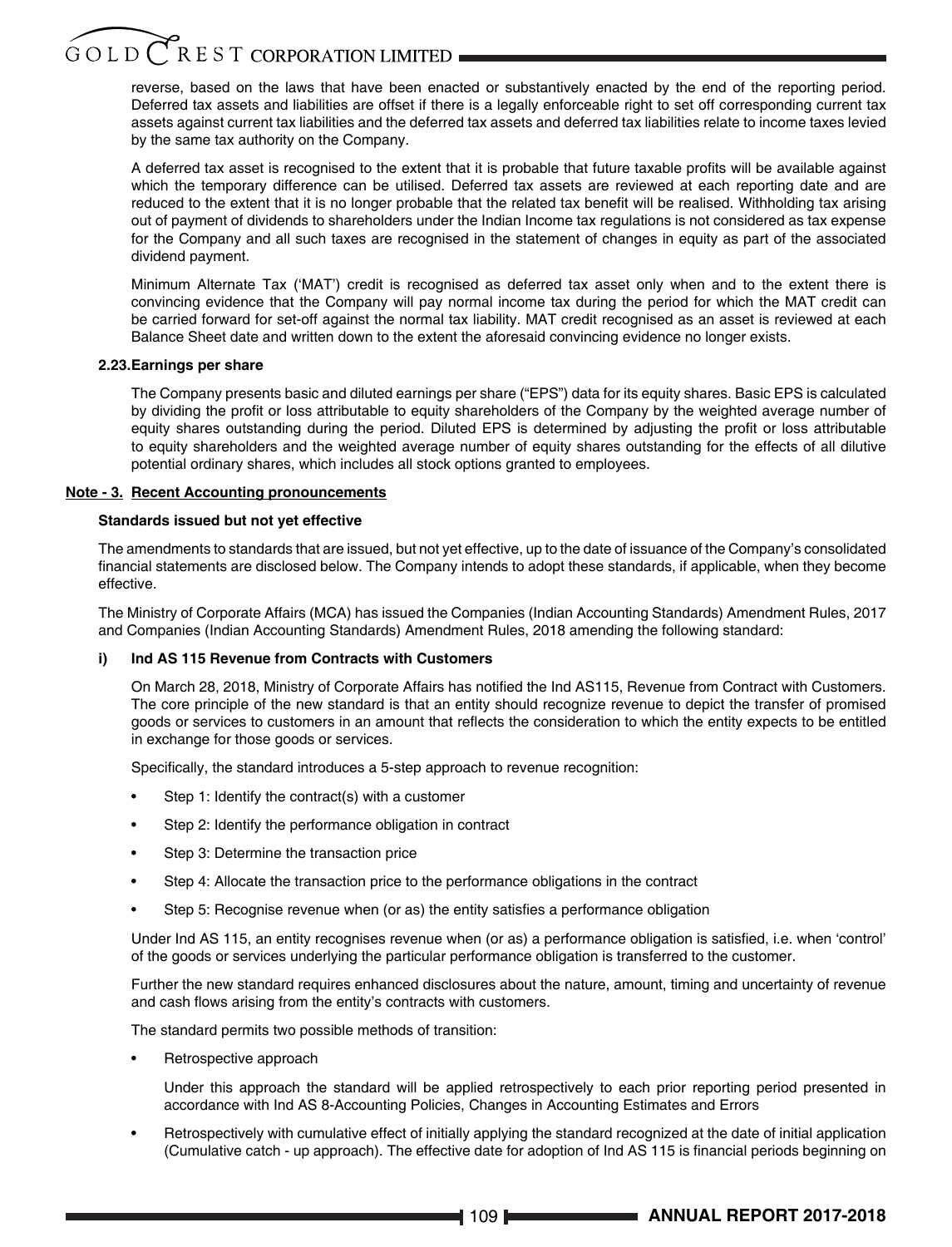# $\widetilde{G}$ O L D  $\widetilde{C}$ R E S T CORPORATION LIMITED .

# or after April 1, 2018.

 The Company will adopt the standard on April 1, 2018 by using the cumulative catch-up transition method and accordingly comparatives for the year ending or ended March 31, 2018 will not be retrospectively adjusted. The effect on adoption of Ind AS 115 is expected to be insignificant.

# **ii) Appendix B to Ind AS 21, Foreign currency transactions and advance consideration:**

On March 28, 2018, MCA has notified the Companies (Indian Accounting Standards) Amendment Rules, 2018 containing Appendix B to Ind AS 21, Foreign currency transactions and advance consideration which clarifies the date of the transaction for the purpose of determining the exchange rate to use on initial recognition of the related asset, expense or income, when an entity has received or paid advance consideration in a foreign currency. This amendment will come into force from April 1, 2018. The Company expects the impact of this on the consolidated financial statements to be insignificant.

# **iii) Amendments to Ind AS 12 Recognition of Deferred Tax Assets for Unrealised Losses**

The amendments clarify that an entity needs to consider whether tax law restricts the sources of taxable profits against which it may make deductions on the reversal of that deductible temporary difference. Furthermore, the amendments provide guidance on how an entity should determine future taxable profits and explain the circumstances in which taxable profit may include the recovery of some assets for more than their carrying amount.

 These amendments are effective for annual periods beginning on or after 1 April 2018. These amendments are expected to have insignificant impact on the Company.

# **iv) Transfers of Investment Property — Amendments to Ind AS 40**

 The amendments clarify when an entity should transfer property, including property under construction or development into, or out of investment property. The amendments state that a change in use occurs when the property meets, or ceases to meet, the definition of investment property and there is evidence of the change in use. A mere change in management's intentions for the use of a property does not provide evidence of a change in use.

 The amendments are effective for annual periods beginning on or after 1 April 2018. The Company will apply amendments when they become effective. However, since Company's current practice is in line with the clarifications issued, the Company does not expect any effect on its consolidated financial statements.

### **Note - 4. Use of Estimates and Judgements**

The preparation of the Company's consolidated financial statements requires the management to make judgements, estimates and assumptions that affect the reported amounts of revenues, expenses, assets and liabilities, and the accompanying disclosures, and the disclosure of contingent liabilities. Actual results may differ from these estimates.

Estimates and underlying assumptions are reviewed on an ongoing basis. Revisions to accounting estimates are recognised in the period in which the estimates are revised and in any future periods affected. In particular, information about significant areas of estimation uncertainty and critical judgments in applying accounting policies that have the most significant effect on the amounts recognised in the consolidated financial statements is included in the following notes:

a) Useful lives of property, plant and equipment and intangible assets

Property, plant and equipment and intangible assets represent a significant proportion of the asset base of the Company. The charge in respect of periodic depreciation and amortisation is derived after determining an estimate of an asset's expected useful life and the expected residual value at the end of its life. The useful lives and residual values of Company's assets are determined by the management at the time the asset is acquired and reviewed periodically, including at each financial year end. The lives are based on historical experience with similar assets as well as anticipation of future events, which may impact their life, such as changes in technical or commercial obsolescence arising from changes or improvements in production or from a change in market demand of the product or service output of the asset.

b) Assets and obligations relating to employee benefits

The employment benefit obligations depends on a number of factors that are determined on an actuarial basis using a number of assumptions. The assumptions used in determining the net cost/ (income) include the discount rate, inflation and mortality assumptions. Any changes in these assumptions will impact upon the carrying amount of employment benefit obligations.

c) Fair vale measurement and valuation process

When the fair values of financials assets and financial liabilities recorded in the consolidated financial statements cannot be measured based on quoted prices in active markets, their fair value is measured using valuation techniques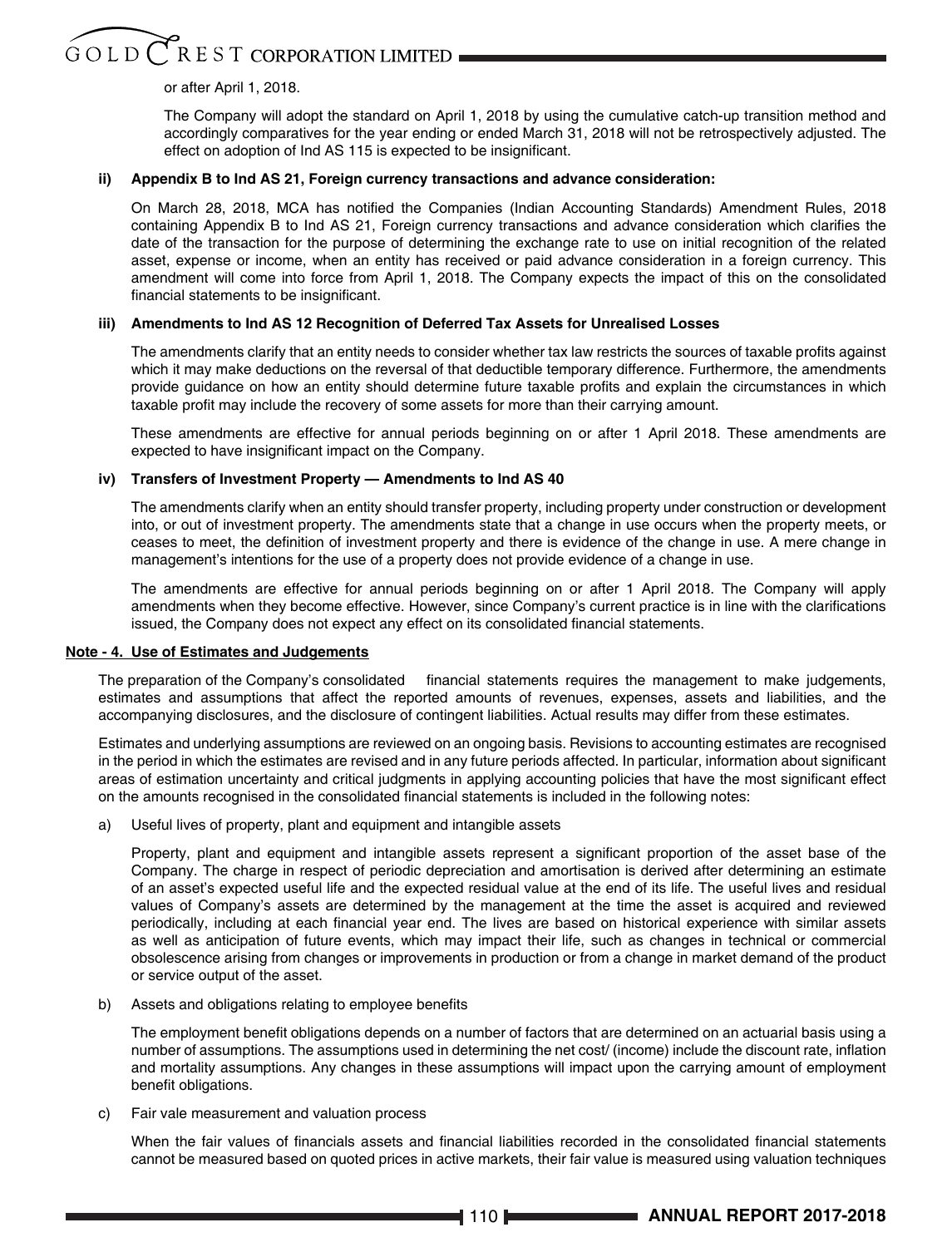# $G$  O L D  $C$  R E S T CORPORATION LIMITED

which involve various judgements and assumptions.

# d) Tax expense

The Company's tax jurisdiction is India. Significant judgements are involved in determining the provision for income taxes, if any, including amount expected to be paid/recovered for uncertain tax positions. Further, significant judgement is exercised to ascertain amount of deferred tax asset (DTA) that could be recognised based on the probability that future taxable profits will be available against which DTA can be utilized and amount of temporary difference in which DTA cannot be recognised on want of probable taxable profits.

The following explains the material adjustments made while transition from previous accounting standards to IND AS:

# **A. Investments**

Investment in equity instruments are carried at fair value through Profit and loss in Ind AS compared to being carried at cost under IGAAP.

# **B. Employee Benefits Expenses (Gratuity)**

Both under Indian GAAP and Ind AS, the company recognized costs related to its post-employment defined benefit plan on an actuarial basis. Under Indian GAAP, the entire cost, including actuarial gains and losses, are charged to profit or loss. Under Ind AS, re-measurements are recognized in other comprehensive income.

### **C. Other comprehensive income**

 Under IGAAP, the company has not presented other comprehensive income (OCI) separately. Hence, it has reconciled profit or loss as per Indian GAAP to profit or loss as per Ind AS. Further, Indian GAAP profit or loss is reconciled to total comprehensive income as per Ind AS.

# **D. Deferred tax**

 Indian GAAP requires deferred tax accounting using the income statement approach, which focuses on differences between taxable profits and accounting profits for the period. 'Ind AS 12 Income Taxes' requires entities to account for deferred taxes using the balance sheet approach, which focuses on temporary differences between the carrying amount of an asset or liability in the balance sheet and its tax base. The application of Ind 'AS 12 Income Taxes' approach has resulted in recognition of deferred tax on new temporary differences which was not required under Indian GAAP. In addition, the various transitional adjustments lead to temporary differences. According to the accounting policies, the company has to account for such differences. Deferred tax adjustments are recognized in correlation to the underlying transaction either in retained earnings or a separate component of equity.

### **E. Statement of cash flows**

The transition from Indian GAAP to Ind AS has not had a material impact on the statement of cash flows.

**F.** Financial assets and financial liabilities have been regrouped/ reclassified wherever required to comply with Ind AS.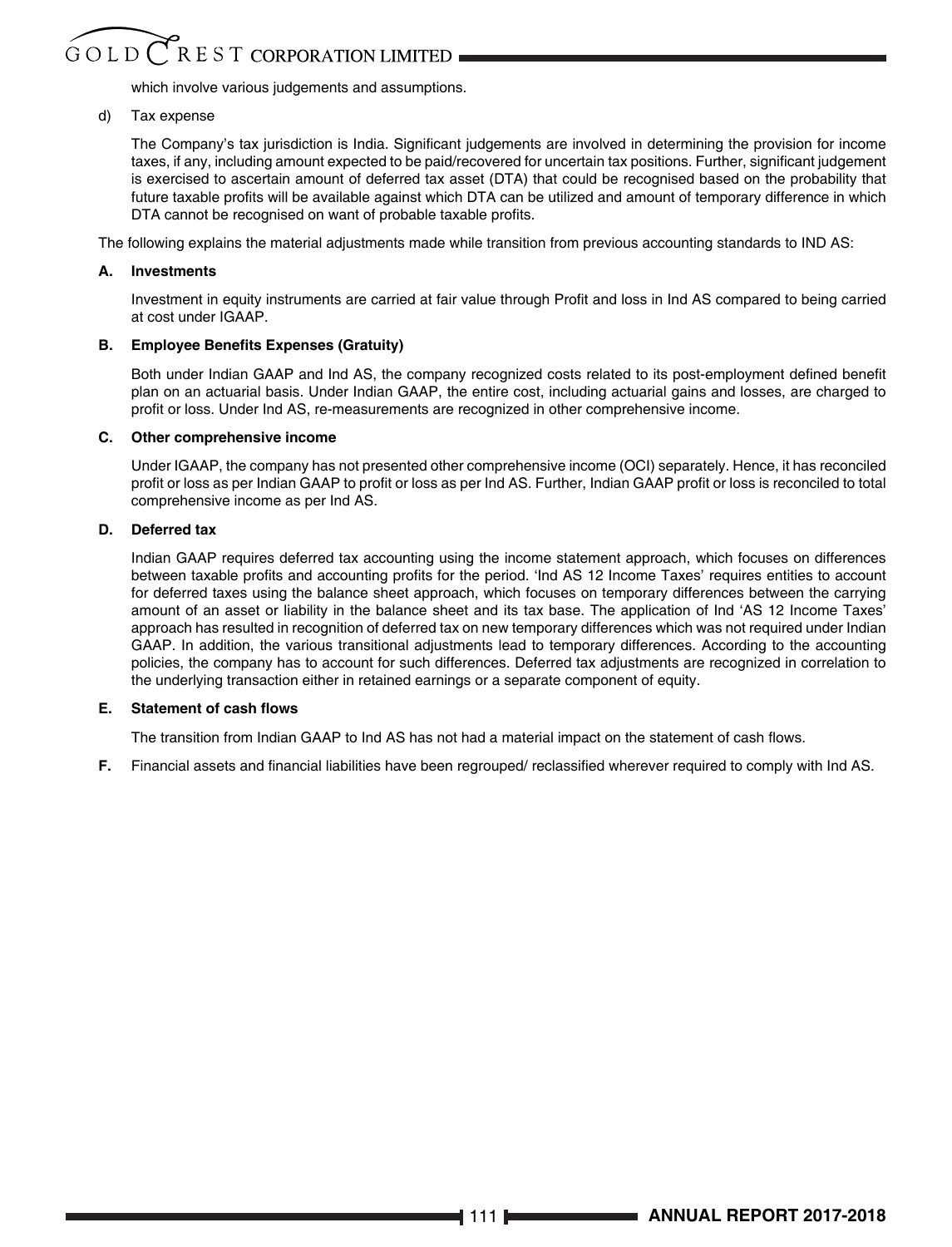Notes to the financial statemets - Consolidated **Notes to the financial statemets - Consolidated**

**Note : 5**

Property, Plant & Equipment: **Property, Plant & Equipment :**

Following are the changes in the carrying value of Property, Plant and Equipment **Following are the changes in the carrying value of Property, Plant and Equipment**

|                                         |                        |                           |                |                     |                                    |                | (Amount in $\overline{\mathfrak{r}}$ .) |
|-----------------------------------------|------------------------|---------------------------|----------------|---------------------|------------------------------------|----------------|-----------------------------------------|
| Particulars                             | Equipment<br>Plant and | Furniture<br>and fixtures | Vehicles       | equipment<br>Office | <b>Installations</b><br>Electrical | Computers      | Total                                   |
| At cost / deemed cost                   |                        |                           |                |                     |                                    |                |                                         |
| As at April 01, 2016                    | 1,134,608              | 103,849                   | 5,197,790      | 252,497             |                                    | 357,385        | 7,046,129                               |
| Additions                               | ı                      | 113,500                   | $\blacksquare$ | 1,685,417           | 492,272                            | ı              | 2,291,189                               |
| <b>Disposals</b>                        | ı                      |                           | $\blacksquare$ |                     |                                    | $\blacksquare$ |                                         |
| As at March 31, 2017                    | 1,134,608              | 217,349                   | 5,197,790      | 1,937,914           | 492,272                            | 357,385        | 9,337,318                               |
| Additions                               | 515,000                | 115,864                   |                | 1,028,218           | 322,400                            | 123,305        | 2,104,787                               |
| Disposals                               |                        |                           |                |                     |                                    |                |                                         |
| As at March 31, 2018                    | 1,649,608              | 333,213                   | 5,197,790      | 2,966,132           | 814,672                            | 480,690        | 11,442,105                              |
| Accumulated depreciation and impairment |                        |                           |                |                     |                                    |                |                                         |
| As at April 01, 2016                    |                        |                           |                |                     |                                    |                | ı                                       |
| Depreciation expense                    | 137,553                | 30,739                    | 957,031        | 208,600             | 16,400                             | 117,653        | 1,467,976                               |
| As at March 31, 2017                    | 137,553                | 30,739                    | 957,031        | 208,600             | 16,400                             | 117,653        | 1,467,976                               |
| Depreciation expense                    | 225,925                | 52,317                    | 929,773        | 537,236             | 50,979                             | 141,126        | 1,937,354                               |
| As at March 31, 2018                    | 363,478                | 83,056                    | 1,886,804      | 745,836             | 67,379                             | 258,779        | 3,405,330                               |
| Carrying amount                         |                        |                           |                |                     |                                    |                |                                         |
| As at 1st April, 2016                   | 1,134,608              | 103,849                   | 5,197,790      | 252,497             |                                    | 357,385        | 7,046,129                               |
| As at 31 <sup>st</sup> March, 2017      | 997,055                | 186,610                   | 4,240,759      | 1,729,314           | 475,872                            | 239,732        | 7,869,342                               |
| As at 31 <sup>st</sup> March, 2018      | 1,286,130              | 250,157                   | 3,310,986      | 2,220,296           | 747,293                            | 221,911        | 8,036,775                               |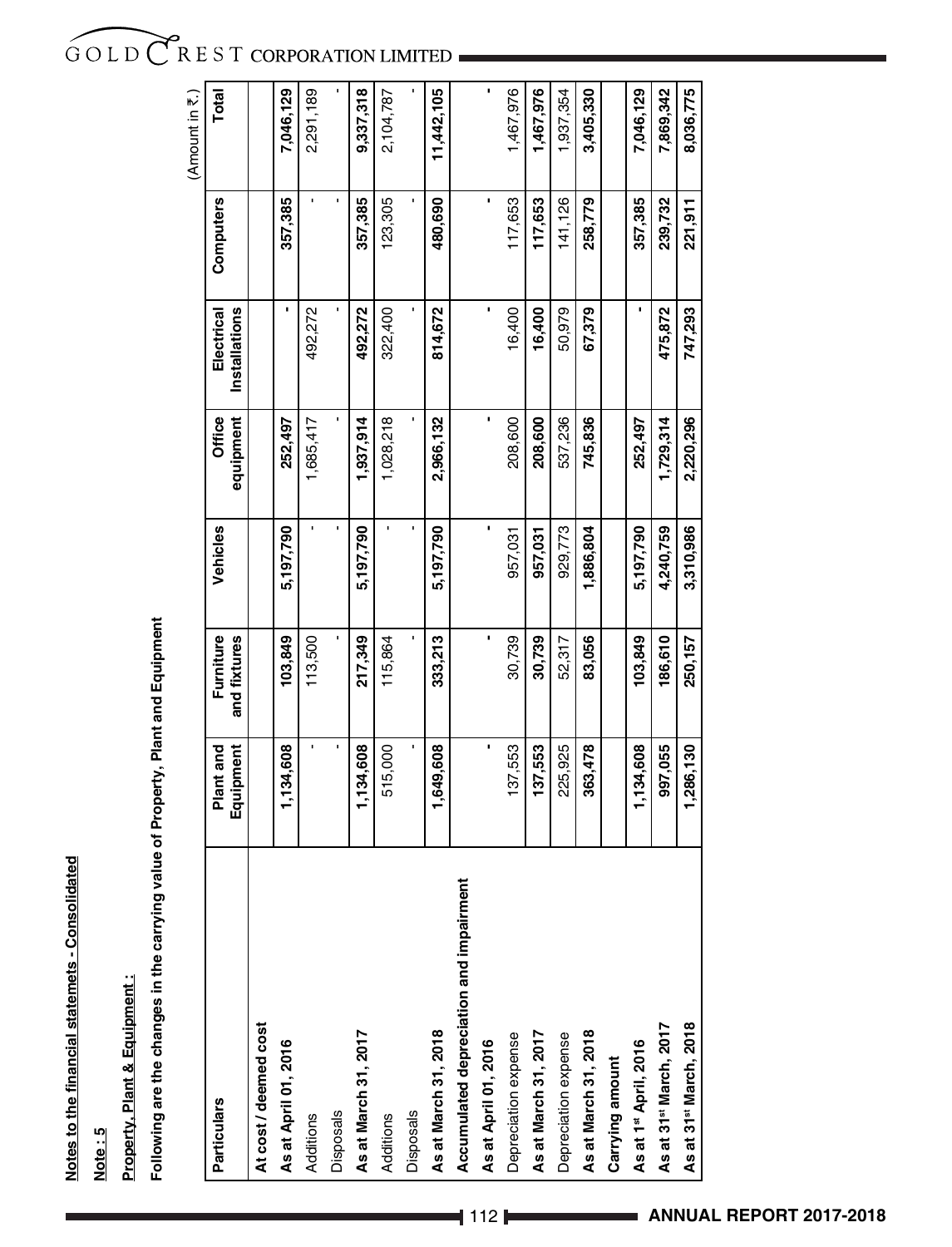# **Note - 6**

# **Investment Property**

|                                         |            |                 | (Amount in ₹.) |
|-----------------------------------------|------------|-----------------|----------------|
| <b>Particulars</b>                      | Land       | <b>Building</b> | Total          |
|                                         |            |                 |                |
| At cost / deemed cost                   |            |                 |                |
| As at April 01, 2016                    | 63,531,135 | 158,422,694     | 221,953,829    |
| Additions                               |            |                 |                |
| As at March 31, 2017                    | 63,531,135 | 158,422,694     | 221,953,829    |
| Additions                               |            |                 |                |
| As at March 31, 2018                    | 63,531,135 | 158,422,694     | 221,953,829    |
| Accumulated depreciation and impairment |            |                 |                |
| As at April 01, 2016                    |            |                 |                |
| Depreciation expense                    |            | 2,699,225       | 2,699,225      |
| As at March 31, 2017                    |            | 2,699,225       | 2,699,225      |
| Depreciation expense                    |            | 2,699,225       | 2,699,225      |
| As at March 31, 2018                    |            | 5,398,450       | 5,398,450      |
| <b>Carrying amount</b>                  |            |                 |                |
| As at 1 <sup>st</sup> April, 2016       | 63,531,136 | 158,422,695     | 221,953,830    |
| As at 31 <sup>st</sup> March, 2017      | 63,531,135 | 155,723,469     | 219,254,604    |
| As at 31 <sup>st</sup> March, 2018      | 63,531,136 | 153,024,245     | 216.555.380    |

**(a) Information regarding income and expenditure of Investment property :**

|                                                                  |                              | $(A$ mount in ₹.)            |
|------------------------------------------------------------------|------------------------------|------------------------------|
| <b>Particulars</b>                                               | <b>Year Ended</b>            | Year Ended                   |
|                                                                  | 31 <sup>st</sup> March, 2018 | 31 <sup>st</sup> March, 2017 |
| Income from Operation & Maintenance of Software Development Park | 80,828,614                   | 75.220.432                   |
| Rent Income from Office                                          | 4,551,266                    |                              |
| <b>Total Income from Properties</b>                              | 85,379,880                   | 75,220,432                   |
| Less: Expenditure                                                |                              |                              |
| <b>Employee Benefit Expense</b>                                  | 14,865,704                   | 6,072,978                    |
| <b>Finance Costs</b>                                             | 3.828                        |                              |
| <b>Other Expenses</b>                                            | 41.072.159                   | 15,944,929                   |
| Profit arising from Investment properties before depreciation    | 29,438,190                   | 53.202.525                   |
| Less :                                                           |                              |                              |
| Depreciation and Amortisation Expense                            | 2,699,225                    | 2,699,225                    |
| Profit arising from Investment properties                        | 26.738.965                   | 50.503.300                   |

# **(b) Fair Value of Investment Property :**

|                            |                                 | (Amount in ₹.)               |
|----------------------------|---------------------------------|------------------------------|
| <b>Particulars</b>         | 2018<br>31 <sup>st</sup> March. | 31 <sup>st</sup> March, 2017 |
| <b>Investment Property</b> | 1.274.902.500                   | 1.274.902.500                |

# **Estimation of Fair value:**

 The fair value of investment property has been determined by external, independent property valuers, having appropriate recognised professional qualifications and recent experience in the location and category of the property being valued. The best evidence of fair value is current price in an active market for similar properties.

 Investment in Property includes leasehold land at Aamby Valley City Lonawala. The court has appointed a receiver for this property. The court has debarred anyone from entering into the Premises. In such circumtances, the management is unable to obtain a Valuation Report from a registered valuer. The fair market value of the property is estimated by the management at its equivalent cost.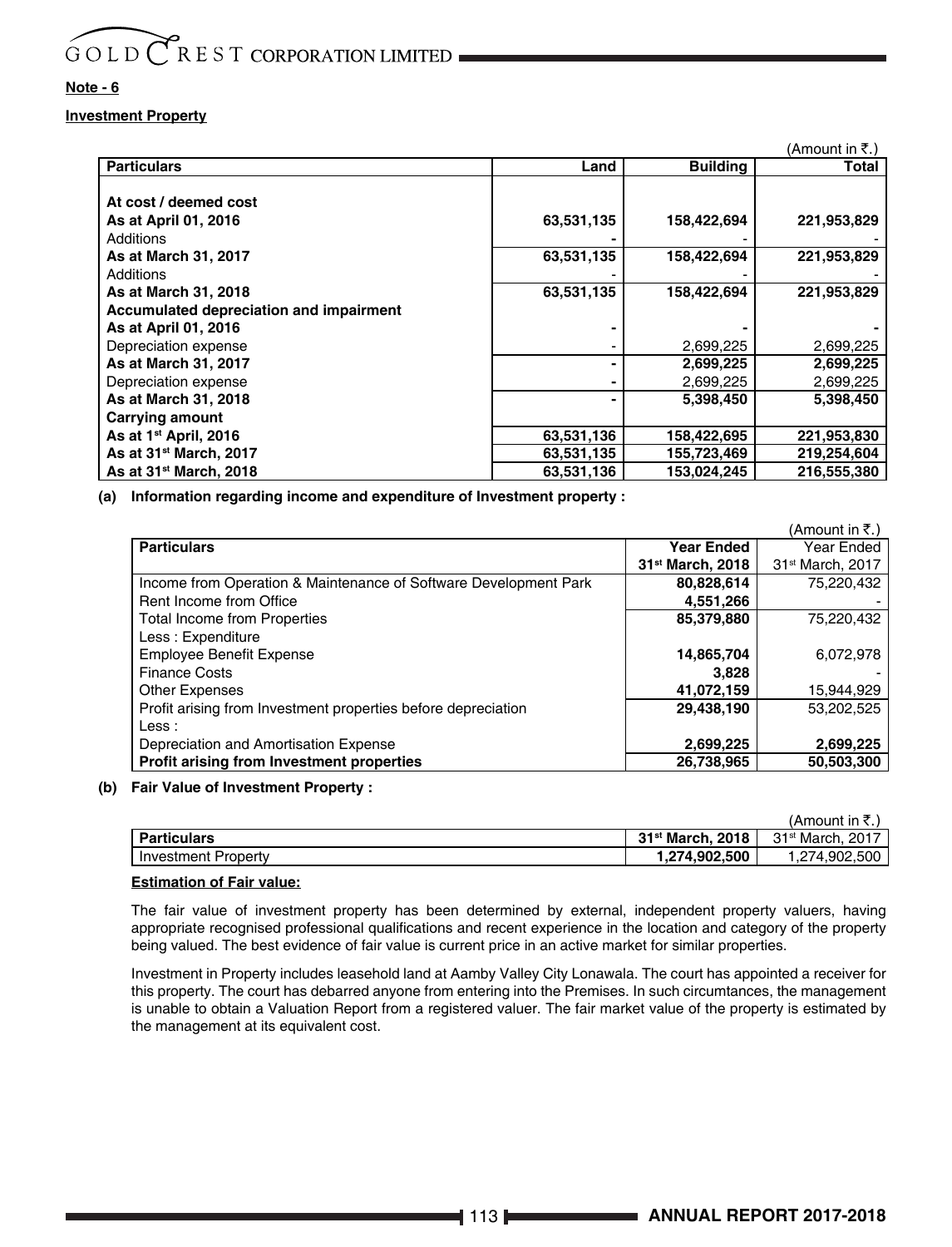| <b>Particulars</b>                                                                                     | No.of                                    | As at                           | No. of                          | As at                           | No. of                                  |                                      |
|--------------------------------------------------------------------------------------------------------|------------------------------------------|---------------------------------|---------------------------------|---------------------------------|-----------------------------------------|--------------------------------------|
|                                                                                                        | <b>Shares</b>                            | 2018<br>31 <sup>st</sup> March, | Shares<br>As at                 | 31 <sup>st</sup> March,<br>2017 | Shares                                  | As at<br>1 <sup>st</sup> April, 2016 |
|                                                                                                        | As at<br>2018<br>31 <sup>st</sup> March, |                                 | 31 <sup>st</sup> March,<br>2017 |                                 | 2016<br>As at<br>1 <sup>st</sup> April, |                                      |
|                                                                                                        |                                          | ۱N                              |                                 | $\ddot{\phantom{a}}$            |                                         | ۳ż                                   |
| Note -                                                                                                 |                                          |                                 |                                 |                                 |                                         |                                      |
| <b>Investment in Joint Ventures</b>                                                                    |                                          |                                 |                                 |                                 |                                         |                                      |
| Unquoted<br>$\mathbf{a}$<br>Investment in Joint Controlled entity -<br>Investment in Goldcrest Pune LL |                                          | 175, 158, 158                   |                                 | 175,057,028                     |                                         |                                      |
|                                                                                                        |                                          |                                 |                                 |                                 |                                         | ï                                    |
| <b>Total</b>                                                                                           |                                          | 175, 158, 158                   |                                 | 175,057,028                     |                                         |                                      |
| Note - 8                                                                                               |                                          |                                 |                                 |                                 |                                         |                                      |
| Investments (Non-Current)                                                                              |                                          |                                 |                                 |                                 |                                         |                                      |
| Quoted<br>$\widehat{a}$                                                                                |                                          |                                 |                                 |                                 |                                         |                                      |
| Equity Shares of ₹.127/- (face value of ₹.2/-) each of Bombay Stock<br>Exchange Ltd.                   | 5,923                                    | 4,478,973                       | 5,923                           | 5,790,621                       |                                         |                                      |
| <b>Total</b>                                                                                           |                                          | 4,478,973                       |                                 | 5,790,621                       |                                         |                                      |
| (b) Unquoted                                                                                           |                                          |                                 |                                 |                                 |                                         |                                      |
| Bonus shares of Quest Academy Ltd.                                                                     | 480,000                                  | 12,672,000                      | 480,000                         | 12,672,000                      | 480,000                                 | 12,672,000                           |
| Equity Shares face value of ₹.10/- each of Goldcrest Global Trading<br>Pvt. Ltd.                       | 138                                      | 54,000                          | 138                             | 54,000                          | 138                                     | 54,000                               |
| Equity Shares of ₹.127/- (face value of ₹.1/-) each of Bombay Stock<br>Exchange Ltd.                   | ı                                        |                                 | f,                              |                                 | 11,847                                  | 6,341,403                            |
| <b>Total</b>                                                                                           |                                          | 12,726,000                      |                                 | 12,726,000                      |                                         | 19,067,403                           |
| Investment in Govt. Securities - Unquoted<br>$\circ$                                                   |                                          |                                 |                                 |                                 |                                         |                                      |
| National Saving Certificate                                                                            |                                          |                                 |                                 | 40,000                          |                                         | 40,000                               |
| 500 Bonds of National Highways Authority of India                                                      |                                          | 5,000,000                       |                                 | 5,000,000                       |                                         | 5,000,000                            |
| <b>Total</b>                                                                                           |                                          | 5,000,000                       |                                 | 5,040,000                       |                                         | 5,040,000                            |
| (d) Other Investments                                                                                  |                                          |                                 |                                 |                                 |                                         |                                      |
| Investment in LLP- Unquoted                                                                            |                                          |                                 |                                 |                                 |                                         |                                      |
| Avanti Electronic City Project LLP                                                                     |                                          | 11,995,002                      |                                 | 11,994,839                      |                                         | 11,997,670                           |
| Silver                                                                                                 |                                          | 2,173,558                       |                                 |                                 |                                         |                                      |
|                                                                                                        |                                          | 14,168,560                      |                                 | 11,994,839                      |                                         | 11,997,670                           |
| <b>Total</b>                                                                                           |                                          | 36,373,533                      |                                 | 35,551,460                      |                                         | 36,105,073                           |

**ANNUAL REPORT 2017-2018**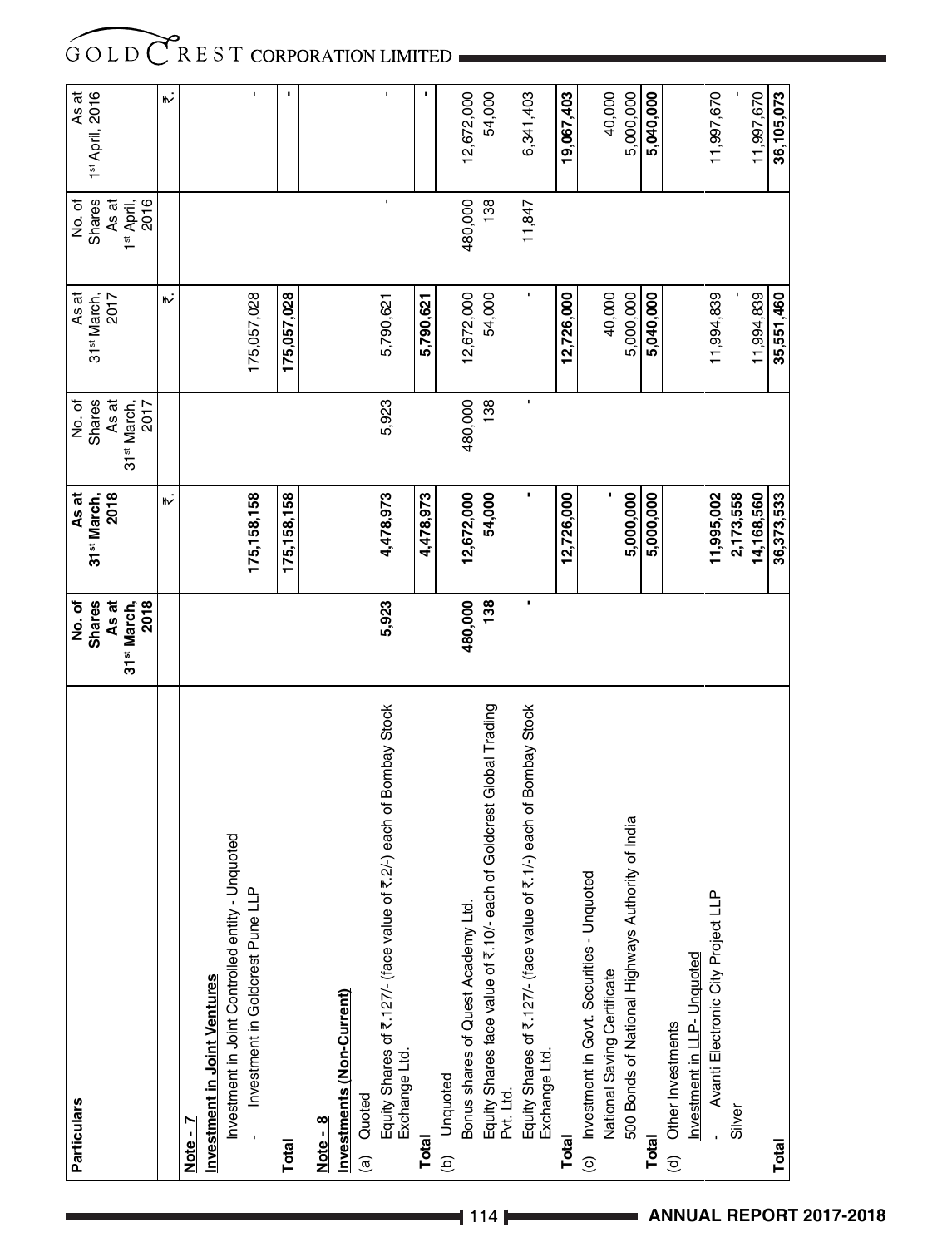| <b>Particulars</b>                                                            | As at<br>31st March, 2018 | As at<br>31st March, 2017 | As at<br>1 <sup>st</sup> April, 2016 |
|-------------------------------------------------------------------------------|---------------------------|---------------------------|--------------------------------------|
|                                                                               | ₹.                        | ₹.                        | ₹.                                   |
| <u>Note - 9</u>                                                               |                           |                           |                                      |
| <b>Loans (Non-Current)</b>                                                    |                           |                           |                                      |
| Secured, considered good<br>(a)                                               | 7,500,000                 | 15,000,000                | 15,000,000                           |
| Sub - Total                                                                   | 7,500,000                 | 15,000,000                | 15,000,000                           |
| Other Loans and Advances (specify nature)<br>(b)                              |                           |                           |                                      |
| Unsecured, considered good                                                    |                           |                           |                                      |
| <b>Related Parties</b>                                                        |                           |                           |                                      |
| Others                                                                        | 11,332,072                | 11,025,651                | 7,766,367                            |
| Sub - Total                                                                   | 11,332,072                | 11,025,651                | 7,766,367                            |
| <b>Total</b>                                                                  | 18,832,072                | 26,025,651                | 22,766,367                           |
|                                                                               |                           |                           |                                      |
| Note - 10                                                                     |                           |                           |                                      |
| <b>Other Financial Assets (Non-Current)</b>                                   |                           |                           |                                      |
| <b>Security Deposits</b><br>(a)                                               |                           |                           |                                      |
| Unsecured, considered good                                                    |                           |                           |                                      |
| <b>Related Parties</b>                                                        | 40,000,000                | 40,000,000                | 40,000,000                           |
| Others                                                                        | 1,743,312                 | 1,566,112                 | 907,012                              |
| Sub - Total                                                                   | 41,743,312                | 41,566,112                | 40,907,012                           |
| Accruals<br>(b)                                                               |                           |                           |                                      |
| Interest accrued on Deposits<br>(i)                                           |                           | 15,208                    | 15,208                               |
| Interest accrued on Investments<br>(ii)                                       | 2,065,091                 | 325,089                   | 130,068                              |
|                                                                               | 2,065,091                 | 340,297                   | 145,276                              |
| Total                                                                         | 43,808,403                | 41,906,409                | 41,052,288                           |
|                                                                               |                           |                           |                                      |
| <u>Note - 11</u>                                                              |                           |                           |                                      |
| <b>Inventories</b>                                                            |                           |                           |                                      |
| (Valued at lower of cost or net realisable value, unless otherwise<br>stated) |                           |                           |                                      |
| <b>Stock in Trade</b>                                                         | 118,966,322               | 102,614,932               | 228,102,395                          |
| Total                                                                         | 118,966,322               | 102,614,932               | 228,102,395                          |
|                                                                               |                           |                           |                                      |
| <b>Note - 12</b>                                                              |                           |                           |                                      |
| <b>Trade Receivables</b>                                                      |                           |                           |                                      |
| (Unsecured unless otherwise stated)                                           |                           |                           |                                      |
| <b>Other Trade Receivables</b>                                                |                           |                           |                                      |
| Unsecured, considered good                                                    | 3,259,369                 | 7,866,892                 | 4,854,941                            |
| Total                                                                         | 3,259,369                 | 7,866,892                 | 4,854,941                            |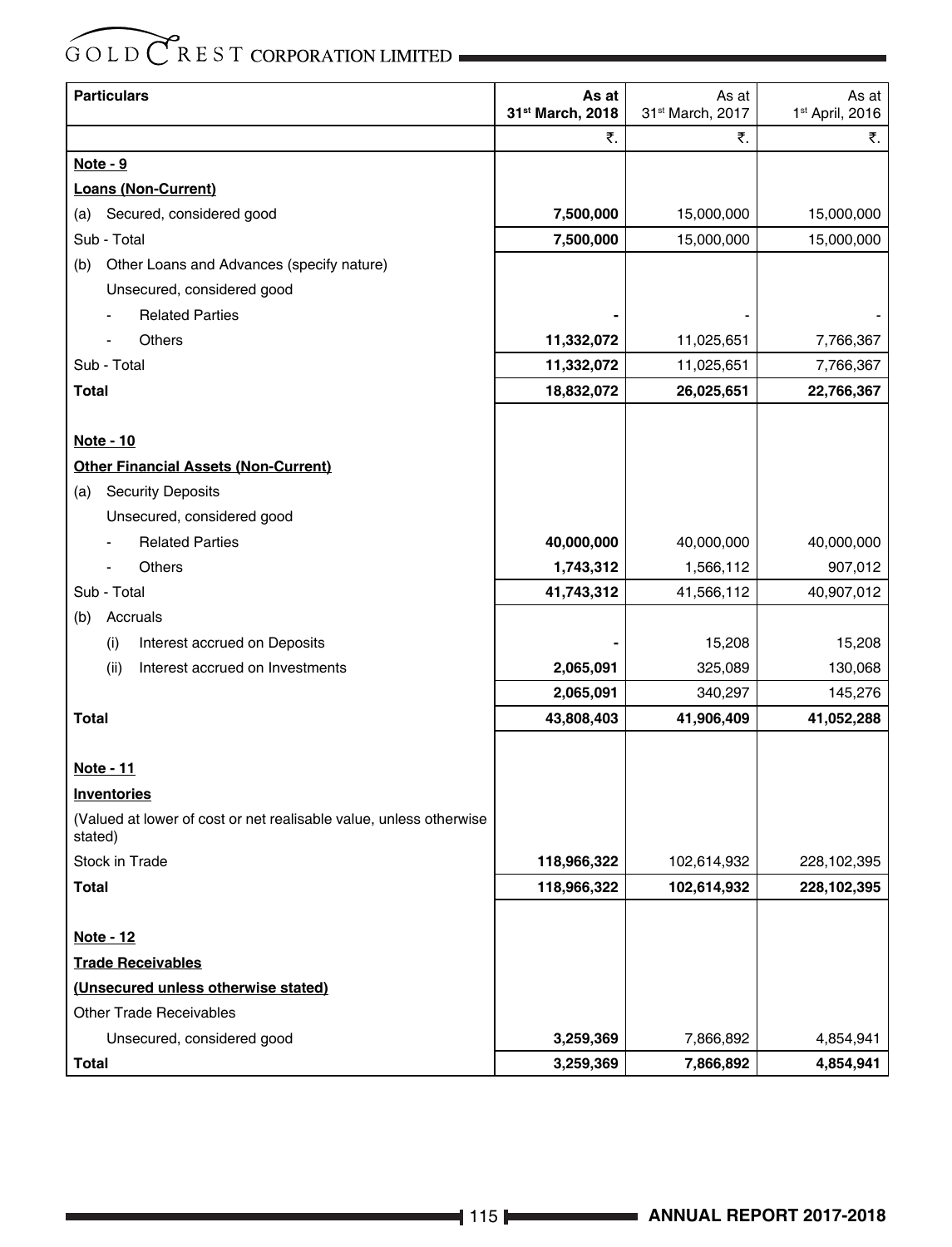|              | <b>Particulars</b>                                                                                                                                                                                                                                                                   | As at<br>31st March, 2018 | As at<br>31st March, 2017 | As at<br>1 <sup>st</sup> April, 2016 |
|--------------|--------------------------------------------------------------------------------------------------------------------------------------------------------------------------------------------------------------------------------------------------------------------------------------|---------------------------|---------------------------|--------------------------------------|
|              |                                                                                                                                                                                                                                                                                      | ₹.                        | ₹.                        | ₹.                                   |
|              | Note - 13                                                                                                                                                                                                                                                                            |                           |                           |                                      |
|              | <b>Cash &amp; Cash Equivalents</b>                                                                                                                                                                                                                                                   |                           |                           |                                      |
| (a)          | <b>Balances with Scheduled Banks</b>                                                                                                                                                                                                                                                 | 9,501,709                 | 3,976,526                 | 4,383,070                            |
| (b)          | Cash in Hand                                                                                                                                                                                                                                                                         | 1,303,222                 | 592,429                   | 83,274                               |
| Total        |                                                                                                                                                                                                                                                                                      | 10,804,931                | 4,568,955                 | 4,466,344                            |
|              |                                                                                                                                                                                                                                                                                      |                           |                           |                                      |
|              | <u>Note - 14</u>                                                                                                                                                                                                                                                                     |                           |                           |                                      |
|              | Bank Balance other than Cash and Cash Equivalents                                                                                                                                                                                                                                    |                           |                           |                                      |
|              | <b>Unclaimed Dividends</b>                                                                                                                                                                                                                                                           | 941,791                   | 973,744                   | 2,162,514                            |
|              | <b>Fixed Deposits</b>                                                                                                                                                                                                                                                                | 37,000,000                | 125,000                   | 10,125,000                           |
| <b>Total</b> |                                                                                                                                                                                                                                                                                      | 37,941,791                | 1,098,744                 | 12,287,514                           |
|              |                                                                                                                                                                                                                                                                                      |                           |                           |                                      |
|              | <u>Note - 15</u>                                                                                                                                                                                                                                                                     |                           |                           |                                      |
|              | Loans (Current)                                                                                                                                                                                                                                                                      |                           |                           |                                      |
| (a)          | Loans and Advances to Related Parties                                                                                                                                                                                                                                                |                           |                           |                                      |
|              | Unsecured, considered good                                                                                                                                                                                                                                                           |                           |                           |                                      |
| (b)          | Loans and Advances to Employees                                                                                                                                                                                                                                                      |                           |                           |                                      |
|              | Unsecured, considered good                                                                                                                                                                                                                                                           | 480,230                   | 370,195                   | 325,613                              |
| (c)          | Loans and Advances to Other Parties                                                                                                                                                                                                                                                  |                           |                           |                                      |
|              | Secured, considered good                                                                                                                                                                                                                                                             |                           | 1,580,556                 | 1,500,000                            |
|              | (The Company has given a secured loan to an Unrelated<br>Body Corporate during the Year. The Company has<br>completed the formalities before disbursing the loan at<br>a prevailing rate of interest. The maturity proceeds of<br>securities are assigned in favour of the Company). |                           |                           |                                      |
| Total        |                                                                                                                                                                                                                                                                                      | 480,230                   | 1,950,751                 | 1,825,613                            |
|              |                                                                                                                                                                                                                                                                                      |                           |                           |                                      |
|              | Note - 16                                                                                                                                                                                                                                                                            |                           |                           |                                      |
|              | <b>Other Assets (Current)</b>                                                                                                                                                                                                                                                        |                           |                           |                                      |
| (a)          | Prepaid expenses - Unsecured, considered good (for e.g.<br>insurance premium, annual maintenance contracts, etc.)                                                                                                                                                                    | 290,883                   | 214,364                   | 162,307                              |
| (b)          | <b>Balances with Government Authorities</b>                                                                                                                                                                                                                                          |                           |                           |                                      |
|              | Unsecured, considered good                                                                                                                                                                                                                                                           |                           |                           |                                      |
|              | VAT credit receivable                                                                                                                                                                                                                                                                |                           | 1,952,462                 | 644,352                              |
| (c)          | Receivable                                                                                                                                                                                                                                                                           | 578,000                   | 162,000                   |                                      |
| <b>Total</b> |                                                                                                                                                                                                                                                                                      | 868,883                   | 2,328,826                 | 806,660                              |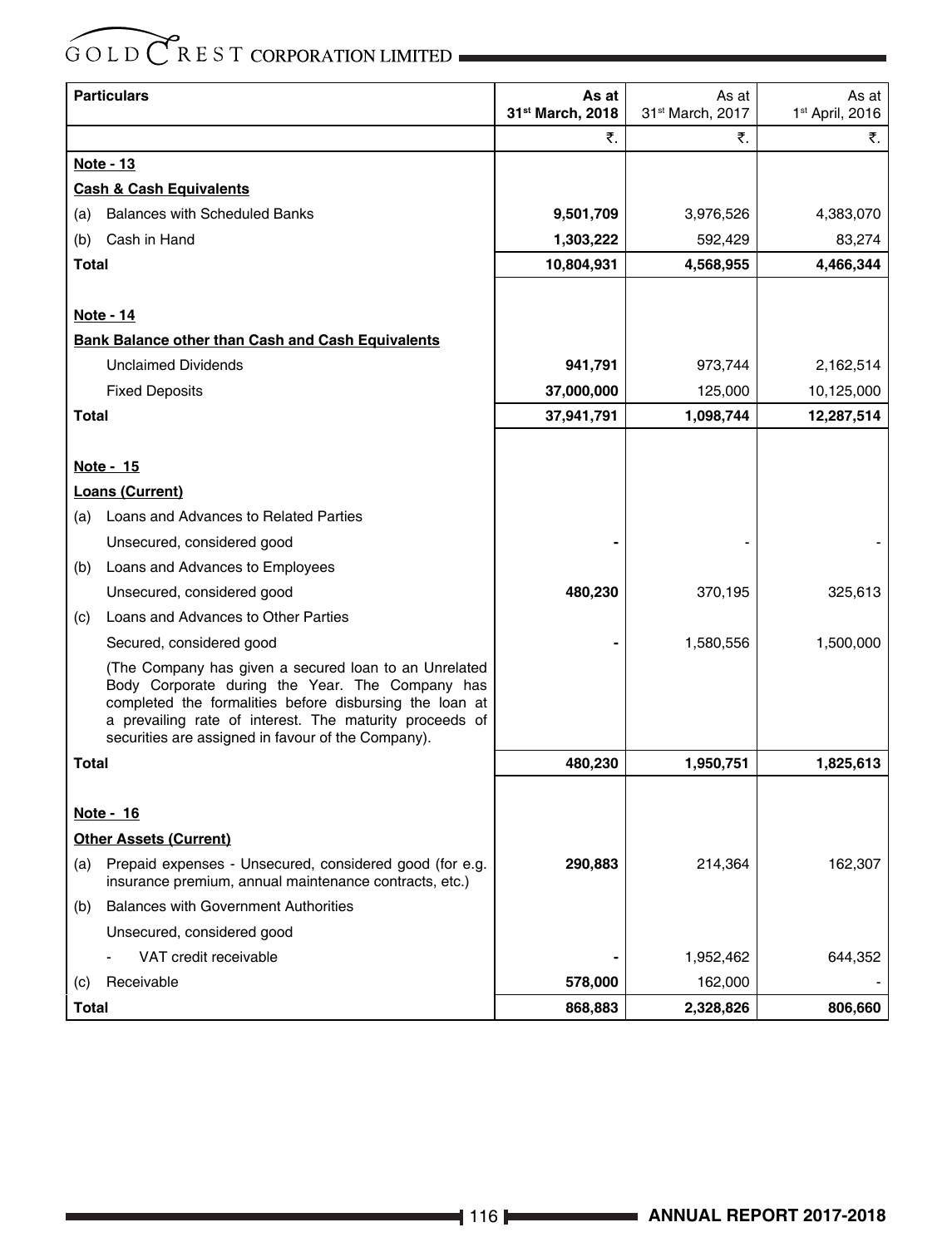| <b>Particulars</b>                       | As at<br>No. of<br><b>Shares</b><br>2018<br>31 <sup>st</sup> March, | As at<br>31 <sup>st</sup> March,<br>2018 | Shares<br>As at<br>No. of<br>31 <sup>st</sup> March,<br>2017 | As at<br>2017<br>31 <sup>st</sup> March, | Shares<br>No. of<br>As at<br>1 <sup>st</sup> April,<br>2016 | As at<br>1st April, 2016 |
|------------------------------------------|---------------------------------------------------------------------|------------------------------------------|--------------------------------------------------------------|------------------------------------------|-------------------------------------------------------------|--------------------------|
|                                          |                                                                     | "                                        |                                                              | ۳ż                                       |                                                             | h,                       |
| Note - 17                                |                                                                     |                                          |                                                              |                                          |                                                             |                          |
| <b>Equity Share Capital</b>              |                                                                     |                                          |                                                              |                                          |                                                             |                          |
| <b>Authorised Share Capital</b>          |                                                                     |                                          |                                                              |                                          |                                                             |                          |
| Equity Shares of ₹.10/- each             | 10,100,000                                                          | 101,000,000                              | 10,100,000                                                   | 101,000,000                              | 10,100,000                                                  | 101,000,000              |
| Preference Shares of ₹.100/- each        | 1,000,000                                                           | 100,000,000                              | 1,000,000                                                    | 100,000,000                              | 1,000,000                                                   | 100,000,000              |
| Total                                    |                                                                     | 201,000,000                              |                                                              | 201,000,000                              |                                                             | 201,000,000              |
| ssued, Subscribed & Fully Paid-up Shares |                                                                     |                                          |                                                              |                                          |                                                             |                          |
| Equity Shares of ₹.10/-each              | 7,556,760                                                           | 75,567,600                               | 7,556,760                                                    | 75,567,600                               | 7,556,760                                                   | 75,567,600               |
| Toatl                                    |                                                                     | 75,567,600                               |                                                              | 75,567,600                               |                                                             | 75,567,600               |
|                                          |                                                                     |                                          |                                                              |                                          |                                                             |                          |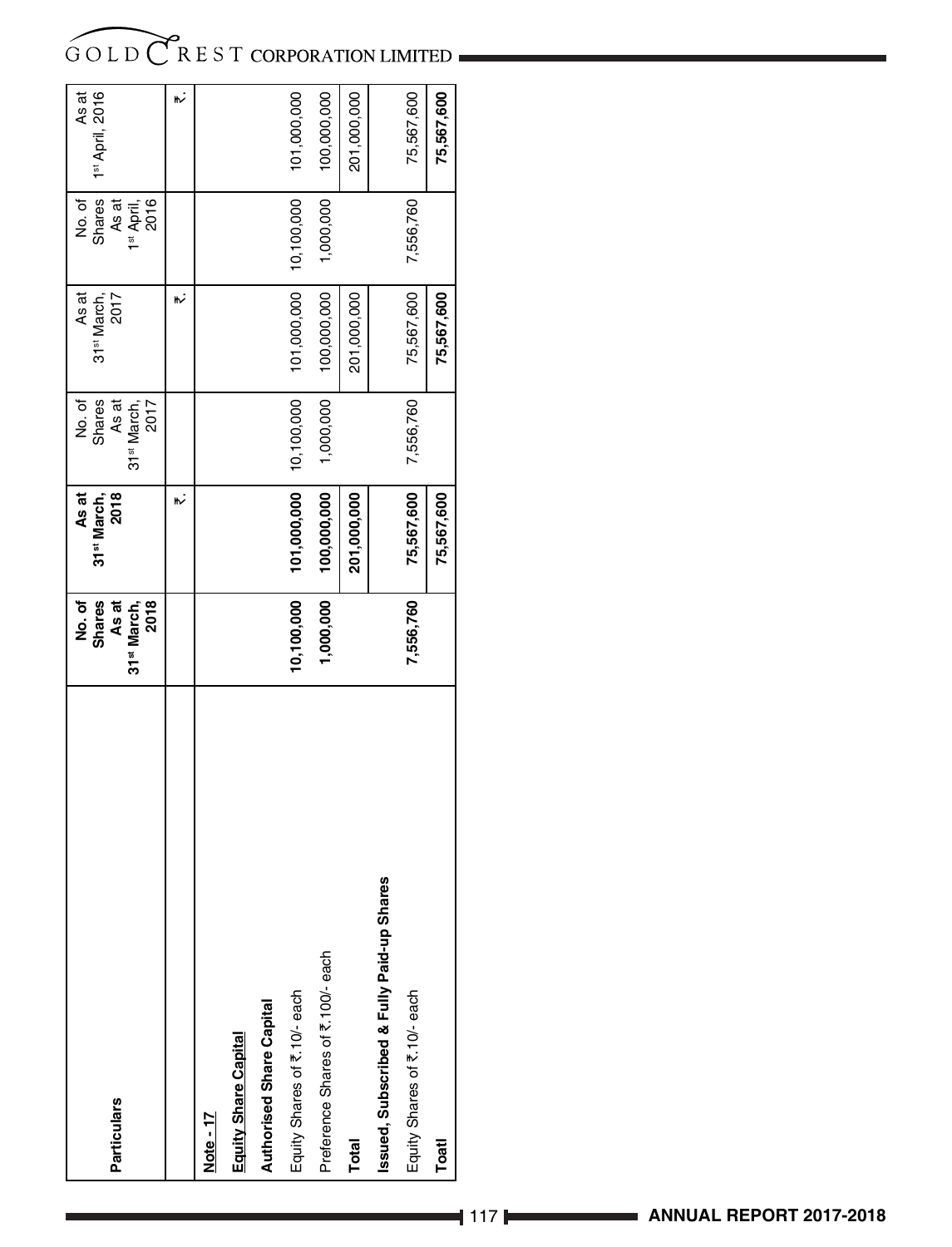17.1 Reconciliation of number of Equity Shares outstanding at the beginning and at the end of the reporting period **17.1 Reconciliation of number of Equity Shares outstanding at the beginning and at the end of the reporting period**

| <b>Particulars</b>                           |                         | As at 31 <sup>st</sup> March, 2018 |               | As at 31 <sup>st</sup> March, 2017 |                        | As at 1 <sup>st</sup> April, 2016 |
|----------------------------------------------|-------------------------|------------------------------------|---------------|------------------------------------|------------------------|-----------------------------------|
|                                              | ho. of<br><b>Shares</b> | <b>Amount</b><br>$\mathbf{in}$     | <b>Shares</b> | No. of   Amount in ₹.              | <b>Shares</b>          | No. of   Amount in ₹.             |
| At the beginning of the period               | 7,556,760               | 75,567,600                         | 7,556,760     |                                    | 75,567,600   7,556,760 | 75,567,600                        |
| ssued During the Period                      | $\equiv$                | $\equiv$                           | $\equiv$      | $\equiv$                           | $\equiv$               | $\equiv$                          |
| period<br>Redeemed or bought back during the | $\equiv$                | $\equiv$                           | ŧ             | $\equiv$                           | ₹                      | $\equiv$                          |
| Outstanding at end of the period             | 7,556,760               | 75,567,600 7,556,760               |               | 75,567,600 7,556,760 75,567,600    |                        |                                   |
|                                              |                         |                                    |               |                                    |                        |                                   |

# 17.2 Details of shareholders holding more than 5% of the shares in the company **17.2 Details of shareholders holding more than 5% of the shares in the company**

| Name of Shareholders               | Type of Shares                                 |                         | As at 31 <sup>st</sup> March, 2018 |                         | As at 31 <sup>st</sup> March, 2017 |                         | As at 1st April, 2016 |
|------------------------------------|------------------------------------------------|-------------------------|------------------------------------|-------------------------|------------------------------------|-------------------------|-----------------------|
|                                    |                                                | <b>Shares</b><br>No. of | Holding<br>$\frac{2}{6}$           | <b>Shares</b><br>No. of | Holding<br>% of                    | <b>Shares</b><br>No. of | Holding<br>p%         |
| ulsidas J. Tanna                   | Equity [PAR VALUE AT ₹.10.00 each)   1,791,983 |                         | 23.71                              | 1,791,983               | 23.71                              | 1,791,983               | 23.71                 |
| Anupa Tanna Shah                   | Equity [PAR VALUE AT ₹.10.00 each)             | 1,220,868               | 16.16                              | 1,220,868               | 16.16                              | 1,220,868               | 16.16                 |
| Goldcrest Global Trading Pvt. Ltd. | Equity [PAR VALUE AT ₹.10.00 each)             | 2,216,113               | 29.33                              | 2,216,113               | 29.33                              | 2,216,113               | 29.33                 |
| Asha Rajnikant Madhvani            | Equity [PAR VALUE AT ₹.10.00 each)             | 532,435                 | 7.04                               | 532,435                 | 7.04                               |                         |                       |
| <b>liresh Kothari</b>              | Equity [PAR VALUE AT ₹.10.00 each)             |                         |                                    |                         |                                    | 532,435                 | 7.04                  |
|                                    |                                                |                         |                                    |                         |                                    |                         |                       |

# 17.3. Rights, preferences and restrictions **17.3. Rights, preferences and restrictions**

The Company has two classes of shares referred to as Equity Shares and preference shares having par value of `.10/- each and `.100/- each respectively. The The Company has two classes of shares referred to as Equity Shares and preference shares having par value of ₹.10/- each and ₹.100/- each respectively. The Company has only issued Equity Shares. Each holder of Equity Shares is entitled to one vote per share. Company has only issued Equity Shares. Each holder of Equity Shares is entitled to one vote per share.

Dividend, if any, is declared is paid in Indian rupees. The dividend, if any, proposed by the Board of Directors is subject to the approval of the shareholders in the Dividend, if any, is declared is paid in Indian rupees. The dividend, if any, proposed by the Board of Directors is subject to the approval of the shareholders in the ensuig Annual General Meeting. ensuig Annual General Meeting.

In the event of liquidation of the Company, the holders of equity shares will be entitled to receive any of the remaining assets of the Company, after distribution of In the event of liquidation of the Company, the holders of equity shares will be entitled to receive any of the remaining assets of the Company, after distribution of all preferential amounts. The distribution will be in proportion to the number of equity shares held by the shareholders. all preferential amounts. The distribution will be in proportion to the number of equity shares held by the shareholders.

# 17.4 There are no unpaid calls as at Balance Sheet date. **17.4 There are no unpaid calls as at Balance Sheet date.**

# 17.5 There are no forfeited shares as at Balance Sheet date. **17.5 There are no forfeited shares as at Balance Sheet date.**

17.6 There are no shares reserved for issue under options and contracts/commitments for sale of shares/disinvestment. **17.6 There are no shares reserved for issue under options and contracts/commitments for sale of shares/disinvestment.**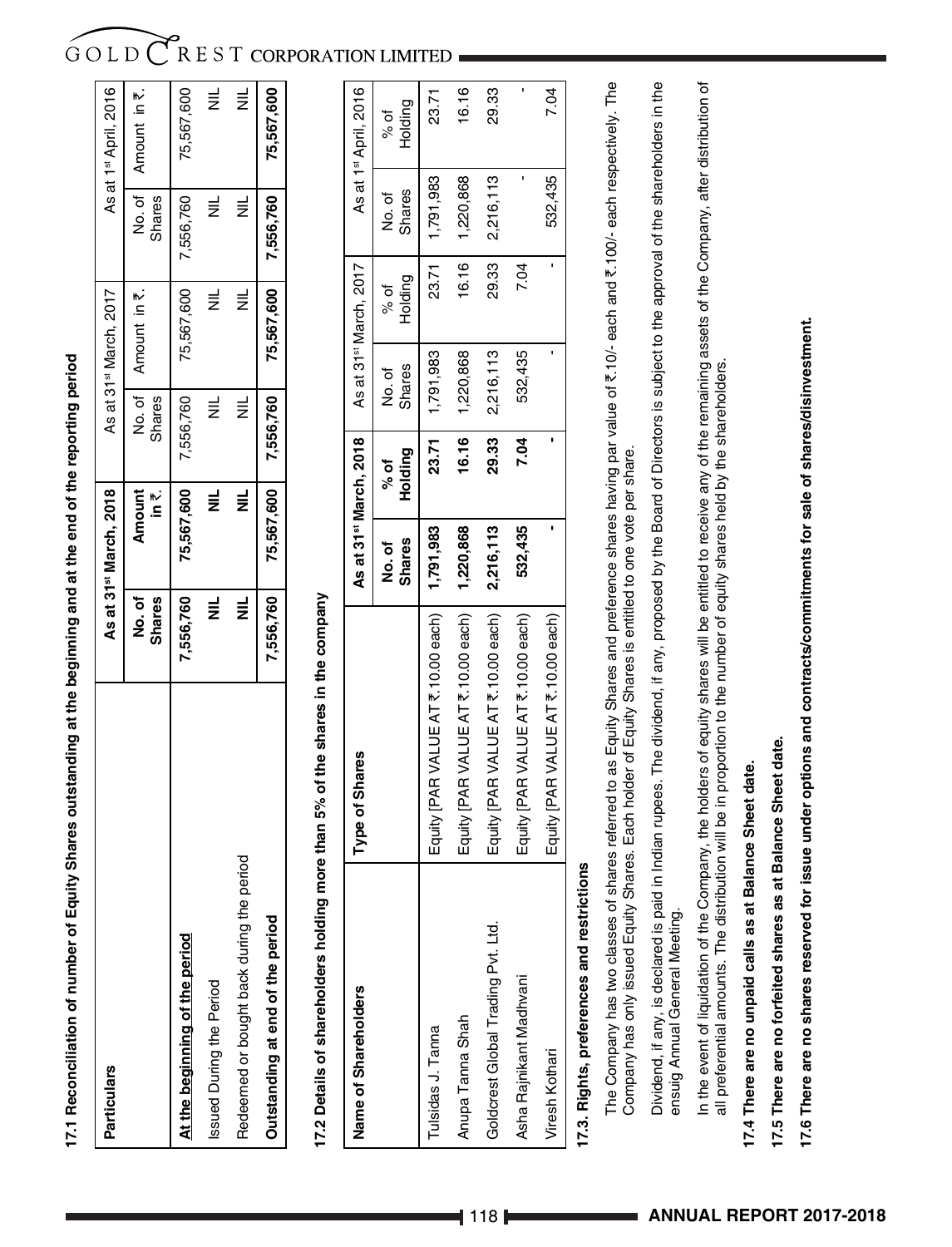|     | <b>PARTICULARS</b>                                                               | As at            | As at            | As at                       |
|-----|----------------------------------------------------------------------------------|------------------|------------------|-----------------------------|
|     |                                                                                  | 31st March, 2018 | 31st March, 2017 | 1 <sup>st</sup> April, 2016 |
|     |                                                                                  | ₹.               | ₹.               | ₹.                          |
|     | Note - 18                                                                        |                  |                  |                             |
|     | <b>Other Equity</b>                                                              |                  |                  |                             |
|     | (A) Capital Reserves                                                             |                  |                  |                             |
|     | As per last balance sheet                                                        | 9,578,375        | 9,578,375        | 9,578,375                   |
|     | Add / less: Adjustments                                                          |                  |                  |                             |
|     | Sub Total of (A) at the end of the year                                          | 9,578,375        | 9,578,375        | 9,578,375                   |
| (B) | <b>Share Premium Account</b>                                                     |                  |                  |                             |
|     | As per last balance sheet                                                        | 173,777,193      | 173,777,193      | 173,777,193                 |
|     | Add: On issue of shares                                                          |                  |                  |                             |
|     | Sub Total of (B) at the end of the year                                          | 173,777,193      | 173,777,193      | 173,777,193                 |
| (C) | <b>General Reserves</b>                                                          |                  |                  |                             |
|     | As per last balance sheet                                                        | 27,900,000       | 27,900,000       | 27,900,000                  |
|     | Add: Transfer from General Reserve                                               |                  |                  |                             |
|     | Sub Total of (C) at the end of the year                                          | 27,900,000       | 27,900,000       | 27,900,000                  |
|     | (D) Surplus in Statement of Profit and Loss                                      |                  |                  |                             |
|     | As per last Balance Sheet                                                        | 256,546,568      | 221,688,827      | 149,978,713                 |
|     | Add :- As per Ind AS adjustments on Quest & BSE Shares                           |                  |                  | 17,508,834                  |
|     | Add :- Deferred tax adjustments                                                  | (5,606,841)      |                  | (17, 762, 465)              |
|     | Add: Profit for the year                                                         | 37,656,029       | 25,366,054       | 84,699,033                  |
|     | Sub Total of (D) at the end of the year                                          | 288,595,756      | 247,054,882      | 234,424,115                 |
|     | Add/(Less): Short / Excess Tax W.back/ W.Off.                                    | 8,000            | 1,058,567        | (26, 386)                   |
|     | Income Tax of A.Y.2014-15                                                        |                  | (400,000)        |                             |
|     | <b>MAT Credit Availed</b>                                                        | (20, 922)        | 8,836,402        |                             |
|     | Income Tax of A.Y.2011-12                                                        |                  |                  | (1,459,219)                 |
|     | Wealth Tax of Previous Years from A.Y.2011-12 to A.Y.2015-16                     |                  |                  | (45, 869)                   |
|     | Income Tax Refund of GRT for A.Y.2013-14                                         |                  |                  | 165,430                     |
|     | Dividend                                                                         | (4,547,658)      |                  | (9,445,950)                 |
|     | Tax on Dividend of F.Y.2015-16                                                   |                  |                  | (1,923,294)                 |
|     | Prior Year Excess Profit / Loss for Avanti Electronic City<br>Project LLP W/back |                  | (3,283)          |                             |
|     | Surplus in Statement of Profit and Loss                                          | 284,035,176      | 256,546,568      | 221,688,827                 |
|     | Total of $(A)+(B)+(C)+(D)$                                                       | 495,290,743      | 467,802,135      | 432,944,395                 |

# **Nature and purpose of each reserve**

Capital reserve - On forfeiture of partly paid Equity Shares

Securities premium reserve - The amount received in excess of face value of the equity shares is recognised in Securities Premium Reserve.

General reserve - The reserve arises on transfer portion of the net profit pursuant to the earlier provisions of Companies Act 1956. Mandatorytransfer to general reserve is not required under the Companies Act 2013.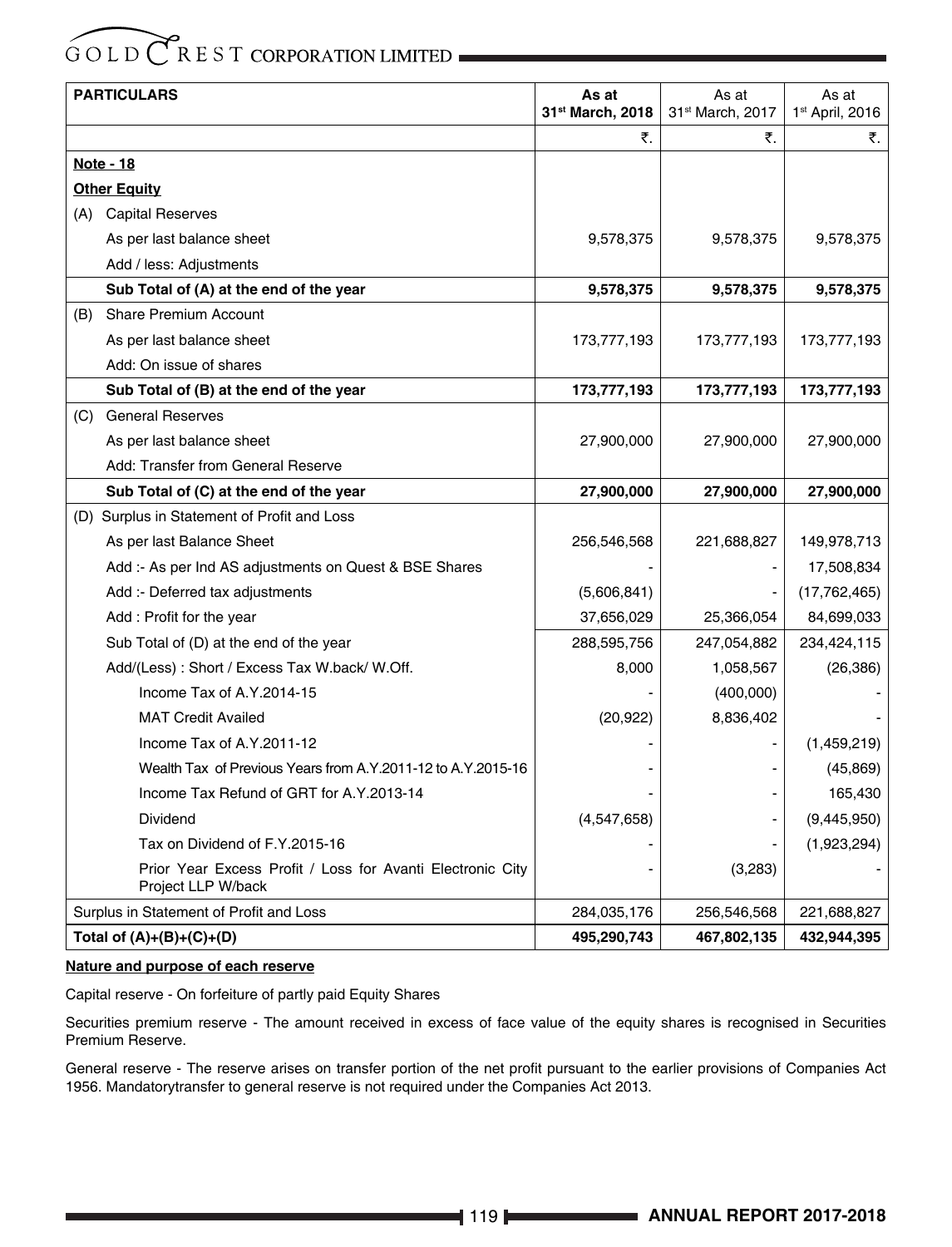| <b>Particulars</b>                                                                                                                                                                                                                                                                                                                                                                                                                                                                                           | As at<br>31st March, 2018 | As at<br>31st March, 2017 | As at<br>1st April, 2016 |
|--------------------------------------------------------------------------------------------------------------------------------------------------------------------------------------------------------------------------------------------------------------------------------------------------------------------------------------------------------------------------------------------------------------------------------------------------------------------------------------------------------------|---------------------------|---------------------------|--------------------------|
|                                                                                                                                                                                                                                                                                                                                                                                                                                                                                                              | ₹.                        | ₹.                        | ₹.                       |
| <b>Non-Current Financial Liabilities</b>                                                                                                                                                                                                                                                                                                                                                                                                                                                                     |                           |                           |                          |
| Note - 19                                                                                                                                                                                                                                                                                                                                                                                                                                                                                                    |                           |                           |                          |
| <b>Other Financial Liabilities (Non-Current)</b>                                                                                                                                                                                                                                                                                                                                                                                                                                                             |                           |                           |                          |
| (Unsecured Considered Good)                                                                                                                                                                                                                                                                                                                                                                                                                                                                                  |                           |                           |                          |
| <b>Security Deposits</b><br>(a)                                                                                                                                                                                                                                                                                                                                                                                                                                                                              | 58,388,204                | 52,855,292                | 45,601,310               |
| (Refundable deposit received from licensees of Tech<br>Park, Pune)                                                                                                                                                                                                                                                                                                                                                                                                                                           |                           |                           |                          |
| <b>Other Liabilities</b><br>(b)                                                                                                                                                                                                                                                                                                                                                                                                                                                                              |                           | 26,083                    | 26,083                   |
| <b>Total</b>                                                                                                                                                                                                                                                                                                                                                                                                                                                                                                 | 58,388,204                | 52,881,375                | 45,627,393               |
|                                                                                                                                                                                                                                                                                                                                                                                                                                                                                                              |                           |                           |                          |
| <b>Note - 20</b>                                                                                                                                                                                                                                                                                                                                                                                                                                                                                             |                           |                           |                          |
| <b>Provisions (Non-Current)</b>                                                                                                                                                                                                                                                                                                                                                                                                                                                                              |                           |                           |                          |
| Provision for Employee Benefit                                                                                                                                                                                                                                                                                                                                                                                                                                                                               | 3,717,880                 | 3,299,850                 | 1,847,620                |
| Total                                                                                                                                                                                                                                                                                                                                                                                                                                                                                                        | 3,717,880                 | 3,299,850                 | 1,847,620                |
|                                                                                                                                                                                                                                                                                                                                                                                                                                                                                                              |                           |                           |                          |
| <u>Note - 21</u>                                                                                                                                                                                                                                                                                                                                                                                                                                                                                             |                           |                           |                          |
| Deferred Tax Liabilities (Net)                                                                                                                                                                                                                                                                                                                                                                                                                                                                               |                           |                           |                          |
| On account of depreciation and Gratuity:                                                                                                                                                                                                                                                                                                                                                                                                                                                                     |                           |                           |                          |
| Opening deferred tax assets / (liabilities)                                                                                                                                                                                                                                                                                                                                                                                                                                                                  | 1,942,236                 | (3,664,605)               | 3,208,082                |
| Add : On account of depreciation and gratuity                                                                                                                                                                                                                                                                                                                                                                                                                                                                | 1,791,977                 | 6,539,527                 | (3,925,003)              |
| DTL on IND AS adjustment                                                                                                                                                                                                                                                                                                                                                                                                                                                                                     | 10,688,294                | 11,973,518                | 17,762,464               |
| Total                                                                                                                                                                                                                                                                                                                                                                                                                                                                                                        | 14,422,507                | 14,848,440                | 17,045,543               |
|                                                                                                                                                                                                                                                                                                                                                                                                                                                                                                              |                           |                           |                          |
| <b>Current Liabilities</b>                                                                                                                                                                                                                                                                                                                                                                                                                                                                                   |                           |                           |                          |
| <b>Note - 22</b>                                                                                                                                                                                                                                                                                                                                                                                                                                                                                             |                           |                           |                          |
| <b>Borrowings (Current)</b>                                                                                                                                                                                                                                                                                                                                                                                                                                                                                  |                           |                           |                          |
| From Banks                                                                                                                                                                                                                                                                                                                                                                                                                                                                                                   |                           | 2,516,803                 |                          |
| (Secured against primary security of hypothecation of<br>present and future current assets and collateral security of<br>Mortgage against Unit No. Gr 03 on Gr. Flr., Gr 1. & Gr 2 and<br>part of Office No. 001 - 006, Unit No.001 - 006 on Gr.Flr.,<br>Unit No.601 to 606 on 6 <sup>th</sup> Floor, 4 <sup>th</sup> and 5 <sup>th</sup> Floor of Property<br>situated at Panchshil Tech Park at Vimannagar Pune).<br>Rate of Interest is 9.60% and tenure of dropline overdraft<br>facility is 96 months.) |                           |                           |                          |
| <b>Total</b>                                                                                                                                                                                                                                                                                                                                                                                                                                                                                                 |                           | 2,516,803                 |                          |
|                                                                                                                                                                                                                                                                                                                                                                                                                                                                                                              |                           |                           |                          |
| <b>Note - 23</b>                                                                                                                                                                                                                                                                                                                                                                                                                                                                                             |                           |                           |                          |
| <b>Trade Payables</b>                                                                                                                                                                                                                                                                                                                                                                                                                                                                                        |                           |                           |                          |
| Dues to Micro, Small and Medium Enterprises (Refer Note.41)                                                                                                                                                                                                                                                                                                                                                                                                                                                  |                           |                           |                          |
| Dues to Others                                                                                                                                                                                                                                                                                                                                                                                                                                                                                               | 6,355,687                 | 3,592,701                 | 943,397                  |
| <b>Total</b>                                                                                                                                                                                                                                                                                                                                                                                                                                                                                                 | 6,355,687                 | 3,592,701                 | 943,397                  |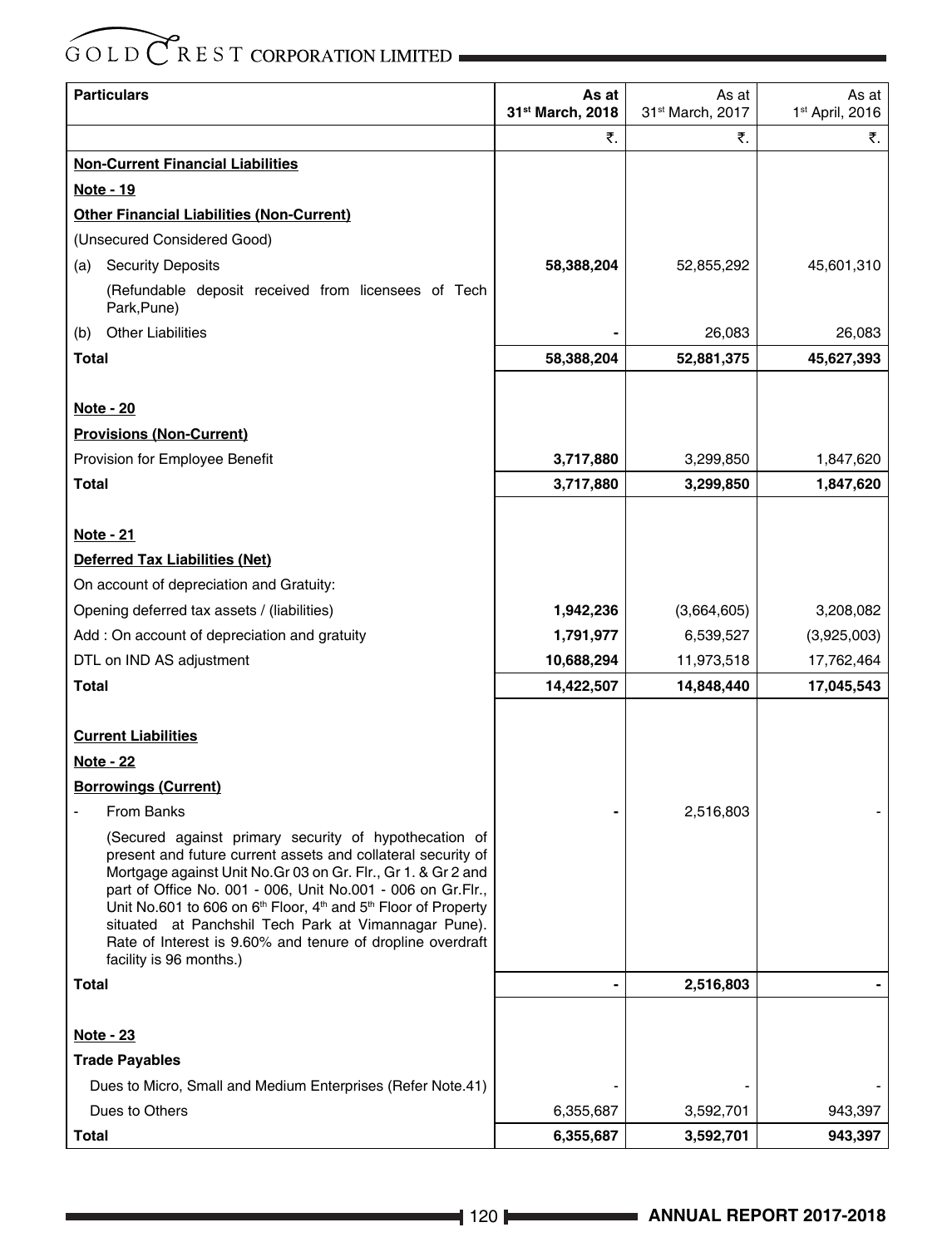| <b>Particulars</b>                                                                                                                                                                                                            | As at            | As at            | As at                       |
|-------------------------------------------------------------------------------------------------------------------------------------------------------------------------------------------------------------------------------|------------------|------------------|-----------------------------|
|                                                                                                                                                                                                                               | 31st March, 2018 | 31st March, 2017 | 1 <sup>st</sup> April, 2016 |
|                                                                                                                                                                                                                               | ₹.               | ₹.               | ₹.                          |
| <b>Note - 24</b>                                                                                                                                                                                                              |                  |                  |                             |
| <b>Other Financial Liabilities (Current)</b>                                                                                                                                                                                  |                  |                  |                             |
| Duties & Taxes                                                                                                                                                                                                                | 780,225          | 351,867          | 20,807                      |
| Others:                                                                                                                                                                                                                       |                  |                  |                             |
| <b>Related Parties</b>                                                                                                                                                                                                        | 10               |                  | 100,000                     |
| Others                                                                                                                                                                                                                        | 12,243,812       | 1,984,081        | 2,023,796                   |
| (The company has made full provision of disputed electricity<br>dues with Maharashtra State Electricity Distribution Co. Ltd. For<br>₹. 1,85,59,436/. The matter is disputed by the company before<br>appropriate authority.) |                  |                  |                             |
|                                                                                                                                                                                                                               | 12,243,822       | 1,984,081        | 2,123,796                   |
| <b>Unclaimed Dividend</b>                                                                                                                                                                                                     | 941,791          | 973,744          | 2,162,514                   |
| <b>Total</b>                                                                                                                                                                                                                  | 13,965,838       | 3,309,693        | 4,307,117                   |
|                                                                                                                                                                                                                               |                  |                  |                             |
| <b>Note - 25</b>                                                                                                                                                                                                              |                  |                  |                             |
| <b>Provisions (Current)</b>                                                                                                                                                                                                   |                  |                  |                             |
| Provision for Employee Benefit                                                                                                                                                                                                | 526,833          | 93,611           | 52,710                      |
| <b>Total</b>                                                                                                                                                                                                                  | 526,833          | 93,611           | 52,710                      |
|                                                                                                                                                                                                                               |                  |                  |                             |
| Note - 26                                                                                                                                                                                                                     |                  |                  |                             |
| <b>Current Tax Liabilities (Net)</b>                                                                                                                                                                                          |                  |                  |                             |
| Provision for Income Tax                                                                                                                                                                                                      | 2,850,550        | 2,181,378        | 2,931,378                   |
| <b>Total</b>                                                                                                                                                                                                                  | 2,850,550        | 2,181,378        | 2,931,378                   |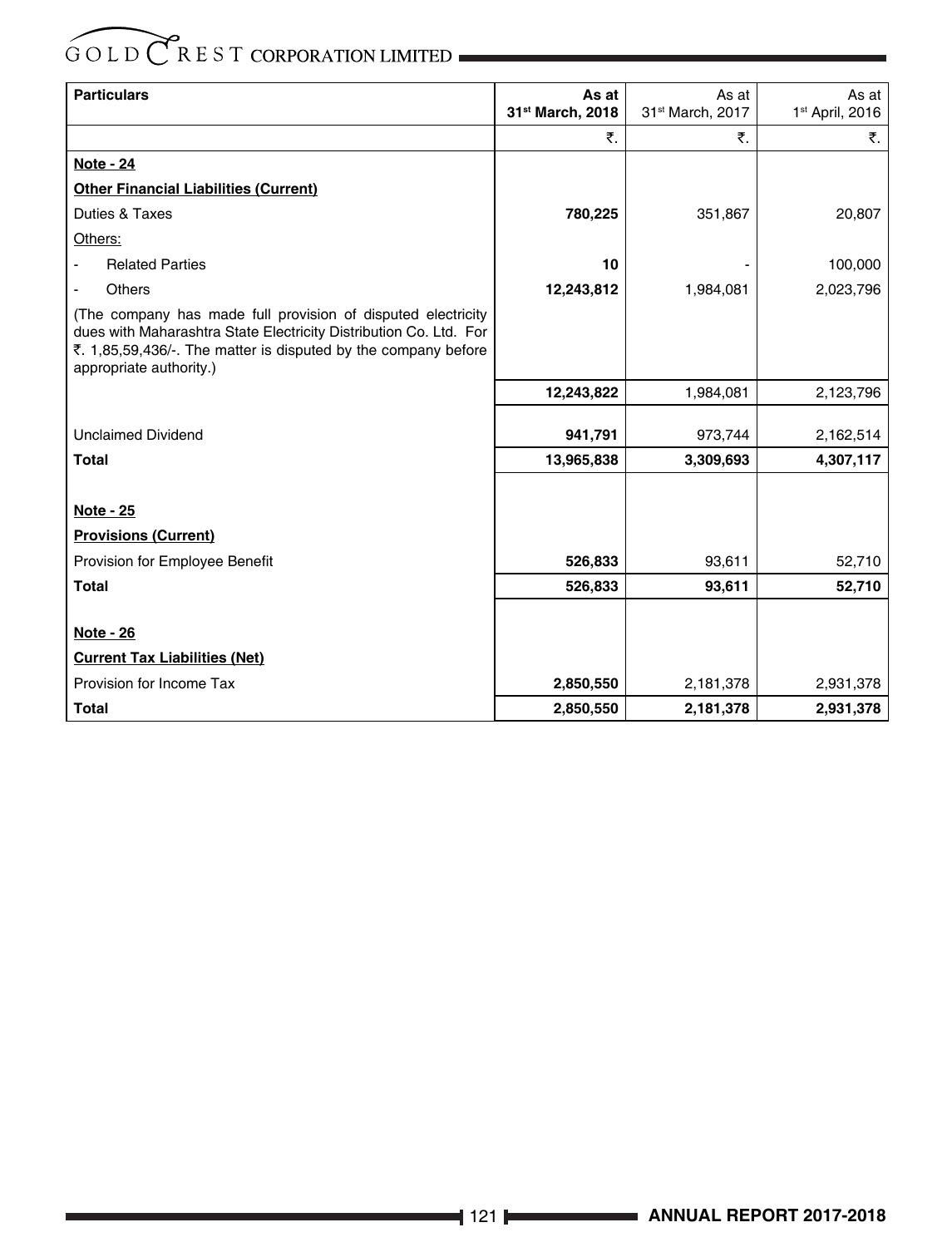| <b>Particulars</b>                                               | For the                               | For the                        |
|------------------------------------------------------------------|---------------------------------------|--------------------------------|
|                                                                  | <b>Year Ended</b><br>31st March, 2018 | Year Ended<br>31st March, 2017 |
|                                                                  | ₹.                                    | ₹.                             |
| <u>Note - 27</u>                                                 |                                       |                                |
| <b>Revenue from Operations</b>                                   |                                       |                                |
| Sales                                                            | 35,858,203                            | 14,260,155                     |
| Income from Operation & Maintenance of Software Development Park | 80,700,783                            | 75,200,432                     |
| Rent Income                                                      | 4,551,266                             |                                |
| Profit on Share Trading                                          | 22,103,631                            | 7,221,296                      |
| Profit on Sale/Trdg. of Shares - F & O                           | (19, 454)                             | (1,719,975)                    |
| Profit from Mutual Fund                                          |                                       | 811,362                        |
| Profit / (Loss) from Trading of Commodities                      | 3,180,505                             | (6,577,793)                    |
| <b>Dividend Received</b>                                         |                                       |                                |
| Share of Profit from Avanti Electronic-LLP                       | 2,272,130<br>163                      | 5,168,342                      |
|                                                                  |                                       | 452                            |
| Total                                                            | 148,647,227                           | 94,364,272                     |
| <u>Note - 28</u>                                                 |                                       |                                |
| <b>Other Income</b>                                              |                                       |                                |
| Miscellaneous Income                                             | 58,100                                | 23,749                         |
| Sundry Balance w/off - W/back                                    | (77, 786)                             | 1,093                          |
| Gain / (Loss) on Fair Valuation                                  | (1,311,648)                           | (550, 782)                     |
| Interest Income                                                  | 3,061,015                             | 2,478,930                      |
| Total                                                            | 1,729,681                             | 1,952,990                      |
|                                                                  |                                       |                                |
| <u>Note - 29</u>                                                 |                                       |                                |
| Purchases of Stock - in Trade                                    |                                       | 42,764,467                     |
| Total                                                            |                                       | 42,764,467                     |
| <b>Note - 30</b>                                                 |                                       |                                |
| Changes in Inventories of Finished Goods,                        |                                       |                                |
| Work - in - Progress and Stock - in - Trade                      |                                       |                                |
| <b>Opening Stock</b>                                             | 32,973,460                            | 2,173,558                      |
| Less: Closing Stock                                              | 2,173,558                             | 32,973,460                     |
| Total                                                            | 30,799,902                            | (30, 799, 902)                 |
| <u>Note - 31</u>                                                 |                                       |                                |
| <b>Employee Benefit Expense</b>                                  |                                       |                                |
| Salaries, Bonuses and Allowances                                 | 5,993,791                             | 6,262,987                      |
| Contribution to Provident Fund and Other Charges                 | 672,589                               | 722,472                        |
| Gratuity, Exgratia & Retrenchment Compensation                   | 944,242                               | 3,400,151                      |
| <b>Staff Welfare Expenditure</b>                                 | 92,326                                | 88,728                         |
| Directors' Remuneration                                          | 6,000,000                             | 6,000,000                      |
| Accommodation Provided to Director                               | 1,080,000                             | 630,000                        |
| Travelling Perquisites - Director                                | 1,067,983                             |                                |
| Medical exp. / Mediclaim Policy Premium - Directors              | 175,982                               | 183,328                        |
| <b>Total</b>                                                     | 16,026,913                            | 17,287,666                     |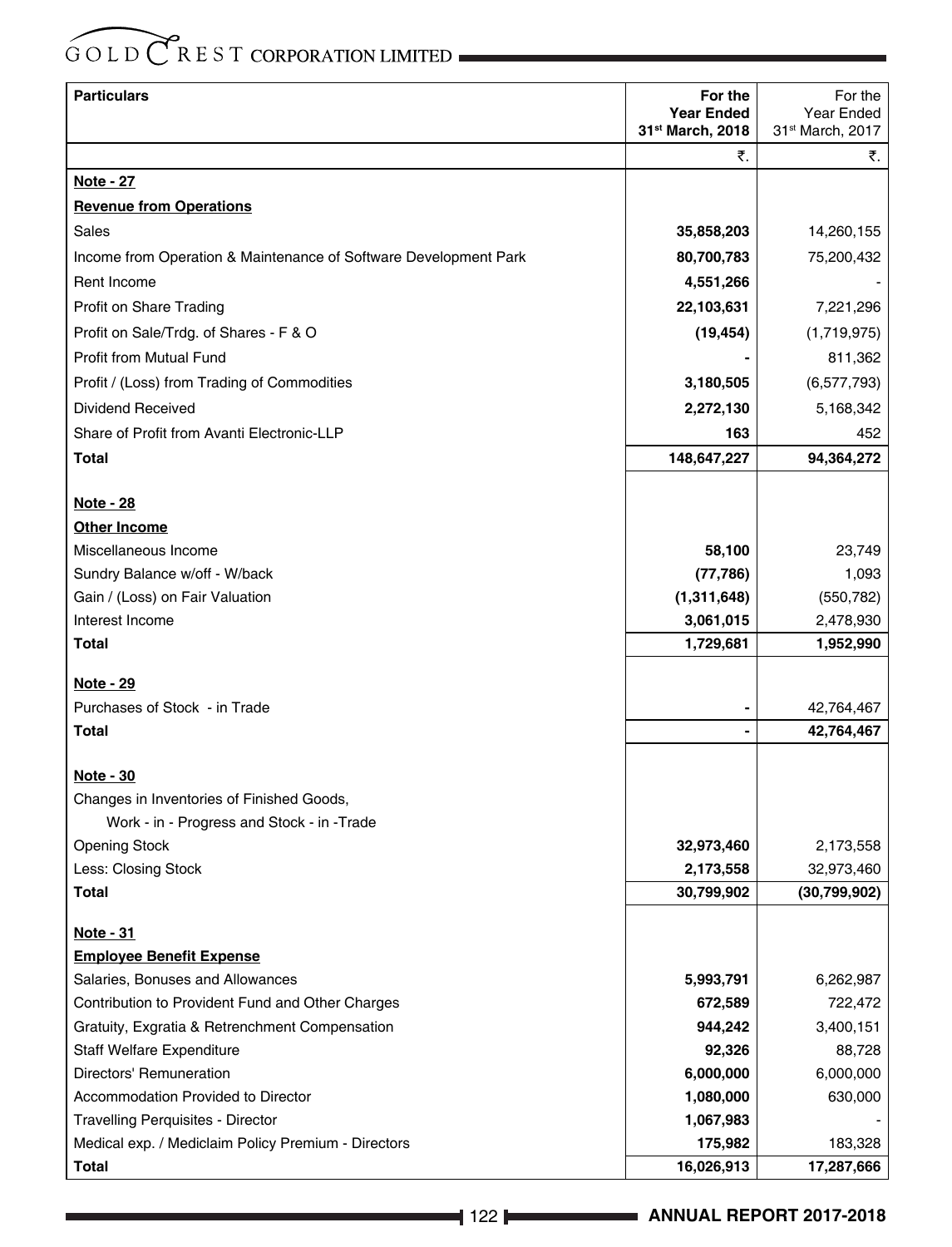| <b>Particulars</b>                                       | For the<br><b>Year Ended</b><br>31st March, 2018 | For the<br>Year Ended<br>31st March, 2017 |
|----------------------------------------------------------|--------------------------------------------------|-------------------------------------------|
|                                                          | ₹.                                               | ₹.                                        |
| <b>Note - 32</b>                                         |                                                  |                                           |
| <b>Finance Charges</b>                                   |                                                  |                                           |
| Interest Paid to Bank                                    | 338,589                                          | 211,609                                   |
| <b>Total</b>                                             | 338,589                                          | 211,609                                   |
|                                                          |                                                  |                                           |
| <b>Note - 33</b>                                         |                                                  |                                           |
| <b>Other Expenses</b>                                    |                                                  |                                           |
| Selling & Distribution Expenses                          | 1,258,041                                        | 590,214                                   |
| <b>Share Trading Expenses</b>                            | 6,566,474                                        | 4,431,597                                 |
| Travelling, Conveyance and Petrol Expenses               | 1,321,487                                        | 2,516,344                                 |
| Legal, Professional Fees, Commission & Brokerage         | 7,693,832                                        | 7,070,364                                 |
| <b>Directors Sitting Fees</b>                            | 70,000                                           | 120,000                                   |
| Repairs and Maintenance - Others                         | 10,962,780                                       | 7,714,749                                 |
| Swatch Bharat Tax                                        | 5,982                                            | 22,500                                    |
| Property / Municipal Tax / Land Tax                      | 3,866,577                                        | 3,513,247                                 |
| Stamp Duty / Registration / Transfer / Agreement Charges |                                                  | 424,890                                   |
| Postage, Courier, Telephone & Office Expenses            | 1,836,735                                        | 1,160,186                                 |
| Housekeeping Expenditure                                 | 657,040                                          | 1,148,962                                 |
| <b>Advertising Expenses</b>                              | 516,968                                          | 154,073                                   |
| <b>Electricity Expenses</b>                              | 18,556,186                                       | 508,096                                   |
| <b>Audit Fees</b>                                        | 173,460                                          | 176,550                                   |
| <b>Business Promotion Expenses</b>                       | 979,381                                          | 254,700                                   |
| <b>Annual Listing Fees</b>                               | 287,500                                          | 229,000                                   |
| <b>Printing &amp; Stationery</b>                         | 286,092                                          | 202,034                                   |
| <b>Office Rent</b>                                       | 600,000                                          | 600,000                                   |
| Donation                                                 | 1,689,467                                        | 1,393,000                                 |
| <b>Other Expenses</b>                                    | 616,659                                          | 979,513                                   |
| <b>Total</b>                                             | 57,944,660                                       | 33,210,019                                |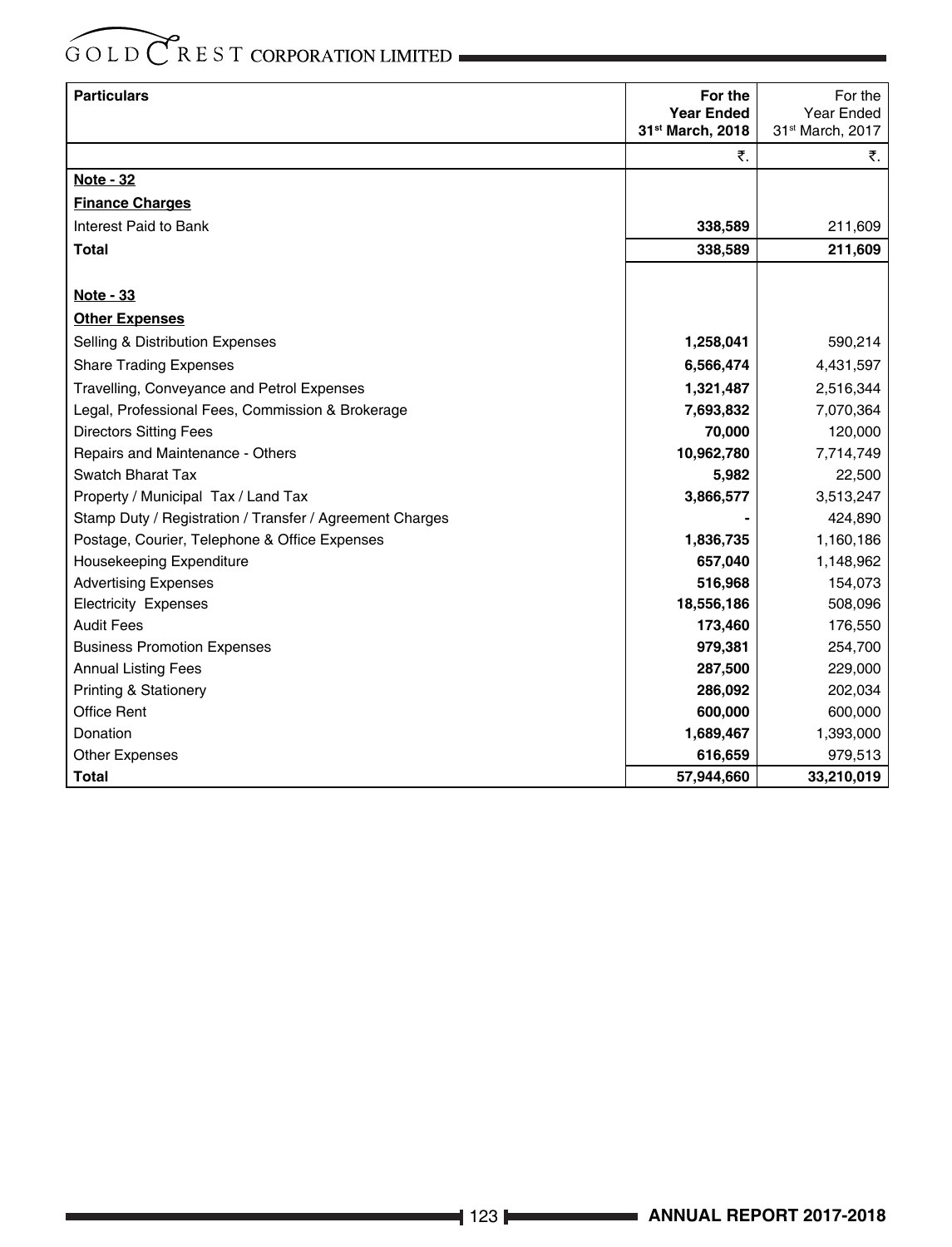# **Note : 34**

# **Tax Reconciliation**

(Amount in  $\overline{\tau}$ .)

| <b>Statement of profit or loss</b>                         |                | For the year ended |
|------------------------------------------------------------|----------------|--------------------|
|                                                            | March 31, 2018 | March 31, 2017     |
| Current income tax                                         | 9,100,000      | 6,135,055          |
| Deferred Tax                                               | (6,058,394)    | (2, 197, 103)      |
| <b>Total Income Tax Expense</b>                            | 3,041,606      | 3,937,952          |
| <b>Reconciliation of tax expense</b>                       |                |                    |
| Profit/(loss) before tax                                   | 40,630,265     | 29,476,204         |
| Enacted income tax rate $(\%)$ applicable to the Company # | 27.55%         | 33.06%             |
| Income tax credit calculated at enacted income tax rate    | 11,194,654     | 9,745,717          |
| Add: -                                                     |                |                    |
| Effect of expenses that are not deductible                 | 1,876,567      | 2,684,115          |
| Effect of income not considered in profit & loss account   |                |                    |
| Effect of Ind-AS Impact                                    | 361,392        | 182,105            |
| Others                                                     | 262,524        | 62,334             |
| Less: -                                                    |                |                    |
| Effect of income that is exempt from tax                   | 907,965        | 1,708,958          |
| Effect of depriciation allowed                             | 3,687,171      | 4,835,637          |
| Current tax expense recognised in profit or loss           | 9,100,000      | 6,129,676          |
| <b>Reconciliation of Deferred tax expense</b>              |                |                    |
| Effect of timing diffference of depreciation               | 2,409,677      | 3,436,943          |
| Fair valuation of financial<br>instruments                 |                | 182,105            |
| Others                                                     |                | 4,415              |
| Less: -                                                    |                |                    |
| Fair valuation of financial instruments                    | 361,392        |                    |
| Gratuity expenses allowed on payment basis                 | 281,929        | 493,674            |
| <b>Prior Years Tax Adjustments</b>                         | 7,824,751      | 932,685            |
| Deferred tax recognised in profit or loss                  | (6,058,394)    | 2,197,104          |
|                                                            |                |                    |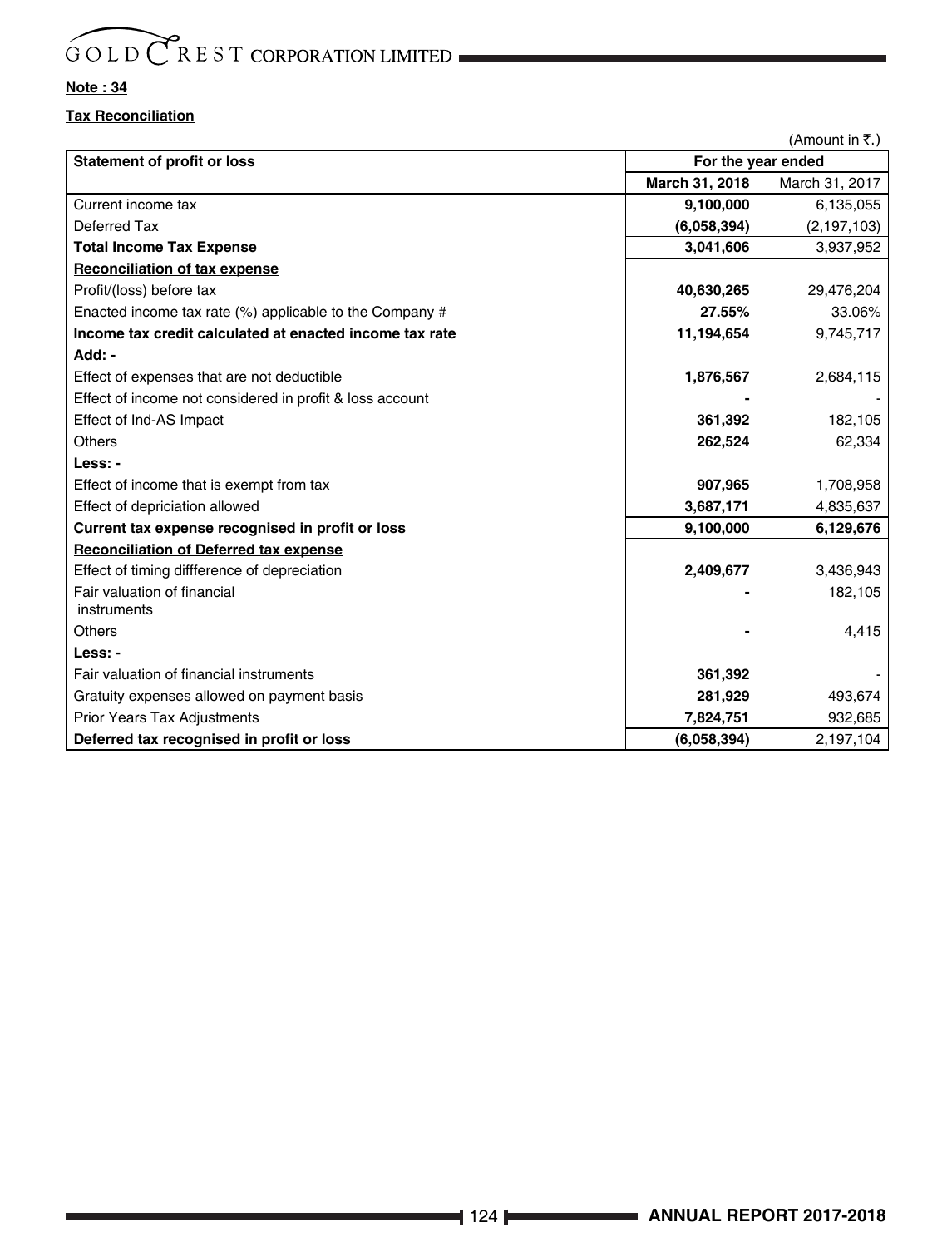# **Note : 35 Segment Report for the Year Ended 31st March, 2018 - Consolidated As per Business Activity (Current Year)**

|                                                                     |                                       |                                   |                        | (Amount in ₹.) |
|---------------------------------------------------------------------|---------------------------------------|-----------------------------------|------------------------|----------------|
| <b>Particulars</b>                                                  | <b>Commodity</b><br><b>Operations</b> | <b>Share</b><br><b>Operations</b> | <b>Operations</b><br>& | <b>Others</b>  |
|                                                                     |                                       |                                   | Maintenance            |                |
|                                                                     |                                       |                                   | of Software            |                |
|                                                                     |                                       |                                   | Development<br>Park    |                |
| <b>SEGMENT REVENUE</b>                                              |                                       |                                   |                        |                |
| Sales                                                               | 35,858,203                            |                                   |                        |                |
| Profit/(Loss) from Hedge / Trading of Commodity                     | 3,180,505                             |                                   |                        |                |
| Share Trading Income                                                |                                       | 22,084,177                        |                        |                |
| Rent Income                                                         |                                       |                                   |                        | 4,551,266      |
| Income from Operation & Maintenance of Software<br>Development Park |                                       |                                   | 80,700,783             |                |
| Share of Profit from Avanti Electronic-LLP                          |                                       |                                   |                        | 163            |
| Dividend Received                                                   |                                       | 2,272,130                         |                        |                |
| Interest Income                                                     |                                       |                                   |                        | 3,061,015      |
| Miscellaneous Income                                                |                                       | 58,100                            |                        |                |
| Sundry Balance w/off - w/back                                       | (50, 968)                             |                                   | 127,831                | (154, 649)     |
| Gain / (Loss) on Fair Valuation                                     |                                       |                                   |                        | (1,311,648)    |
| Revenue from Operations / Other Income                              | 38,987,740                            | 24,414,407                        | 80,828,614             | 6,146,148      |
| <b>SEGMENT RESULTS</b>                                              |                                       |                                   |                        |                |
| Sales                                                               | 35,858,203                            |                                   |                        |                |
| Profit/(Loss) from Hedge / Trading of Commodity                     | 3,180,505                             |                                   |                        |                |
| Share Trading Income                                                |                                       | 22,084,177                        |                        |                |
| Rent Income                                                         |                                       |                                   |                        | 4,551,266      |
| Income from Operation & Maintenance of Software<br>Development Park |                                       |                                   | 80,700,783             |                |
| Interest Income                                                     |                                       |                                   |                        | 3,061,015      |
| Miscellaneous Income                                                |                                       | 58,100                            |                        |                |
| Sundry Balance w/off - w/back                                       | (50, 968)                             |                                   | 127,831                | (154, 649)     |
| Gain / (Loss) on Fair Valuation                                     |                                       |                                   |                        | (1,311,648)    |
| Share of Profit from Avanti Electronic-LLP                          |                                       |                                   |                        | 163            |
| <b>Dividend Received</b>                                            |                                       | 2,272,130                         |                        |                |
| <b>Total Income</b>                                                 | 38,987,740                            | 24,414,407                        | 80,828,614             | 6,146,148      |
| Less : Expenditure                                                  |                                       |                                   |                        |                |
| Purchases                                                           |                                       |                                   |                        |                |
| (Increase) / Decrease in Stock                                      | 30,799,902                            |                                   |                        |                |
| <b>Employee Cost</b>                                                | 1,161,209                             |                                   | 14,865,704             |                |
| Depreciation                                                        | 162,012                               |                                   | 3,449,186              | 1,025,382      |
| <b>Administration Expenses</b>                                      | 1,766,621                             | 6,751,474                         | 37,523,203             | 11,903,362     |
|                                                                     | 5,097,996                             | 17,662,933                        | 24,990,521             | (6,782,596)    |
| Less: i. Interest                                                   | 10,249                                |                                   | 3,828                  | 324,512        |
| <b>Total Profit Before Tax</b>                                      | 5,087,747                             | 17,662,933                        | 24,986,693             | (7, 107, 108)  |
| <b>CAPITAL EMPLOYED</b>                                             |                                       |                                   |                        |                |
| <b>Segment Assets</b>                                               | 305,561                               | 128,425,217                       | 161,352,119            | 381,002,950    |
| Less:                                                               |                                       |                                   |                        |                |
| <b>Segment Liabilities</b>                                          |                                       | 2,594,396                         | 64,970,046             | 18,240,549     |
| <b>Total Capital Employed</b>                                       | 305,561                               | 125,830,821                       | 96,382,073             | 362,762,401    |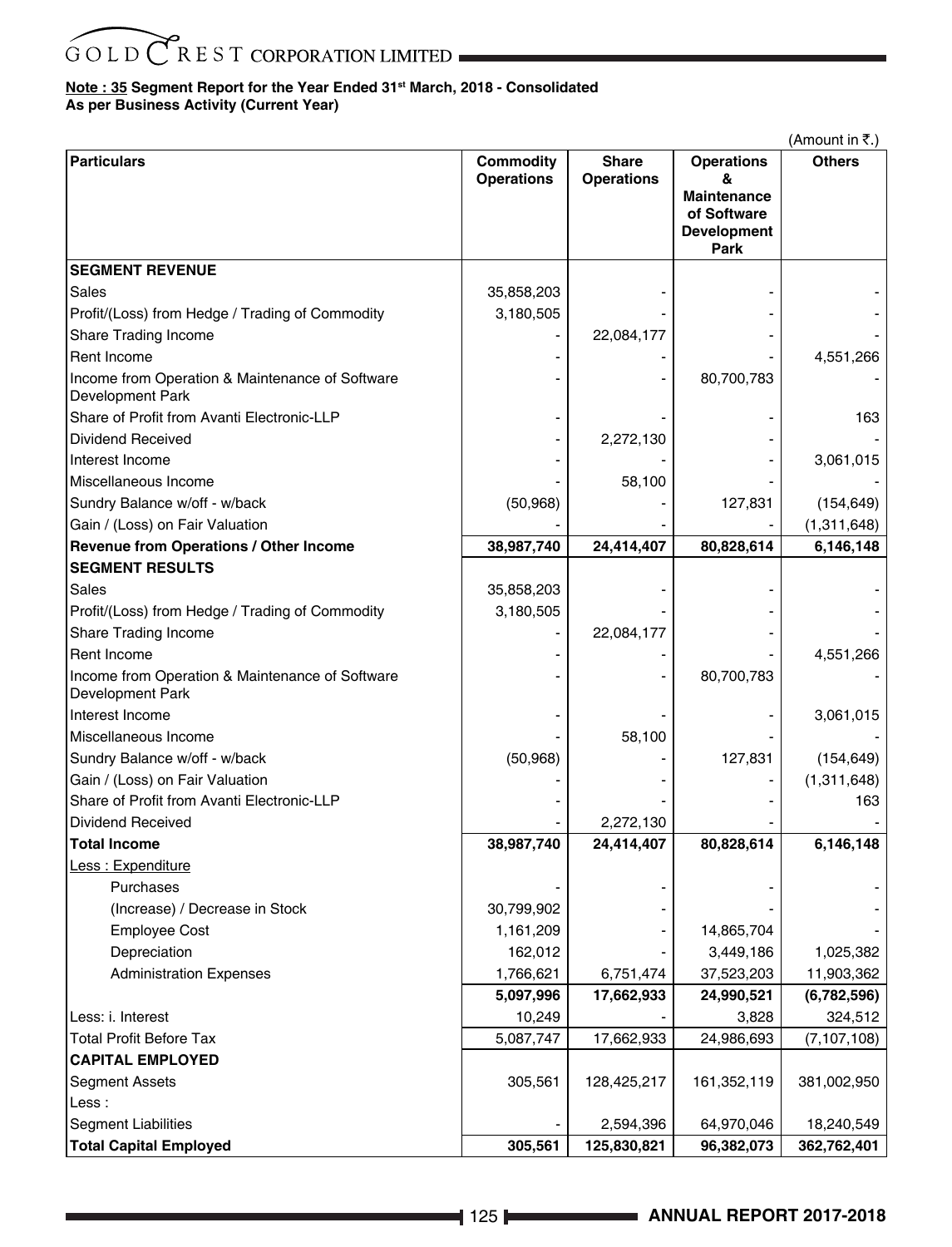Segment Report for the Year Ended 31<sup>st</sup> March, 2017 - Consolidated As per Business Activity (Previous Year)

|                                                                     |                                |                                   |                                                                                     | (Amount in ₹.) |
|---------------------------------------------------------------------|--------------------------------|-----------------------------------|-------------------------------------------------------------------------------------|----------------|
| <b>Particulars</b>                                                  | Commodity<br><b>Operations</b> | <b>Share</b><br><b>Operations</b> | <b>Operations &amp;</b><br>Maintenance<br>of Software<br><b>Development</b><br>Park | <b>Others</b>  |
| <b>SEGMENT REVENUE</b>                                              |                                |                                   |                                                                                     |                |
| Sales                                                               | 14,260,155                     |                                   |                                                                                     |                |
| Profit/(Loss) from Hedge / Trading of<br>Commodity                  | (6, 577, 793)                  |                                   |                                                                                     |                |
| Share Trading Income                                                |                                | 5,501,321                         |                                                                                     |                |
| <b>Profit from Mutual Fund</b>                                      |                                | 811,362                           |                                                                                     |                |
| Income from Operation & Maintenance of<br>Software Development Park |                                |                                   | 75,200,432                                                                          |                |
| Interest Income                                                     |                                |                                   |                                                                                     | 2,478,930      |
| Miscellaneous Income                                                | 3,749                          |                                   | 20,000                                                                              |                |
| Sundry Creditors w/Back                                             | 1,093                          |                                   |                                                                                     |                |
| Share of Profit from Avanti Electronic-LLP                          |                                |                                   |                                                                                     | 452            |
| Dividend Received                                                   |                                | 5,168,342                         |                                                                                     |                |
| <b>Net Sales / Income from Operations</b>                           | 7,687,205                      | 11,481,026                        | 75,220,432                                                                          | 2,479,382      |
| <b>SEGMENT RESULTS</b>                                              |                                |                                   |                                                                                     |                |
| Sales                                                               | 14,260,155                     |                                   |                                                                                     |                |
| Profit/(Loss) from Hedge / Trading                                  | (6,577,793)                    |                                   |                                                                                     |                |
| Share Trading Income                                                |                                | 5,501,321                         |                                                                                     |                |
| <b>Profit from Mutual Fund</b>                                      |                                | 811,362                           |                                                                                     |                |
| Income from Operation & Maintenance of<br>Software Development Park |                                |                                   | 75,200,432                                                                          |                |
| Interest Income                                                     |                                |                                   |                                                                                     | 2,478,930      |
| Miscellaneous Income                                                | 3,749                          |                                   | 20,000                                                                              |                |
| <b>Sundry Creditors w/Back</b>                                      | 1,093                          |                                   |                                                                                     |                |
| Share of Profit from Avanti Electronic-LLP                          |                                |                                   |                                                                                     | 452            |
| <b>Dividend Received</b>                                            |                                | 5,168,342                         |                                                                                     |                |
| <b>Total Income</b>                                                 | 7,687,205                      | 11,481,026                        | 75,220,432                                                                          | 2,479,382      |
| Less: Expenditure                                                   |                                |                                   |                                                                                     |                |
| Purchases                                                           | 42,764,467                     |                                   |                                                                                     |                |
| (Increase) / Decrease in Stock                                      | (30, 799, 902)                 |                                   |                                                                                     |                |
| <b>Employee Cost</b>                                                | 4,207,487                      |                                   | 6,072,978                                                                           | 7,264,453      |
| Depreciation                                                        | 162,012                        |                                   | 3,013,231                                                                           | 991,959        |
| Diminishing value of Stock                                          |                                | 659,155                           |                                                                                     |                |
| <b>Administration Expenses</b>                                      | 1,206,806                      | 3,772,442                         | 14,620,858                                                                          | 12,950,758     |
|                                                                     | (9,853,664)                    | 7,049,429                         | 51,513,365                                                                          | (18, 727, 787) |
| Less: i. Interest                                                   | 211,609                        |                                   |                                                                                     |                |
| <b>Total Profit Before Tax</b>                                      | (10,065,273)                   | 7,049,429                         | 51,513,365                                                                          | (18, 727, 787) |
| <b>CAPITAL EMPLOYED</b>                                             |                                |                                   |                                                                                     |                |
| <b>Segment Assets</b>                                               | 39,764,475                     | 73,757,863                        | 164,404,991                                                                         | 331,408,195    |
| Less:                                                               |                                |                                   |                                                                                     |                |
| <b>Segment Liabilities</b>                                          | 2,622,685                      | 2,372,339                         | 55,014,403                                                                          | 4,553,370      |
| <b>Total Capital Employed</b>                                       | 37,141,791                     | 71,385,524                        | 109,390,588                                                                         | 326,854,825    |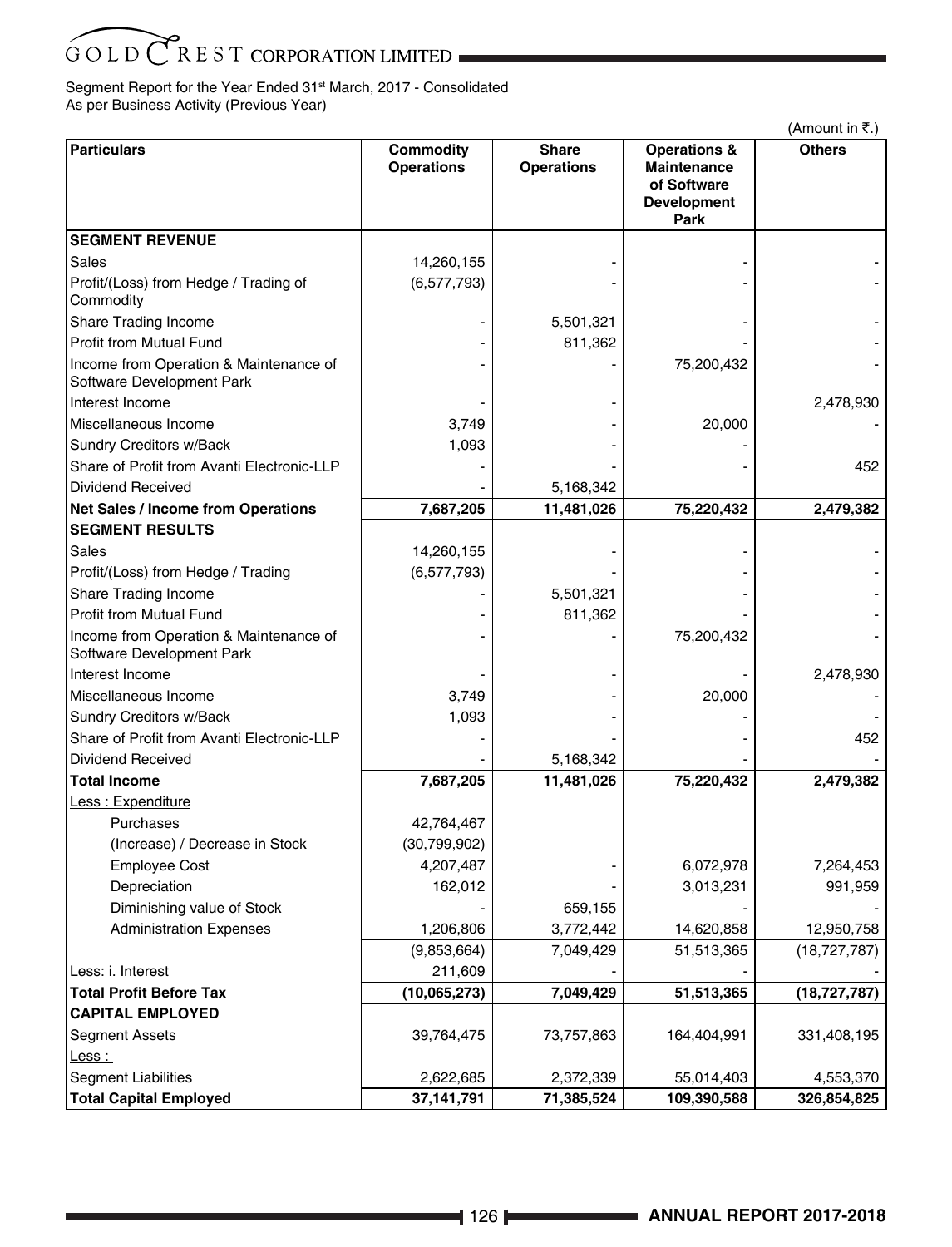# Note: 36 **Note : 36**

# **Categories of Financial Instruments Categories of Financial Instruments**

|                                              |                          |                                   |               |                |                                   |            |                |                       | (Amount in 7.) |
|----------------------------------------------|--------------------------|-----------------------------------|---------------|----------------|-----------------------------------|------------|----------------|-----------------------|----------------|
|                                              |                          | As at 31 <sup>st</sup> March 2018 |               |                | As at 31 <sup>st</sup> March 2017 |            |                | As at 1st April, 2016 |                |
|                                              | Fair value               | Fair value                        | Amortised     | Fair value     | Fair value                        | Amortised  | Fair value     |                       | Amortised      |
|                                              | through                  | through                           | cost          | through        | through                           | cost       | through        | Fair value<br>through | cost           |
| <b>Particulars</b>                           | profit or                | other                             |               | profit or loss | other                             |            | profit or loss | other                 |                |
|                                              | loss                     | hensive<br>compre-                |               |                | hensive<br>compre-                |            |                | hensive<br>compre-    |                |
|                                              |                          | income                            |               |                | income                            |            |                | income                |                |
| Financial assets                             |                          |                                   |               |                |                                   |            |                |                       |                |
| Investments in Equity Instruments            | 17,204,973               |                                   |               | 18,516,621     |                                   |            | 19,067,403     |                       |                |
| Investments in Debt Instruments              |                          |                                   | 5,000,000     |                |                                   | 5,040,000  |                |                       | 5,040,000      |
| Investmet in LLP                             | 11,995,002               |                                   |               | 11,994,839     |                                   |            | 11,997,670     |                       | $\blacksquare$ |
| Investment in Silver                         | 73,558<br>$\overline{a}$ |                                   |               |                |                                   |            |                |                       | J.             |
| Loans                                        |                          |                                   | 8,832,072     |                |                                   | 27,606,207 |                |                       | 24,266,367     |
| Loans & Advances to Employees                | í.                       |                                   | 480,230       |                |                                   | 370,195    |                |                       | 325,613        |
| Trade receivables                            | $\blacksquare$           | ï                                 | 3,259,369     |                |                                   | 7,866,892  |                |                       | 4,854,941      |
| Cash and cash equivalents                    | $\blacksquare$           |                                   | 10,804,931    |                |                                   | 4,568,955  |                |                       | 4,466,344      |
| Bank balances other than above               | ï                        |                                   | 37,941,791    |                |                                   | 1,098,744  |                |                       | 2,287,514      |
| Interest accrued on Investments &<br>Deposit |                          |                                   | 2,065,091     |                |                                   | 340,297    |                |                       | 145,276        |
| Security Deposits                            | t,                       | $\blacksquare$                    | 41,743,312    |                |                                   | 41,566,112 |                |                       | 40,907,012     |
|                                              | 31,373,533               |                                   | 120, 126, 796 | 30,511,460     |                                   | 88,457,402 | 31,065,073     | f,                    | 92,293,068     |
| Financial liabilities                        |                          |                                   |               |                |                                   |            |                |                       |                |
| Borrowings                                   | $\blacksquare$           | ï                                 |               |                |                                   | 2,516,803  |                |                       | ı              |
| Trade payables                               | $\blacksquare$           | $\blacksquare$                    | 6,355,687     |                |                                   | 3,592,701  |                |                       | 943,397        |
| Unpaid dividends                             | ï                        |                                   | 941,791       |                |                                   | 973,744    |                |                       | 2,162,514      |
| Security deposits                            | ï                        |                                   | 58,388,204    |                |                                   | 52,881,375 |                |                       | 45,627,393     |
| Other Financial Liabilities                  | $\blacksquare$           | $\blacksquare$                    | 13,024,047    |                |                                   | 2,335,948  |                |                       | 2,144,603      |
|                                              |                          | $\blacksquare$                    | 78,709,729    |                |                                   | 62,300,571 |                | $\blacksquare$        | 50,877,907     |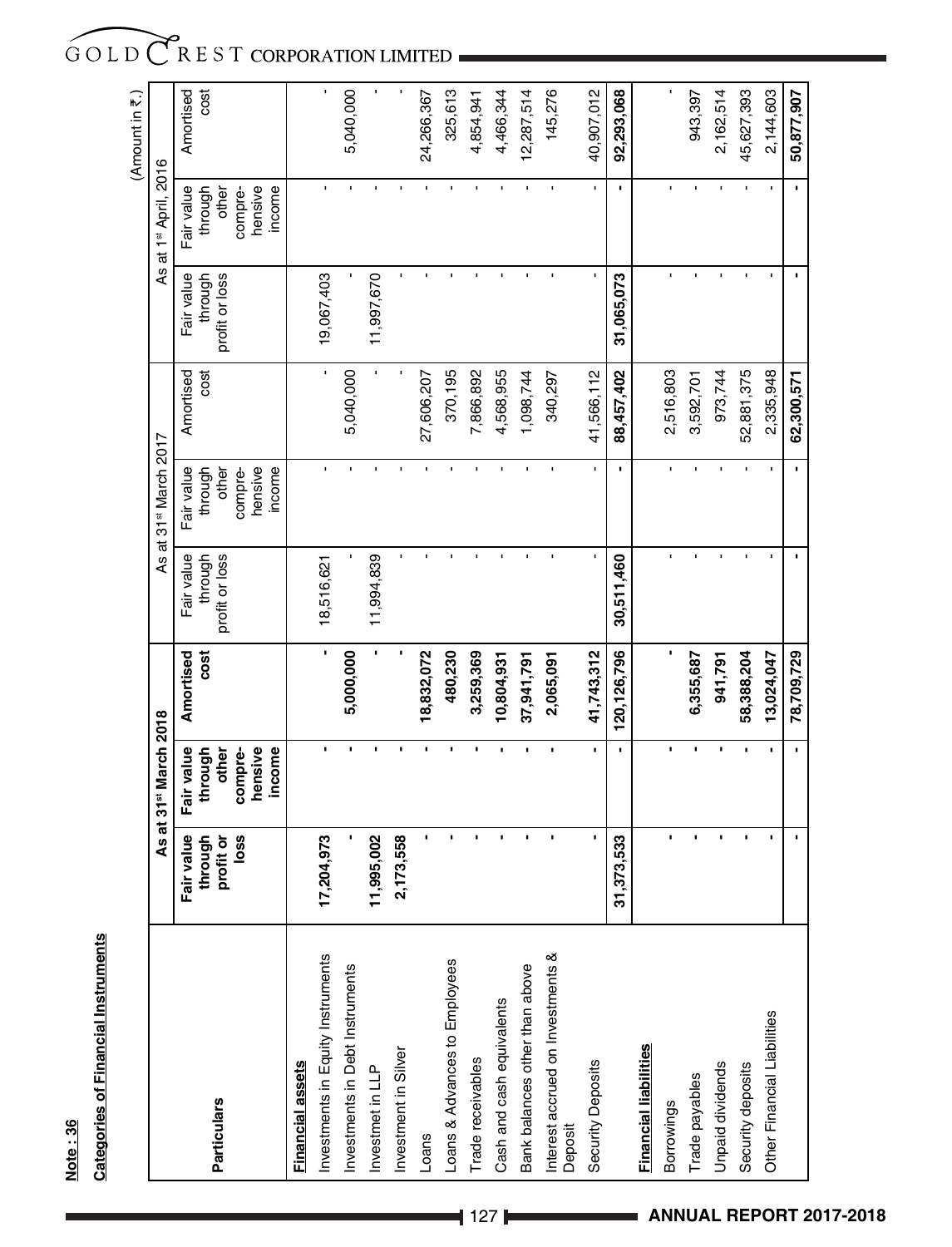| <b>Particulars</b>                                                                                                                                          |                                                                                                           | As at March 31, 2018 |            |           | As at March 31, 2017 |            |         | As at 1st April, 2016 |            |
|-------------------------------------------------------------------------------------------------------------------------------------------------------------|-----------------------------------------------------------------------------------------------------------|----------------------|------------|-----------|----------------------|------------|---------|-----------------------|------------|
|                                                                                                                                                             | Level 1                                                                                                   | Level 2              | Level 3    | Level     | $\sim$<br>Level      | Level 3    | Level 1 | Level <sub>2</sub>    | Level 3    |
| ಸ<br>৳<br>Financial assets and liabilities measured<br>fair value on a recurring basis at the end<br>each reporting period                                  |                                                                                                           |                      |            |           |                      |            |         |                       |            |
| Financial assets                                                                                                                                            |                                                                                                           |                      |            |           |                      |            |         |                       |            |
| Investments in Equity Instruments -Quoted                                                                                                                   | 4,478,973                                                                                                 | ı                    |            | 5,790,621 |                      |            |         |                       |            |
| Investments in Equity Instruments -Unquoted                                                                                                                 |                                                                                                           |                      | 12,726,000 |           |                      | 12,726,000 |         |                       | 19,067,403 |
| Investments in LLP                                                                                                                                          |                                                                                                           |                      | 11,995,002 |           |                      | 11,994,839 |         |                       | 11,997,670 |
| Investment in Silver                                                                                                                                        | 2,173,558                                                                                                 |                      |            |           |                      |            |         |                       |            |
|                                                                                                                                                             | 6,652,531                                                                                                 |                      | 24,721,002 | 5,790,621 |                      | 24,720,839 |         |                       | 31,065,073 |
| Financial liabilities                                                                                                                                       |                                                                                                           |                      |            |           |                      |            |         |                       |            |
|                                                                                                                                                             |                                                                                                           |                      |            |           |                      |            |         |                       |            |
| Level 1 inputs are quoted prices (unadjusted)                                                                                                               | in active markets for identical assets or liabilities that the entity can access at the measurement date. |                      |            |           |                      |            |         |                       |            |
| Level 2 inputs are inputs, other than quoted prices included within Level 1, that are observable for the asset or liability, either directly or indirectly. |                                                                                                           |                      |            |           |                      |            |         |                       |            |
| Level 3 inputs are unobservable inputs for the                                                                                                              | asset or liability.                                                                                       |                      |            |           |                      |            |         |                       |            |
|                                                                                                                                                             |                                                                                                           |                      |            |           |                      |            |         |                       |            |

**Note : 37**

Note: 37

**Fair Value Hierarchy**

Fair Value Hierarchy

The investments included in Level 3 of fair value hierarchy have been valued using the cost approach to arrive at their fair value. The cost of unquoted investments<br>approximates the fair value because there is wide range o The investments included in Level 3 of fair value hierarchy have been valued using the cost approach to arrive at their fair value. The cost of unquoted investments approximates the fair value because there is wide range of possible fair value measurements and the costs represents estimate of fair value within that range.

The management considers that the carrying amount of financial assets and financial liabilities carried as amortised cost approximates their fair value. The management considers that the carrying amount of financial assets and financial liabilities carried as amortised cost approximates their fair value.

# GOLD CREST CORPORATION LIMITED

(Amount in  $\bar{\mathfrak{r}}$ .)

(Amount in ₹.)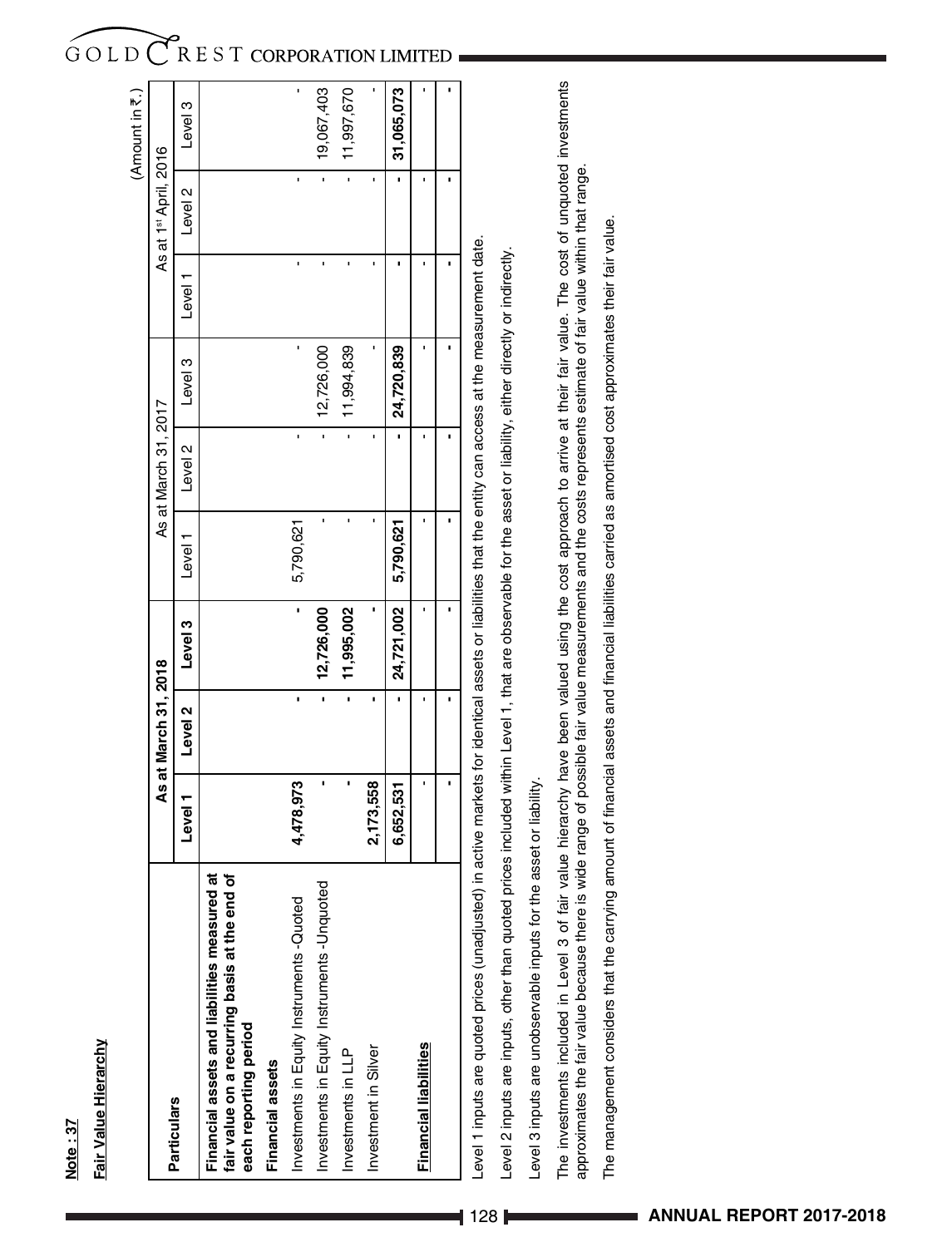# $G$  O L D  $C$  R E S T CORPORATION LIMITED

# **Note : 38**

# **Capital Management**

The Company's capital management objectives are:

to ensure the Company's ability to continue as a going concern; and

to provide an adequate return to shareholders through optimisation of debts and equity balance.

The Company monitors capital on the basis of the carrying amount of debt less cash and cash equivalents as presented on the face of the financial statements. The Company's objective for capital management is to maintain an optimum overall financial structure.

# **(i) Debt equity ratio**

|                                                                                             |                                          |                                          | (Amount in K.)                          |
|---------------------------------------------------------------------------------------------|------------------------------------------|------------------------------------------|-----------------------------------------|
| <b>Particulars</b>                                                                          | As at<br>31 <sup>st</sup> March,<br>2018 | As at<br>31 <sup>st</sup> March,<br>2017 | As at I<br>01 <sup>st</sup> April, 2016 |
| Debt (includes non-current, current borrowings and current<br>maturities of long term debt) |                                          | 2,516,803                                |                                         |
| Less: cash and cash equivalents                                                             | 10,804,931                               | 4,568,955                                | 4,466,344                               |
| Net debt                                                                                    | (10,804,931)                             | (2,052,152)                              | (4, 466, 344)                           |
| Total equity                                                                                | 581,878,198                              | 556,588,636                              | 520,781,941                             |
| Net debt to total equity ratio                                                              | $-1.9%$                                  | $-0.4%$                                  | $-0.9%$                                 |

# **Note : 39**

# **Financial Risk Management**

The Company's activities expose it to a variety of financial risks, including market risk, credit risk and liquidity risk. The Company's risk management assessment and policies and processes are established to identify and analyze the risks faced by the Company, to set appropriate risk limits and controls, and to monitor such risks and compliance with the same. Risk assessment and management policies and processes are reviewed regularly to reflect changes in market conditions and the Company's activities.

# **Credit risk**

Credit risk is the risk of financial loss to the Company if a customer or counterparty to a financial instrument fails to meet its contractual obligations, and arises principally from the Company's receivables from customers, loans and investments. Credit risk is managed through credit approvals, establishing credit limits and continuously monitoring the creditworthiness of a counterparty to which the Company grants credit terms in the normal course of business.

### **Investments**

The Company limits its exposure to credit risk by generally investing in liquid securities and only with counterparties that have a good credit rating. The Company does not expect any losses from non-performance by these counter-parties, and does not have any significant concentration of exposures to specific industry sectors or specific country risks.

# **Liquidity risk**

Liquidity risk is the risk that the Company will not be able to meet its financial obligations as they become due. The Company manages its liquidity risk by ensuring, as far as possible, that it will always have sufficient liquidity to meet its liabilities when due, under both normal and stressed conditions, without incurring unacceptable losses or risk to the Company's reputation.

 $\lambda$  (Amount in  $\lambda$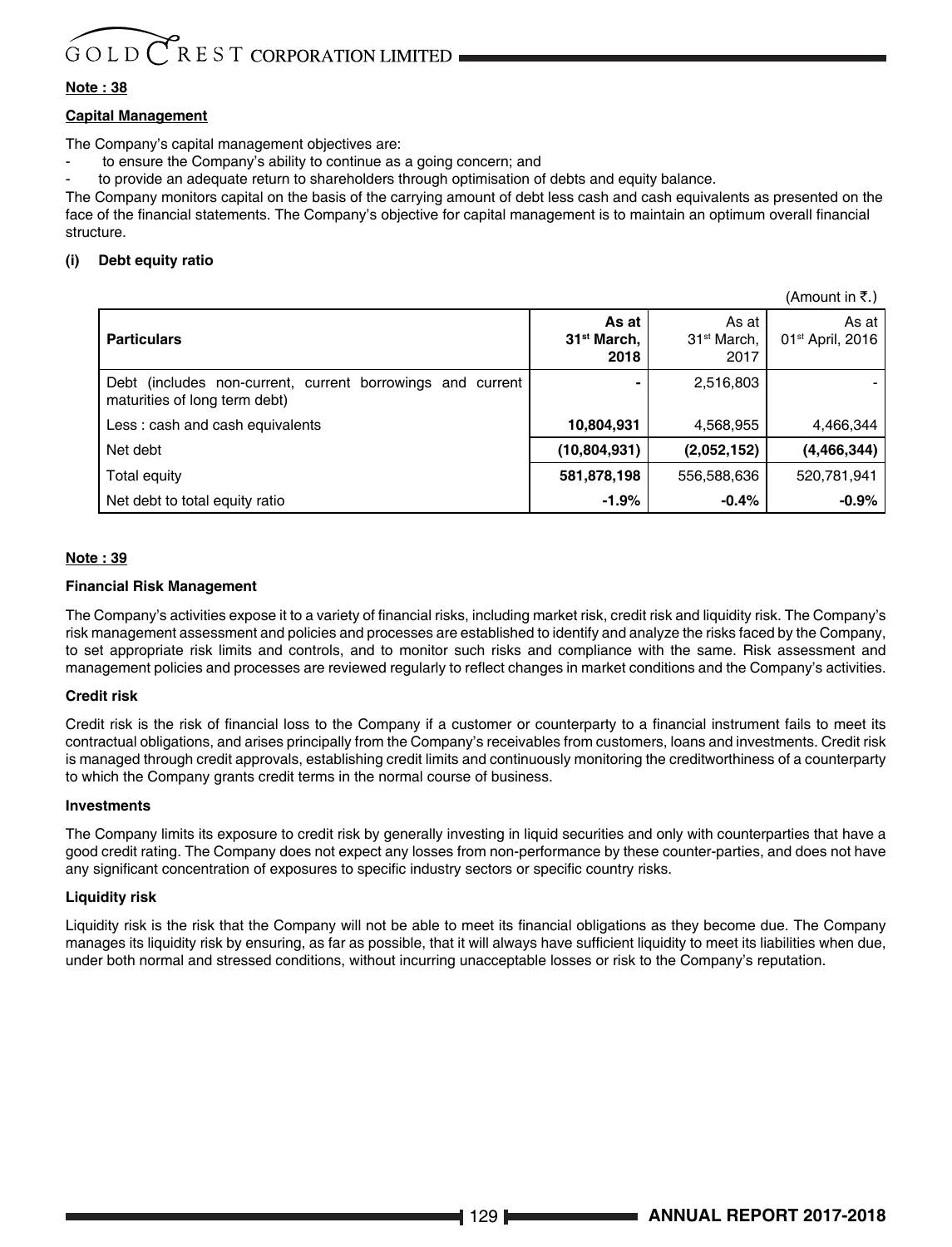| l                                                |
|--------------------------------------------------|
|                                                  |
|                                                  |
|                                                  |
|                                                  |
|                                                  |
|                                                  |
|                                                  |
|                                                  |
|                                                  |
|                                                  |
|                                                  |
| $\begin{bmatrix} 1 \\ 1 \\ 1 \\ 1 \end{bmatrix}$ |
|                                                  |
|                                                  |
|                                                  |
|                                                  |
|                                                  |
|                                                  |
|                                                  |
|                                                  |
|                                                  |
| ׇ֠                                               |
|                                                  |
|                                                  |
|                                                  |
| l                                                |
| ֖֖֖֖֖֚֚֚֚֚֚֚֚֚֚֬                                 |
|                                                  |
|                                                  |
|                                                  |
|                                                  |
|                                                  |
| $\vdots$                                         |
|                                                  |
|                                                  |
|                                                  |
|                                                  |
|                                                  |
|                                                  |
|                                                  |
|                                                  |
|                                                  |
|                                                  |
|                                                  |
|                                                  |
|                                                  |
|                                                  |
|                                                  |
|                                                  |
| l                                                |
|                                                  |

|           |       |        |                                  |           |       |                                                          |                                                                                     |         |         |                   | (Amount in ₹.)                    |
|-----------|-------|--------|----------------------------------|-----------|-------|----------------------------------------------------------|-------------------------------------------------------------------------------------|---------|---------|-------------------|-----------------------------------|
| Less      | 1 - 3 | More   | As at 31 <sup>st</sup> Less than |           |       | $1 - 3$   More than   As at 31 <sup>st</sup>   Less than |                                                                                     |         | $1 - 3$ | More than   As at |                                   |
| than 1    | years | than 3 | March,                           | 1 year    | years | 3 years                                                  | March,                                                                              | l year  | years   |                   | 3 years   01 <sup>st</sup> April, |
| year      |       | years  | 2018                             |           |       |                                                          | 2017                                                                                |         |         |                   | 2016                              |
|           |       |        |                                  |           |       |                                                          |                                                                                     |         |         |                   |                                   |
|           |       |        |                                  | 2,516,803 |       |                                                          | 2,516,803                                                                           |         |         |                   |                                   |
| 6,355,687 |       |        | 6,355,687 3,592,701              |           |       |                                                          | 3,592,701                                                                           | 943,397 |         |                   | 943,397                           |
| 6,355,687 |       |        | 6,355,687 6,109,504              |           |       |                                                          | $\begin{array}{ c c c c c c c c } \hline 6,109,504 & 943,397 \\ \hline \end{array}$ |         |         |                   | 943,397                           |
|           |       |        |                                  |           |       |                                                          |                                                                                     |         |         |                   |                                   |

# Market risk **Market risk**

Market risk is the risk of loss of future earnings, fair values or future cash flows that may result from adverse changes in market rates and prices (such as interest rates, foreign currency exchange rates and commodity prices) or in the price of market risk-sensitive instruments as a result of such adverse changes in market rates and prices. Market risk is attributable to all market risk-sensitive financial instruments, all foreign currency receivables and payables and all short term and long-term debt. The Company Market risk is attributable to all market risk-sensitive financial instruments, all foreign currency receivables and payables and all short term and long-term debt. The Company Market risk is the risk of loss of future earnings, fair values or future cash flows that may result from adverse changes in market rates and prices (such as interest rates, foreign currency exchange rates and commodity prices) or in the price of market risk-sensitive instruments as a result of such adverse changes in market rates and prices. is exposed to market risk primarily related to commodity prices and the market value of its investments. is exposed to market risk primarily related to commodity prices and the market value of its investments.

# Interest rate risk **Interest rate risk**

The Company has loan facilities on floating interest rate, which exposes the Company to risk of changes in interest rates. The Company's Treasury Department monitors the The Company has loan facilities on floating interest rate, which exposes the Company to risk of changes in interest rates. The Company's Treasury Department monitors the interest rate movement and manages the interest rate risk by evaluating interest rate swaps etc. based on the market / risk perception. interest rate movement and manages the interest rate risk by evaluating interest rate swaps etc. based on the market / risk perception.

# Commodity rate risk **Commodity rate risk**

Exposure to market risk with respect to commodity prices primarily arises from the Company's purchases and sales of material. Commodity products, whose prices may fluctuate significantly over short periods of time. The prices of the Company's raw materials generally fluctuate in line with commodity cycles, although the prices of raw materials used in the Company's active pharmaceutical ingredients business are generally more volatile. Cost of raw materials forms the largest portion of the Company's materials used in the Company's active pharmaceutical ingredients business are generally more volatile. Cost of raw materials forms the largest portion of the Company's cost of revenues. Commodity price risk exposure is evaluated and managed through operating procedures and sourcing policies. As of March 31, 2018, the Company had Exposure to market risk with respect to commodity prices primarily arises from the Company's purchases and sales of material. Commodity products, whose prices may luctuate significantly over short periods of time. The prices of the Company's raw materials generally fluctuate in line with commodity cycles, although the prices of raw cost of revenues. Commodity price risk exposure is evaluated and managed through operating procedures and sourcing policies. As of March 31, 2018, the Company had not entered into any material derivative contracts to hedge exposure to fluctuations in commodity prices. not entered into any material derivative contracts to hedge exposure to fluctuations in commodity prices.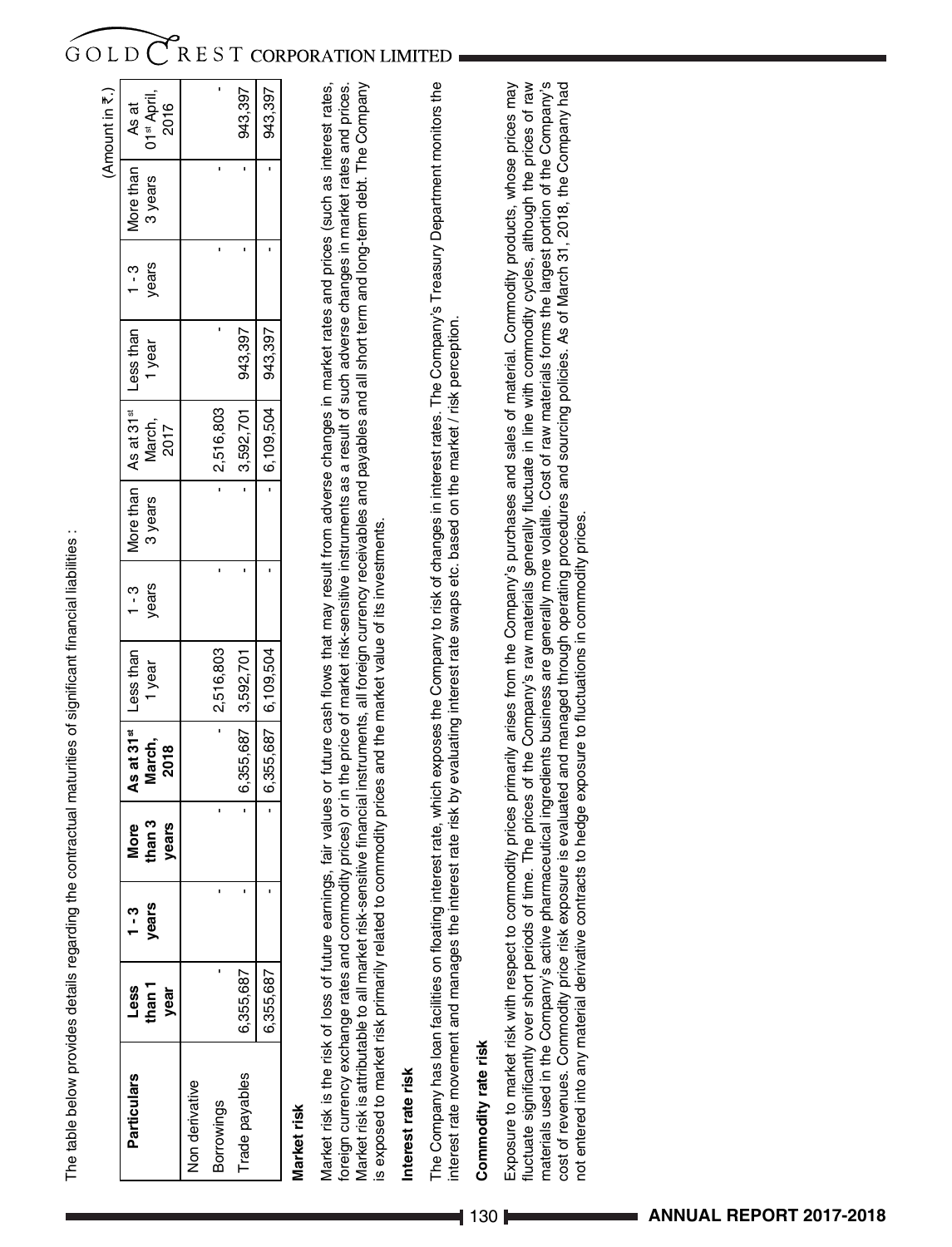# **Note: 40**

# **Basic Earning Per Share**

|                                                                                                         |            | $(Am$ ount in ₹.) |
|---------------------------------------------------------------------------------------------------------|------------|-------------------|
| Particulars                                                                                             | 2017-18    | 2016-17           |
| Weighted Average number of equity shares of $\bar{\mathfrak{c}}$ .10/- each outstanding during the year | 75,56,760  | 75,56,760         |
| Net Profit/(Loss) after tax available for equity shareholders (₹.)                                      | 37,588,659 | 25,538,251        |
| Basic & diluted earnings (in Rupees) per share                                                          | 4.97       | 3.38              |
|                                                                                                         |            |                   |

# **Note : 41**

# **Trade Payables**

Diclosure under the Micro, Small and Medium Enterprises Development Act, 2006 are provided as under for the year 2017-18, to the extent the Company has received intimation from the "Suppliers" regarding their status under the Act.

|                                                                                                                                                                                                                                                      |                     | (Amount in ₹.)      |
|------------------------------------------------------------------------------------------------------------------------------------------------------------------------------------------------------------------------------------------------------|---------------------|---------------------|
| <b>Particulars</b>                                                                                                                                                                                                                                   | As at<br>31.03.2018 | As at<br>31.03.2017 |
| Dues to Micro, Small and Medium Enterprises (as per the intimation received from vendors)                                                                                                                                                            |                     |                     |
| Principal and interest amount remaining unpaid<br>(a)                                                                                                                                                                                                |                     |                     |
| Interest due thereon remaining unpaid<br>(b)                                                                                                                                                                                                         |                     |                     |
| Interest paid by the Company in terms of Section 16 of the Micro, Small and Medium<br>(c)<br>Enterprises Development Act, 2006, along with the amount of the payment made to the<br>supplier beyond the appointed day.                               |                     |                     |
| Interest due and payable for the period of delay in making payment (which have been paid<br>(d)<br>but beyond the appointed day during the period) but without adding interest specified under<br>the Micro, Small and Medium Enterprises Act, 20016 |                     |                     |
| Interest accrued and remaining unpaid<br>(e)                                                                                                                                                                                                         |                     |                     |
| Interest remaining due and payable even in the sccceeding years, until such date when the<br>(f)<br>interest dues as above are actually paid to the small enterprises                                                                                |                     |                     |
| Dues to Others                                                                                                                                                                                                                                       | 6,355,687           | 3.592.701           |

# **Note : 42**

# **Employee Benefit Plans**

# **(a) Defined benefit plans: Gratuity**

(Amount in  $\overline{\tau}$ .)

| Sr. | <b>Particulars</b>                                                    | Gratuity        |                 |
|-----|-----------------------------------------------------------------------|-----------------|-----------------|
| No. |                                                                       | 2017-18         | 2016-17         |
|     |                                                                       | <b>Unfunded</b> | <b>Unfunded</b> |
|     | Change in present value of defined benefit obligation during the year |                 |                 |
|     | Present Value of Obligation as at the beginning of the period         | 3,393,461.00    | 1,900,330.00    |
|     | Interest Cost                                                         | 241,614.00      | 148.416.00      |
|     | <b>Current Service Cost</b>                                           | 154,033.00      | 125,727.00      |
|     | Past Service Cost                                                     | 548,595.00      |                 |
|     | Liability Transferred In/Acquisitions                                 |                 | 961,736.00      |
|     | <b>Benefits Paid</b>                                                  |                 |                 |
|     | Total Actuarial (Gain)/ Loss on Obligation                            | (92,990.00)     | 257,252.00      |
|     | Present Value of Obligation as at the end of the period               | 4,244,713.00    | 3,393,461.00    |
|     |                                                                       |                 |                 |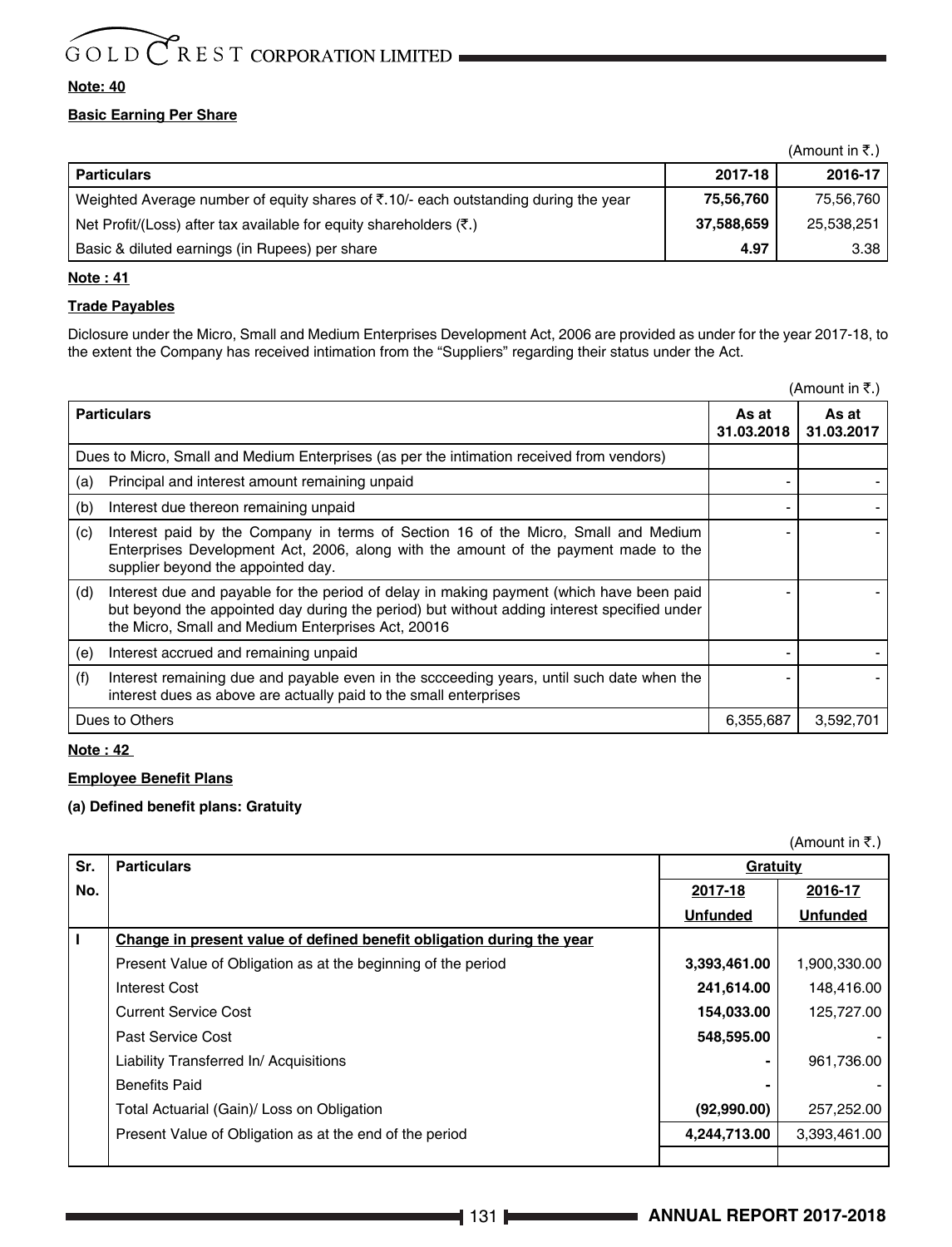(Amount in  $\overline{\tau}$ .)

| Sr. | <b>Particulars</b>                                                                                   | Gratuity                 |                 |
|-----|------------------------------------------------------------------------------------------------------|--------------------------|-----------------|
| No. |                                                                                                      | 2017-18                  | 2016-17         |
|     |                                                                                                      | <b>Unfunded</b>          | <b>Unfunded</b> |
| Ш   | Change in fair value of plan assets during the year                                                  |                          |                 |
|     | Fair Value of plan assets at the beginning of the period                                             |                          |                 |
|     | <b>Expected Interest Income</b>                                                                      |                          |                 |
|     | <b>Employer Contribution</b>                                                                         |                          |                 |
|     | <b>Benefits Paid</b>                                                                                 |                          |                 |
|     | Actuarial gain/(loss) for the year on asset                                                          |                          |                 |
|     | Fair Value of plan assets at the end of the period                                                   |                          |                 |
| Ш   | Asset/ (liability) recognised in the balance sheet                                                   |                          |                 |
|     | Present value of Obligation at the end of the Period                                                 | (4,244,713.00)           | (3,393,461.00)  |
|     | Fair Value of plan assets at the end of the Period                                                   |                          |                 |
|     | Funded Status (Surplus/ (Deficit))                                                                   | (4,244,713.00)           | (3,393,461.00)  |
|     | Net (Liability)/Asset Recognized in the Balance Sheet                                                | (4,244,713.00)           | (3,393,461.00)  |
| IV  |                                                                                                      |                          |                 |
|     | Expense recognised in the statement of profit or loss during the year<br><b>Current Service cost</b> |                          |                 |
|     |                                                                                                      | 154,033.00<br>241,614.00 | 125,727.00      |
|     | Net interest cost<br><b>Past Service Cost</b>                                                        | 548,595.00               | 148,416.00      |
|     | Total expense recognised in the employee benefit expense                                             | 944,242.00               | 274,143.00      |
|     |                                                                                                      |                          |                 |
| V   | Recognised in other comprehensive income for the year                                                |                          |                 |
|     | Actuarial (Gains)/Losses on Obligation for the period                                                | (92,990.00)              | 257,252.00      |
|     | Return on Plan Assets, excluding Interest Income                                                     |                          |                 |
|     | Change in Asset Ceiling                                                                              |                          |                 |
|     | Net (Income)/Expense for the period recognized in OCI                                                | (92, 990.00)             | 257,252.00      |
| VI  | <b>Maturity Analysis of the Benefit Payments: From the Employer</b>                                  |                          |                 |
|     | Projected Benefits Payable in Future Years From the Date of Reporting :-                             |                          |                 |
|     | 1 <sup>st</sup> Following Year                                                                       | 526,833.00               | 93,611.00       |
|     | 2 <sup>nd</sup> Following Year                                                                       | 116,071.00               | 248,525.00      |
|     | 3rd Following Year                                                                                   | 123,919.00               | 313,310.00      |
|     | 4 <sup>th</sup> Following Year                                                                       | 1,762,242.00             | 97,600.00       |
|     | 5 <sup>th</sup> Following Year                                                                       | 81,862.00                | 1,187,134.00    |
|     | Sum of Years 6 To 10                                                                                 | 732,622.00               | 634,348.00      |
|     | Sum of Years 11 and above                                                                            | 4,312,355.00             | 3,776,209.00    |
| VII | Quantitative senstivity analysis for significant assumptions is as below                             |                          |                 |
|     | Present Value of obligation at the end of the period                                                 | 4,244,713.00             | 3,393,461.00    |
|     | a) Impact of change in discount rate                                                                 |                          |                 |
|     | Impact due to increase of 1%                                                                         | (251, 414.00)            | (239, 783.00)   |
|     | Impact due to decrease of 1%                                                                         | 281,326.00               | 270,118.00      |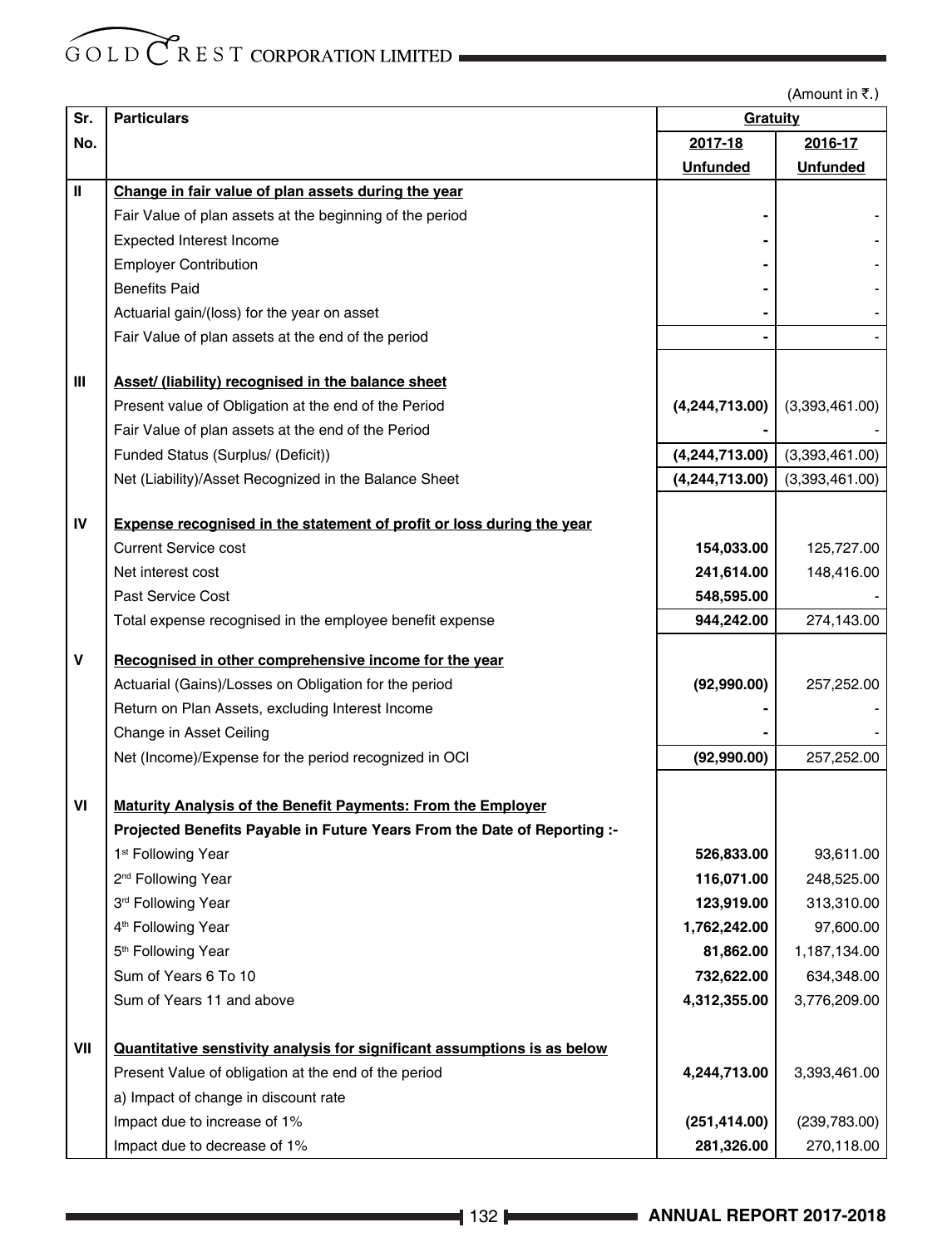$(Am$ ount in  $\bar{z}$ .)

| Sr.  | <b>Particulars</b>                               | Gratuity                       |                                |
|------|--------------------------------------------------|--------------------------------|--------------------------------|
| No.  |                                                  | 2017-18                        | 2016-17                        |
|      |                                                  | <b>Unfunded</b>                | <b>Unfunded</b>                |
|      | b) Impact of change in salary increase           |                                |                                |
|      | Impact due to increase of 1%                     | 283,302.00                     | 270,441.00                     |
|      | Impact due to decrease of 1%                     | (257, 546.00)                  | (244, 342.00)                  |
|      | c) Impact of change in rate of employee turnover |                                |                                |
|      | Impact due to increase of 1%                     | 27,952.00                      | 17,718.00                      |
|      | Impact due to decrease of 1%                     | (30, 493.00)                   | (19,399.00)                    |
|      |                                                  |                                |                                |
| VIII | <b>Actuarial assumptions</b>                     |                                |                                |
|      | <b>Return on Plan Assets</b>                     | <b>N.A.</b>                    | N.A.                           |
|      | <b>Discount Rate</b>                             | 7.71%                          | 7.12%                          |
|      | Future salary increase                           | $6.00\%$ p.a                   | $6.00\%$ p.a                   |
|      | Rate of employee turnover                        | For service                    | For service                    |
|      |                                                  | 4 years and                    | 4 years and                    |
|      |                                                  | below 10.00%                   | below 10.00%                   |
|      |                                                  | p.a.For service<br>5 years and | p.a.For service<br>5 years and |
|      |                                                  | above 2.00%                    | above 2.00%                    |
|      |                                                  | p.a.                           | p.a.                           |

# **Note : 43**

# **First Time Ind As Adoption Reconciliation**

# **Explanation to transition to Ind AS**

Ind AS 101 -"First-time Adoption of Indian Accounting Standards" requires that all Ind AS and interpretations that are issued and effective for the first Ind AS financial statements which is for the year ended March 31, 2018 for the Company, be applied retrospectively and consistently for all financial years presented, except the Company has availed certain exemptions and complied with the mandatory exceptions provided in Ind AS 101, as described below. The Company has recognised all assets and liabilities whose recognition is required by Ind AS and has not recognised items of assets or liabilities which are not permitted by Ind AS, reclassified items from previous GAAP to Ind AS as required under Ind AS and applied Ind AS in measurement of recognised assets and liabilities. Set out below are the Ind AS 101 optional exemptions availed as applicable and mandatory exceptions applied in the transition from previous GAAP to Ind AS.

### **Derecognition of financial assets and financial liabilities**

The Company has applied the derecognition requirements of financial assets and financial liabilities prospectively for transactions occurring on or after the transition date.

### **Classification and measurement of financial assets**

The Company has assessed conditions for classification of the financial assets on the basis of the facts and circumstances that existed on the date of transition to Ind AS.

# **Determining whether an arrangement contains a lease**

The Company has applied Appendix C of Ind AS 17 "Determining whether an Arrangement contains a Lease" to determine whether an arrangement existing at the transition date contains a lease on the basis of facts and circumstances existing at that date.

## **Deemed cost of property, plant and equipment and intangible assets**

On transition to Ind AS, the Company has elected to continue with the carrying value of all of its property, plant and equipment and Intangible assets recognised as at April 01, 2016 measured as per the previous GAAP and use that carrying value as the deemed cost of the property, plant and equipment and intangible assets.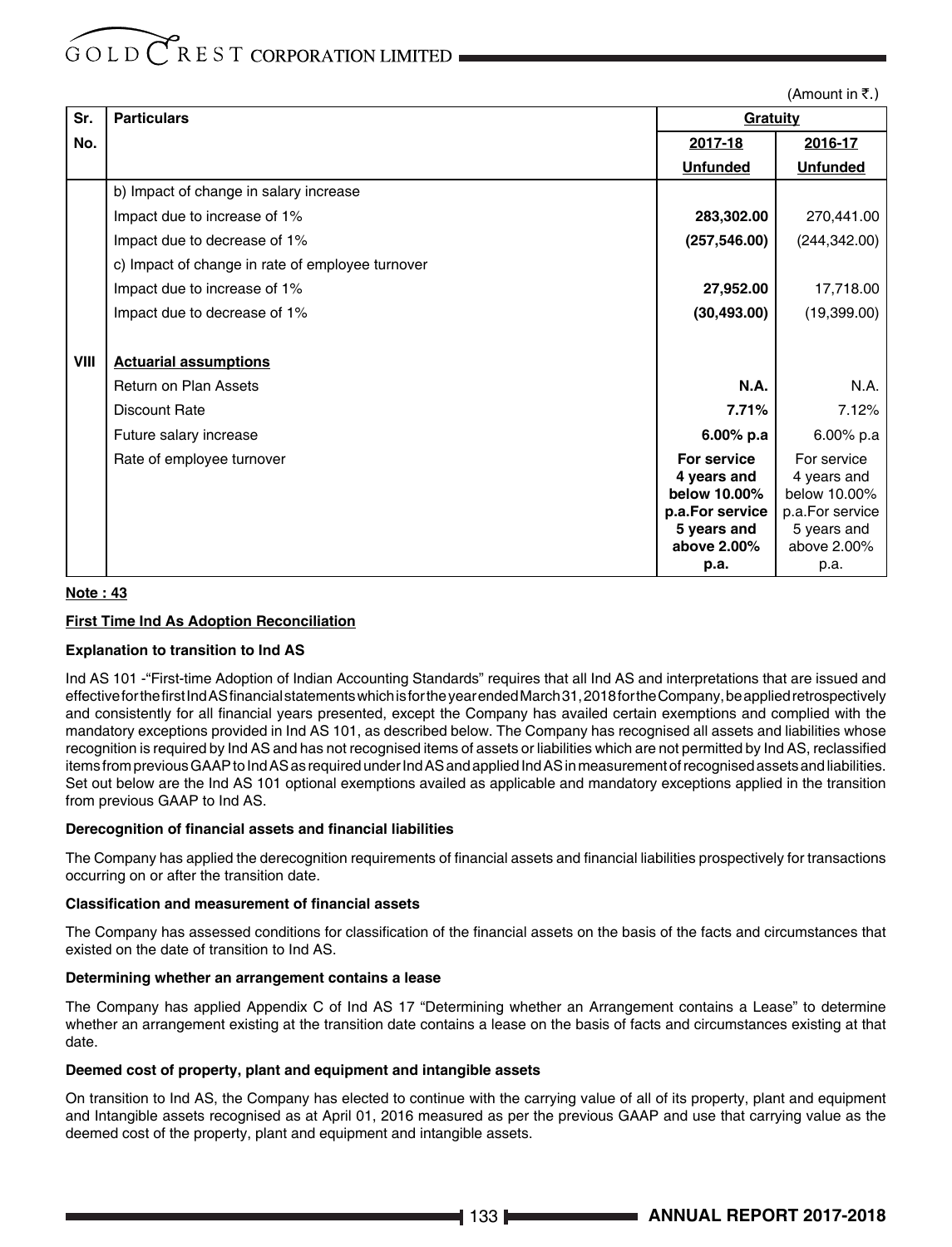# **Designation of previously recognised financial instruments**

Ind AS 101 allows an entity to designate investments in equity instruments at FVOCI on the basis of the facts and circumstances as at the date of transition to Ind AS. The Company has elected to apply this exemption for its investments in certain equity instruments.

### **Fair value measurement of financial assets and financial liabilities at initial recognition**

The Company has applied the requirements in paragraph B5.1.2A (b) of Ind AS 109 prospectively to transactions entered into on or after the date of transition to Ind AS. This exemption has been availed by the Company.

### **Business Combinations**

Ind AS 101 provides the option to apply Ind AS 103 prospectively from the transition date or from a specific date prior to the transition date. This provides relief from full retrospective application that would require restatement of all business combinations prior to the transition date.

The Company elected to apply Ind AS 103 prospectively to business combinations occurring after its transition date. Business combinations occurring prior to the transition date have not been restated.

|                                                     |          |                | $(A$ mount in ₹.) |
|-----------------------------------------------------|----------|----------------|-------------------|
| <b>Particulars</b>                                  | Footnote | As at          | As at             |
|                                                     | No.      | March 31, 2017 | April 01, 2016    |
| Reconciliation of total equity                      |          |                |                   |
| Total equity as per previous GAAP *                 |          | 544,924,729    | 508,765,626       |
| Add / (less): Adjustments for GAAP differences      |          |                |                   |
| Fair value of Investments                           | (a)      | 16,958,052     | 17,508,834        |
| Impact of taxes in respect of the above adjustments |          | (5,606,841)    | (5,788,946)       |
| Prior years tax adjustments                         |          | (12,906,204)   | (11, 973, 518)    |
| Total equity as per Ind AS                          |          | 543,369,736    | 508,511,996       |

|                                                                                       |          | (Amount in ₹.) |
|---------------------------------------------------------------------------------------|----------|----------------|
| <b>Particulars</b>                                                                    | Footnote | As at          |
|                                                                                       | No.      | March 31, 2017 |
| Reconciliation of total comprehensive income                                          |          |                |
| Net profit as per previous GAAP                                                       |          | 26,667,417     |
| Fair Value of Investments                                                             | (a)      | (550, 781)     |
| Reclassification of Net Actuarial loss on employee defined benefit obligations to OCI | (b)      | 257,252        |
| Impact of taxes in respect of the above adjustments                                   |          | 97,049         |
| Prior years tax adjustments                                                           |          | (932, 686)     |
| Net profit as per Ind AS                                                              |          | 25,538,251     |
| Other comprehensive income                                                            |          | (172, 197)     |
| Total comprehensive income as per Ind AS                                              |          | 25,366,054     |

|                                                        |               |                                                            | (Amount in ₹.) |
|--------------------------------------------------------|---------------|------------------------------------------------------------|----------------|
| <b>Particulars</b>                                     | Previous GAAP | Effect of<br>transition to<br>Ind AS (Refer<br>footnote q) | Ind AS         |
| Year ended March 31, 2017                              |               |                                                            |                |
| <b>Reconciliation of cash flow</b>                     |               |                                                            |                |
| Net cash flows from operating activities               | 145,467,579   | (104,565,491)                                              | 40,902,088     |
| Net cash flows from investing activities               | (169,895,325) | 133,968,162                                                | (35, 927, 163) |
| Net cash flows from financing activities               | 13,341,584    | (12,080,533)                                               | 1,261,051      |
| Net increase / (decrease) in cash and cash equivalents | (11,086,159)  | 17,322,135                                                 | 6,235,976      |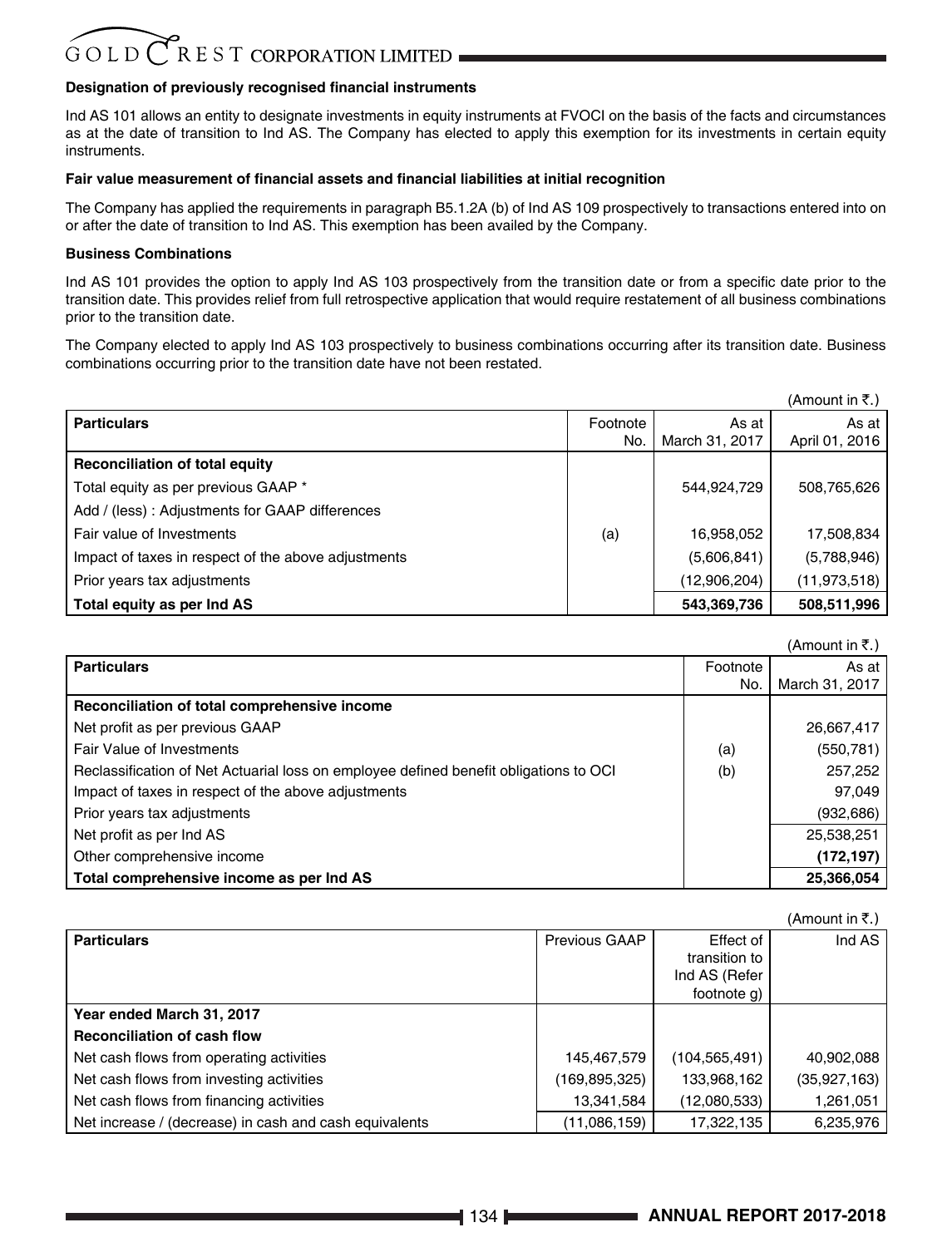# **Notes on reconciliations between previous GAAP and Ind AS**

# **a) Investments at fair value through profit or loss**

Under previous GAAP, Investments were accounted for on the principles of prudence. Pursuant to this, losses, if any, on mark to market basis, were recognised and gains were not recognised. Under Ind AS, investments have been measured at fair value through profit or loss and gains or losses are recognised in the statement of profit and loss.

# **b) Employee benefits**

Under previous GAAP, actuarial gains and losses were recognised in statement of profit and loss. Under Ind AS, the actuarial gains and losses form part of remeasurement of net defined benefit liability / asset which is recognised in other comprehensive income in the respective periods.

# **c) Deferred tax**

Indian GAAP requires deferred tax accounting using the income statement approach, which focuses on differences between taxable profits and accounting profits for the period. 'Ind AS 12 Income Taxes' requires entities to account for deferred taxes using the balance sheet approach, which focuses on temporary differences between the carrying amount of an asset or liability in the balance sheet and its tax base. The application of Ind 'AS 12 Income Taxes' approach has resulted in recognition of deferred tax on new temporary differences which was not required under Indian GAAP. In addition, the various transitional adjustments lead to temporary differences. According to the accounting policies, the company has to account for such differences. Deferred tax adjustments are recognised in correlation to the underlying transaction either in retained earnings or a separate component of equity.

# **Note No.44.**

# **Names of Related parties and Nature of relationship**

| Sr. No.        | Relation                                                | <b>Related Party</b>                          |
|----------------|---------------------------------------------------------|-----------------------------------------------|
| 1              | Enterprise Controlling the Company                      | <b>NIL</b>                                    |
| $\overline{2}$ | Key Management Personnel                                | 1. Anupa Tanna Shah                           |
|                |                                                         | 2.Shirish B Kamdar                            |
|                |                                                         | 3.Kishore M Vussonji                          |
| 3              | Enterprise controlled by the company                    | Subsidary Company                             |
|                |                                                         | 1. Goldcrest Habitat Pvt. Ltd. (100% Holding) |
|                |                                                         | 2. Goldcrest Pune LLP (99.99% Holding)        |
| 4              | Relative of Key Management Personnel                    | 1. Late Tulsidas J. Tanna                     |
|                |                                                         | 2. Hansa T. Tanna                             |
|                |                                                         | 3. Tushar Tanna                               |
|                |                                                         | 4. Nita Tanna                                 |
|                |                                                         | 5.Namrata Tanna                               |
|                |                                                         | 6.Chirag Shah                                 |
| 5              | Enterprise over which Key Management personnel exercise | 1.Goldcrest Exports                           |
|                | significant influence                                   | 2.Goldcrest Global Trading Pvt. Ltd.          |
|                |                                                         | 3. Perique Finance and Leasing Pvt. Ltd.      |
|                |                                                         | 4. Fliessen Real Estates Pvt. Ltd.            |
|                |                                                         | 5. Quest Academy Pvt.Ltd.                     |
|                |                                                         | 6. Bhagwati Associates Pvt. Ltd.              |
|                |                                                         | 7. Varities Builders and Trustees Pyt. Ltd.   |
|                |                                                         | 8. Goldcrest Solutions Pvt. Ltd.              |
|                |                                                         | 9. Sunteck Reality Ltd.                       |
|                |                                                         | 10. Krishna Ventures Ltd.                     |
|                |                                                         | 11. Weizmann Forex Ltd.                       |
|                |                                                         | 12. Karma Energy Ltd.                         |
|                |                                                         | 13.Kanga& Co.                                 |
|                |                                                         | 14. Batot Hydro Power Limited                 |
|                |                                                         | 15. Revive Labs Pvt. Ltd.                     |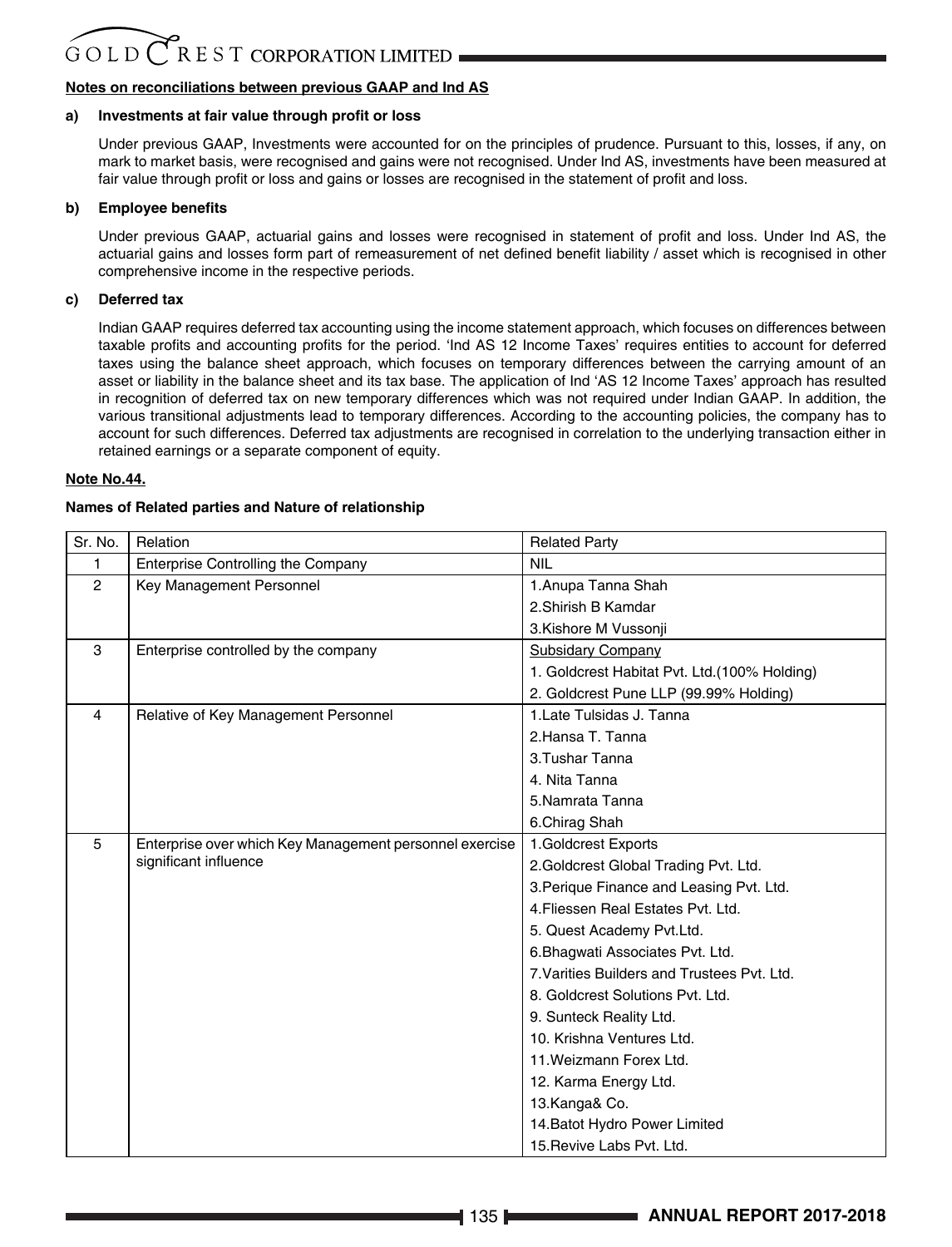# **Details of Transactions with Related Parties**

| <b>Particulars</b>                          | <b>Nature of Relationship</b>        | 31/03/2018 | 31/03/2017 |
|---------------------------------------------|--------------------------------------|------------|------------|
| <b>Remuneration (including Perquisites)</b> |                                      |            |            |
| Anupa Tanna Shah                            | Managing Director & CEO              | 8,147,983  | 6,630,000  |
|                                             |                                      |            |            |
| <b>Total</b>                                |                                      | 8,147,983  | 6,630,000  |
|                                             |                                      |            |            |
| <b>Payables</b>                             |                                      |            |            |
| Goldcrest Habitats Pvt. Ltd.<br>i)          | Subsidiary                           |            |            |
| <b>Goldcrest Pune LLP</b><br>ii)            | Subsidiary                           |            |            |
|                                             |                                      |            |            |
| <b>Sitting Fees</b>                         |                                      |            |            |
| Tushar T. Tannna<br>i)                      | Non-Executive Director & Chairman    |            | 40,000     |
| Shirish B. Kamdar<br>ii)                    | Independent & Non-Executive Director | 40,000     | 40,000     |
| Kishore M. Vussonji<br>iii)                 | Independent & Non-Executive Director | 30,000     | 40,000     |
| <b>Total</b>                                |                                      | 70,000     | 120,000    |
|                                             |                                      |            |            |
| <b>Profession Fees</b>                      |                                      |            |            |
| Nita T. Tannna                              | Relative of Key Management Personnel | 900,000    | 750,000    |
|                                             |                                      |            |            |
| <b>Office Rent</b>                          |                                      |            |            |
| Perique Finance and Leasing Pvt. Ltd.       | Associate                            | 600,000    | 600,000    |
|                                             |                                      |            |            |
| <b>Medical / Mediclaim Expenditure</b>      |                                      |            |            |
| Tulsidas J. Tanna                           | <b>Chairman Emeritus</b>             |            | 110,350    |
| Anupa Tanna Shah                            | Managing Director & CEO              | 175,982    | 90,650     |

# **Note: 45**

# **Contingent Liabilites**

| Contingent Liabilities not provided in the books: |            |
|---------------------------------------------------|------------|
| As on 31 <sup>st</sup> March, 2018 :              | NIL        |
| As on 31 <sup>st</sup> March, 2017 :              | NIL        |
| As on 1 <sup>st</sup> April, 2016 :               | <b>NIL</b> |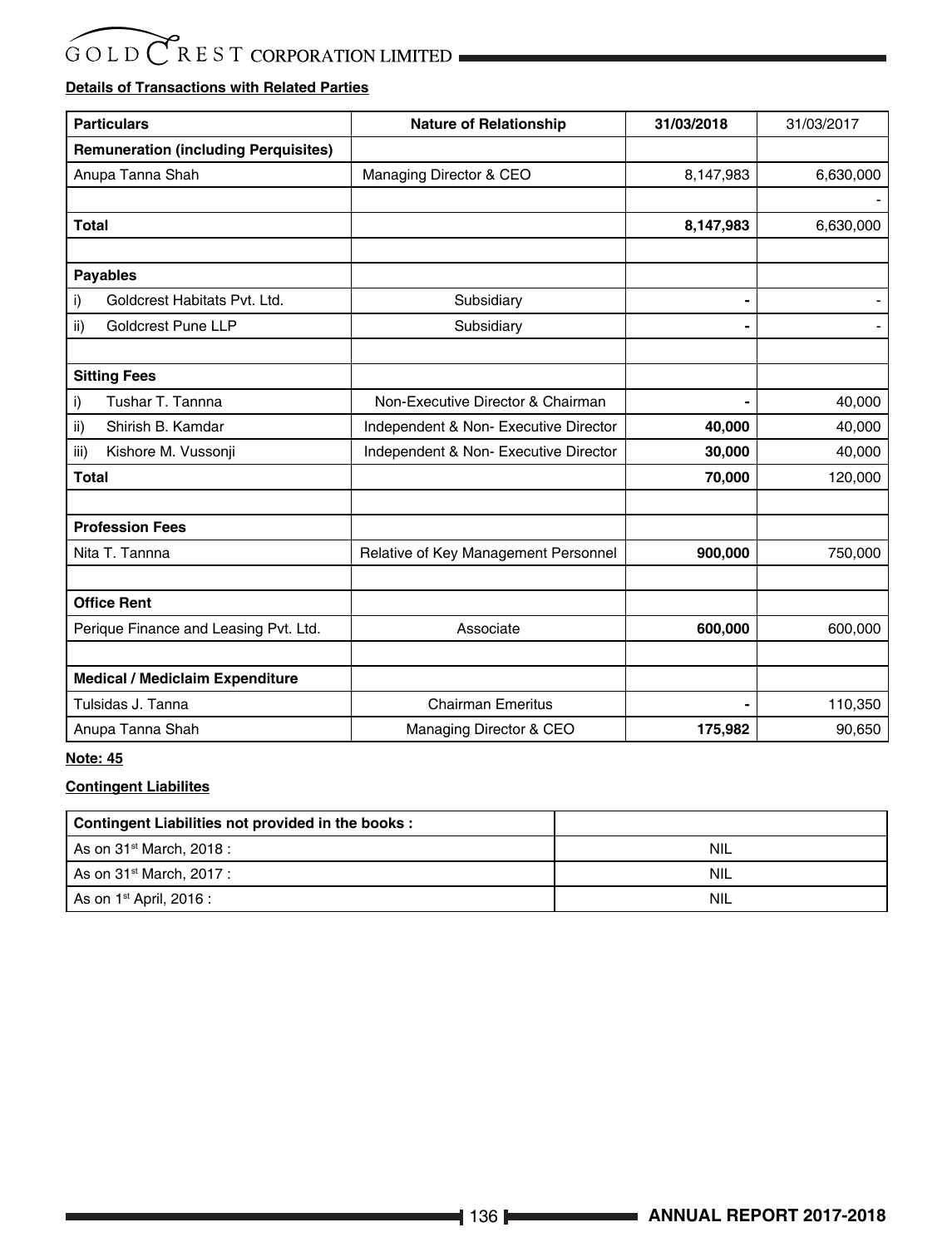# **GOLDCREST CORPORATION LIMITED**

**CIN:** L7499MH1983PLC029408

**Regd. Office:** Devidas Mansion, 3rd Floor, Mereweather Road, Colaba, Mumbai – 400 039 **Phone:** 022 – 22837489 / 90 **Website:** www.goldcrestgroup.com **Email:** office@goldcrestgroup.com

# **PROXY FORM**

Form No. MGT-11 [Pursuant to section 105(6) of the Companies Act, 2013 and rule 19(3) of the Companies (Management and Administration) Rules, 2014]

|        | Name of the member(s)      |                                                                                                                      |
|--------|----------------------------|----------------------------------------------------------------------------------------------------------------------|
|        | Registered address         |                                                                                                                      |
| E-mail |                            |                                                                                                                      |
|        | Folio No./ Client ID/DP ID |                                                                                                                      |
|        |                            |                                                                                                                      |
| 1)     | Name                       |                                                                                                                      |
|        | Address                    |                                                                                                                      |
|        | E-mail ID                  |                                                                                                                      |
|        | Signature                  | or failing him                                                                                                       |
| 2)     | Name                       |                                                                                                                      |
|        | Address                    |                                                                                                                      |
|        | E-mail ID                  |                                                                                                                      |
|        | Signature                  | or failing him<br><u> 1980 - Jan Barat, Amerikaansk politiker (* 1901)</u>                                           |
| 3)     | Name                       | <u> 1999 - Jan James James James James James James James James James James James James James James James James J</u> |
|        | Address                    |                                                                                                                      |
|        | E-mail ID                  |                                                                                                                      |
|        | Signature                  | or failing him                                                                                                       |

as my/our proxy to attend and vote (on a poll) for me/us and on/our behalf at the 35<sup>th</sup> Annual General Meeting of the Company, to be held on the Friday, September 21, 2018 at 10.30 a.m. at Devidas Mansion, 3<sup>rd</sup> Floor, Mereweather Road, Colaba, Mumbai – 400039 and at any adjournment thereof in respect of such resolutions as are indicated below: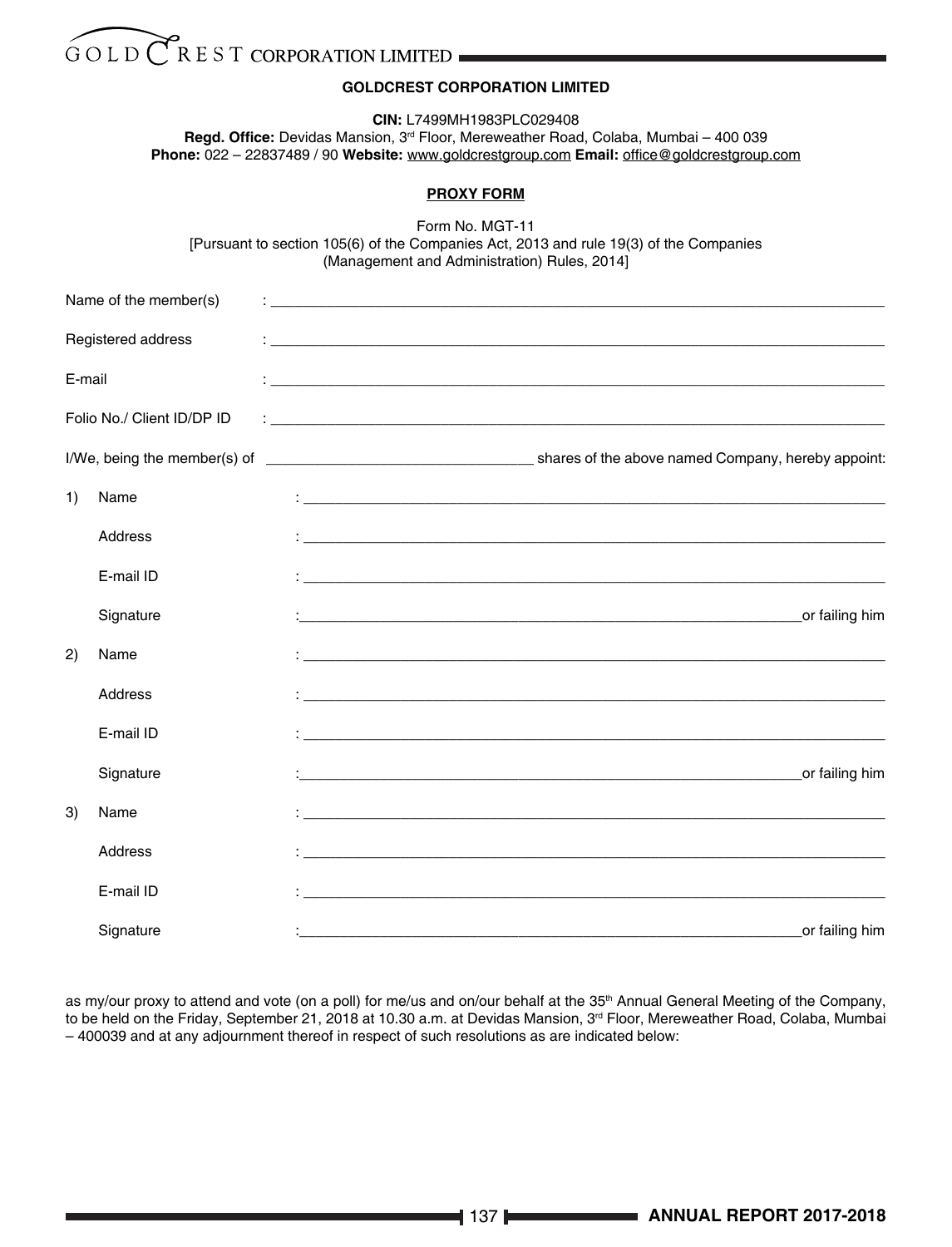# $G$  O L D  $\binom{7}{K}$  R E S T CORPORATION LIMITED

# **Ordinary Business:**

- 1. To receive, consider and adopt the Audited Standalone Financial Statements for the financial year ended March 31, 2018 together with the Report(s) of the Board of Directors and Auditors thereon.
- 2. To receive, consider and adopt the Audited Consolidated Financial Statements for the financial year ended March 31, 2018 together with the Report(s) of the Auditors thereon.
- 3. To declare dividend on equity shares for the financial year ended March 31, 2018.
- 4. To appoint a Director in place of Mrs. Anupa Tanna Shah (DIN: 01587901), who retires by rotation and being eligible, offers herself for re-appointment.

# **Special Business:**

- 5. Appointment of Mrs. Nita Tushar Tanna (DIN: 00170591) as Executive Director of the Company.
- 6. Appointment of Mrs. Nita Tushar Tanna (DIN: 00170591) as a Director-cum-Chairperson of the Company.
- 7. Re-appointment of Mr. Shirish B. Kamdar (DIN: 00253511) as an Independent Director.
- 8. Re-appointment of Mr. Kishore M. Vussonji (DIN: 00444408) as an Independent Director.

Signed this \_\_\_\_\_\_\_ day of \_\_\_\_\_\_\_\_\_\_\_\_\_\_\_\_\_\_\_\_ 2018.

\_\_\_\_\_\_\_\_\_\_\_\_\_\_\_\_\_\_\_\_ Signature of shareholder

Affix  $\bar{z}$  1/-Revenue Stamp

\_\_\_\_\_\_\_\_\_\_\_\_\_\_\_\_\_\_\_\_\_ Signature of Proxy holder(s)

**Note: This form of proxy in order to be effective should be duly completed and deposited at the Registered Office of the Company, not less than 48 hours before the commencement of the Meeting.**